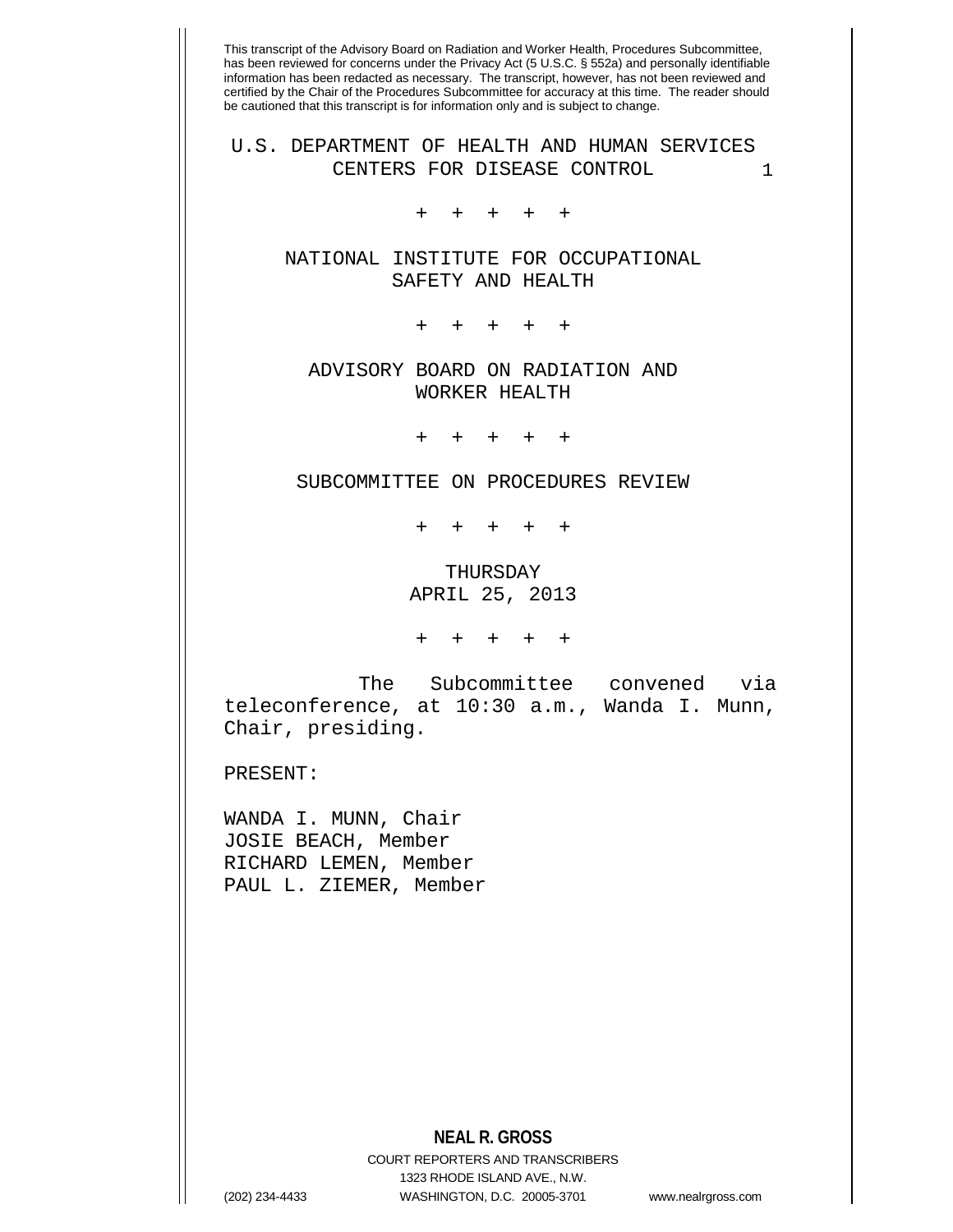ALSO PRESENT: 2

TED KATZ, Designated Federal Official BOB BARTON, SC&A KATHY BEHLING, SC&A ELIZABETH BRACKETT, ORAU RON BUCHANAN, SC&A HARRY CHMELYNSKI, SC&A ROSE GOGLIOTTI, SC&A STU HINNEFELD, DCAS MIKE KUBIAK, ORAU JENNY LIN, HHS JOYCE LIPSZTEIN, SC&A LORI MARION-MOSS, DCAS STEPHEN MARSCHKE, SC&A JOHN MAURO, SC&A MUTTI SHARFI, ORAU MATTHEW SMITH, ORAU SCOTT SIEBERT, ORAU JOHN STIVER, SC&A ELYSE THOMAS, ORAU

## **NEAL R. GROSS**

COURT REPORTERS AND TRANSCRIBERS 1323 RHODE ISLAND AVE., N.W. (202) 234-4433 WASHINGTON, D.C. 20005-3701 www.nealrgross.com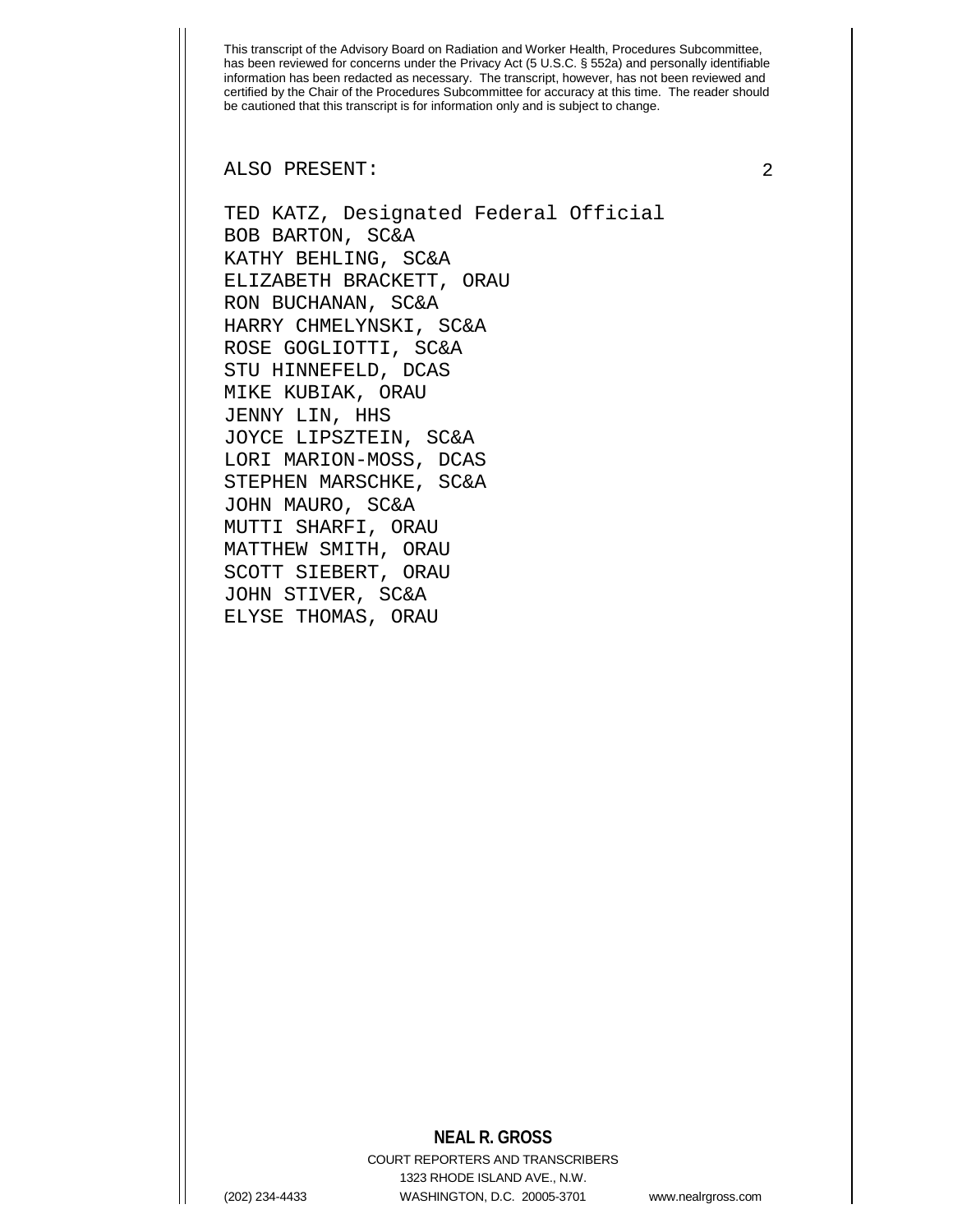|  | $T - A - B - L - E$ $Q - F$ $C - Q - N - T - E - N - T - S$ |  |
|--|-------------------------------------------------------------|--|
|  |                                                             |  |

| 3                                                 |
|---------------------------------------------------|
| WELCOME:<br>Ted Katz, D.F.O.  6                   |
|                                                   |
| BRS STATUS:                                       |
| Stuart Hinnefeld, DCAS  12                        |
| PER-11 & 30 FOLLOW-UP:<br>John Stiver, SC&A  26   |
| PER-14 CASE REVIEW:                               |
| Kathy Behling, SC&A  36/47                        |
| Finding 1:  55                                    |
| Finding 2:  56                                    |
| Finding 3 (Savannah River):  58                   |
| Finding $4 (X-10)$ :  61                          |
| Finding 5 (Portsmouth): $\ldots \ldots \ldots$ 64 |
| Finding $6$ (Los Alamos):<br>65                   |
| Finding 7:<br>73                                  |
| Finding 8:<br>74                                  |
| Finding 9:  76                                    |
| Finding 10 (Hanford)  76                          |
| Finding 11:<br>-78                                |
| Finding 12:<br>79                                 |
| Finding 13 (Kansas City):<br>79                   |
| Finding 14:  80                                   |
| Finding 15 (Weldon Spring): $\ldots \ldots$ 80    |
| Questions/Discussion:  83                         |
| PER-17 CASE REVIEW:                               |
| Kathy Behling, SC&A  93                           |
| Questions/Discussion:  98                         |
| PROC-44 RESPONSE TO FINDINGS:                     |
| Mike Kubiak, ORAU  114                            |
| PER-20 STATUS UPDATE:                             |
| Kathy Behling, SC&A  134                          |
| PER-11 STATUS UPDATE:                             |
|                                                   |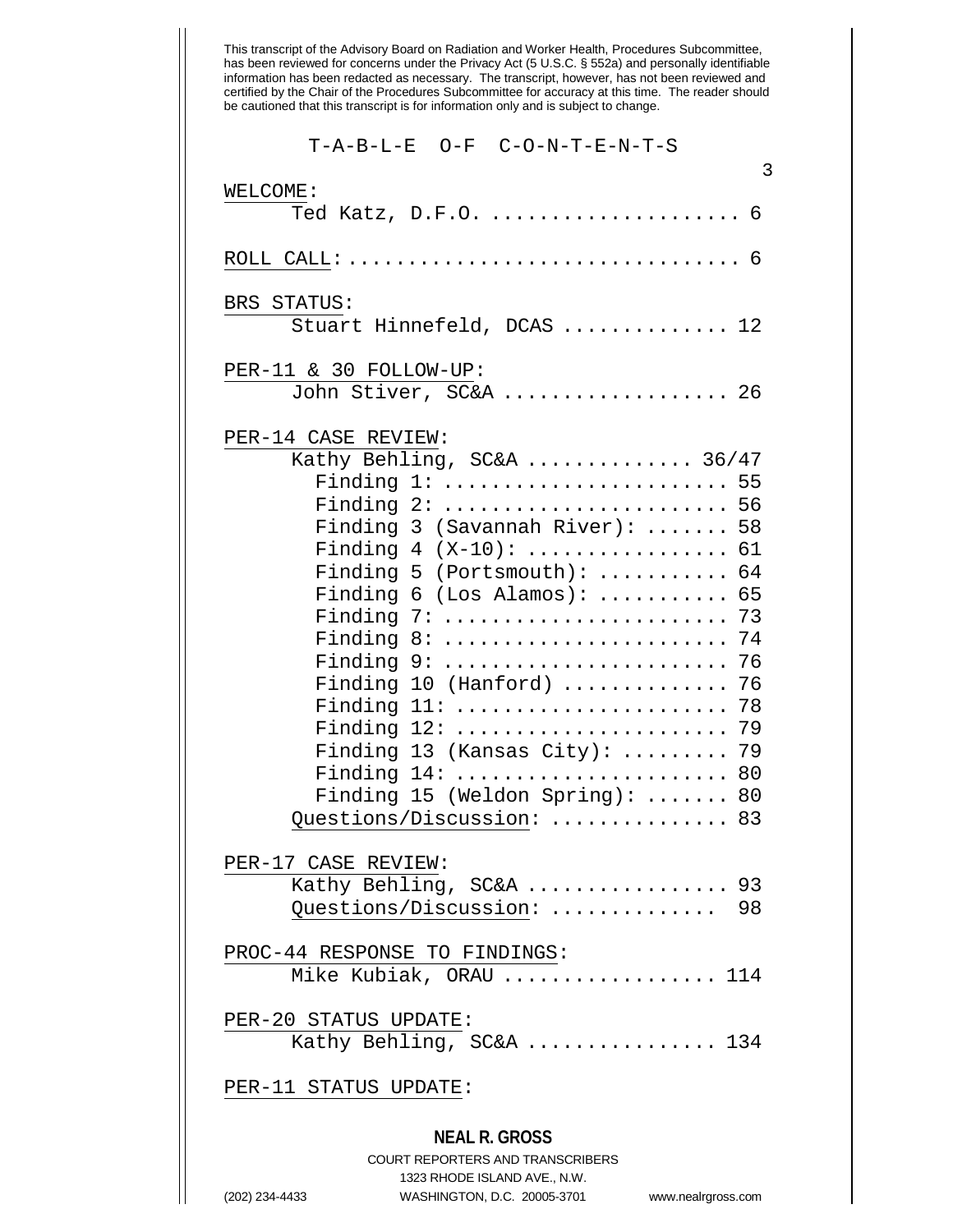Kathy Behling, SC&A ................. 135

# **NEAL R. GROSS**

COURT REPORTERS AND TRANSCRIBERS 1323 RHODE ISLAND AVE., N.W. (202) 234-4433 WASHINGTON, D.C. 20005-3701 www.nealrgross.com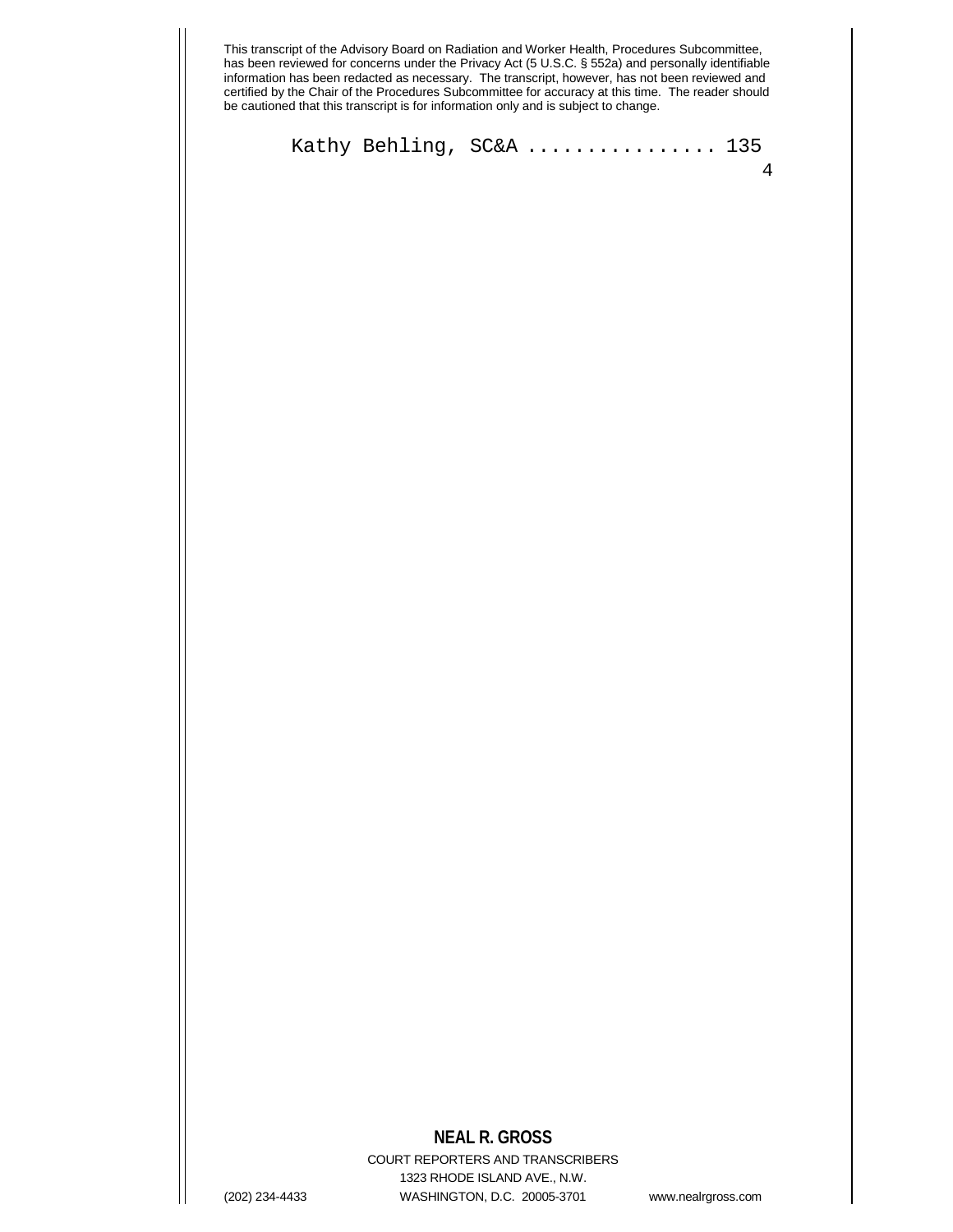| T-A-B-L-E O-F C-O-N-T-E-N-T-S                                                                                                                             |     |
|-----------------------------------------------------------------------------------------------------------------------------------------------------------|-----|
| PER-11 UPDATE (Continued):<br>Section 2.2:  139<br>Section 3:  140<br>Section 4:  143<br>Section 4.2:  147                                                | 5   |
| DRAFT REVIEW OF RPRT-0053:<br>Stephen Marschke, SC&A  154/164<br>Harry Chmelynski, SC&A  157<br>Questions/Discussion:  167                                |     |
| PROC STATUS:<br>Stephen Marschke, SC&A<br>PROC-31:  188<br>PROC-61:  193<br>OTIB STATUS:                                                                  |     |
| Stephen Marschke, SC&A<br>OTIB-20:  193<br>OTIB-5:  194                                                                                                   |     |
| HANFORD PERs:  194                                                                                                                                        |     |
| OTIB-55 RESPONSES:<br>Matthew Smith, ORAU<br>Finding $1: \ldots: \ldots: \ldots: \ldots: \ldots$<br>Finding 2:  203<br>Finding 3:  215<br>Finding 4:  222 | 198 |
| PER STATUS REPORTS:<br>John Stiver, SC&A<br>PER-33 & 25:  227<br>PER-38:  227<br>PER-37:  228                                                             |     |
| OTIB RESPONSES:<br>Lori Marion-Moss, DCAS<br>OTIB-37:  233<br>OTIB-54:  237                                                                               |     |

### IG-003 STATUS:

#### **NEAL R. GROSS**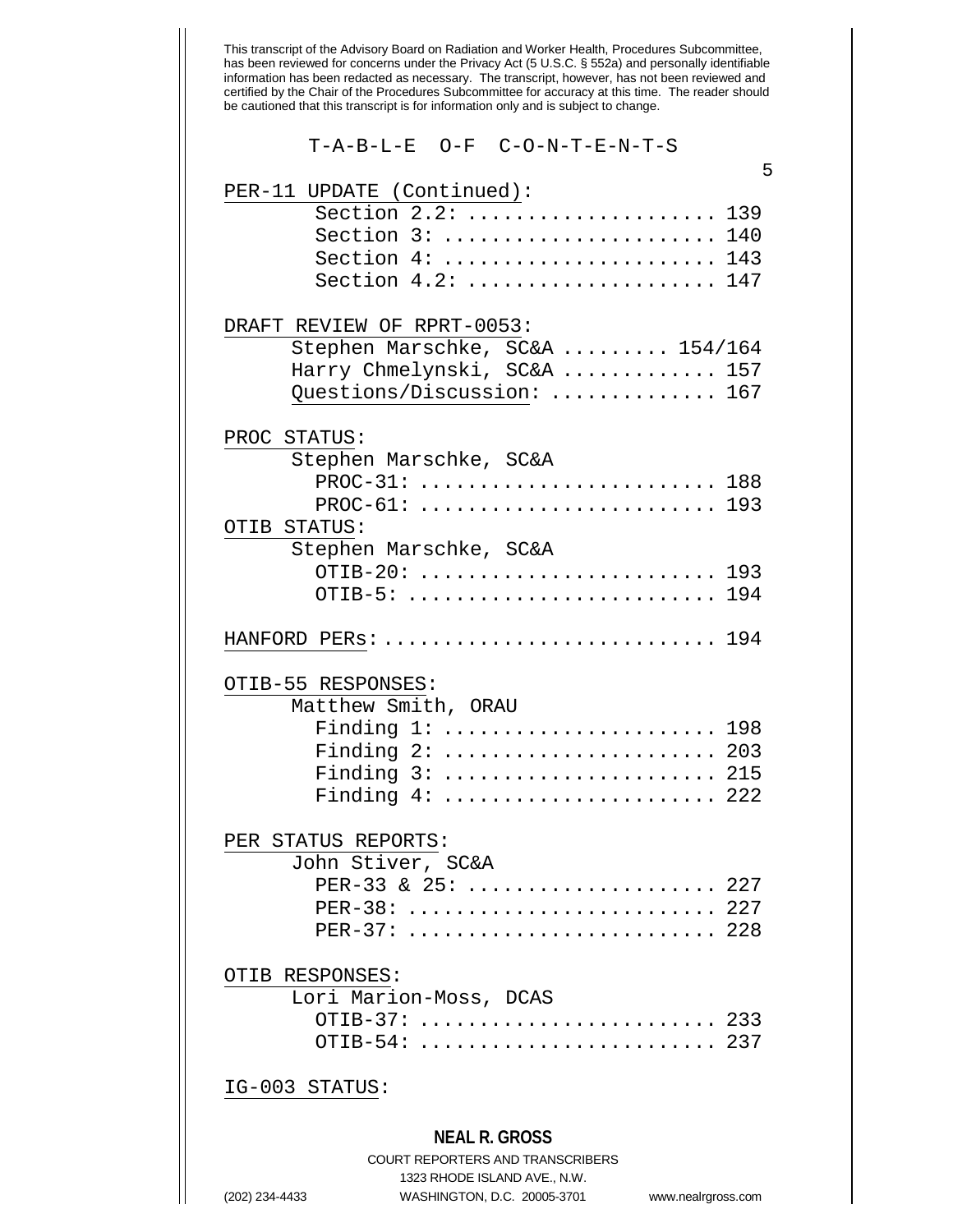Wanda Munn, Chair, .................. 237

## **NEAL R. GROSS**

COURT REPORTERS AND TRANSCRIBERS 1323 RHODE ISLAND AVE., N.W. (202) 234-4433 WASHINGTON, D.C. 20005-3701 www.nealrgross.com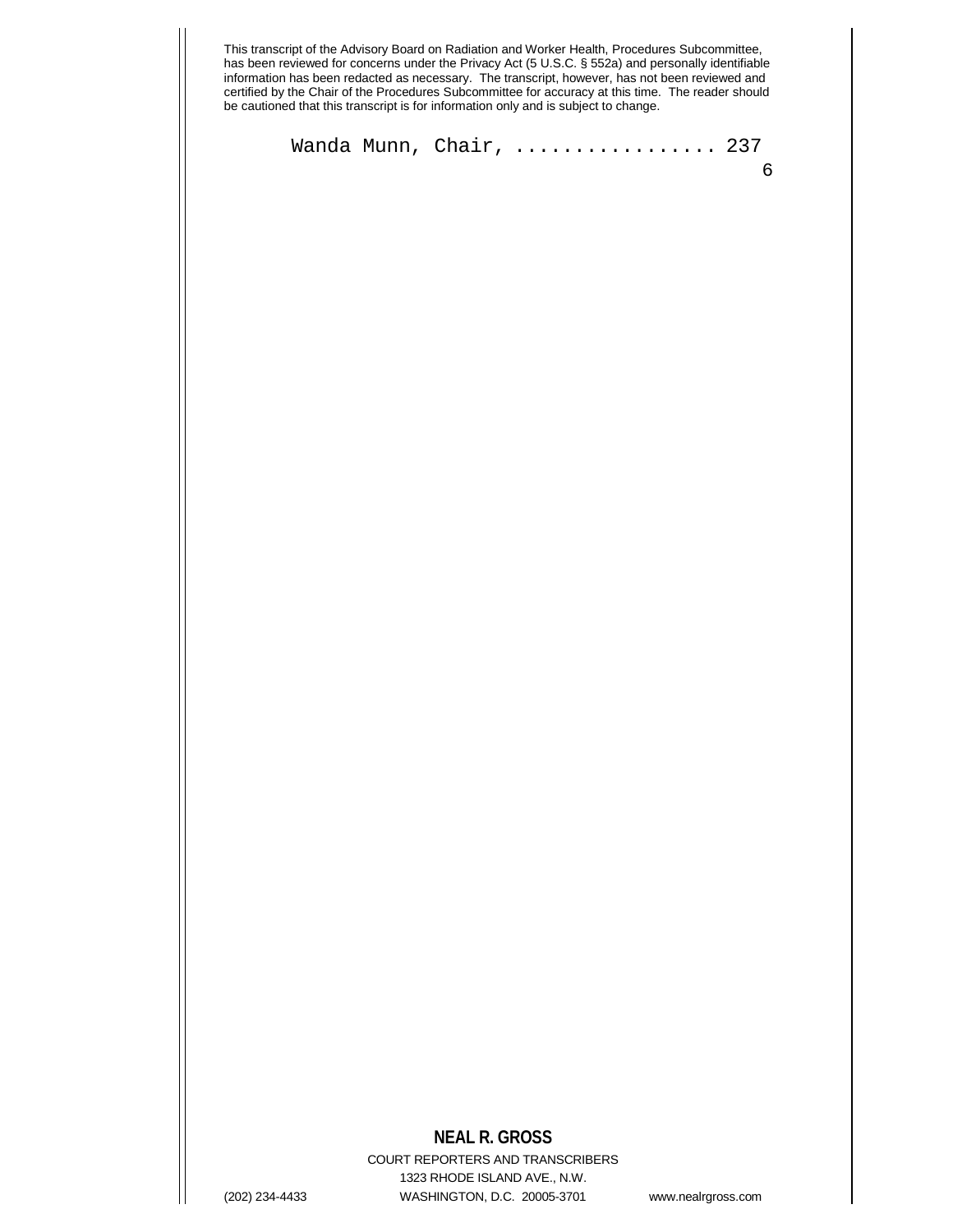### T-A-B-L-E O-F C-O-N-T-E-N-T-S

| PER-27 STATUS:<br>Wanda Munn, Chair  237         |  |
|--------------------------------------------------|--|
| ADMINISTRATIVE DETAIL:<br>Wanda Munn, Chair  237 |  |
| ADJOURN:<br>Wanda Munn, Chair  252               |  |

### **NEAL R. GROSS**

COURT REPORTERS AND TRANSCRIBERS 1323 RHODE ISLAND AVE., N.W. (202) 234-4433 WASHINGTON, D.C. 20005-3701 www.nealrgross.com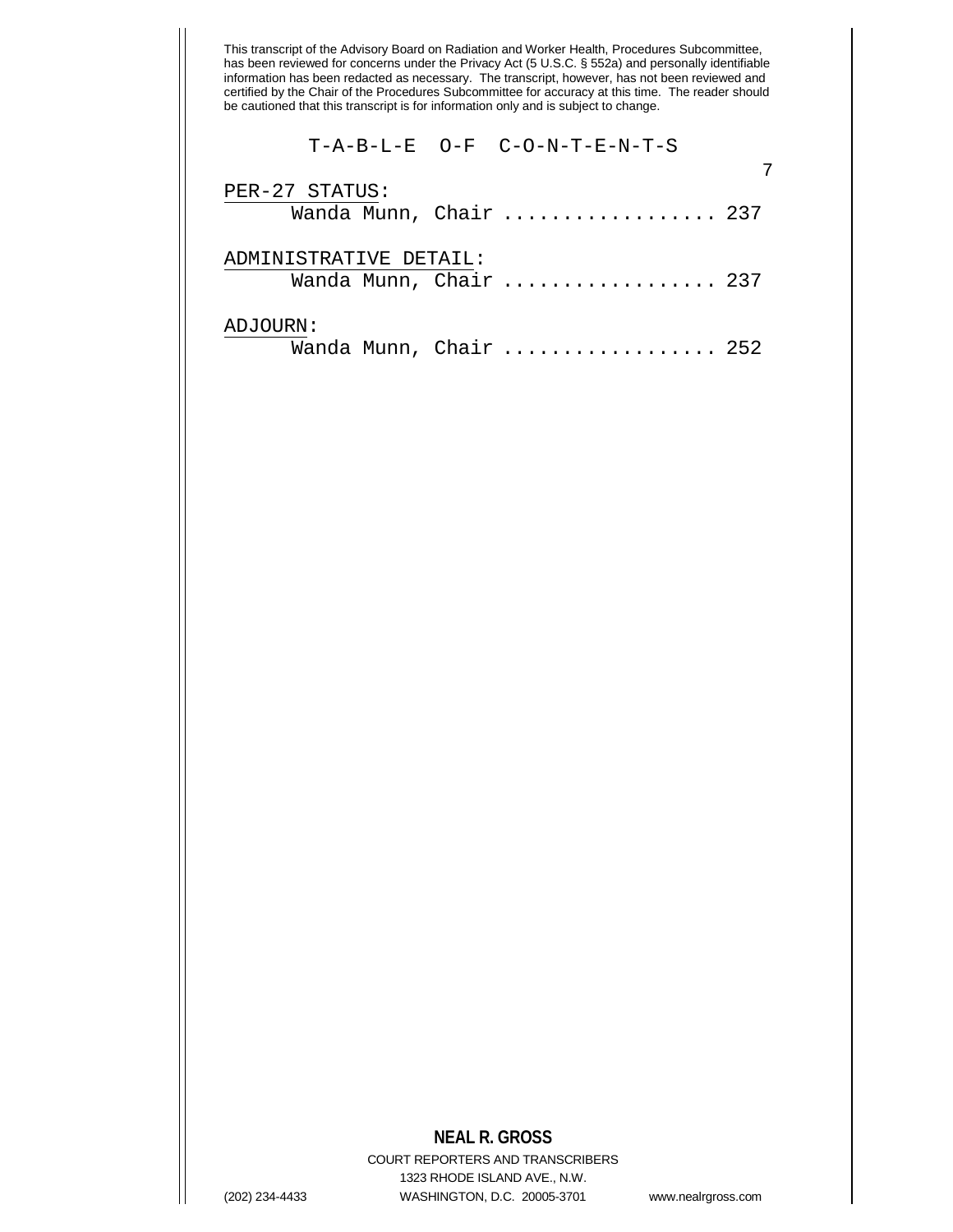| $\mathbf 1$ | $P-R-O-C-E-E-D-I-N-G-S$<br>8                  |
|-------------|-----------------------------------------------|
| 2           | $10:31$ a.m.                                  |
| 3           | MR. KATZ: Okay. So let's get                  |
| 4           | started. This is the Advisory Board on        |
| 5           | Radiation and Worker Health. This is the      |
| 6           | Procedures Review Subcommittee. Welcome,      |
| 7           | everybody, and let's do roll call, beginning  |
| 8           | with the Board Members.                       |
| 9           | And conflict of interest. We have             |
| 10          | Hanford; two Members, Josie and Wanda, are    |
| 11          | conflicted at Hanford. We are going to do a   |
| 12          | transfer related to PER on Hanford. But       |
| 13          | otherwise, I don't -- we don't have any       |
| 14          | conflict issues with our Members, so we don't |
| 15          | need to address those specifically at all.    |
| 16          | So let's go with Board Members.               |
| 17          | (Roll call.)                                  |
| 18          | MR. KATZ: Everyone, the agenda for            |
| 19          | the meeting is posted on the NIOSH website    |
| 20          | under the meetings page for today's date.     |
| 21          | And, Wanda, it's your agenda.                 |
|             |                                               |

**NEAL R. GROSS** COURT REPORTERS AND TRANSCRIBERS 1323 RHODE ISLAND AVE., N.W.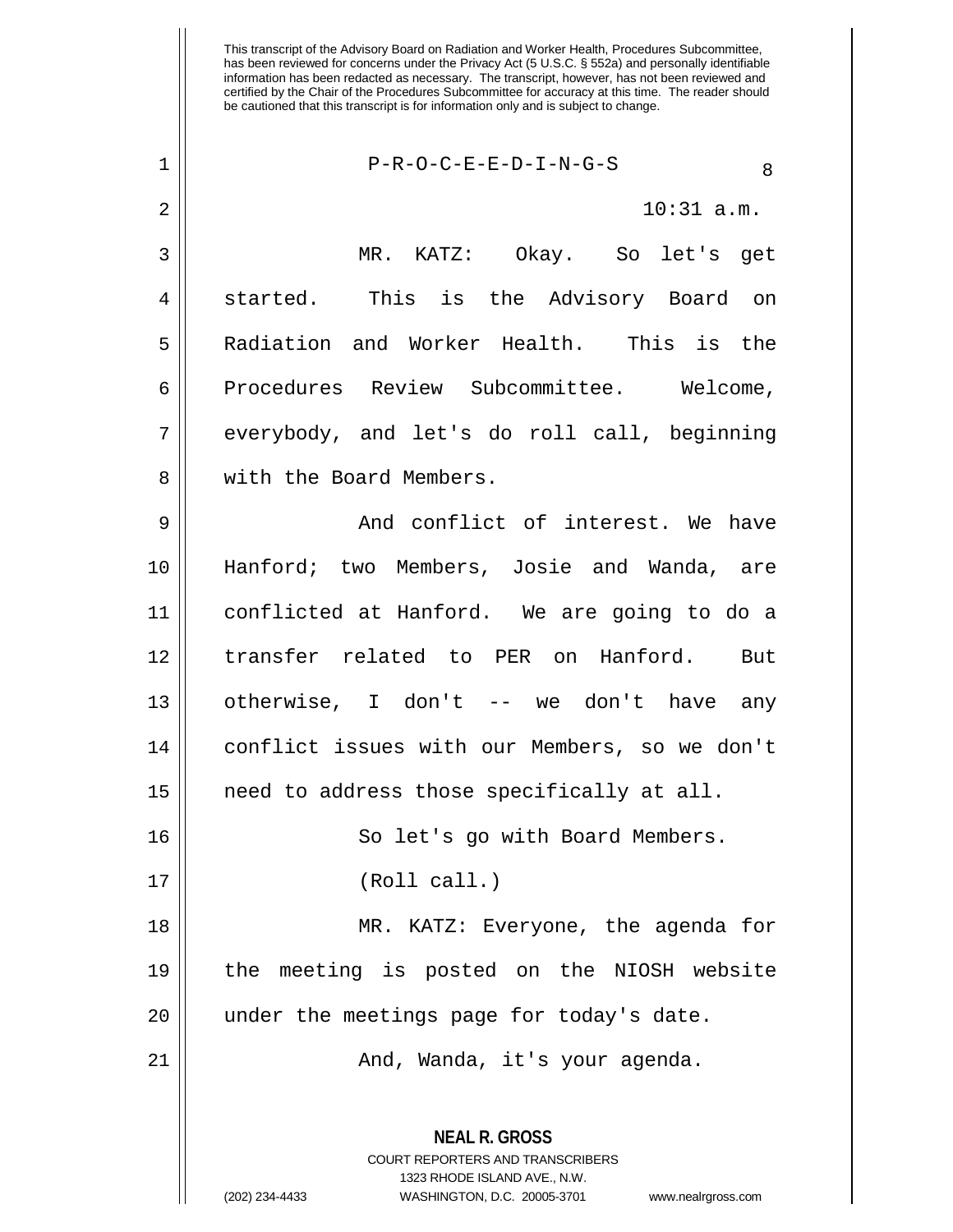| 1  | CHAIR MUNN: Thank you.<br>9                                                                                                                                            |
|----|------------------------------------------------------------------------------------------------------------------------------------------------------------------------|
| 2  | MS. BEHLING: Excuse me, Wanda, for                                                                                                                                     |
| 3  | one second. This is Kathy Behling and I                                                                                                                                |
| 4  | apologize, but I was trying to log on to Live                                                                                                                          |
| 5  | Meeting and I must be doing something wrong                                                                                                                            |
| 6  | here, because what I'm looking at on my screen                                                                                                                         |
| 7  | it says that this is the TBD-6000 Live Meeting                                                                                                                         |
| 8  | Practice. And I'm not sure what I'm doing                                                                                                                              |
| 9  | wrong here.                                                                                                                                                            |
| 10 | MR. KATZ: So, Kathy, you must be -                                                                                                                                     |
| 11 | - you have the wrong invite, I think, if you                                                                                                                           |
| 12 | are getting that message.                                                                                                                                              |
| 13 | MS. BEHLING: Okay.                                                                                                                                                     |
| 14 | MR. KATZ: So you should have a                                                                                                                                         |
| 15 | calendar invite for this meeting today. And                                                                                                                            |
| 16 | if you -- I don't think you should get that                                                                                                                            |
| 17 | response if you are using that.                                                                                                                                        |
| 18 | It wasn't sent until<br>CHAIR MUNN:                                                                                                                                    |
| 19 | this morning, Kathy.                                                                                                                                                   |
| 20 | MS. BEHLING: Okay.                                                                                                                                                     |
| 21 | MR. KATZ: Well, previously sent.                                                                                                                                       |
|    | <b>NEAL R. GROSS</b><br><b>COURT REPORTERS AND TRANSCRIBERS</b><br>1323 RHODE ISLAND AVE., N.W.<br>(202) 234-4433<br>WASHINGTON, D.C. 20005-3701<br>www.nealrgross.com |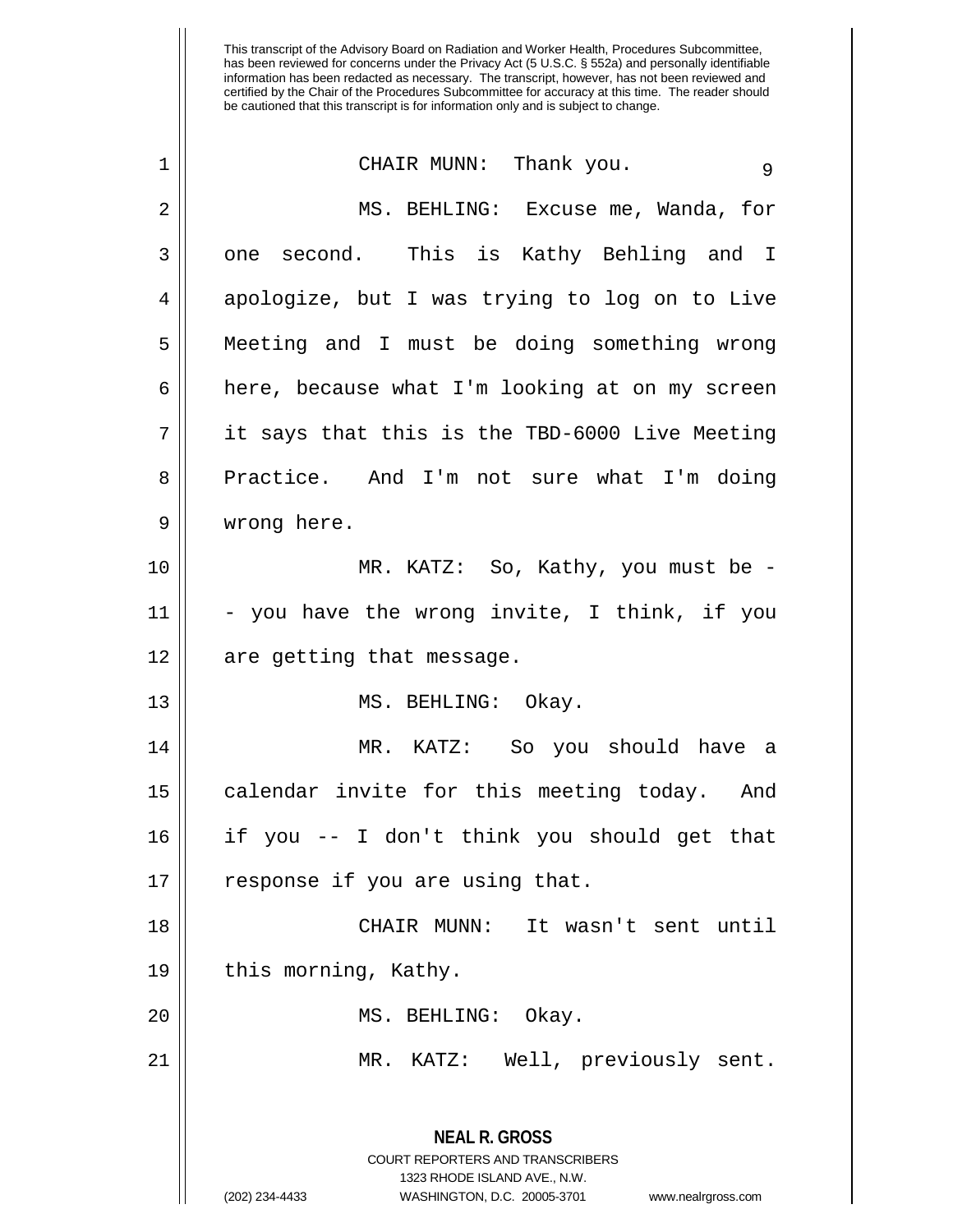This transcript of the Advisory Board on Radiation and Worker Health, Procedures Subcommittee, has been reviewed for concerns under the Privacy Act (5 U.S.C. § 552a) and personally identifiable information has been redacted as necessary. The transcript, however, has not been reviewed and certified by the Chair of the Procedures Subcommittee for accuracy at this time. The reader should be cautioned that this transcript is for information only and is subject to change. **NEAL R. GROSS** COURT REPORTERS AND TRANSCRIBERS 1323 RHODE ISLAND AVE., N.W. (202) 234-4433 WASHINGTON, D.C. 20005-3701 www.nealrgross.com 1 || It has been resent this morning, Wanda.  $10^{10}$ 2 CHAIR MUNN: It was not received 3 || here. If it wasn't received here, it may not 4 || have gone other places as well. 5 MS. BEHLING: Okay. Can someone 6 l resend that to me? 7 MS. BURGOS: This is Zaida. I will  $8 \parallel$  send it. 9 MR. KATZ: Thank you. 10 MS. BEHLING: Thank you. I'm 11 || sorry. 12 MR. KATZ: Oh, that's all right. 13 || Okay. So carry on, Wanda. 14 CHAIR MUNN: Very good. We are 15 happy with roll call now. We are all squared  $16 \parallel$  away. 17 The first item on our agenda is our 18 || review of what has transpired with the BRS 19 since our last meeting. When we left that, 20 || there was going to be some internal 21 discussions with NIOSH as to how we were going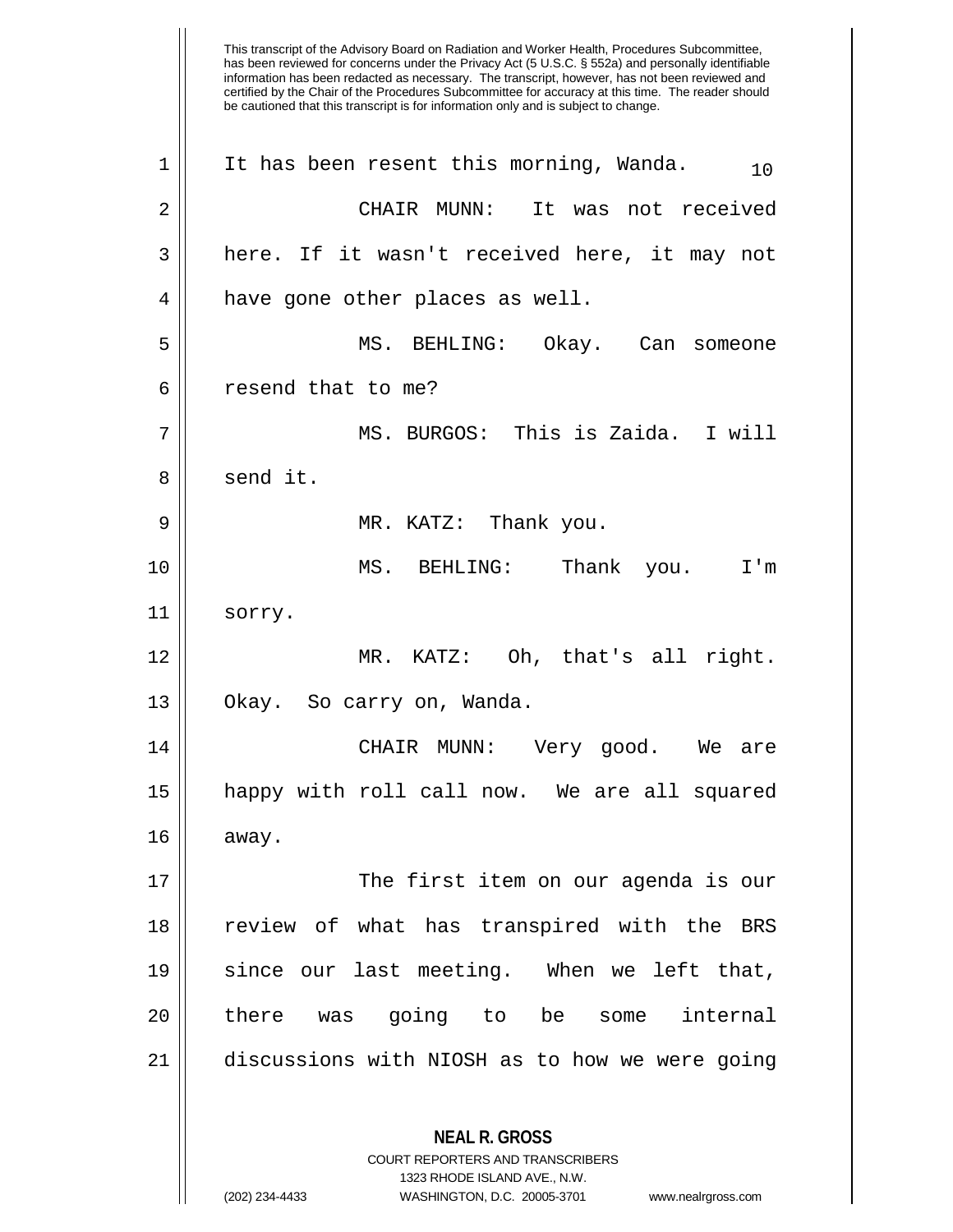| 1  | be able to handle, especially, the<br>to                 |
|----|----------------------------------------------------------|
| 2  | overarching issues and the differing kind of             |
| 3  | information that we were going to be providing           |
| 4  | for the system.                                          |
| 5  | It did differ in a number of ways                        |
| 6  | from what we do with our normal documentation.           |
| 7  | And I'm hoping that Stu and the folks from               |
| 8  | NIOSH have some report from us -- for us on              |
| 9  | that particular issue. Stu?                              |
| 10 | MR. HINNEFELD: Yes, this is Stu.                         |
| 11 | I'll provide what I can here. We did have a              |
| 12 | discussion about what to do here and we                  |
| 13 | decided that the current method where we                 |
| 14 | listed them as an overarching issue, sort of             |
| 15 | as a document-type, is probably the easiest              |
| 16 | way to continue to proceed.                              |
| 17 | And so what we are trying to do now                      |
| 18 | is find the source for the particular issues,            |
| 19 | the particular overarching issue and then sort           |
| 20 | of paraphrase a finding from that source.                |
| 21 | For instance, a couple of items on                       |
|    | <b>NEAL R. GROSS</b><br>COURT REPORTERS AND TRANSCRIBERS |

1323 RHODE ISLAND AVE., N.W.

 $\mathop{\text{||}}$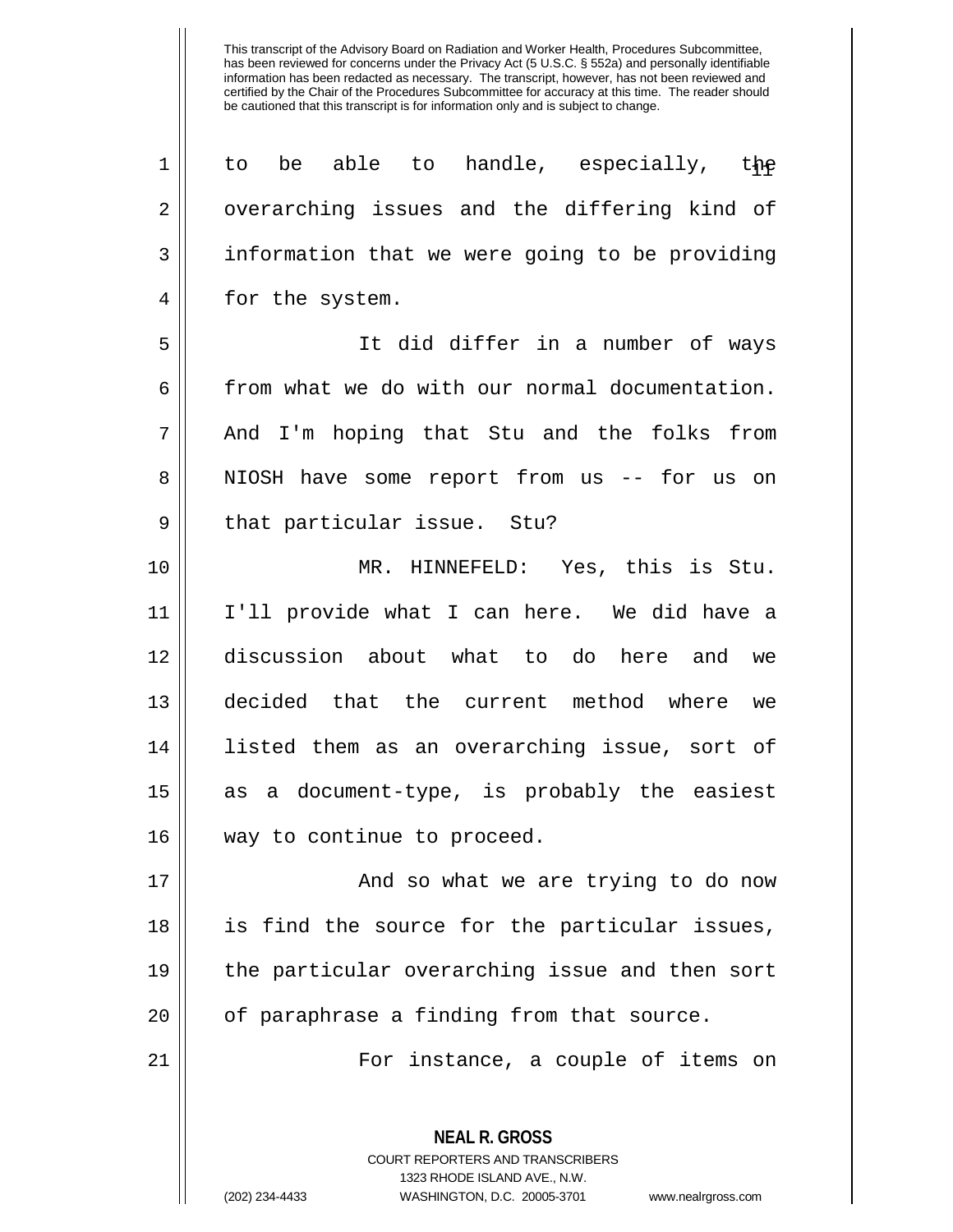This transcript of the Advisory Board on Radiation and Worker Health, Procedures Subcommittee, has been reviewed for concerns under the Privacy Act (5 U.S.C. § 552a) and personally identifiable information has been redacted as necessary. The transcript, however, has not been reviewed and certified by the Chair of the Procedures Subcommittee for accuracy at this time. The reader should be cautioned that this transcript is for information only and is subject to change. 1 || the overarching list; one is Super  $1\frac{1}{2}$ 2 plutonium. 3 CHAIR MUNN: Yes. 4 MR. HINNEFELD: Another one is 5 incomplete badge wearing, you know. You know, 6 what happens when somebody says they didn't  $7 \parallel$  wear their badge all the time or they -- you 8 || know, to avoid bumping into a limit or 9 | something. 10 || And I did find out, I don't know if 11 it's the actual origin, but I found an early 12 document that raised those two issues and that 13 was the SC&A review of the Rocky Flats Site 14 || Profile, which goes back to 2005, I think. 15 CHAIR MUNN: Mm-hmm. 16 MR. HINNEFELD: So that seemed -- 17 you know, that is pretty early, so that seems 18 like a pretty good place to identify that. 19 And then what I have to do then is sort of 20 paraphrase the finding, make sure I refer to  $21$  | the page and section, so that people can find

> **NEAL R. GROSS** COURT REPORTERS AND TRANSCRIBERS 1323 RHODE ISLAND AVE., N.W.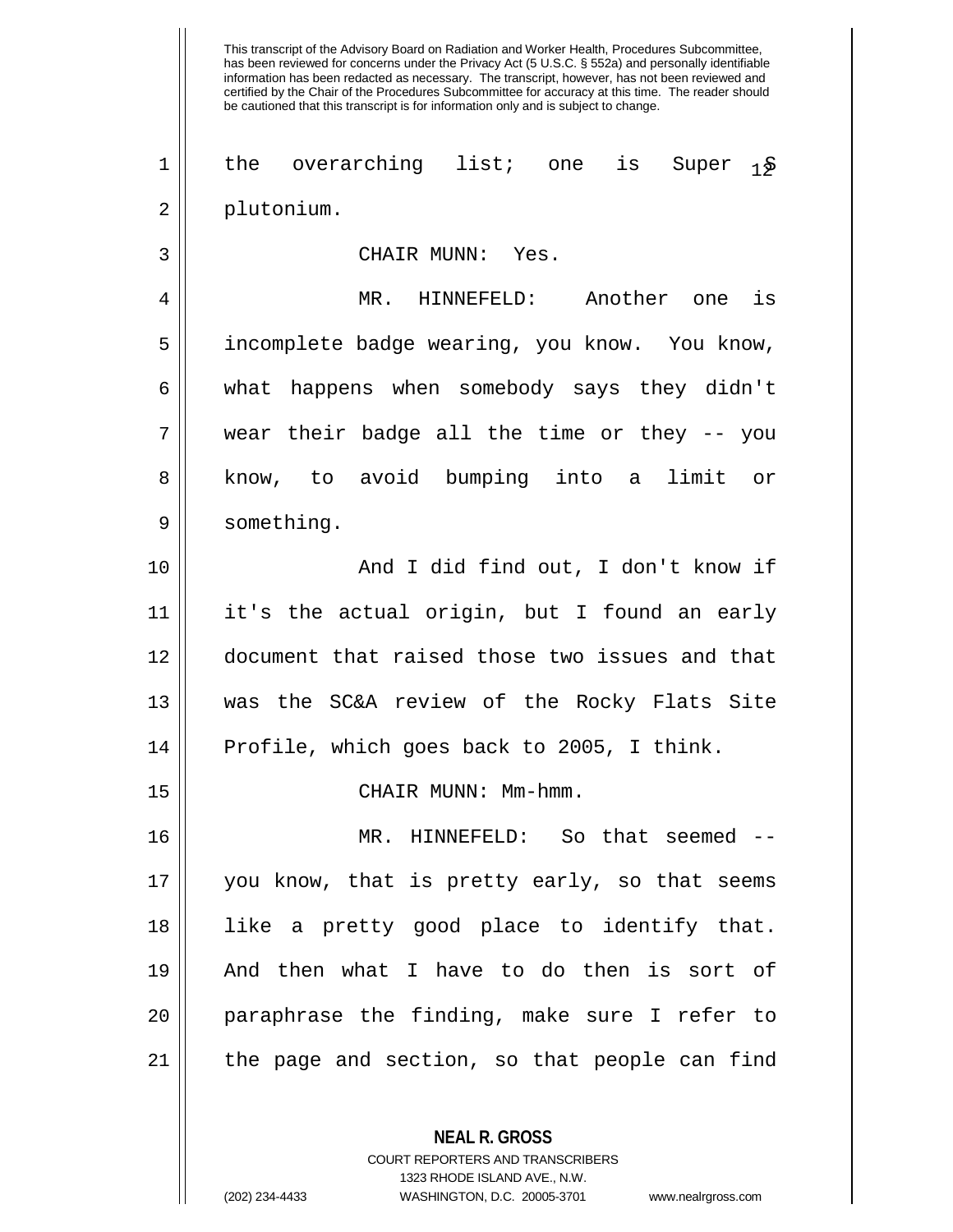| $\mathbf 1$ | the write-up as the finding entry, because $w$ e |
|-------------|--------------------------------------------------|
| 2           | don't -- you know, for most of our procedures,   |
| 3           | review is based on a document where a document   |
| 4           | is reviewed and then you have several findings   |
| 5           | tagged onto that document.                       |
| 6           | In this case, what we have is sort               |
| 7           | of a document called "Super S Plutonium." You    |
| 8           | know, because it went in in that fashion. And    |
| 9           | so what we are doing now is trying to find       |
| 10          | those. So I found those two origins. Two of      |
| 11          | the overarching issues already before last       |
| 12          | meeting had an origin in there. They were        |
| 13          | taken off of other procedure findings that had   |
| 14          | already been entered into the procedure          |
| 15          | documents.                                       |
| 16          | I'm pretty confident I'll be<br>And              |
| 17          | able to do this once we get to the point where   |
| 18          | the BRS will let me add a finding. I have        |
| 19          | tried to do that, I guess, either Monday or      |
| 20          | last week and it didn't work. PST worked on      |

21 it in the meantime, had me try it this

**NEAL R. GROSS**

COURT REPORTERS AND TRANSCRIBERS 1323 RHODE ISLAND AVE., N.W.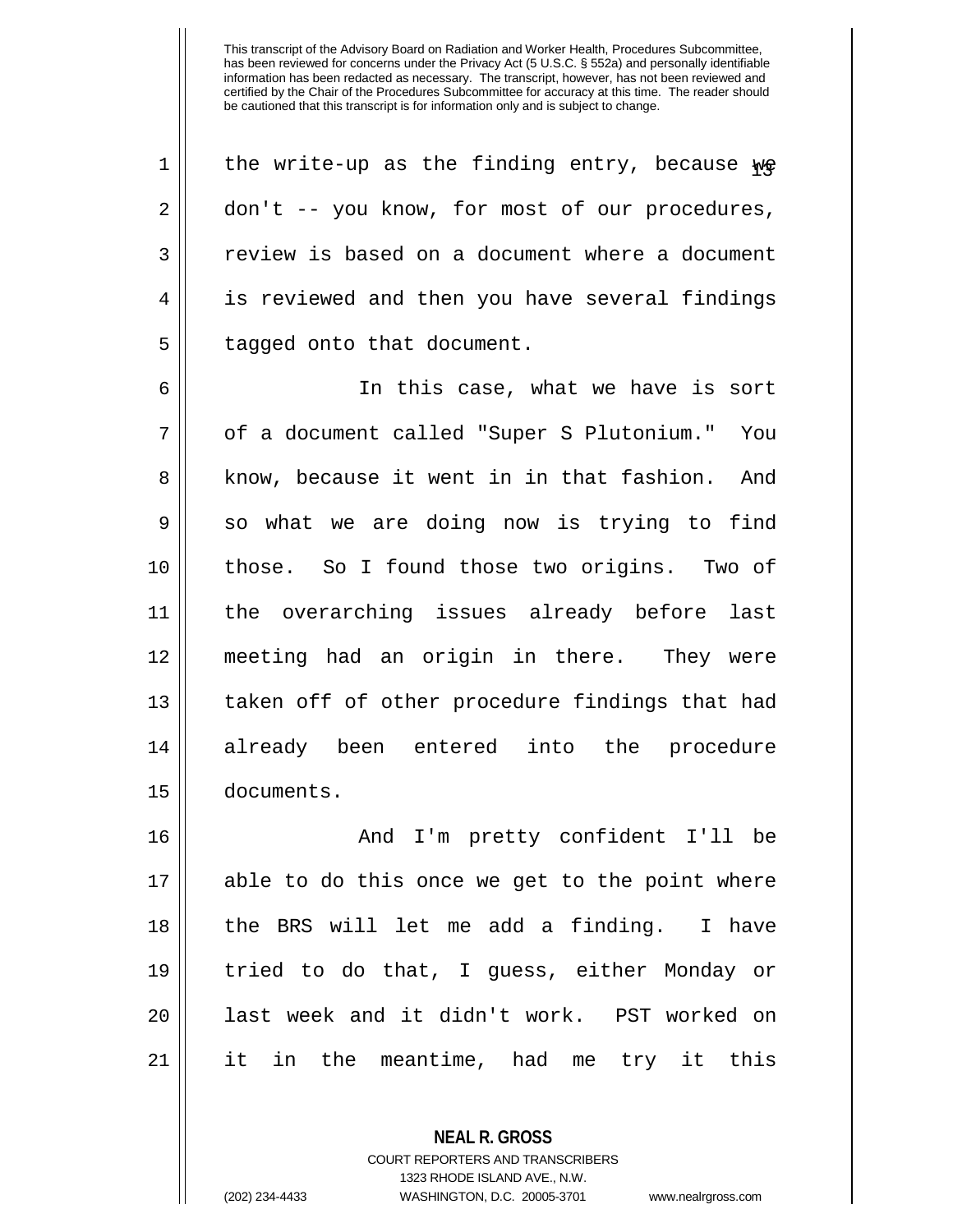**NEAL R. GROSS** COURT REPORTERS AND TRANSCRIBERS  $1$  morning, I still get a message about issue 2 || with adding information when I try to add a 3 | finding. 4 So you know, whether I'm doing 5 Something wrong or whether there is an issue 6 | with the system, we are still working it out.  $7$  || That's where we intend to be. 8 And then once we put those in, for 9 instance, for Super S plutonium, we think 10 that's pretty much resolved by issuance of an 11 OTIB. I don't remember the number. And which 12 || that OTIB itself has now been reviewed and I 13  $\parallel$  think we are through that. 14 || So I think we can kind of -- once 15 we get the finding in there, we will put in 16 || our conversation, you know, probably just one  $17$  || entry box about what has been done. 18 || CHAIR MUNN: Right. 19 MR. HINNEFELD: And complete it and 20 || then, at some point, presumably the 21 | Subcommittee would be able to come through to

1323 RHODE ISLAND AVE., N.W.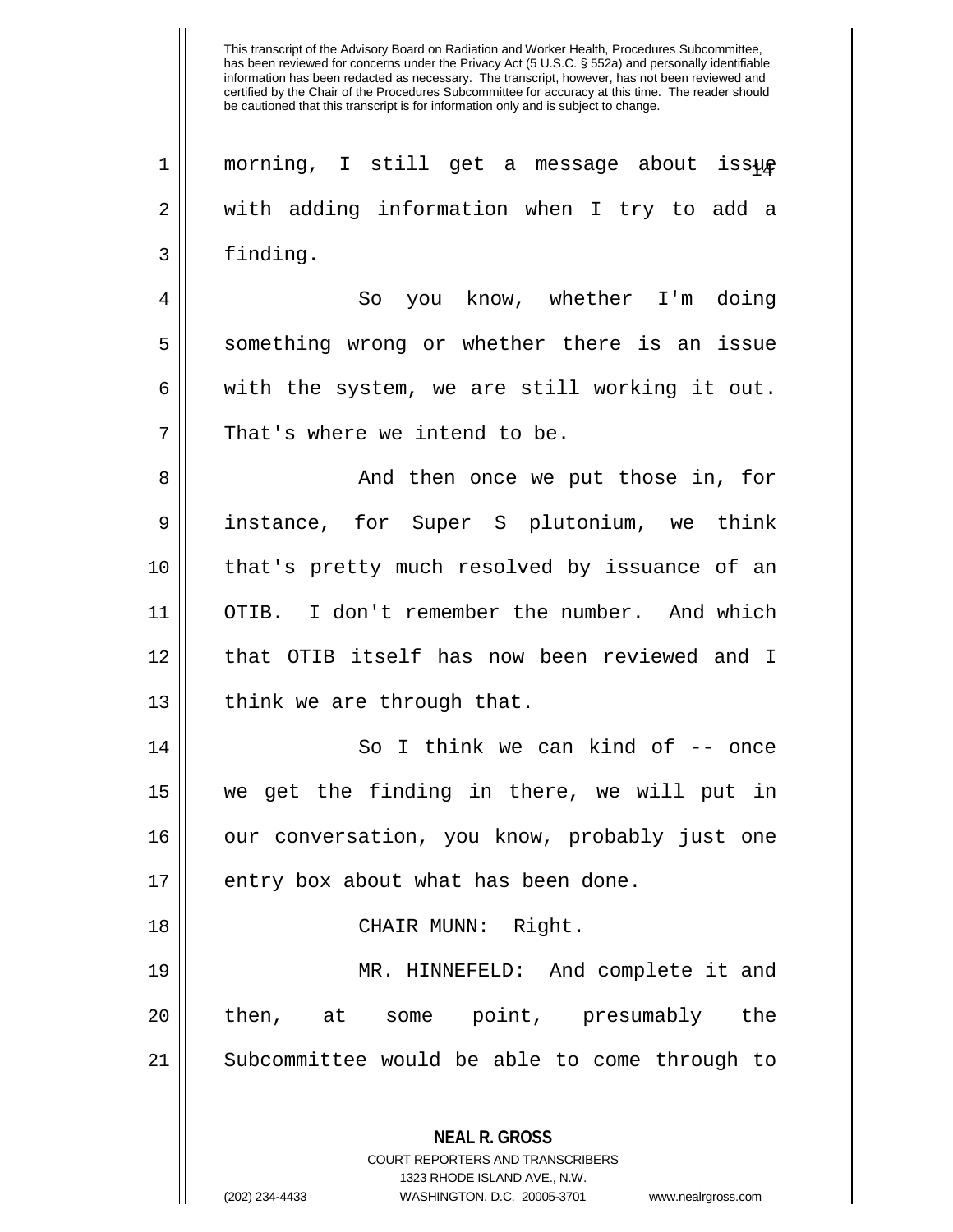This transcript of the Advisory Board on Radiation and Worker Health, Procedures Subcommittee, has been reviewed for concerns under the Privacy Act (5 U.S.C. § 552a) and personally identifiable information has been redacted as necessary. The transcript, however, has not been reviewed and certified by the Chair of the Procedures Subcommittee for accuracy at this time. The reader should be cautioned that this transcript is for information only and is subject to change. **NEAL R. GROSS** COURT REPORTERS AND TRANSCRIBERS 1 || close, at least, that one anyway. And I think 2 more of them. 3 CHAIR MUNN: My memory is that the 4 hot particle issue came from several different 5 || site reviews. 6 MR. HINNEFELD: I did want to talk  $7 \parallel$  about the hot particle issue a little bit, 8 || because, in my view, there are kind of two  $9 \parallel$  things we have talked about as hot particles. 10 There is the hot particle issue which has come 11 up at Hanford, and I think it came up maybe in 12 || 2010 or somewhere around there with respect to 13 Hanford, which is a period of time, I guess 14 during the Green Runs, where there was a 15 pretty good potential for a hot particle 16 issue. 17 || CHAIR MUNN: Mm-hmm. 18 MR. HINNEFELD: And then the other 19 time we have talked about something that we  $20$  || called a hot particle, which really isn't in 21 my view a hot particle, which is the uranium,

1323 RHODE ISLAND AVE., N.W.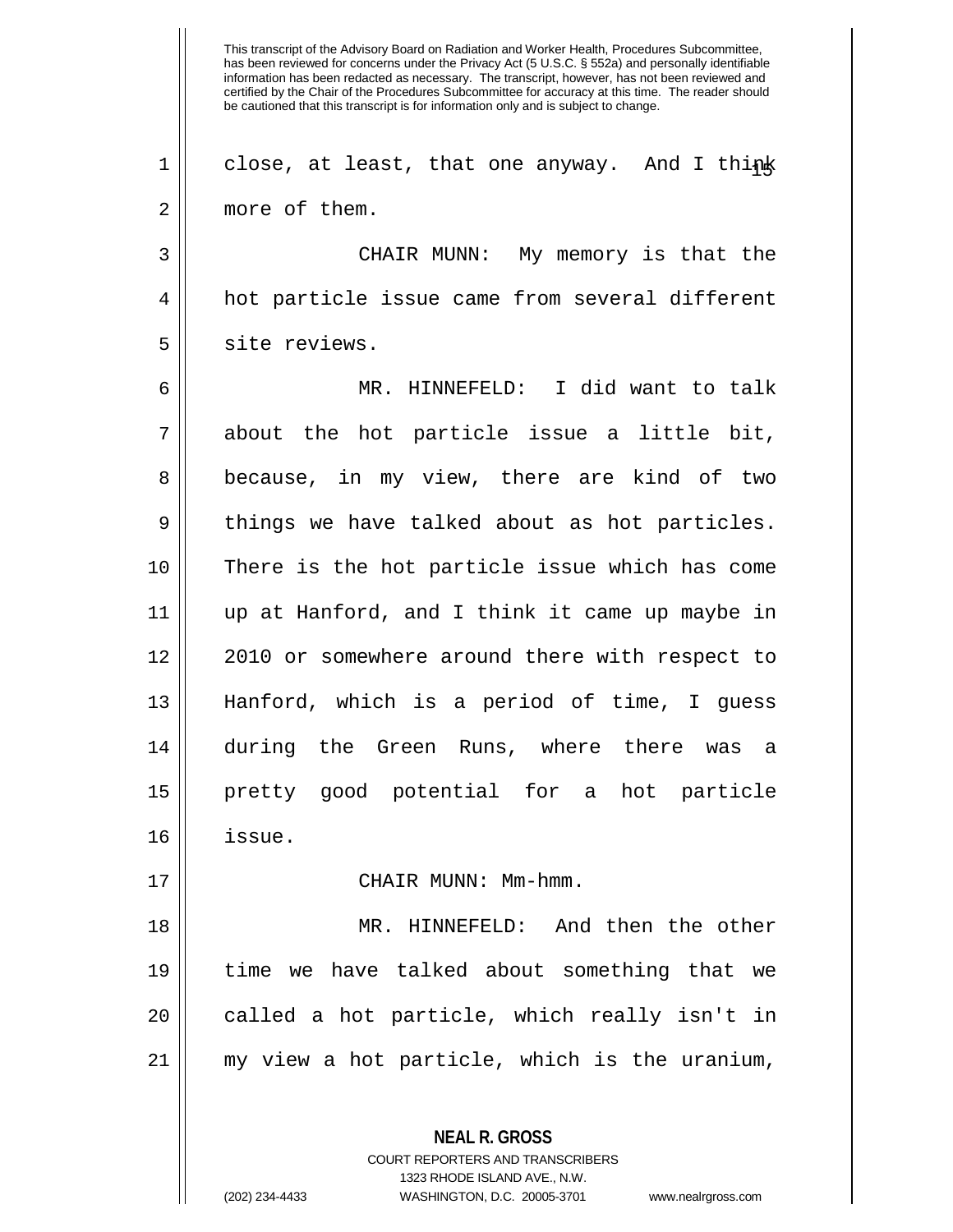| 1              | potentially for uranium skin contaminationa              |
|----------------|----------------------------------------------------------|
| $\overline{2}$ | unidentified uranium skin contamination at               |
| 3              | some of the uranium processing plants, like              |
| 4              | the gaseous diffusion plants or Fernald, for             |
| 5              | instance, where there were rules -- there was            |
| 6              | not any contamination monitoring. There were             |
| 7              | rules about showering at the end of the day              |
| 8              | and things like that. But there could, you               |
| $\mathsf 9$    | know logically, have been during the day some            |
| 10             | skin contamination occurring there, because              |
| 11             | there wasn't the attention paid to avoid skin            |
| 12             | contamination at uranium plants until much,              |
| 13             | much later.                                              |
| 14             | So that's the second. It's kind of                       |
| 15             | the second thing. To me, the two issues are              |
| 16             | different on several respects. And so there              |
| 17             | might be another one we may need to -- and I'm           |
| 18             | not real clear on what this hot particle issue           |
| 19             | on the overarching issues was supposed to                |
| 20             | capture.                                                 |
| 21             | Was that supposed to capture the                         |
|                | <b>NEAL R. GROSS</b><br>COURT REPORTERS AND TRANSCRIBERS |

1323 RHODE ISLAND AVE., N.W.

 $\mathsf{I}$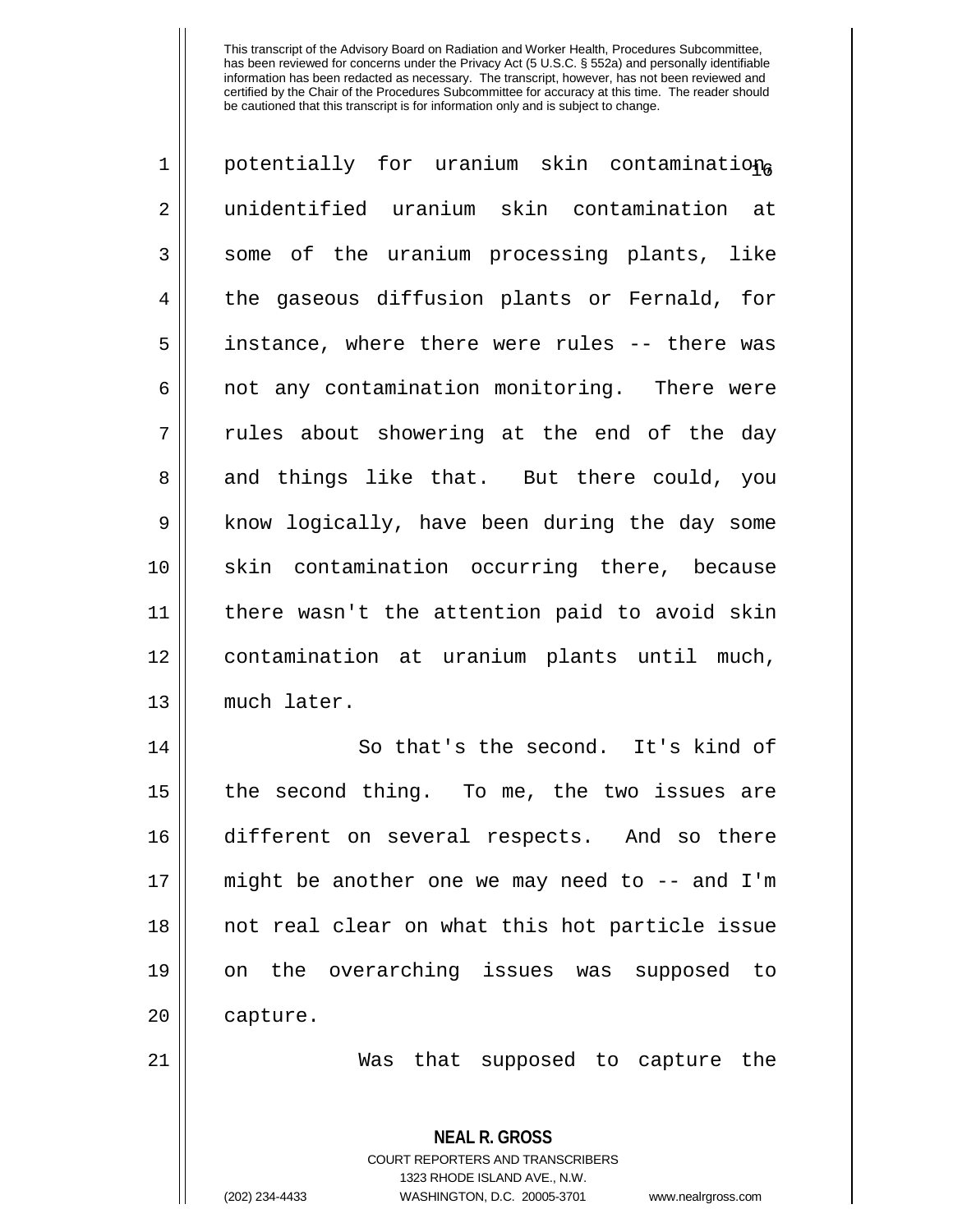| $\mathbf 1$ | Hanford situation or was<br>it supposed<br>ヤの |
|-------------|-----------------------------------------------|
| 2           | capture the uranium plant situation?          |
| 3           | CHAIR MUNN: Well, and that there              |
| 4           | is another aspect of that question, too, that |
| 5           | I don't think we have actually addressed and  |
| 6           | that is whether we need to have multiple      |
| 7           | findings factored in. We indicated that we    |
| 8           | were aware that, simply by definition, being  |
| 9           | an overarching issue, we were likely to have  |
| 10          | this show up in more than one site review.    |
| 11          | whether we were<br>And<br>going to            |
| 12          | attempt to regard all the places where it had |
| 13          | been identified or whether we were going to   |
| 14          | simply accept the earliest one that we could  |
| 15          | find and acknowledge as being the origin is   |
| 16          | not, I think, something that was clearly      |
| 17          | defined at our last meeting.                  |
| 18          | MR. HINNEFELD: Yes. I think, as               |
| 19          | you mention that, you're right. We could just |
| 20          | enter two findings under hot particle. One    |
| 21          | would be the Hanford situation and one would  |
|             |                                               |

**NEAL R. GROSS** COURT REPORTERS AND TRANSCRIBERS 1323 RHODE ISLAND AVE., N.W.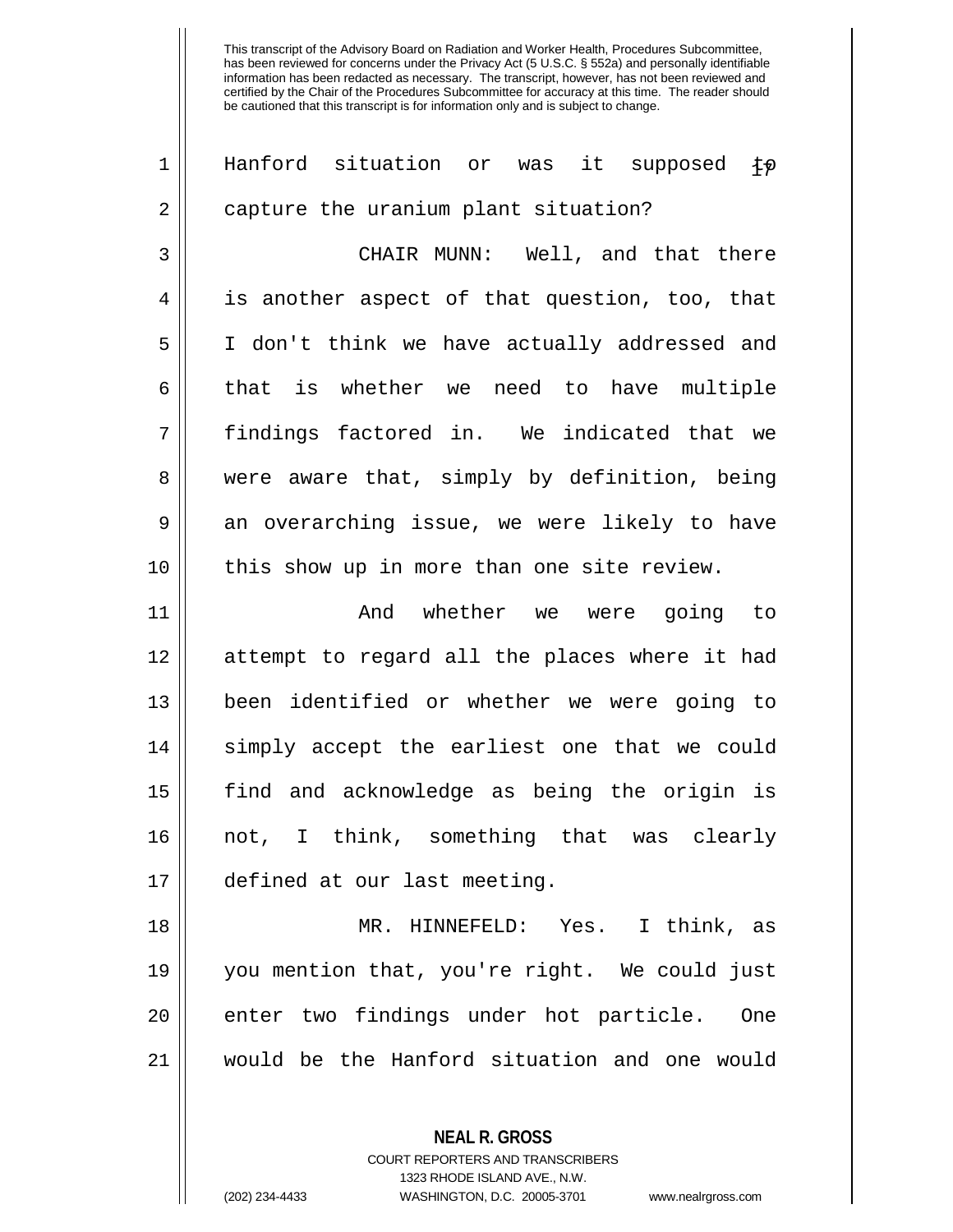| $\mathbf 1$ | be the uranium situation, because nothing                                                                                                                              |
|-------------|------------------------------------------------------------------------------------------------------------------------------------------------------------------------|
| 2           | prevents us from putting two findings under                                                                                                                            |
| 3           | any of these overarching issues.                                                                                                                                       |
| 4           | CHAIR MUNN: Right. I guess it's a                                                                                                                                      |
| 5           | question that probably should be addressed                                                                                                                             |
| 6           | here, so that it would save you a considerable                                                                                                                         |
| 7           | amount of time if the decision were made that                                                                                                                          |
| 8           | one finding would be adequate.                                                                                                                                         |
| 9           | Paul and Josie, what are your                                                                                                                                          |
| 10          | thoughts on that?                                                                                                                                                      |
| 11          | MEMBER ZIEMER: This is Ziemer.                                                                                                                                         |
| 12          | Keep in mind that part of all this is to                                                                                                                               |
| 13          | assure that we are being consistent in how we                                                                                                                          |
| 14          | treat these issues from site to site, within                                                                                                                           |
| 15          | whatever -- there may be differences in some                                                                                                                           |
| 16          | of the parameters, but we want to be able to                                                                                                                           |
| 17          | identify not only where these occur, but the                                                                                                                           |
| 18          | level of consistency, for example, in how we                                                                                                                           |
| 19          | handle hot particles from one site to the                                                                                                                              |
| 20          | other.                                                                                                                                                                 |
| 21          | How we handle, let's say, oro-nasal                                                                                                                                    |
|             | <b>NEAL R. GROSS</b><br><b>COURT REPORTERS AND TRANSCRIBERS</b><br>1323 RHODE ISLAND AVE., N.W.<br>(202) 234-4433<br>WASHINGTON, D.C. 20005-3701<br>www.nealrgross.com |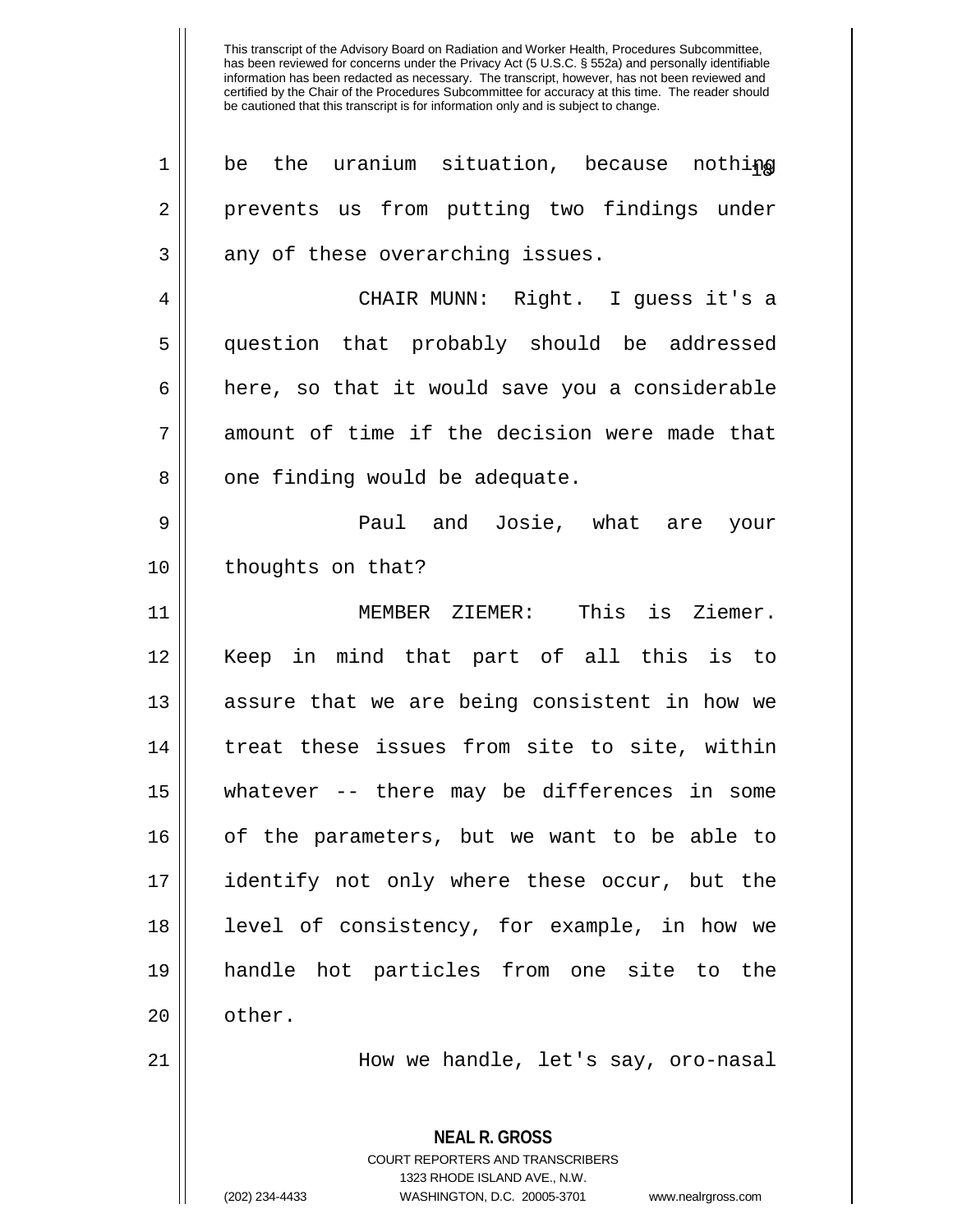**NEAL R. GROSS** COURT REPORTERS AND TRANSCRIBERS 1323 RHODE ISLAND AVE., N.W. (202) 234-4433 WASHINGTON, D.C. 20005-3701 www.nealrgross.com 1 | breathing from one site to the other,  $\epsilon \phi$ 2 || insofar as we populate this with information  $3 \parallel$  that will help us confirm the level of 4 consistency, I think, that would be the 5 | important issue. 6 CHAIR MUNN: Thank you, Paul. 7 Josie? 8 MEMBER BEACH: The only thing I 9 || have is I agree that having it in the section 10 that Jim was just talking about would make it 11 easier to come back and find. But I do have a 12 question. 13 Jim, you talked about going back 14 and looking at earlier documents. Will you-- 15 MR. HINNEFELD: This is Stu, 16 || actually. Jim has the list. 17 MEMBER BEACH: Oh, okay, I'm sorry. 18 MR. HINNEFELD: This is Stu doing 19 the report. 20 MEMBER BEACH: Stu, so will you go 21 || back and look for all earlier documents to try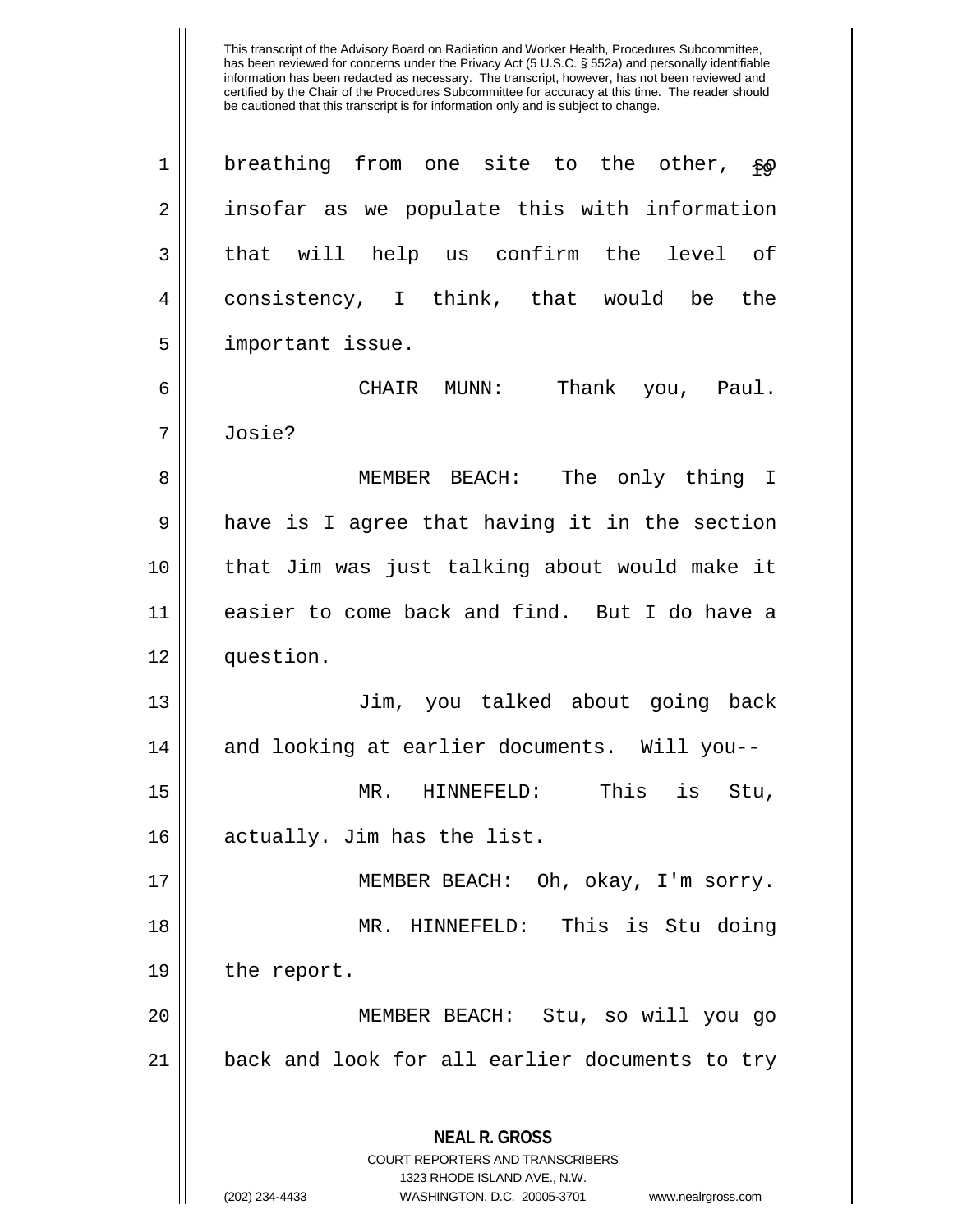| $\mathbf 1$ | to populate that system?<br>20                |
|-------------|-----------------------------------------------|
| 2           | MR. HINNEFELD: Now what I intended            |
| 3           | to do was find a document, an early document, |
| 4           | where the finding came out, where the issue   |
| 5           | came up. And so from that then, I don't       |
| 6           | propose that we would search all early        |
| 7           | documents. I think we have some probably      |
| 8           | memory of where they are likely to be. And    |
| 9           | they probably came up primarily in one place. |
| 10          | I think that it was not my intent             |
| 11          | to search all early documents.                |
| 12          | MEMBER BEACH: Okay. I was<br>just             |
| 13          | going back to the consistency that<br>Paul    |
| 14          | brought up.                                   |
| 15          | MR. HINNEFELD: I understand. I                |
| 16          | understood your comment once I started        |
| 17          | talking. And I think that it will be fairly   |
| 18          | clear, at least in the ones I'm thinking of,  |
| 19          | which ones they are to deal with, because I'm |
| 20          | pretty sure, for instance, the indications    |
| 21          | that the badges may have been taken off and   |

**NEAL R. GROSS**

COURT REPORTERS AND TRANSCRIBERS 1323 RHODE ISLAND AVE., N.W. (202) 234-4433 WASHINGTON, D.C. 20005-3701 www.nealrgross.com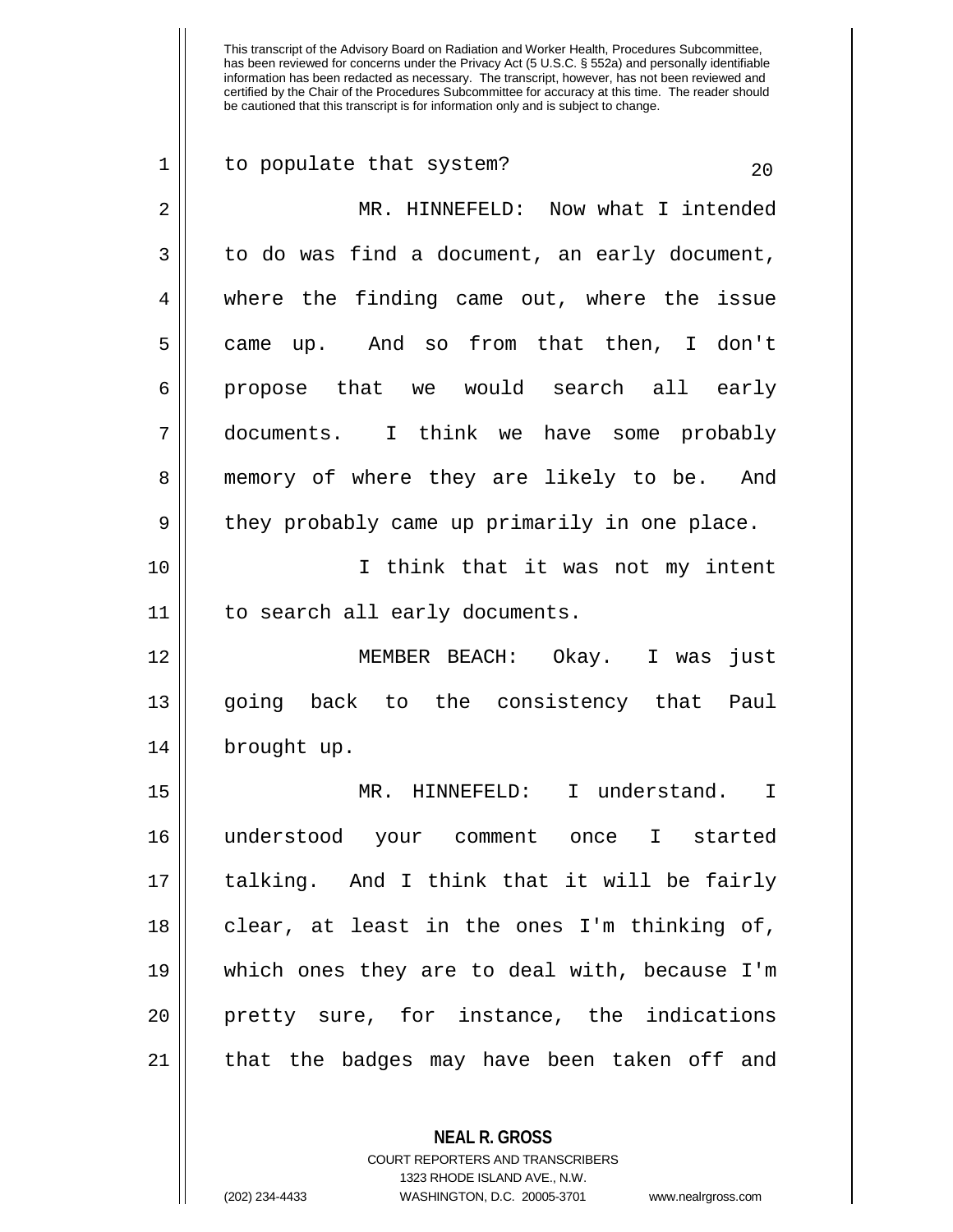This transcript of the Advisory Board on Radiation and Worker Health, Procedures Subcommittee, has been reviewed for concerns under the Privacy Act (5 U.S.C. § 552a) and personally identifiable information has been redacted as necessary. The transcript, however, has not been reviewed and certified by the Chair of the Procedures Subcommittee for accuracy at this time. The reader should be cautioned that this transcript is for information only and is subject to change.  $1$  not worn all the time. Rocky Flats was not the  $2 \parallel$  only place we heard that. There are other 3 places. 4 CHAIR MUNN: No. We heard a lot of  $5$  | that from NTS. 6 MR. HINNEFELD: And so I think it 7 has been addressed individually at several 8 || places. 9 CHAIR MUNN: I think you are 10 || correct. 11 MR. HINNEFELD: So we can probably 12 do that as part of the conversation that we 13 include under a finding if it's only going to 14 be one finding. As I thought about this, if 15 it's okay with the Subcommittee, I think the 16 easiest thing for us to do with respect to the 17 || specific question I asked about hot particle 18 items is to list two findings under the 19 overarching issue of hot particles, one of 20 which would be the Hanford situation. And one  $21$  | of which would be the uranium plant situation.

> COURT REPORTERS AND TRANSCRIBERS 1323 RHODE ISLAND AVE., N.W.

**NEAL R. GROSS**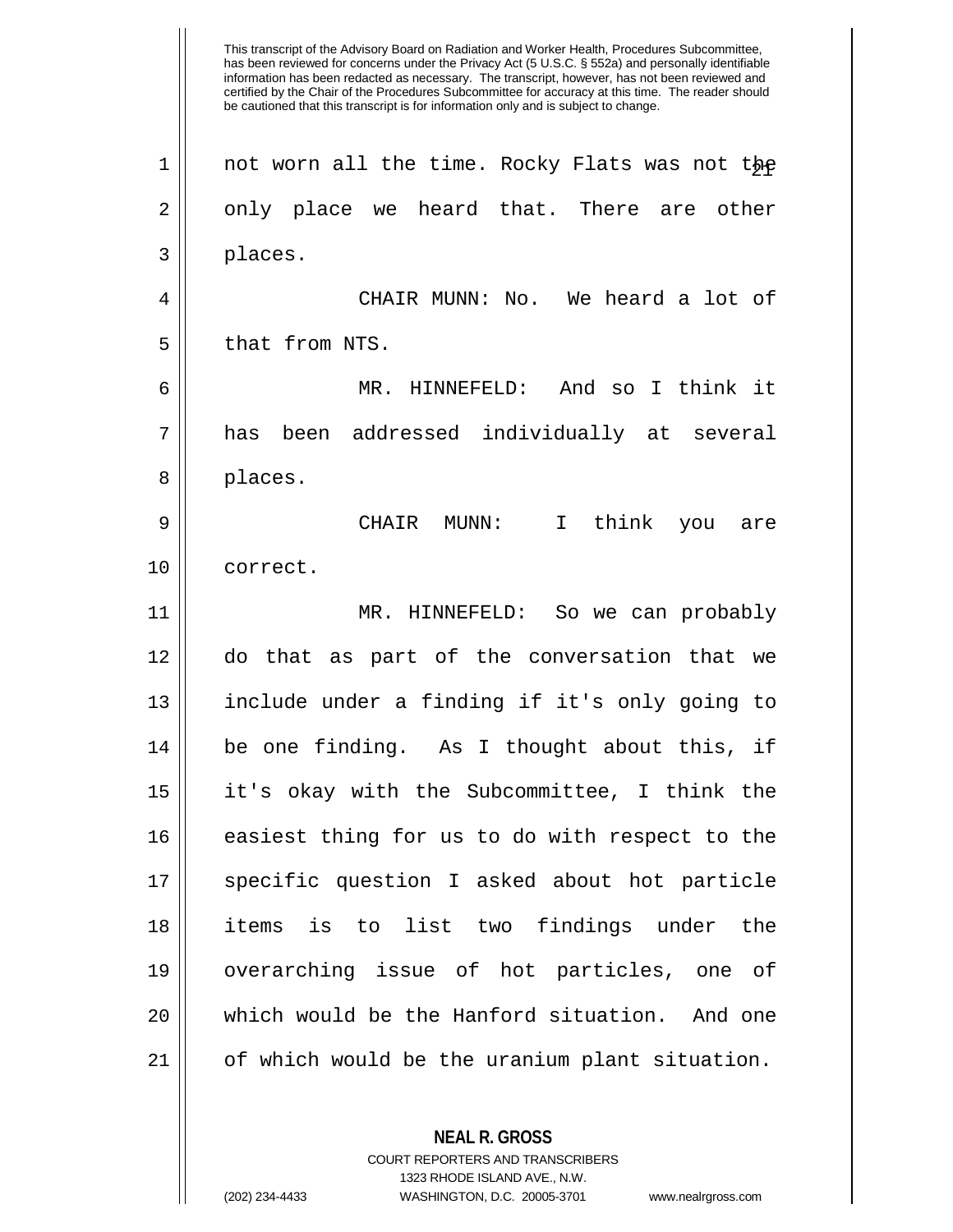| $\mathbf 1$ | And then in the conversation under             |
|-------------|------------------------------------------------|
| 2           | the uranium plant, we would describe if and    |
| 3           | how we are going to do anything about that or  |
| 4           | the various, you know, uranium sites, and kind |
| 5           | of name the DOE sites and then there would be  |
| 6           | some -- may be some consideration for AWE      |
| 7           | sites that used uranium as well.               |
| 8           | CHAIR MUNN: That sounds reasonable             |
| 9           | to me. My instinct is to go for the simplest   |
| 10          | solution, which is to identify an early        |
| 11          | incident of this type of overarching issue     |
| 12          | that we are addressing. And then, as Stu has   |
| 13          | suggested, in the text itself perhaps indicate |
| 14          | when there is knowledge of more than one site  |
| 15          | where this might have occurred.                |
| 16          | But I certainly take your point                |
| 17          | well, Paul, but it seems to me that getting to |
| 18          | the information to verify how it was treated   |
| 19          | in any given case is adequate for bolstering   |
| 20          | our desire for equity. But I could be          |
| 21          | persuaded otherwise. That's just looking for   |

**NEAL R. GROSS**

COURT REPORTERS AND TRANSCRIBERS 1323 RHODE ISLAND AVE., N.W. (202) 234-4433 WASHINGTON, D.C. 20005-3701 www.nealrgross.com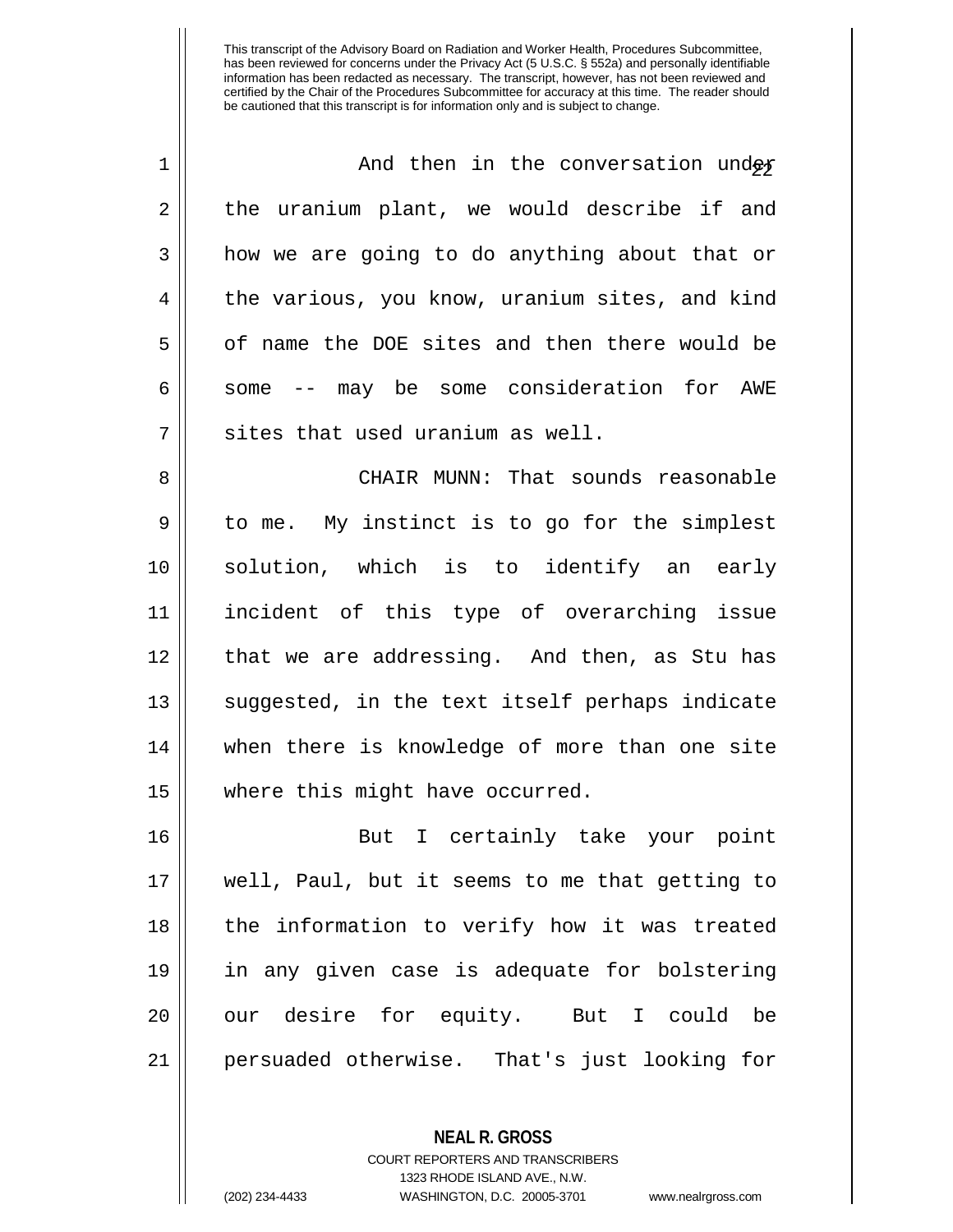| $\mathbf 1$ | the simplest solution.<br>23                             |
|-------------|----------------------------------------------------------|
| 2           | Paul, do you feel that we really                         |
| 3           | should try to track down each incident or                |
| 4           | should we be -- should it be adequate for us             |
| 5           | to have this resource available for us to                |
| 6           | identify how the issue was addressed                     |
| 7           | originally?                                              |
| 8           | MEMBER ZIEMER: Well, I think some                        |
| $\mathsf 9$ | of these will pop up going forward actually.             |
| 10          | SC&A runs across this from time to time and I            |
| 11          | think they typically also look at how things             |
| 12          | were treated in the past. And maybe in a                 |
| 13          | sense this also helps them going forward to              |
| 14          | say okay, what was done the last time we dealt           |
| 15          | with this particular issue.                              |
| 16          | John Stiver, John Mauro, may want                        |
| 17          | to comment on that, but I think it's just a              |
| 18          | tool for helping us remember what was done in            |
| 19          | the past. Maybe we populate it as we go. I               |
| 20          | don't know.                                              |
| 21          | DR. MAURO: I have a thought on                           |
|             | <b>NEAL R. GROSS</b><br>COURT REPORTERS AND TRANSCRIBERS |

1323 RHODE ISLAND AVE., N.W.

 $\mathsf{I}$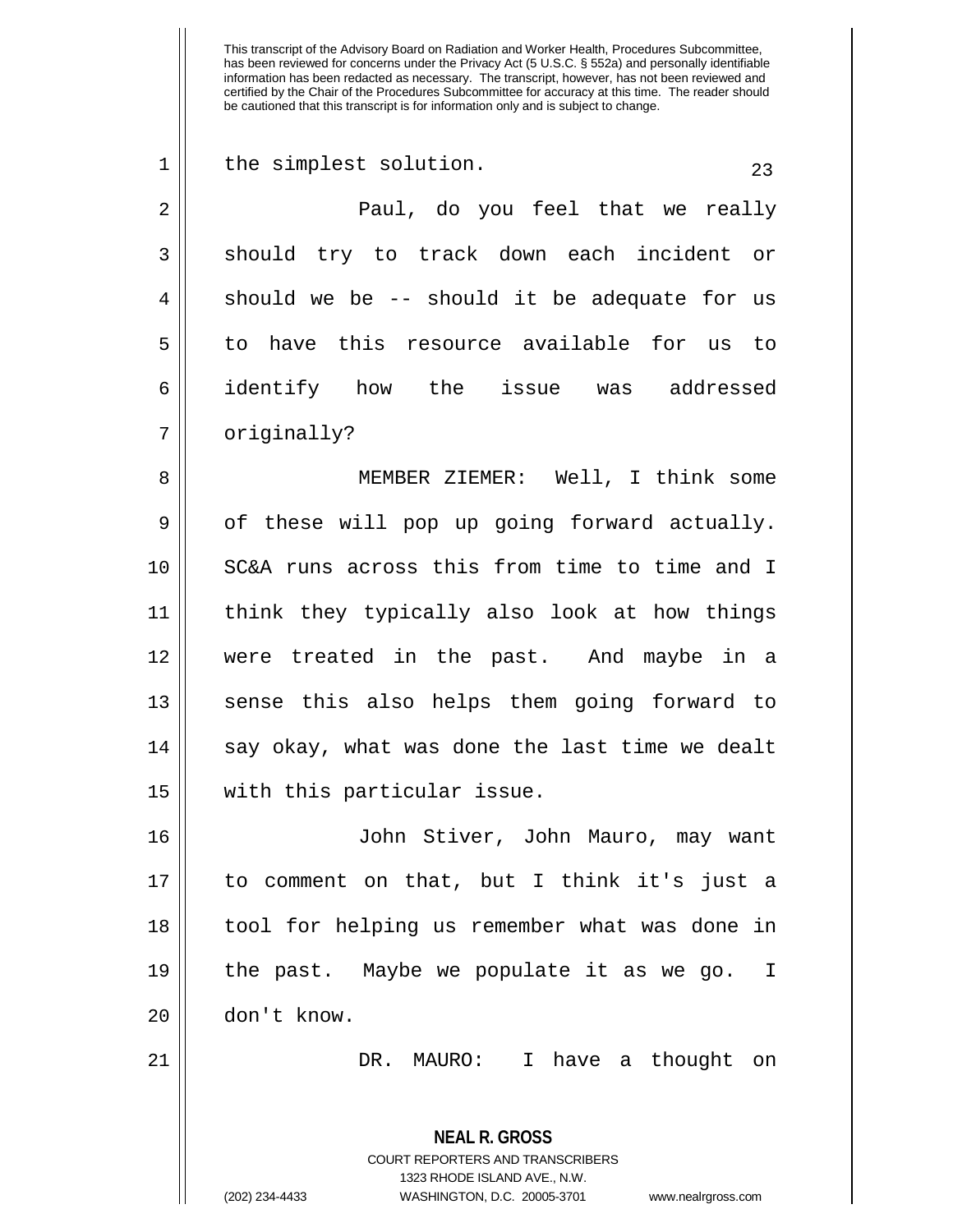| $\mathbf 1$ | this. This is John. Very often these kings    |
|-------------|-----------------------------------------------|
| 2           | of questions come up during a DR review. It   |
| 3           | could be a Site Profile Review or procedure   |
| 4           | review, but they often come up during a DR    |
| 5           | review, at least in my case, with regard to   |
| 6           | uranium.                                      |
| 7           | Now, the way I look at it is all we           |
| 8           | are is sort of -- we're sampling DRs. We are  |
| $\mathsf 9$ | looking at it at about 1 percent. And when we |
| 10          | identify something, like in my case, I could  |
| 11          | speak not to the Hanford, but to the uranium. |
| 12          | Whenever I see that, it looks like there's a  |
| 13          | place where maybe we should have looked at    |
| 14          | uranium doses to the skin, on the face, for   |
| 15          | example. And I put that in as a finding.      |
| 16          | Now, the reality is all that has to           |
| 17          | be done is once, because now it becomes an    |
| 18          | issue that needs to be addressed, whether --  |
| 19          | in this case, it will be by a DR Committee.   |
| 20          | It could be kicked over to an overarching     |
| 21          | scientific issue, but it's in the system.     |

**NEAL R. GROSS** COURT REPORTERS AND TRANSCRIBERS 1323 RHODE ISLAND AVE., N.W.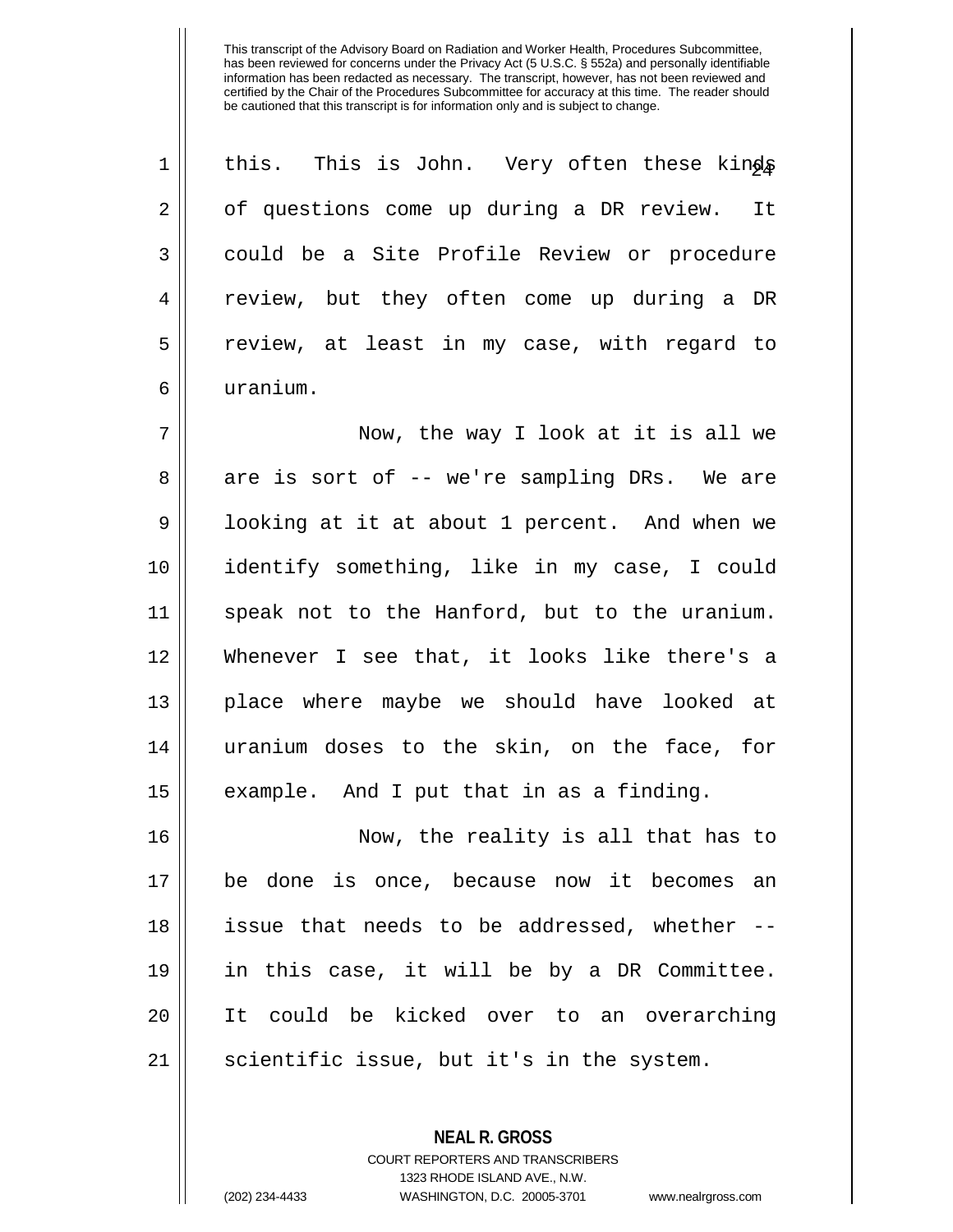| 1  | And I think that's all that is                 |
|----|------------------------------------------------|
| 2  | important. I don't, I mean I, for one, see     |
| 3  | the need to track every single one of these    |
| 4  | because I could tell you when it comes to      |
| 5  | uranium, none of them have been calculated in  |
| 6  | a way where you give a localized dose.         |
| 7  | I can't say that for sure, but even            |
| 8  | if it is, let's say it turns out some did and  |
| 9  | some didn't, when it eventually becomes a PER, |
| 10 | it then becomes NIOSH's role to go run it down |
| 11 | and say okay, in how many cases? Once it is    |
| 12 | decided yes, this is the protocol we should    |
| 13 | use for doing hot particle like the one that   |
| 14 | occurred at Hanford or yes, it is agreed here  |
| 15 | is the protocol we should use when we think    |
| 16 | perhaps the uranium dose for the face particle |
| 17 | is an issue.                                   |
| 18 | And that's a judgment that is made.            |
| 19 | Well, I'm just presuming that that would       |
| 20 | trigger a PER process where then NIOSH would   |
| 21 | have to go back and search in what cases that  |
|    |                                                |

**NEAL R. GROSS** COURT REPORTERS AND TRANSCRIBERS 1323 RHODE ISLAND AVE., N.W.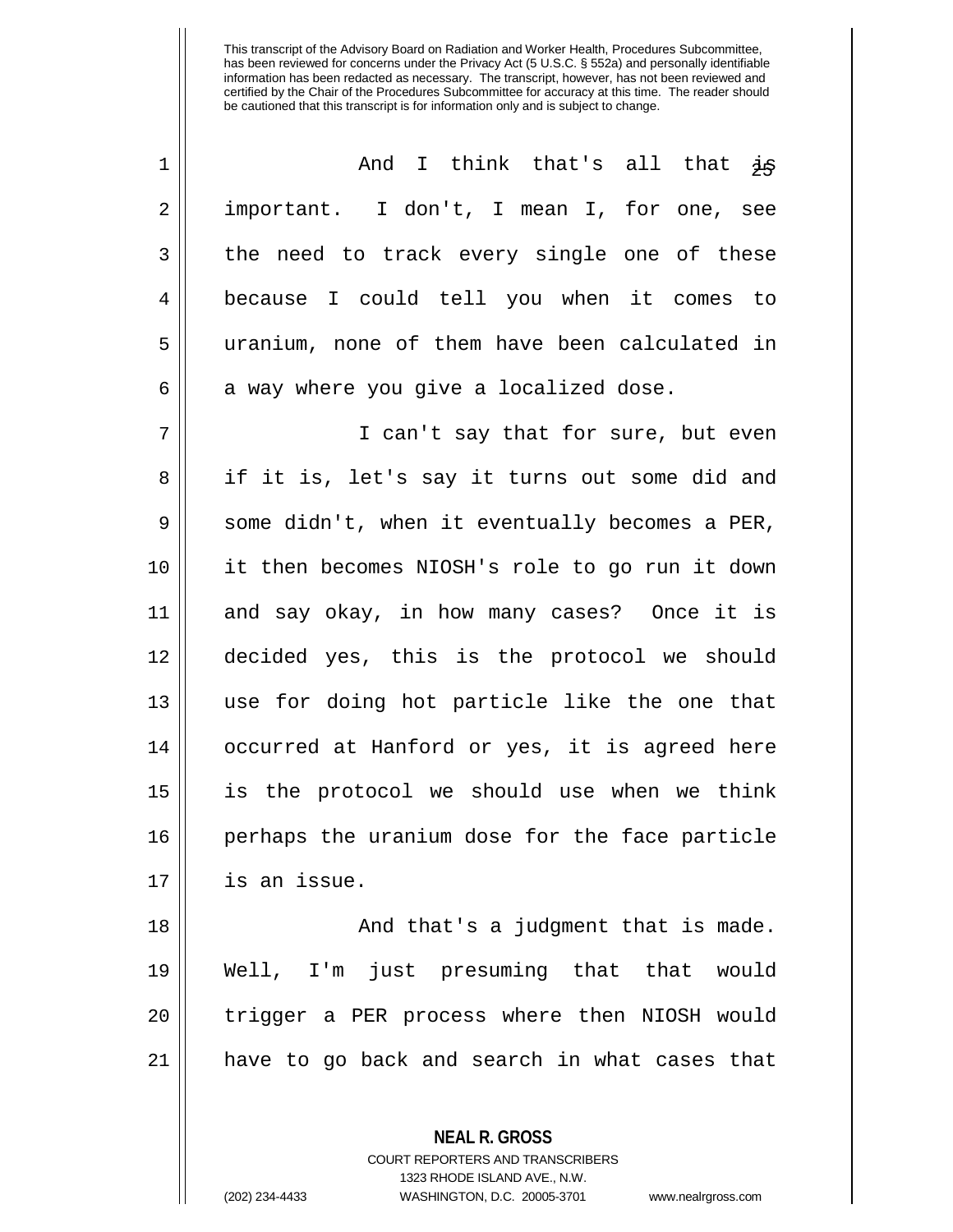$1$  were done in the past that might need to be 2 looked at.

3 || So, to me, the exercise of going back every time it is discussed and in what venue it was discussed seems to be something  $\parallel$  that might not be necessary.

7 CHAIR MUNN: I would agree. Do you 8 | have any thoughts, John Stiver?

 MR. STIVER: Yes, I tend to agree with John on this. I mean, we've got to look at it. I think Stu's approach of kind of looking at it as kind of an overarching 13 || problem common to, you know, whatever, however many sites there may be as more of an approach and then cannot, you know, take a look at that 16 || and see what the effects are.

 And, you know, as John said, if it turns out that this is going to make a new exposure pathway that is going to result in increased doses, the PER process should be able to capture the number of cases,

> **NEAL R. GROSS** COURT REPORTERS AND TRANSCRIBERS 1323 RHODE ISLAND AVE., N.W. (202) 234-4433 WASHINGTON, D.C. 20005-3701 www.nealrgross.com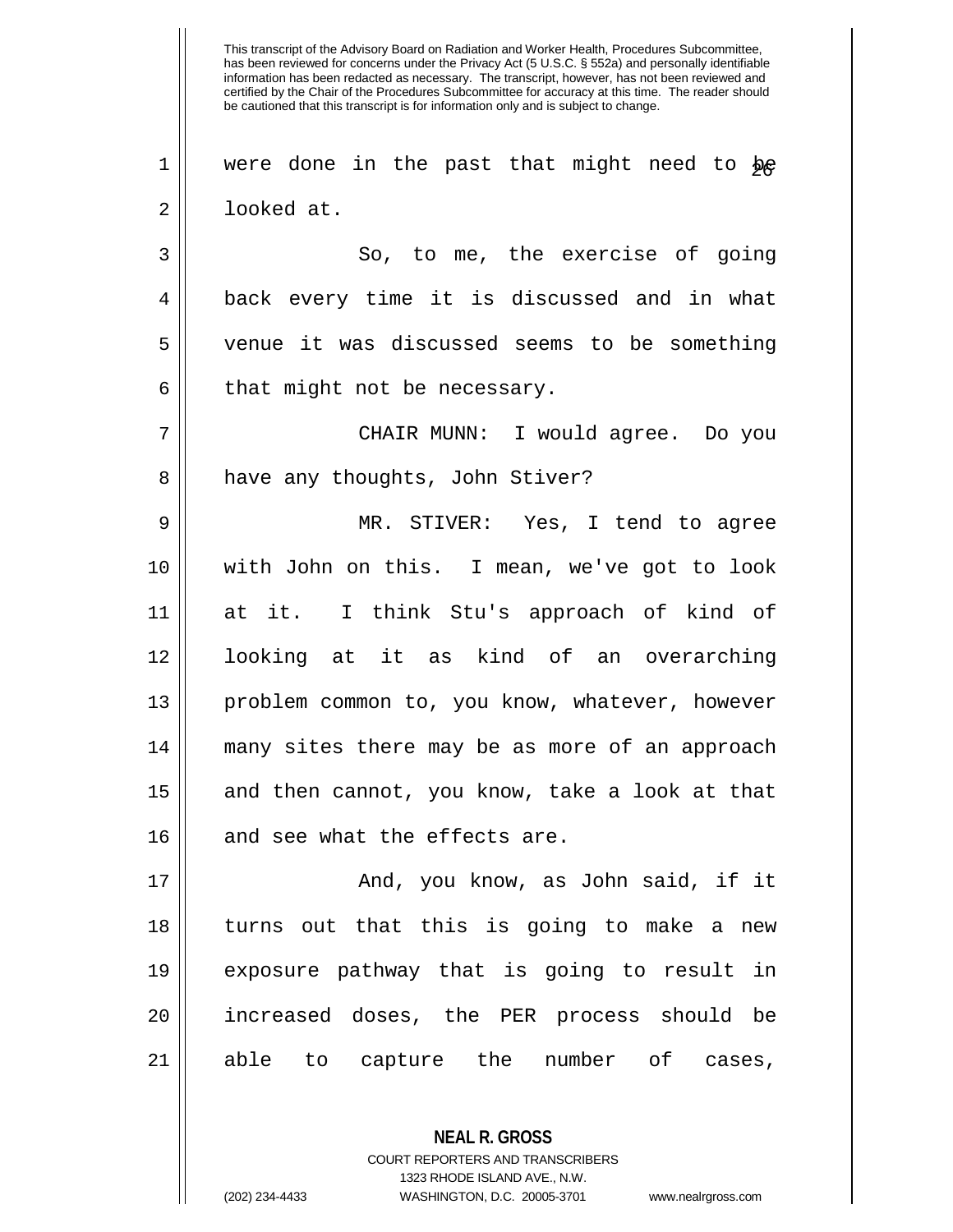**NEAL R. GROSS** COURT REPORTERS AND TRANSCRIBERS 1323 RHODE ISLAND AVE., N.W.  $1$  individual cases. And so there really would 2 || be no need to try to track every single 3 || individual case that might come up. 4 || I like this proposal. It's a good  $5 \parallel$  idea. 6 CHAIR MUNN: Okay. Are we all on  $7 \parallel$  the same page or do we have a disagreement 8 || here? I think what I'm hearing is: identify 9 || the earliest one that's reasonable to try to 10 identify and flesh out the information in the 11 text as we go along. Is that what I'm 12 hearing? 13 MEMBER ZIEMER: I think that's a 14 good start. I'm okay with that. I'm fine 15 with Stu's suggestion. 16 CHAIR MUNN: All right. 17 MEMBER BEACH: This is Josie. I'm 18 || okay with that as well. 19 CHAIR MUNN: Good. All right. 20 || Anything else we need to say about that? Any 21 || other issues that come to mind or, Stu, is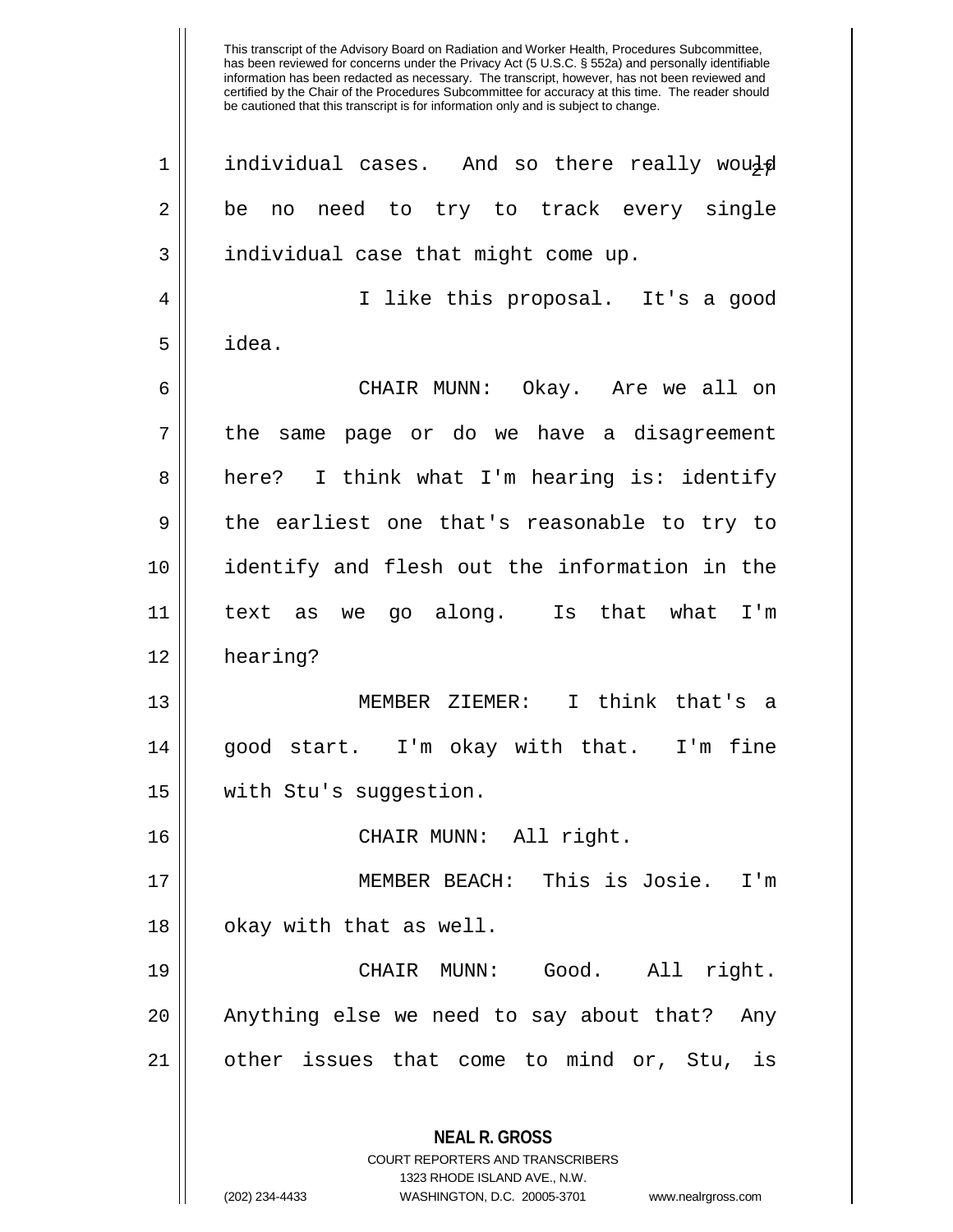This transcript of the Advisory Board on Radiation and Worker Health, Procedures Subcommittee, has been reviewed for concerns under the Privacy Act (5 U.S.C. § 552a) and personally identifiable information has been redacted as necessary. The transcript, however, has not been reviewed and certified by the Chair of the Procedures Subcommittee for accuracy at this time. The reader should be cautioned that this transcript is for information only and is subject to change. **NEAL R. GROSS**  $1$  there any concern on your part as to where we  $2 \parallel$  are going with this? 3 MR. HINNEFELD: No. We will be 4 farther along once we figure out what is going  $5 \parallel$  on. I think I must be -- everybody can add 6 findings on our site, but me, so it must be 7 | something I'm doing. 8 CHAIR MUNN: Oh, my, well, not 9 necessarily. Blame the system when you can. 10 MR. HINNEFELD: Yes. 11 || Twould, except I have experienced 12 || my ability to use computers, so that's where 13 || the problem probably lies. 14 (Laughter.) 15 CHAIR MUNN: Thanks, Stu. If we 16 || are finished with that one, let's move on to 17 || our next agenda item, which is a couple of PER 18 | follow-up items from NIOSH. 19 I believe that we had some 20 communication shortly before the meeting  $21$  indicating that we would like to substitute

> COURT REPORTERS AND TRANSCRIBERS 1323 RHODE ISLAND AVE., N.W.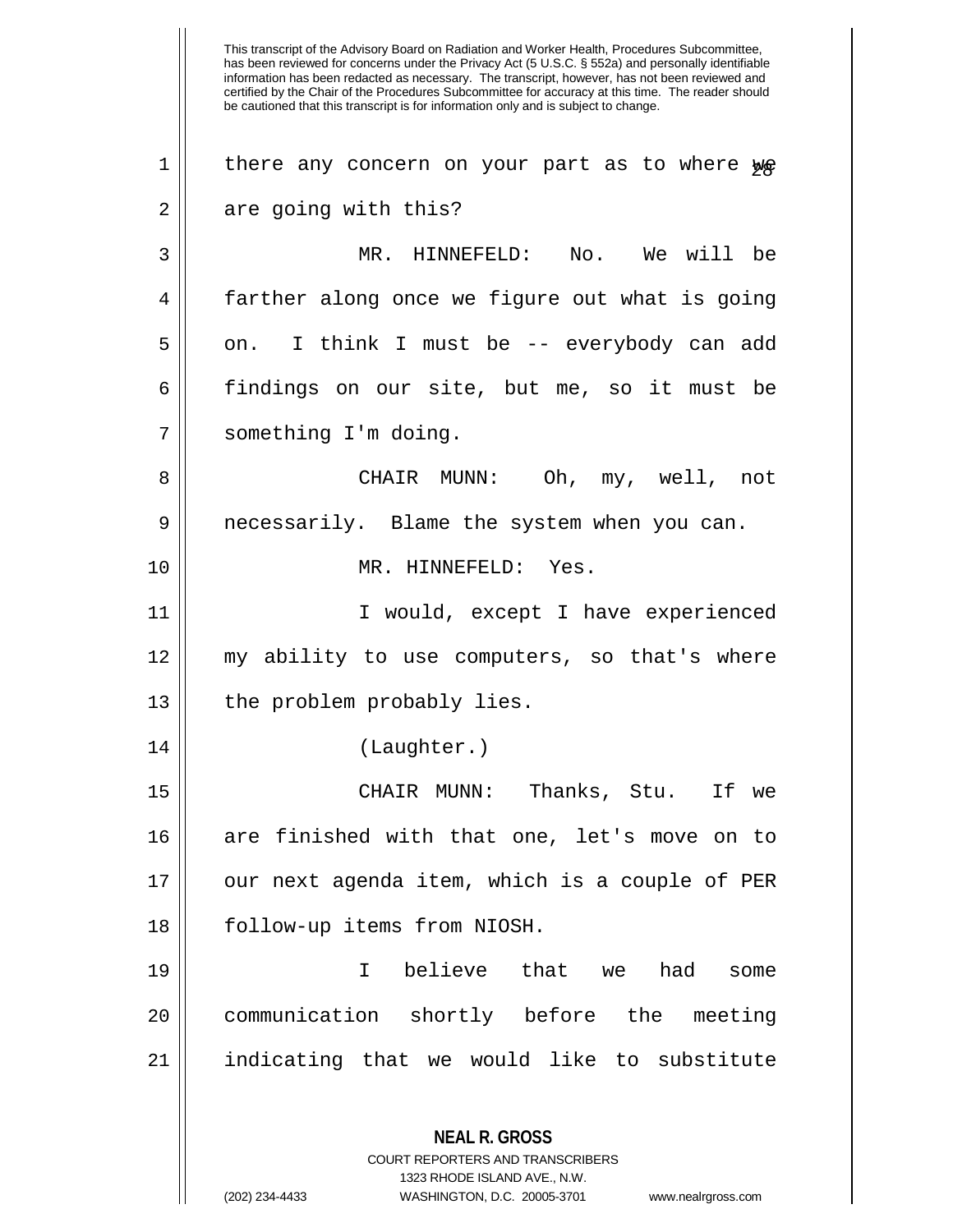**NEAL R. GROSS** COURT REPORTERS AND TRANSCRIBERS 1323 RHODE ISLAND AVE., N.W. (202) 234-4433 WASHINGTON, D.C. 20005-3701 www.nealrgross.com  $1$  PER-31 for PER-11 and vice versa because  $\mathfrak{g}$  $2 \parallel$  the timing of the two. Apparently, we have 3 completed the PER-11 reviews and 31 perhaps is 4 not quite done yet. So let's take a look at a 5 quick follow-up item status for PERs 31 and  $6 \parallel 30.$ 7 Who is doing them? 8 MR. STIVER: Actually, I think what 9 we are going to do is we had originally 10 scheduled 31 and it turns out that there has 11 been some thorny issues in resolving some 12 details regarding thorium disequilibrium and 13 || so that one is not ready. We are probably 14 || going to be about two weeks out, but we were 15 || able to get PER-11 done. 16 And so what we wanted to do is 17 rather than discuss PER-31 today, we will 18 discuss PER-11. 19 CHAIR MUNN: That's good. Is there 20 || anything on PER-30? 21 || MR. STIVER: Excuse me? This right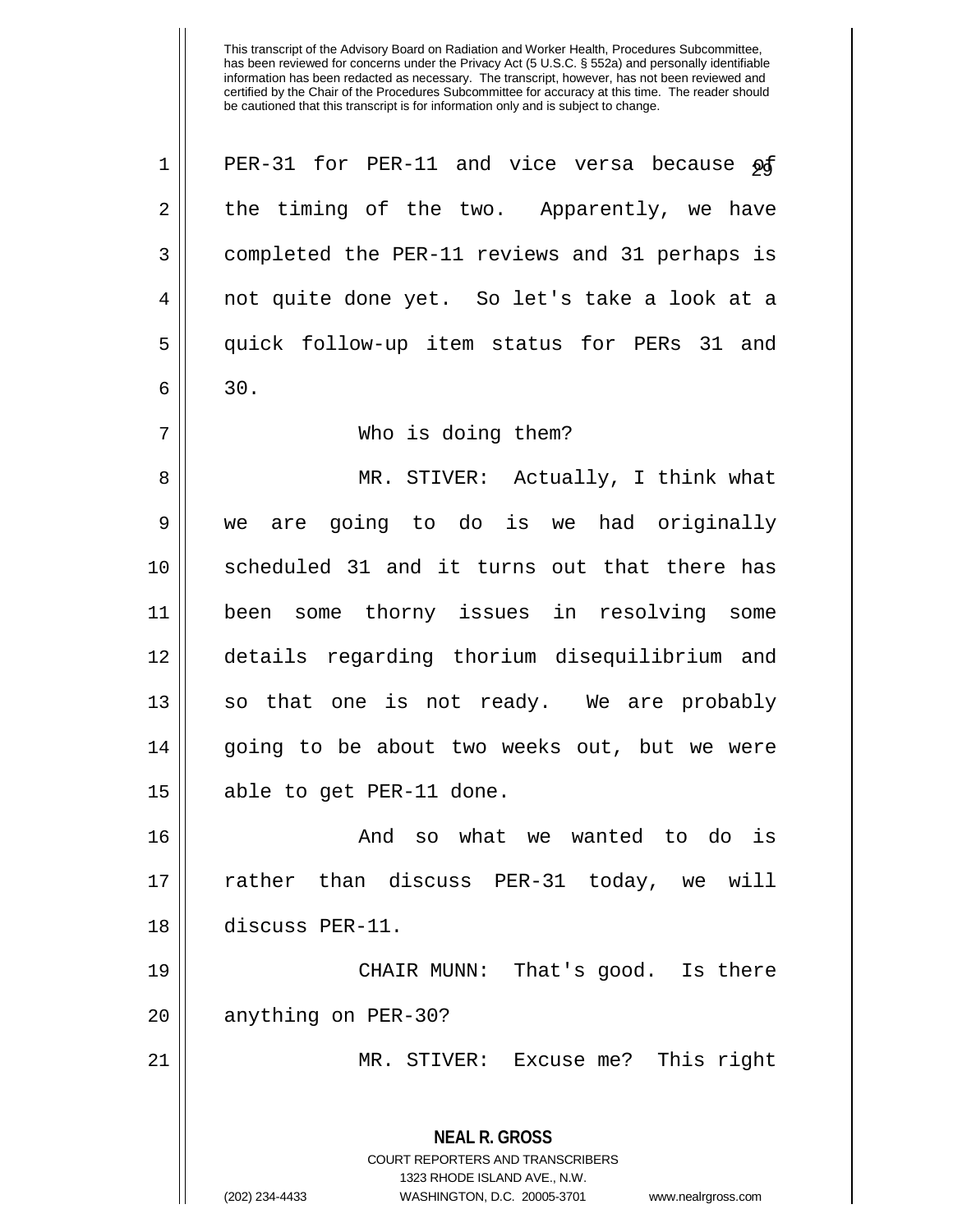| $\mathbf 1$ | here has some follow-on actions regarding the  |
|-------------|------------------------------------------------|
| 2           | universe of cases that was being developed     |
| 3           | that were identified for PER-11 and 30. And    |
| 4           | because we are discussing PER-11 today, Kathy  |
| 5           | is going to present that. It may be better to  |
| 6           | talk about this universe of claims during that |
| 7           | discussion.                                    |
| 8           | CHAIR MUNN: All right. Whatever                |
| 9           | is best.                                       |
| 10          | MR. STIVER: PER-30, this was the               |
| 11          | situation at the Savannah River Site. A TBD    |
| 12          | and TIB revision PER that Ron Buchanan is      |
| 13          | currently working on. An issue that came up    |
| 14          | was that there were 54 claims that were        |
| 15          | identified that could have been impacted by    |
| 16          | this PER.                                      |
| 17          | And, you know, the question that               |
| 18          | often comes up is well of those, how many were |
| 19          | actually impacted and<br>dose<br>have          |
| 20          | reconstructions redone, reworked and what      |
| 21          | would be the distribution of the PoCs within   |
|             |                                                |

**NEAL R. GROSS** COURT REPORTERS AND TRANSCRIBERS 1323 RHODE ISLAND AVE., N.W.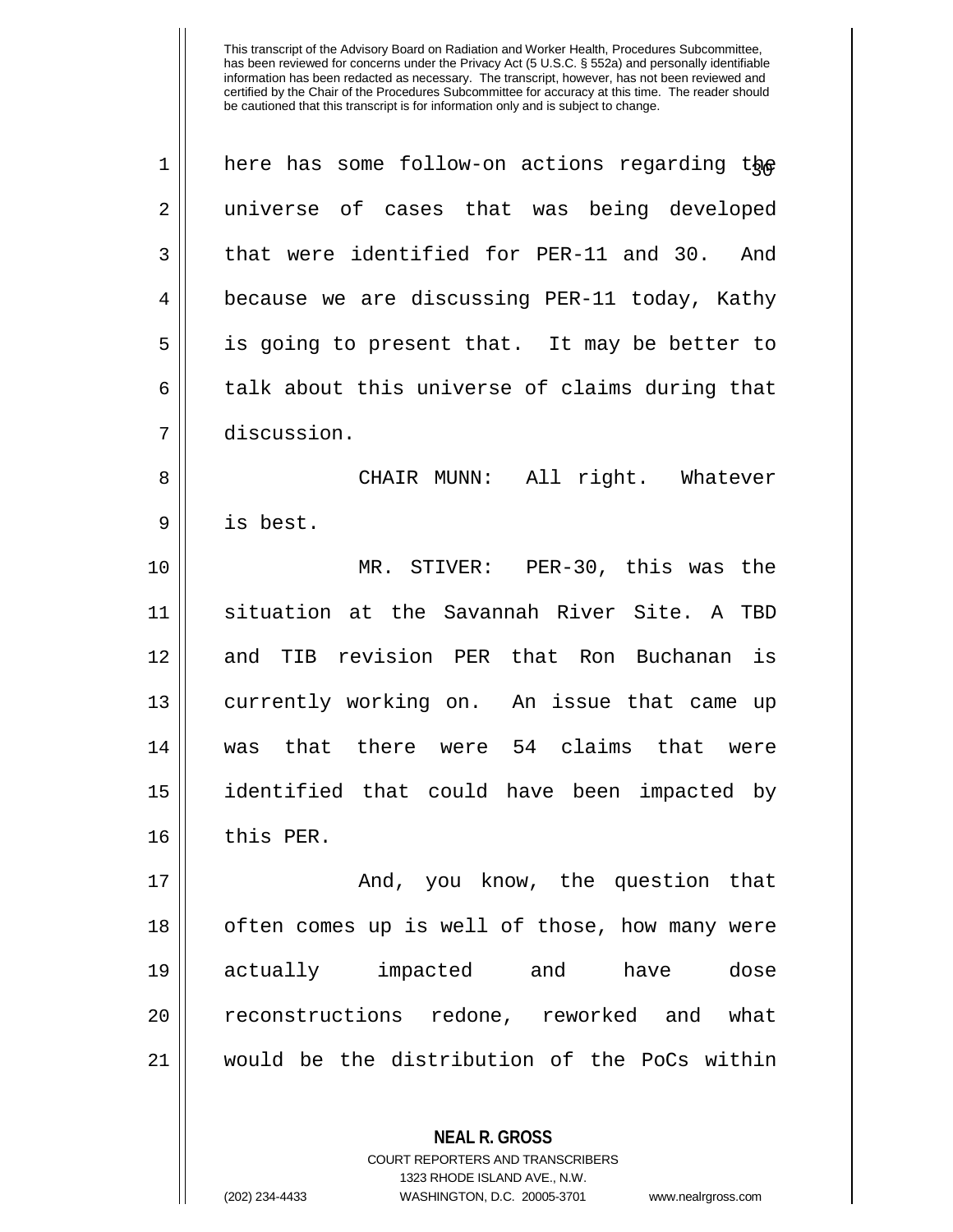| $\mathbf 1$ | that, which then allows us to go<br>in and     |
|-------------|------------------------------------------------|
| 2           | identify which cases we would like to select   |
| 3           | for review under Sub-task 4.                   |
| 4           | And I know that I saw that NIOSH               |
| 5           | had posted a couple of spreadsheets regarding  |
| 6           | the PER-11 and PER-30. Now, taking a look at   |
| 7           | that, Ron, have you had a chance to look at    |
| 8           | that spreadsheet that NIOSH had put up there   |
| 9           | yet?                                           |
| 10          | DR. BUCHANAN: Yes. This is Ron                 |
| 11          | Buchanan. Yes, I looked at the spreadsheet     |
| 12          | and then I went back and did a query of my own |
| 13          | and came up with similar numbers. I was just   |
| 14          | in the process of cross-referencing the two XL |
| 15          | spreadsheets.                                  |
| 16          | See, there are a few cases I came              |
| 17          | up with and they didn't and they came up with  |
| 18          | a few cases I didn't, so I'll have to go back  |
| 19          | and reconcile that. But at this point, I'm     |
| 20          | still evaluating the basis of PER-30 as far as |
| 21          | content. And then the cases to address, I      |
|             |                                                |

1323 RHODE ISLAND AVE., N.W.

**NEAL R. GROSS** COURT REPORTERS AND TRANSCRIBERS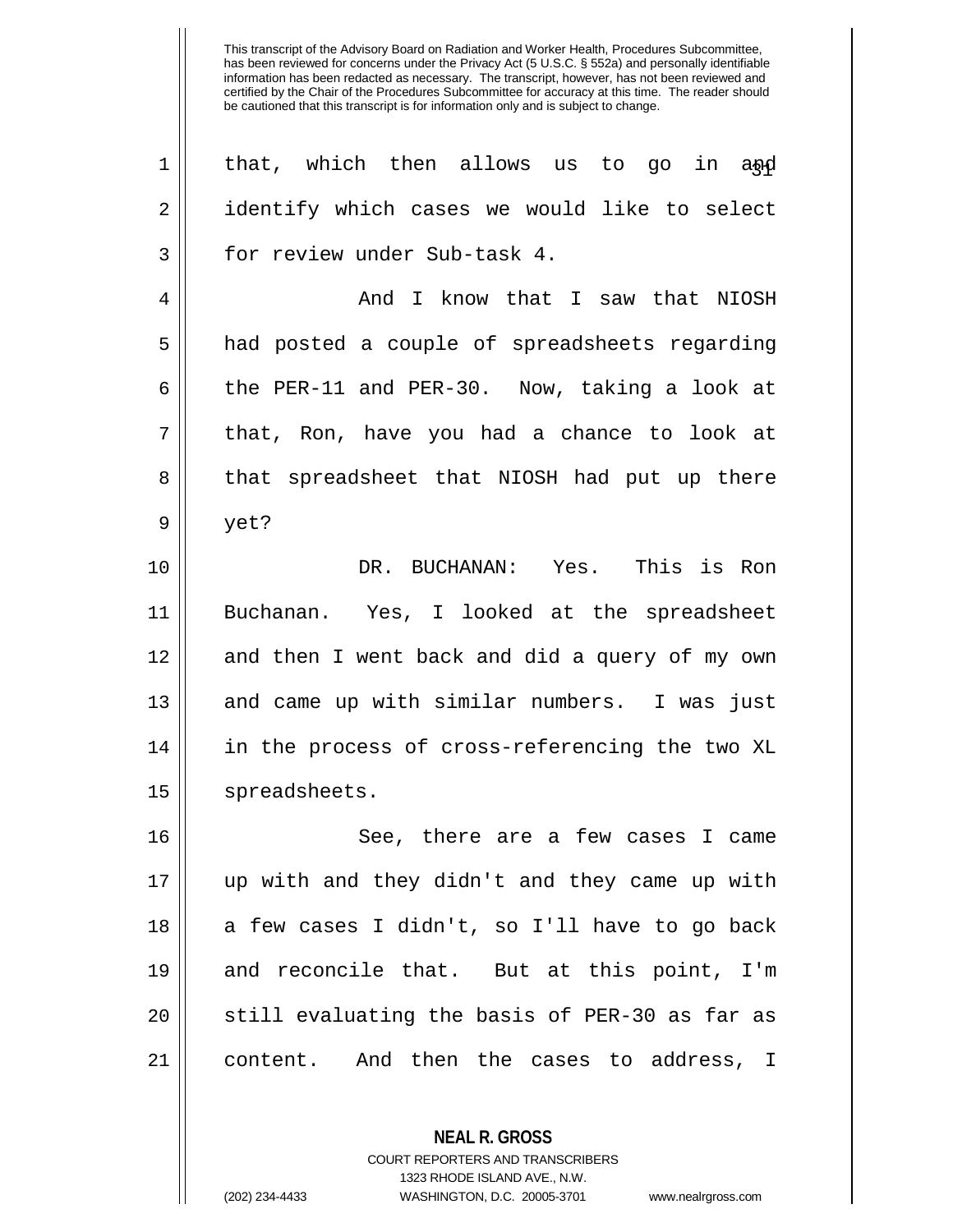**NEAL R. GROSS** COURT REPORTERS AND TRANSCRIBERS 1323 RHODE ISLAND AVE., N.W. (202) 234-4433 WASHINGTON, D.C. 20005-3701 www.nealrgross.com 1 || quess, in my initial report I'll put in what<sub>3</sub>I  $2 \parallel$  think would be a reasonable approach to go in.  $3 \parallel$  . And since there is  $48$  cases that 4 would be subject to auditing, you know, that 5 would be too many probably to do, I would 6 select some criteria to look at, say, 10 of  $7 \parallel$  those and see if they look like cases that are 8 good candidates and then see if they do or do 9 || not meet the criteria. 10 I believe that NIOSH came up with a 11 final evaluation that none of them met the 12 | PER-30 requirements. 13 CHAIR MUNN: Do we have a response 14 from NIOSH? 15 MR. STIVER: Do we have a response 16 from NIOSH? Maybe Scott could kind of 17 elaborate on the selection process that you 18 || guys went through. 19 MR. SIEBERT: I believe that's a 20 || NIOSH question, not me, sorry. 21 MEMBER ZIEMER: Well, this is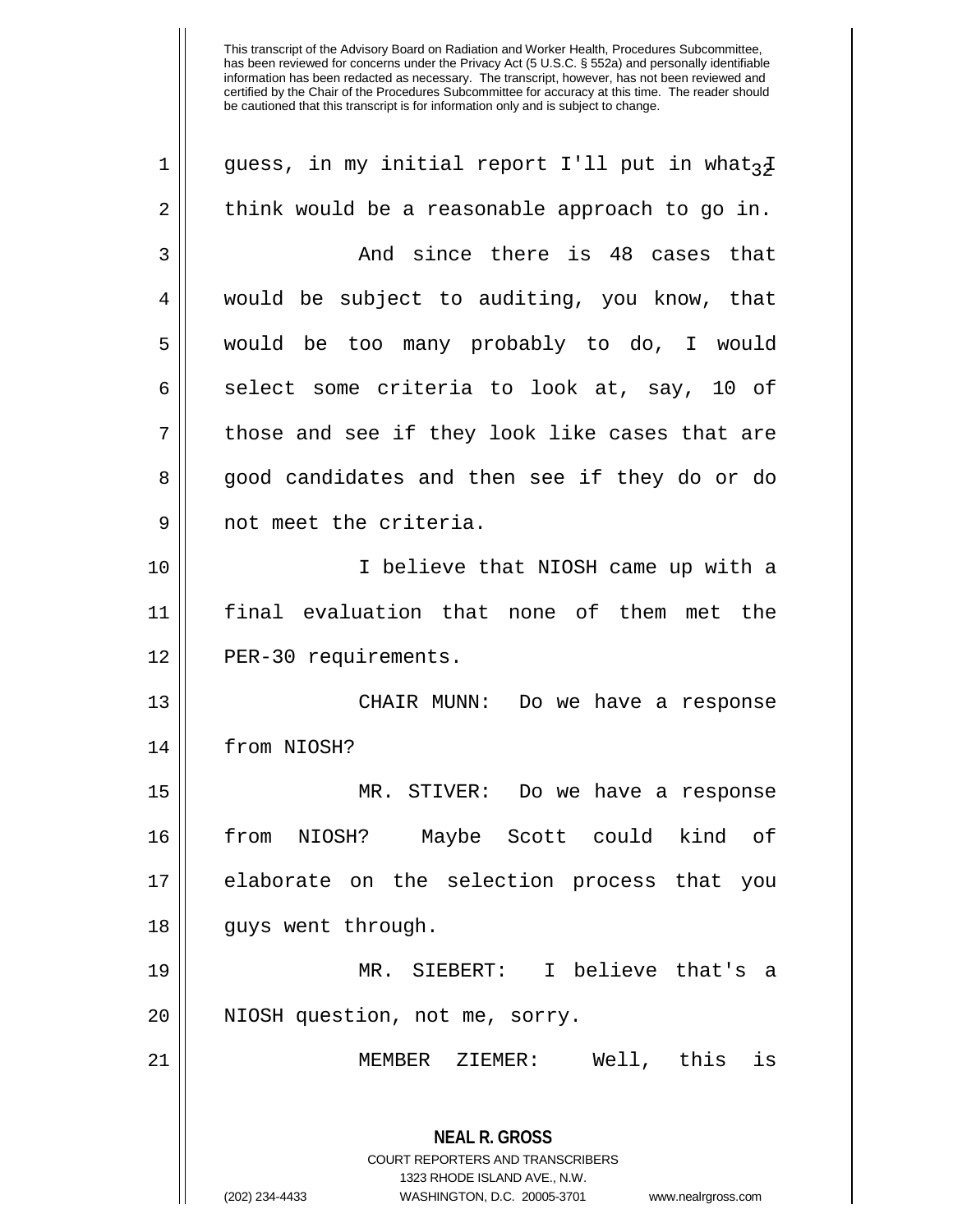This transcript of the Advisory Board on Radiation and Worker Health, Procedures Subcommittee, has been reviewed for concerns under the Privacy Act (5 U.S.C. § 552a) and personally identifiable information has been redacted as necessary. The transcript, however, has not been reviewed and certified by the Chair of the Procedures Subcommittee for accuracy at this time. The reader should be cautioned that this transcript is for information only and is subject to change. **NEAL R. GROSS** COURT REPORTERS AND TRANSCRIBERS 1323 RHODE ISLAND AVE., N.W.  $1 \parallel$  Ziemer. Which one are we talking about now, 2 11 or 30? 3 CHAIR MUNN: We are talking about  $4 \parallel 30.$ 5 MR. STIVER: We are talking about  $6 \parallel 30.$ 7 CHAIR MUNN: Hopefully. 8 MR. STIVER: The Savannah River 9 | Site. 10 CHAIR MUNN: And I'm assuming, 11 since we have no findings, we probably have 12 nothing on the -- 13 MEMBER ZIEMER: Right, nothing new,  $14 \parallel$  yes. 15 MR. STIVER: Yes, this is a PER 16 | that is currently under development. 17 || CHAIR MUNN: Right. 18 MR. STIVER: So this was just 19 something that came up in our discussion about  $20$   $\vert$  -- remember, there were several PERs that we 21 had not started working on and at the last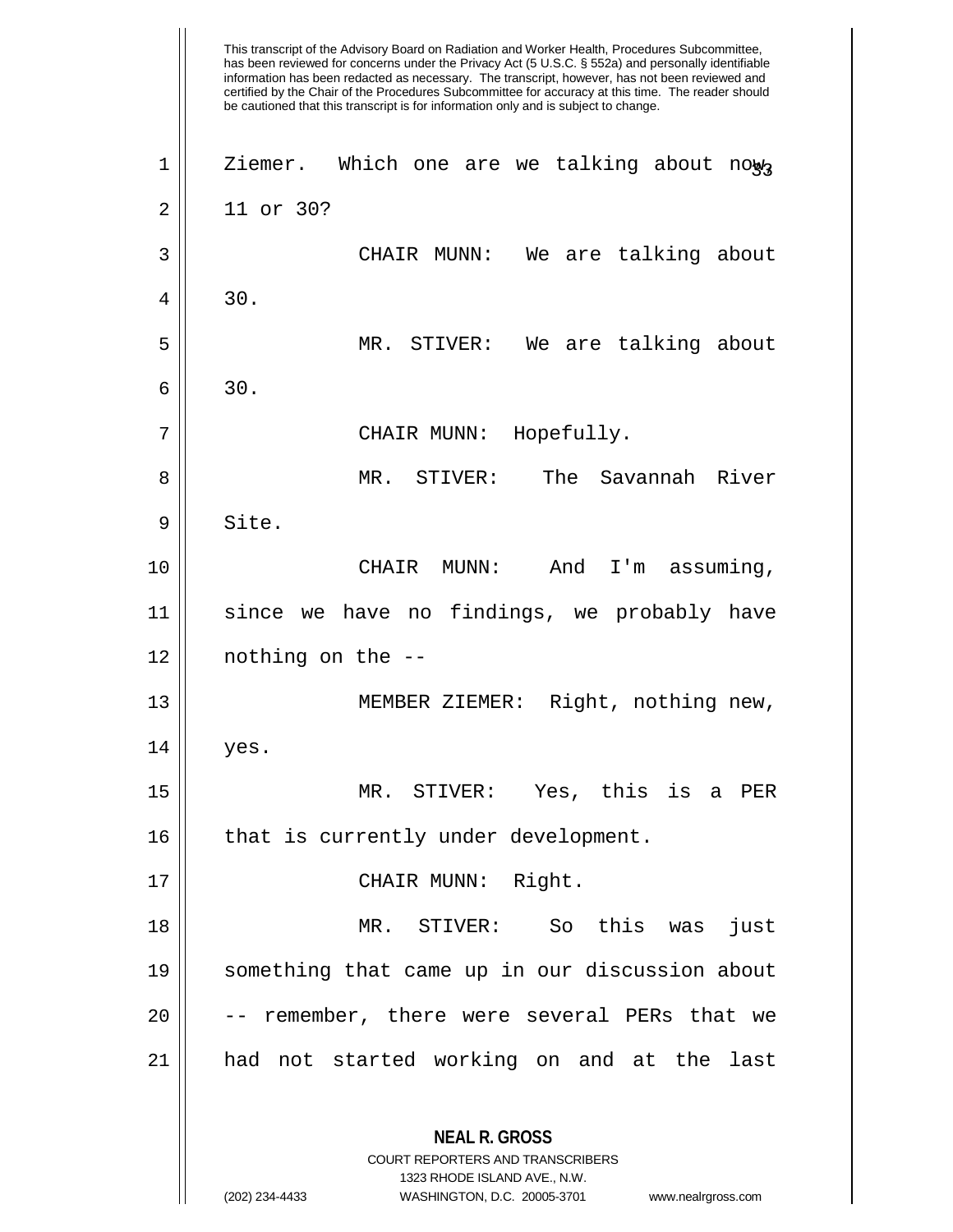| $\mathbf 1$    | meeting, I gave like a little summa $xy$                                                                                                                               |
|----------------|------------------------------------------------------------------------------------------------------------------------------------------------------------------------|
| $\overline{2}$ | presentation of why we thought that -- you                                                                                                                             |
| $\mathfrak{Z}$ | know, what the limitations might be<br>in                                                                                                                              |
| 4              | completing a full PER on those cases.                                                                                                                                  |
| 5              | CHAIR MUNN: Yes. I think we had                                                                                                                                        |
| 6              | thought we might be one step further along now                                                                                                                         |
| 7              | than we seemed to be.                                                                                                                                                  |
| 8              | MR. STIVER: And this was really a                                                                                                                                      |
| 9              | question of: has the universe of cases been                                                                                                                            |
| 10             | fully identified within that universe of the                                                                                                                           |
| 11             | cases that could potentially have been                                                                                                                                 |
| 12             | reworked and that we would want to look at?                                                                                                                            |
| 13             | So it's to the Sub-task 4 case selection.                                                                                                                              |
| 14             | CHAIR MUNN: And 5.                                                                                                                                                     |
| 15             | MR. STIVER: And we are kind of                                                                                                                                         |
| 16             | getting -- trying to get ahead of ourselves.                                                                                                                           |
| 17             | We gained a little bit on that.                                                                                                                                        |
| 18             | Right.<br>CHAIR<br>MUNN:<br>So<br>the                                                                                                                                  |
| 19             | question really hasn't been formally posed to                                                                                                                          |
| 20             | NIOSH yet.                                                                                                                                                             |
| 21             | MR. STIVER: Exactly. To put it in                                                                                                                                      |
|                | <b>NEAL R. GROSS</b><br><b>COURT REPORTERS AND TRANSCRIBERS</b><br>1323 RHODE ISLAND AVE., N.W.<br>(202) 234-4433<br>WASHINGTON, D.C. 20005-3701<br>www.nealrgross.com |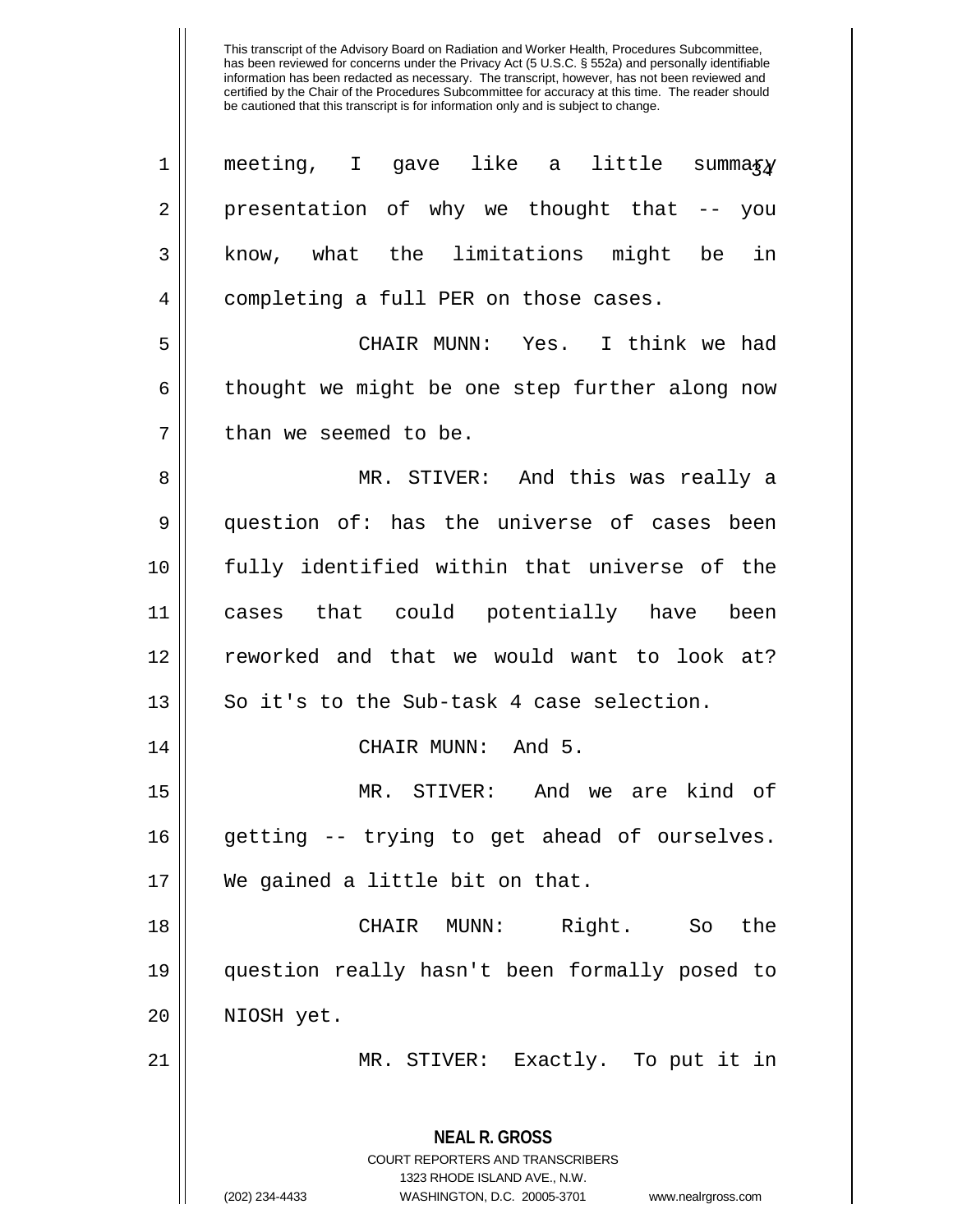This transcript of the Advisory Board on Radiation and Worker Health, Procedures Subcommittee, has been reviewed for concerns under the Privacy Act (5 U.S.C. § 552a) and personally identifiable information has been redacted as necessary. The transcript, however, has not been reviewed and certified by the Chair of the Procedures Subcommittee for accuracy at this time. The reader should be cautioned that this transcript is for information only and is subject to change. 1 || simpler terms, that's true. It just hasn{t 2 | been posed at this point. 3 CHAIR MUNN: All right. That's  $4 \parallel$  good. 5 MR. STIVER: But we're trying to do 6 that a little bit farther out in advance in  $7 ||$  hopes that -- so we don't have a long waiting 8 || period after we complete the Sub-task 3 review  $9 \parallel$  while we are waiting to do the case reviews. 10 || That has happened in the past. 11 CHAIR MUNN: That's fine. I'm 12 gathering from the previous information, what 13 was just said, that we will probably have -- 14 we will definitely have PER-31 next time? 15 MR. STIVER: Yes. I think we are 16 probably about two weeks from getting a draft 17 || review ready to go on that. 18 CHAIR MUNN: And probably will 19 present something formally to NIOSH in the 20 interim, so that perhaps NIOSH may have some 21 || response to PER-30 for us next time, maybe,

> **NEAL R. GROSS** COURT REPORTERS AND TRANSCRIBERS 1323 RHODE ISLAND AVE., N.W.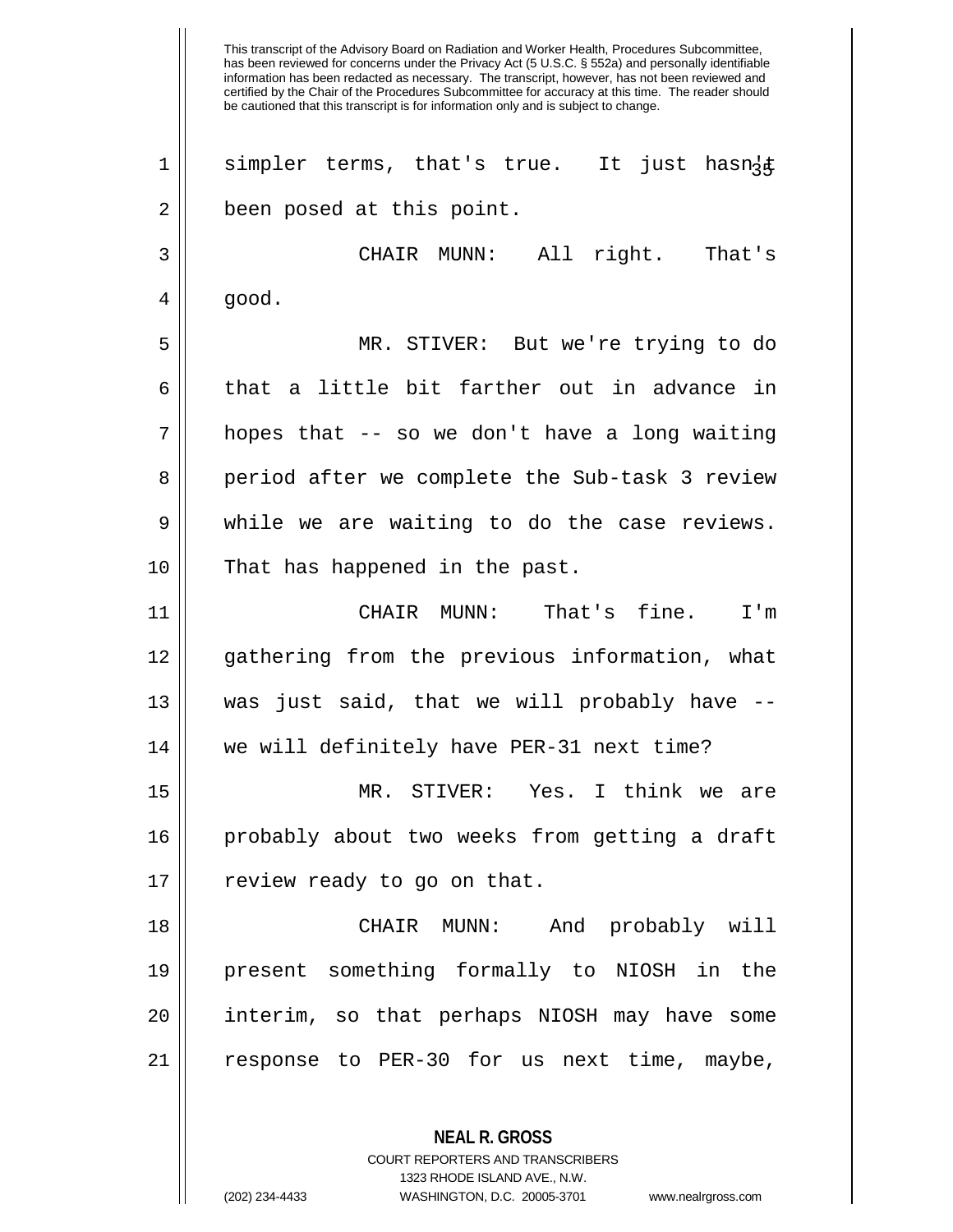| $\mathbf 1$ | right?<br>36                                             |
|-------------|----------------------------------------------------------|
| $\mathbf 2$ | MS. MARION-MOSS: Wanda, this is                          |
| 3           | Lori.                                                    |
| 4           | CHAIR MUNN: Yes.                                         |
| 5           | MS. MARION-MOSS: I'm a little                            |
| 6           | confused here. Exactly what is it that we                |
| 7           | need to respond to for PER-30? What are                  |
| 8           | what is the Board looking for here?                      |
| 9           | CHAIR MUNN: If I understand it,                          |
| 10          | SC&A has some questions with respect to                  |
| 11          | whether or not the universe of potential                 |
| 12          | claims has been adequately surveyed. Am I                |
| 13          | counting that correctly, John?                           |
| 14          | MR. STIVER: Yes. We got the                              |
| 15          | spreadsheet. Out of 54 claims, there is 48               |
| 16          | identified for -- there was no return. And               |
| 17          | six identified they were not evaluated. And I            |
| 18          | just hoping if you guys could kind of<br>was             |
| 19          | elaborate a little bit on the meaning of those           |
| 20          | different terms.                                         |
| 21          | What did you actually find when you                      |
|             |                                                          |
|             | <b>NEAL R. GROSS</b><br>COURT REPORTERS AND TRANSCRIBERS |

1323 RHODE ISLAND AVE., N.W.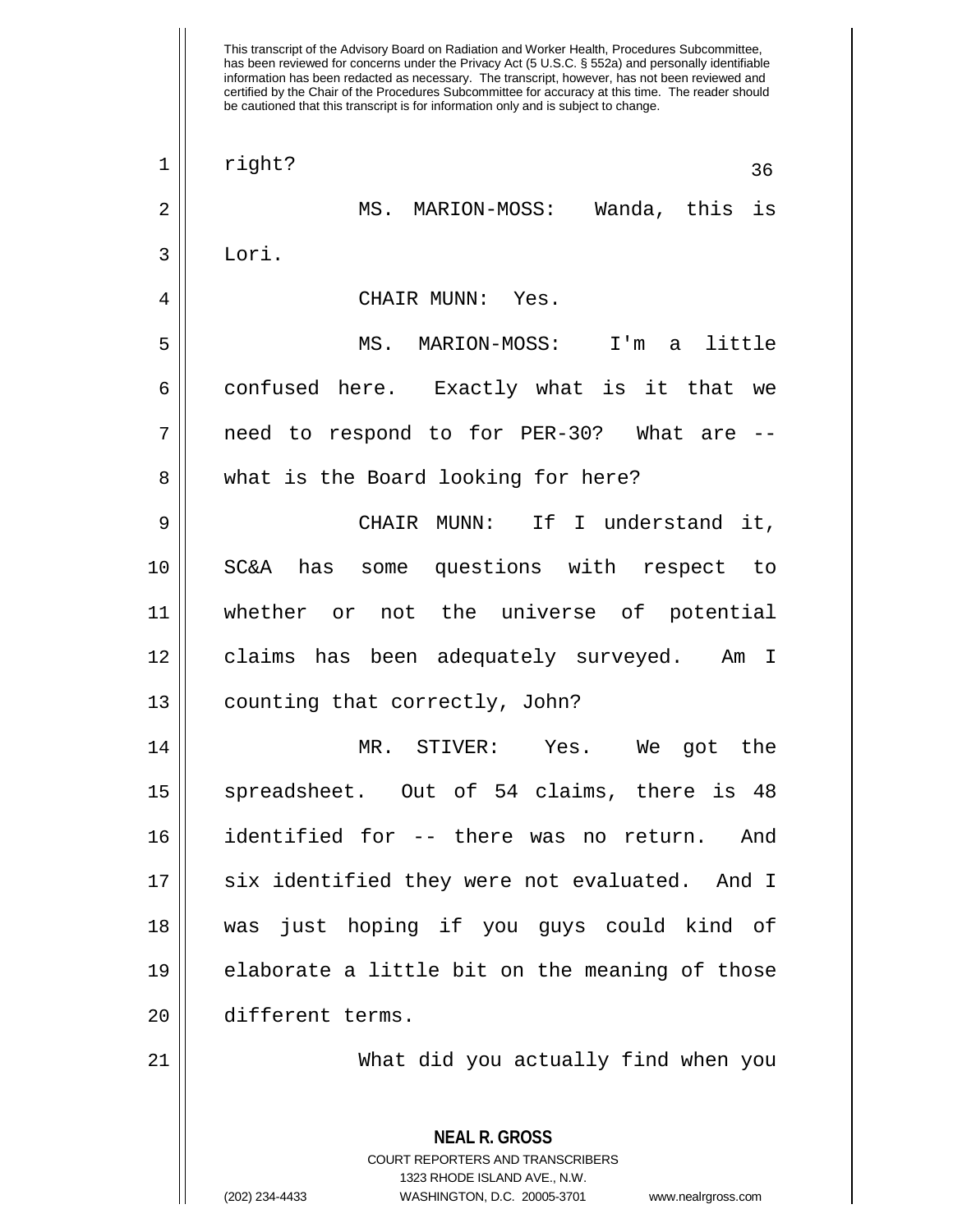| 1            | went in and looked at those? Because we were   |
|--------------|------------------------------------------------|
| 2            | really trying to identify, you know, of the    |
| $\mathbf{3}$ | 54, which have been reworked that meet the     |
| 4            | four criteria under PER-30 that we could then  |
| 5            | possibly work into our Sub-task 4 case review? |
| 6            | CHAIR MUNN: Ted presented that                 |
| 7            | question to you formally, yes. All right.      |
| 8            | MR. KATZ: This is Ted, Wanda. Can              |
| $\mathsf 9$  | I make a suggestion for John and Lori with     |
| 10           | these? I understand what the issue is. And I   |
| 11           | know, John, SC&A -- you know, part of your     |
| 12           | process is to review whether, you know, all    |
| 13           | the cases that should have been reviewed under |
| 14           | PER were reviewed under the PER, that's sort   |
| 15           | of an element of your review.                  |
| 16           | I would suggest, I think you can               |
| 17           | have a discussion with DCAS off-line on each   |
| 18           | of these PERs as you get into it, as Ron has,  |
| 19           | and you have questions about, you know, why he |
| 20           | keeps coming up with a different potential     |
| 21           | universe of claims that might have -- should   |

**NEAL R. GROSS** COURT REPORTERS AND TRANSCRIBERS

1323 RHODE ISLAND AVE., N.W.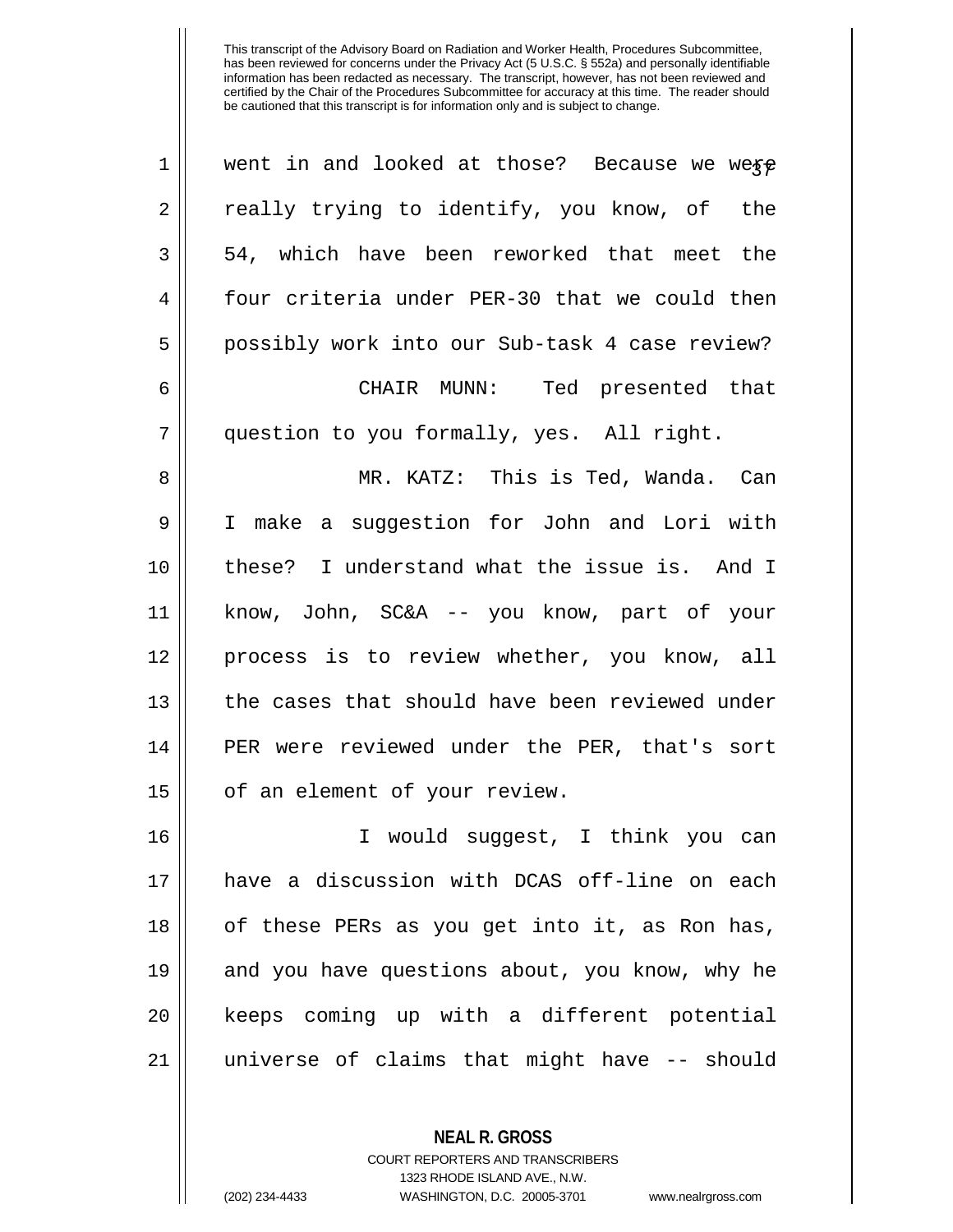**NEAL R. GROSS** 1 | have been reworked -- DCAS actually reworked.38 2 I think we can just go ahead and  $3 \parallel$  have a conversation with them to get clarity  $4 \parallel$  as to what they did, why, and then about your  $5 \parallel$  own thinking and then you can just cover it in 6 | your report accordingly. 7 MR. STIVER: Okay. Yes, that's 8 || going to be a better use. 9 MR. KATZ: I don't think you need 10 to use, you know, Subcommittee time really to 11 get this. You are welcome to just call them 12 || and pursue that question and then address it 13 || in your report. 14 MR. STIVER: Okay. So, Ron, I 15 guess the best thing to do is just to work 16 with Lori on getting this resolved as we get 17 || close to the Sub-task 4 part of the review. 18 DR. BUCHANAN: Okay. I'll do that. 19 MR. STIVER: All right. 20 CHAIR MUNN: I'll probably still  $21$  | have that item on the draft agenda when I send

COURT REPORTERS AND TRANSCRIBERS 1323 RHODE ISLAND AVE., N.W. (202) 234-4433 WASHINGTON, D.C. 20005-3701 www.nealrgross.com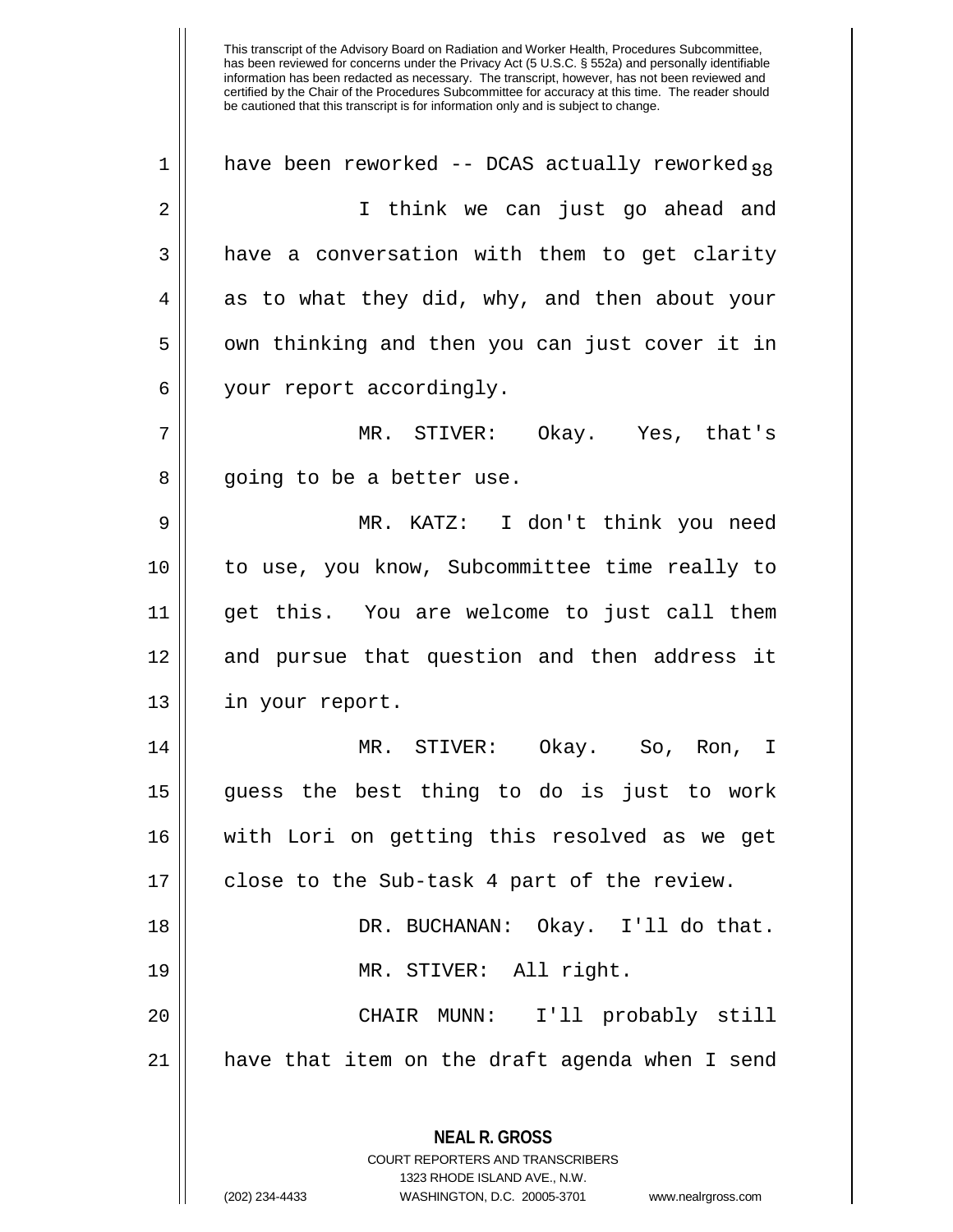|    | This transcript of the Advisory Board on Radiation and Worker Health, Procedures Subcommittee,<br>has been reviewed for concerns under the Privacy Act (5 U.S.C. § 552a) and personally identifiable<br>information has been redacted as necessary. The transcript, however, has not been reviewed and<br>certified by the Chair of the Procedures Subcommittee for accuracy at this time. The reader should<br>be cautioned that this transcript is for information only and is subject to change. |
|----|-----------------------------------------------------------------------------------------------------------------------------------------------------------------------------------------------------------------------------------------------------------------------------------------------------------------------------------------------------------------------------------------------------------------------------------------------------------------------------------------------------|
| 1  | it out the next time, whenever that is.<br>Angl                                                                                                                                                                                                                                                                                                                                                                                                                                                     |
| 2  | one of you can correct me if I'm wrong on its                                                                                                                                                                                                                                                                                                                                                                                                                                                       |
| 3  | assignment.                                                                                                                                                                                                                                                                                                                                                                                                                                                                                         |
| 4  | The next item on our agenda is the                                                                                                                                                                                                                                                                                                                                                                                                                                                                  |
| 5  | reviews for PER-14 and PER-17.<br>PER<br>T<br>case                                                                                                                                                                                                                                                                                                                                                                                                                                                  |
| 6  | believe Kathy was going to do that for us?                                                                                                                                                                                                                                                                                                                                                                                                                                                          |
| 7  | MS. BEHLING: Correct.                                                                                                                                                                                                                                                                                                                                                                                                                                                                               |
| 8  | CHAIR MUNN:<br>Morning.                                                                                                                                                                                                                                                                                                                                                                                                                                                                             |
| 9  | MS. BEHLING: Yes, good morning.                                                                                                                                                                                                                                                                                                                                                                                                                                                                     |
| 10 | This is Kathy. First of all, before we start                                                                                                                                                                                                                                                                                                                                                                                                                                                        |
| 11 | this discussion, Wanda, I'm wondering if PER-                                                                                                                                                                                                                                                                                                                                                                                                                                                       |
| 12 | 14 is the first Sub-task 4 review that we have                                                                                                                                                                                                                                                                                                                                                                                                                                                      |
| 13 | done where we have actually had some findings?                                                                                                                                                                                                                                                                                                                                                                                                                                                      |
| 14 | And I don't believe, at this point in time, we                                                                                                                                                                                                                                                                                                                                                                                                                                                      |
| 15 | have a method of putting that information on                                                                                                                                                                                                                                                                                                                                                                                                                                                        |
| 16 | the BRS, or has that been resolved?                                                                                                                                                                                                                                                                                                                                                                                                                                                                 |
| 17 | I thought what we might want to                                                                                                                                                                                                                                                                                                                                                                                                                                                                     |
| 18 | talk about is how you are going to go about                                                                                                                                                                                                                                                                                                                                                                                                                                                         |
| 19 | putting that information on the BRS, because                                                                                                                                                                                                                                                                                                                                                                                                                                                        |
| 20 | we have separate findings for PER-14 review,                                                                                                                                                                                                                                                                                                                                                                                                                                                        |
| 21 | which is construction trade worker, and now                                                                                                                                                                                                                                                                                                                                                                                                                                                         |
|    |                                                                                                                                                                                                                                                                                                                                                                                                                                                                                                     |

COURT REPORTERS AND TRANSCRIBERS 1323 RHODE ISLAND AVE., N.W. (202) 234-4433 WASHINGTON, D.C. 20005-3701 www.nealrgross.com

**NEAL R. GROSS**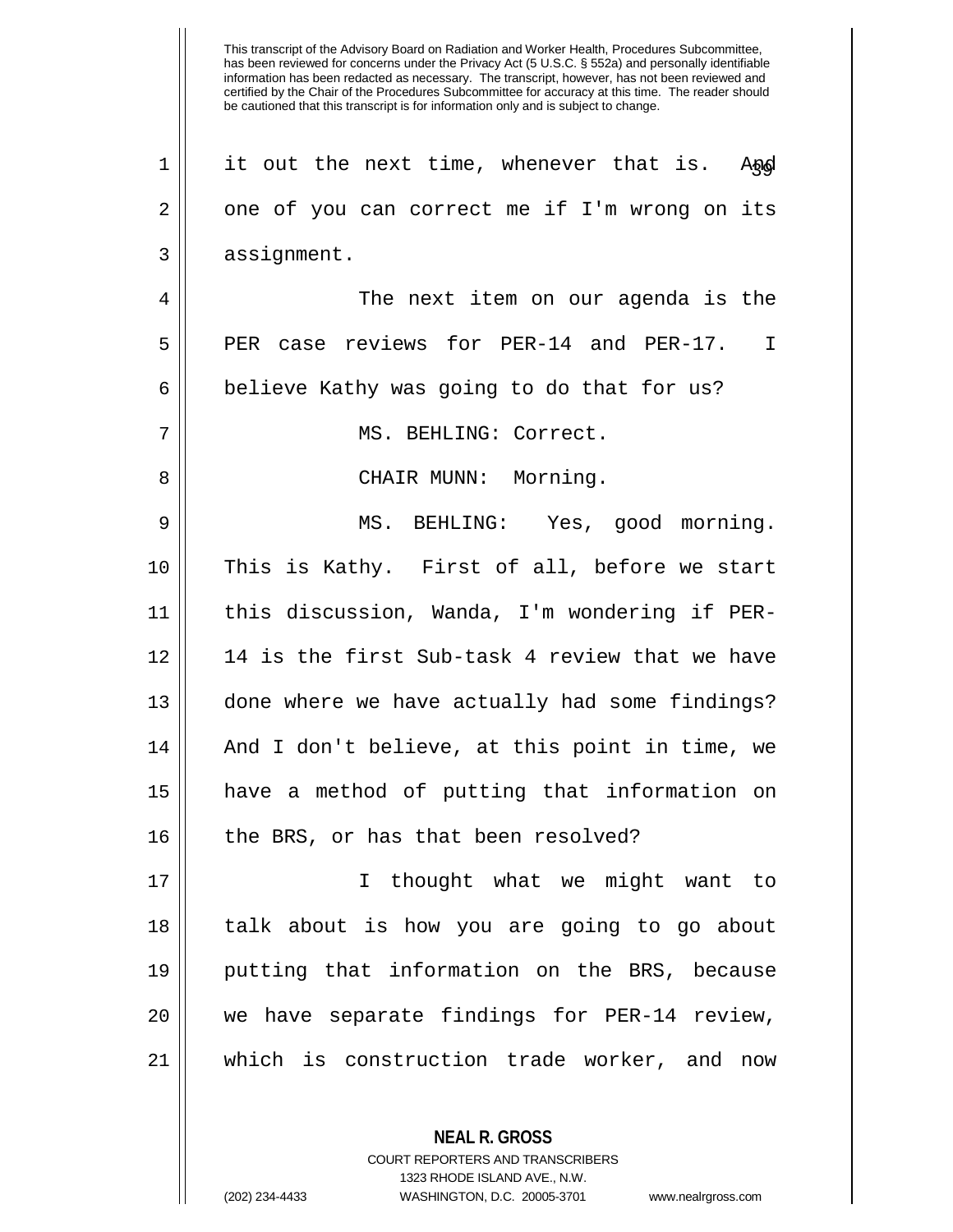This transcript of the Advisory Board on Radiation and Worker Health, Procedures Subcommittee, has been reviewed for concerns under the Privacy Act (5 U.S.C. § 552a) and personally identifiable information has been redacted as necessary. The transcript, however, has not been reviewed and certified by the Chair of the Procedures Subcommittee for accuracy at this time. The reader should be cautioned that this transcript is for information only and is subject to change. **NEAL R. GROSS** COURT REPORTERS AND TRANSCRIBERS 1323 RHODE ISLAND AVE., N.W. 1 || this is the case review portion Sub-task 4  $\mathfrak{g}$ 2 || our protocol. 3 CHAIR MUNN: You are right. We  $4 \parallel$  have not gone to that depth up to this point. 5 || And PER-14 is probably the ideal place to do 6  $\parallel$  that, given that kind of attention that PER-14  $7 \parallel$  has. 8 Has there been any discussion 9 behind the scenes about how that might be 10 done? Steve? 11 MR. SIEBERT: No, not as far as I 12 know, Wanda. I was just assuming that they 13 would tag them onto the end of the -- I guess 14 || right now there are six findings in PER-14 on 15 | the PER itself. 16 CHAIR MUNN: Okay. 17 MR. SIEBERT: I would just assume 18 || that you would tag the sub -- the Part 4 19 findings on the audit, I guess, you know, just 20 || make them from Finding 7 and onwards. 21 CHAIR MUNN: I had thought that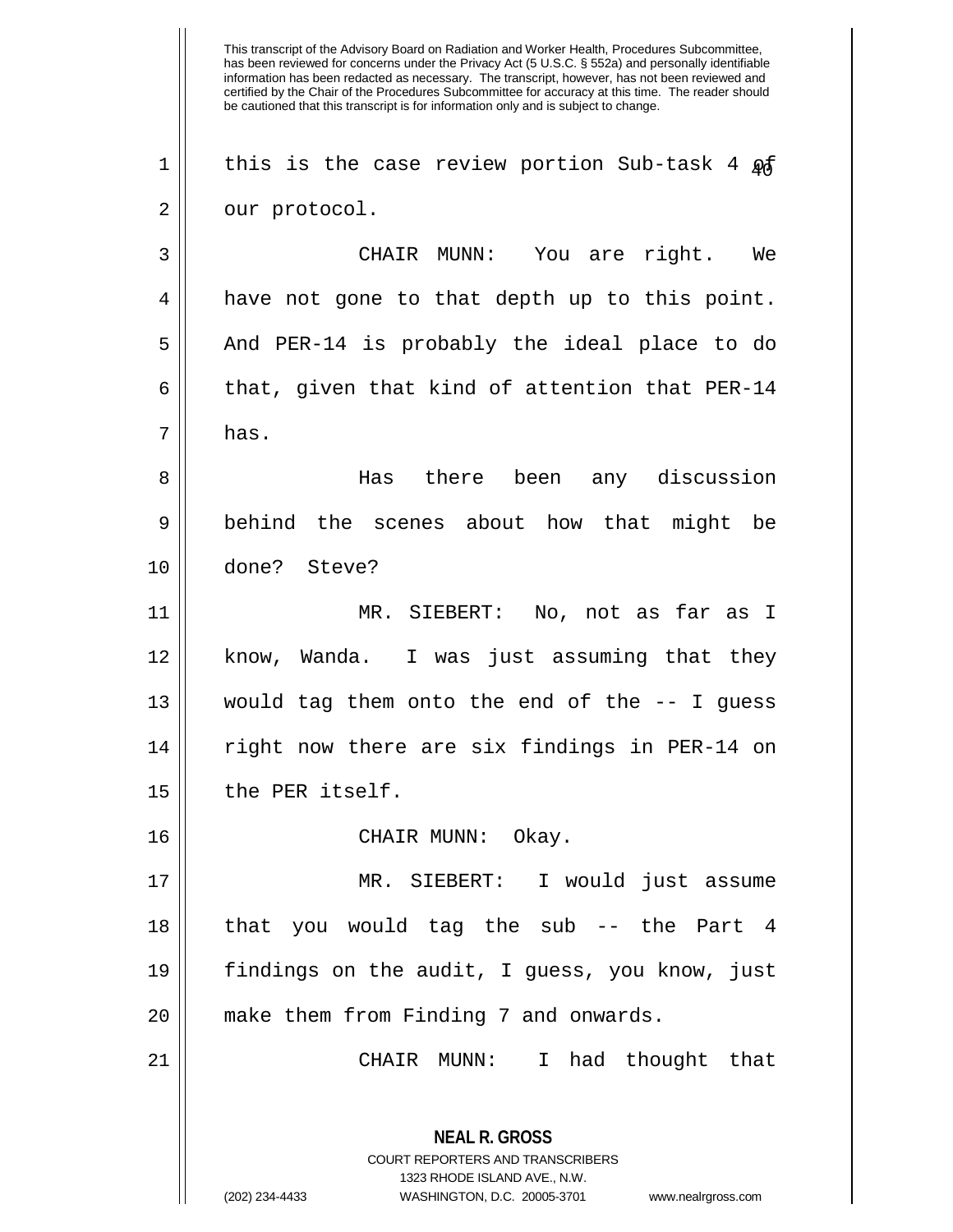This transcript of the Advisory Board on Radiation and Worker Health, Procedures Subcommittee, has been reviewed for concerns under the Privacy Act (5 U.S.C. § 552a) and personally identifiable information has been redacted as necessary. The transcript, however, has not been reviewed and certified by the Chair of the Procedures Subcommittee for accuracy at this time. The reader should be cautioned that this transcript is for information only and is subject to change. **NEAL R. GROSS** COURT REPORTERS AND TRANSCRIBERS 1323 RHODE ISLAND AVE., N.W.  $1$   $\parallel$  <code>might be the case, as long as they a</sup>ff  $\parallel$ </code> 2 identified. 3 MR. SIEBERT: And you, yes, can 4 identify them in the text or something like  $5 \parallel$  that or maybe -- I don't even know. You know, 6 I am not sure in the -- in how you set up the 7 | finding number. 8 CHAIR MUNN: Can we take a look at  $9 \parallel$  the findings, the active findings that we have 10 || right now? 11 MS. BEHLING: I believe that all of 12 || the findings for PER-14 should have been 13 || closed, but, you know, there will be 15 new 14 findings for Sub-task 4. I didn't know if you 15 wanted to have a separate document title that 16 would say "PER-14 Sub-task 4" and then the 17 numbering could reflect that this is Sub-task 18 -- Finding 1-Sub-task 4 or something along 19 those lines or if you just wanted to tag it  $20$  | onto the  $-$ 21 MR. SIEBERT: Kathy, I would just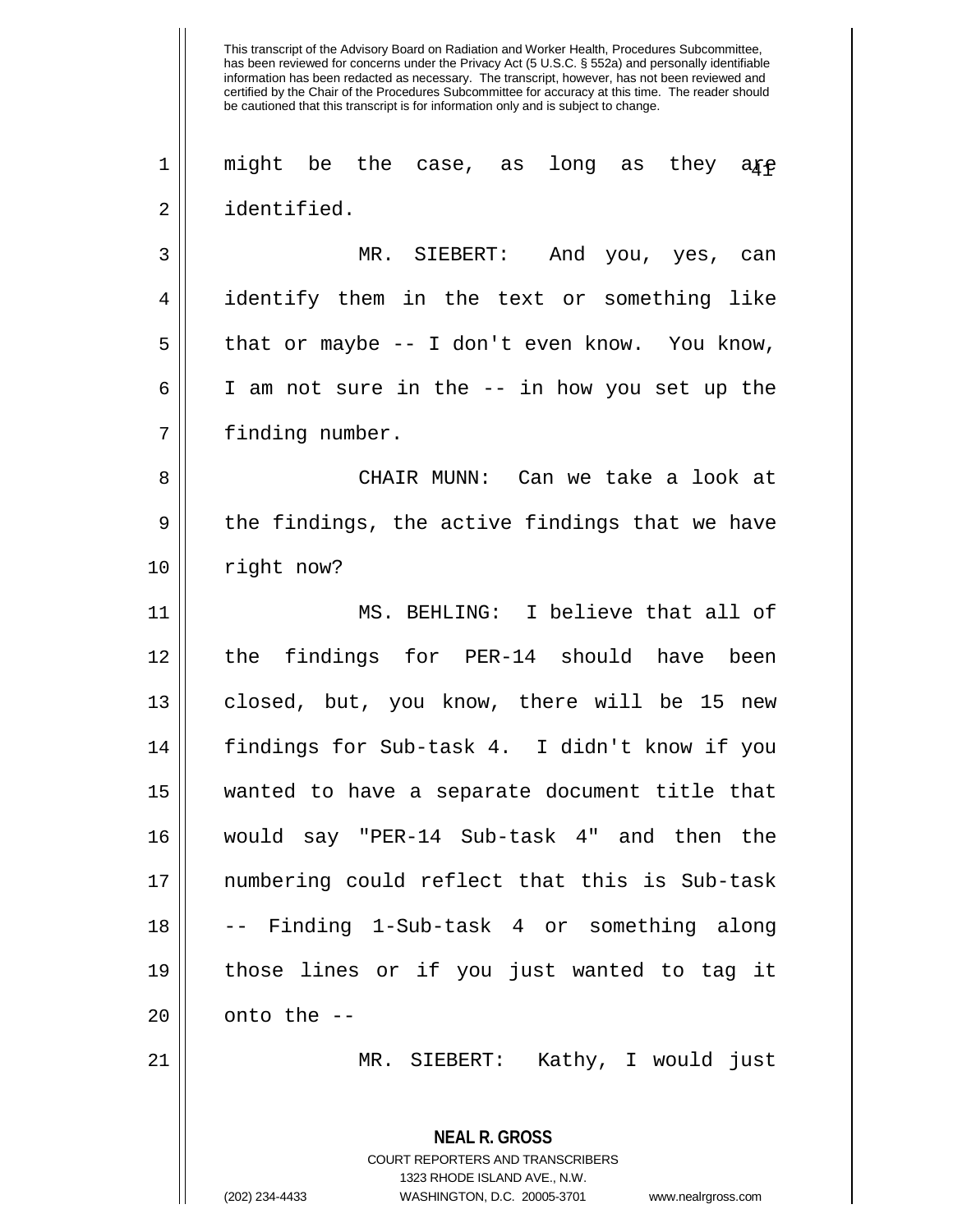| $\mathbf 1$    | tag it onto the existing PER box and then the  |
|----------------|------------------------------------------------|
| $\overline{2}$ | numbering scheme is flexible. I mean, you can  |
| 3              | put in whatever number you want. And if you    |
| 4              | want to put in PER-014-04-01 to indicate that  |
| 5              | it is, you know, a Sub-task 4, you can do that |
| 6              | in the numbering scheme the way you number the |
| 7              | findings.                                      |
| 8              | CHAIR MUNN: My instinct would be               |
| 9              | to not do that because we get confused enough  |
| 10             | already with the different numbers between     |
| 11             | SC&A's numerics and our own, sometimes.        |
|                |                                                |
|                | My suggestion from the point of                |
| 12<br>13       | view of an outside use, essentially, is to     |
| 14             | continue the numeration that has been started  |
| 15             | and is a part of the heading of that           |
| 16             | particular item, address it as being Type 4.   |
| 17             | MR. SIEBERT: We could do that as               |
|                | well, Wanda. That's perfectly fine.            |
| 18<br>19       | CHAIR MUNN: That seems logical to              |
|                | me. Other users who don't become involved in   |
| 20<br>21       | how we put this together, if you are going to  |

**NEAL R. GROSS** COURT REPORTERS AND TRANSCRIBERS 1323 RHODE ISLAND AVE., N.W.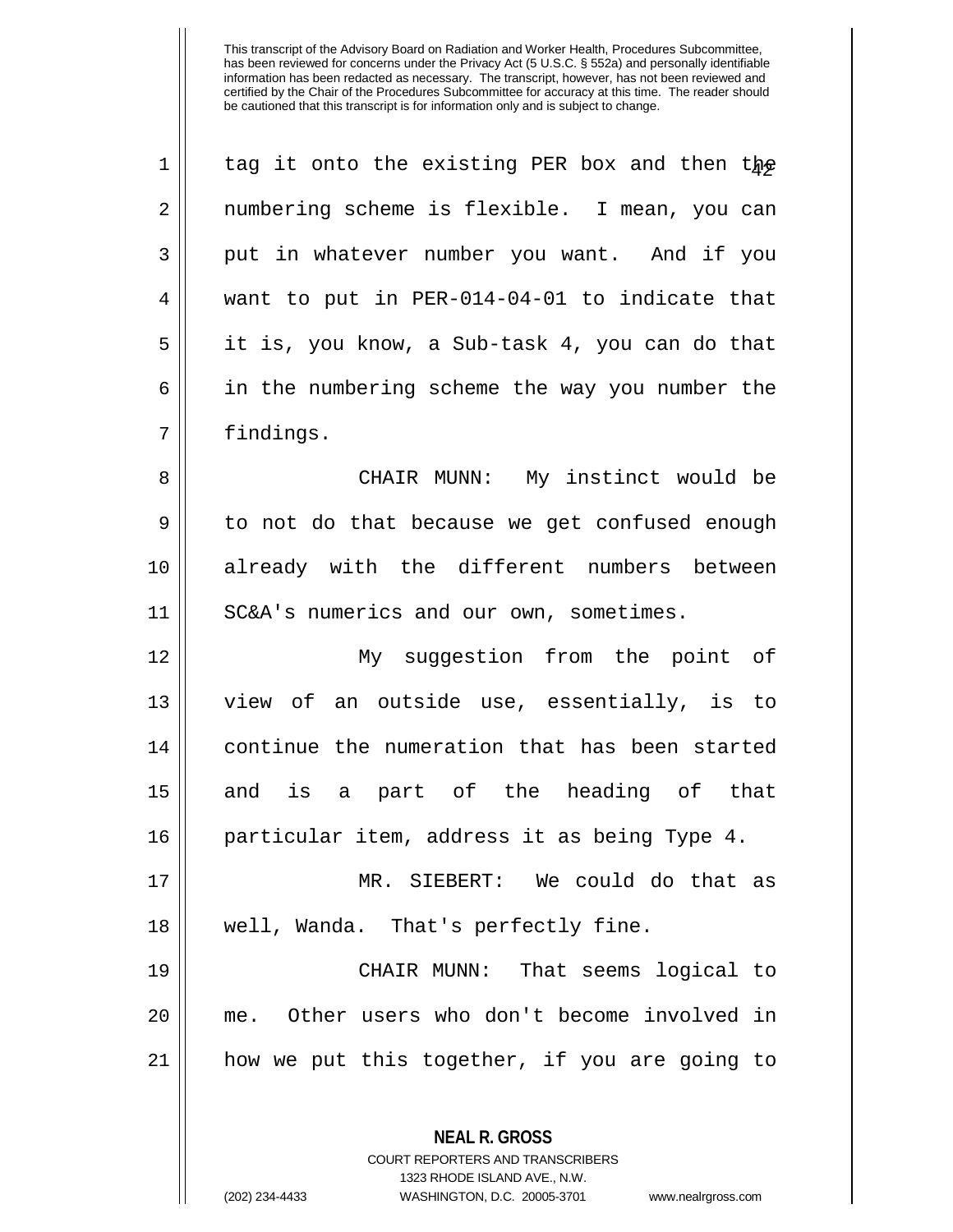| $\mathbf 1$    | look for it, Paul and Josie, what's your                            |
|----------------|---------------------------------------------------------------------|
| $\overline{2}$ | feeling with respect to what you would expect                       |
| $\mathbf{3}$   | to see and where you would expect to see it?                        |
| 4              | MEMBER ZIEMER: This is Ziemer. I                                    |
| 5              | think as long as it's under the PER-14 or                           |
| 6              | whatever the number would be for a particular                       |
| 7              | situation, that's where you would want to look                      |
| 8              | for it.                                                             |
| 9              | I think you do want to identify it                                  |
| 10             | as the Sub-task 4 in some way, but that could                       |
| 11             | be done in either the title or something like                       |
| 12             | that. In other words, right now, on this                            |
| 13             | particular one, on 14, how many findings do we                      |
| 14             | have, Steve?                                                        |
| 15             | MR. SIEBERT: Right now we have six                                  |
| 16             | findings. And Kathy just said that we had 15                        |
| 17             | findings on the Sub-task 4. So, you know, the                       |
| 18             | first Sub-task 4 one would then be, you know,                       |
| 19             | Finding 8.                                                          |
| 20             | MEMBER ZIEMER: That would --                                        |
| 21             | MR. SIEBERT: We would start with                                    |
|                |                                                                     |
|                | <b>NEAL R. GROSS</b><br><b>COURT REPORTERS AND TRANSCRIBERS</b>     |
|                | 1323 RHODE ISLAND AVE., N.W.                                        |
|                | (202) 234-4433<br>WASHINGTON, D.C. 20005-3701<br>www.nealrgross.com |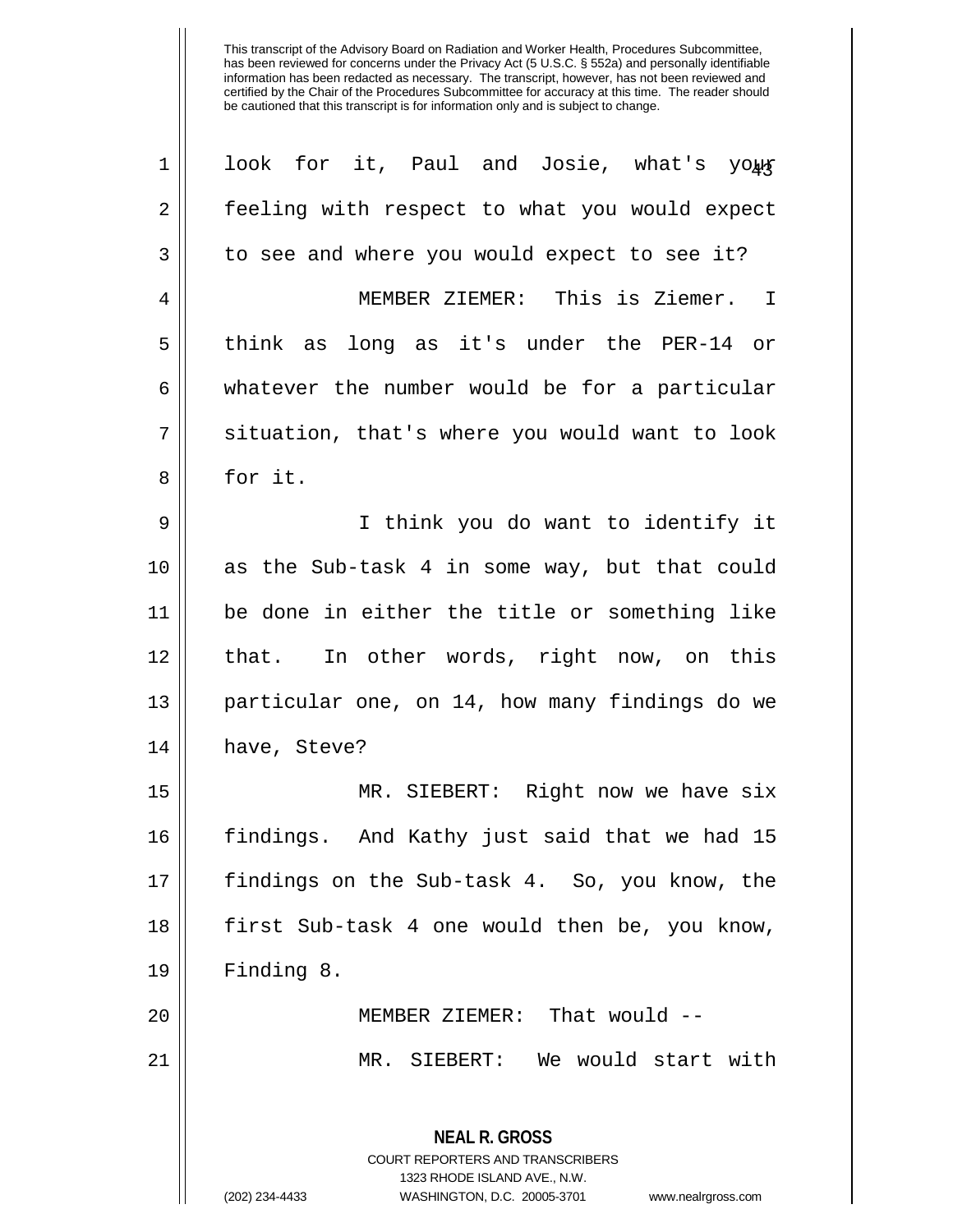This transcript of the Advisory Board on Radiation and Worker Health, Procedures Subcommittee, has been reviewed for concerns under the Privacy Act (5 U.S.C. § 552a) and personally identifiable information has been redacted as necessary. The transcript, however, has not been reviewed and certified by the Chair of the Procedures Subcommittee for accuracy at this time. The reader should be cautioned that this transcript is for information only and is subject to change. **NEAL R. GROSS** COURT REPORTERS AND TRANSCRIBERS 1323 RHODE ISLAND AVE., N.W.  $\begin{array}{|c|c|c|c|c|}\n1 & 8 & 44 \\
\hline\n\end{array}$ 2 MEMBER ZIEMER: -- be 8. Finding  $3 \parallel 8$ . 4 CHAIR MUNN: Oh, I thought we only 5 had seven? I thought we only had six. We 6 have seven? 7 MR. MARSCHKE: Maybe we have -- 8 | maybe you're right, Wanda. 9 CHAIR MUNN: So this would be 10 | Finding 7. 11 MR. MARSCHKE: Then this would be  $12 \parallel$  Finding 7. 13 || CHAIR MUNN: Correct? 14 || MR. MARSCHKE: Okay. 15 MEMBER ZIEMER: Well, whatever it 16 is, is there a way that we can go to the 17 || system and pull out the findings for Sub-task 18 4s? Is that a sort possibility or is it not 19 important that we be able to do that? 20 CHAIR MUNN: I don't think it's a 21 possibility now, as I know it.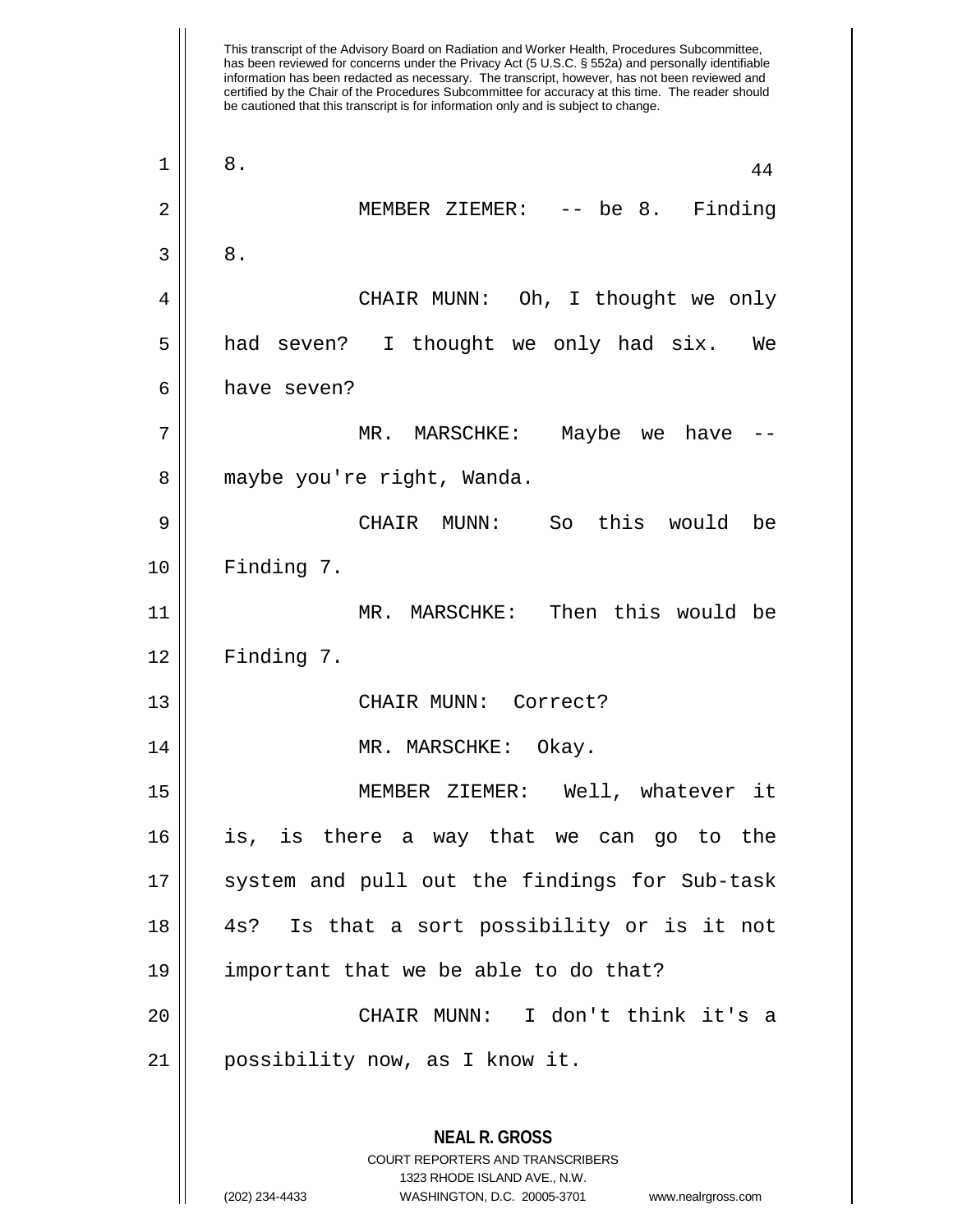| $\mathbf 1$ | MR. MARSCHKE: Right now, I don4&               |
|-------------|------------------------------------------------|
| 2           | think it's a possibility, Paul. Yes, I agree   |
| 3           | with Wanda. I don't think it is.               |
| 4           | MEMBER BEACH: This is Josie. I                 |
| 5           | agree with Paul. I think it would be -- in     |
| 6           | the future a year from now, if I'm going to    |
| 7           | want to look at Sub-task 4, then I'm going to  |
| 8           | want to search for the PER-14 Sub-task 4. And  |
| 9           | I guess if it comes up and directs us to those |
| 10          | findings, but in the search criteria that      |
| 11          | would be important.                            |
| 12          | MR. MARSCHKE: Well, in the search              |
| 13          | criteria, you are going to go -- if you know   |
| 14          | you are in 14, that's why -- I mean, if you    |
| 15          | know you are PER-14, that's why I think it is  |
| 16          | important to put all the PER-14 stuff          |
| 17          | together so you know that, you know, you have  |
| 18          | gotten everything in one spot, so when you are |
| 19          | looking for PER-14 -- and then when you get to |
| 20          | this screen here that I'm looking at now, if   |
| 21          | it is a Sub-task 4, it would be right in the   |

COURT REPORTERS AND TRANSCRIBERS 1323 RHODE ISLAND AVE., N.W.

**NEAL R. GROSS**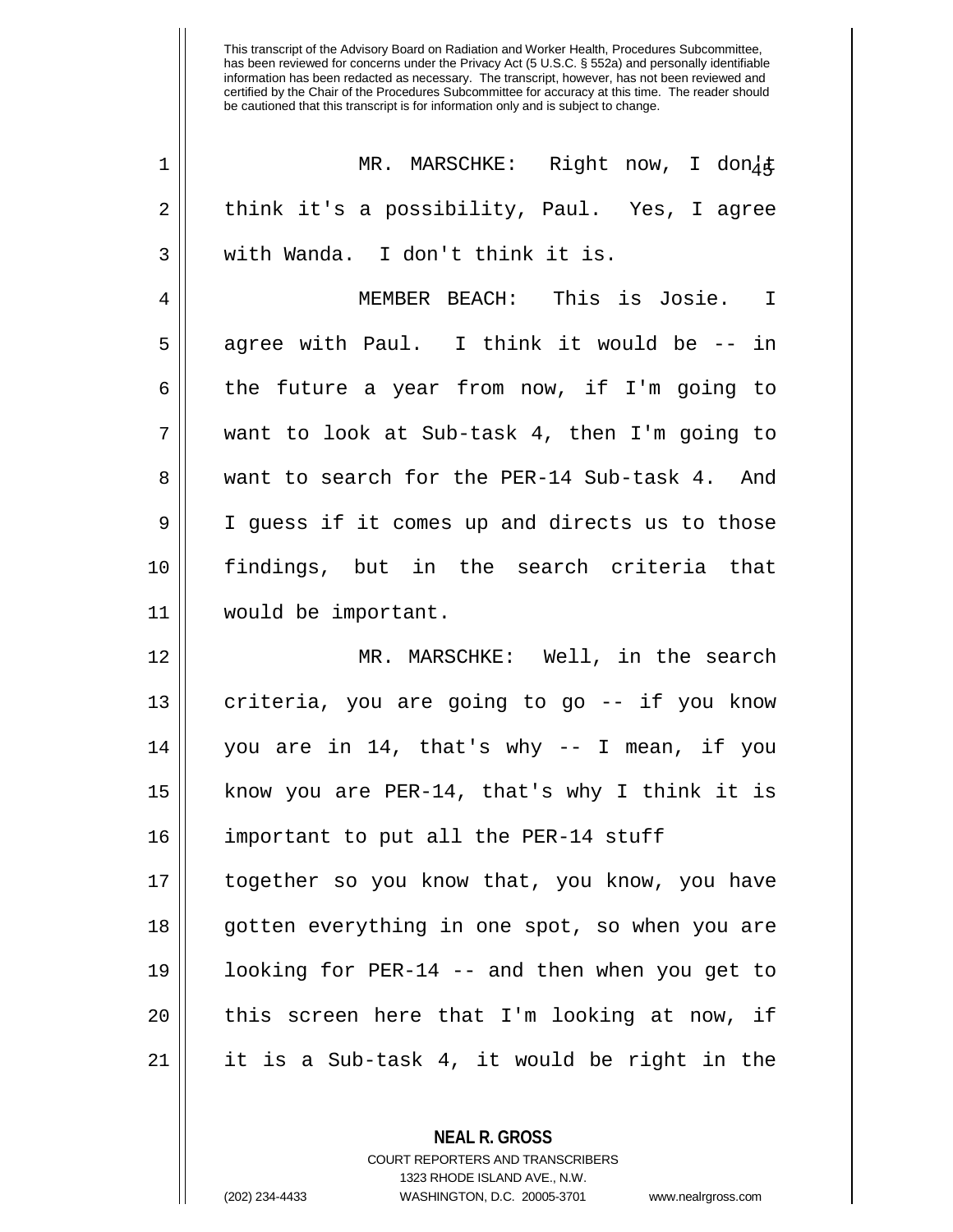**NEAL R. GROSS** COURT REPORTERS AND TRANSCRIBERS 1323 RHODE ISLAND AVE., N.W. 1 || heading there, basically, where it says, you 2 || know, PER-14-1, the deep dose assessment 3 factor, we would say Sub-task 4 and then, you  $4 \parallel$  know  $-$ 5 MEMBER ZIEMER: Finding whatever. 6 MR. MARSCHKE: -- finding, yes, 7 whatever. We would prefix this little heading 8 || here and you would have to just scroll down.  $9 \parallel$  There is no way to -- as I understand it and, 10 Lori, you can correct me if I'm wrong, but as 11 I understand it right now, there is no way to 12 || search on and pull up individual findings. 13 MS. MARION-MOSS: You're correct, 14 Steve. Right now, I agree with you. Due to 15 || search mechanism, if we keep all findings to a 16 particular document in one location, we will 17 be better off. 18 || A user would just have to know 19 that, you know, they would need to read the  $20$  || title of each of the findings. 21 MEMBER ZIEMER: This is Ziemer. As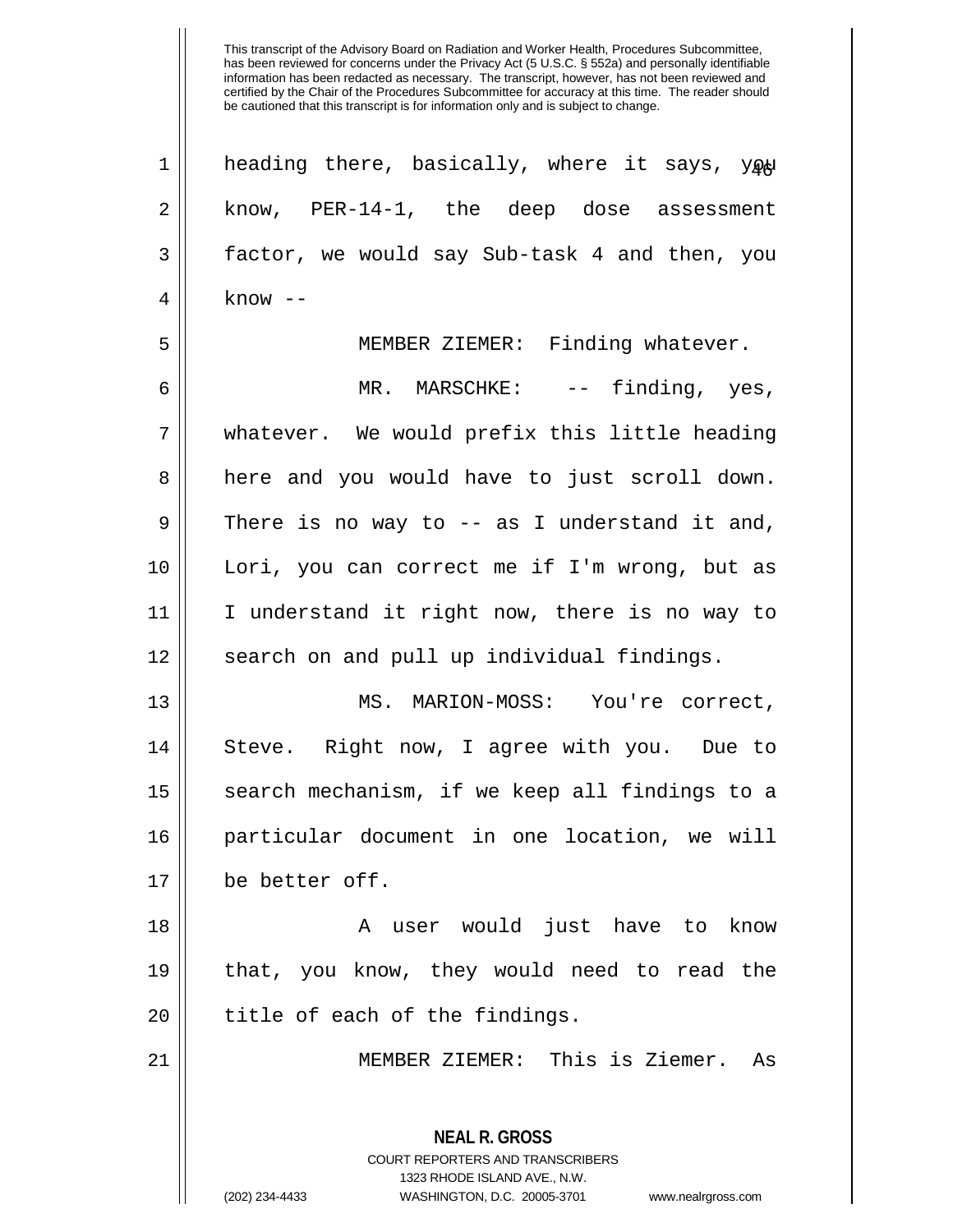has been reviewed for concerns under the Privacy Act (5 U.S.C. § 552a) and personally identifiable information has been redacted as necessary. The transcript, however, has not been reviewed and certified by the Chair of the Procedures Subcommittee for accuracy at this time. The reader should be cautioned that this transcript is for information only and is subject to change. **NEAL R. GROSS** COURT REPORTERS AND TRANSCRIBERS 1323 RHODE ISLAND AVE., N.W. 1 | a practical matter, the Sub-task 4 items are  $2 \parallel$  always going to be tagged onto the end, I  $3 \parallel$  think, right? 4 MS. MARION-MOSS: Right. 5 MEMBER ZIEMER: So one would know  $6 \parallel$  that if you want a Sub-task 4 item, you would  $7 \parallel$  just go to that set of findings and look, 8 || scroll down until you get to those particular  $9 \parallel$  ones. So I would be all right just tagging 10 them on and just to verify as Sub-task 4 11 items. 12 MS. BEHLING: This is Kathy. I 13 || quess my question then is: in our report 14 currently our findings are numbered 1 through 15 15. And so you are going to have -- unless we 16 || go back in and change our report to start our 17 numbering with 8, we can do that, I was just 18 wondering if we couldn't make these findings-- 19 from Sub-task 4, findings 4-1 and then 4-2?  $20$  | Could we  $-$ 21 MR. MARSCHKE: Well, Wanda didn't

This transcript of the Advisory Board on Radiation and Worker Health, Procedures Subcommittee,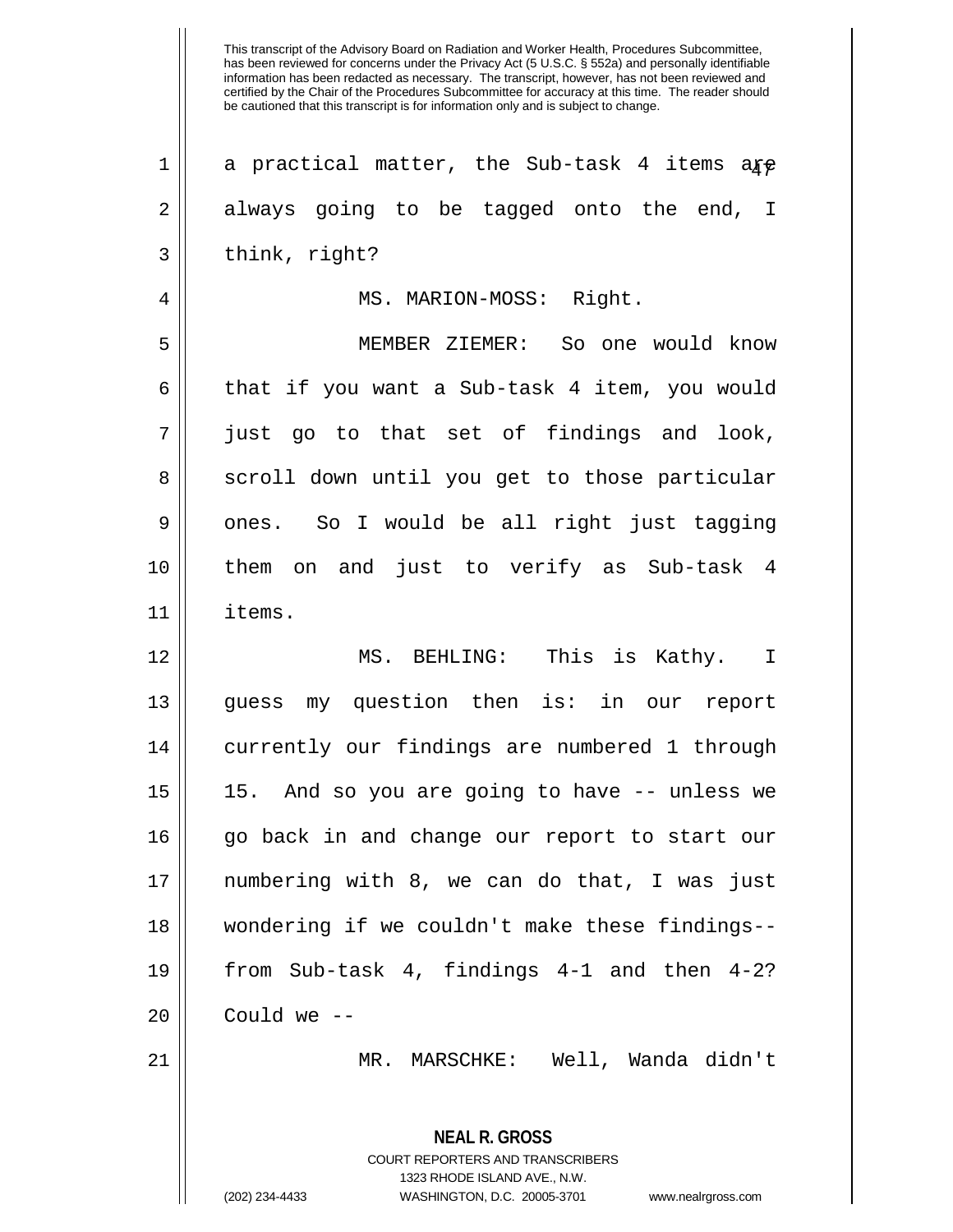| $\mathbf 1$    | want to do that, Kathy.<br>48                            |
|----------------|----------------------------------------------------------|
| 2              | MS. BEHLING: Oh, I see. Okay.                            |
| 3              | MR. MARSCHKE: And so I mean, I                           |
| $\overline{4}$ | would suggest that we -- you know, again like            |
| 5              | Paul said, we already know which ones are                |
| 6              | going to be fixed from the PER review. We                |
| 7              | either have six or, you know, however many               |
| 8              | findings we have. And then when you guys                 |
| 9              | start doing your Sub-task 4 review, you pick             |
| 10             | up the numbering scheme from there in the                |
| 11             | future.                                                  |
| 12             | And for this one in PER-14, we can                       |
| 13             | take care of it when the findings are entered,           |
| 14             | we can make a little note saying that, you               |
| 15             | know, Finding 7 is identified in the Sub-task            |
| 16             | 4 report as Finding 1 or something like that.            |
| 17             | CHAIR MUNN: Yes.                                         |
| 18             | MR. MARSCHKE: But I would suggest                        |
| 19             | that when SC&A in the future makes a Sub-task            |
| 20             | 4 report, that they, you know, continue the              |
| 21             | numbering scheme from the review of the PER              |
|                | <b>NEAL R. GROSS</b><br>COURT REPORTERS AND TRANSCRIBERS |

1323 RHODE ISLAND AVE., N.W.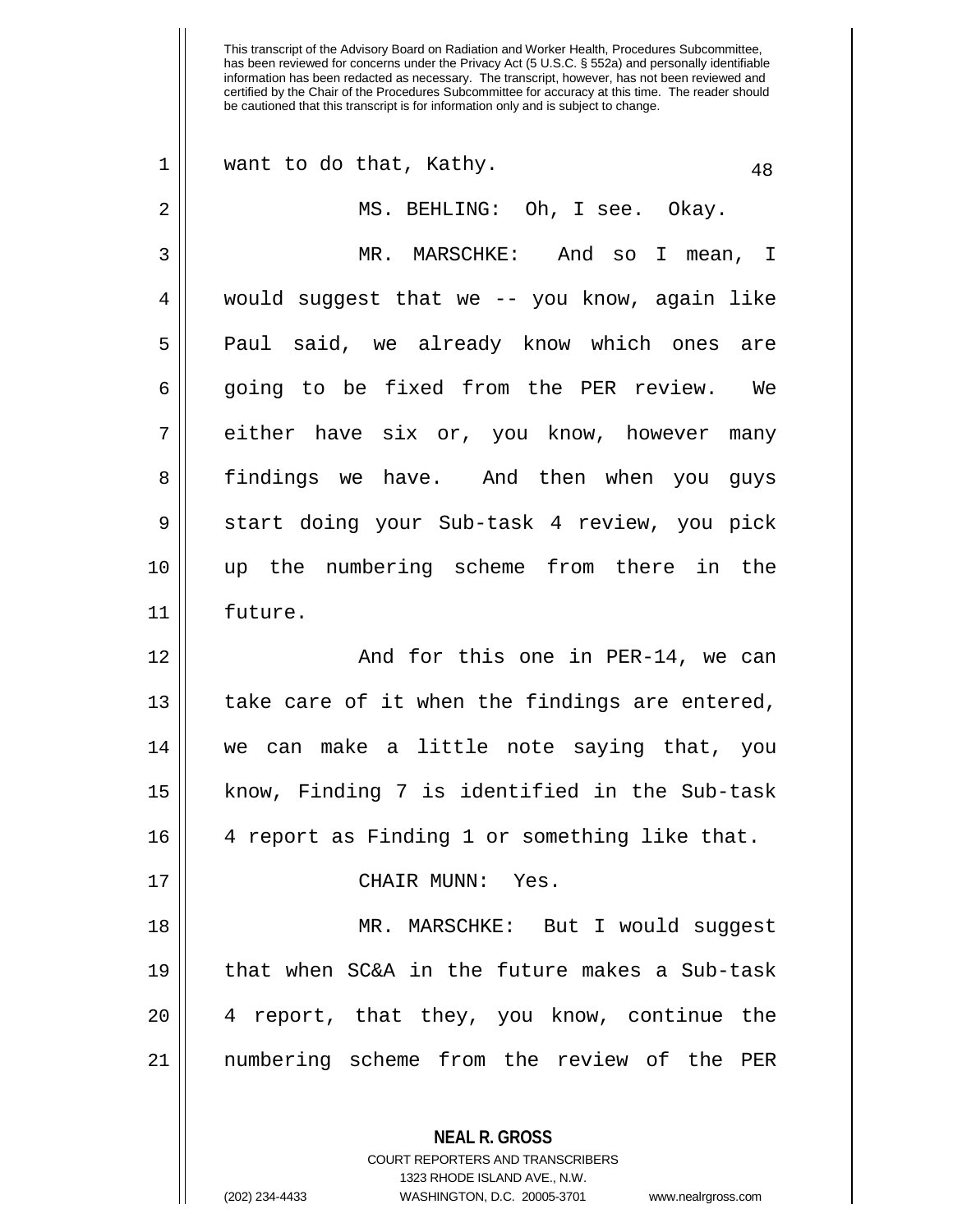**NEAL R. GROSS** COURT REPORTERS AND TRANSCRIBERS 1323 RHODE ISLAND AVE., N.W.  $\begin{array}{|c|c|c|c|c|}\n1 & \text{itself.} & & & & 49 \\
\hline\n\end{array}$ 2 CHAIR MUNN: Okay. 3 MEMBER ZIEMER: And this is Ziemer. 4 You could just indicate in the report itself  $5 \parallel$  that that's what you are doing, so that, you 6 | know, if you say, okay, we have 10 findings  $7 \parallel$  and the first one is finding number such and  $8 \parallel$  so, just indicate that it is a continuation of  $9 \parallel$  the previous set of findings--10 CHAIR MUNN: Okay. That -- 11 MEMBER ZIEMER: -- for that 12 particular -- 13 MS. BEHLING: And then my final 14 question on this issue is: would you like us 15 to reissue this report changing the finding 16 numbers? 17 CHAIR MUNN: I personally would 18 not. I think we can accommodate it with the 19 || entry that we make into our BRS. 20 || MS. BEHLING: Okay. 21 CHAIR MUNN: I think as long as we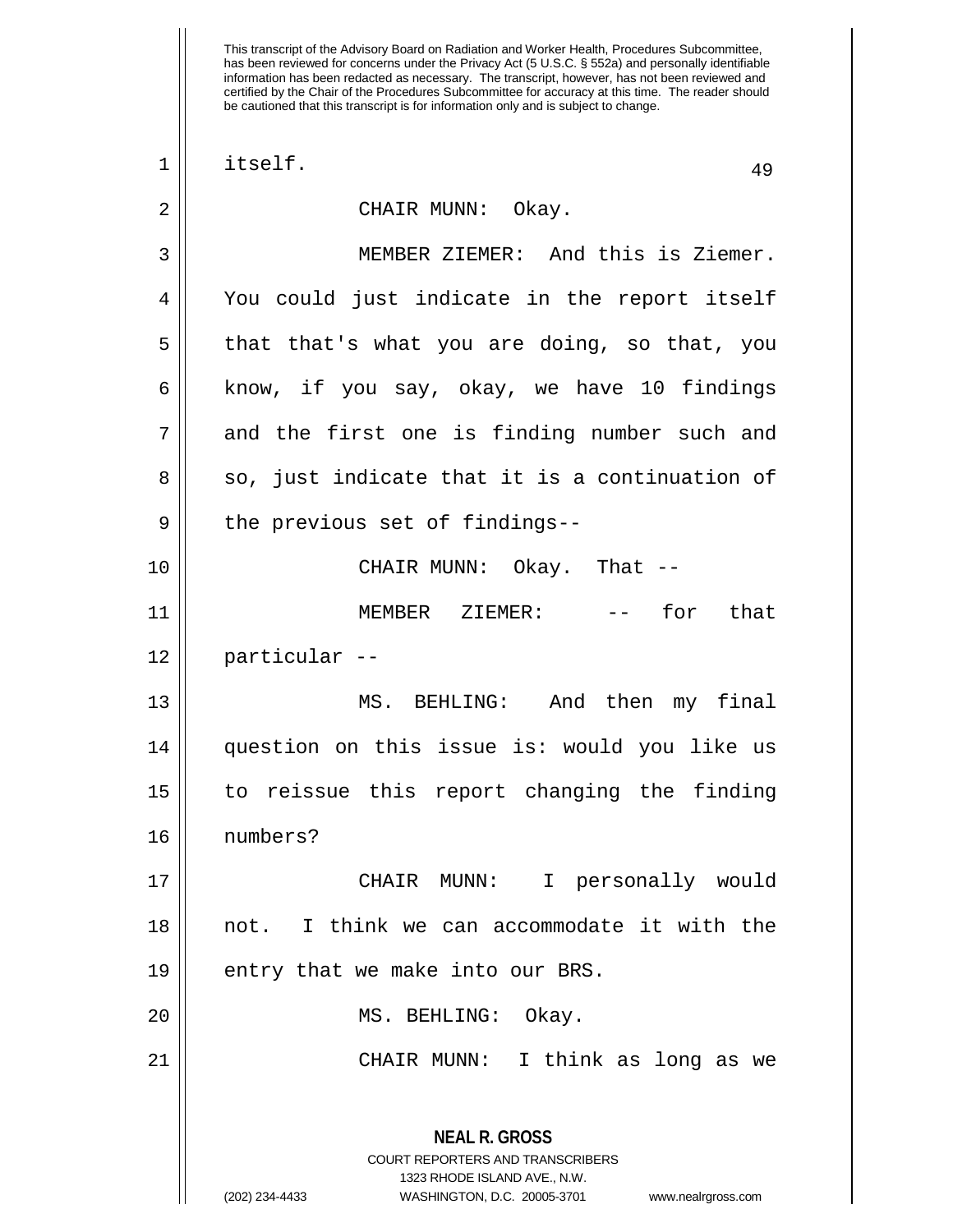| should be clear to anyone who picks it up.<br>$\overline{2}$<br>MR. KATZ: This is Ted. Kathy, if<br>$\mathsf 3$<br>it's easy to do to renumber the report though,<br>4<br>5<br>just to accommodate, then great. But by all<br>6<br>means, don't hesitate to do that because I was<br>7<br>just thinking down the road, it does get a<br>8<br>little bit tiresome when you have to refer |  |
|-----------------------------------------------------------------------------------------------------------------------------------------------------------------------------------------------------------------------------------------------------------------------------------------------------------------------------------------------------------------------------------------|--|
|                                                                                                                                                                                                                                                                                                                                                                                         |  |
|                                                                                                                                                                                                                                                                                                                                                                                         |  |
|                                                                                                                                                                                                                                                                                                                                                                                         |  |
|                                                                                                                                                                                                                                                                                                                                                                                         |  |
|                                                                                                                                                                                                                                                                                                                                                                                         |  |
|                                                                                                                                                                                                                                                                                                                                                                                         |  |
|                                                                                                                                                                                                                                                                                                                                                                                         |  |
| $\mathsf 9$<br>from one number to another and so on.                                                                                                                                                                                                                                                                                                                                    |  |
| 10<br>If it's easy to do and quick to do,                                                                                                                                                                                                                                                                                                                                               |  |
| 11<br>by all means. Otherwise, you know, follow                                                                                                                                                                                                                                                                                                                                         |  |
| 12<br>Wanda's guidance.                                                                                                                                                                                                                                                                                                                                                                 |  |
| 13<br>MS. BEHLING: Okay. It should not                                                                                                                                                                                                                                                                                                                                                  |  |
| be a problem to redo that. That's not a<br>14                                                                                                                                                                                                                                                                                                                                           |  |
| 15<br>problem. So we will reissue the report and we                                                                                                                                                                                                                                                                                                                                     |  |
| will start our finding numbers with number 7,<br>16                                                                                                                                                                                                                                                                                                                                     |  |
| 17<br>correct?                                                                                                                                                                                                                                                                                                                                                                          |  |
| CHAIR MUNN: Correct.<br>18                                                                                                                                                                                                                                                                                                                                                              |  |
| MS. BEHLING: Okay.<br>19                                                                                                                                                                                                                                                                                                                                                                |  |
| MR. KATZ: Thank you, Kathy.<br>20                                                                                                                                                                                                                                                                                                                                                       |  |
| MS. BEHLING: Okay. All right. I<br>21                                                                                                                                                                                                                                                                                                                                                   |  |
| <b>NEAL R. GROSS</b><br><b>COURT REPORTERS AND TRANSCRIBERS</b><br>1323 RHODE ISLAND AVE., N.W.<br>(202) 234-4433<br>WASHINGTON, D.C. 20005-3701                                                                                                                                                                                                                                        |  |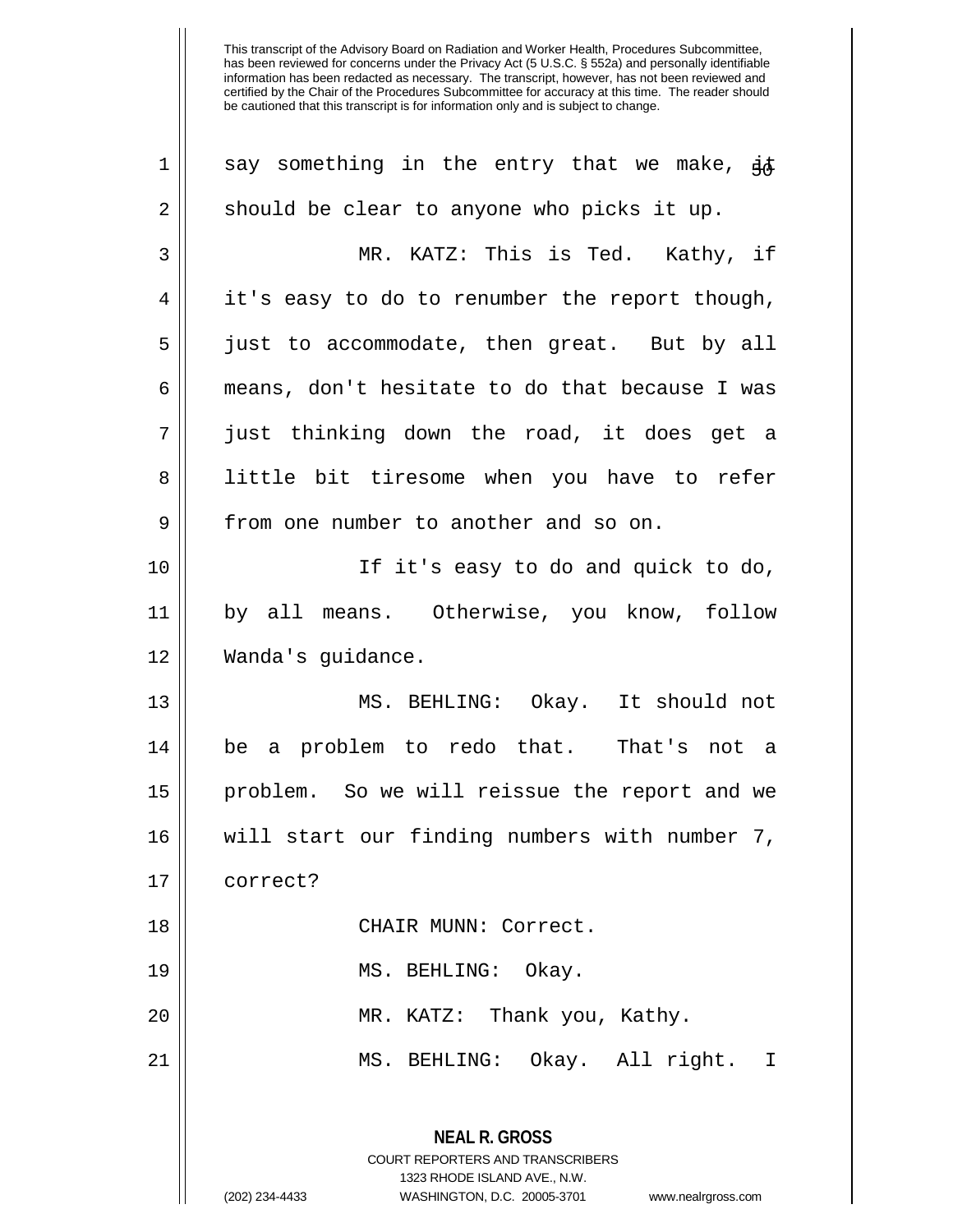| $\mathbf 1$ | am ready to talk here about PER-14. I assume                                                    |
|-------------|-------------------------------------------------------------------------------------------------|
| 2           | -- I'm going to assume that everybody has the                                                   |
| 3           | document. It was sent to you on April 12,                                                       |
| 4           | 2013.                                                                                           |
| 5           | Now, I also had marked up a PDF                                                                 |
| 6           | copy that I was going to show. I don't know                                                     |
| 7           | if that's necessary on the Live Meeting, but                                                    |
| 8           | I'm not able to get in, because it's full. It                                                   |
| $\mathsf 9$ | doesn't matter to me. If you all have a copy,                                                   |
| 10          | it may not be necessary. It's up to you. If                                                     |
| 11          | you would like me to just go through it, if                                                     |
| 12          | everyone has a copy in front of you, I can                                                      |
| 13          | talk right from the hard copy.                                                                  |
| 14          | CHAIR MUNN: Well, if we don't, we                                                               |
| 15          | can go back to your original transmission and                                                   |
| 16          | get it, Kathy.                                                                                  |
| 17          | MR. KATZ: Kathy, if you want me to                                                              |
| 18          | drop out, I can drop out right now. Okay?                                                       |
| 19          | MS. BEHLING: It doesn't matter.                                                                 |
| 20          | Whatever the Subcommittee wants. Okay.                                                          |
| 21          | MR. KATZ: If you want to do it on-                                                              |
|             | <b>NEAL R. GROSS</b><br><b>COURT REPORTERS AND TRANSCRIBERS</b><br>1323 RHODE ISLAND AVE., N.W. |
|             | (202) 234-4433<br>WASHINGTON, D.C. 20005-3701<br>www.nealrgross.com                             |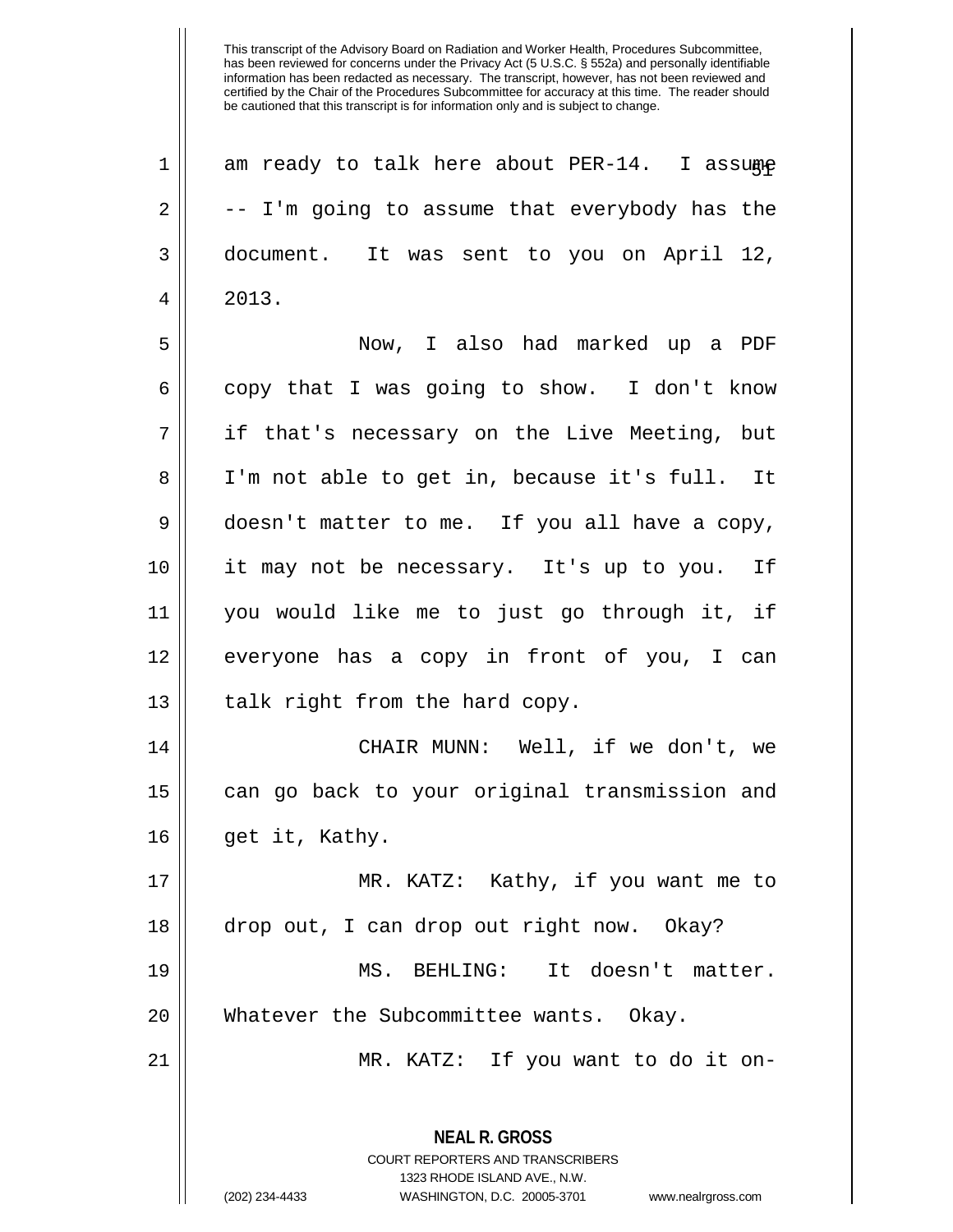This transcript of the Advisory Board on Radiation and Worker Health, Procedures Subcommittee, has been reviewed for concerns under the Privacy Act (5 U.S.C. § 552a) and personally identifiable information has been redacted as necessary. The transcript, however, has not been reviewed and certified by the Chair of the Procedures Subcommittee for accuracy at this time. The reader should be cautioned that this transcript is for information only and is subject to change. **NEAL R. GROSS** COURT REPORTERS AND TRANSCRIBERS 1323 RHODE ISLAND AVE., N.W. (202) 234-4433 WASHINGTON, D.C. 20005-3701 www.nealrgross.com  $1 \parallel$  line, that's fine. 52 2 MS. BEHLING: Okay. Do the Members 3 | of the Subcommittee have the report? 4 MEMBER BEACH: Kathy, this is 5 Josie. I have the report in front of me. 6 CHAIR MUNN: Yes, and I have it. 7 || MS. BEHLING: Okay. 8 MEMBER ZIEMER: This is Ziemer. I 9 || have the report also. 10 MS. BEHLING: Okay. All right. I 11 will just -- in one second here, I will try to  $12$  || get patched in and put it up on the screen, 13 but it sounds like everyone does have it. 14 Hang on one second. 15 Because I have highlighted a few 16 || things and I will tell you up front, this is--17 this report was originally done by Rose 18 Gogliotti of SC&A and John and I have reviewed 19 it. 20 || And it is a lengthy report. And as  $21$  | I have stated, there are 15 findings. And so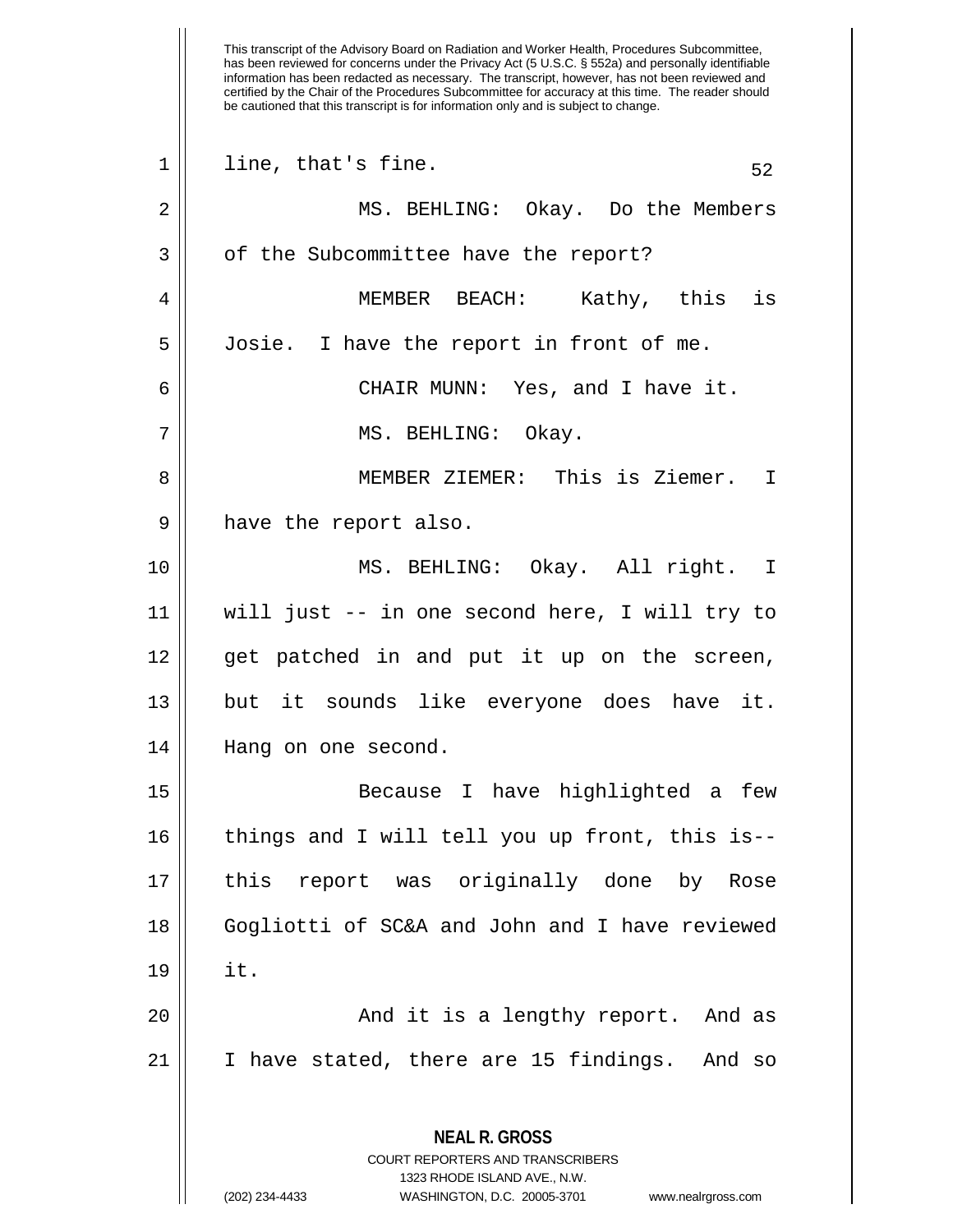| $\mathbf 1$ | I do think it is important that I walk #                            |
|-------------|---------------------------------------------------------------------|
| 2           | through the entire report. If we didn't have                        |
| 3           | any findings, like you will see on the PER-17,                      |
| 4           | I think I could do more of a summary type                           |
| 5           | thing. But in this case, I believe we do want                       |
| 6           | to maybe walk through. I'll try to be as                            |
| 7           | brief as I can and if you have any questions                        |
| 8           | along the way -- and I think Rose is on the                         |
| 9           | phone also and so if there's something I can't                      |
| 10          | answer, I'm sure she can.                                           |
| 11          | MS. GOGLIOTTI: Absolutely.                                          |
| 12          | MS. BEHLING: Okay. I am trying to                                   |
| 13          | get on here. Just one second. I'll see if I                         |
| 14          | can and if not, I won't hold things up here                         |
| 15          | and I'll just start.                                                |
| 16          | MR. STIVER: Kathy, this is John.                                    |
| 17          | I do have the 14 documents. If you can't get                        |
| 18          | in, I could go ahead and put it up there for                        |
| 19          | people to look at.                                                  |
| 20          | MS. BEHLING: Okay.                                                  |
| 21          | MR. STIVER: But it sounds like you                                  |
|             | <b>NEAL R. GROSS</b>                                                |
|             | <b>COURT REPORTERS AND TRANSCRIBERS</b>                             |
|             | 1323 RHODE ISLAND AVE., N.W.                                        |
|             | (202) 234-4433<br>WASHINGTON, D.C. 20005-3701<br>www.nealrgross.com |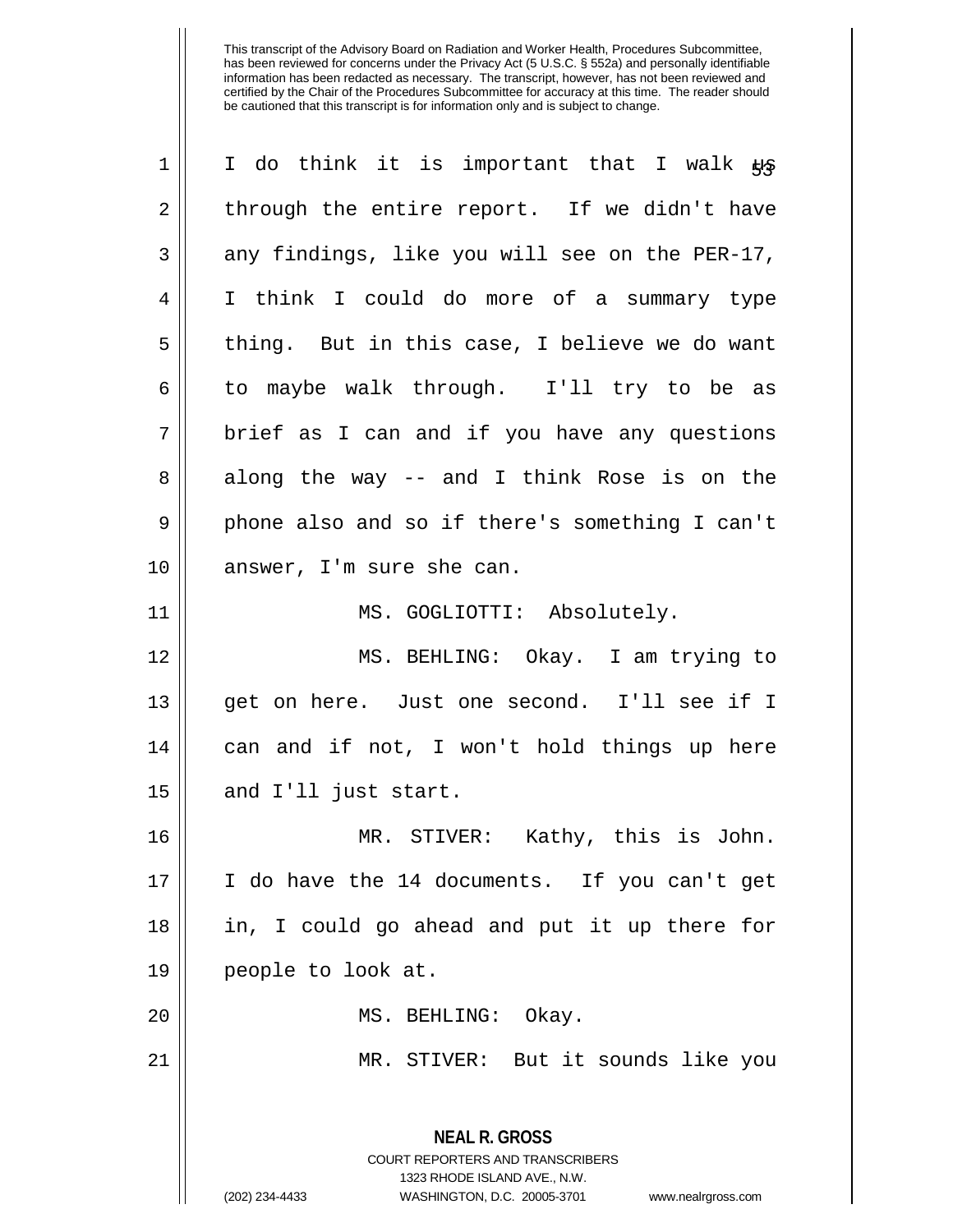This transcript of the Advisory Board on Radiation and Worker Health, Procedures Subcommittee, has been reviewed for concerns under the Privacy Act (5 U.S.C. § 552a) and personally identifiable information has been redacted as necessary. The transcript, however, has not been reviewed and certified by the Chair of the Procedures Subcommittee for accuracy at this time. The reader should be cautioned that this transcript is for information only and is subject to change. **NEAL R. GROSS** 1 || have an annotated version that you want  $\mathfrak{t}_\mathcal{D}$ 2 l use. 3 MS. BEHLING: Yes, I just have some 4 things highlighted to bring to everyone's 5 attention. 6 MR. KATZ: Yes, this is Ted. I've 7 dropped off. 8 MS. BEHLING: Okay. 9 MR. KATZ: You should be able to  $10 \parallel$  qet in. 11 MS. BEHLING: Okay. Still looking. 12 Okay. There we go. Okay. One more second 13 || here. It's still thinking about it. 14 What I'll do while this is -- while 15 I see if I can bring this up, I'll start and 16 I'll start here and just remind everybody -- 17 hold on one second, it's asking me to do 18 || something here. Maybe I can bring it up. 19 Well, I'll get started. Obviously, 20 || PER-14 was the construction trade worker PER  $21$  and it was initiated because of the issuance

> COURT REPORTERS AND TRANSCRIBERS 1323 RHODE ISLAND AVE., N.W.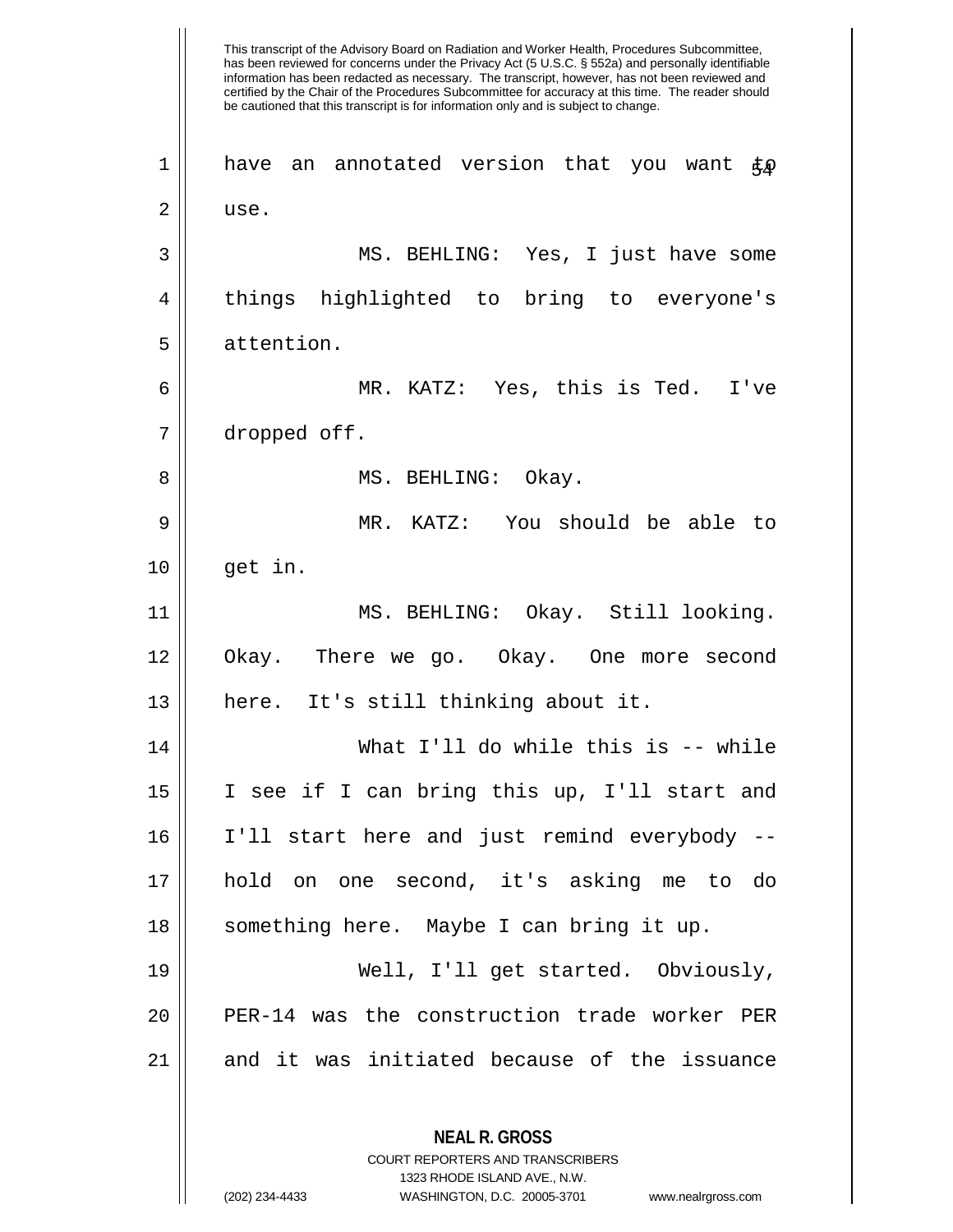**NEAL R. GROSS** COURT REPORTERS AND TRANSCRIBERS 1 |  $\sigma$  of OTIB-52, which are parameters to consider 2 || when processing claims for construction trade 3 workers. 4 And on March 16, 2012, SC&A 5 Submitted our review of PER-14. And at that 6 time, we -- I think there were -- I was going  $7 \parallel$  to say that there were six findings. I 8 || believe those findings have been closed. And  $9 \parallel$  we were now asked to go in and do Sub-task 4, 10 || which is the review of specific cases. 11 We suggested to the Subcommittee 12 || that we select at least 10 cases because there 13 are 10 sites that were affected by PER-14. 14 And, in fact, in Table 1.1 you can see the 15 || listing of those 10 sites. 16 || The initial universe of claims --17 okay, hold on one second here. I think I may 18 be able to pull this up on the screen now. 19 Let's see. Hold on a moment. 20 MEMBER ZIEMER: It's showing on 21 mine. This is Ziemer. It's now showing on

1323 RHODE ISLAND AVE., N.W.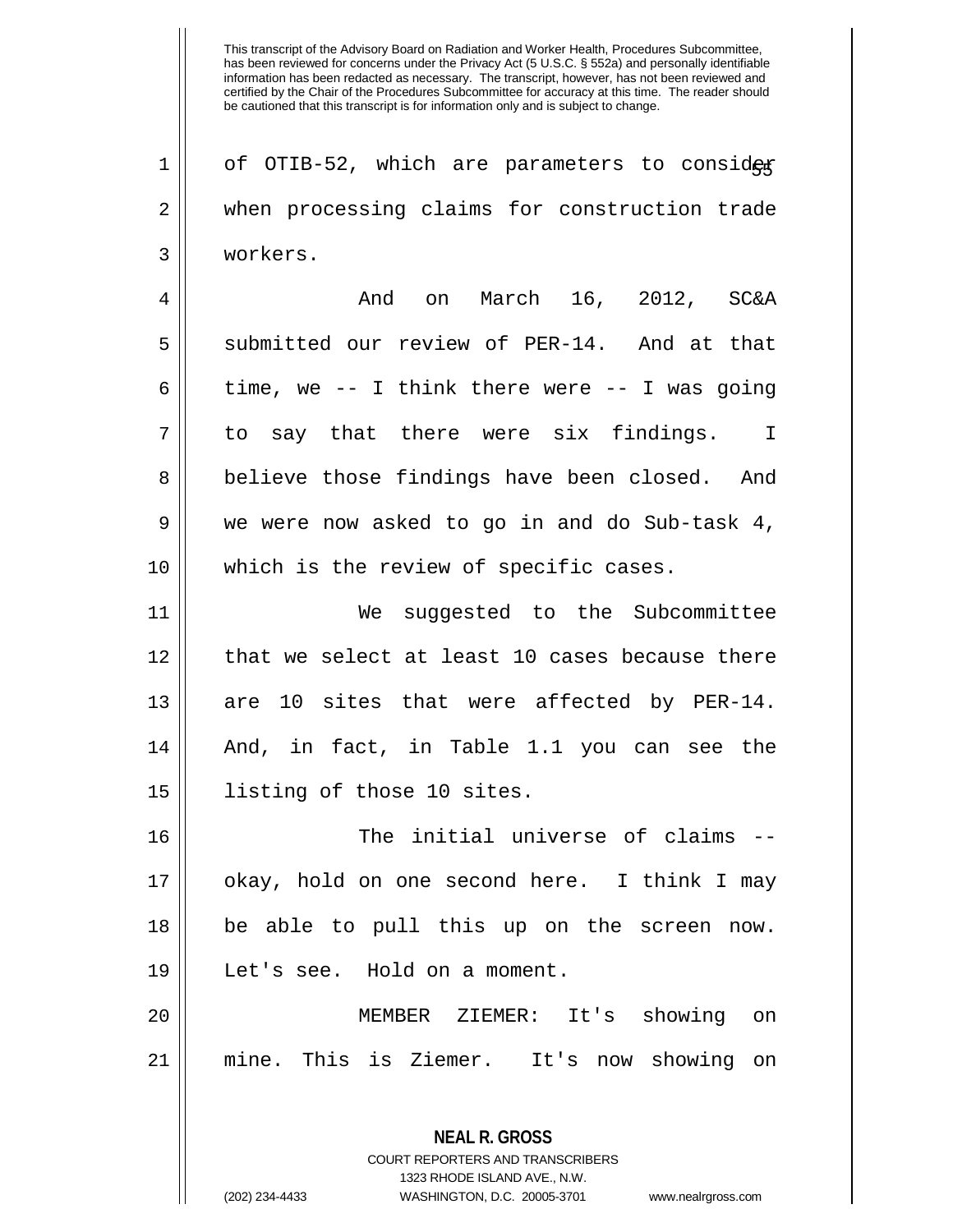This transcript of the Advisory Board on Radiation and Worker Health, Procedures Subcommittee, has been reviewed for concerns under the Privacy Act (5 U.S.C. § 552a) and personally identifiable information has been redacted as necessary. The transcript, however, has not been reviewed and certified by the Chair of the Procedures Subcommittee for accuracy at this time. The reader should be cautioned that this transcript is for information only and is subject to change. **NEAL R. GROSS** COURT REPORTERS AND TRANSCRIBERS 1323 RHODE ISLAND AVE., N.W.  $1 \parallel$  your -- on the desktop. 56 2 MS. BEHLING: Okay. John must have  $3 \parallel$  put it up there. 4 MR. MARSCHKE: I got it. Actually,  $5$  || this is Steve. I got it up. 6 MS. BEHLING: You have it up.  $7 \parallel$  Okay. Thanks. 8 || MEMBER ZIEMER: Okay. 9 MR. STIVER: Steve, could you 10 possibly reduce the magnification? It's at 11 130 percent right now and a lot of it is kind  $12 \parallel$  of trailing off the edge of the screen. 13 || MR. MARSCHKE: That's correct. 14 MS. BEHLING: Okay. Then I won't 15 || put mine up, because like I said if yours is 16 already there, then I'll have Steve just maybe 17 scroll down as I'm talking and I'll tell you 18 what page we are on here. We are on page 7 19 || and below Table 1-1. 20 || There were initially 977 potential  $21$  cases that were identified by doing a keyword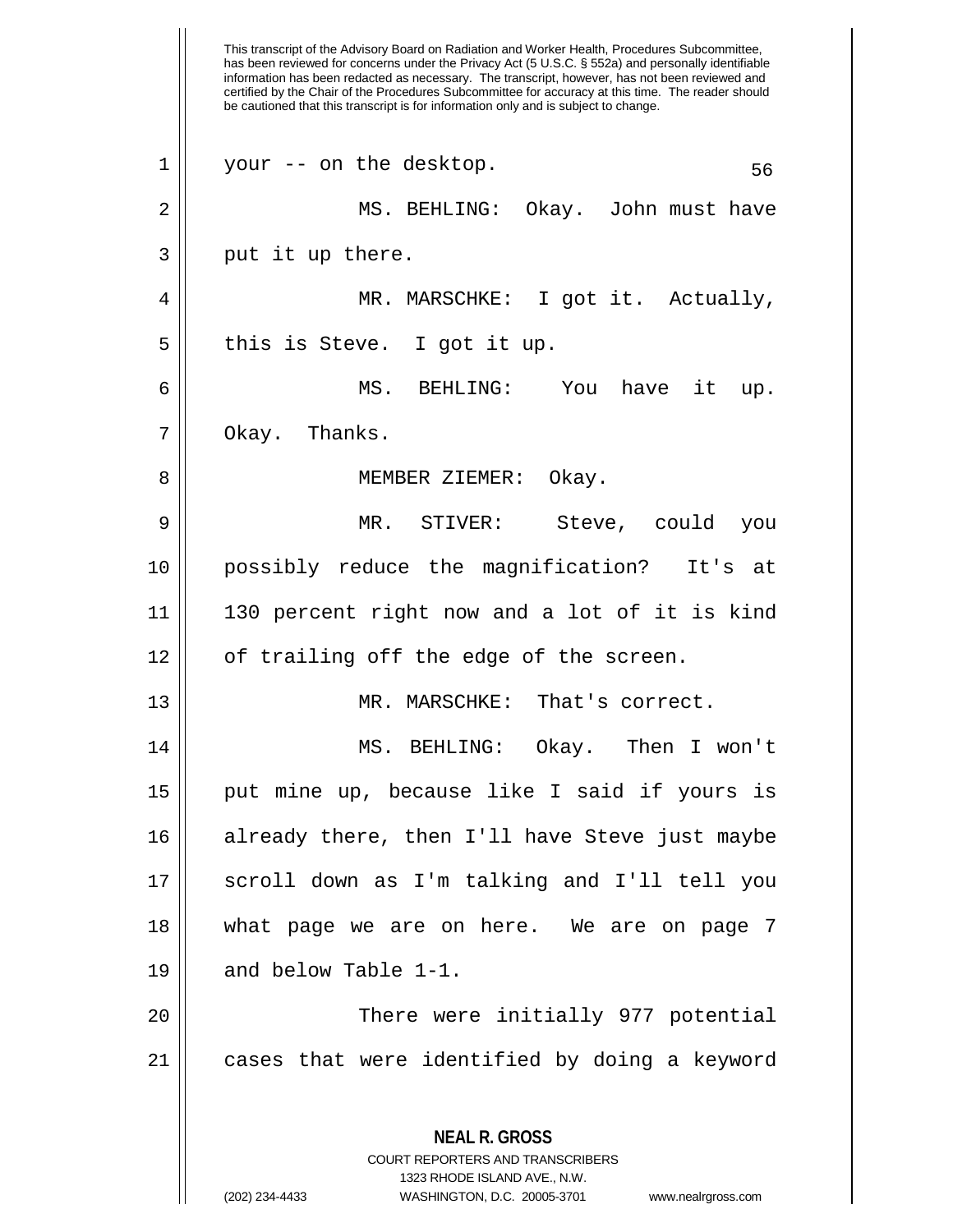| $\mathbf 1$    | search of 31 different construction trade job |
|----------------|-----------------------------------------------|
| 2              | functions. And then those -- the criteria --  |
| 3              | we followed up with the criteria that those   |
| $\overline{4}$ | construction trade workers had to have        |
| 5              | external coworker dose assigned. They had to  |
| 6              | involve the definition of the construction    |
| 7              | trade worker.                                 |
| 8              | And for all of the sites but                  |

 $9 \parallel$  Hanford, they had to have a PoC of less than -10 - I'm sorry, a PoC was triggered if it was 11 36.8 percent and 29 percent for Hanford. 12 Hanford has those internal and external 13 | component to it.

 And we had to verify that there were no other PERs affected by this claim. Those were the criteria that were used. And based on that criteria, the 977 cases were 18 || reduced to -- it eliminated 925 of the cases. And you can see which were -- what -- how that happened in our Table 2.1 on page 10. And so there were only 52 cases that were actually

> **NEAL R. GROSS** COURT REPORTERS AND TRANSCRIBERS 1323 RHODE ISLAND AVE., N.W. (202) 234-4433 WASHINGTON, D.C. 20005-3701 www.nealrgross.com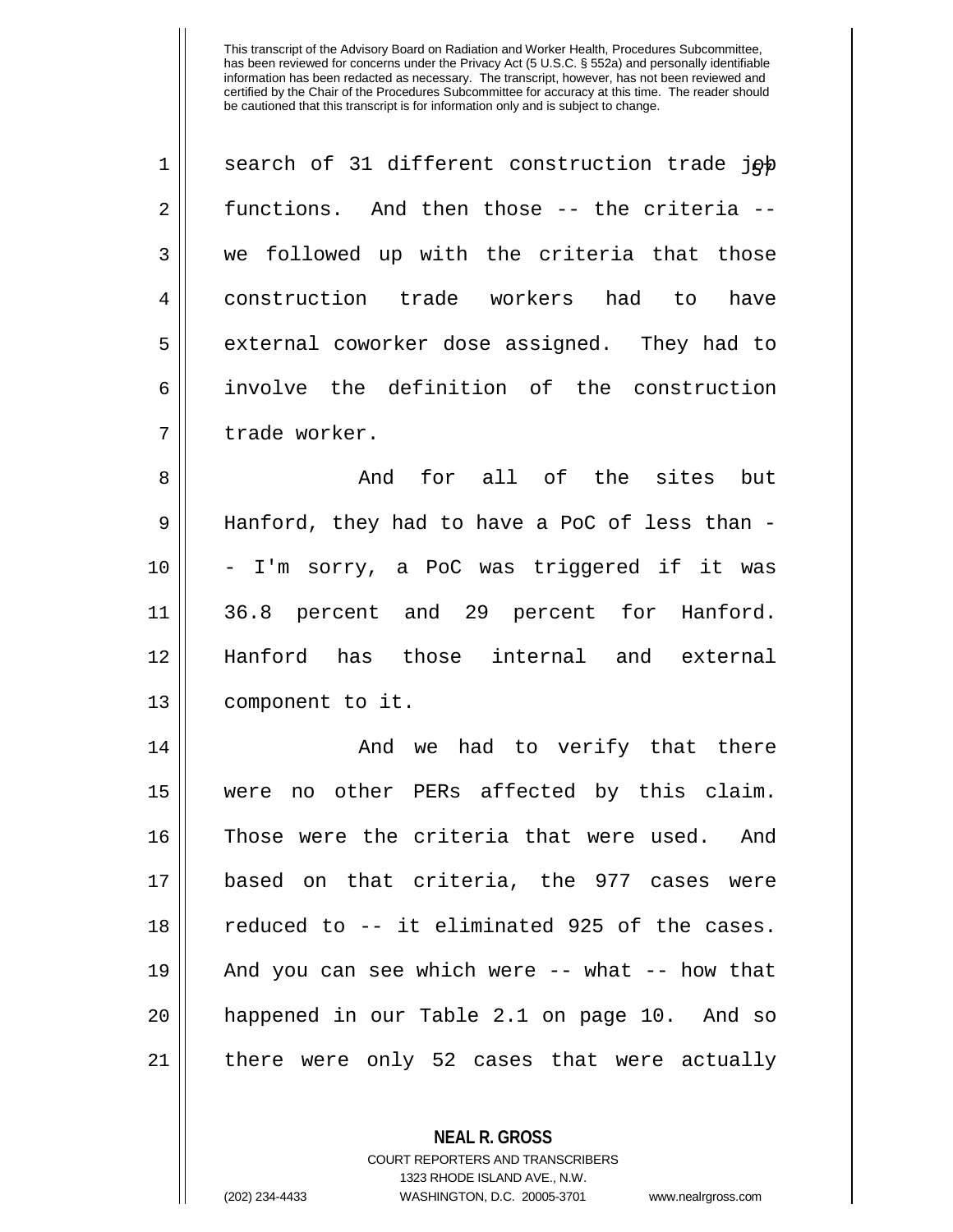1 || returned to NIOSH. 58 2 || Now, as with regard to our approach 3 when we do a Sub-task 4 review, a case review  $4 \parallel$  as we have been tasked, the SC&A only verifies  $5 \parallel$  the methodology and the correct -- you know,  $6 \parallel$  the reworked portion of these cases that is 7 | associated with PER-14. 8 And so in this case, we are only  $9 \parallel$  going to look at the external dose for all of 10 the sites -- for the construction trade 11 worker/ coworker dose portion of the external 12 || for all of the sites except for Hanford, it 13 would be the external and the internal 14 portion. 15 We will also in this case, because 16 we recognize that some of the sites did not 17 have any cases that we could review, so we 18 were given the opportunity to go in and say 19 this may have been -- there may be some cases 20 || that were pulled because of another PER that

21 were already corrected for PER-14. And so if

**NEAL R. GROSS**

COURT REPORTERS AND TRANSCRIBERS 1323 RHODE ISLAND AVE., N.W. (202) 234-4433 WASHINGTON, D.C. 20005-3701 www.nealrgross.com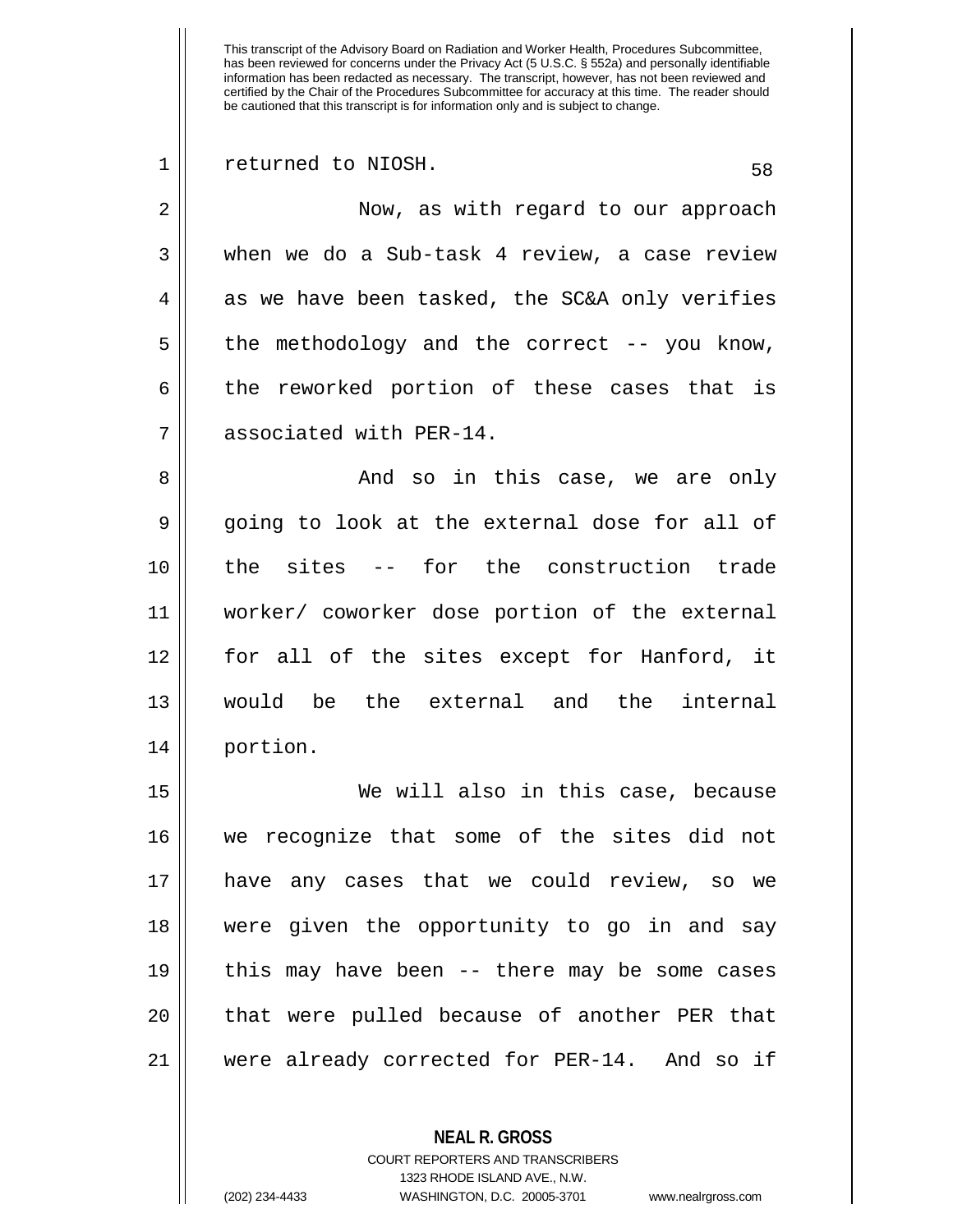| $\mathbf 1$ | we could find a case like that, we would use   |
|-------------|------------------------------------------------|
| 2           | that case and do our PER-14 reevaluation.      |
| 3           | And lastly, if there were no cases             |
| 4           | for one of the 10 sites, we were just asked to |
| 5           | look at the technical documentation, the TBDs, |
| 6           | any workbooks, any OTIBs that may have been    |
| 7           | created that incorporated the OTIB-52          |
| 8           | recommendation.                                |
| $\mathsf 9$ | So to start with our first finding             |
| 10          | page 10. What we were just questioning<br>on   |
| 11          | whether -- the application of the selection    |
| 12          | criteria, because there were quite a few cases |
| 13          | that were selected or that were brought out    |
| 14          | that did not clearly require a rework, because |
| 15          | they didn't meet the requirements of the       |
| 16          | selection criteria.                            |
| 17          | And we used an example there of the            |
| 18          | Kansas City plant. There were five cases that  |
| 19          | were included in the 52 and none of these had  |
| 20          | a PC greater than the selection criteria 36.8  |
| 21          | percent.                                       |

COURT REPORTERS AND TRANSCRIBERS

**NEAL R. GROSS**

1323 RHODE ISLAND AVE., N.W.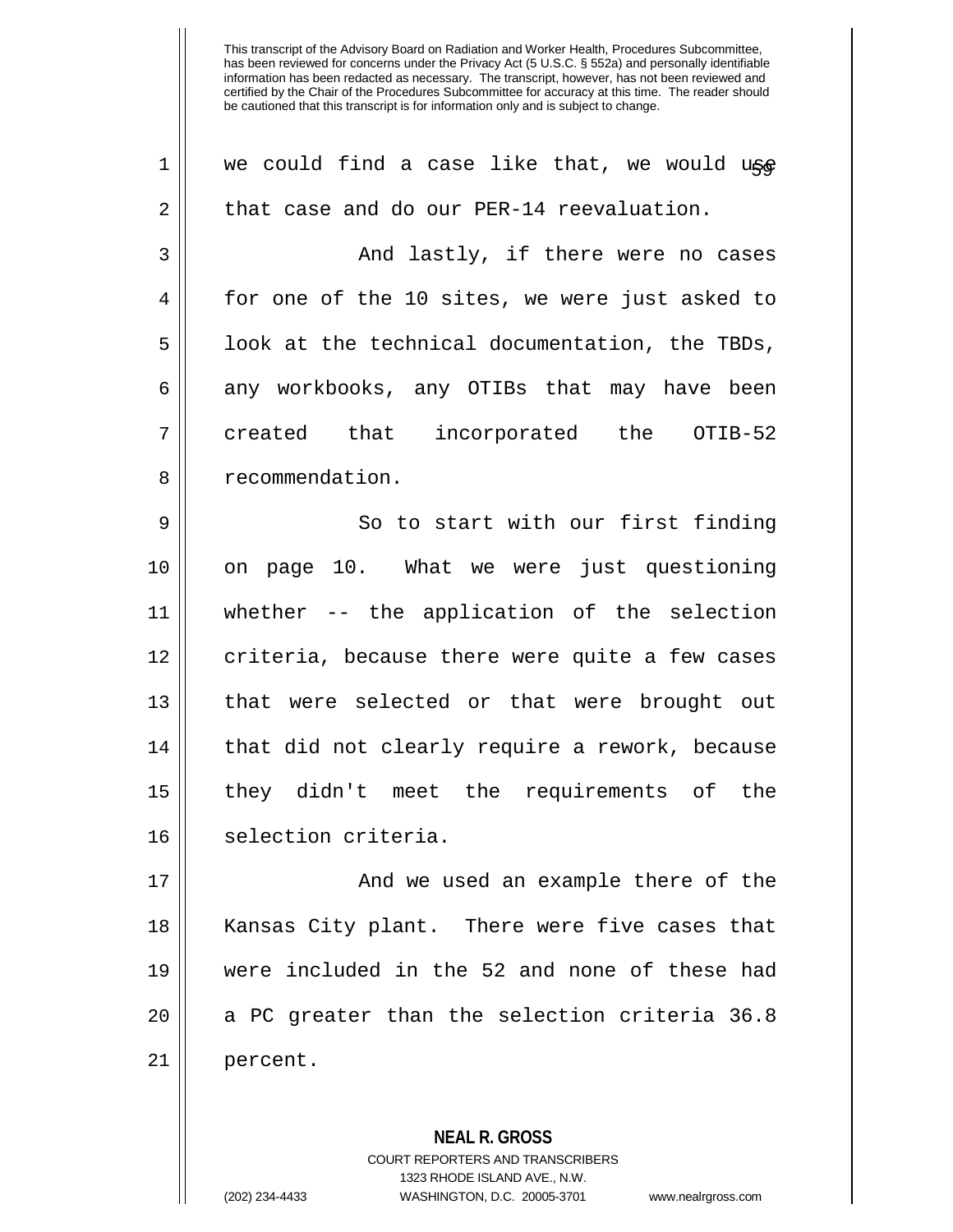| 1  | So our first finding has to go                 |
|----|------------------------------------------------|
| 2  | with, you know, were the selection criteria    |
| 3  | applied appropriately?                         |
| 4  | Now, if we go on to Finding 2, this            |
| 5  | is also a finding associated with selection    |
| 6  | criteria and the fact that we came to realize  |
| 7  | that, obviously, when you go into these files, |
| 8  | there is a form, it is called an Individual    |
| 9  | Case Evaluation form, it's an ICE form, that   |
| 10 | is usually included in the file.               |
| 11 | And if, as I mentioned, this case              |
| 12 | was already pulled for a PER within a          |
| 13 | reasonable time frame or a time frame where    |
| 14 | the other documentation, such as the OTIB-52   |
| 15 | was already issued, NIOSH said we do not need  |
| 16 | to reevaluate this for PER-14, because it has  |
| 17 | already been pulled for another PER.           |
| 18 | For example, I went into<br>the                |
| 19 | database and I just selected one of<br>the     |
| 20 | Hanford cases that was pulled for evaluation   |
| 21 | under PER-14 and there was an ICE form that    |

1323 RHODE ISLAND AVE., N.W.

**NEAL R. GROSS** COURT REPORTERS AND TRANSCRIBERS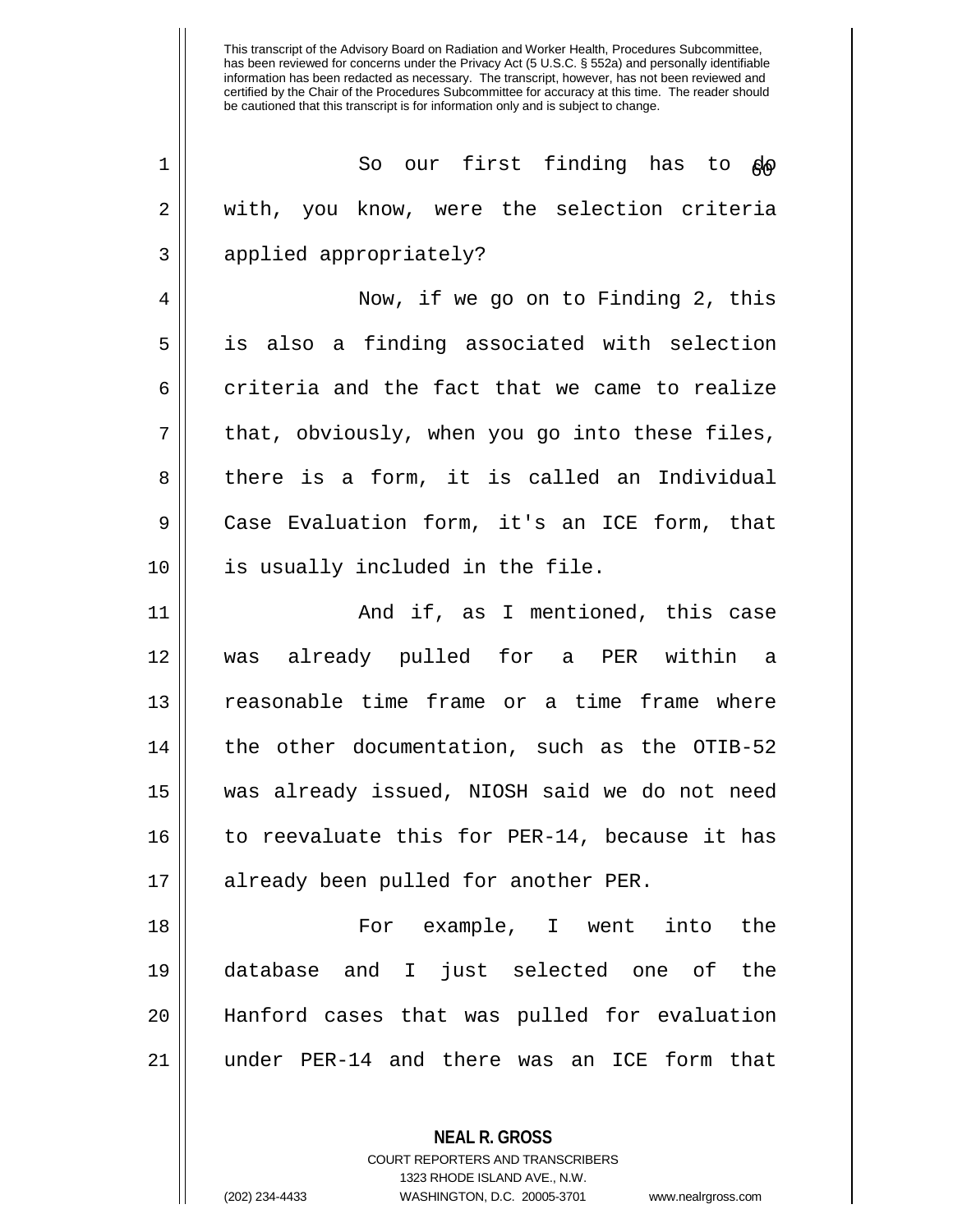| $\mathbf 1$ | was dated April of 2008 in the file. And $\dot{A}$ t |
|-------------|------------------------------------------------------|
| 2           | indicated in this form that the case was             |
| 3           | reevaluated under PER-14.                            |
| 4           | There was also a second ICE form in                  |
| 5           | there that was for PER-29, which I believe we        |
| 6           | -- I thought we were going to cover. No,             |
| 7           | that's -- we are not going to talk about that        |
| 8           | today, but that has to do with TBD changes to        |
| 9           | the Hanford Site Profile.                            |
| 10          | And it indicated on PER-29 that                      |
| 11          | there was no need to reevaluate the case under       |
| 12          | PER-29 because it had already been reevaluated       |
| 13          | under PER-14. And when you do a reevaluation,        |
| 14          | you use all of the most current guidance             |
| 15          | documents.                                           |
| 16          | However, that did not happen<br>in                   |
| 17          | several of the cases that we looked at, so we        |
| 18          | are questioning if some of these cases are not       |
| 19          | being reevaluated under all of the PERs              |
| 20          | inadvertently because NIOSH is under the             |
| 21          | impression that it has already been looked at        |
|             |                                                      |

**NEAL R. GROSS** COURT REPORTERS AND TRANSCRIBERS 1323 RHODE ISLAND AVE., N.W.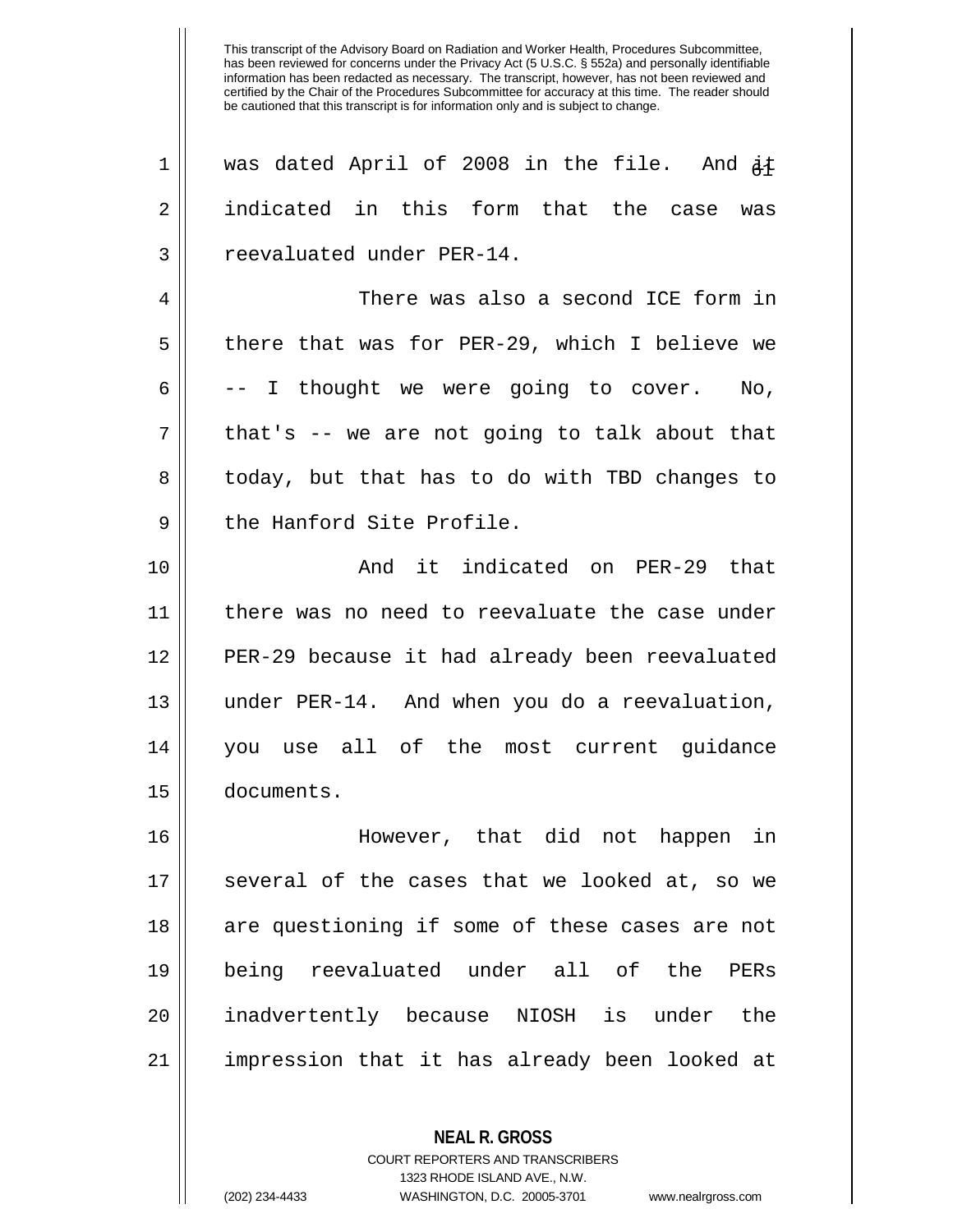| 1  | under 14, so it was being taken care of by the |
|----|------------------------------------------------|
| 2  | other PERs that were issued in a similar time  |
| 3  | frame. So that is our Finding 2.               |
| 4  | Now, if we go into Section 3, we               |
| 5  | are going to now go into each of the 10 sites  |
| 6  | and I'll try to be brief as to what we looked  |
| 7  | And like I said, all reviews only are<br>at.   |
| 8  | assessing the coworker dose in accordance with |
| 9  | $PER-14.$                                      |
| 10 | So for the first site, for Savannah            |
| 11 | River, there were initially 162 claims that    |
| 12 | were potentially impacted by OTIB-52. Only     |
| 13 | five were sent back to NIOSH. We randomly      |
| 14 | selected one and looked at what was done for   |
| 15 | the coworker model.                            |
| 16 | In this particular case, the                   |
| 17 | individual works from 1952 to 1953 and he was  |
| 18 | not monitored prior to 1959. NIOSH, and you    |
| 19 | can look in our Table 3.1 and although we list |
| 20 | everything, the only thing we really paid a    |
| 21 | lot of attention to during this review was the |
|    |                                                |

**NEAL R. GROSS** COURT REPORTERS AND TRANSCRIBERS 1323 RHODE ISLAND AVE., N.W.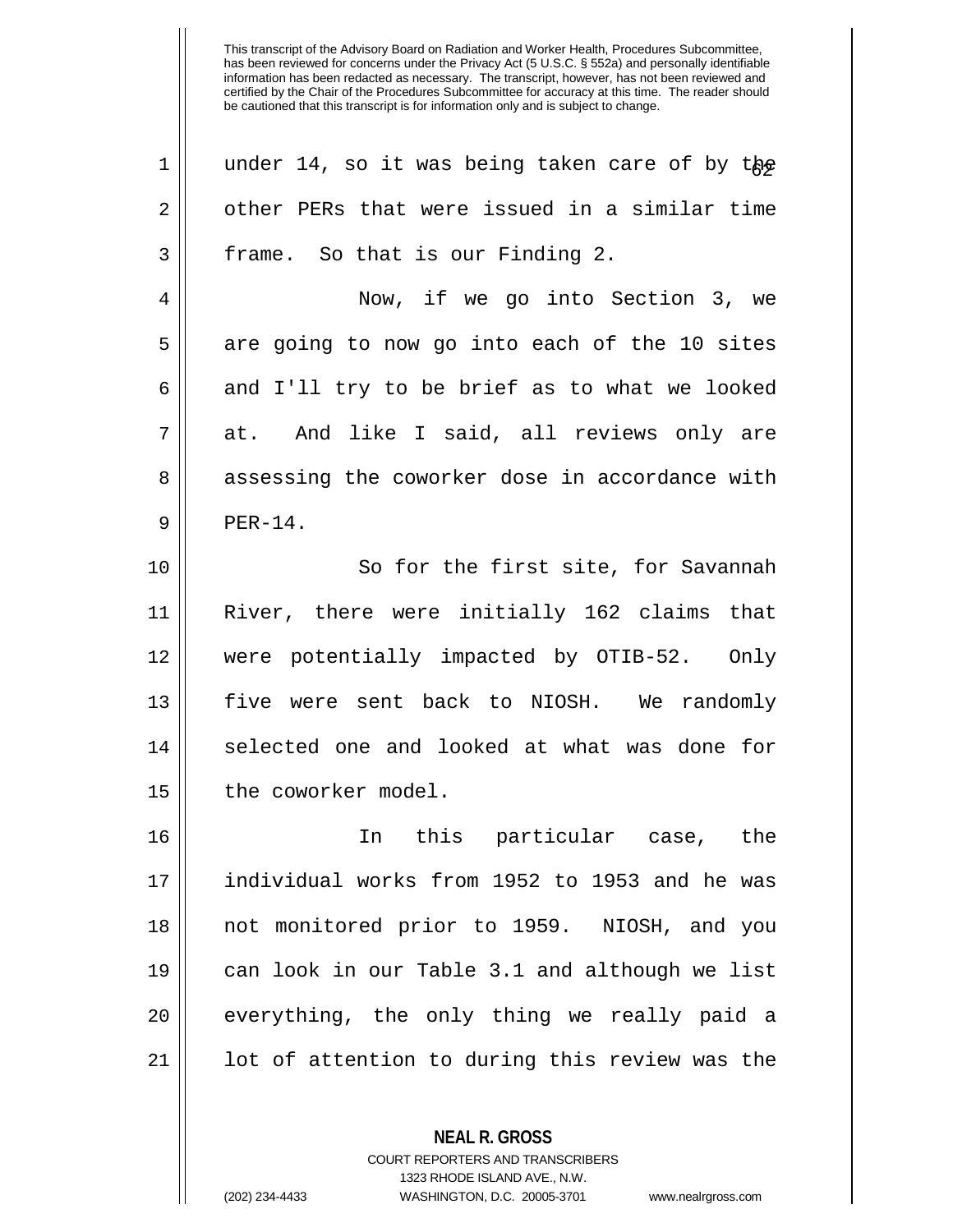1 || external coworker dose. And you can see 2 previous dose was 12.862 rem and the revised 3 dose is 13.998 rem.

4 In the original dose 5 reconstruction, they broke the unmonitored 6 period down into two different periods: 1952  $7 \parallel$  to 1955 and 1956 to 1959. The first time  $8 \parallel$  frame they assigned a 50<sup>th</sup> percentile coworker 9 dose model and in the second time frame they 10  $\parallel$  assigned a 95<sup>th</sup> percentile coworker model.

11 || In the rework, they also broke it 12 down into two sections, into two time periods. 13 || And for the '52 through '55, they assigned a  $14$  || 50<sup>th</sup> percentile construction trade worker/ 15  $\parallel$  coworker model and they did the 95<sup>th</sup> percentile 16 again for the '56 through the '59, same as the 17 | original.

 If you go on to page 14, we also looked at the technical documents. Now, when we went into the Savannah River Site external coworker OTIB, which is OTIB-32, we realized

> **NEAL R. GROSS** COURT REPORTERS AND TRANSCRIBERS

> > 1323 RHODE ISLAND AVE., N.W.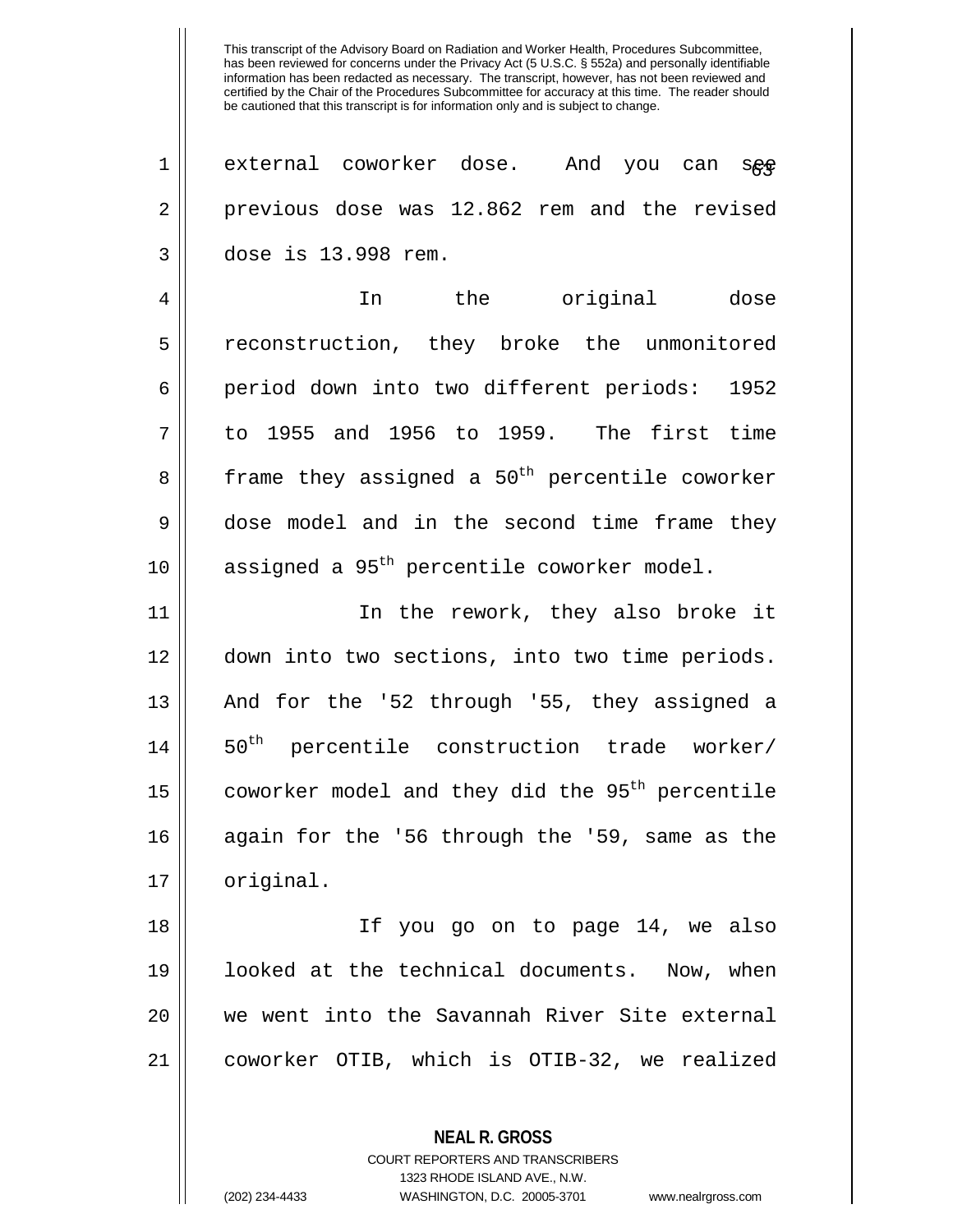| 1  | that the data that is in the $-$ - the coworkex |
|----|-------------------------------------------------|
| 2  | data that is in that OTIB is a combination of   |
| 3  | missed and measured dose.                       |
| 4  | And if you look at the guidance in              |
| 5  | OTIB-52, the guidance specifies that you apply  |
| 6  | a correction factor of 1.4 to the measured      |
| 7  | coworker data. And so we were not -- we had     |
| 8  | asked during the review if we could get a       |
| 9  | breakdown of the missed and measured and we     |
| 10 | were not provided that while we were doing      |
| 11 | this review.                                    |
| 12 | we looked -- we tried to<br>So                  |
| 13 | determine our missed and measured based on an   |
| 14 | equation with two unknowns and based on the --  |
| 15 | what we could determine or what we assumed      |
| 16 | from the different tables in OTIB-32, we were   |
| 17 | -- it does appear that the 1.4 correction       |
| 18 | factor was applied to the measured dose for     |
| 19 | the construction trade workers, but we can't    |
| 20 | be sure because there is any combination of     |
| 21 | correction factors that could<br>been<br>have   |

COURT REPORTERS AND TRANSCRIBERS 1323 RHODE ISLAND AVE., N.W.

**NEAL R. GROSS**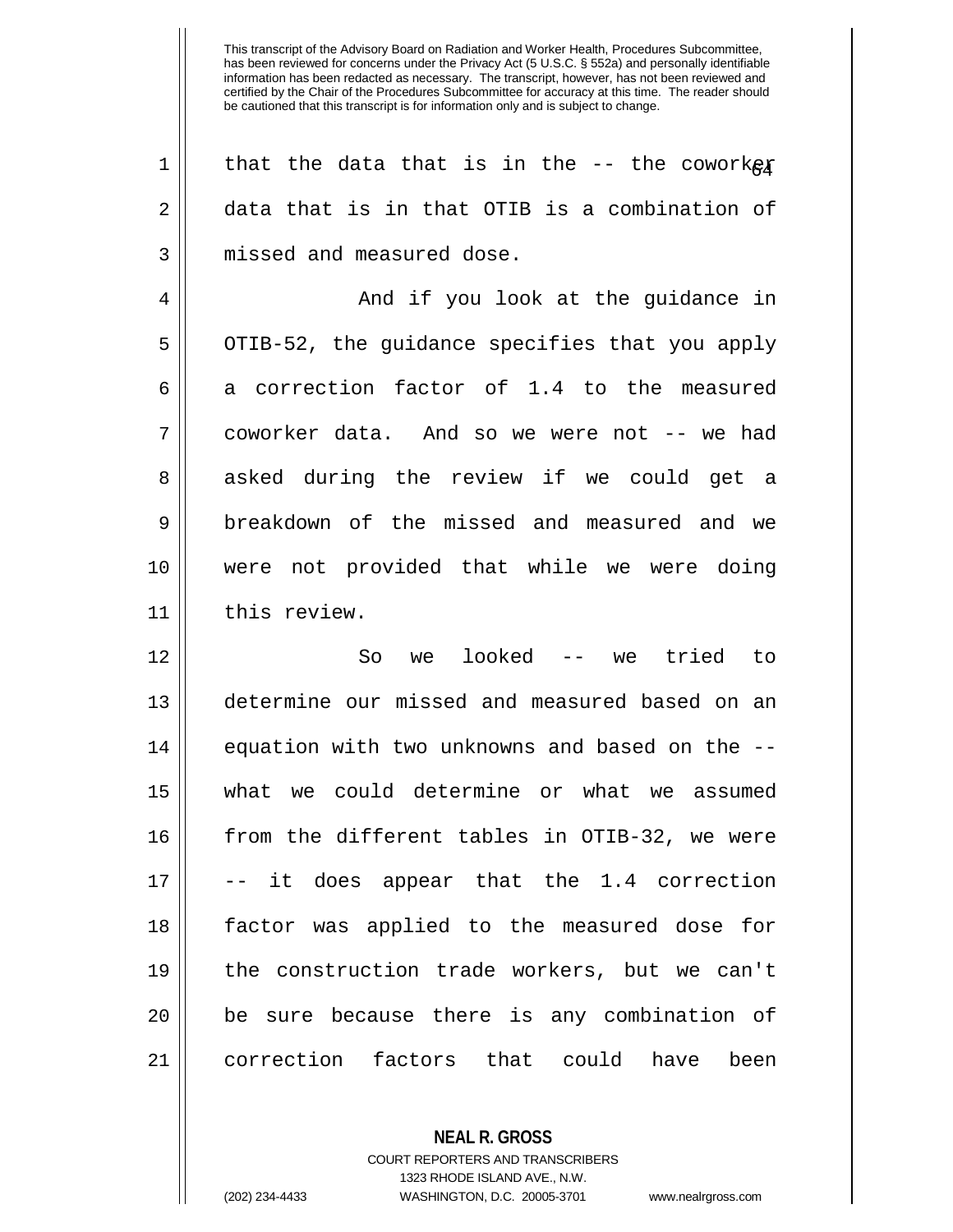| $\mathbf 1$ | applied that could have given us the same                |
|-------------|----------------------------------------------------------|
| 2           | results. So that's our Finding 3.                        |
| 3           | We believe they have done it                             |
| 4           | correctly, but until we actually have the                |
| 5           | data, the source data, we can't confirm that             |
| 6           | they applied the 1.4 to only the measured                |
| 7           | portion.                                                 |
| 8           | Okay. But with regard to this                            |
| $\mathsf 9$ | particular case, we think that NIOSH -- we               |
| 10          | agree with their assumptions. We thought that            |
| 11          | their approach was -- that it did follow the             |
| 12          | OTIB-52 guidance and their approach was                  |
| 13          | claimant-favorable and appropriate.                      |
| 14          | Now, if we go on to Section 4, this                      |
| 15          | is the X-10 case. In this particular case                |
| 16          | that we selected, the individual had also                |
| 17          | worked at the Y-12 and the K-25 facility. The            |
| 18          | individual was not monitored for internal or             |
| 19          | external prior to 1980. He actually worked               |
| 20          | between 1962 and 1997.                                   |
| 21          | It was -- as you can see in Table                        |
|             | <b>NEAL R. GROSS</b><br>COURT REPORTERS AND TRANSCRIBERS |

1323 RHODE ISLAND AVE., N.W.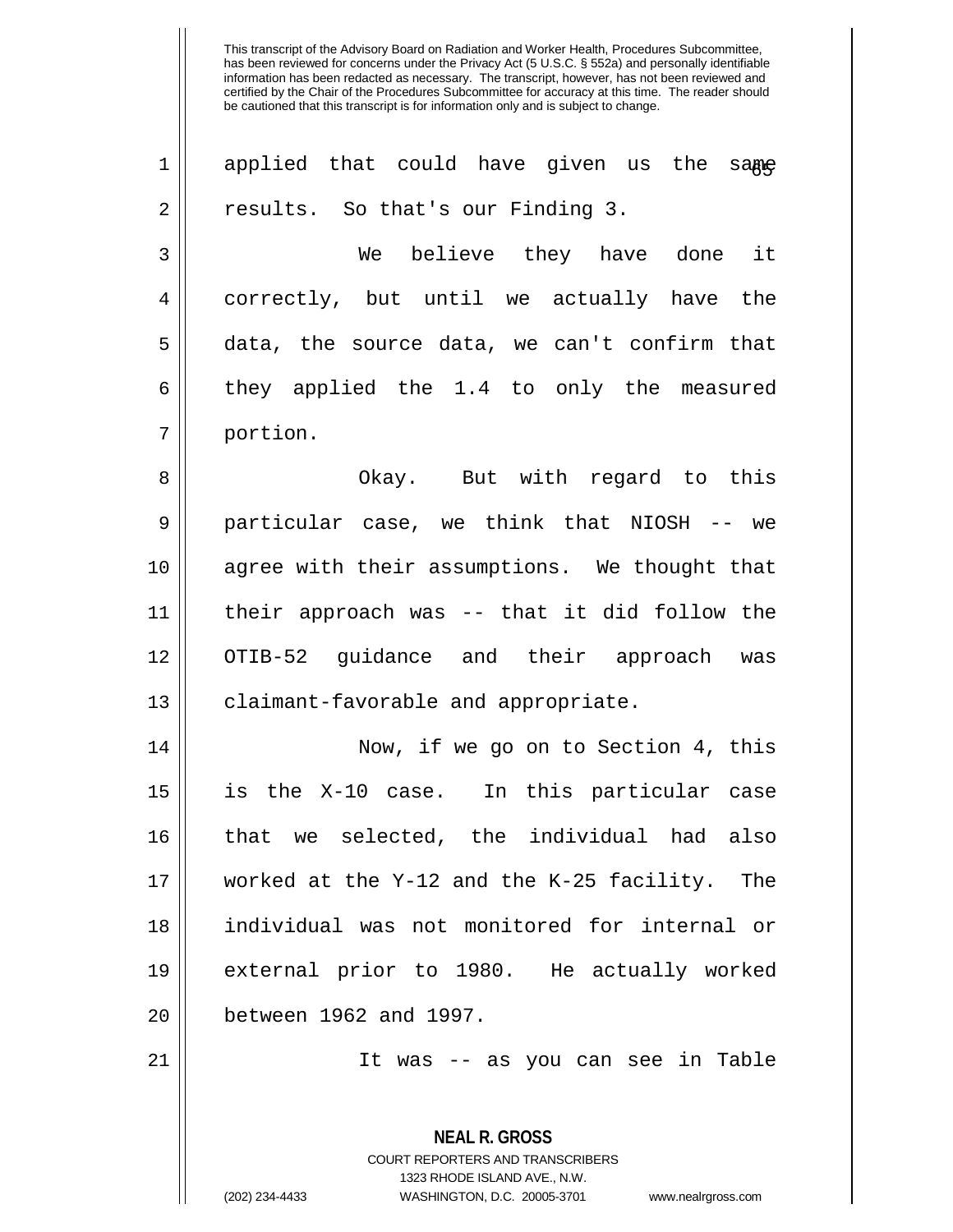**NEAL R. GROSS**  $1 \parallel 4.1$ , the external coworker dose went fr $\rho$ m 2 | 30.422 rem to 13.438 rem. 3 In the original dose reconstruction 4 | from 1962 to 1979, a 95<sup>th</sup> percentile coworker 5 dose was applied for all three sites. It was 6  $\parallel$  difficult to determine -- there was nothing in  $7 \parallel$  the record that you could really determine 8 || which particular site he was at. 9 So they did a comparison of all 10 || three sites and then they selected the highest 11 annual dose for each of the years to assign 12 | for the original. 13 In the reworked dates, 1962 through 14  $\parallel$  1979, and rather than using the 95<sup>th</sup> percentile 15  $\parallel$  value, they compared the 50<sup>th</sup> percentile values 16 from each of the sites and assigned the 17 || highest annual dose. 18 We also looked at the technical 19 documents associated with X-10, the K-25 and  $20$  || the Y-12. And again, in each one of those  $21$  || guidance documents -- for X-10 it is an OTIB-

> COURT REPORTERS AND TRANSCRIBERS 1323 RHODE ISLAND AVE., N.W.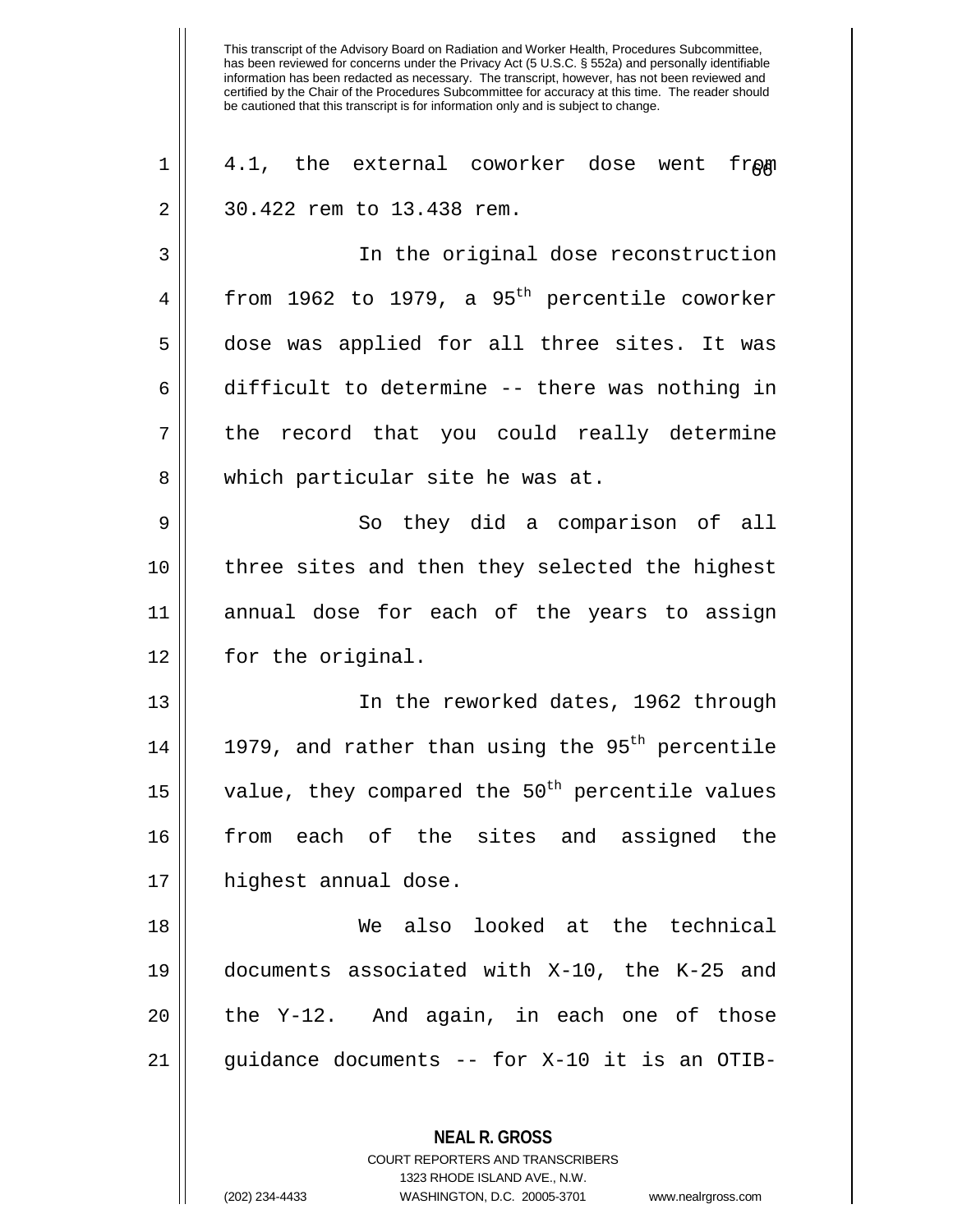| $\mathbf 1$ | 21 that incorporates the construction trade     |
|-------------|-------------------------------------------------|
| 2           | worker data. Again, the missed and measured     |
| 3           | doses were reported as a single value and so    |
| 4           | we were not able to 100 percent confirm that    |
| 5           | the 1.4 correction factor was applied to just   |
| 6           | the measured portion.                           |
| 7           | The same with K-25 and the same                 |
| 8           | with Y-12. And so that's our Finding 4.<br>It's |
| 9           | the same as the previous finding, Finding 3.    |
| 10          | You will see that come up in                    |
| 11          | several additional findings. And I separated    |
| 12          | them out because I assumed that perhaps this    |
| 13          | type of finding would be something that would   |
| 14          | be transferred to a specific Work Group where   |
| 15          | I didn't mean to have so many findings of the   |
| 16          | same type, but I wanted to separate out the     |
| 17          | various sites so that it could go to the        |
| 18          | appropriate worker if that's where<br>it        |
| 19          | ultimately ends up.                             |
| 20          | Okay. We are going to go to                     |
| 21          | Section 5, which is the Portsmouth case. Here   |
|             |                                                 |

**NEAL R. GROSS** COURT REPORTERS AND TRANSCRIBERS 1323 RHODE ISLAND AVE., N.W.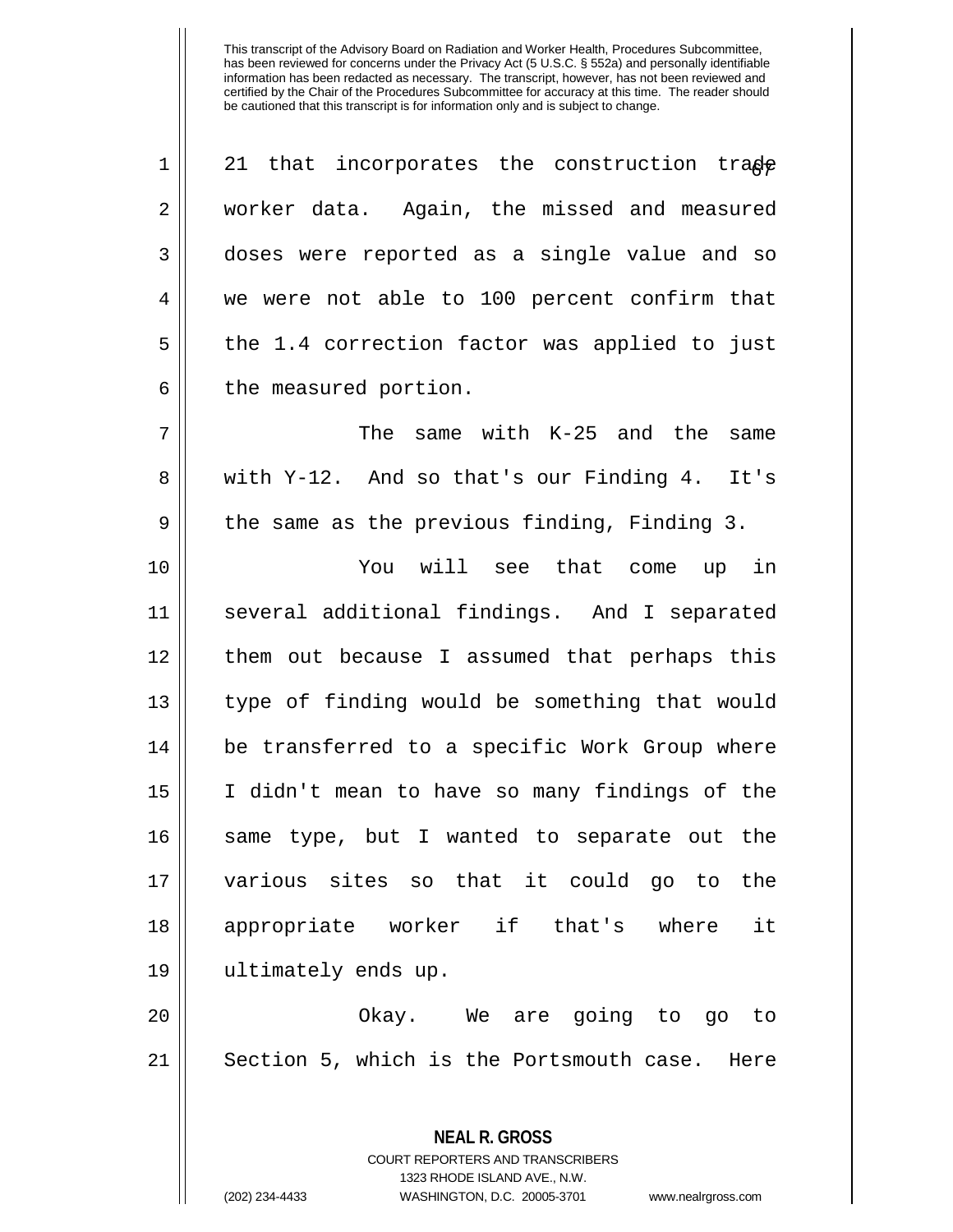$\parallel$  again, we selected -- it was 112 Portsmouth 2 | claims potentially impacted. Only four were  $3 \parallel$  sent back to NIOSH. We randomly selected one. It was a laborer and had to have six skin 5 l cancers. In Table 5.2, the unmonitored external dose went from 2.495 dose -- rem to 8 | 0.909 rem. The original assigned -- the individual actually worked for one year, 1954, and in the original he was assigned the '91 with coworker penetrating and non-penetrating dose. And in the rework, he was assigned a ||  $50<sup>th</sup>$  percentile construction trade worker/ 15 || coworker dose for photons only. We looked at the technical documents associated with Portsmouth and again, the OTIB-40, which is the document that incorporates this coworker dose to the 20 || construction trade worker combines the missed and the measured into a single value. And

> COURT REPORTERS AND TRANSCRIBERS 1323 RHODE ISLAND AVE., N.W.

**NEAL R. GROSS**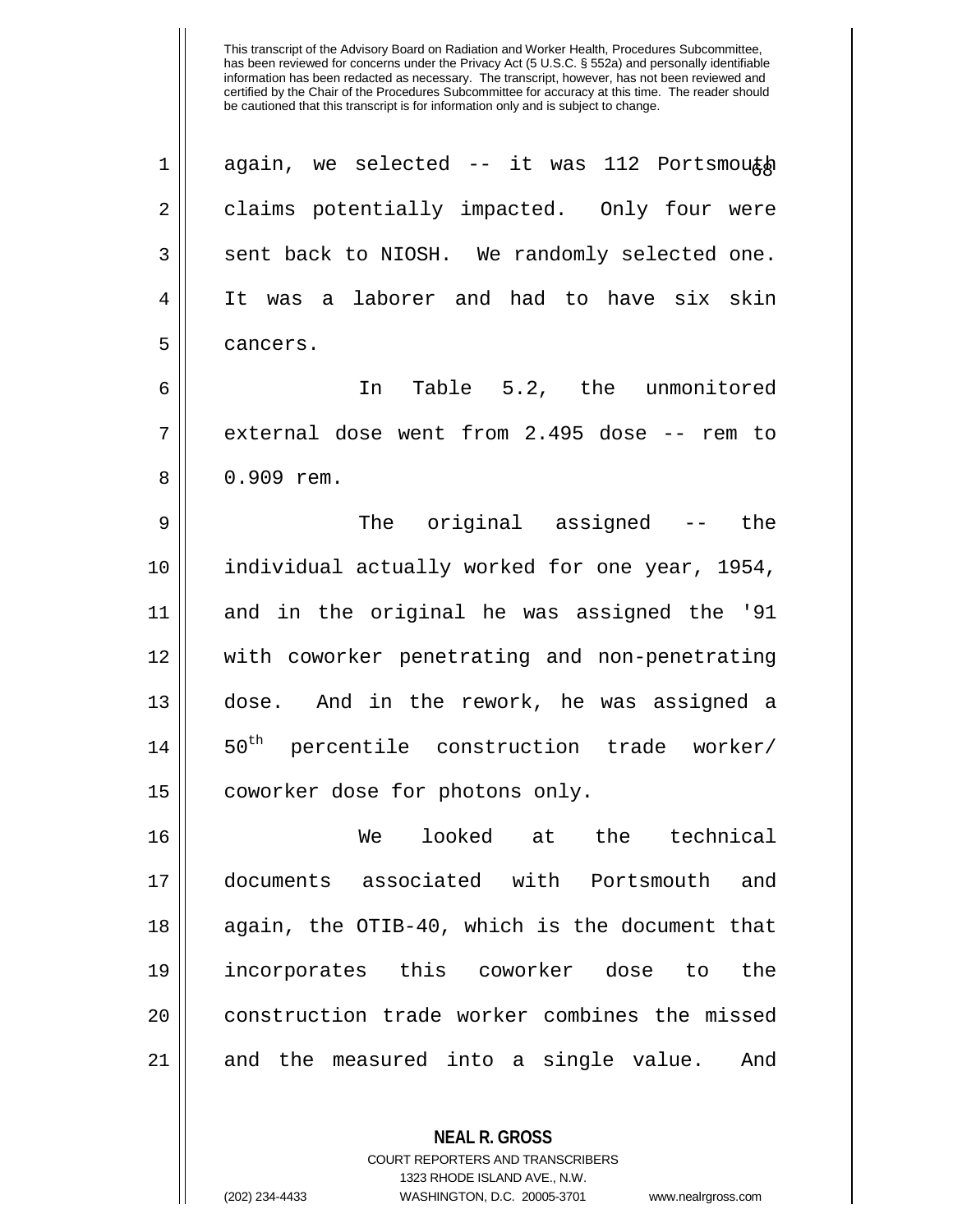**NEAL R. GROSS** COURT REPORTERS AND TRANSCRIBERS  $1$  again, we have the same finding under Finding 2 || 5 that applies to Portsmouth. 3 There was also an observation, this 4 || is our first observation at the bottom of page 5 21. There is -- there was supposed to be a 6 photon dosimeter correction factor of 1.165  $7 \parallel$  applied to -- well, it was applied and we are 8 || questioning whether it should have been 9 || applied to the entire construction trade 10 worker/coworker dose, because again, this is a 11 combination of missed and measured, so this 12 would actually be an overestimation of the 13 dose as it was applied to both the missed and 14 measured portion. 15 We have no other findings 16 associated with the rework of this Portsmouth  $17 \parallel \text{case.}$ 18 Section 6, this is a Los Alamos 19 National Lab case. There were initially 49 20 || claims, but there was only one that was sent 21  $\parallel$  back and this was not updated. I guess we --

1323 RHODE ISLAND AVE., N.W.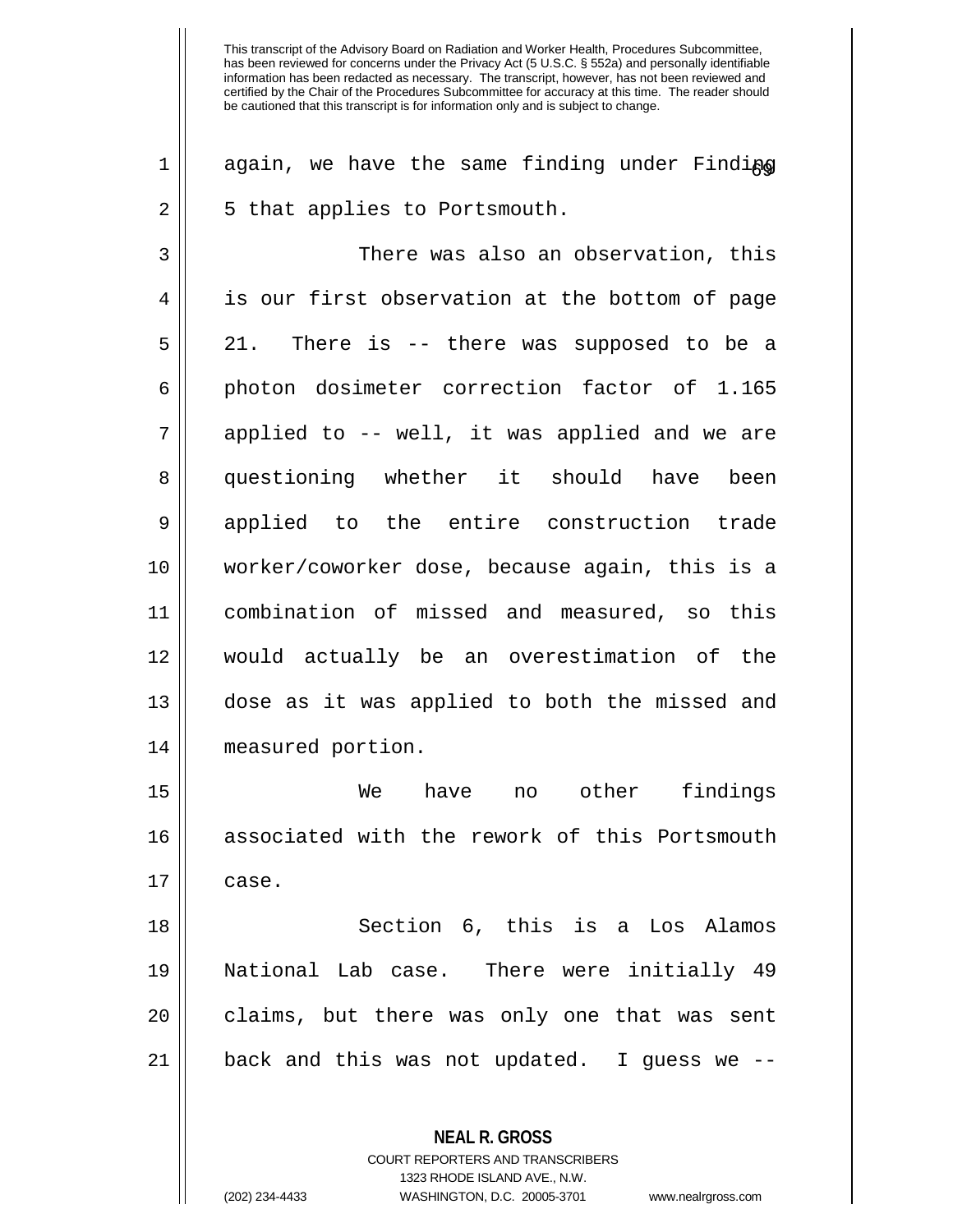| 1  | the first finding here, Finding No. 6, we were |
|----|------------------------------------------------|
| 2  | questioning whether NIOSH was planning on      |
| 3  | revising this particular case because it did   |
| 4  | look to us like it was a construction trade    |
| 5  | worker that should have been updated and we    |
| 6  | weren't quite sure why this case hasn't been   |
| 7  | updated at this point in time, so that's our   |
| 8  | Finding 6.                                     |
| 9  | MR. HINNEFELD: So this is Stu. I               |
| 10 | hate -- I didn't want to interrupt, but I just |
| 11 | wanted to offer a comment. When you said the   |
| 12 | case you said here and I think you said in     |
| 13 | Finding 1 the cases were returned, but not     |
| 14 | reworked. Is that what you said?               |
| 15 | MS. BEHLING: That's correct.                   |
| 16 | MR. HINNEFELD: Could it be that                |
| 17 | the case was on the list to be requested to    |
| 18 | get returned and didn't actually get returned? |
| 19 | Because if it were returned and not reworked,  |
| 20 | it would be sitting in our inbox and I don't   |
| 21 | recognize cases from that year as still        |
|    |                                                |

COURT REPORTERS AND TRANSCRIBERS 1323 RHODE ISLAND AVE., N.W. (202) 234-4433 WASHINGTON, D.C. 20005-3701 www.nealrgross.com

**NEAL R. GROSS**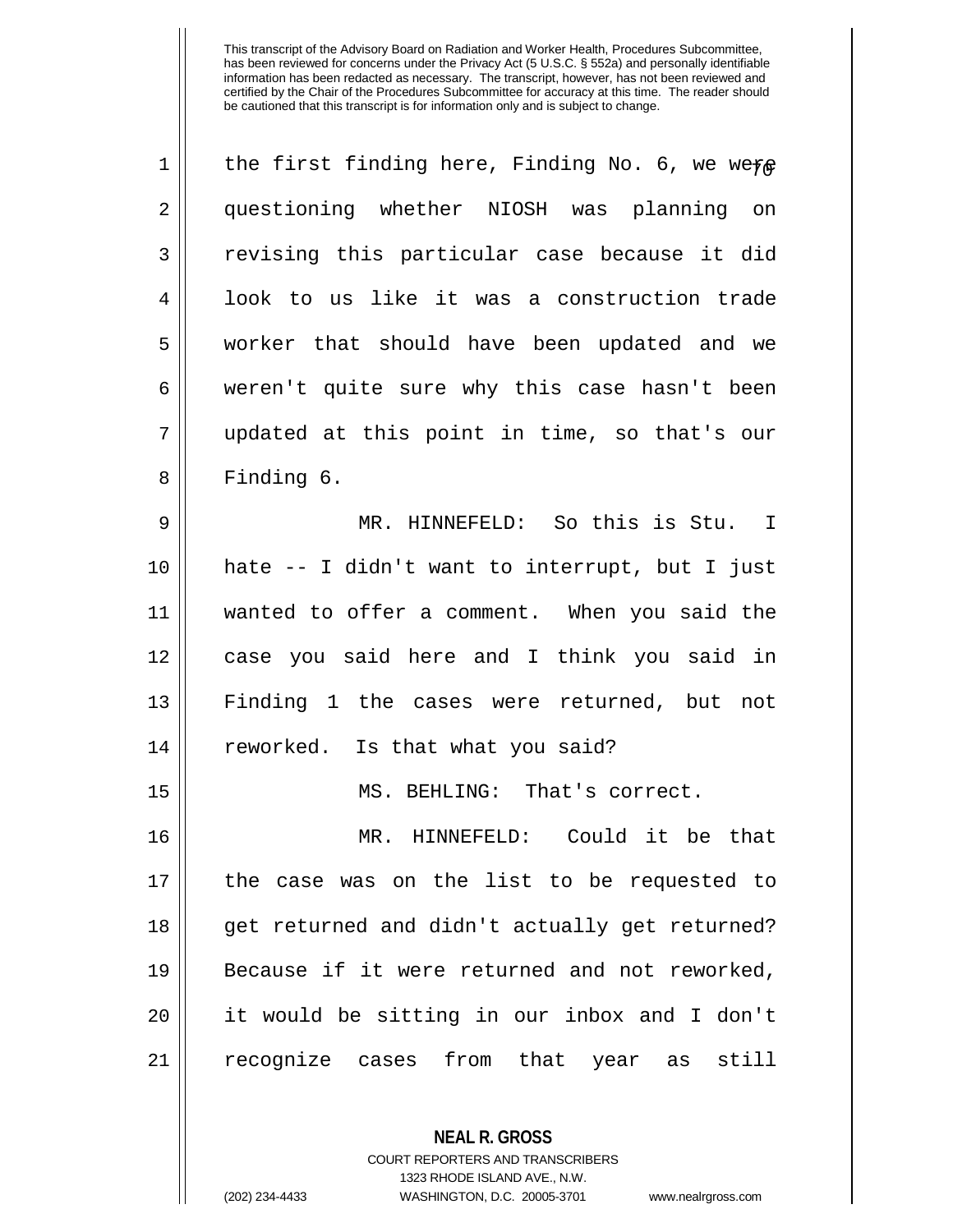|    | This transcript of the Advisory Board on Radiation and Worker Health, Procedures Subcommittee,<br>has been reviewed for concerns under the Privacy Act (5 U.S.C. § 552a) and personally identifiable<br>information has been redacted as necessary. The transcript, however, has not been reviewed and<br>certified by the Chair of the Procedures Subcommittee for accuracy at this time. The reader should<br>be cautioned that this transcript is for information only and is subject to change. |
|----|-----------------------------------------------------------------------------------------------------------------------------------------------------------------------------------------------------------------------------------------------------------------------------------------------------------------------------------------------------------------------------------------------------------------------------------------------------------------------------------------------------|
| 1  | sitting in our inbox to be done.<br>71                                                                                                                                                                                                                                                                                                                                                                                                                                                              |
| 2  | MS. BEHLING: Rose, I don't know if                                                                                                                                                                                                                                                                                                                                                                                                                                                                  |
| 3  | you can add anything here. I don't know.<br>T'm                                                                                                                                                                                                                                                                                                                                                                                                                                                     |
| 4  | not sure why it was not --                                                                                                                                                                                                                                                                                                                                                                                                                                                                          |
| 5  | MS. GOGLIOTTI:<br>I believe this one                                                                                                                                                                                                                                                                                                                                                                                                                                                                |
| 6  | an ICE file indicating that it was<br>has<br>sent                                                                                                                                                                                                                                                                                                                                                                                                                                                   |
| 7  | back for PER-14, but it wasn't $-$                                                                                                                                                                                                                                                                                                                                                                                                                                                                  |
| 8  | HINNEFELD:<br>was the<br>MR.<br>But<br>ICE                                                                                                                                                                                                                                                                                                                                                                                                                                                          |
| 9  | file saying well, it is back or that it meets                                                                                                                                                                                                                                                                                                                                                                                                                                                       |
| 10 | of the criteria and it should be<br>one.<br>sent                                                                                                                                                                                                                                                                                                                                                                                                                                                    |
| 11 | I'm a little confused on what the ICE<br>back?                                                                                                                                                                                                                                                                                                                                                                                                                                                      |
| 12 | thing did.                                                                                                                                                                                                                                                                                                                                                                                                                                                                                          |
| 13 | MS. BEHLING: I'm not sure, Stu.                                                                                                                                                                                                                                                                                                                                                                                                                                                                     |
| 14 | It's a good question. I can go back and look                                                                                                                                                                                                                                                                                                                                                                                                                                                        |
| 15 | at this a little further. In some cases, I                                                                                                                                                                                                                                                                                                                                                                                                                                                          |
| 16 | did actually print out some of the ICE forms                                                                                                                                                                                                                                                                                                                                                                                                                                                        |
| 17 | and generally it will say on the top returned                                                                                                                                                                                                                                                                                                                                                                                                                                                       |
| 18 | to NIOSH and it will give you the PER number                                                                                                                                                                                                                                                                                                                                                                                                                                                        |
| 19 | and say that a dose reconstruction for this,                                                                                                                                                                                                                                                                                                                                                                                                                                                        |
| 20 | you know, particular case was reevaluated in                                                                                                                                                                                                                                                                                                                                                                                                                                                        |
| 21 | accordance with the referenced PER.                                                                                                                                                                                                                                                                                                                                                                                                                                                                 |

COURT REPORTERS AND TRANSCRIBERS 1323 RHODE ISLAND AVE., N.W.

**NEAL R. GROSS**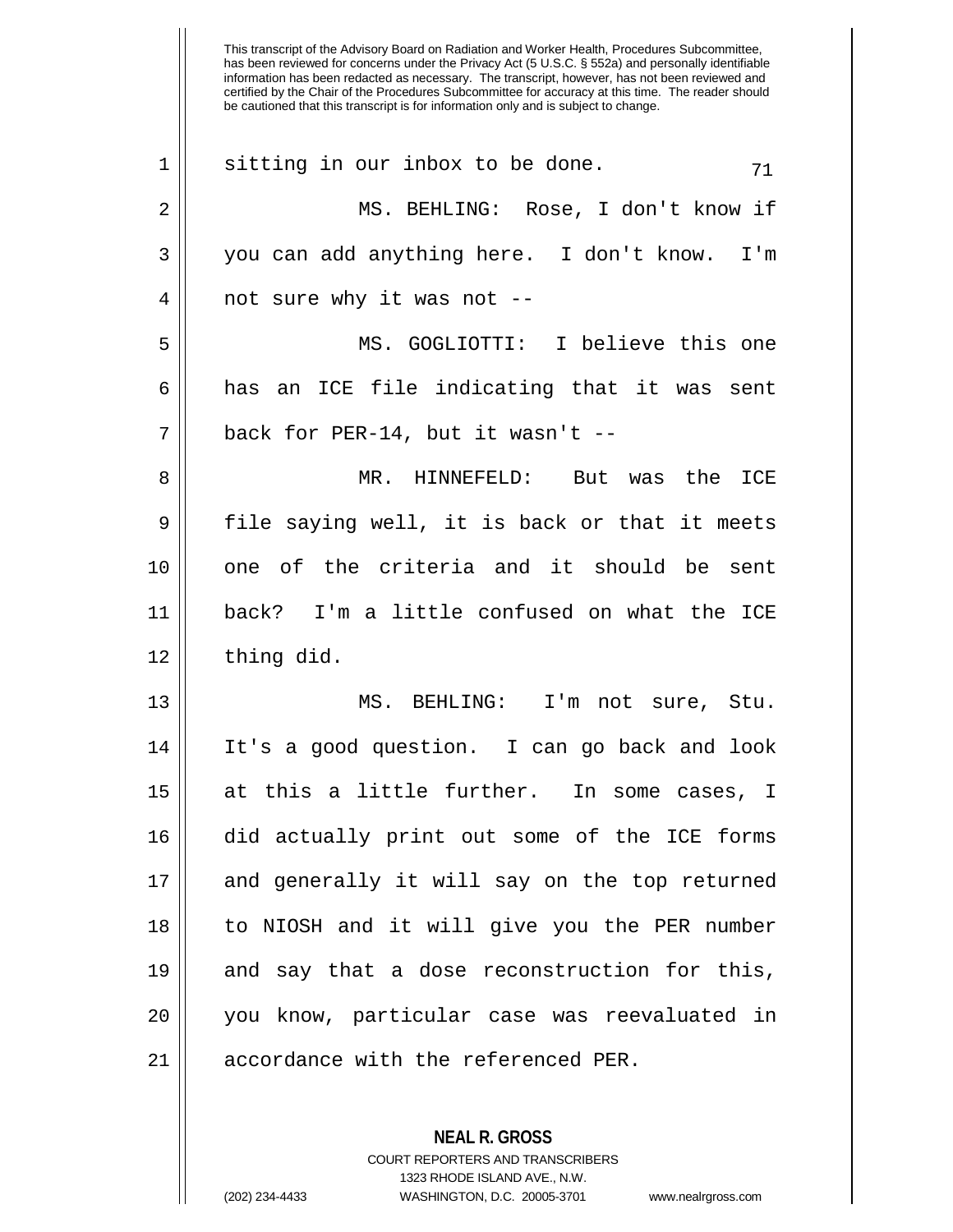| 1  | That doesn't always happen. Jn                                                           |
|----|------------------------------------------------------------------------------------------|
| 2  | fact, in my Finding No. 2, I'm looking at                                                |
| 3  | exactly that example from the Hanford Site,                                              |
| 4  | but I can go back and look at this closer,                                               |
| 5  | because we were just questioning whether this                                            |
| 6  | particular case is going to be revised or not.                                           |
| 7  | MR. HINNEFELD: Are the claim                                                             |
| 8  | numbers in the report, in your report so we                                              |
| 9  | can find the claim number?                                                               |
| 10 | MS. GOGLIOTTI: This claim number                                                         |
| 11 | is in our report.                                                                        |
| 12 | MS. BEHLING: Yes, it is.                                                                 |
| 13 | MS. GOGLIOTTI: I'm looking at it                                                         |
| 14 | right now. And it was revised in 2006, but                                               |
| 15 | that's before this PER was issued.                                                       |
| 16 | MR. HINNEFELD: Mm-hmm.                                                                   |
| 17 | MS. BEHLING: Yes, the claim number                                                       |
| 18 | is in the report.                                                                        |
| 19 | MR. HINNEFELD: Okay. We can do                                                           |
| 20 | some checking on those. If the case<br>was                                               |
| 21 | actually returned to us, then it should have                                             |
|    | <b>NEAL R. GROSS</b><br>COURT REPORTERS AND TRANSCRIBERS<br>1323 RHODE ISLAND AVE., N.W. |
|    | (202) 234-4433<br>WASHINGTON, D.C. 20005-3701<br>www.nealrgross.com                      |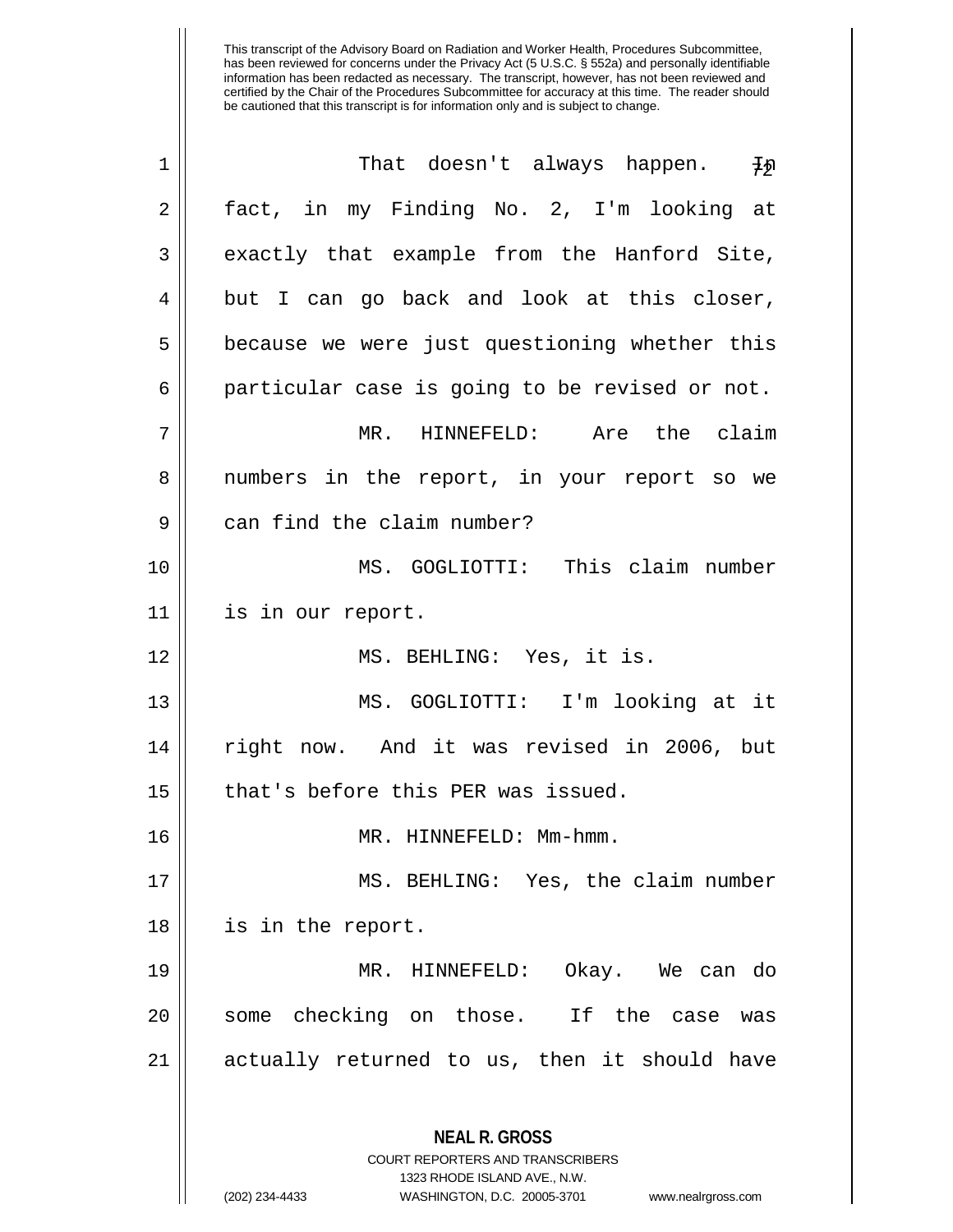$1 \parallel$  gotten another dose reconstruction, because  $2 \parallel$  that's the only way we can get it out of our 3 inbox.

4 It happens on occasion with a PER 5 that we will identify a case and ask DOL to 6 return it because it meets one of the PER  $7 \parallel$  criteria and they don't return it because, for 8 ainstance, it meets the criteria of an SEC 9 Class that has been added since that dose 10 || reconstruction was done.

 And sadly, it happens that the claimant has died in the interim and a 13 || survivor has not been identified. So those are kind of the two main categories of cases where we -- if this happens that we will ask 16 || for a case back and we don't get one back from the Department of Labor and when we have looked into it early on in these cases, it almost always fell into one of those two 20 | categories.

21 || MS. BEHLING: Okay. We can look at

**NEAL R. GROSS** COURT REPORTERS AND TRANSCRIBERS 1323 RHODE ISLAND AVE., N.W. (202) 234-4433 WASHINGTON, D.C. 20005-3701 www.nealrgross.com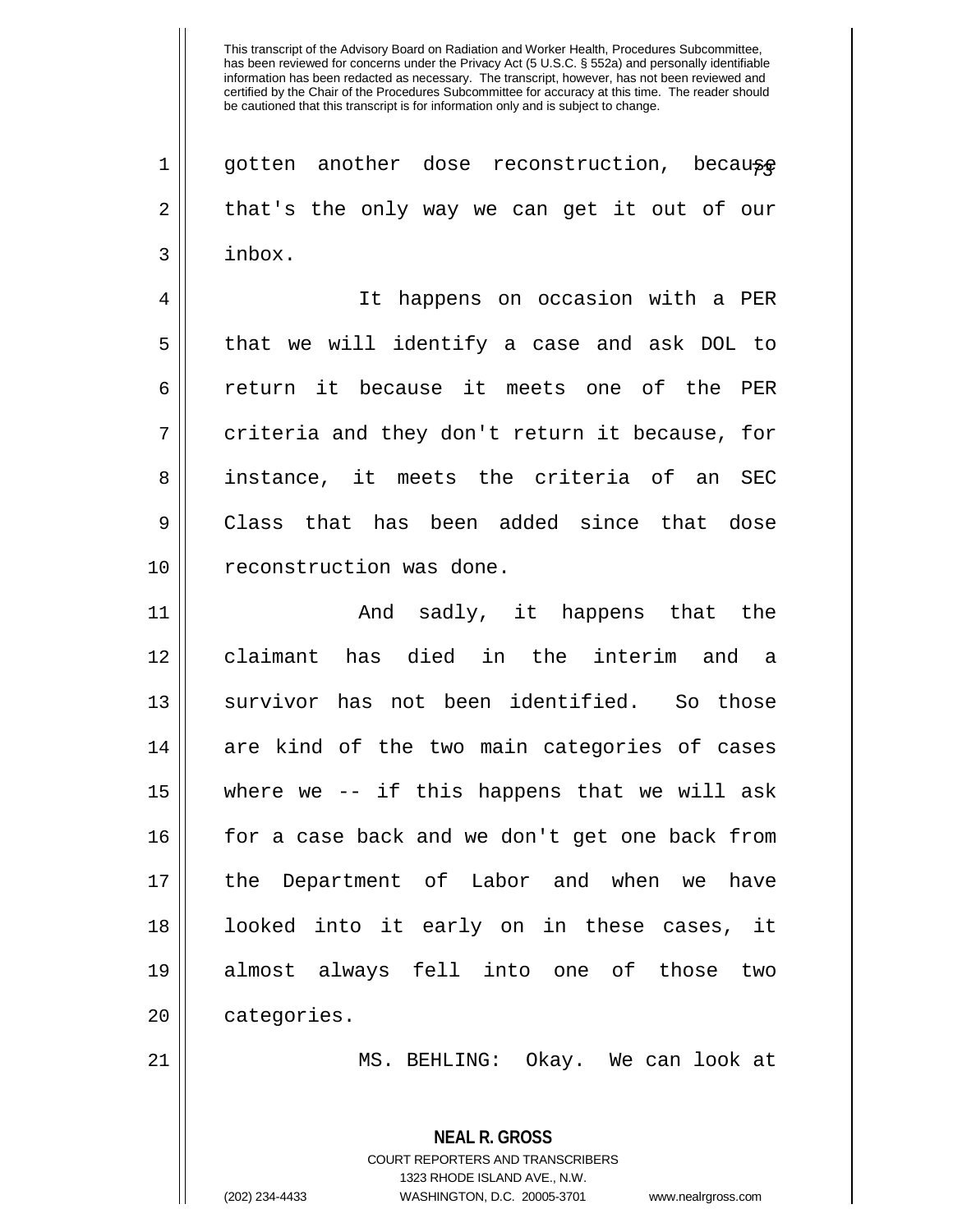| $\mathbf 1$ | this a little bit closer, but as I said, owr                                                    |
|-------------|-------------------------------------------------------------------------------------------------|
| 2           | first two findings did question the selection                                                   |
| 3           | criteria and the fact that some of these were                                                   |
| 4           | not reworked. And then again, what impact                                                       |
| 5           | that has on other PERs that are issued around                                                   |
| 6           | the same time and that, you know, you are                                                       |
| 7           | under the impression that it was reworked.                                                      |
| 8           | And inadvertently, these may not all be looked                                                  |
| 9           | at with the most current guidance again.                                                        |
| 10          | MR. HINNEFELD: Okay.                                                                            |
| 11          | MR. SIEBERT: This is Scott                                                                      |
| 12          | Siebert. Stu, I looked at this specific claim                                                   |
| 13          | number, since it's in the report, and, yes,                                                     |
| 14          | this is exactly the case. It was requested                                                      |
| 15          | back and DOL did not ever return it for                                                         |
| 16          | whatever reason.                                                                                |
| 17          | CHAIR MUNN: Okay.                                                                               |
| 18          | Okay.<br>Thanks,<br>HINNEFELD:<br>MR.                                                           |
| 19          | Scott.                                                                                          |
| 20          | MR. SIEBERT:<br>Sure.                                                                           |
| 21          | MS. BEHLING:<br>Okay. Yes, thank                                                                |
|             | <b>NEAL R. GROSS</b><br><b>COURT REPORTERS AND TRANSCRIBERS</b><br>1323 RHODE ISLAND AVE., N.W. |
|             | (202) 234-4433<br>WASHINGTON, D.C. 20005-3701<br>www.nealrgross.com                             |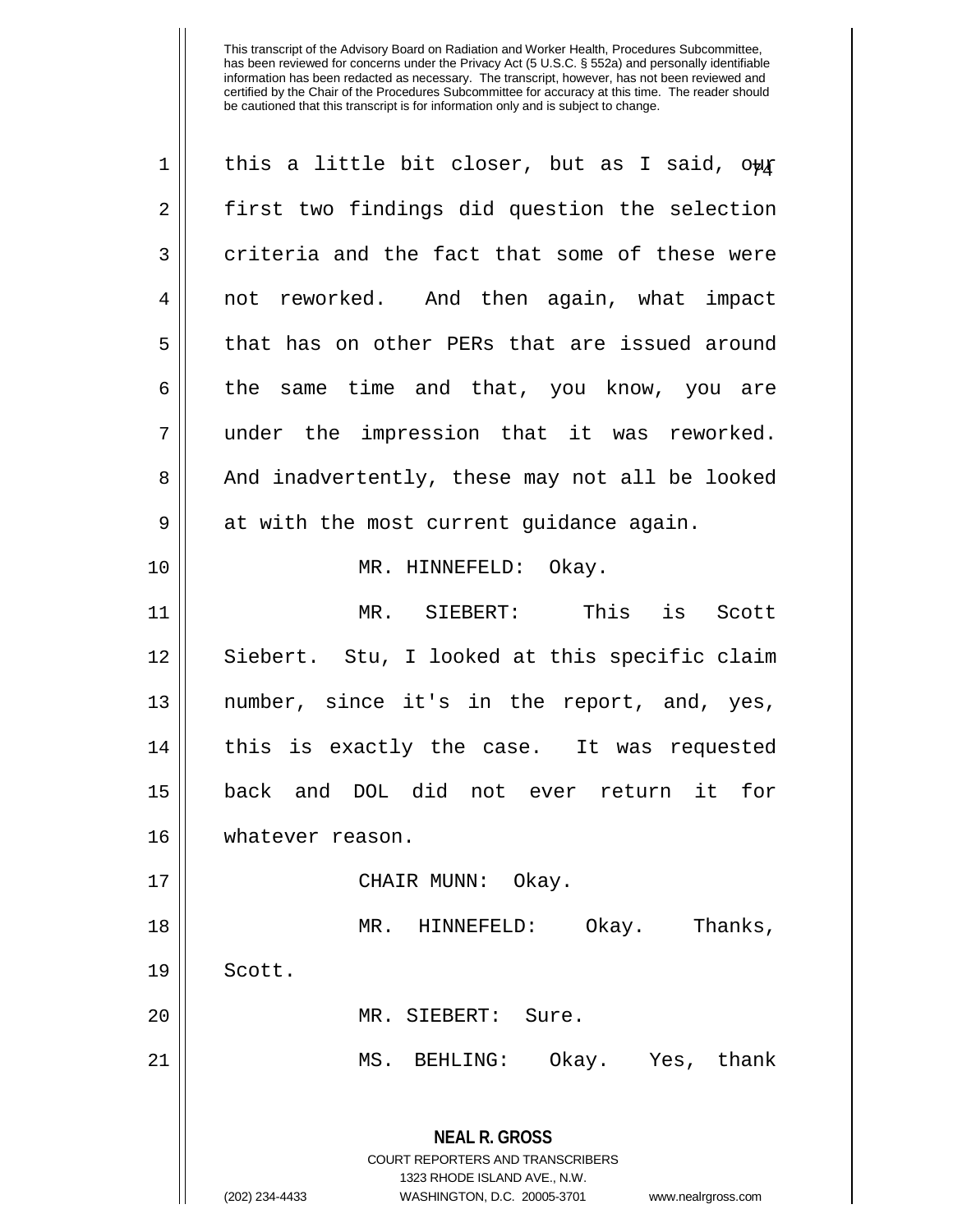| 1  | you, Scott. Okay. And I guess you don-         |
|----|------------------------------------------------|
| 2  | follow up or you don't have any reason to      |
| 3  | follow up with DOL as to why it wasn't sent    |
| 4  | back?                                          |
| 5  | MR. HINNEFELD: Early on, when we               |
| 6  | were doing this, we did, we checked up with    |
| 7  | DOL on cases we had asked for and we didn't    |
| 8  | get back. And in every case, they had an       |
| 9  | explanation of why it didn't come back. And    |
| 10 | it always fell under one of the two categories |
| 11 | I told you.                                    |
| 12 | MS. BEHLING: Okay.                             |
| 13 | MR. HINNEFELD: And so after a                  |
| 14 | while, we didn't do that anymore. We,          |
| 15 | essentially, considered it sort of a QC on     |
| 16 | DOL's work and they seemed to be doing -- you  |
| 17 | know, when we checked on it, everything was    |
| 18 | okay. And then we didn't continue following    |
| 19 | up on every case because these were some       |
| 20 | you know, lots of numbers. You know, over the  |
| 21 | years it was a pretty big group of numbers.    |

**NEAL R. GROSS** COURT REPORTERS AND TRANSCRIBERS

1323 RHODE ISLAND AVE., N.W.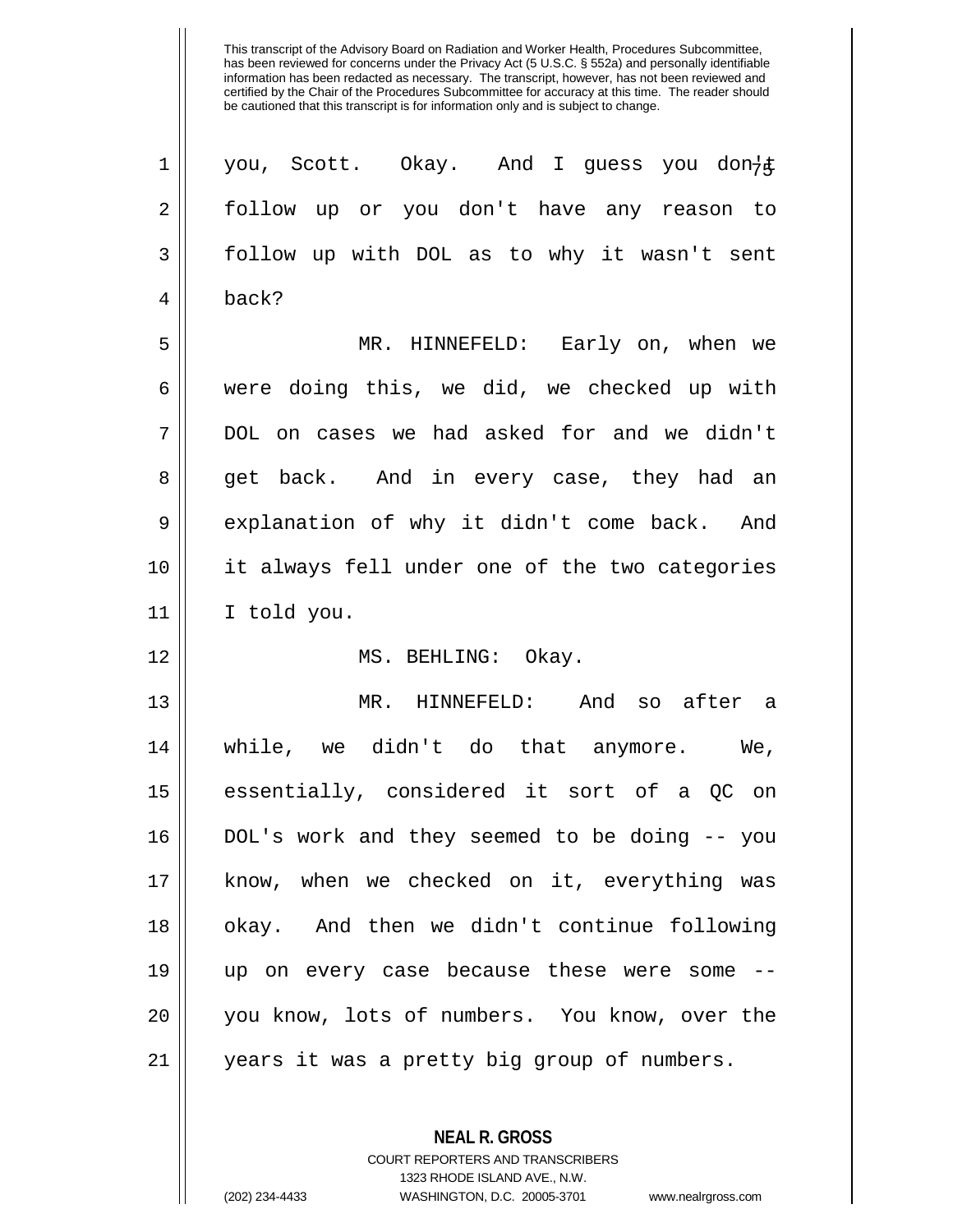| $\mathbf 1$ | MS. BEHLING: Of course.<br>76                                                                                                                                          |
|-------------|------------------------------------------------------------------------------------------------------------------------------------------------------------------------|
| 2           | MR. SIEBERT: This is Scott again.                                                                                                                                      |
| 3           | My quess would be on this one since we are                                                                                                                             |
| 4           | talking LANL, it probably qualifies as a LANL                                                                                                                          |
| 5           | SEC and they determined not to return it                                                                                                                               |
| 6           | because of that.                                                                                                                                                       |
| 7           | MS. GOGLIOTTI: Is there anywhere                                                                                                                                       |
| 8           | that it is documented that DOL did not return                                                                                                                          |
| 9           | it?                                                                                                                                                                    |
| 10          | MR. HINNEFELD: No, they don't tell                                                                                                                                     |
| 11          | us why they don't -- they don't give us our                                                                                                                            |
| 12          | list back and say we didn't return these for                                                                                                                           |
| 13          | this reason. They do not do that. They just                                                                                                                            |
| 14          | -- of the list we send, they return the ones                                                                                                                           |
| 15          | that should be returned and if there is a                                                                                                                              |
| 16          | reason not to return it, we don't hear about                                                                                                                           |
| 17          | it.                                                                                                                                                                    |
| 18          | MS. BEHLING: Okay. Okay. Are you                                                                                                                                       |
| 19          | ready for me to continue?                                                                                                                                              |
| 20          | MR. HINNEFELD: Yes, I am.                                                                                                                                              |
| 21          | MS. BEHLING: All right. Okay.                                                                                                                                          |
|             | <b>NEAL R. GROSS</b><br><b>COURT REPORTERS AND TRANSCRIBERS</b><br>1323 RHODE ISLAND AVE., N.W.<br>(202) 234-4433<br>WASHINGTON, D.C. 20005-3701<br>www.nealrgross.com |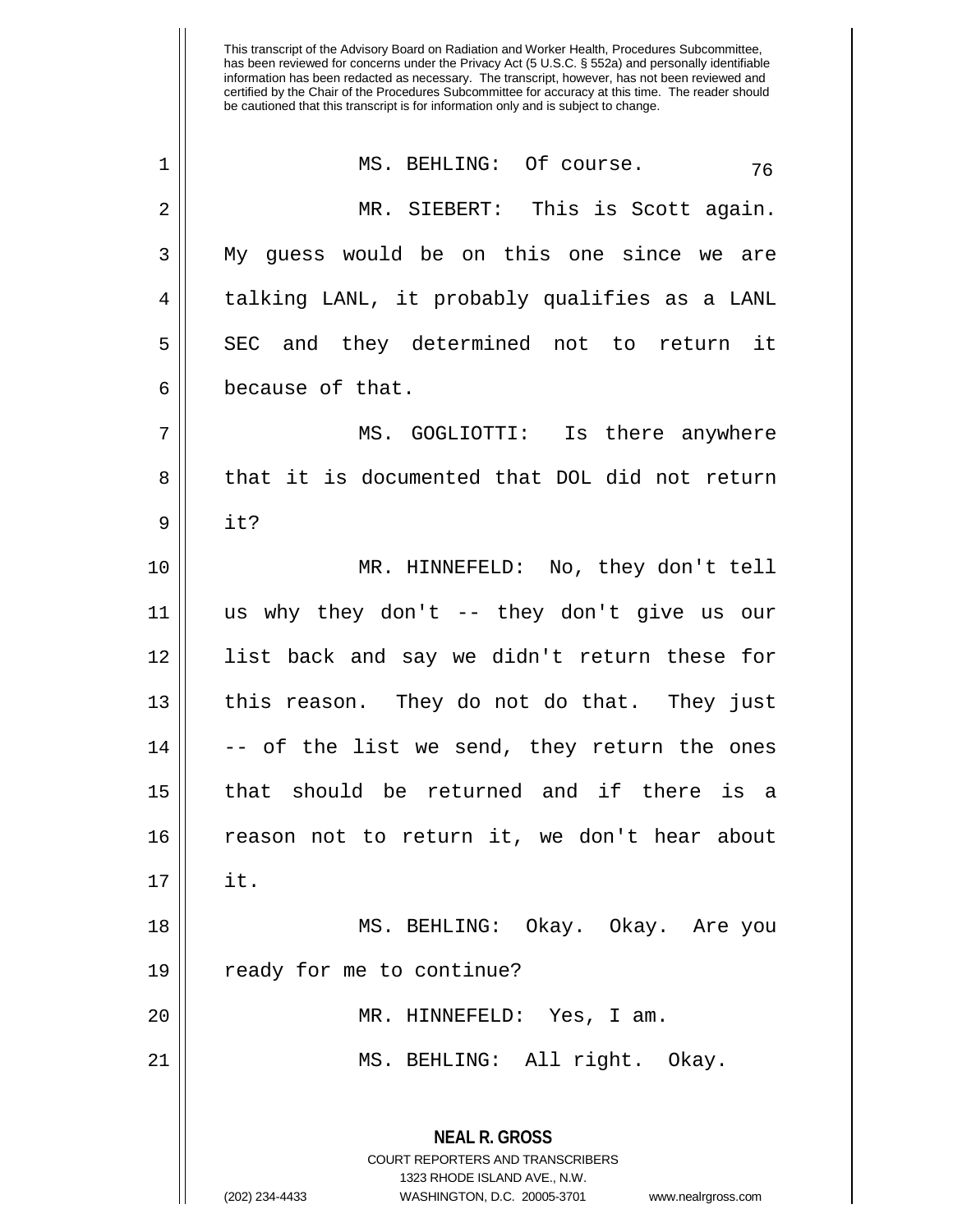This transcript of the Advisory Board on Radiation and Worker Health, Procedures Subcommittee, has been reviewed for concerns under the Privacy Act (5 U.S.C. § 552a) and personally identifiable information has been redacted as necessary. The transcript, however, has not been reviewed and certified by the Chair of the Procedures Subcommittee for accuracy at this time. The reader should be cautioned that this transcript is for information only and is subject to change. **NEAL R. GROSS** CHAIR MUNN: Yes, please, Kathy, go 77 1  $2 \parallel$  on. 3 MS. BEHLING: All right. Thank  $4 \mid$  you. 5 CHAIR MUNN: Thanks. 6 || MS. BEHLING: We were on Section 6  $7$  || and as I indicated, there were no claims that  $8 \parallel$  -- of the 49 that were done, specifically 9 | because of being pulled for PER-14. 10 However, we were able to find one 11 that was updated with the most current 12 guidance documents that were pulled for 13 | another reason. 14 In that case, the individual worked 15 from November of '63 through June of '99 and 16 then there was also dosimetry dated that 17 indicated he worked -- there was -- that he 18 was monitored in 2001 and 2002. 19 In Table 6.1, you can see that the 20 unmonitored dose went from 1.65 rem to 2.847  $21$   $\parallel$  rem. And just an overview of the original and

> COURT REPORTERS AND TRANSCRIBERS 1323 RHODE ISLAND AVE., N.W.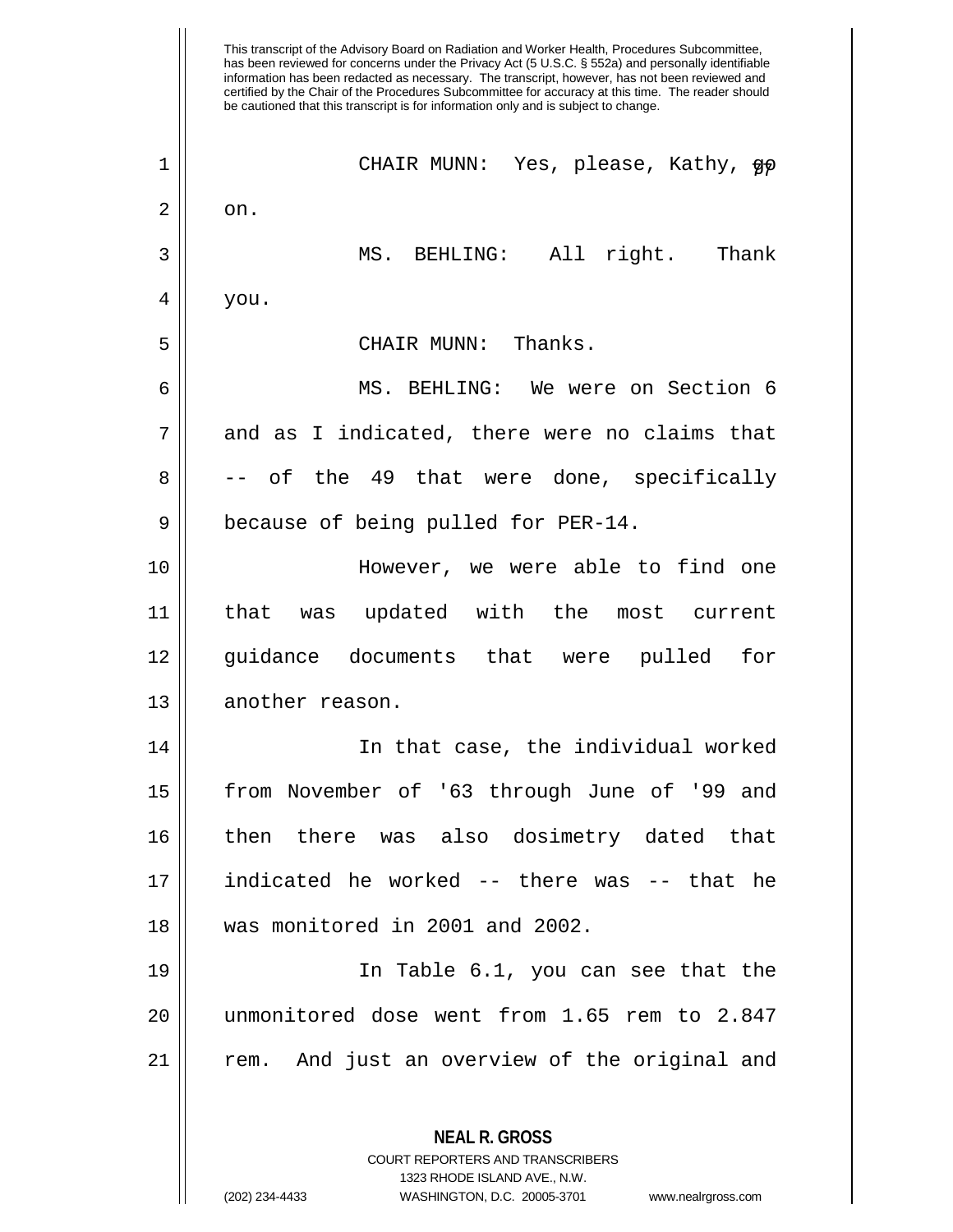| $\mathbf 1$ | the rework, the original used the $-$ - for the            |
|-------------|------------------------------------------------------------|
| 2           | unmonitored period used a 50 <sup>th</sup> percentile that |
| 3           | was, at the time, based on OTIB-20 and it was              |
| 4           | based on a compilation of coworker studies                 |
| 5           | using a 50 <sup>th</sup> percentile.                       |
| 6           | In the rework, they used the                               |
| 7           | coworker data only for prorated months and you             |
| 8           | can see that table or that information in                  |
| 9           | Table 6.2. They went in and determined when                |
| 10          | he -- just what month he was not monitored.                |
| 11          | It was modified for a coworker                             |
| 12          | dose, but it was not modified in this                      |
| 13          | particular case for the construction worker --             |
| 14          | trade worker adjustment factor of 1.4.                     |
| 15          | And so our finding 7 indicates that                        |
| 16          | it doesn't appear that this particular case                |
| 17          | has the 1.4 adjustment factor applied to the               |
| 18          | coworker values.                                           |
| 19          | In addition, Finding 8, they do not                        |
| 20          | apply a DCF or a Dosimeter Correction Factor               |
| 21          | to the coworker dose for this particular case,             |
|             |                                                            |
|             | <b>NEAL R. GROSS</b><br>COURT REPORTERS AND TRANSCRIBERS   |

1323 RHODE ISLAND AVE., N.W.

 $\mathop{\text{||}}$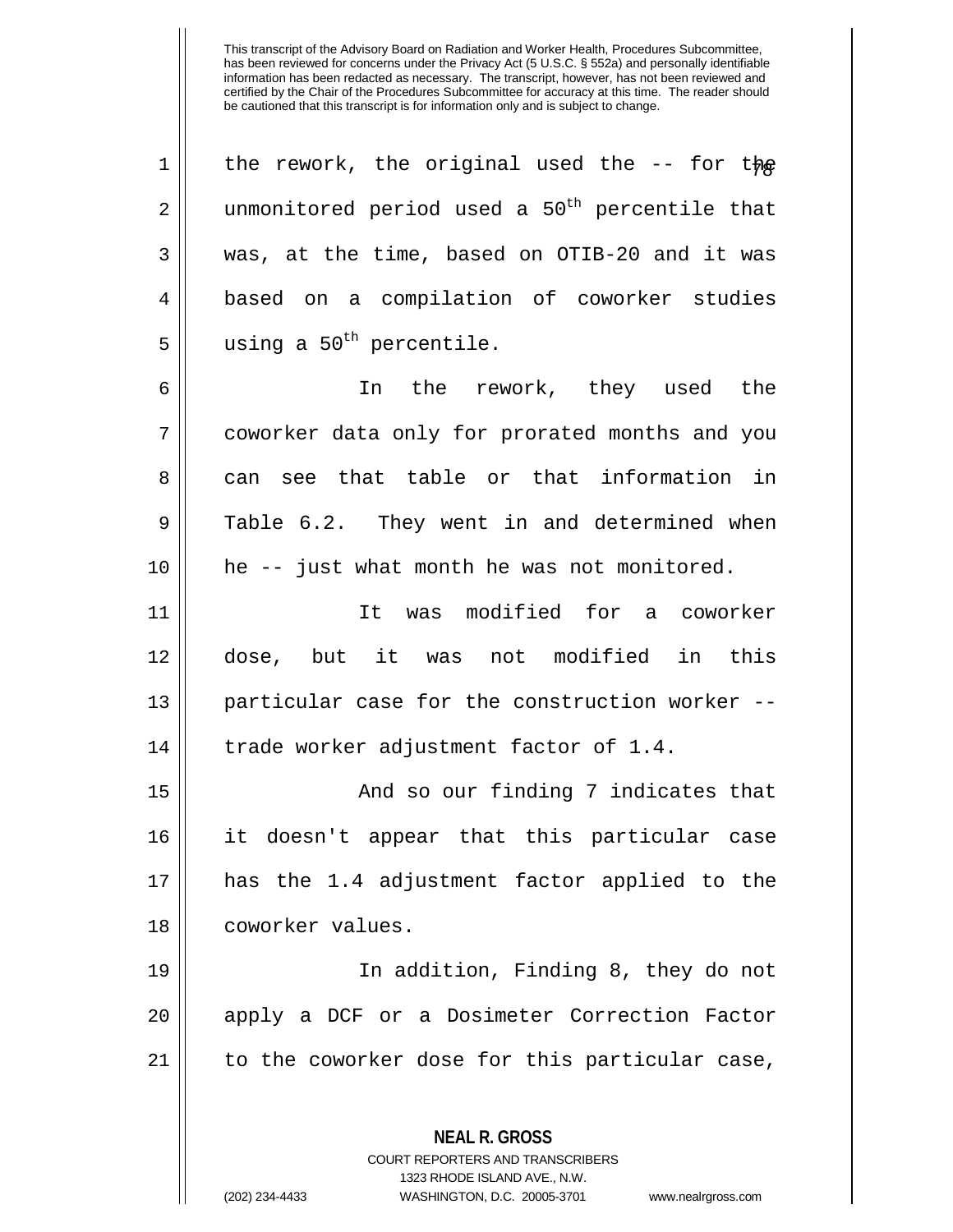| 1  | so that was another finding that we had.<br>79           |
|----|----------------------------------------------------------|
| 2  | And then there is an Observation                         |
| 3  | No. 2 on page 26 and let's see here, okay,               |
| 4  | PER-14 makes the assumption that cases are               |
| 5  | returned and will be updated with the most               |
| 6  | recent technical guidance. But in this                   |
| 7  | particular case, the most technical -- the               |
| 8  | most recent guidance was not incorporated as             |
| 9  | we indicated in our previous findings.                   |
| 10 | The OTIB-52 guidance was<br>not                          |
| 11 | applied in this particular case. Okay. And               |
| 12 | that's what we were indicating in our two                |
| 13 | previous findings.                                       |
| 14 | Okay. Moving on to Section 7.                            |
| 15 | This<br>is the Y-12 Plant case. Again, there             |
| 16 | 159 potentially impacted claims and 10<br>were           |
| 17 | were sent back. We selected one at random for            |
| 18 | an individual who worked from '44 through '72            |
| 19 | and Table 7.1 shows the external coworker dose           |
| 20 | of 8.237 and it was revised to 19.802 rem.               |
| 21 | In the original construction from                        |
|    | <b>NEAL R. GROSS</b><br>COURT REPORTERS AND TRANSCRIBERS |

1323 RHODE ISLAND AVE., N.W.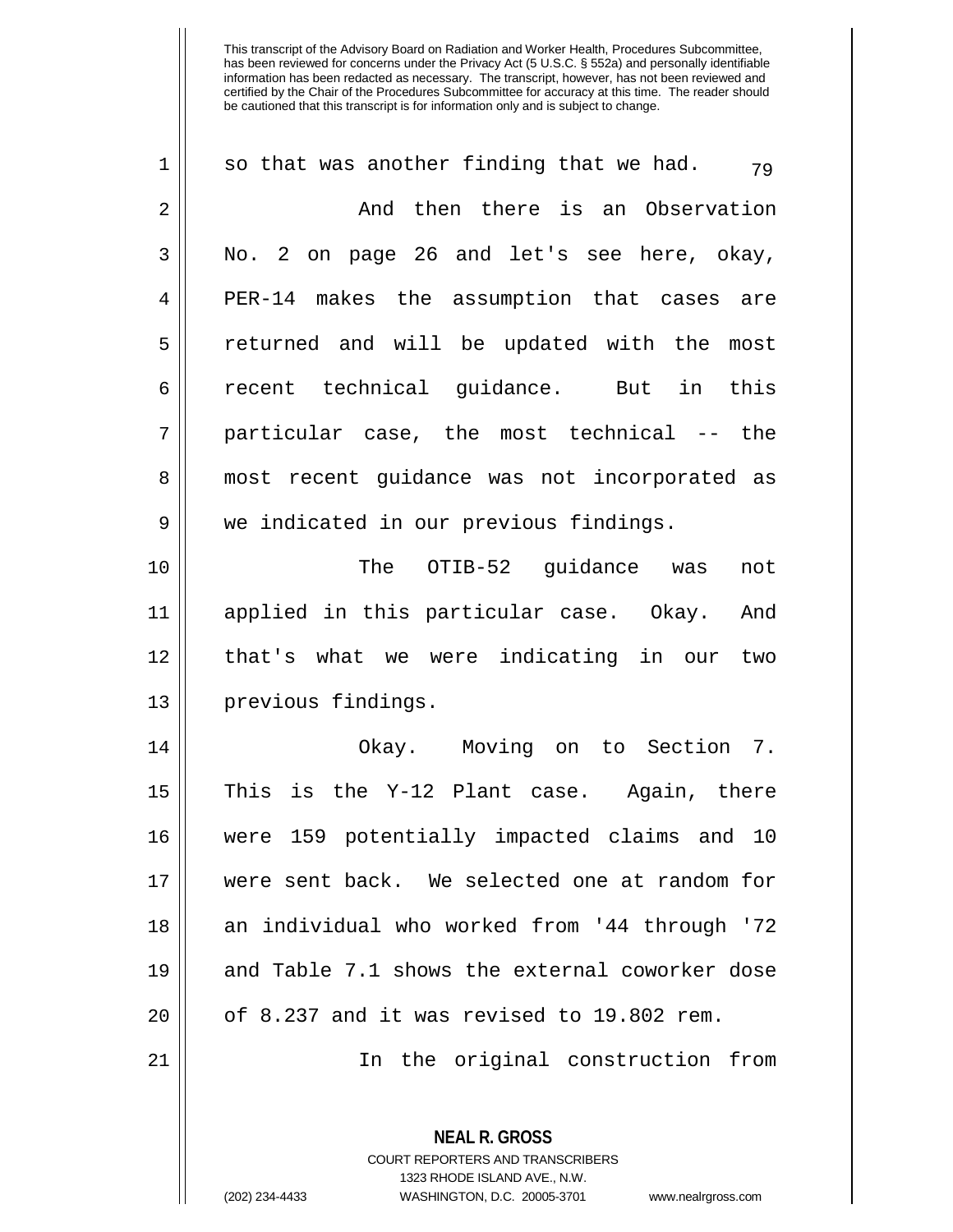| 1              | 1949 through 1960 and then again in 1962, 80              |
|----------------|-----------------------------------------------------------|
| $\overline{2}$ | coworker dose was assigned and this was based             |
| 3              | on OTIB-13, which is a Y-12 dose adjustment               |
| 4              | procedure, specific, you know, for Y-12.                  |
| 5              | In the rework, the rework was done                        |
| 6              | using the 50 <sup>th</sup> percentile gamma coworker dose |
| 7              | for construction trade workers from OTIB-64.              |
| 8              | We looked at the technical documents and                  |
| 9              | although there were no -- we didn't find any              |
| 10             | workbooks that specifically allowed the dose              |
| 11             | reconstruction to apply to the coworker model             |
| 12             | for the construction trade workers, there is              |
| 13             | an OTIB that has been updated, OTIB-64 as I               |
| 14             | mentioned, Table 7.2, with the guidance from              |
| 15             | OTIB-62.                                                  |
| 16             | And lastly, for this particular                           |
| 17             | case, Finding 9, there should have been a                 |
| 18             | dosimeter uncertain factor applied to the                 |
| 19             | construction trade worker/coworker dose and               |

**NEAL R. GROSS** COURT REPORTERS AND TRANSCRIBERS 1323 RHODE ISLAND AVE., N.W.

|| that was not applied. It is recommended that

| 1.3 or 30 percent uncertainty and that was not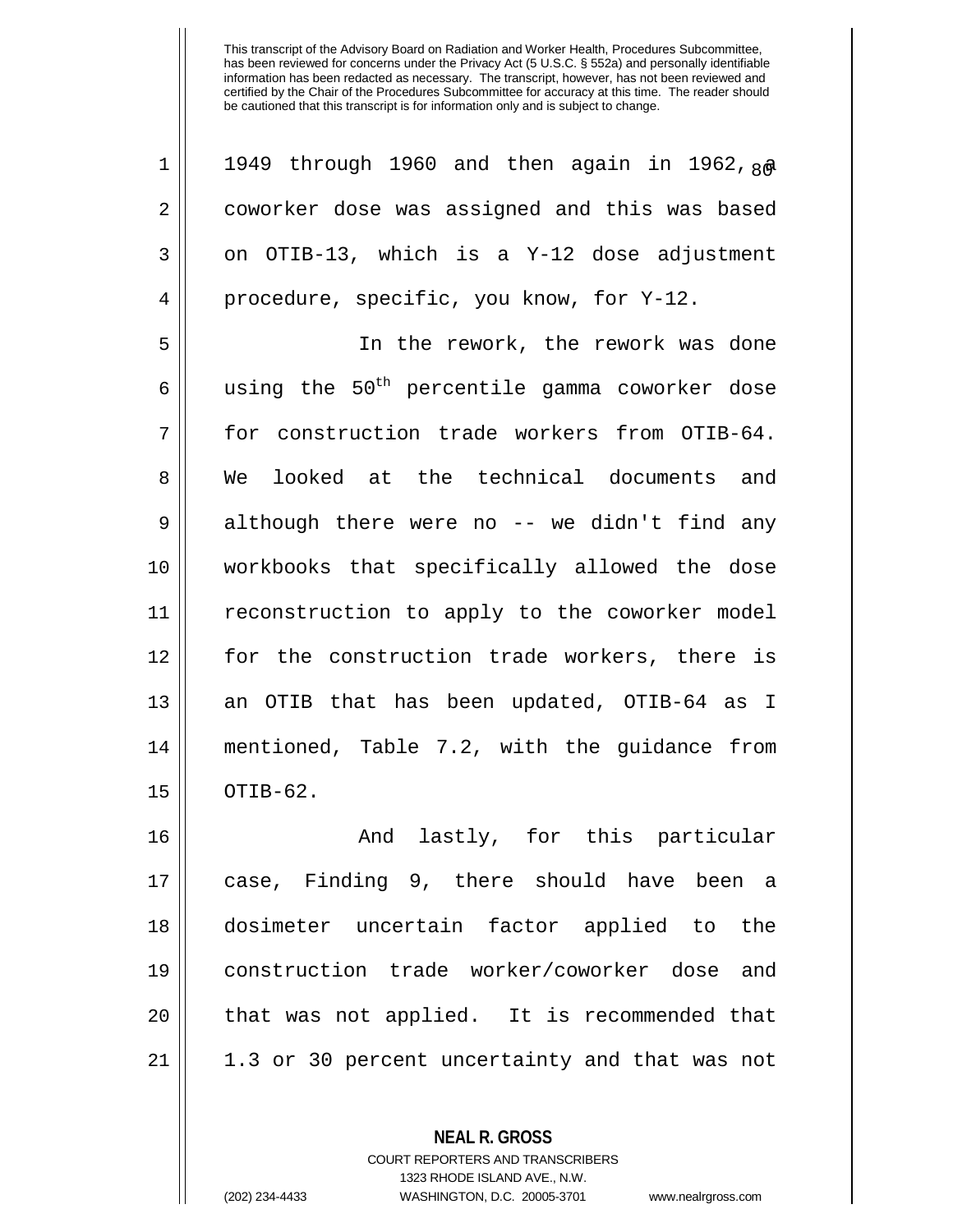| $\mathbf 1$ | included in this particular dose                         |
|-------------|----------------------------------------------------------|
| 2           | reconstruction. Everything else was in                   |
| 3           | accordance with the OTIB-52 guidance.                    |
| 4           | I'll get on to Hanford, Section 8.                       |
| 5           | In this particular Hanford case, as I                    |
| 6           | mentioned, Hanford's both external and                   |
| 7           | internal dose is impacted by OTIB-52. We                 |
| 8           | selected a case where the individual worked              |
| 9           | for one month in 1954 -- I'm sorry, 1943 and             |
| 10          | for nine months in 1944. This case again was             |
| 11          | selected by random.                                      |
| 12          | There were two skin cancers and as                       |
| 13          | you can see in Tables 8-1 and 8-2, the                   |
| 14          | external dose for the one skin cancer went               |
| 15          | from 2.718 to 2.586 and in the second skin               |
| 16          | cancer it went from 2.718 rem to 2.279 rem.              |
| 17          | An overview of the original versus                       |
| 18          | $95^{\text{th}}$<br>The original used the<br>the rework. |
| 19          | percentile of the coworker model for 1944, for           |
| 20          | that year only for the deep dose. It didn't              |
| 21          |                                                          |
|             | consider the one month in 1943.                          |

**NEAL R. GROSS** COURT REPORTERS AND TRANSCRIBERS 1323 RHODE ISLAND AVE., N.W.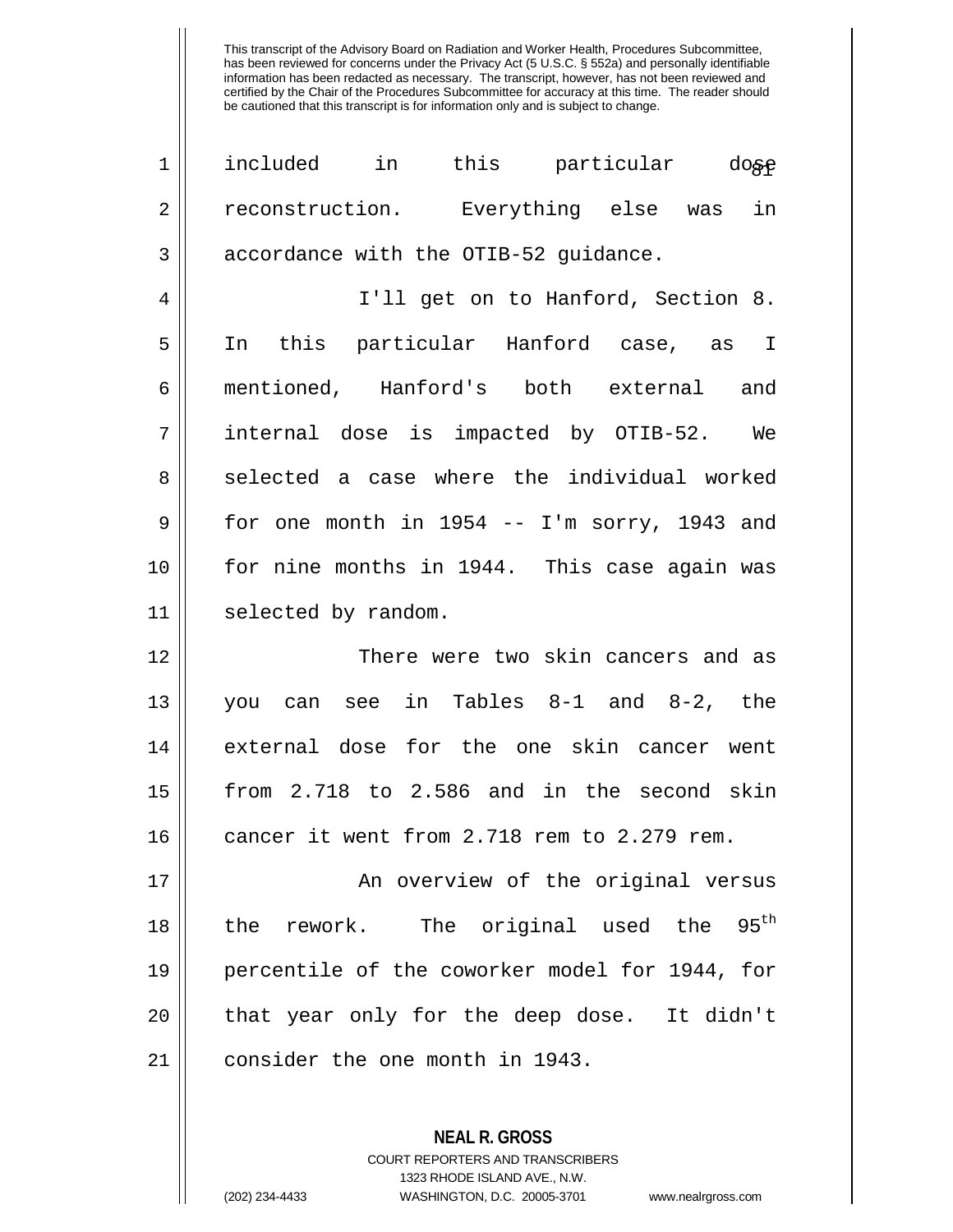| 1              | rework did a partial dose<br>The                         |
|----------------|----------------------------------------------------------|
| $\overline{2}$ | $50^{\text{th}}$<br>reconstruction due to the SEC, but a |
| 3              | percentile photon and electron prorated to the           |
| 4              | nine months of 1944 was calculated was neutron           |
| 5              | dose is prorated to seven months for the time            |
| 6              | period that he was in the 300 area.                      |
| 7              | Again, in this particular case, we                       |
| 8              | looked at the guidance document, which is                |
| 9              | OTIB-30, for Hanford, and the missed and                 |
| 10             | measured doses are reported as a single value            |
| 11             | again. So the same finding as in Finding 3               |
| 12             | and Finding 4 applies to Hanford that we                 |
| 13             | weren't able to absolutely ensure that 1.4               |
| 14             | factor was applied only to the measured                  |
| 15             | portion of the dose.                                     |
| 16             | The technical document review for                        |
| 17             | Hanford, we -- the Hanford Best Estimate                 |
| 18             | Workbook, let's see here, the TBD was updated            |
| 19             | and the Best Estimate Workbook was updated to            |
| 20             | include the OTIB-52 information. So that was             |
| 21             | taken care of for the external portion.                  |

**NEAL R. GROSS** COURT REPORTERS AND TRANSCRIBERS 1323 RHODE ISLAND AVE., N.W. (202) 234-4433 WASHINGTON, D.C. 20005-3701 www.nealrgross.com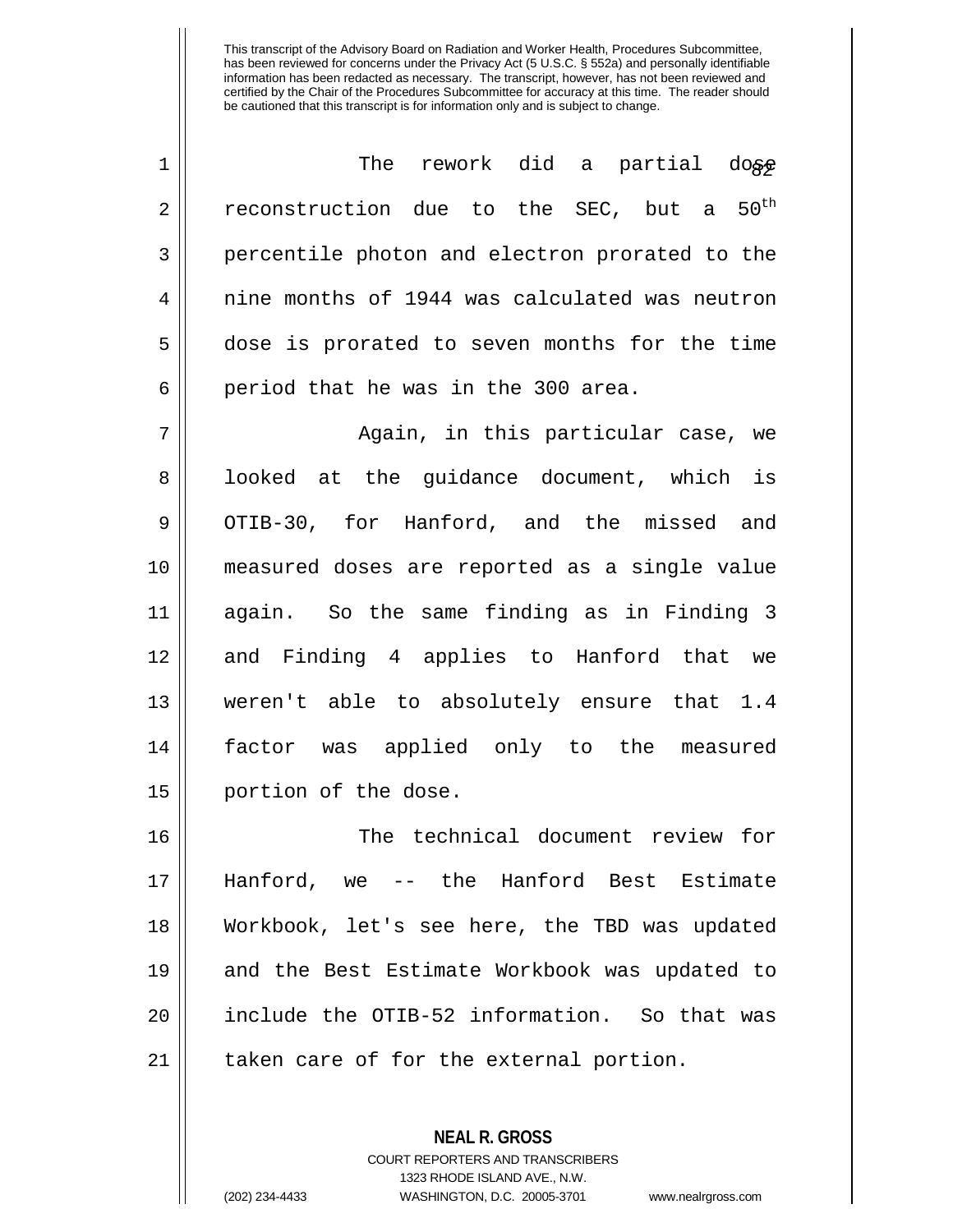| 1              | Now, on the internal portion also              |
|----------------|------------------------------------------------|
| $\overline{2}$ | the original dose reconstruction used<br>a a   |
| 3              | hypothetical internal dose, actually through   |
| 4              | OTIB-2, to maximize his internal dose.         |
| 5              | In the rework, the Hanford TBD                 |
| 6              | specifies that you should use the Battelle     |
| 7              | TBD-6000 guidance and that was done in this    |
| 8              | particular case. We were able to verify that   |
| 9              | that was done appropriately.                   |
| 10             | However, there was no, as shown in             |
| 11             | Finding 11, there was no correction factor for |
| 12             | the construction trade worker applied to this  |
| 13             | unmonitored internal dose. So as indicated on  |
| 14             | page 34, OTIB-52 specifies that the coworker   |
| 15             | dose should be multiplied by a factor of two   |
| 16             | and that wasn't done in this case.             |
| 17             | Also, under Finding 12, we could               |
| 18             | not find any documentation that made the       |
| 19             | change for the internal portion of the         |
| 20             | coworker dose. The technical quidance didn't   |
| 21             | reflect that.                                  |

**NEAL R. GROSS** COURT REPORTERS AND TRANSCRIBERS 1323 RHODE ISLAND AVE., N.W.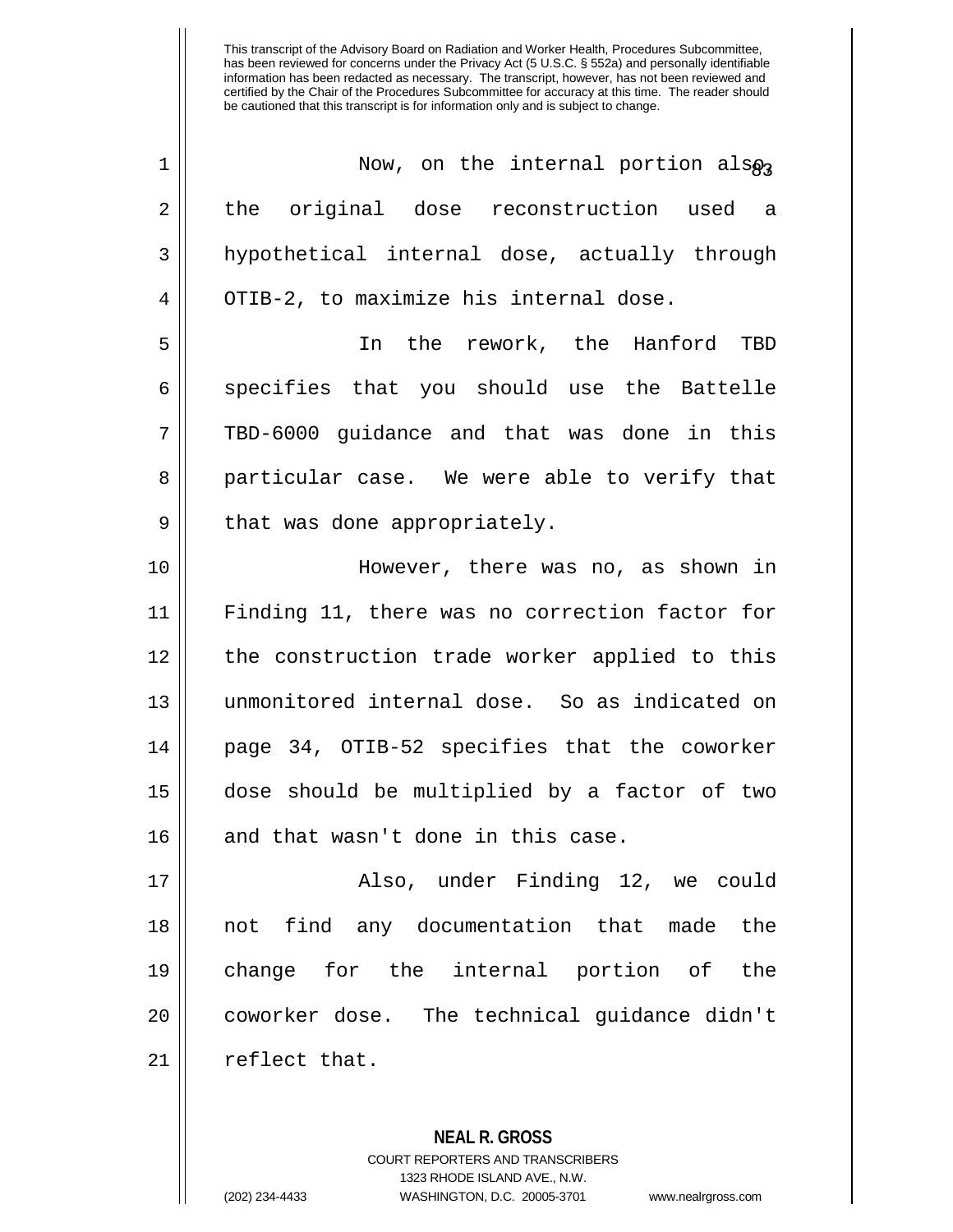| $\mathbf 1$ | Okay. Moving on to 9, I knew thas              |
|-------------|------------------------------------------------|
| 2           | was going to be lengthy. Section 9 is the      |
| 3           | Kansas City Plant. In this particular case,    |
| 4           | there were no cases that we could identify to  |
| 5           | evaluate. Therefore, we limited our            |
| 6           | evaluation just to the review of the technical |
| 7           | documentation.                                 |
| 8           | And as Finding 13 indicates, we                |
| 9           | could not find where the guidance from OTIB-52 |
| 10          | was updated into any of the Kansas City Plant  |
| 11          | technical guidance documents or workbook.      |
| 12          | Section 10 is Pantex and that is               |
| 13          | the same situation. There were no cases to     |
| 14          | evaluate, so we simply looked at the technical |
| 15          | quidance.                                      |
| 16          | And under 14, again, we were not               |
| 17          | able to find where the TBD was updated. There  |
| 18          | was a new OTIB generated or workbook included, |
| 19          | so again, Finding 14 indicates that there --   |
| 20          | the guidance documents were not updated to     |
| 21          | include the OTIB-52 guidance for<br>the        |

**NEAL R. GROSS** COURT REPORTERS AND TRANSCRIBERS 1323 RHODE ISLAND AVE., N.W.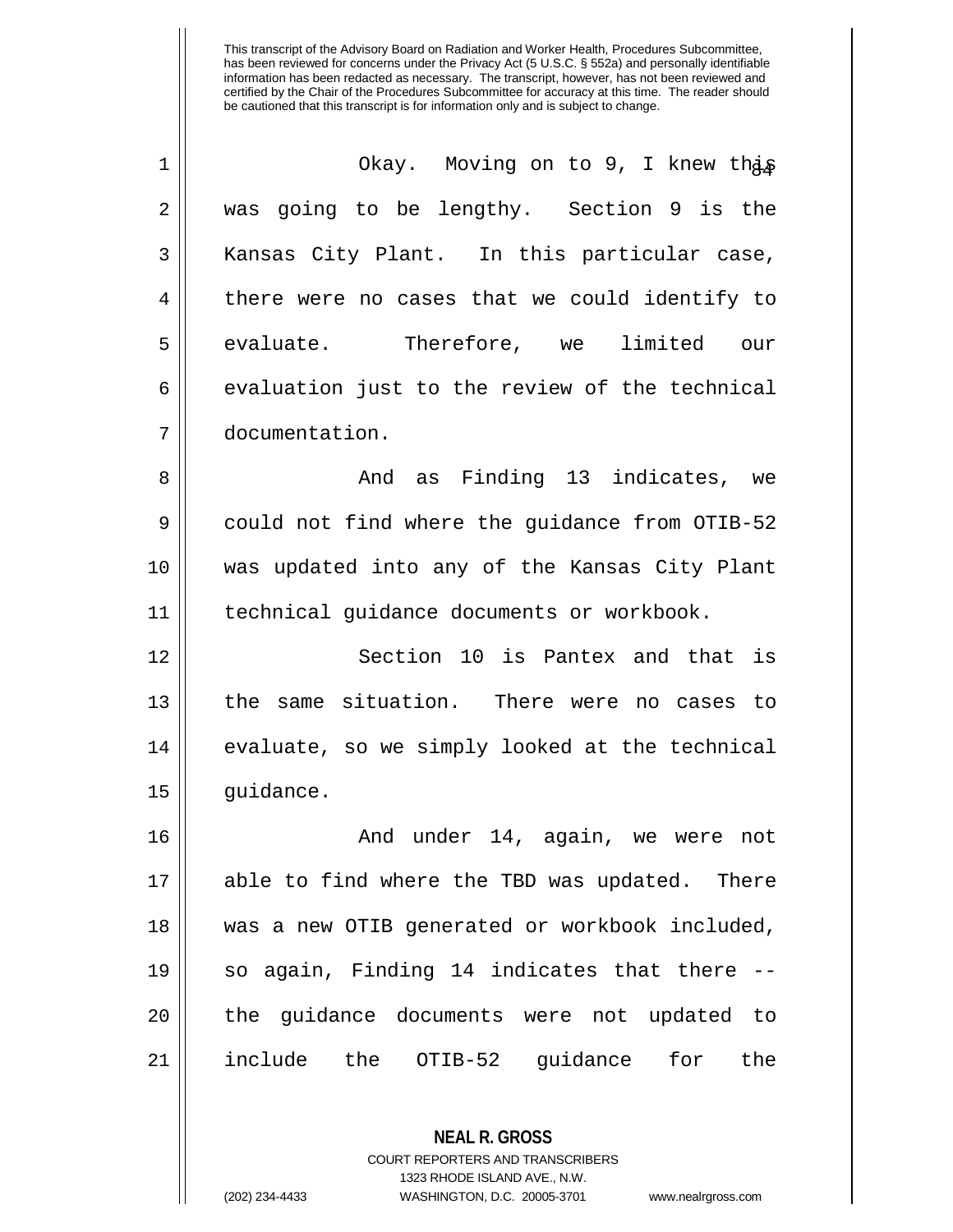| $\mathbf 1$    | construction trade workers.<br>85              |
|----------------|------------------------------------------------|
| $\overline{2}$ | Section 11, that's Pacific                     |
| 3              | Northwest National Laboratory.<br>The          |
| 4              | individuals at this facility follow all the    |
| 5              | same guidance as at the Hanford Site and so we |
| 6              | didn't feel the need to evaluate any claims,   |
| 7              | since we had already looked at the Hanford     |
| 8              | claims, plus we looked at the<br>Hanford       |
| 9              | technical guidance.                            |
| 10             | And then finally under Section 12              |
| 11             | is the Weldon Spring Plant. Again, this is a   |
| 12             | situation where there were<br>no cases to      |
| 13             | evaluate. Again, we looked at the technical    |
| 14             | guidance document and it doesn't appear that   |
| 15             | there has been any updating to that guidance   |
| 16             | document to reflect OTIB-52.                   |
| 17             | So in summary, we had 15 findings              |
| 18             | and we also have a third observation on page   |
| 19             | 41. First of all, although OTIB-20 is outside  |
| 20             | of the scope of this, we did take notice that  |
| 21             | correction factors and uncertainty factors,    |
|                |                                                |

**NEAL R. GROSS** COURT REPORTERS AND TRANSCRIBERS 1323 RHODE ISLAND AVE., N.W.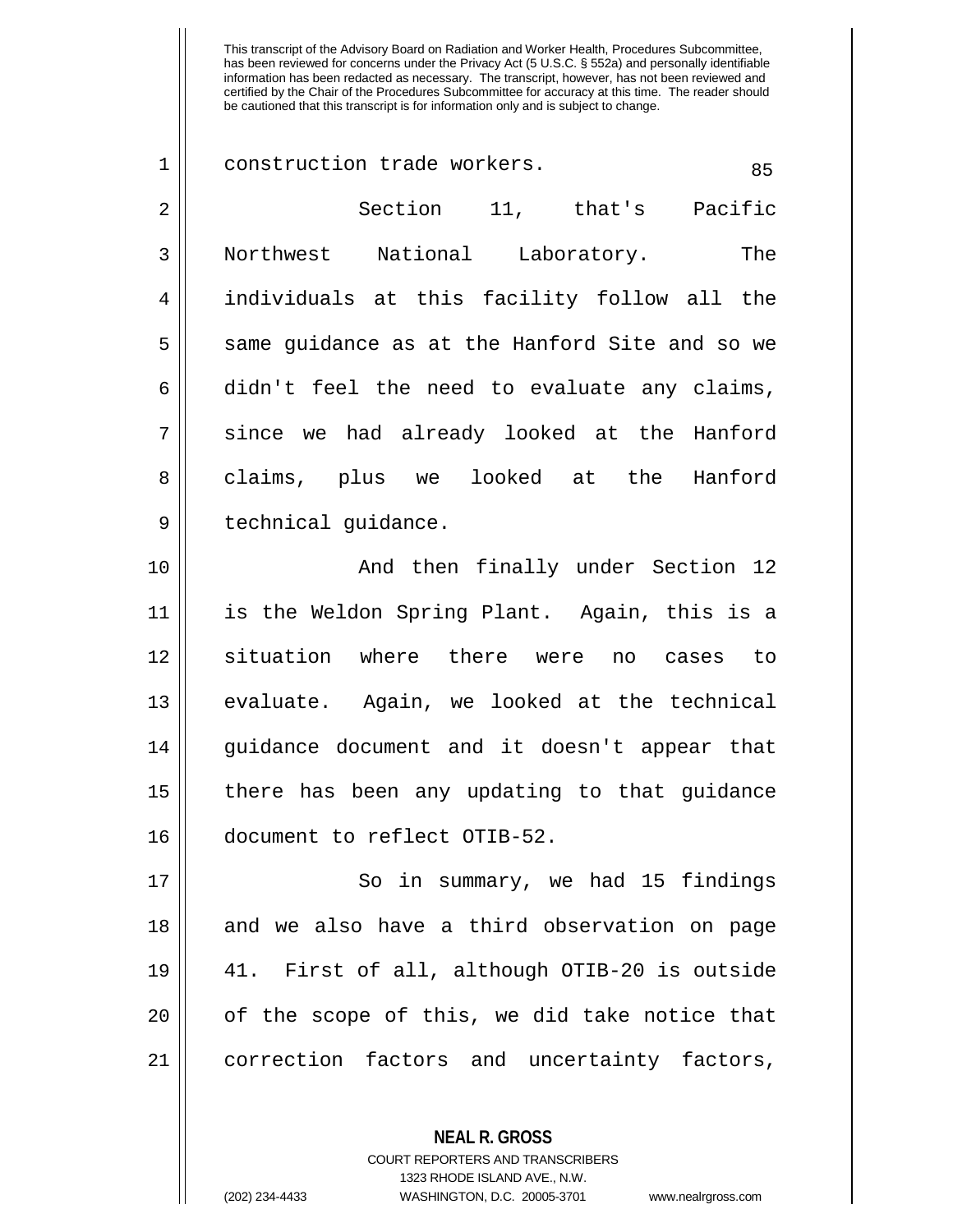| $\mathbf 1$ | dosimetry correction factors, as I haye                   |
|-------------|-----------------------------------------------------------|
| 2           | identified in several of the findings, were               |
| 3           | not always applied as specified in OTIB-20.               |
| 4           | And so we just felt that maybe                            |
| 5           | OTIB-20 guidance should be looked at in behalf            |
| 6           | of the three particular cases at LANL, at PGDP            |
| 7           | and at the Y-12 facility.                                 |
| 8           | And then finally, the other thing                         |
| 9           | that we did notice is a lot of times in the               |
| 10          | original case, and I realize it's a<br>more               |
| 11          | maximizing approach, there was -- the $95th$              |
| 12          | percentile of the coworker dose models were               |
| 13          | used.                                                     |
| 14          | And in the rework often they would                        |
| 15          | select the 50 <sup>th</sup> percentile model.             |
| 16          | And again, the guidance in OTIB-20                        |
| 17          | seems to indicate that if it's an intermediate            |
| 18          | low level external radiation exposure, then               |
| 19          | 50 <sup>th</sup> percentile applies. However, for routine |
| 20          | exposure it's suggesting to use the 95 <sup>th</sup>      |
| 21          | percentile value.                                         |
|             |                                                           |
|             | <b>NEAL R. GROSS</b>                                      |

COURT REPORTERS AND TRANSCRIBERS 1323 RHODE ISLAND AVE., N.W.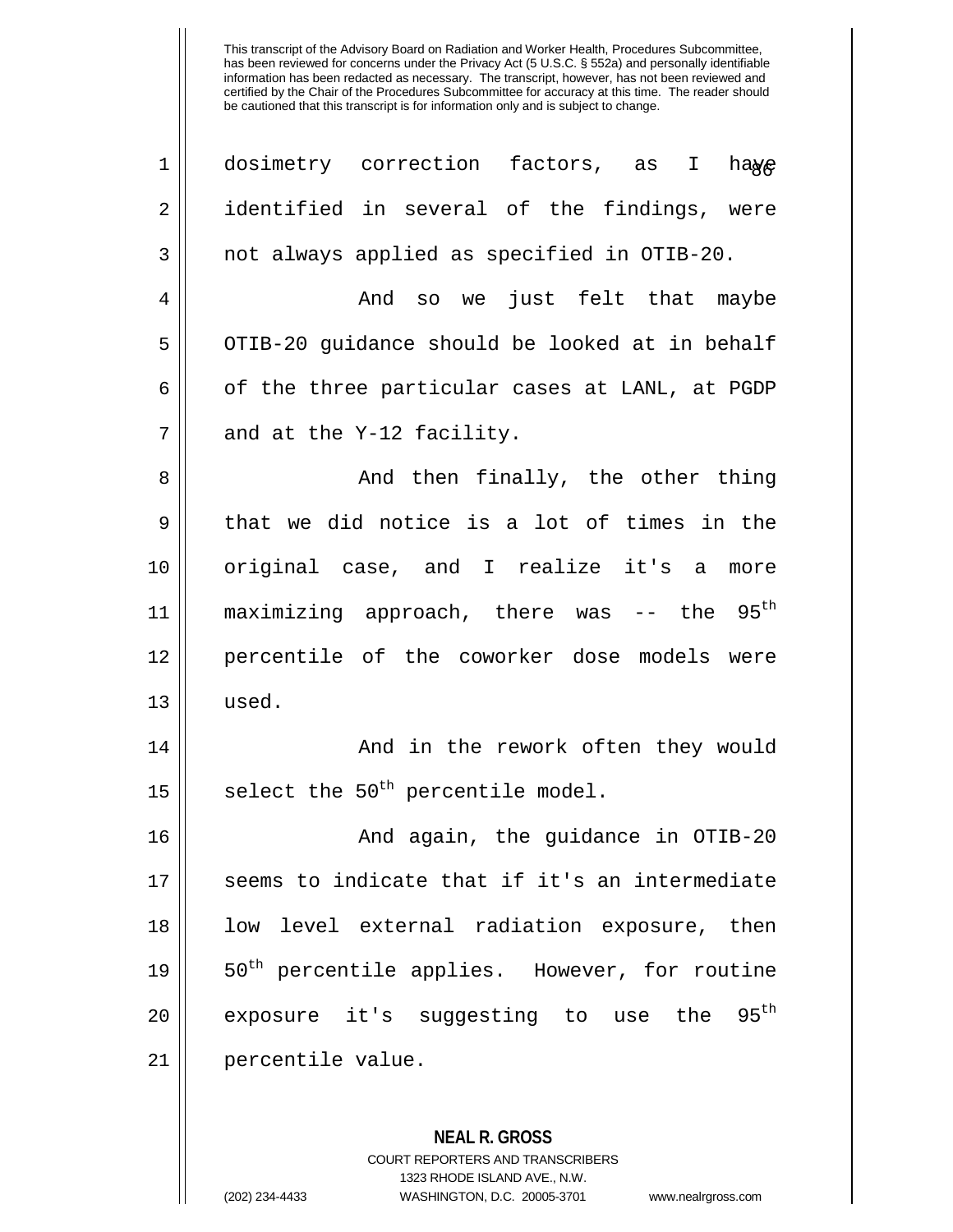| $\mathbf 1$ | And in fact, it brings that out                            |
|-------------|------------------------------------------------------------|
| 2           | especially for pipefitters. And we are just                |
| 3           | thinking that maybe some clarification on --               |
| 4           | and I don't know if you can do it by trade,                |
| 5           | but there could be some clarification maybe                |
| 6           | put into either OTIB-20 or into the specific               |
| 7           | guidance as to who should be assigned the 95 <sup>th</sup> |
| 8           | and who should be assigned the 50 <sup>th</sup> .          |
| 9           | And I know this is a discussion we                         |
| 10          | have and we talk about it all the time and I               |
| 11          | know it's a professional judgment, but it's                |
| 12          | just something that came out as a result of                |
| 13          | our review of all these cases. So that's it.               |
| 14          | CHAIR MUNN: Thank you so much for                          |
| 15          | that thorough review.                                      |
| 16          | MS. BEHLING: Well, I'm sorry I had                         |
| 17          | to go on and on, but --                                    |
| 18          | CHAIR MUNN: No, you didn't. You                            |
| 19          | really had to go on and on. We can't possibly              |
| 20          | cover this many sites and this many trades                 |
| 21          | without doing it, Kathy. And thanks to you                 |
|             |                                                            |
|             | <b>NEAL R. GROSS</b>                                       |

COURT REPORTERS AND TRANSCRIBERS 1323 RHODE ISLAND AVE., N.W.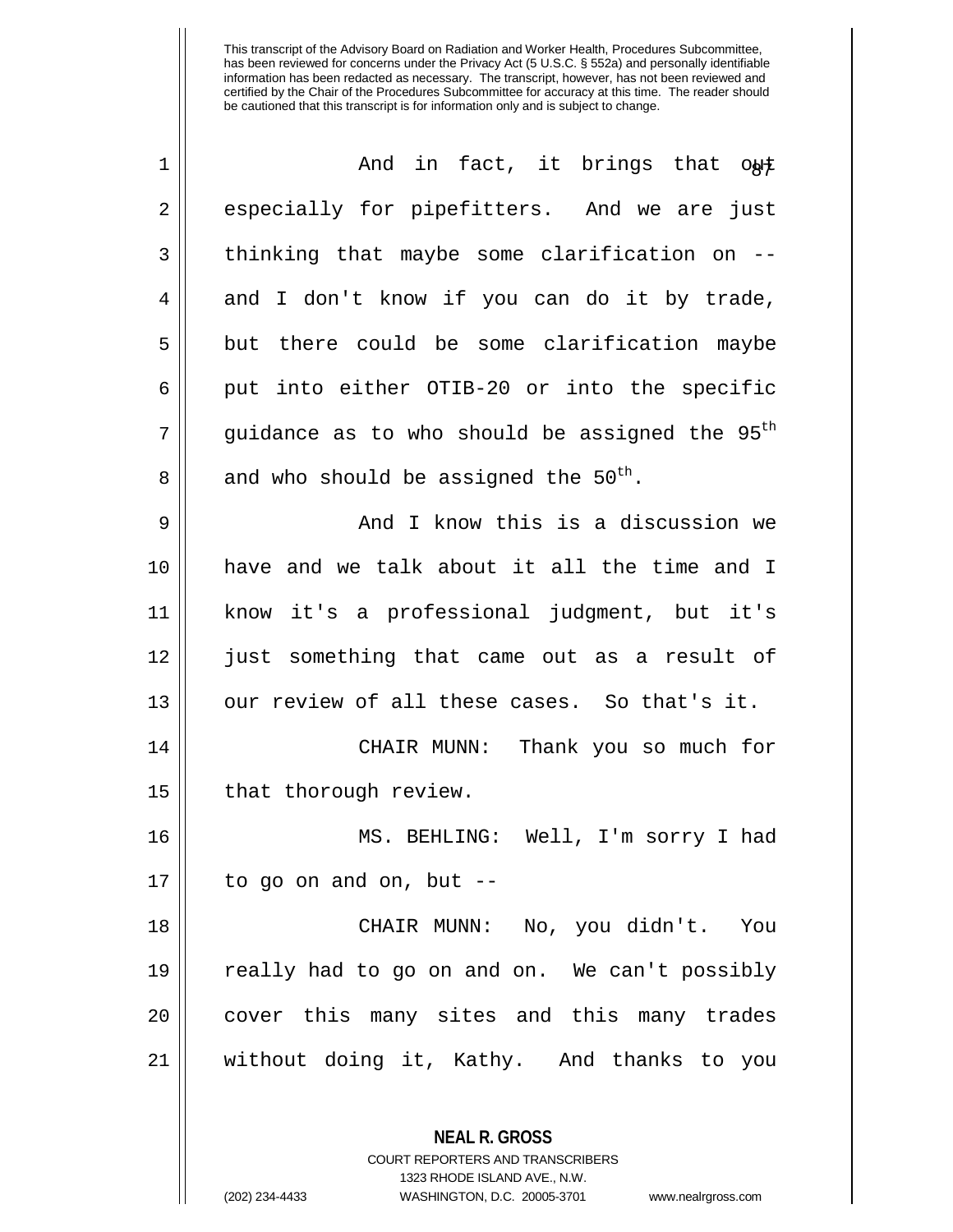information has been redacted as necessary. The transcript, however, has not been reviewed and certified by the Chair of the Procedures Subcommittee for accuracy at this time. The reader should be cautioned that this transcript is for information only and is subject to change. **NEAL R. GROSS** COURT REPORTERS AND TRANSCRIBERS 1323 RHODE ISLAND AVE., N.W. 1 || and Rose for that exhaustive review. It was 2 | necessary and it's much appreciated. 3 || MS. BEHLING: Thank you. 4 CHAIR MUNN: Do we have any 5 Som specific questions right now or are we going  $6 \parallel$  to wait for NIOSH's response? 7 DR. MAURO: This is John. Could I 8 || make a statement about what we just heard? 9 CHAIR MUNN: Please do. 10 DR. MAURO: As I'm listening to 11 this, I sort of listened to -- you know, you 12 get into the weeds and you hear the fine 13 || structure of what is going on. And I always 14 || ask myself, you know, I thought I'd step back 15 || and say okay, we are collecting information on 16 || this PER process. 17 || Now, we have been through a large, 18 a significant number of them. And I would 19 like just to make a statement. 20 I think the PER process is the  $21$  single most important process next to the SEC

This transcript of the Advisory Board on Radiation and Worker Health, Procedures Subcommittee, has been reviewed for concerns under the Privacy Act (5 U.S.C. § 552a) and personally identifiable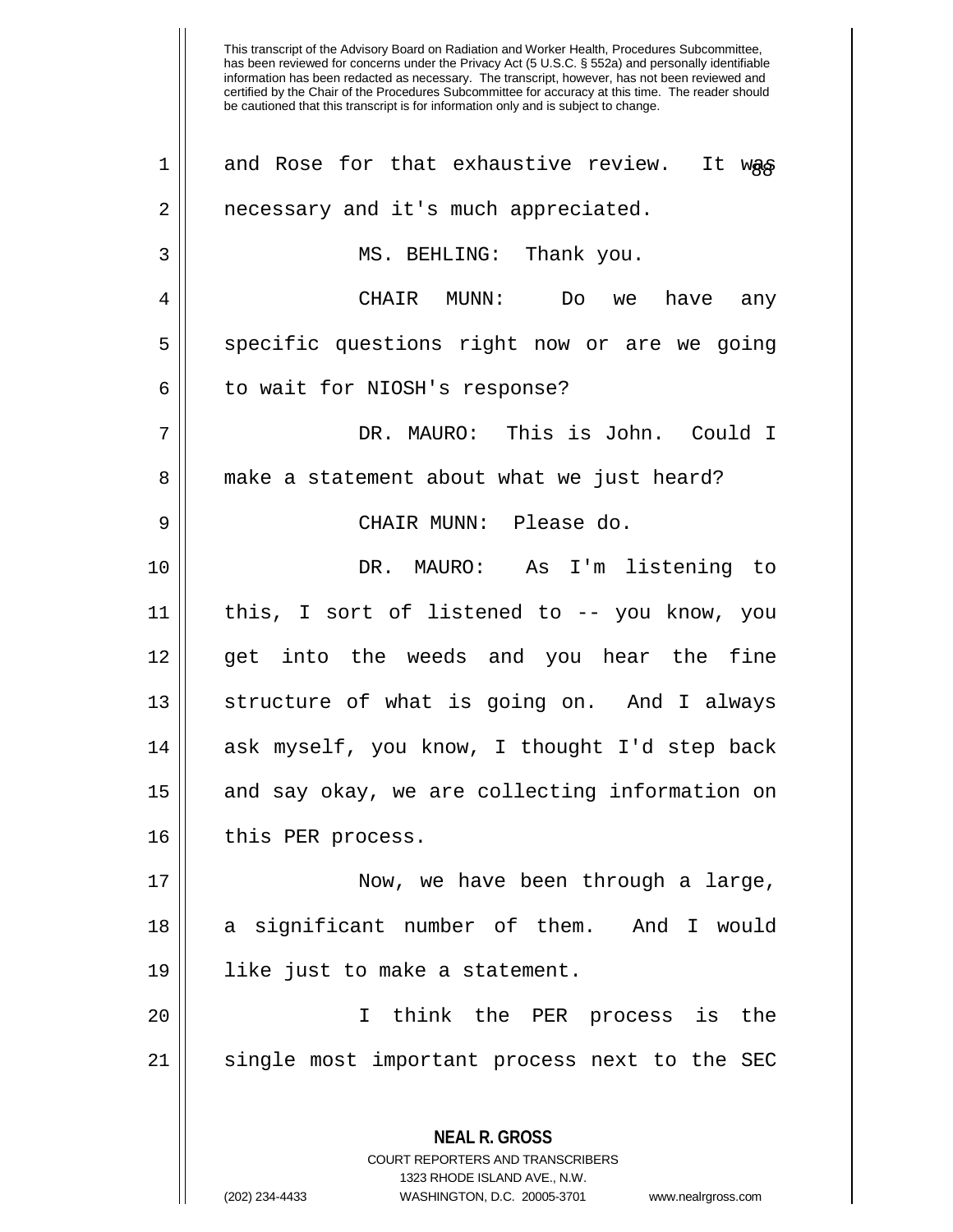| $\mathbf 1$    | that is going on in this program, in terms of  |
|----------------|------------------------------------------------|
| 2              | where the Board can step in and make a         |
| $\mathfrak{Z}$ | statement about the health of the program.     |
| 4              | Now, I'm making some, I guess, broad           |
| 5              | observation.                                   |
| 6              | See, what we have here is when you             |
| 7              | go to -- see, because unlike when we do a Site |
| 8              | Profile Review, where we're in a stovepipe.    |
| 9              | You know, we are in a stovepipe. We are doing  |
| 10             | DR review, a Site Profile Review, a procedure  |
| 11             | review.                                        |
| 12             | But here we are not in<br>the                  |
| 13             | stovepipe. Here we are crossing all            |
| 14             | boundaries. We are first checking -- you       |
| 15             | know, we are looking at the PER from several   |
| 16             | levels. You know, when you go to the four      |
| 17             | sub-tasks, for example, we are asking          |
| 18             | ourselves questions that go across the board.  |
| 19             | You know, did this PER capture the             |
| 20             | sense of the concerns that were raised in some |
| 21             | Site Profile or some procedure correctly? Did  |
|                |                                                |

**NEAL R. GROSS** COURT REPORTERS AND TRANSCRIBERS

1323 RHODE ISLAND AVE., N.W.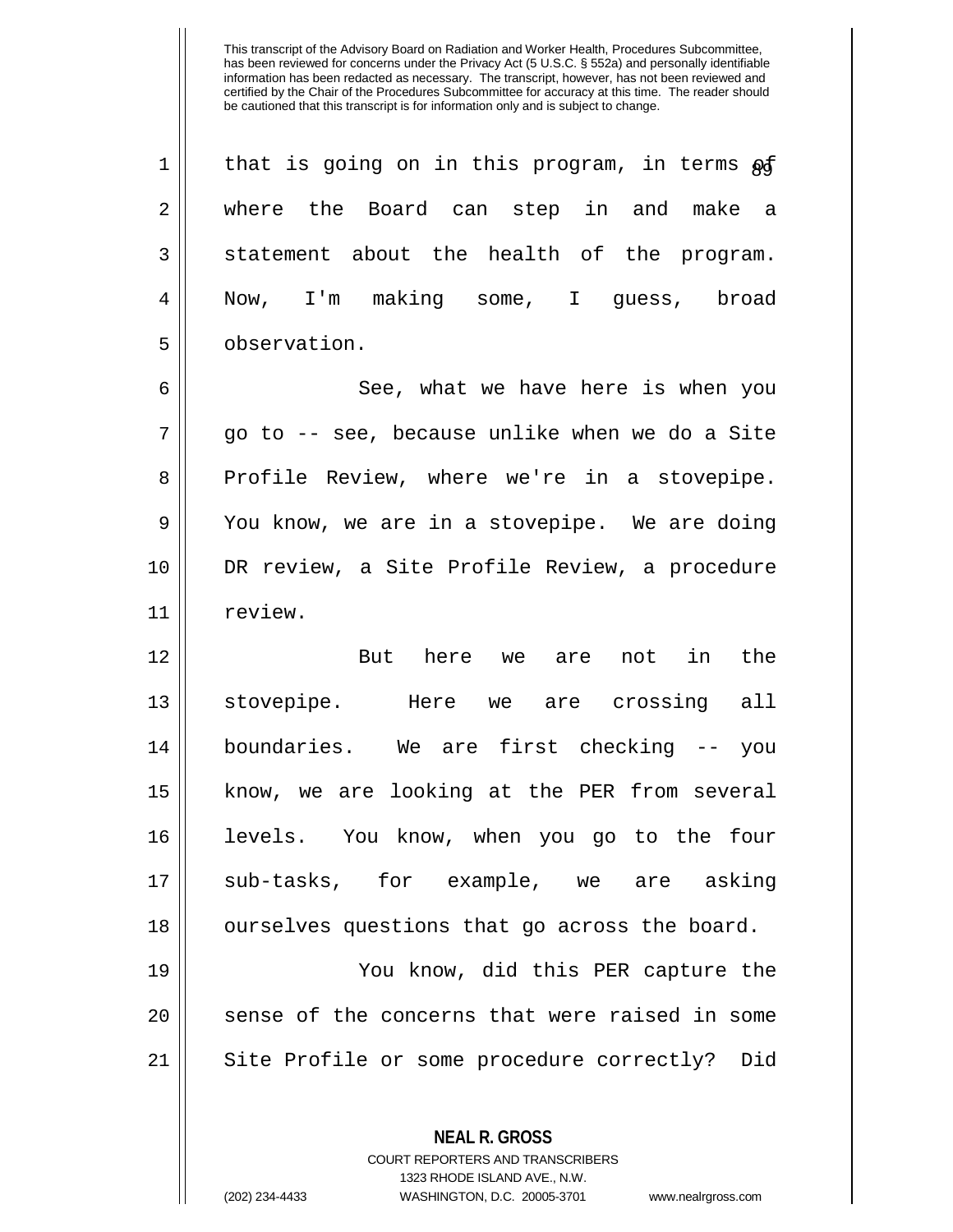| 1  | NIOSH then, you know, understand capture and  |
|----|-----------------------------------------------|
| 2  | incorporate that and then go find all of the  |
| 3  | cases, whether it's a particular site or      |
| 4  | across the boundary of many sites, as we did  |
| 5  | here?                                         |
| 6  | And ask themselves the question:              |
| 7  | did we go capture all of those or did we miss |
| 8  | something important? Did we miss any?         |
| 9  | Another question that is outside the          |
| 10 | stovepipe. Then we go ahead and we review     |
| 11 | cases where there effects is, you know, being |
| 12 | made. And we ask ourselves the question well, |
| 13 | did they fix it?                              |
| 14 | So in a way I'm sort of offering up           |
| 15 | to the Subcommittee the idea to treat the PER |
| 16 | as a very special category of work being done |
| 17 | by the Board that somehow -- now within the   |
| 18 | BRS now, we are capturing information, but I  |
| 19 | would like to offer that we should be able to |
| 20 | go in and capture information from the BRS,   |
| 21 | with regard to PERs now, that are of a very   |

**NEAL R. GROSS**

COURT REPORTERS AND TRANSCRIBERS 1323 RHODE ISLAND AVE., N.W. (202) 234-4433 WASHINGTON, D.C. 20005-3701 www.nealrgross.com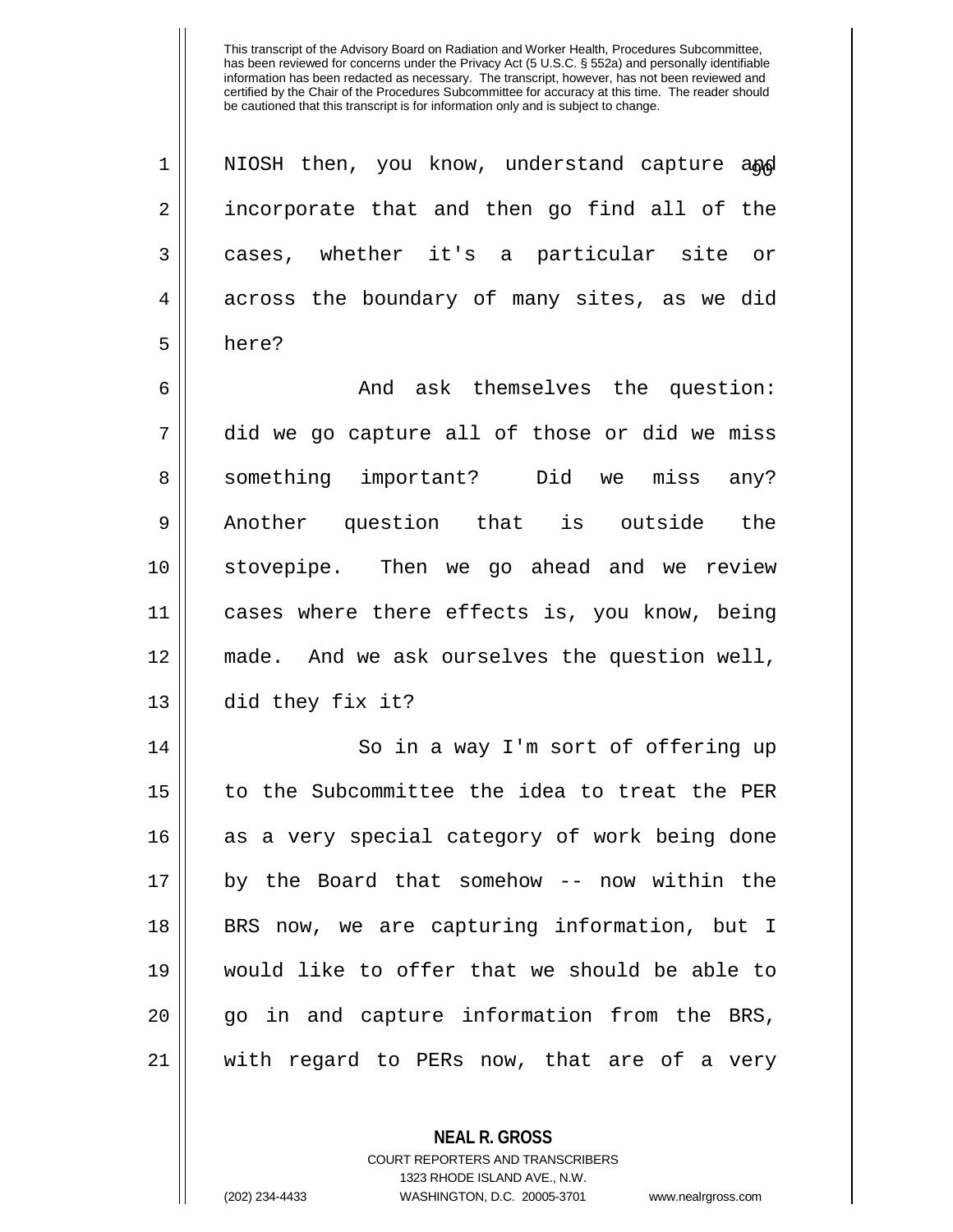| $\mathbf 1$ | lofty nature, because what it does is $\notin$ |
|-------------|------------------------------------------------|
| 2           | closes the loop where we get out of our        |
| 3           | stovepipe and we are crossing the boundary.    |
| 4           | The very thing that I think Dr. Melius has     |
| 5           | expressed concern about, about the work we are |
| 6           | doing.                                         |
| 7           | It just dawned on me the $P$ -- and            |
| 8           | it may have dawned on you also. I might have   |
| $\mathsf 9$ | been slower than the rest of you, but it just  |
| 10          | dawned on me how important this is. And I      |
| 11          | wanted to make that statement so that if       |
| 12          | you're not thinking of it that way, I think we |
| 13          | should be thinking of it that way.             |
| 14          | And given that when we report back             |
| 15          | to the secretary, I think this particular type |
| 16          | of evaluation should have some primacy,        |
| 17          | because it is very important.                  |
| 18          | CHAIR MUNN: Thank you for that,                |
| 19          | Some of us agree with you<br>John.             |
| 20          | wholeheartedly. Some do have the view that     |
| 21          | this is the most broad type of programmatic    |
|             |                                                |

**NEAL R. GROSS** COURT REPORTERS AND TRANSCRIBERS 1323 RHODE ISLAND AVE., N.W.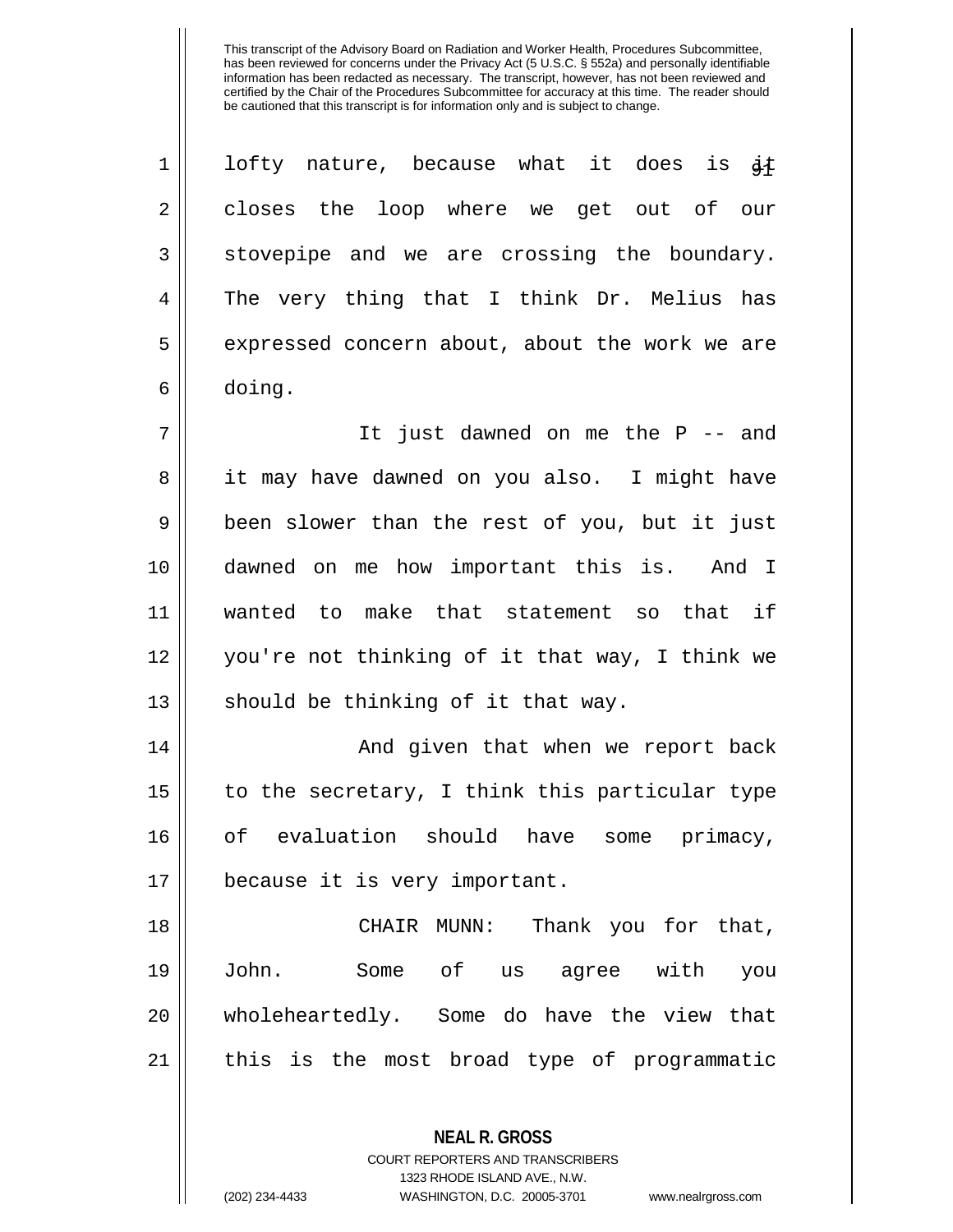| $\mathbf 1$ | review that we possibly have undertaken of   |
|-------------|----------------------------------------------|
| 2           | even could undertake. And for that reason,   |
| 3           | it's one of the few times that Board Members |
| 4           | really do get down in the weeds, even more   |
| 5           | than we do in the ordinary course of events. |
| 6           | It is much appreciated that we are           |
| 7           | undertaking it in that fashion. Thanks.      |
| 8           | Anyone else have anything to say before we   |
| 9           | check to see about PER-17?                   |
| 10          | MR. MARSCHKE: Wanda, this is                 |
| 11          | Steve.                                       |
| 12          | CHAIR MUNN: Yes?                             |
|             |                                              |
| 13          | MR. MARSCHKE: I have a question.             |
| 14          | CHAIR MUNN: Yes, Steve. And thank            |
| 15          | you by the way, you are a lifesaver.         |
| 16          | MR. MARSCHKE: Okay. On this PER-             |
| 17          | 14, Kathy and Rose have three observations.  |
| 18          | Now, the BRS has no ability to, you know,    |
| 19          | specify an observation or differentiate      |
| 20          | between an observation and a finding. It     |
| 21          | basically puts in one thing. There is just   |

**NEAL R. GROSS** COURT REPORTERS AND TRANSCRIBERS 1323 RHODE ISLAND AVE., N.W.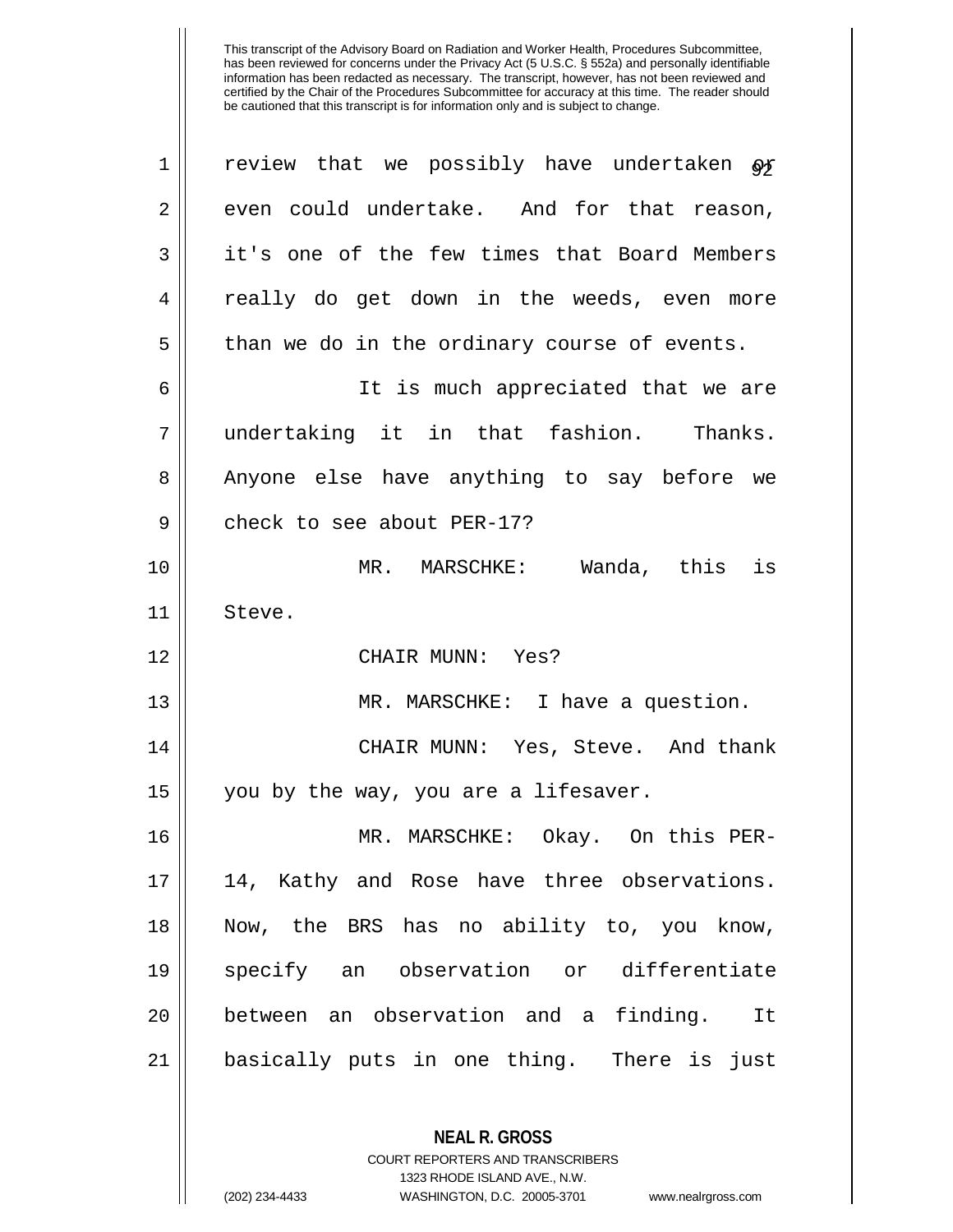$1 \parallel$  one class of items that can be entered into 2 l the BRS.

3 || The Mondal State Guestion is how 4 does the Subcommittee want to track the 5 | observations in the BRS as additional findings  $6 \parallel$  or do we not want to put the observations into  $7 \parallel$  the BRS? And if we don't, then we, you know, 8 can either track them by hand or we might lose  $9 \parallel$  them.

10 || So I guess the question is how do -11 - I mean, the BRS does not differentiate 12 between findings and observations. So how do 13 you want to handle this from a BRS point of 14 view?

 CHAIR MUNN: My personal position has been from the outset that observations were determined from the outset. From early 18 on, we made the statement that observations are appreciated. They are not necessary 20 || tracking items. They are precisely what their name is, an observation.

> **NEAL R. GROSS** COURT REPORTERS AND TRANSCRIBERS 1323 RHODE ISLAND AVE., N.W. (202) 234-4433 WASHINGTON, D.C. 20005-3701 www.nealrgross.com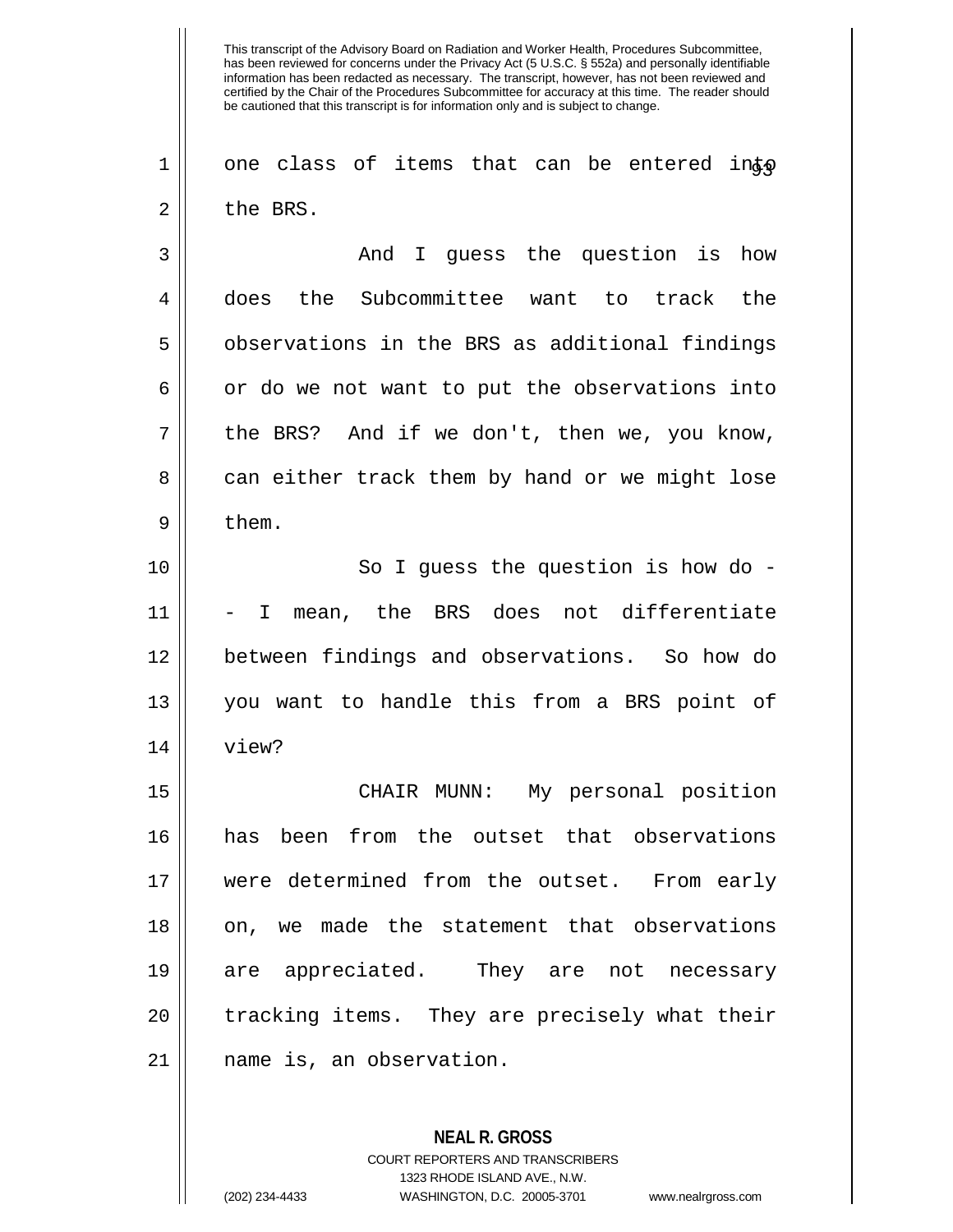| 1  | It is not a finding. It does not                                                                                                                                       |
|----|------------------------------------------------------------------------------------------------------------------------------------------------------------------------|
| 2  | require action. It's simply an observation                                                                                                                             |
| 3  | with respect to whatever activity was under                                                                                                                            |
| 4  | surveillance at the time. For that reason, my                                                                                                                          |
| 5  | position remains that we should list them in                                                                                                                           |
| 6  | our BRS as observations, but by their very                                                                                                                             |
| 7  | name indicated that no action is necessary or                                                                                                                          |
| 8  | will be taken.                                                                                                                                                         |
| 9  | MR. MARSCHKE: So we enter them                                                                                                                                         |
| 10 | basically as a closed finding?                                                                                                                                         |
| 11 | CHAIR MUNN: Exactly.                                                                                                                                                   |
| 12 | MR. MARSCHKE: Okay.                                                                                                                                                    |
| 13 | CHAIR MUNN: All right. Any other                                                                                                                                       |
| 14 | feelings?                                                                                                                                                              |
| 15 | Wanda, this<br>is<br>MEMBER<br>BEACH:                                                                                                                                  |
| 16 | Josie.                                                                                                                                                                 |
| 17 | CHAIR MUNN: Yes?                                                                                                                                                       |
| 18 | MEMBER BEACH: I have a comment on                                                                                                                                      |
| 19 | that, because I was going to comment earlier                                                                                                                           |
| 20 | on the, I believe it is, observation that we                                                                                                                           |
| 21 | look at OTIB-20 and suggestion that we review                                                                                                                          |
|    | <b>NEAL R. GROSS</b><br><b>COURT REPORTERS AND TRANSCRIBERS</b><br>1323 RHODE ISLAND AVE., N.W.<br>(202) 234-4433<br>WASHINGTON, D.C. 20005-3701<br>www.nealrgross.com |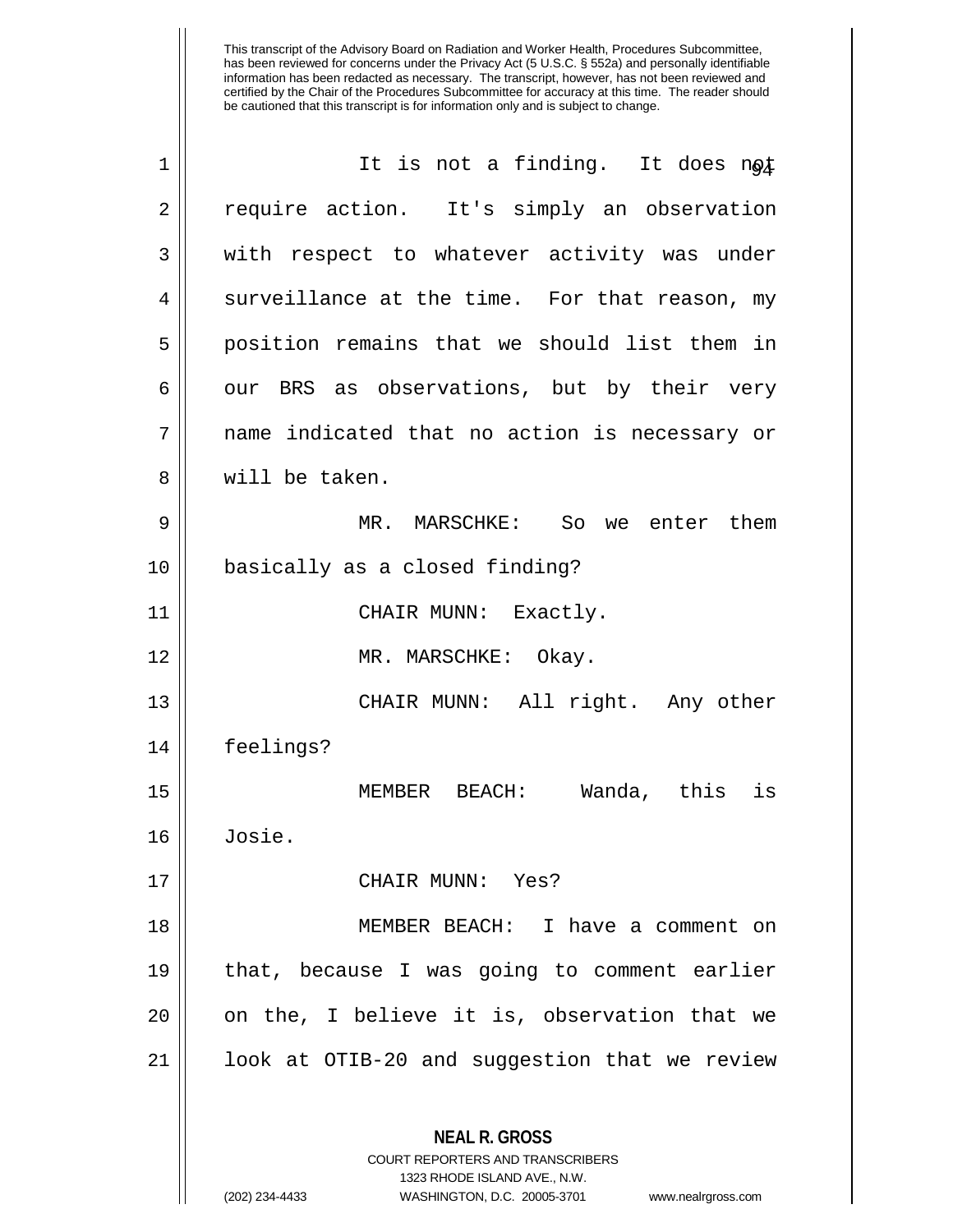This transcript of the Advisory Board on Radiation and Worker Health, Procedures Subcommittee, has been reviewed for concerns under the Privacy Act (5 U.S.C. § 552a) and personally identifiable information has been redacted as necessary. The transcript, however, has not been reviewed and certified by the Chair of the Procedures Subcommittee for accuracy at this time. The reader should be cautioned that this transcript is for information only and is subject to change. **NEAL R. GROSS** COURT REPORTERS AND TRANSCRIBERS 1323 RHODE ISLAND AVE., N.W.  $1$  that OTIB, that was one of the observations. 2 || Is that correct, Kathy? 3 MS. BEHLING: Yes, it is. 4 MS. GOGLIOTTI: Yes. 5 MS. BEHLING: In fact, Josie, you  $6 \parallel$  are touching on something I was just going to 7 mention. 8 MEMBER BEACH: Yes, I just -- and 9 just to -- I don't want to miss that 10 observation by closing it, because I think it  $11$  | is important that we --12 MS. BEHLING: Well, I agree. 13 || MEMBER BEACH: -- follow through. 14 || MS. BEHLING: Yes, I agree with 15 you. In fact, what I was about to say is 16 really I think the first two observations 17 there are findings that capture those 18 observations. 19 What we struggled with was the last 20 || observation and, in fact, we talked among 21 ourselves whether we should make this a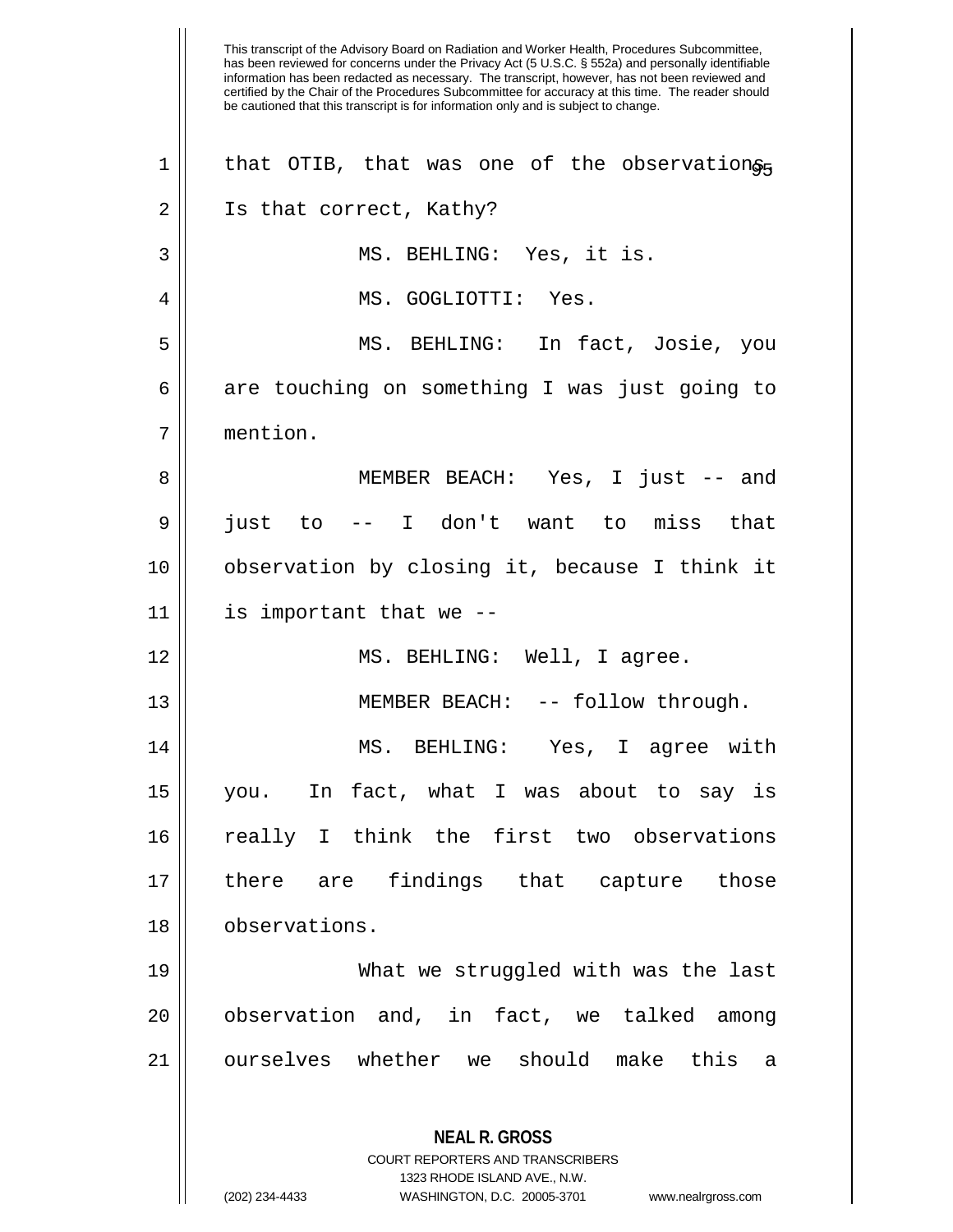| 1  | finding because it has to do with OTIB-20, we    |
|----|--------------------------------------------------|
| 2  | weren't quite sure if it was appropriate to      |
| 3  | make it a finding.                               |
| 4  | However, I have to say in                        |
| 5  | retrospect I think we should have, because it    |
| 6  | is something that came out of this review.<br>It |
| 7  | was something based on our looking at all of     |
| 8  | these cases, it came to our attention. And so    |
| 9  | I believe that that Observation 3 perhaps        |
| 10 | should have been a finding, because I also       |
| 11 | think that it is one of those --<br>it's         |
| 12 | something that should be looked into a little    |
| 13 | bit further.                                     |
| 14 | CHAIR MUNN: You are correct,                     |
| 15 | Kathy. If there's anything that requires an      |
| 16 | action, as this clearly does --                  |
| 17 | MS. BEHLING: Can I suggest this,                 |
| 18 | that when we do -- when I resubmit this          |
| 19 | changing these finding numbers, that I make      |
| 20 | that observation into Finding 16 or it will      |
| 21 | become No. 22 or whatever.                       |
|    |                                                  |
|    |                                                  |

**NEAL R. GROSS** COURT REPORTERS AND TRANSCRIBERS 1323 RHODE ISLAND AVE., N.W.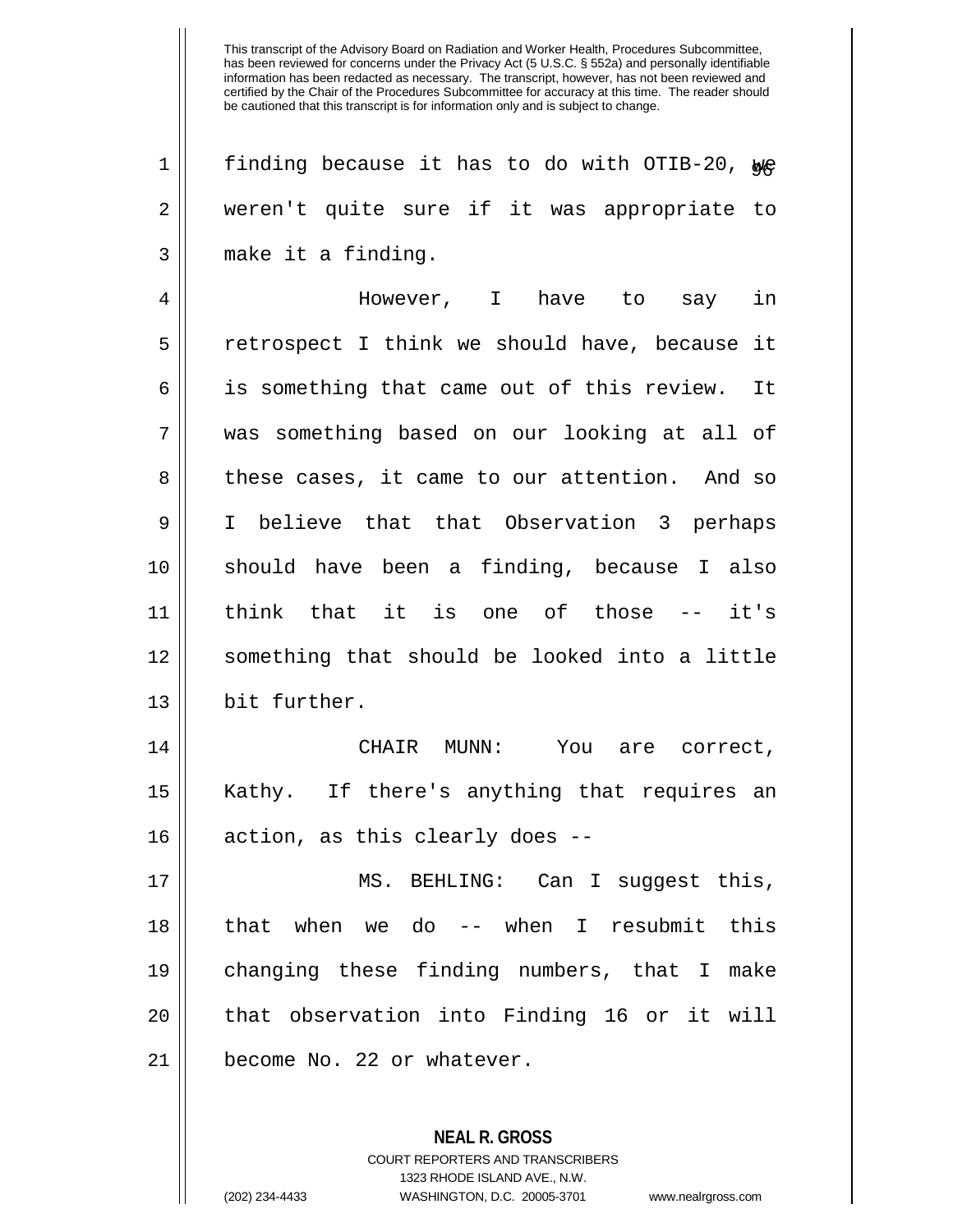| $\mathbf 1$    | CHAIR MUNN: Correct.<br>97                                                                      |
|----------------|-------------------------------------------------------------------------------------------------|
| $\mathbf 2$    | MS. BEHLING: Okay.                                                                              |
| 3              | CHAIR MUNN: Absolutely.                                                                         |
| $\overline{4}$ | MEMBER BEACH: That's what I was                                                                 |
| 5              | going to suggest as well, so that's great.                                                      |
| 6              | CHAIR MUNN: Okay. Do you have any                                                               |
| 7              | objection to that, Paul?                                                                        |
| 8              | MEMBER ZIEMER: No. In fact,                                                                     |
| 9              | conceptually, Wanda, I agree with what you                                                      |
| 10             | said about observations. It seems to me if                                                      |
| 11             | it's a true observation, the burden is on                                                       |
| 12             | NIOSH to do with it what they wish. It's not                                                    |
| 13             | something that we should track. If it's                                                         |
| 14             | important for us to track it and close it,                                                      |
| 15             | then it should, indeed, be a finding.                                                           |
| 16             | CHAIR MUNN: Good. Any objection                                                                 |
| 17             | one way or the other? If not, we will request                                                   |
| 18             | that SC&A at their reissuance of the 14 see                                                     |
| 19             | that what is now categorized as Observation 3                                                   |
| 20             | becomes a finding. Any other comments?                                                          |
| 21             | MEMBER ZIEMER: This is Ziemer                                                                   |
|                | <b>NEAL R. GROSS</b><br><b>COURT REPORTERS AND TRANSCRIBERS</b><br>1323 RHODE ISLAND AVE., N.W. |

 $\mathbf{\mathcal{H}}$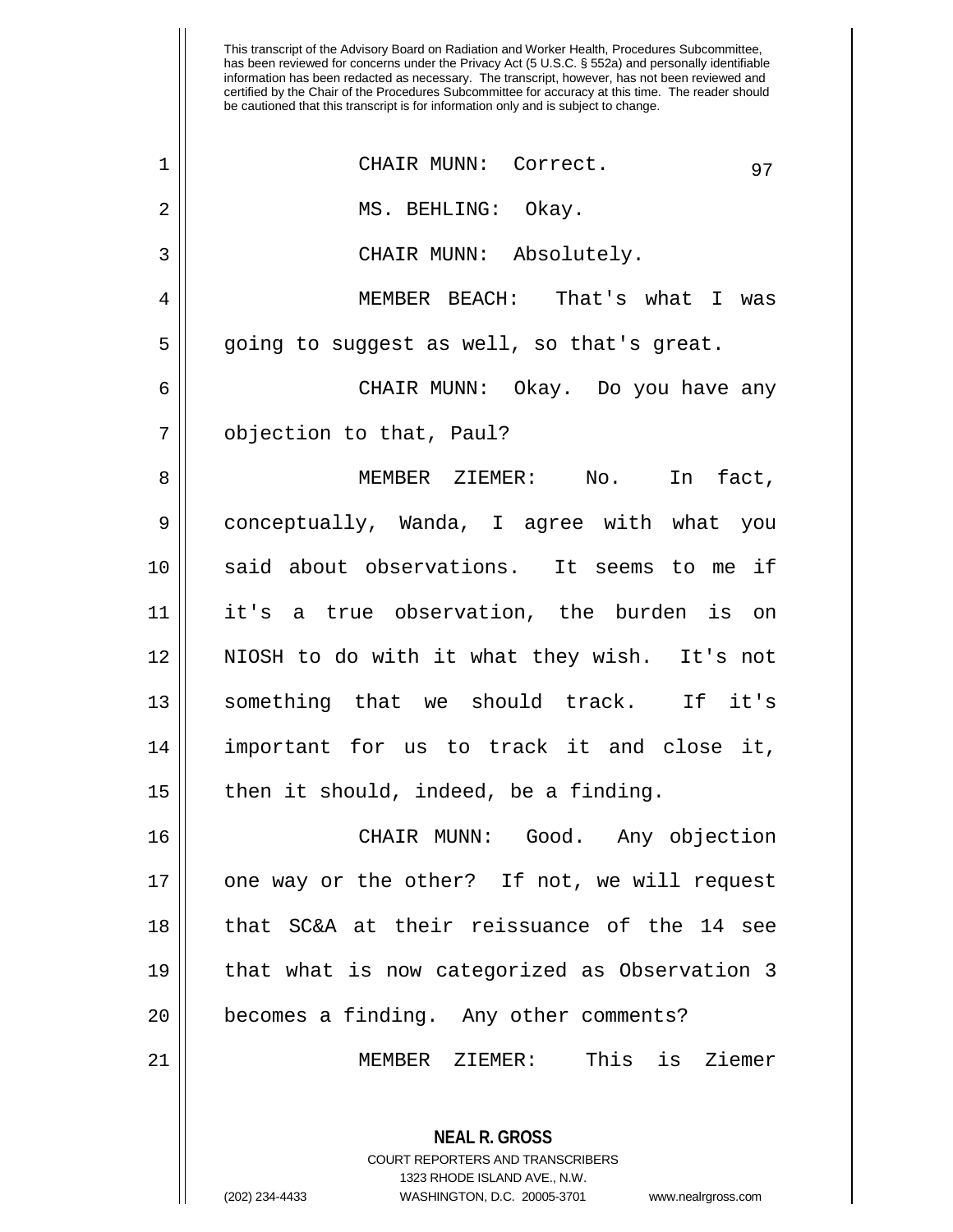| $\mathbf 1$ | again. Early on there was -- somebody          |
|-------------|------------------------------------------------|
| 2           | suggested that we think about parsing these    |
| 3           | out by site, but it seems to me in the cases   |
| 4           | that we have indicated here, where there is a  |
| 5           | common sort of problem at one plant,           |
| 6           | typically, which occurs over and over again,   |
| 7           | it seems to me something like that should just |
| 8           | stay with us here.                             |
| 9           | It's something that NIOSH can deal             |
| 10          | with sort of across the board as opposed to    |
| 11          | having each site try to deal with that same -- |
| 12          | it's the same issue in every case. I think it  |
| 13          | just shows up in different sites.              |
| 14          | CHAIR MUNN: Parsing out segments               |
| 15          | of a PER seems to be unwieldy administrative   |
| 16          | onset to that. It's not attractive to me.      |
| 17          | MEMBER ZIEMER: Right.                          |
| 18          | CHAIR MUNN: Anyone have<br>any                 |
| 19          | objection to our dealing with -- or continuing |
| 20          | to deal with the PER-14 in this Subcommittee?  |
| 21          | If there is not, we will continue to do so.    |
|             | <b>NEAL R. GROSS</b>                           |

COURT REPORTERS AND TRANSCRIBERS 1323 RHODE ISLAND AVE., N.W.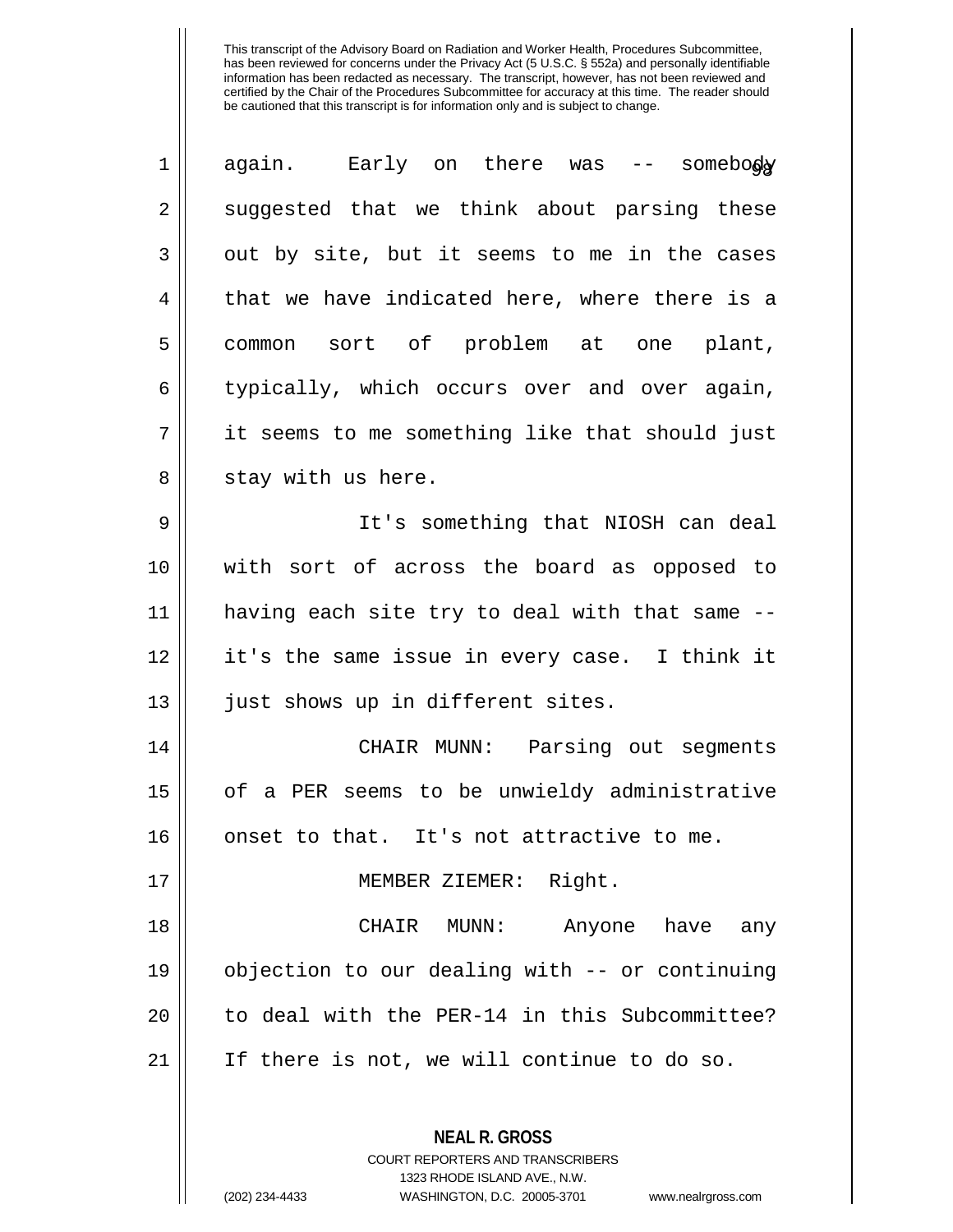| $\mathbf 1$ | One quick question. Kathy, Idga                          |
|-------------|----------------------------------------------------------|
| 2           | assuming -- are you going to report on PER-17?           |
| 3           | MS. BEHLING: Yes, I am.                                  |
| 4           | CHAIR MUNN: And is it a lengthy                          |
| 5           | report?                                                  |
| 6           | MS. BEHLING: No.                                         |
| 7           | CHAIR MUNN: All right. That's                            |
| 8           | good. Let's anticipate that we will take a 15            |
| 9           | minute break after Kathy completes PER-17.               |
| 10          | MS. BEHLING: Great.                                      |
| 11          | CHAIR MUNN: Go ahead, Kathy.                             |
| 12          | MS. BEHLING: Okay. One more                              |
| 13          | comment that I wanted to make on PER-14. If              |
| 14          | anyone from NIOSH or ORAU would like to                  |
| 15          | contact either Rose or myself with regard to             |
| 16          | giving you some examples of cases that we                |
| 17          | found under Finding 2, we would be happy to do           |
| 18          | that. We can, you know, clarify whether that             |
| 19          | is a problem or not.                                     |
| 20          | Okay. Thanks,<br>MR. HINNEFELD:                          |
| 21          | Kathy. We are going to have to work out on               |
|             | <b>NEAL R. GROSS</b><br>COURT REPORTERS AND TRANSCRIBERS |

1323 RHODE ISLAND AVE., N.W.

 $\mathop{\text{||}}$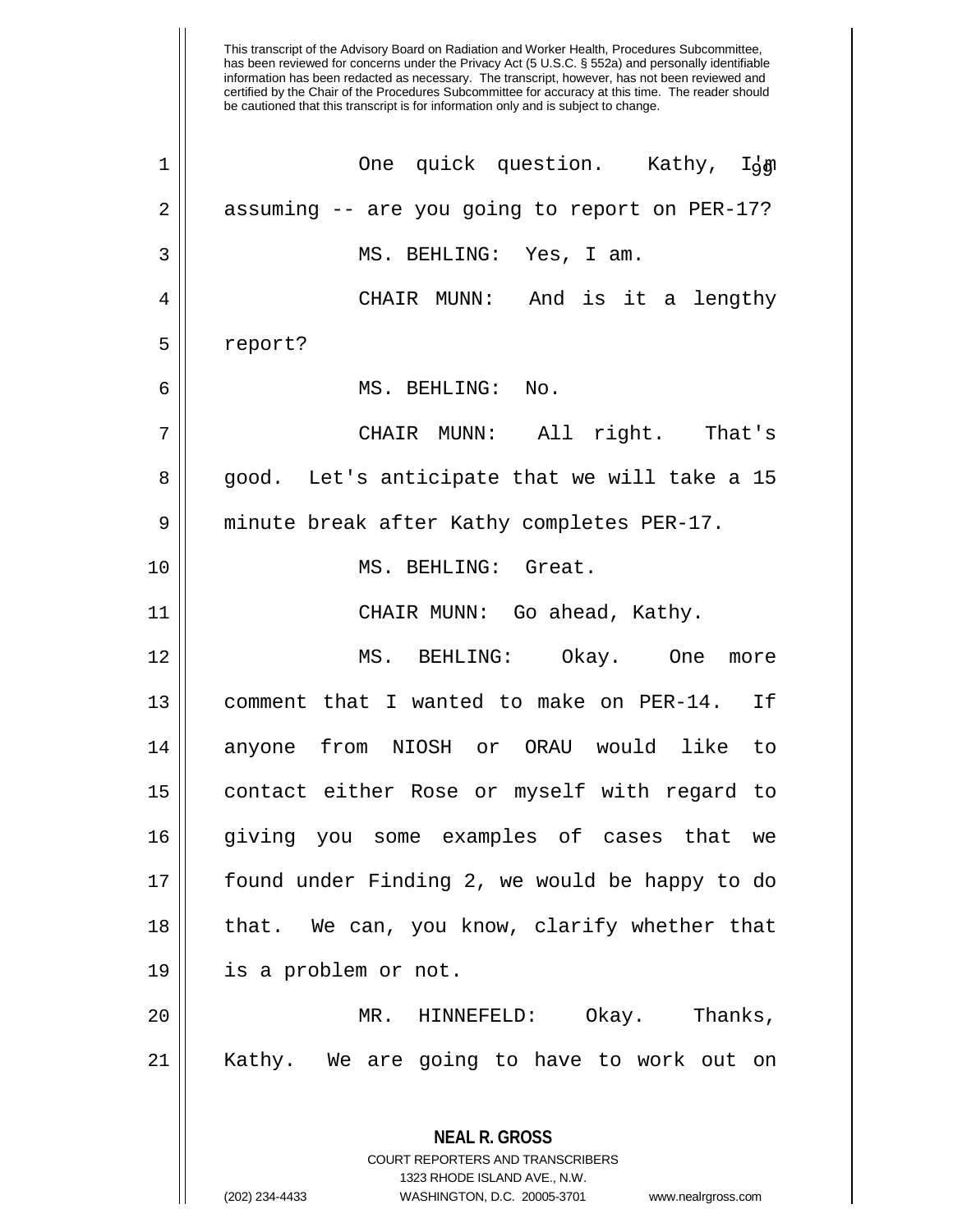This transcript of the Advisory Board on Radiation and Worker Health, Procedures Subcommittee, has been reviewed for concerns under the Privacy Act (5 U.S.C. § 552a) and personally identifiable information has been redacted as necessary. The transcript, however, has not been reviewed and certified by the Chair of the Procedures Subcommittee for accuracy at this time. The reader should be cautioned that this transcript is for information only and is subject to change. **NEAL R. GROSS** COURT REPORTERS AND TRANSCRIBERS 1323 RHODE ISLAND AVE., N.W. (202) 234-4433 WASHINGTON, D.C. 20005-3701 www.nealrgross.com 1 | our side when and if we can get to this, so  $4\sigma$ 2 || might not happen immediately. 3 || MS. BEHLING: Okay. 4 MR. HINNEFELD: But thank you for  $5 \parallel$  that. 6 MS. BEHLING: Okay. All right. 7 Again, I was going to try to -- I had 8 || highlighted -- I was so proud of myself here. 9 I had highlighted all the key sections in PER-10 17 Sub-task 4 also and I was going to pull 11 that up on the screen, but for some reason 12 | it's not allowing me to do that. 13 || Steve, do you happen to have PER-14 || 17? This was issued on April  $1^{st}$ , I believe, 15 of 2013. 16 MR. KATZ: This is Ted. Kathy, why 17 don't you just email it to Steve and he can  $18$  || put it up? 19 MR. MARSCHKE: Wait a minute. I 20  $\parallel$  might have it. April 1<sup>st</sup>, I might have it,  $21$   $\parallel$  Ted.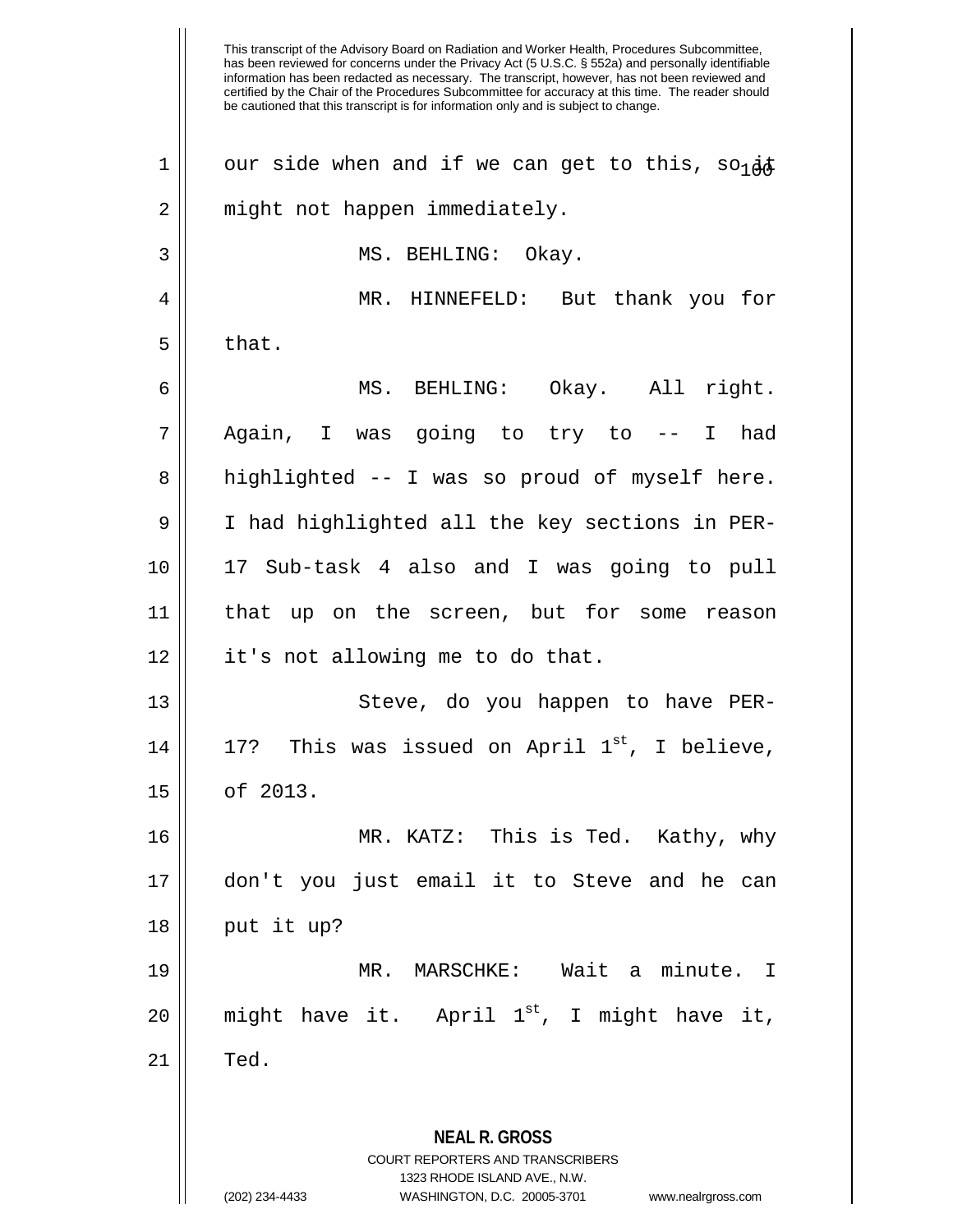has been reviewed for concerns under the Privacy Act (5 U.S.C. § 552a) and personally identifiable information has been redacted as necessary. The transcript, however, has not been reviewed and certified by the Chair of the Procedures Subcommittee for accuracy at this time. The reader should be cautioned that this transcript is for information only and is subject to change. **NEAL R. GROSS** COURT REPORTERS AND TRANSCRIBERS 1323 RHODE ISLAND AVE., N.W.  $1$  || MR. STIVER: This is John. I{ $_{\text{NP}}$ 2 || got it. I can open it up here. 3 MR. KATZ: Oh, okay. I thought 4 || Kathy had hers annotated or highlighted. 5 MR. STIVER: Oh, okay. Okay. 6 MR. KATZ: But no -- 7 MS. BEHLING: Yes, it's actually 8 || fairly brief, because there are -- were no  $9 \parallel$  findings on this particular one. 10 CHAIR MUNN: We like that a lot. 11 MR. STIVER: Okay. Can everybody  $12 \parallel$  see it? I just pulled it up. 13 CHAIR MUNN: Yes, yes. It's great. 14 || Thanks, Steve, or John. 15 MS. BEHLING: Yes, I'm actually 16 | having trouble. 17 || MR. STIVER: The other Steve. 18 || CHAIR MUNN: Yes. 19 MS. BEHLING: Okay. Actually, PER- $20$  || 17, as a reminder, is the evaluation of 21 | incomplete internal dosimetry records at Idaho

This transcript of the Advisory Board on Radiation and Worker Health, Procedures Subcommittee,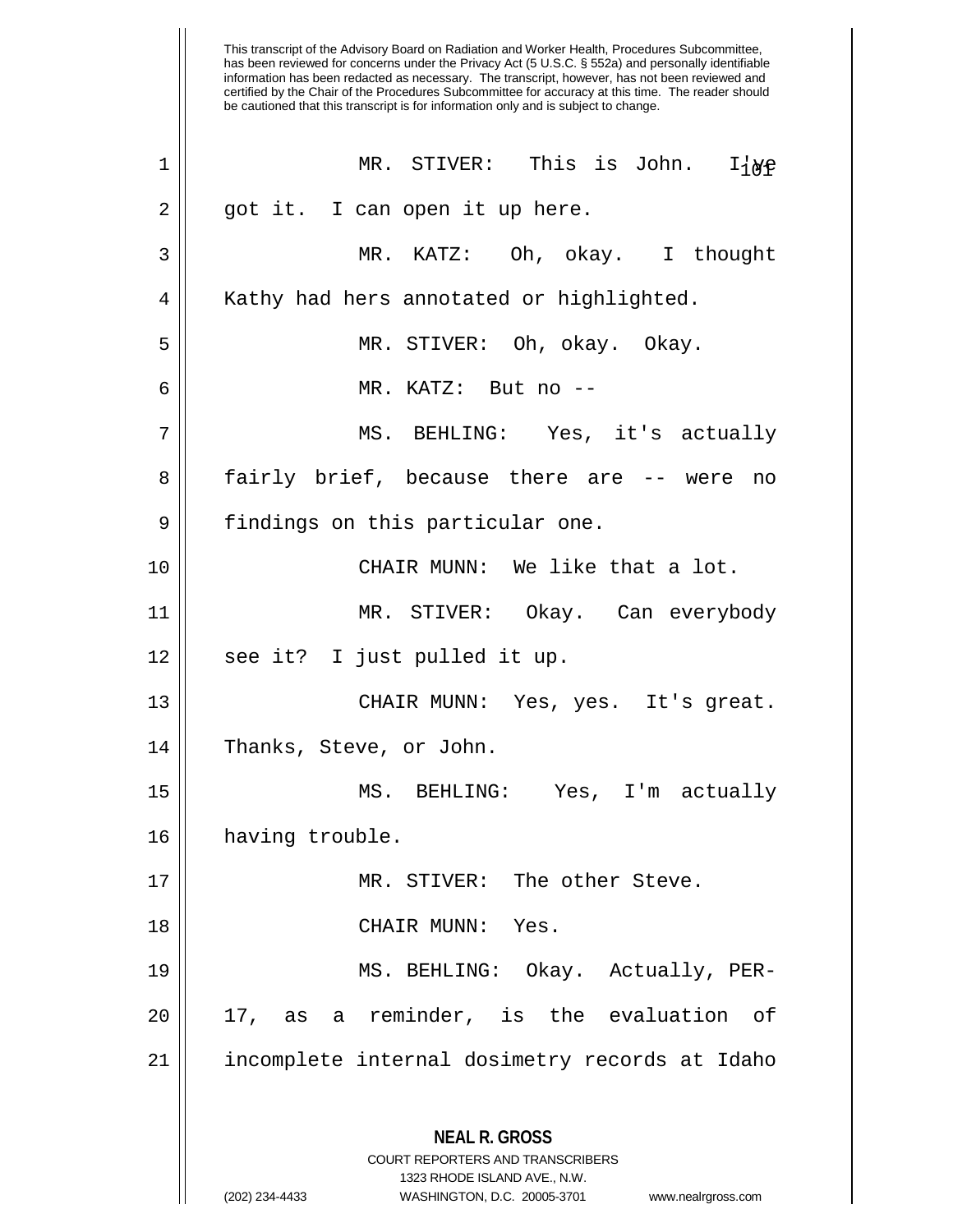$1$  | INL, Argonne National Labs-East and Argonne 2 National Labs-West. And we completed a review  $3 \parallel$  of PER-17 on May 15, 2012 and the report that 4 you are looking at is our Sub-task 4 or the 5 | Teview of cases. 6 || Now, initially, if you go to page 7 6, this PER was initiated because NIOSH 8 || identified that when they were looking at --9 had records they had requested internal 10 dosimetry records and they realized when they 11 were getting the requests back from -- or the 12 information back from DOE, sometimes there 13 would be no internal dosimetry records and 14 || there would sometimes be handwritten notes, 15 sometimes it would be included with the INP-16 004 form which is a request for personal 17 exposure form. And it would be marked as 18 dosimetry -- Internal Dosimetry Records not 19 readily available or no internal or recorded  $20 \parallel$  dose.

 $21$  ||  $\blacksquare$  And because of spotting that, which

**NEAL R. GROSS** COURT REPORTERS AND TRANSCRIBERS 1323 RHODE ISLAND AVE., N.W. (202) 234-4433 WASHINGTON, D.C. 20005-3701 www.nealrgross.com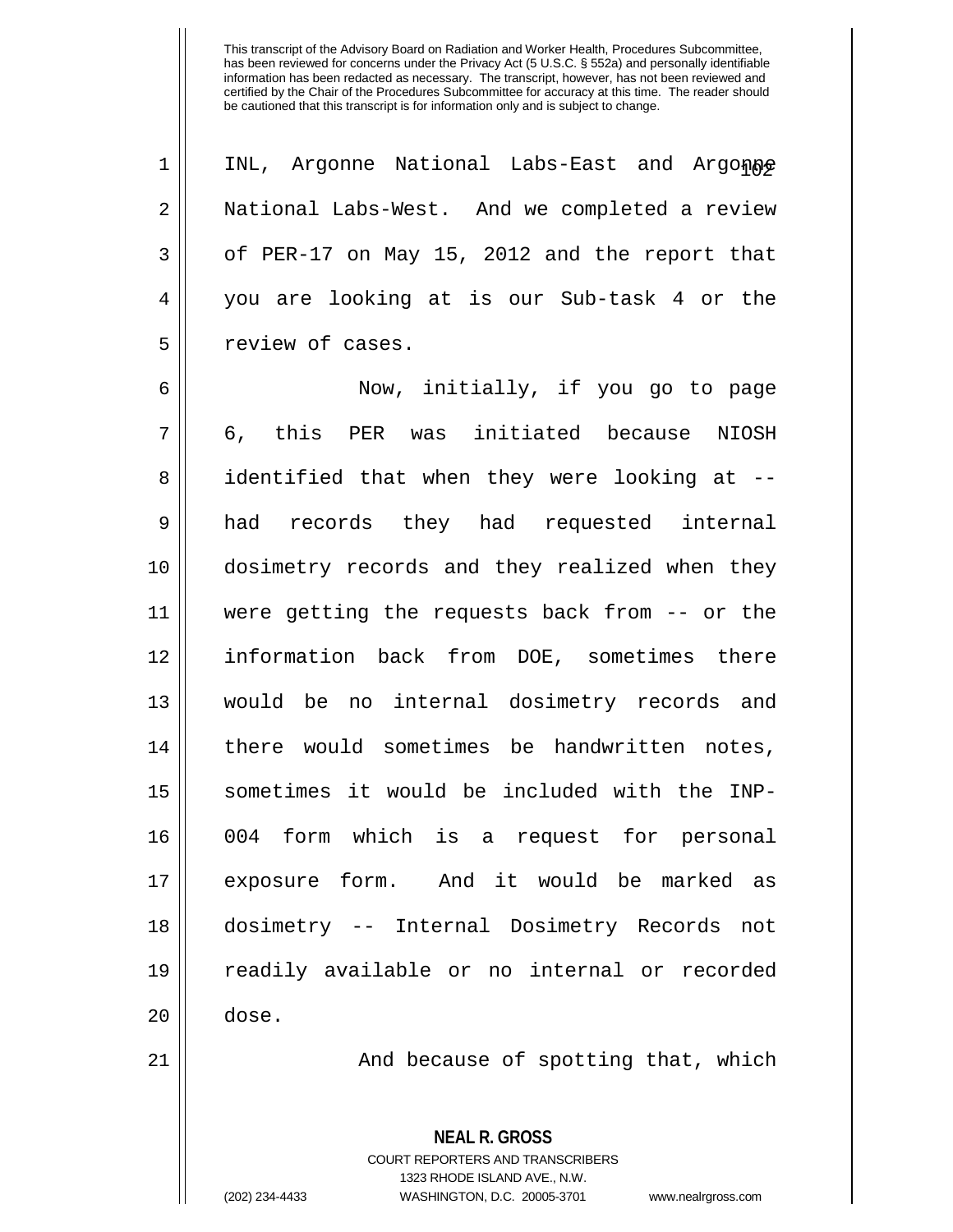| $\mathbf 1$ | was very good, they assumed that perhaps theap                                                                                                                         |
|-------------|------------------------------------------------------------------------------------------------------------------------------------------------------------------------|
| 2           | were people out there that actually had                                                                                                                                |
| 3           | internal monitoring records and they weren't                                                                                                                           |
| 4           | repeating them.                                                                                                                                                        |
| 5           | And that was the case. NIOSH went                                                                                                                                      |
| 6           | back and they had identified 223 cases and it                                                                                                                          |
| 7           | ended up that there were -- once they looked                                                                                                                           |
| 8           | at all the criteria, they identified that                                                                                                                              |
| 9           | there were 83 cases where they actually got                                                                                                                            |
| 10          | back from DOE regarding the internal<br>data                                                                                                                           |
| 11          | dosimetry records for 83 different                                                                                                                                     |
| 12          | individuals.                                                                                                                                                           |
| 13          | 62 of those were from the INL site,                                                                                                                                    |
| 14          | 14 were from the Argonne National Labs-West                                                                                                                            |
| 15          | and 6 were from Argonne National Labs-East.                                                                                                                            |
| 16          | We recommended that we select three                                                                                                                                    |
| 17          | cases from<br>INL, two cases<br>from<br>Argonne                                                                                                                        |
| 18          | National Labs-West and one case from Argonne                                                                                                                           |
| 19          | National Labs-East.                                                                                                                                                    |
|             |                                                                                                                                                                        |
| 20          | got those records.<br>We<br>NIOSH                                                                                                                                      |
| 21          | identified those cases, those six cases and I                                                                                                                          |
|             | <b>NEAL R. GROSS</b><br><b>COURT REPORTERS AND TRANSCRIBERS</b><br>1323 RHODE ISLAND AVE., N.W.<br>(202) 234-4433<br>WASHINGTON, D.C. 20005-3701<br>www.nealrgross.com |
|             |                                                                                                                                                                        |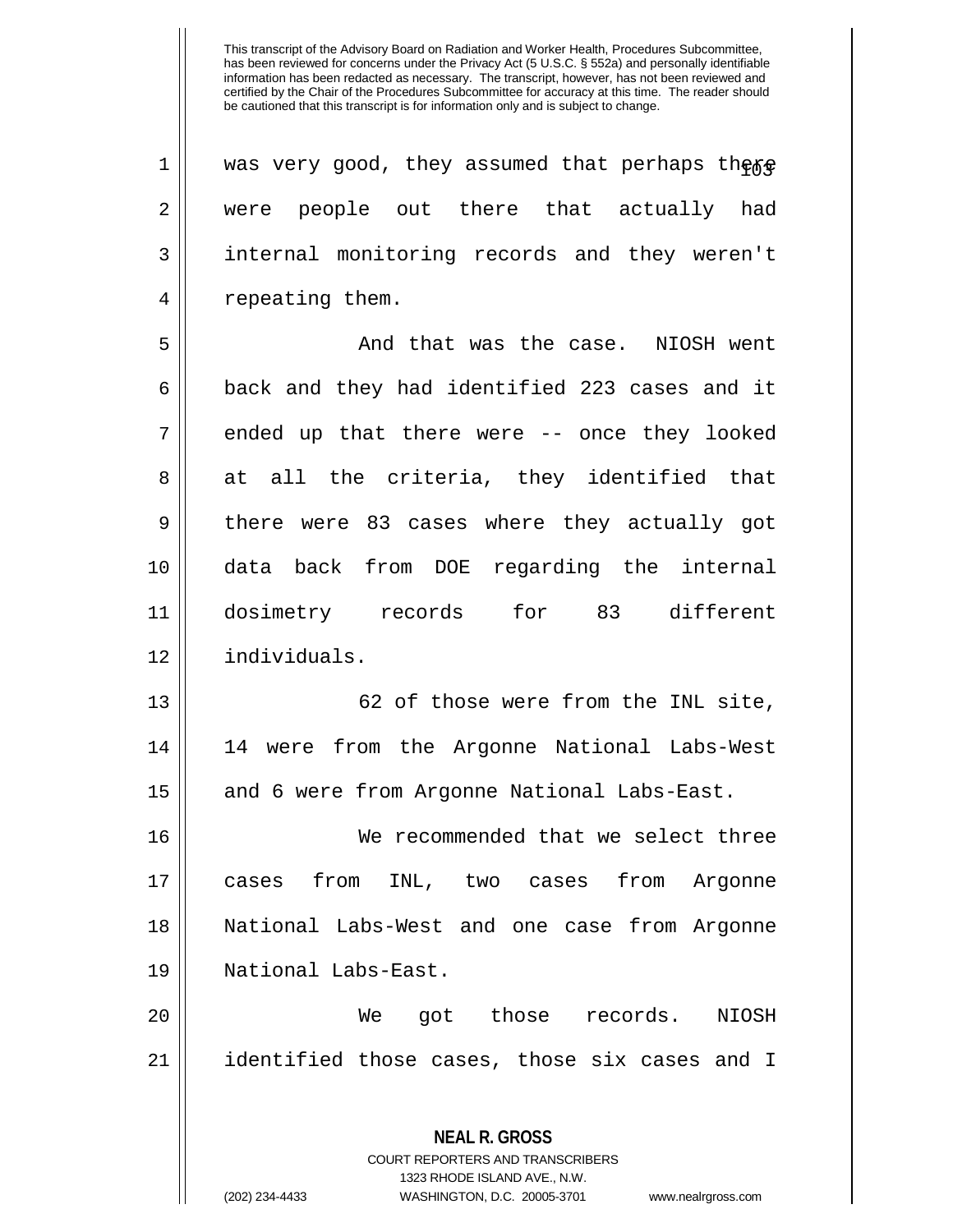| $\mathbf 1$    | went through and I'm not going to go through             |
|----------------|----------------------------------------------------------|
| $\mathbf 2$    | each of the six because I can just tell you in           |
| 3              | summary, unless you want me to go through                |
| $\overline{4}$ | them, but if we go to page 23 in the summary,            |
| 5              | I found that in each case NIOSH did submit a             |
| 6              | second request. DOE provided bioassay                    |
| 7              | records. Those records were used to                      |
| 8              | reevaluate all six claims.                               |
| 9              | I thought, you know, in some cases                       |
| 10             | the data was, you know, data that was                    |
| 11             | evaluating the values for the urinalysis or              |
| 12             | whatever and so I think there was one case               |
| 13             | where they maybe used that as internal, so --            |
| 14             | but they did at least consider all of the                |
| 15             | internal records.                                        |
| 16             | I agreed with their approach and                         |
| 17             | their assumptions. I felt that all the cases             |
| 18             | were done in a claimant-favorable manner. And            |
| 19             | I had no findings with any of the six cases              |
| 20             | that I reviewed.                                         |
| 21             | There was only one observation and                       |
|                |                                                          |
|                | <b>NEAL R. GROSS</b><br>COURT REPORTERS AND TRANSCRIBERS |

1323 RHODE ISLAND AVE., N.W.

 $\mathop{\text{||}}$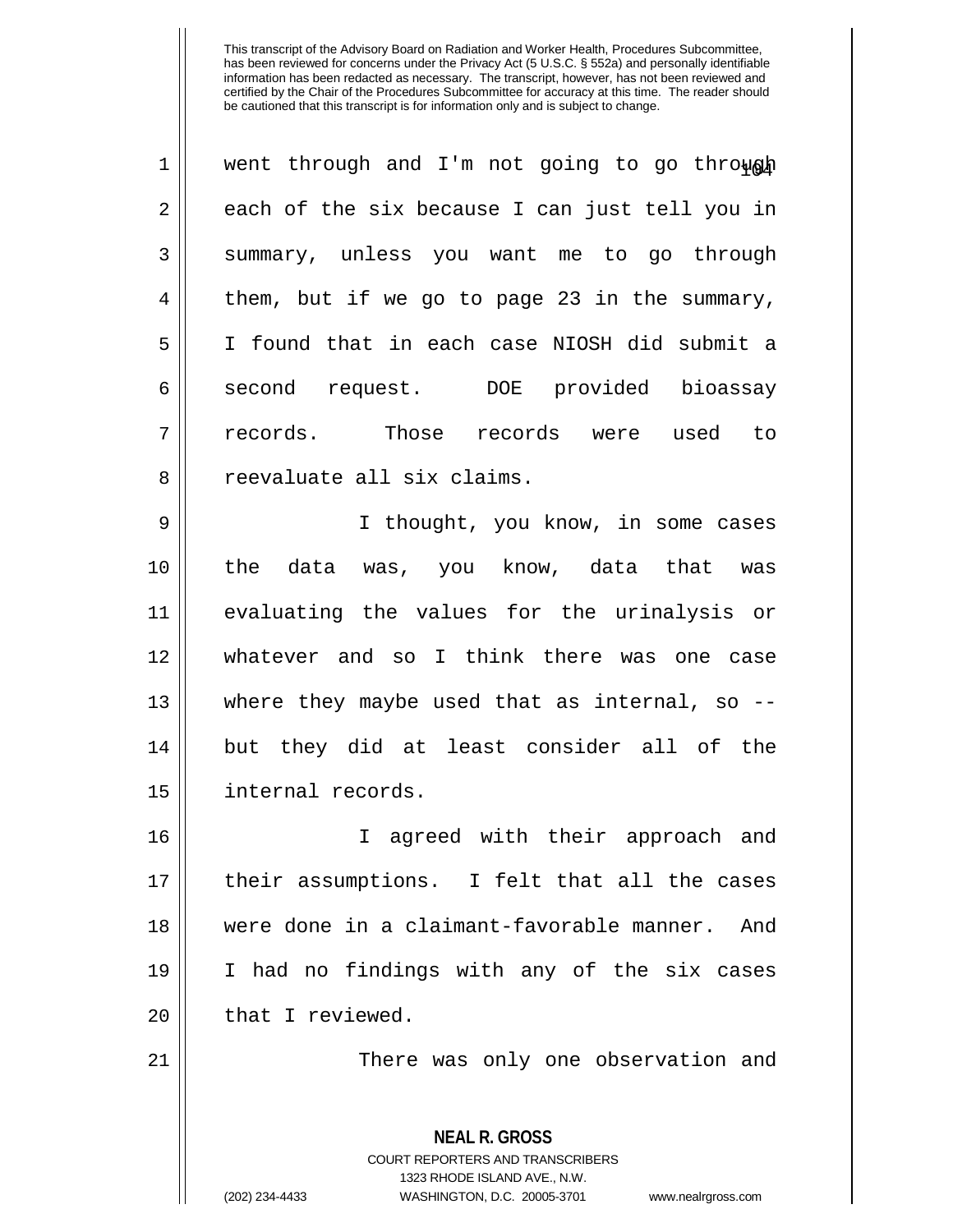$1 \parallel$  I know this is something of a reoccurring  $2 \parallel$  theme, but at the very end on page 23, I do 3 make an observation that five of the six 4 claims, the CATI report indicated that there 5 | was bioassay data.

6  $\parallel$  and, obviously, when the energy 7 || employee fills it out, you know, they will 8 certainly know, but in some of these cases  $9 \parallel$  even survivors indicated that there was --10 there should have been bioassay data. I'm 11 sure when you have to bring a bottle home, you 12 || know, everyone in the family knows about it.

 But I just -- it occurred to me that perhaps if they had looked at the CATI information a little bit closer, maybe they would have identified this as a problem at 17 || those particular sites a little bit earlier.

18 || The other thing that occurred to me is I wondered if, especially for maybe best || estimate cases, there couldn't be maybe like a | tracking system that compared, and I know you

**NEAL R. GROSS**

COURT REPORTERS AND TRANSCRIBERS 1323 RHODE ISLAND AVE., N.W. (202) 234-4433 WASHINGTON, D.C. 20005-3701 www.nealrgross.com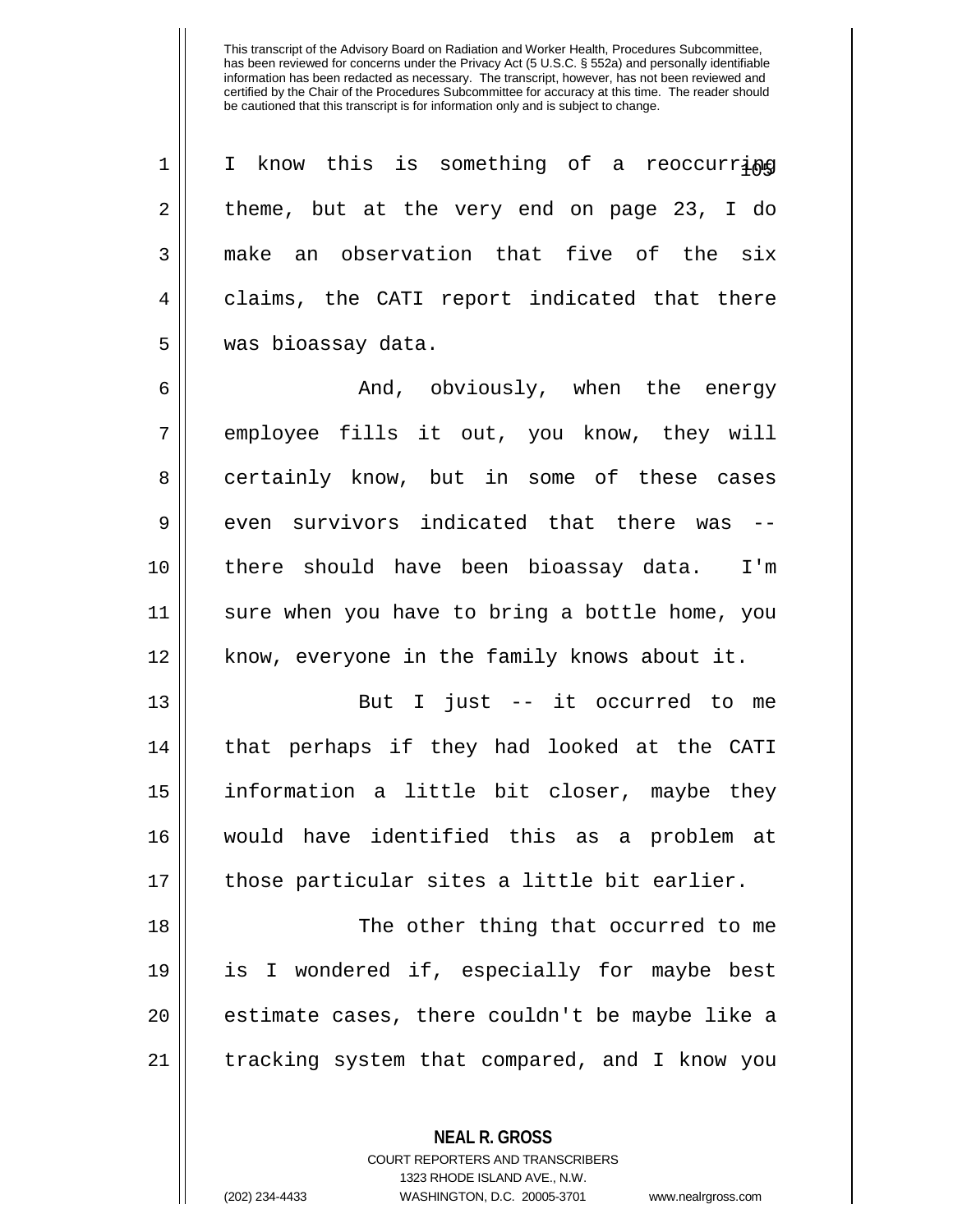| 1  | have enough work, but, what is in the CARA    |
|----|-----------------------------------------------|
| 2  | report, did you expect to get bioassay data   |
| 3  | and did you actually get any? Maybe even just |
| 4  | for best estimate cases.                      |
| 5  | And again, this is<br>just an                 |
| 6  | observation and I didn't think it warranted a |
| 7  | finding. It's just something that I wanted to |
| 8  | mention. And that's it for PER-17.            |
| 9  | CHAIR MUNN: Thank you for those               |
| 10 | comments, especially with respect to the      |
| 11 | potential observation. It sounds all right as |
| 12 | an observation. The question is: shall we     |
| 13 | insert it as such in the BRS?                 |
| 14 | MEMBER ZIEMER: Well, how do we                |
| 15 | know that there is no findings? Do we simply  |
| 16 | accept the report?                            |
| 17 | CHAIR MUNN: In my memory, we have             |
| 18 | had only one such and I believe we entered a  |
| 19 | statement to the effect that there were none. |
| 20 | Am I correct, Steve? Am I remembering         |
| 21 | something else?                               |
|    |                                               |
|    | <b>NEAL R. GROSS</b>                          |

COURT REPORTERS AND TRANSCRIBERS 1323 RHODE ISLAND AVE., N.W.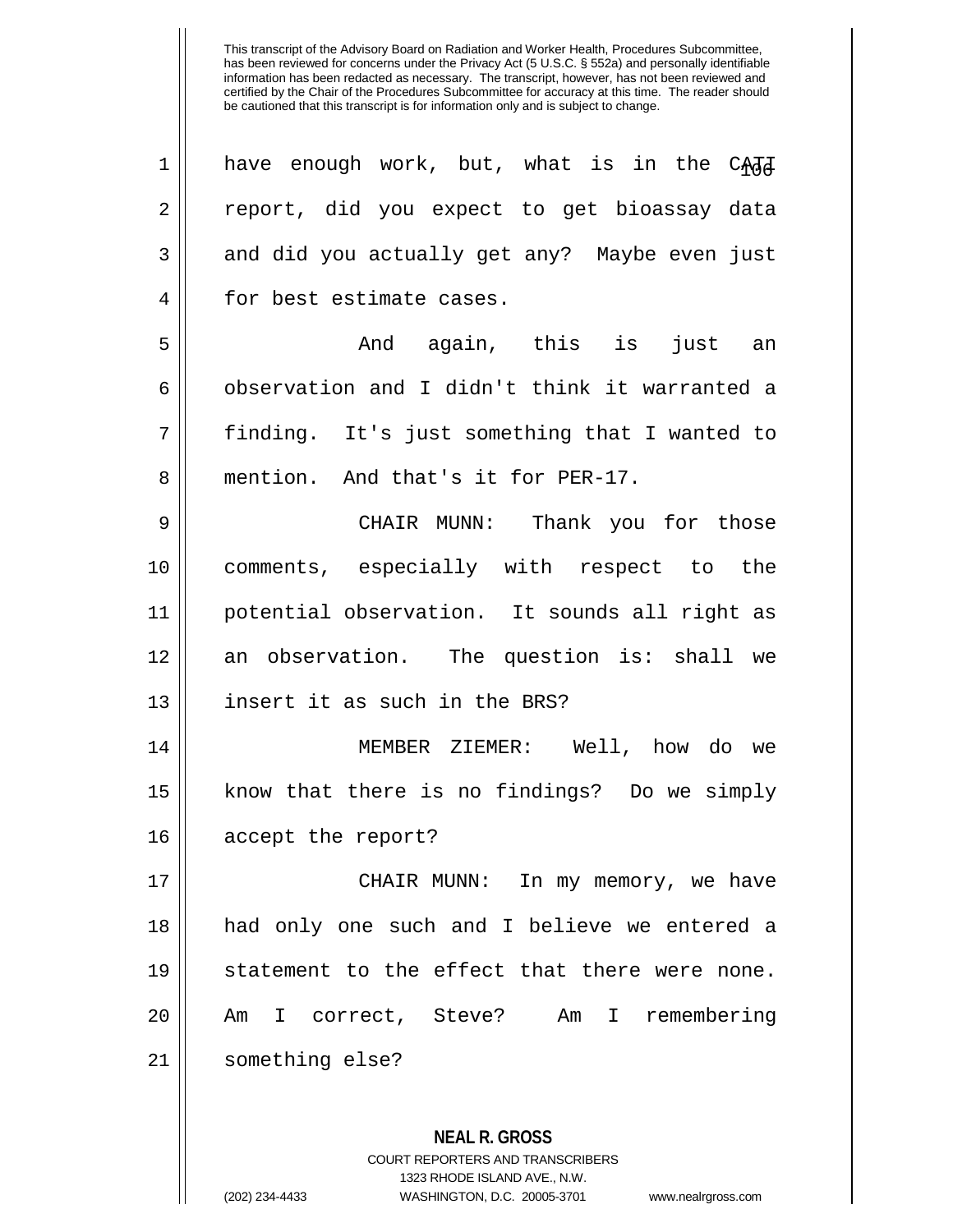| $\mathbf 1$ | MR. MARSCHKE: No, essentially what             |
|-------------|------------------------------------------------|
| 2           | we have done, in the past, if we have a        |
| 3           | document, PER-17 -- well, we already have PER- |
| 4           | 17, don't we already have it?                  |
| 5           | CHAIR MUNN: Yes, I think we do,                |
| 6           | yes.                                           |
| 7           | MR. MARSCHKE: And so some time we              |
| 8           | enter a finding. We can enter a finding of no  |
| 9           | finding and that's exactly what we have done.  |
| 10          | CHAIR MUNN: I thought that's what              |
| 11          | we had done.                                   |
| 12          | MR. MARSCHKE: Later this                       |
| 13          | afternoon, we'll talk about some cases where   |
| 14          | we have actually done that just recently. And  |
| 15          | we can, you know, do it that way. Sub-task 4   |
| 16          | was performed and the finding was no findings. |
| 17          | CHAIR MUNN: Yes.                               |
| 18          | MR. MARSCHKE: We could elaborate               |
| 19          | on the observation and say, you know, there    |
| 20          | was no findings, but we did make<br>one        |
| 21          | observation or if you wanted to -- if we want  |
|             | <b>NEAL R. GROSS</b>                           |

COURT REPORTERS AND TRANSCRIBERS 1323 RHODE ISLAND AVE., N.W.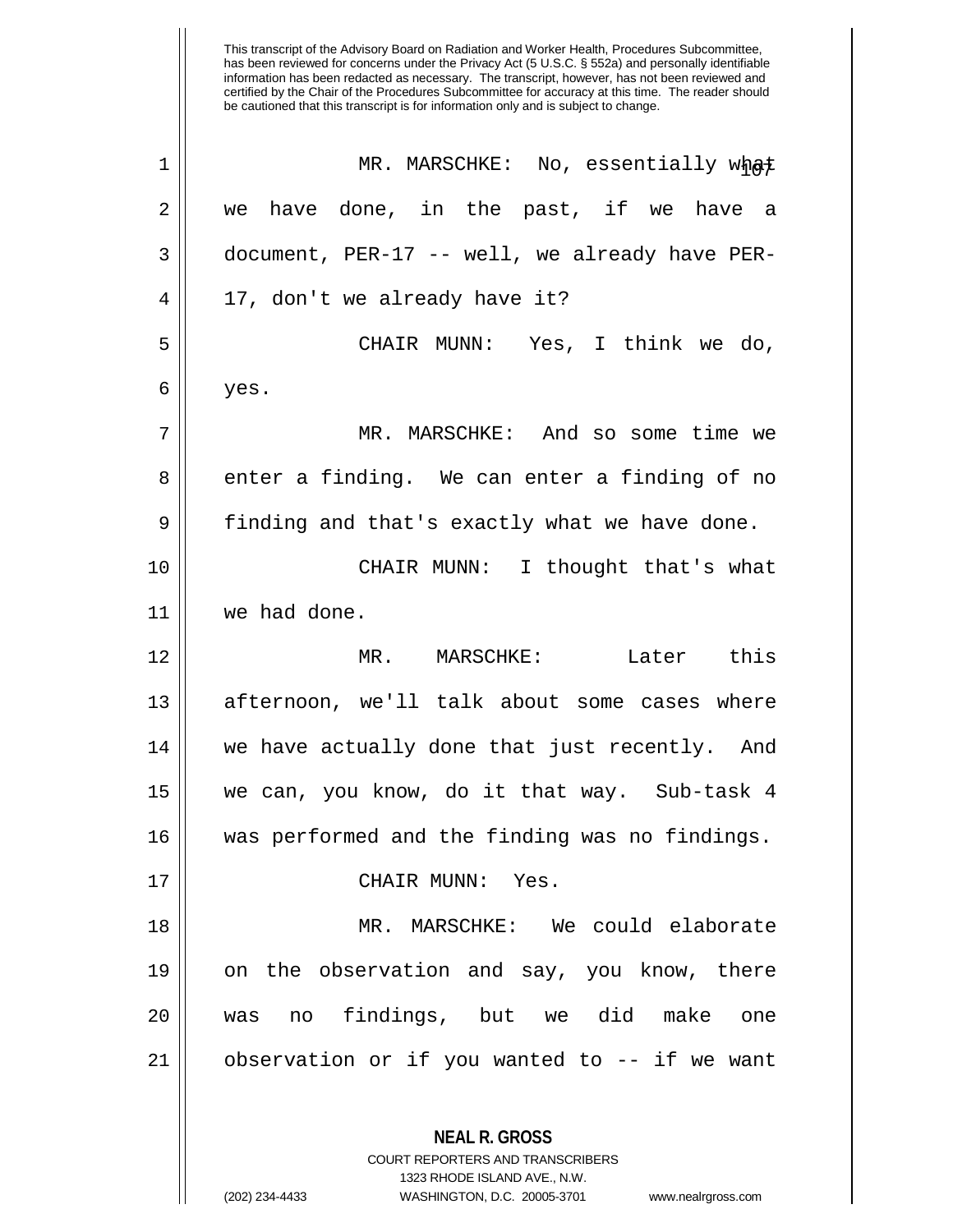**NEAL R. GROSS** COURT REPORTERS AND TRANSCRIBERS  $\begin{array}{c|c|c|c|c} 1 & \text{to do that.} \end{array}$  CHAIR MUNN: That's what I would  $3 \parallel$  choose to do, actually. MR. MARSCHKE: And then we could-- you know, once we enter that, we could immediately close it and say -- so there is  $7 ||$  really nothing for NIOSH to do, but it is then  $8 \parallel$  in the BRS, so it's part of the record. CHAIR MUNN: It's my personal position that any time we have had an effort to review any of the PERs under Sub-task 4, we should have a heading to that effect, so that 13 || anyone who is interested in checking can find years from now that this was, in fact, given 15 | the appropriate review. DR. MAURO: Can I jump into the comment on this particular observation? CHAIR MUNN: Yes. DR. MAURO: I think when I review a || case and I see that the CATI says there were | data, but the DR, you know, uses some kind of

1323 RHODE ISLAND AVE., N.W.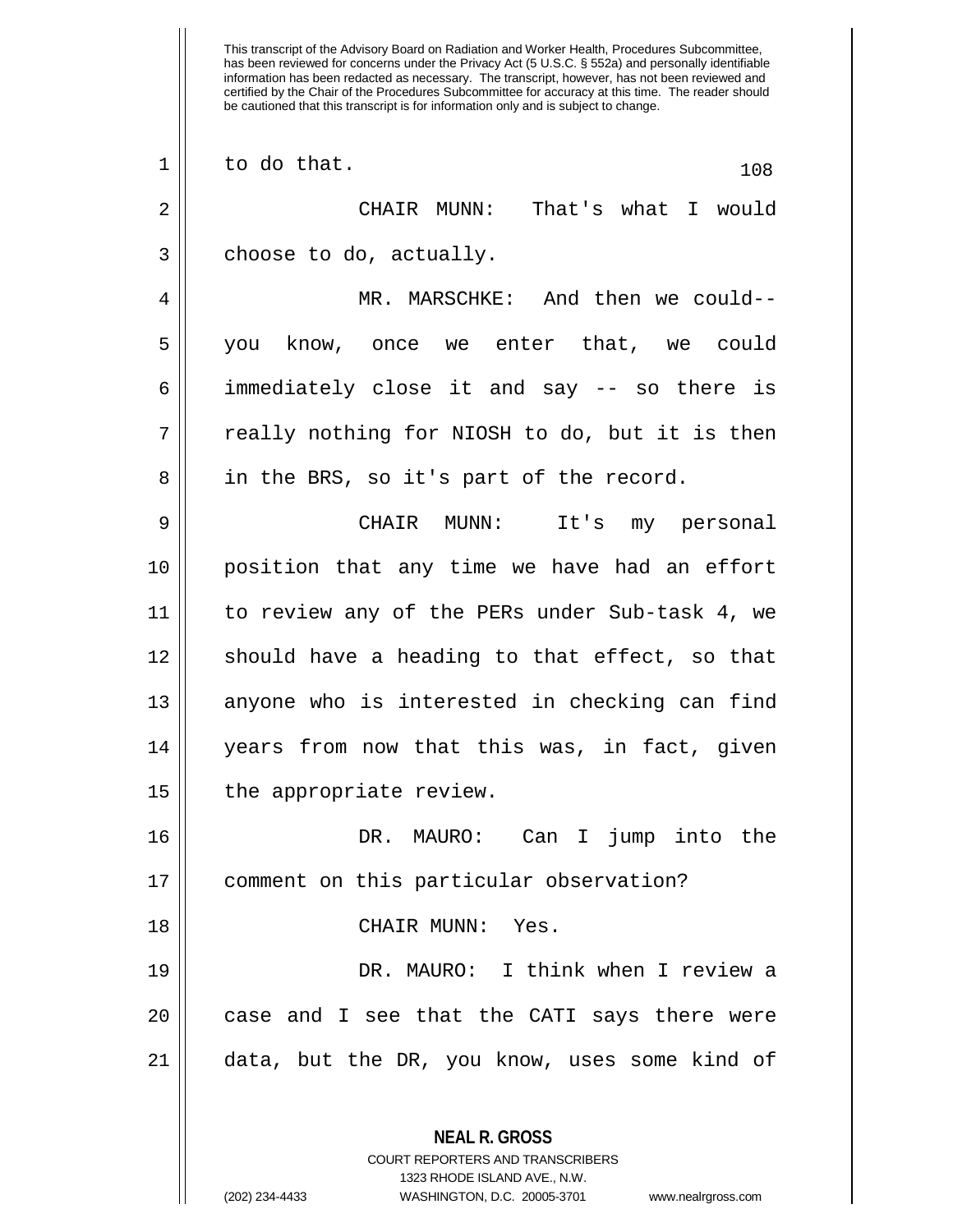| $\mathbf 1$ | surrogate model where they did not use<br>t <u>ክ</u> e |
|-------------|--------------------------------------------------------|
| 2           | data, I usually make that a finding.<br>The            |
| 3           | reason I say that is if there is affirmative           |
| 4           | evidence by way of a CATI, yes, urine samples          |
| 5           | were collected, I would be looking for the             |
| 6           | reason why whether or not an effort was made           |
| 7           | to confirm that no -- notwithstanding the fact         |
| 8           | that the CATI says there were, we really were          |
| 9           | not able to find any.                                  |
| 10          | In other words, it's almost as if                      |
| 11          | you might go the extra yard when someone says,         |
| 12          | especially if it's the claimant or the person,         |
| 13          | the worker, no, I had bioassay data collected.         |
| 14          | I would be looking for some discussion of the          |
| 15          | effort made to find it.                                |
| 16          | in this particular case<br>for<br>But                  |
| 17          | some reason they couldn't find it, it seems to         |
| 18          | me that leaves the door open a bit. And I              |
| 19          | hate to leave the door ajar in a situation             |
| 20          | like that. So all I'm saying is that I can             |
| 21          | understand, Kathy, why you would call it an            |

**NEAL R. GROSS** COURT REPORTERS AND TRANSCRIBERS 1323 RHODE ISLAND AVE., N.W.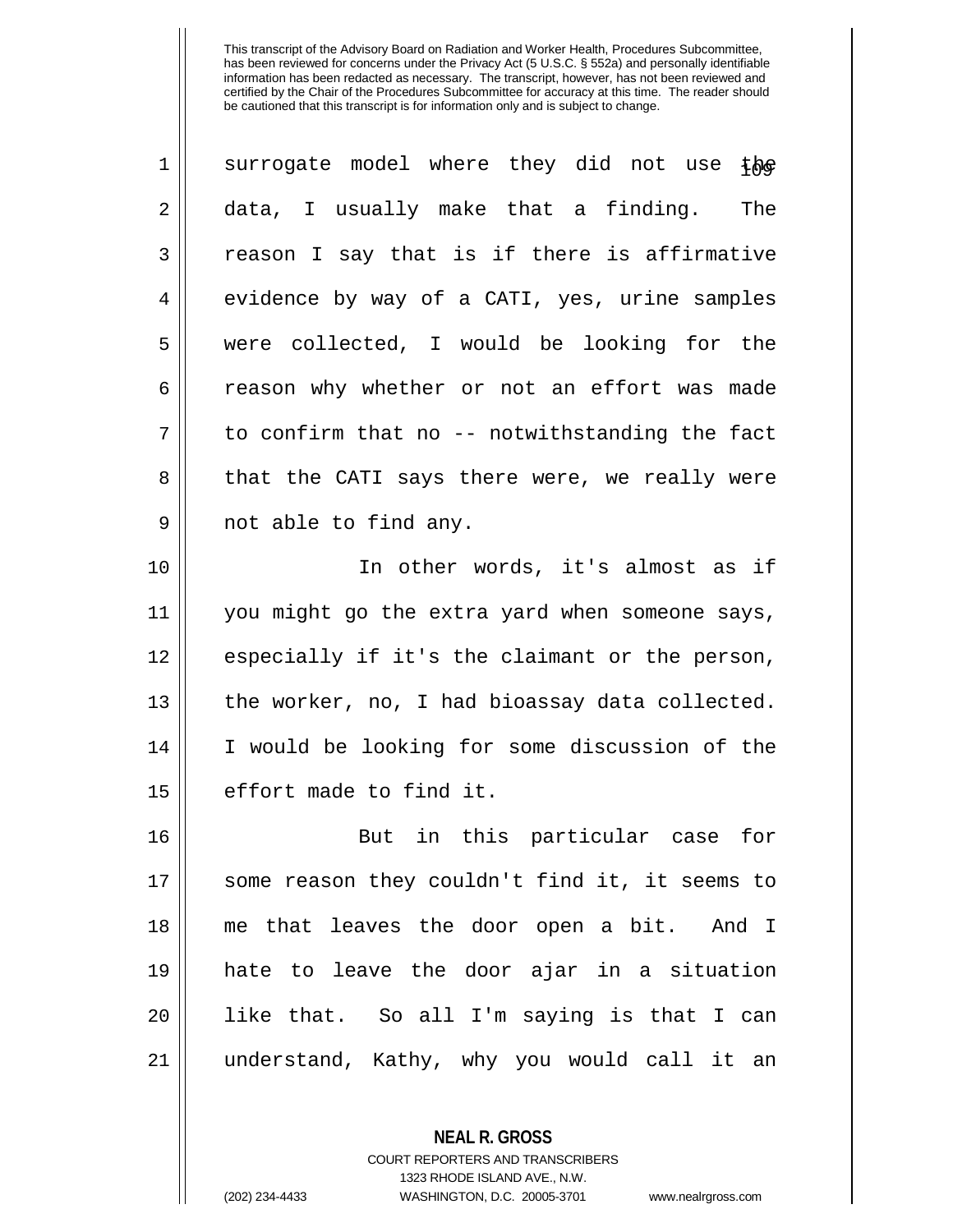| $\mathbf 1$    | observation.<br>110                                                                                                                                                    |
|----------------|------------------------------------------------------------------------------------------------------------------------------------------------------------------------|
| $\sqrt{2}$     | But at the same time, I can see                                                                                                                                        |
| 3              | someone saying wait a minute, you know, what                                                                                                                           |
| $\overline{4}$ | does NIOSH do when they encounter a                                                                                                                                    |
| 5              | circumstance like this?                                                                                                                                                |
| 6              | MR. HINNEFELD: Well, this is Stu.                                                                                                                                      |
| 7              | And I'll offer up something. And somebody can                                                                                                                          |
| 8              | correct me if they want.                                                                                                                                               |
| 9              | For someone who worked at a DOE                                                                                                                                        |
| 10             | facility, we have one place to look for their                                                                                                                          |
| 11             | bioassay records and that's the DOE. And we                                                                                                                            |
| 12             | have a point of contact for each of these                                                                                                                              |
| 13             | places and that's where we make our request                                                                                                                            |
| 14             | to.                                                                                                                                                                    |
| 15             | We have done it on occasion where                                                                                                                                      |
| 16             | people would say I had bioassay and we have                                                                                                                            |
| 17             | made a second request and we get back the same                                                                                                                         |
| 18             | thing we got the first time, you know.                                                                                                                                 |
| 19             | DR. MAURO: So you do go that extra                                                                                                                                     |
| 20             | yard? I mean, that's --                                                                                                                                                |
| 21             | MR. HINNEFELD: About 100 percent                                                                                                                                       |
|                | <b>NEAL R. GROSS</b><br><b>COURT REPORTERS AND TRANSCRIBERS</b><br>1323 RHODE ISLAND AVE., N.W.<br>(202) 234-4433<br>WASHINGTON, D.C. 20005-3701<br>www.nealrgross.com |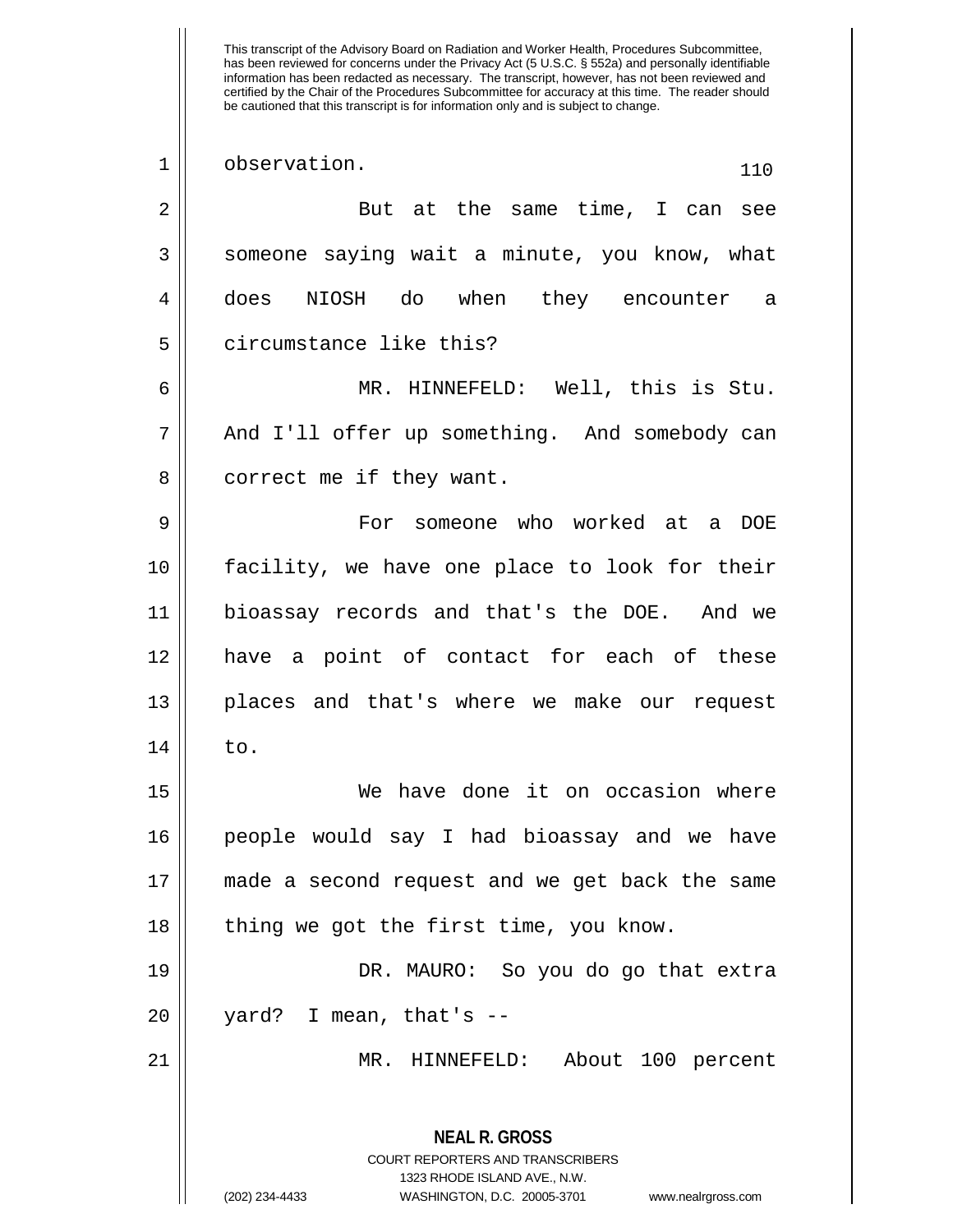This transcript of the Advisory Board on Radiation and Worker Health, Procedures Subcommittee, has been reviewed for concerns under the Privacy Act (5 U.S.C. § 552a) and personally identifiable information has been redacted as necessary. The transcript, however, has not been reviewed and certified by the Chair of the Procedures Subcommittee for accuracy at this time. The reader should be cautioned that this transcript is for information only and is subject to change.  $1 \parallel$  of the time.  $111$  DR. MAURO: Yes, yes. MR. HINNEFELD: About 100 percent 4 || of the time we do. DR. MAURO: Okay. MR. HINNEFELD: So -- on occasion, 7|| but, you know, it's not like we have 8 || alternative places to look. DR. MAURO: Yes. MR. HINNEFELD: You know, we ask the place. I guess on occasion we have asked | again and it -- but the answer generally comes back the same. I don't know of any cases where by asking again DOE kind of, you know, thumps their forehead and said oh, wait, what was I thinking here it is. 17 || DR. MAURO: Yes. MR. HINNEFELD: It just seems to-- you know, for whatever reason it happens that people say there were in a bioassay program and the DOE has no record of their bioassay.

> **NEAL R. GROSS** COURT REPORTERS AND TRANSCRIBERS 1323 RHODE ISLAND AVE., N.W.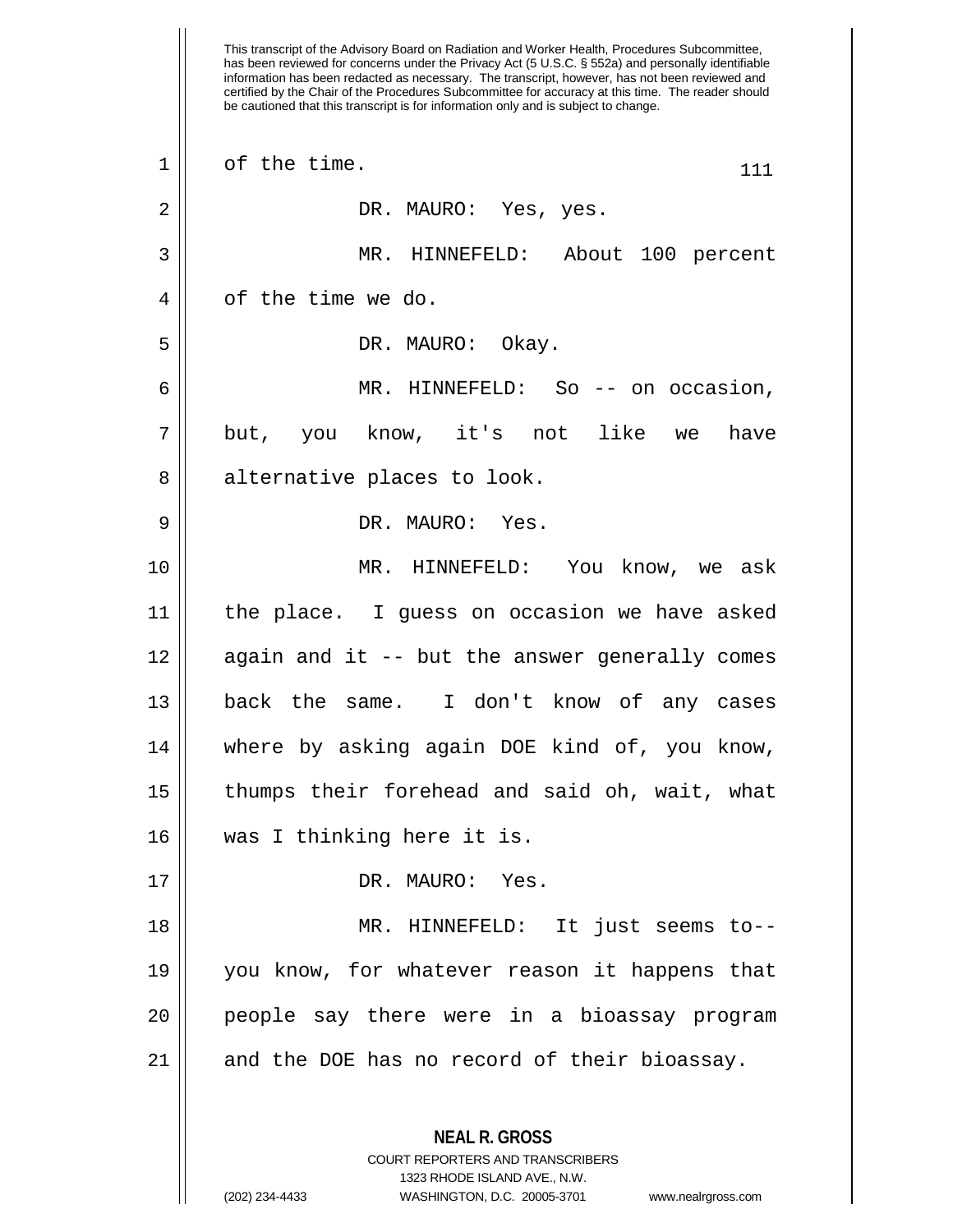| 1  | DR. MAURO: No, and I appreciate                                                                                                                                        |
|----|------------------------------------------------------------------------------------------------------------------------------------------------------------------------|
| 2  | the answer. And, you know, I guess that's                                                                                                                              |
| 3  | what I was looking for that it is of concern,                                                                                                                          |
| 4  | but there really is not too much you can do                                                                                                                            |
| 5  | about it. And I understand that.                                                                                                                                       |
| 6  | MR. STIVER: This is Stiver. Maybe                                                                                                                                      |
| 7  | there is another way to kind of alleviate some                                                                                                                         |
| 8  | of the uncertainty in part of the dose                                                                                                                                 |
| 9  | reconstruction, just a statement in the dose                                                                                                                           |
| 10 | reconstruction report, you know, we recognize                                                                                                                          |
| 11 | that the claimant did indicate that they were                                                                                                                          |
| 12 | bioassayed, but we were not able to find any                                                                                                                           |
| 13 | record of it, although we searched various and                                                                                                                         |
| 14 | identify where the searches took place. I                                                                                                                              |
| 15 | think that would kind of help clarify it for                                                                                                                           |
| 16 | our reviewers certainly.                                                                                                                                               |
| 17 | DR. MAURO: Yes, I agree with that.                                                                                                                                     |
| 18 | A little language to that effect might be very                                                                                                                         |
| 19 | helpful.                                                                                                                                                               |
| 20 | CHAIR MUNN:<br>Well, that's a                                                                                                                                          |
| 21 | difficulty also simply because as was pointed                                                                                                                          |
|    | <b>NEAL R. GROSS</b><br><b>COURT REPORTERS AND TRANSCRIBERS</b><br>1323 RHODE ISLAND AVE., N.W.<br>WASHINGTON, D.C. 20005-3701<br>(202) 234-4433<br>www.nealrgross.com |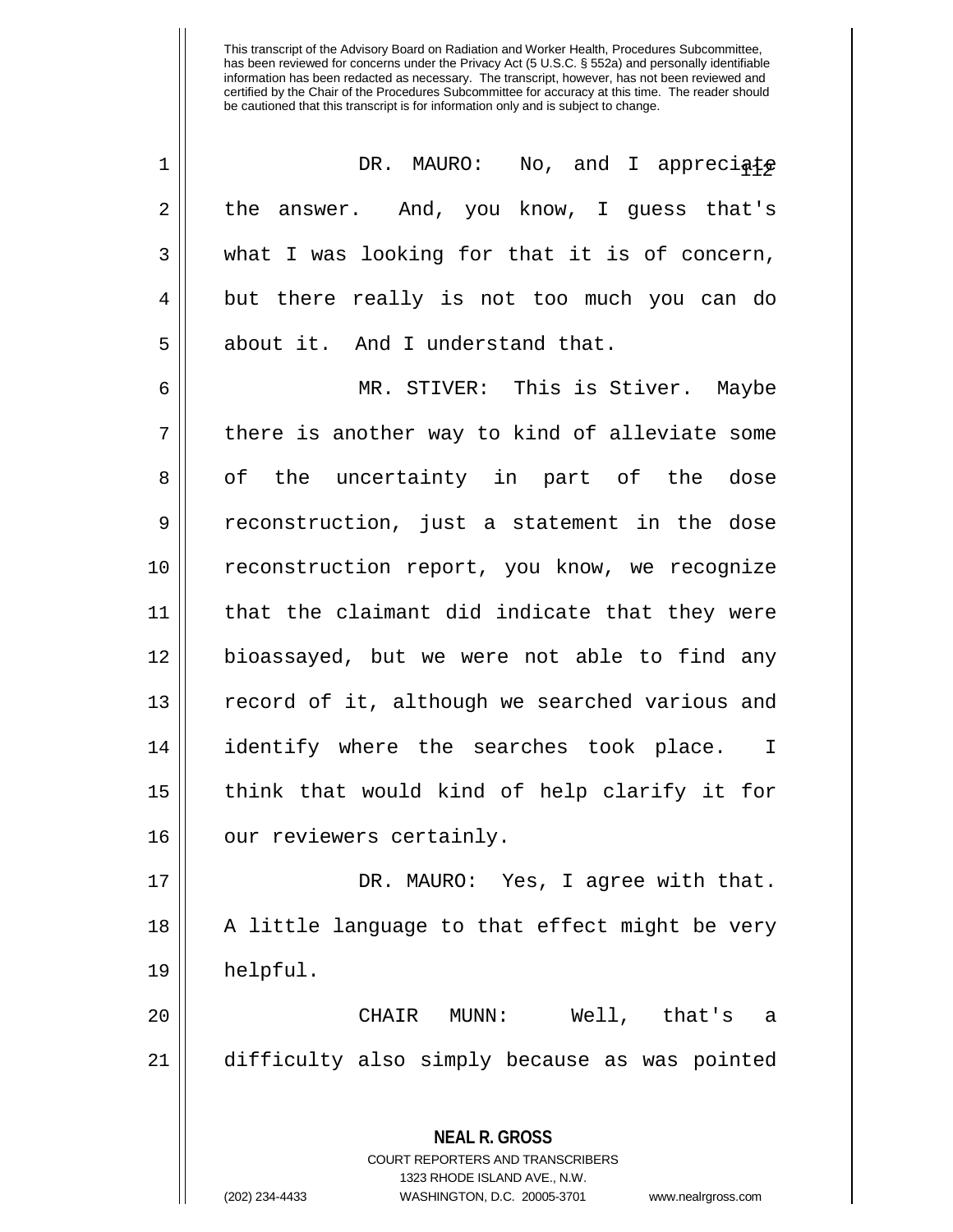has been reviewed for concerns under the Privacy Act (5 U.S.C. § 552a) and personally identifiable information has been redacted as necessary. The transcript, however, has not been reviewed and certified by the Chair of the Procedures Subcommittee for accuracy at this time. The reader should be cautioned that this transcript is for information only and is subject to change. **NEAL R. GROSS** COURT REPORTERS AND TRANSCRIBERS 1 | out you have one source and one source only 2 and that source has been contacted with  $3 \parallel$  respect to --4 DR. MAURO: Yes. 5 || CHAIR MUNN: -- what is there.  $6$  | It's hard to identify what else could be done. 7 DR. MAURO: Yes. 8 CHAIR MUNN: But then check the 9 || single source you have. 10 DR. MAURO: And that's being done. 11 I understand it may not be done in an entire 12 consistent way, but you could see why -- you 13 || know, someone looking back on this, I'm posing 14 myself as a claimant, gee, he said he had it,  $15$  || but, you know. I want  $-$ 16 CHAIR MUNN: Well, he didn't say he  $17 \parallel$  had it. 18 DR. MAURO: -- I would like to get 19 to the issue where NIOSH is bulletproof. You 20 know, someone raises the question, the CATI  $21$  report, no, we are aware of that and we did

1323 RHODE ISLAND AVE., N.W.

This transcript of the Advisory Board on Radiation and Worker Health, Procedures Subcommittee,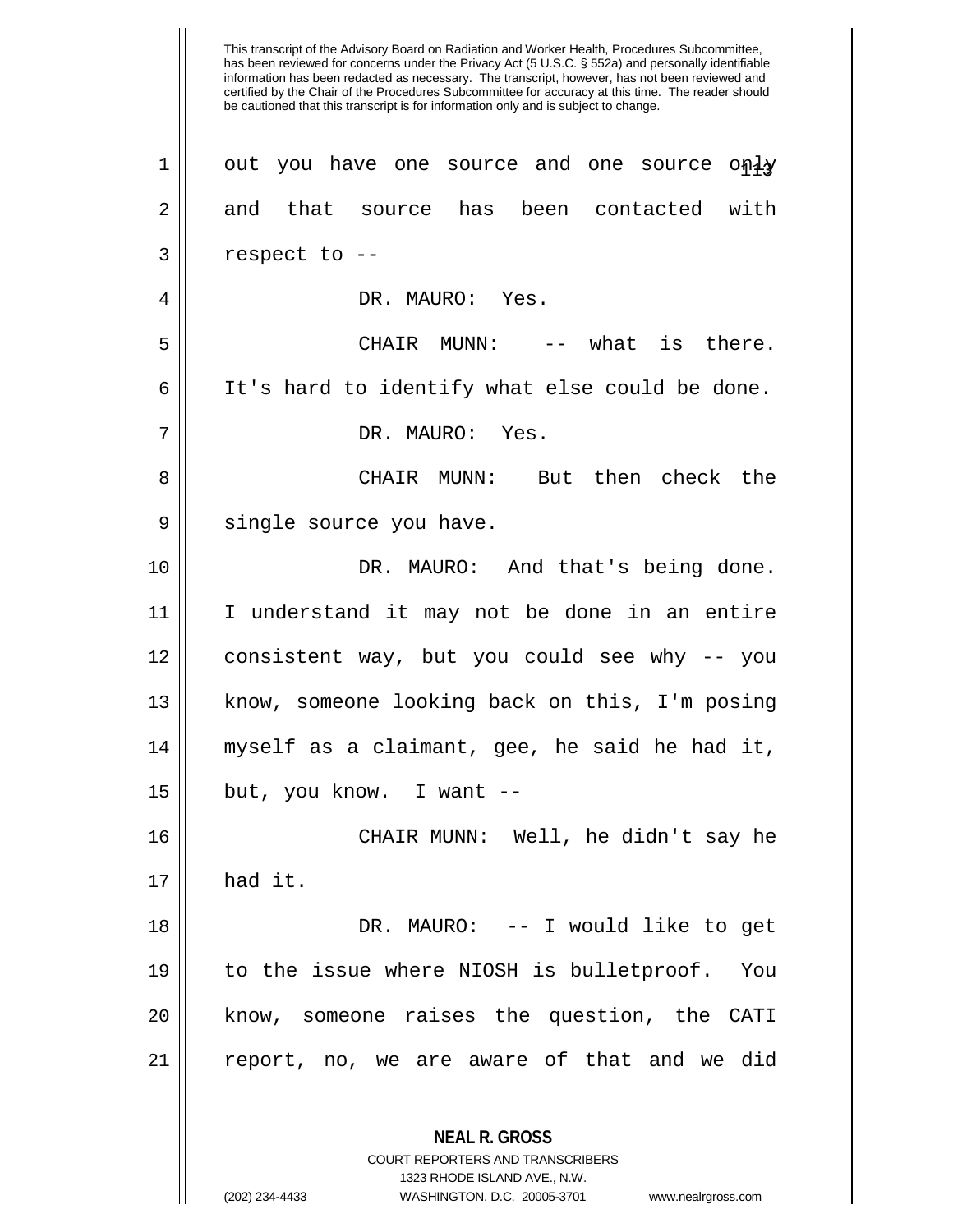| $\mathbf 1$ | take certain steps as we have in the past, but |
|-------------|------------------------------------------------|
| 2           | unfortunately, you know, the data just is not  |
| 3           | available to us, if it's out there.            |
| 4           | MEMBER BEACH: Wanda, this is                   |
| 5           | Josie. Some of those bioassays come routinely  |
| 6           | and the worker would know that, but the spouse |
| 7           | or survivors may not know that it comes once a |
| 8           | year or whatever the routineness is of it.     |
| 9           | MR. STIVER: There might be a way               |
| 10          | just kind of be more open with the<br>to       |
| 11          | claimants and then provide them all the        |
| 12          | information to where there is no confusion on  |
| 13          | their part.                                    |
| 14          | CHAIR MUNN: I think they have                  |
| 15          | access to most of the information.             |
| 16          | MR. SIEBERT: This is Scott. One                |
| 17          | thing I do want to add on to what Stu said,    |
| 18          | which I agree entirely, we do request that     |
| 19          | information if there is something else in the  |
| 20          | file that indicates the person may have been   |
| 21          | monitored as well and we will request that     |
|             |                                                |

**NEAL R. GROSS** COURT REPORTERS AND TRANSCRIBERS 1323 RHODE ISLAND AVE., N.W.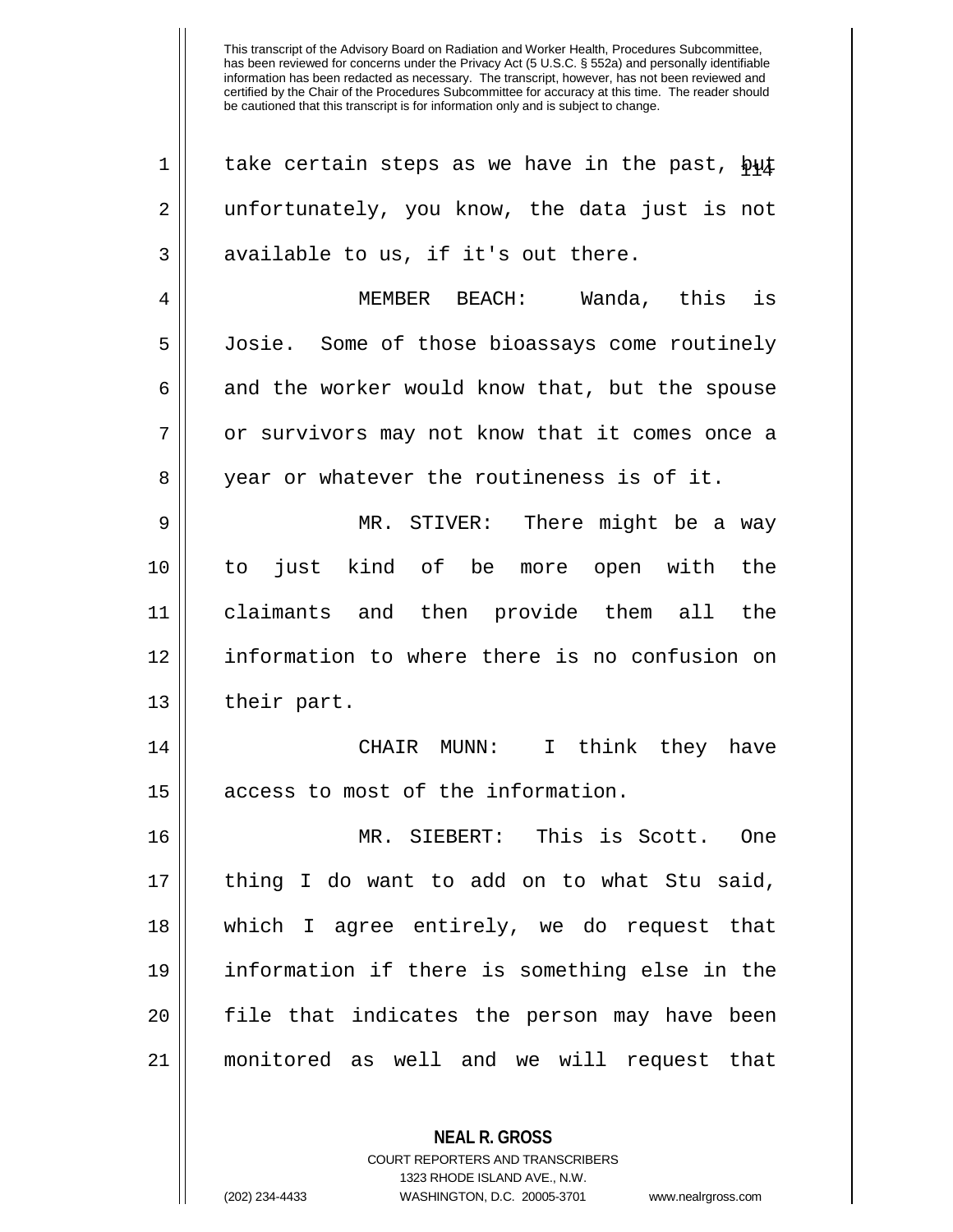| 1  | data.<br>115                                        |
|----|-----------------------------------------------------|
| 2  | Now, I'm going to back up Stu that                  |
| 3  | we very rarely have gotten anything different,      |
| 4  | but, yes, pretty much to be on the safe side,       |
| 5  | we will request that information from<br><b>DOE</b> |
| 6  | again and point to them which parts of the          |
| 7  | file where we see the information that gives        |
| 8  | us pause. So we are trying to do that due           |
| 9  | diligence.                                          |
| 10 | CHAIR MUNN: I don't know what else                  |
| 11 | we can do.                                          |
| 12 | And that's<br>DR. MAURO:<br>very                    |
| 13 | assuring and I'm glad to hear that.                 |
| 14 | CHAIR<br>$MUNN$ :<br>It<br>the<br>seems             |
| 15 | observation is a valid observation, but given       |
| 16 | the fact that there really is no potential          |
| 17 | action, I don't know why we should make any         |
| 18 | further effort with it than what we have here.      |
| 19 | Record it and leave it so. If we record this        |
| 20 | observation in the database, there is little        |
| 21 | else that can be done.                              |

**NEAL R. GROSS** COURT REPORTERS AND TRANSCRIBERS 1323 RHODE ISLAND AVE., N.W.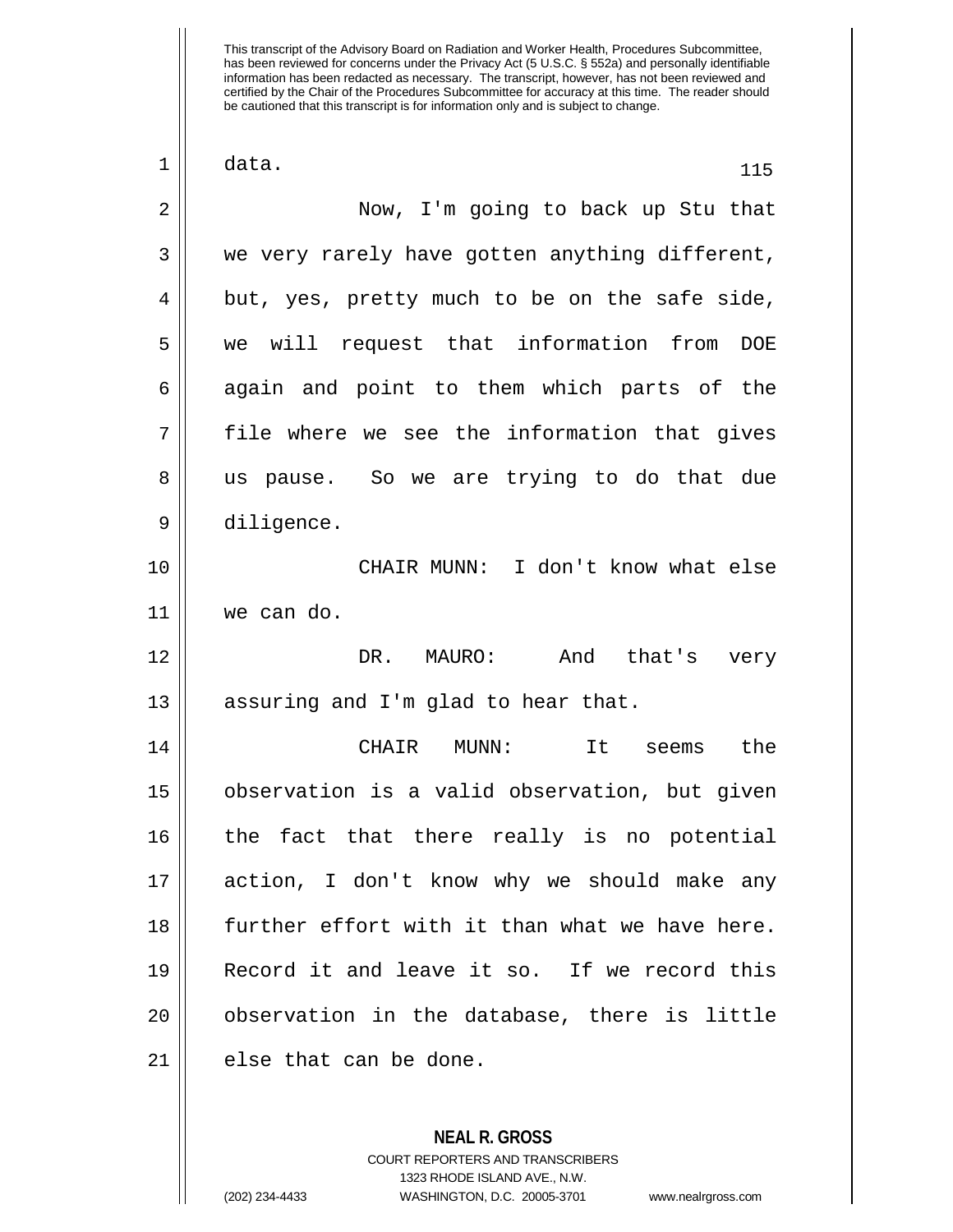| 1  | Shall we ask Steve to identify the                                                                                                                                     |
|----|------------------------------------------------------------------------------------------------------------------------------------------------------------------------|
| 2  | observation in the database and let us know                                                                                                                            |
| 3  | what he said? Not necessarily a requirement                                                                                                                            |
| 4  | to do that right now on-line, given our                                                                                                                                |
| 5  | unusually difficult circumstances. Agree?                                                                                                                              |
| 6  | MEMBER BEACH: I would agree with                                                                                                                                       |
| 7  | that, Wanda. This is Josie.                                                                                                                                            |
| 8  | CHAIR MUNN: Good. Steve, will                                                                                                                                          |
| 9  | you, please, if you would like, off-line to --                                                                                                                         |
| 10 | MR. MARSCHKE: I'll see if I can                                                                                                                                        |
| 11 | get back into the BRS here.                                                                                                                                            |
| 12 | CHAIR MUNN: Oh, that's quite all                                                                                                                                       |
| 13 | right. If you will just -- we don't need to                                                                                                                            |
| 14 | do it in an on-time manner.                                                                                                                                            |
| 15 | MR. MARSCHKE: Okay.                                                                                                                                                    |
| 16 | CHAIR MUNN:<br>We<br>can do<br>that                                                                                                                                    |
| 17 | afterwards.                                                                                                                                                            |
| 18 | MR. MARSCHKE: Yes, I have a note                                                                                                                                       |
| 19 | to myself to that effect, Wanda.                                                                                                                                       |
| 20 | Give<br>CHAIR MUNN:<br>Good.<br>me<br>an                                                                                                                               |
| 21 | email telling me what you have done. And we                                                                                                                            |
|    | <b>NEAL R. GROSS</b><br><b>COURT REPORTERS AND TRANSCRIBERS</b><br>1323 RHODE ISLAND AVE., N.W.<br>WASHINGTON, D.C. 20005-3701<br>(202) 234-4433<br>www.nealrgross.com |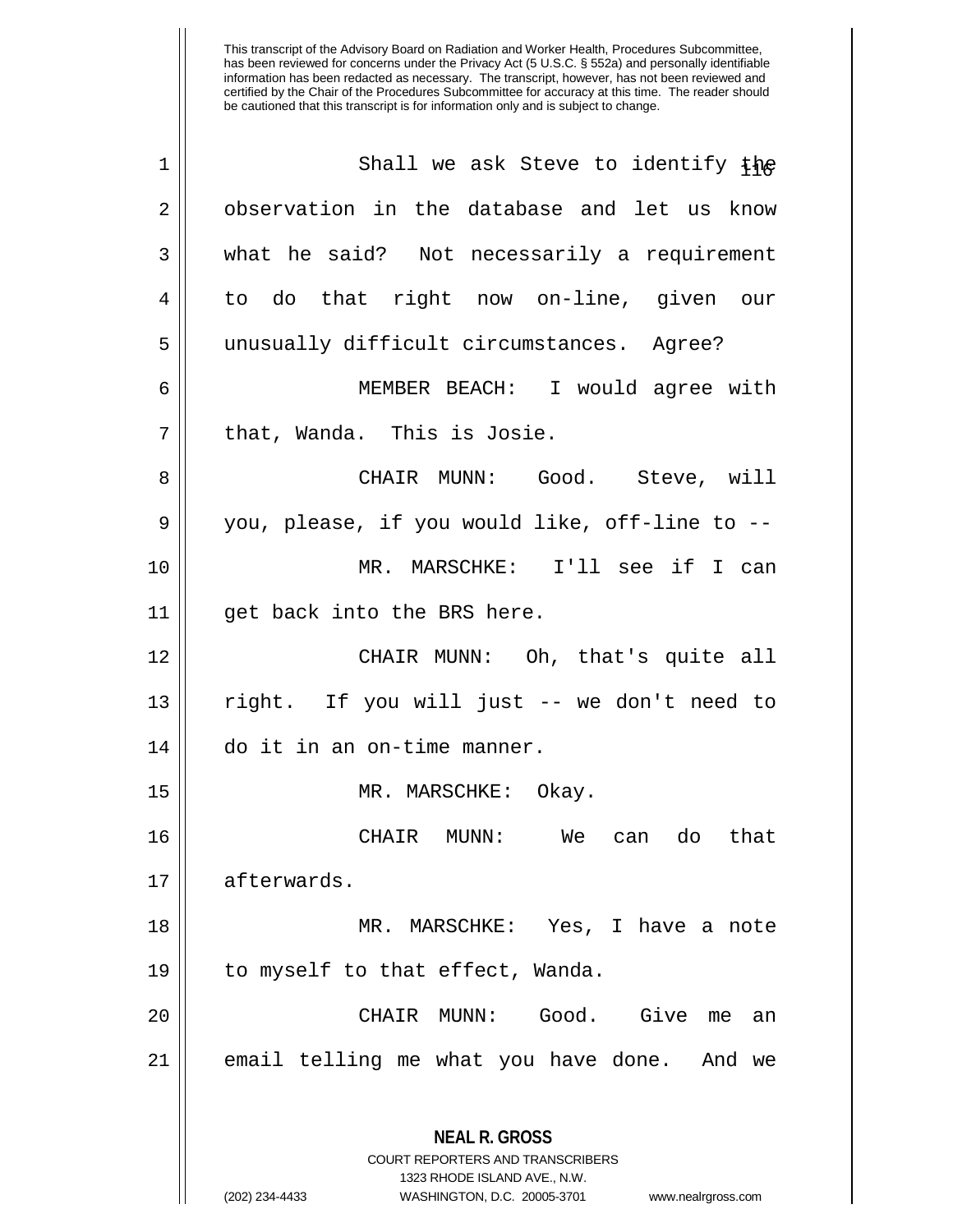| 1  | will see if the Subcommittee Members have any                                                                                                                          |
|----|------------------------------------------------------------------------------------------------------------------------------------------------------------------------|
| 2  | concern with your effort and we'll just do it.                                                                                                                         |
| 3  | No objection, we'll need to take a 15<br>Good.                                                                                                                         |
| 4  | minute break now. Right?                                                                                                                                               |
| 5  | DR. BUCHANAN: Wanda, this is Ron                                                                                                                                       |
| 6  | with SC&A. Are we going to discuss PER-31 or                                                                                                                           |
| 7  | I need to know whether I need to stay on<br>29?                                                                                                                        |
| 8  | the line or not.                                                                                                                                                       |
| 9  | CHAIR MUNN: We<br>going to<br>are                                                                                                                                      |
| 10 | discuss -- 31 has been postponed for next                                                                                                                              |
| 11 | time.                                                                                                                                                                  |
| 12 | DR. BUCHANAN: 31 is going to be                                                                                                                                        |
| 13 | postponed?                                                                                                                                                             |
| 14 | That<br>CHAIR<br>MUNN:<br>was<br>my                                                                                                                                    |
| 15 | understanding. Am I correct?                                                                                                                                           |
| 16 | MR. STIVER: That's correct. 31 is                                                                                                                                      |
| 17 | not complete, has not been through our                                                                                                                                 |
| 18 | internal review process and is not complete.                                                                                                                           |
| 19 | CHAIR MUNN: We are going to take                                                                                                                                       |
| 20 | up 11 in its stead.                                                                                                                                                    |
| 21 | DR. BUCHANAN: Okay. Are we going                                                                                                                                       |
|    | <b>NEAL R. GROSS</b><br><b>COURT REPORTERS AND TRANSCRIBERS</b><br>1323 RHODE ISLAND AVE., N.W.<br>(202) 234-4433<br>WASHINGTON, D.C. 20005-3701<br>www.nealrgross.com |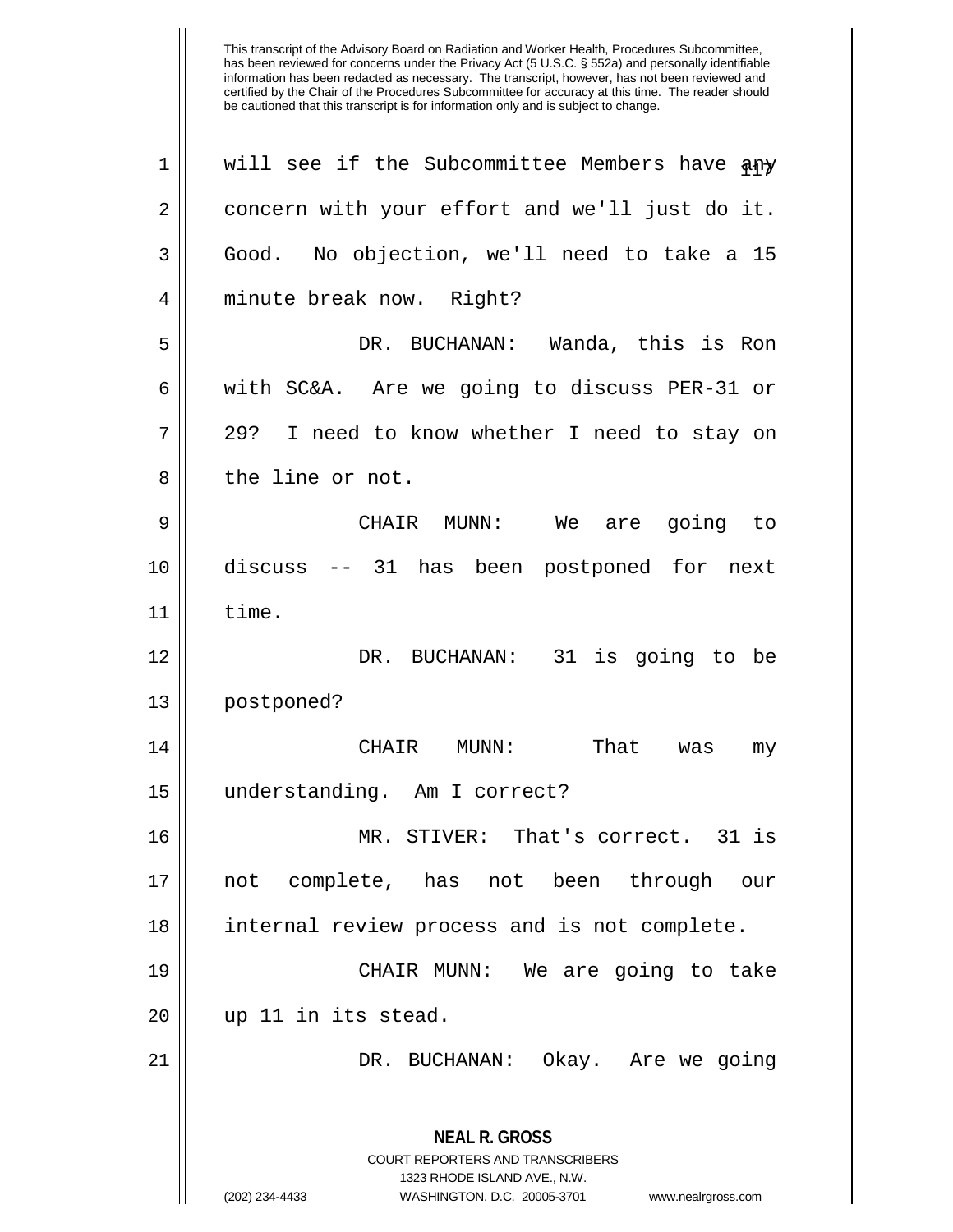| $\mathbf 1$    | to discuss PER-29 this afternoon?<br>118                 |
|----------------|----------------------------------------------------------|
| $\overline{2}$ | CHAIR MUNN: It is my expectation                         |
| 3              | that we will talk about it, but I believe what           |
| 4              | has been decided is that both of those PERs              |
| 5              | are going to be referred to the Work Group,              |
| 6              | the Hanford Work Group. Am I correct?                    |
| 7              | MR. STIVER: Yes.                                         |
| 8              | MR. KATZ: Ron, this is Ted. So                           |
| 9              | you don't need to hang in for those. It's                |
| 10             | just administrative. We are just transferring            |
| 11             | those to the Hanford Work Group to look at               |
| 12             | them.                                                    |
| 13             | DR. BUCHANAN: Okay. Good.                                |
| 14             | Thanks. I needed to know that.                           |
| 15             | CHAIR MUNN:<br>You're very welcome.                      |
| 16             | All right.                                               |
| 17             | MR. STIVER: And before we close,                         |
| 18             | this is John. I'm going to have to step away.            |
| 19             | I'm heading out to another meeting that I                |
| 20             | committed to, but when you get the PROC-44,              |
| 21             | which is one of the ones I was on, while I was           |
|                | <b>NEAL R. GROSS</b><br>COURT REPORTERS AND TRANSCRIBERS |

1323 RHODE ISLAND AVE., N.W.

 $\mathop{\text{||}}$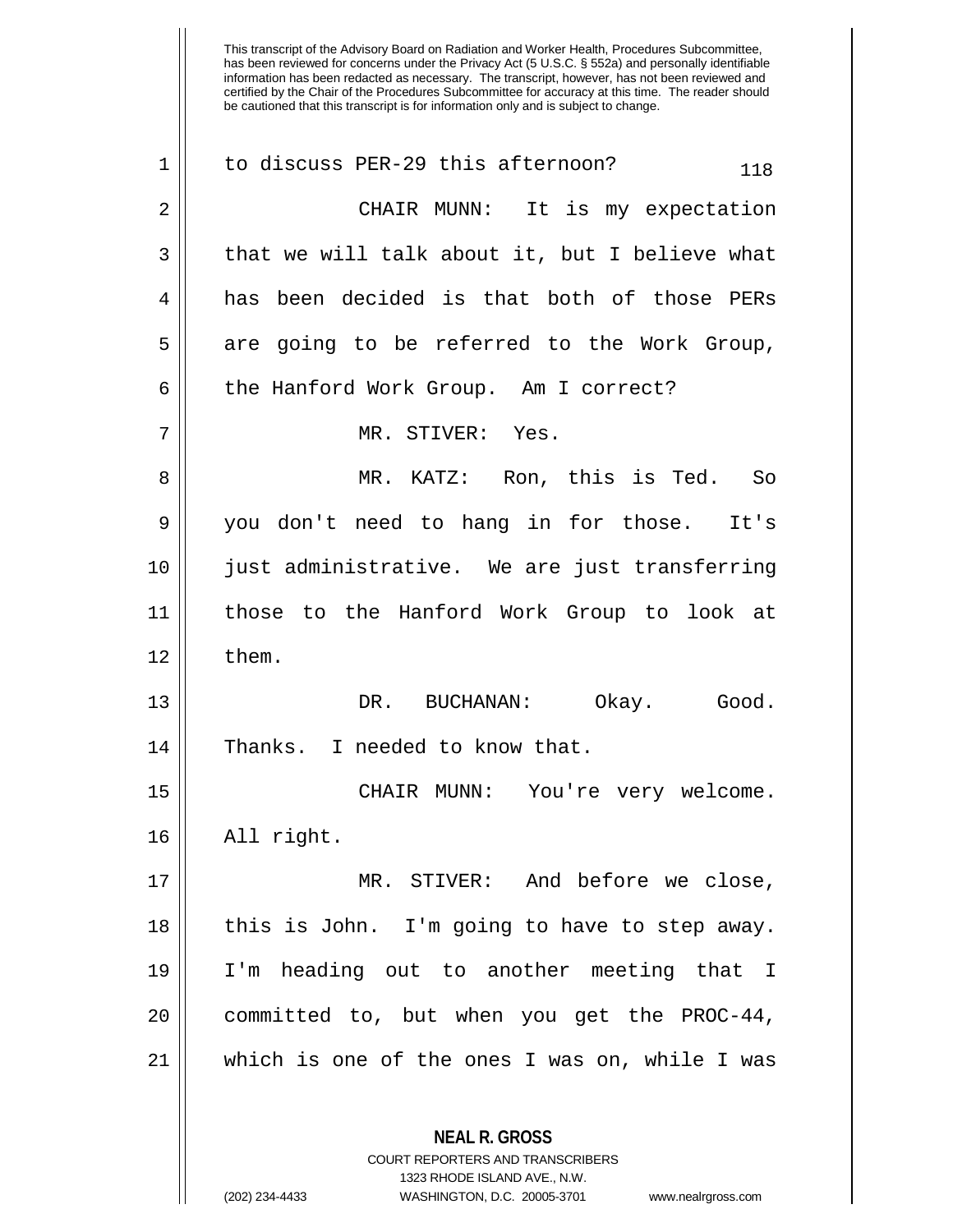| $\mathbf 1$ | on the line, I have already spoken to Steve                                                                                                                            |
|-------------|------------------------------------------------------------------------------------------------------------------------------------------------------------------------|
| 2           | Marschke and I believe Steve Ostrow is on the                                                                                                                          |
| 3           | line and Bob Barton, so I'm going to step                                                                                                                              |
| 4           | away, but anything that might come up where we                                                                                                                         |
| 5           | may need to weigh in, you know, we have our                                                                                                                            |
| 6           | folks there, but I won't be able to join you.                                                                                                                          |
| 7           | CHAIR MUNN: Thank you, John. I                                                                                                                                         |
| 8           | appreciate that.                                                                                                                                                       |
| 9           | MR. STIVER: Okay.                                                                                                                                                      |
| 10          | CHAIR MUNN: We will address that                                                                                                                                       |
| 11          | after the break. Thanks so much. We will see                                                                                                                           |
| 12          | you back in 15 minutes, folks, by my clock                                                                                                                             |
| 13          | that will make it ten minutes after the half                                                                                                                           |
| 14          | hour. Correct?                                                                                                                                                         |
| 15          | MR. HINNEFELD: Correct.                                                                                                                                                |
| 16          | CHAIR MUNN: All righty. Bye-bye.                                                                                                                                       |
| 17          | We're off for 15.                                                                                                                                                      |
| 18          | (Whereupon, the above-entitled                                                                                                                                         |
| 19          | matter went off the record at 12:26 p.m. and                                                                                                                           |
| 20          | resumed at $12:42$ p.m.)                                                                                                                                               |
| 21          | CHAIR MUNN:<br>Very good. We're                                                                                                                                        |
|             | <b>NEAL R. GROSS</b><br><b>COURT REPORTERS AND TRANSCRIBERS</b><br>1323 RHODE ISLAND AVE., N.W.<br>(202) 234-4433<br>WASHINGTON, D.C. 20005-3701<br>www.nealrgross.com |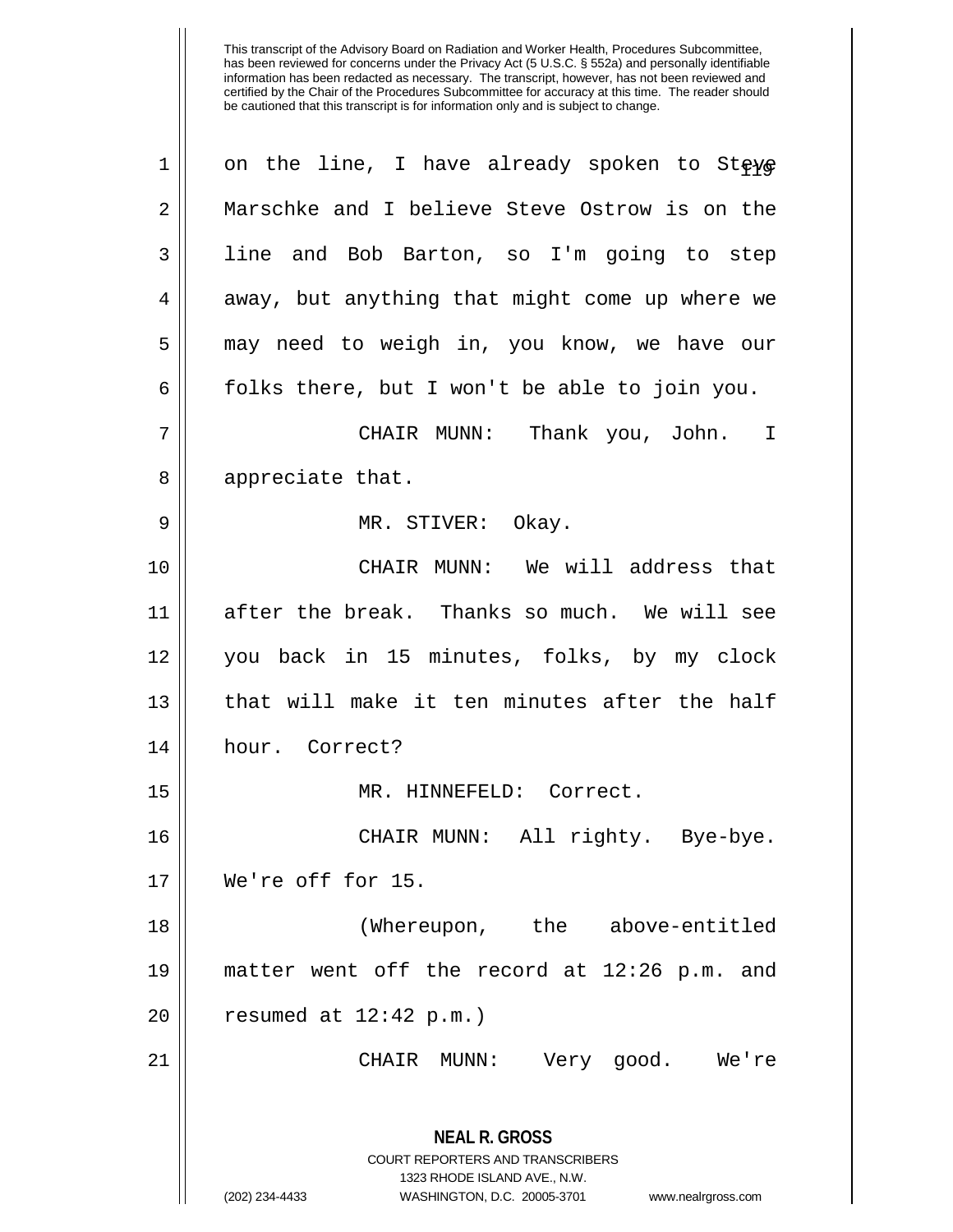| 2  | up the rest of our agenda, which was supposed                                                                                                                          |
|----|------------------------------------------------------------------------------------------------------------------------------------------------------------------------|
|    |                                                                                                                                                                        |
| 3  | to be -- going to be our morning agenda, is                                                                                                                            |
| 4  | whether either of the items that we have are                                                                                                                           |
| 5  | time-sensitive in terms of personnel, either                                                                                                                           |
| 6  | PROC-44, PER-20 or PER-11? Do we have a time                                                                                                                           |
| 7  | card on any of those as far as our personnel                                                                                                                           |
| 8  | are concerned?                                                                                                                                                         |
| 9  | If not, then let's try to take them                                                                                                                                    |
| 10 | in order. PROC-44, I think NIOSH was going to                                                                                                                          |
| 11 | respond to the findings.                                                                                                                                               |
| 12 | MR. HINNEFELD: Lori, are you going                                                                                                                                     |
| 13 | to lead this or are you going to have--                                                                                                                                |
| 14 | MS. MARION-MOSS: Yes. Wanda, this                                                                                                                                      |
| 15 | is -- we have Mike on the line. Mike, are you                                                                                                                          |
| 16 | there, from ORAU?                                                                                                                                                      |
| 17 | MR. KUBIAK: Yes, I am. Yes.                                                                                                                                            |
| 18 | MS. MARION-MOSS: Mike will be                                                                                                                                          |
| 19 | responding to PROC-44 for us.                                                                                                                                          |
| 20 | CHAIR MUNN: Good. All right.<br>Go                                                                                                                                     |
| 21 | right ahead, Mike. It's all yours.                                                                                                                                     |
|    | <b>NEAL R. GROSS</b><br><b>COURT REPORTERS AND TRANSCRIBERS</b><br>1323 RHODE ISLAND AVE., N.W.<br>(202) 234-4433<br>WASHINGTON, D.C. 20005-3701<br>www.nealrgross.com |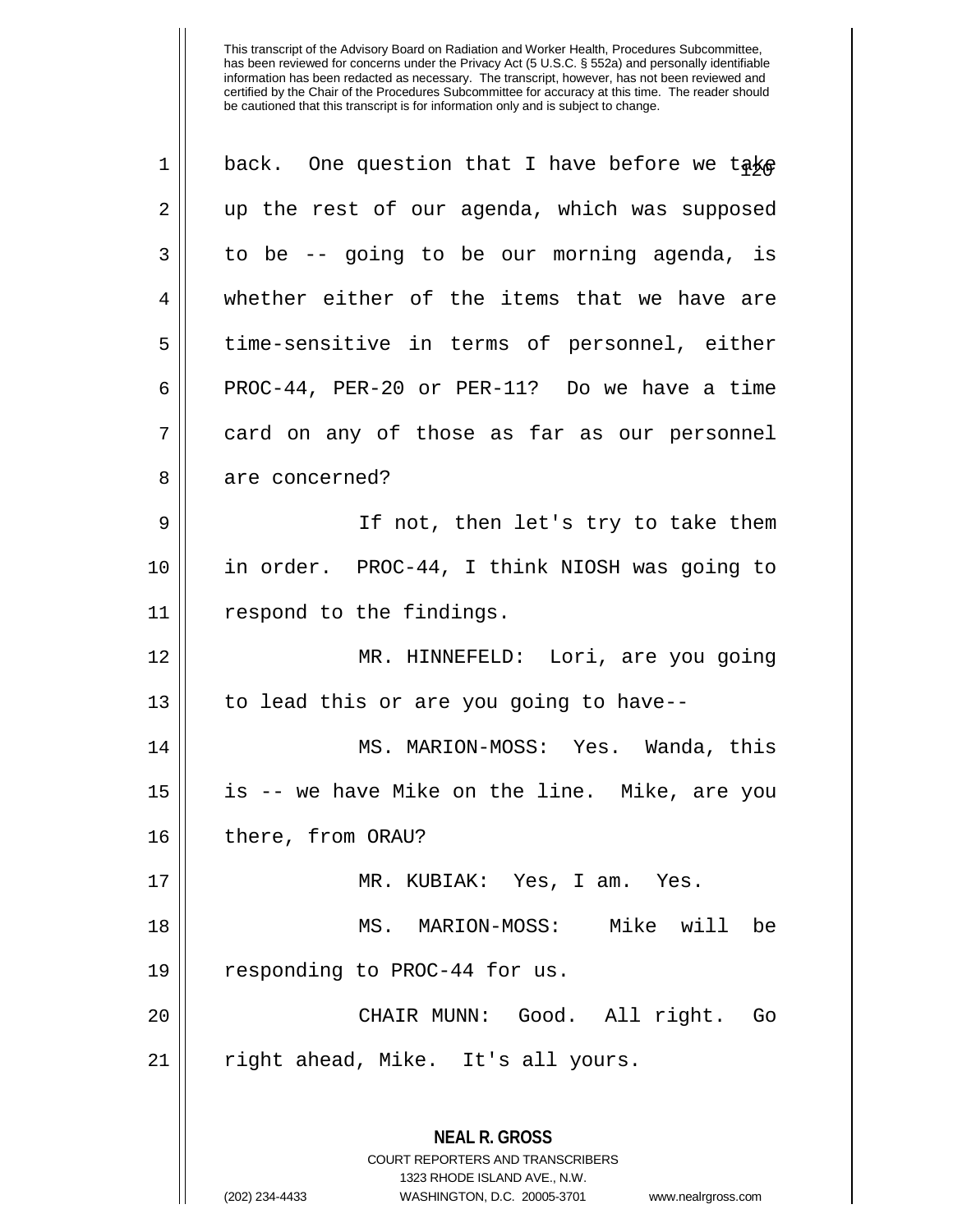| $\mathbf 1$ | MR. KUBIAK: Okay. Thank youn                   |
|-------------|------------------------------------------------|
| 2           | Lori. My name is Mike Kubiak. I'm with the     |
| 3           | ORAU Team's SEC Group.                         |
| 4           | The<br>ORAU Team's<br>procedure<br>on          |
| 5           | evaluating the SEC's Procedure-44 is already   |
| 6           | under revision and we have reviewed the -- I   |
| 7           | believe there is 10 findings total from the    |
| 8           | SC&A review. And they are all quite helpful    |
| 9           | observations.                                  |
| 10          | And our position is that we can                |
| 11          | insert text into the Procedure-44 that is      |
| 12          | currently being revised to address all the     |
| 13          | observations.                                  |
| 14          | I wasn't sure if you wanted to go              |
| 15          | through each one of them individually or if    |
| 16          | the Subcommittee's intention was to wait until |
| 17          | the procedures arise?                          |
| 18          | CHAIR MUNN: If you have the                    |
| 19          | revisions in-hand, then it would be nice to    |
| 20          | know at least where you are in those revisions |
| 21          | and whether or not -- and when you anticipate  |
|             | <b>NEAL R. GROSS</b>                           |

COURT REPORTERS AND TRANSCRIBERS 1323 RHODE ISLAND AVE., N.W.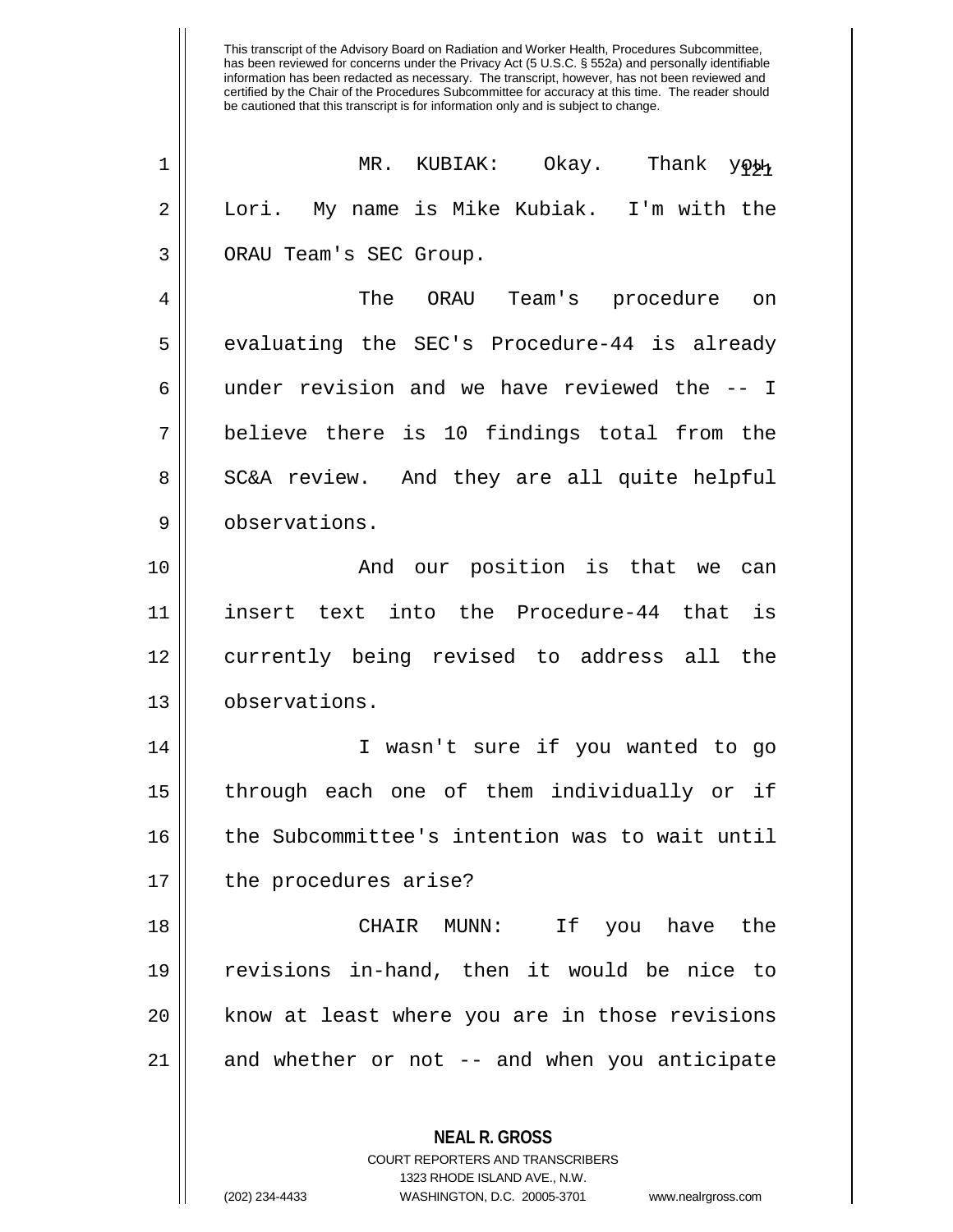1 | completion. 122 MR. KUBIAK: All right. Okay.  $3 \parallel$  Well, in a general sense, the revision is a 4 || total rewrite. It has been underway since DCAS revised their procedure, I believe, in October of '11. And the rewrite to our procedure it won't look at all like the 8 || current procedure does that SC&A reviewed. We are patterning it after, both in content and in flow, the 2011 revision to the DCAS procedure. So the way of handling all the SC&A comments is essentially to insert 13 || text into the applicable sections that we are 14 || taking out of the DCAS procedure. And the revision is underway. It has not undergone our internal review yet, so we don't have any actual published text to present. I can go through each individual item, and really all I would be saying for || each of them is that we are going to insert text to resolve the SC&A comments in the

> COURT REPORTERS AND TRANSCRIBERS 1323 RHODE ISLAND AVE., N.W. (202) 234-4433 WASHINGTON, D.C. 20005-3701 www.nealrgross.com

**NEAL R. GROSS**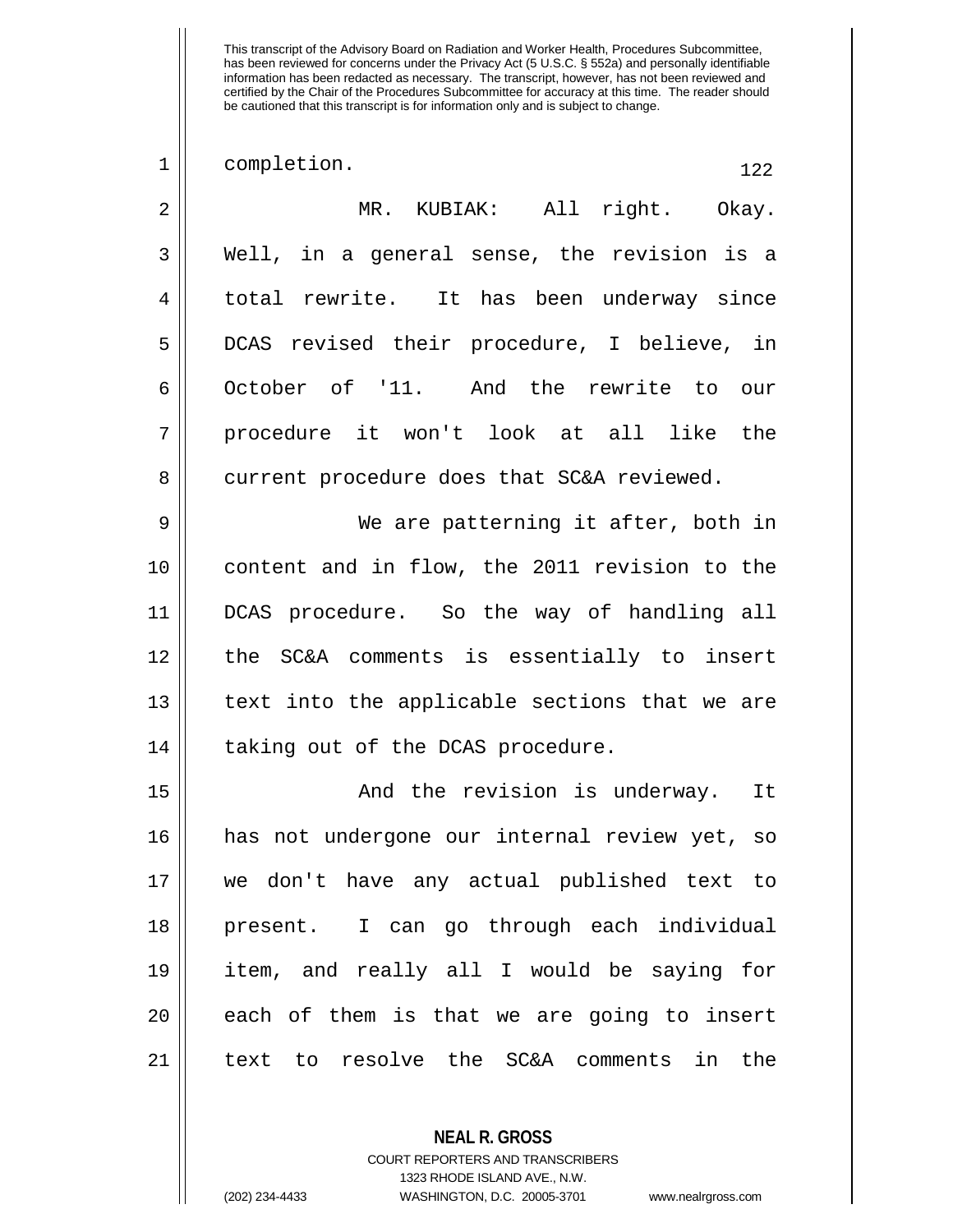**NEAL R. GROSS**  $1$  applicable sections. They don't even have 2 || real section numbers that correlate to 3 anything that anybody has seen, other than 4 || internal review on our side. 5 CHAIR MUNN: So essentially, you  $6 \parallel$  are going to have to give us another document, 7 in any case, giving us responses to the 8 || specific requests that are before you with  $9 \parallel$  respect to the individual items on the BRS. 10 || So without any -- we can't pass 11 judgment on something we don't have. I guess  $12$  | that's what I'm saying. 13 MR. KUBIAK: Yes, that's the way I 14 understood it, that if the procedure is still 15 being revised, that often the final closure, 16 obviously, is held off until you can review 17 || the finished product and the finished wording. 18 CHAIR MUNN: Do you have any 19 concept at all time-wise? 20 MR. KUBIAK: Our schedule has us 21 getting it to NIOSH for their initial review

> COURT REPORTERS AND TRANSCRIBERS 1323 RHODE ISLAND AVE., N.W.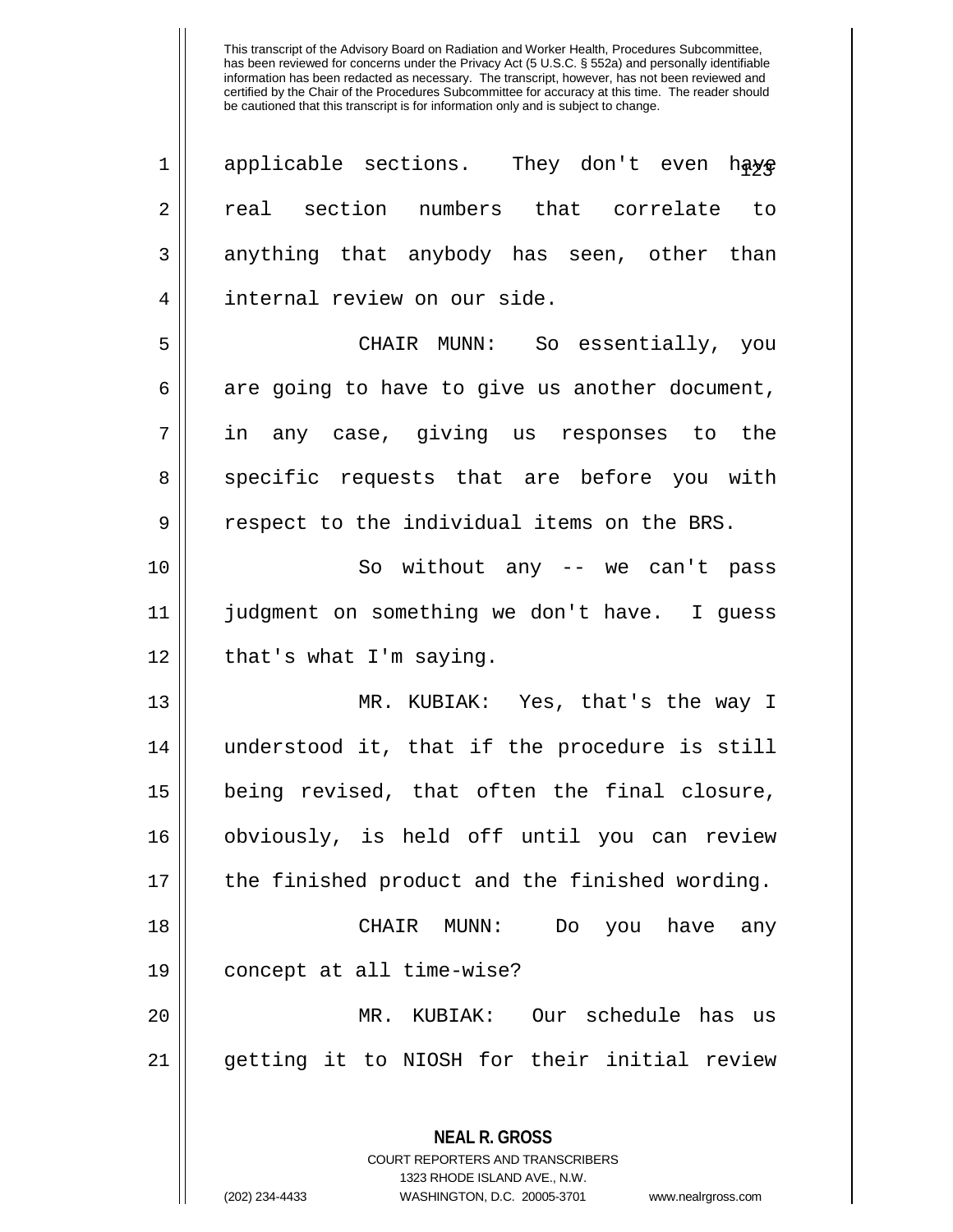| $\mathbf 1$ | in June.<br>124                                |
|-------------|------------------------------------------------|
| 2           | CHAIR MUNN: In June?                           |
| 3           | MR. KUBIAK: It's the schedule that             |
| 4           | I'm working toward with current resources.     |
| 5           | CHAIR MUNN: All right. So we can               |
| 6           | anticipate that our request for NIOSH to give  |
| 7           | us feedback is going to be some time well      |
| 8           | after June.                                    |
| 9           | MR. KATZ: This is Ted. I just                  |
| 10          | want to jump in here because I have sort of a  |
| 11          | larger process question for what has occurred  |
| 12          | here. So I'm just trying to understand, Mike,  |
| 13          | or maybe, Stu, I mean, when we have SC&A       |
| 14          | review this, it's not like even at that time   |
| 15          | maybe this procedure was under revision. Or    |
| 16          | was already decided to go under revision?      |
| 17          | I'm just trying to understand why,             |
| 18          | because we had SC&A do this work and then it's |
| 19          | all being revised. So<br>I'm trying<br>to      |
| 20          | understand why we had SC&A do this review at   |
| 21          | this time.                                     |
|             |                                                |

**NEAL R. GROSS** COURT REPORTERS AND TRANSCRIBERS 1323 RHODE ISLAND AVE., N.W.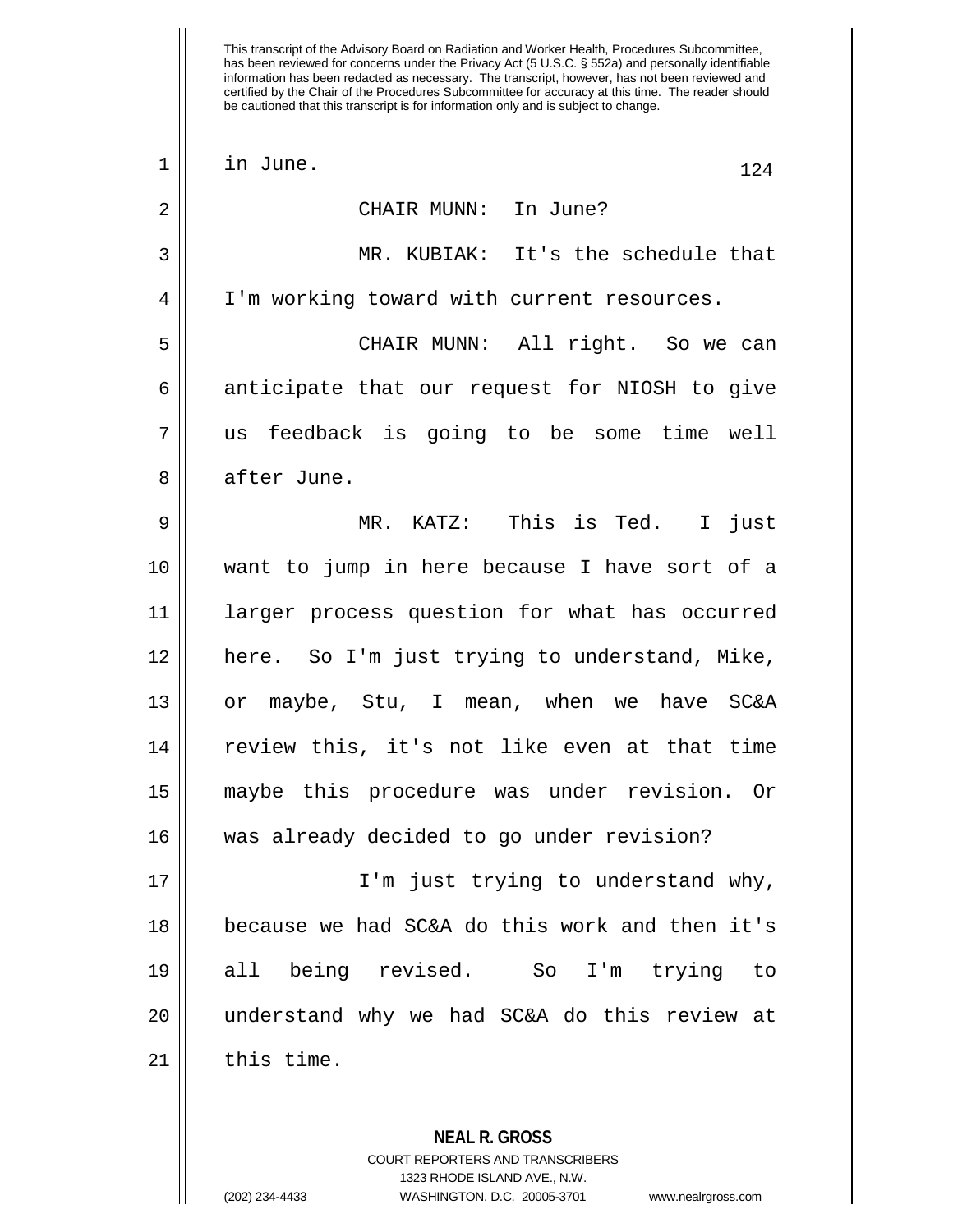| $\mathbf 1$    | MR. HINNEFELD: Well, this is Stug              |
|----------------|------------------------------------------------|
| $\overline{2}$ | I guess perhaps we didn't speak up loudly      |
| 3              | enough at the time it was selected. You know,  |
| 4              | our procedure about SEC was revised a while    |
| 5              | ago and we have known since then that the      |
| 6              | revision of our procedure should prompt        |
| 7              | revision to the ORAU procedure.                |
| 8              | Now, that doesn't necessarily mean             |
| 9              | that that revision would have captured all the |
| 10             | observations or findings that SC&A made in     |
| 11             | their review.                                  |
| 12             | MR. KATZ: Yes.                                 |
| 13             | MR. HINNEFELD: And so we have the              |
| 14             | additional feedback from SC&A now, based on    |
| 15             | their review of the old one. And what Mike     |
| 16             | has said is that he considers those all        |
| 17             | valuable findings and we will incorporate a    |
| 18             | response to those findings in the revision,    |
| 19             | which those particular items may not have been |
| 20             | incorporated, you know, absent this, SC&A's    |
| 21             | review.                                        |

**NEAL R. GROSS** COURT REPORTERS AND TRANSCRIBERS

1323 RHODE ISLAND AVE., N.W.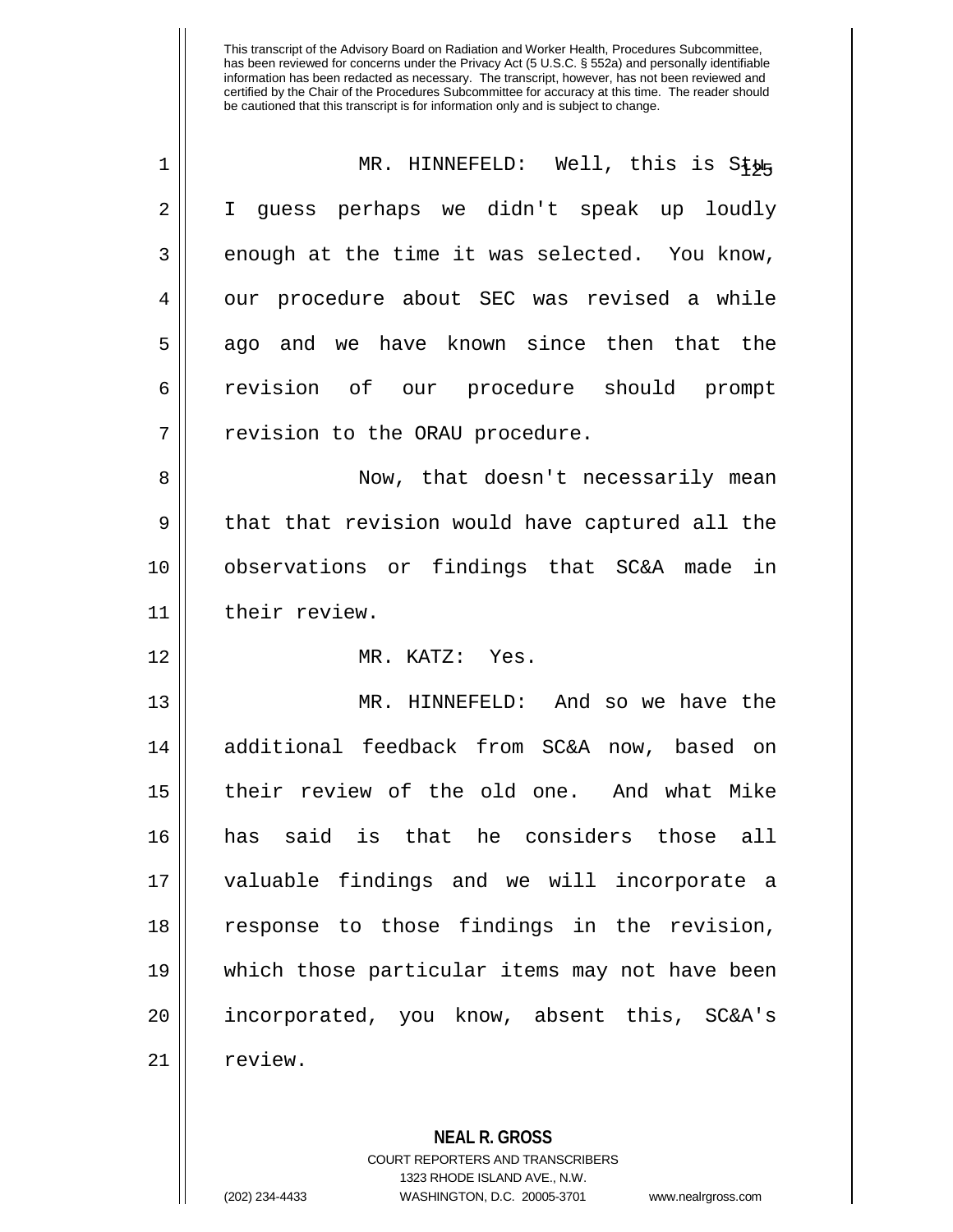| $\mathbf 1$ | So by my way of thinking here, the             |
|-------------|------------------------------------------------|
| 2           | situation where we have a list of findings, we |
| 3           | have said we agree with this finding and we    |
| 4           | will revise the document to incorporate it.    |
| 5           | So, to me, it seems like all these             |
| 6           | findings can be placed in abeyance and then    |
| 7           | when the revised procedure is available, then  |
| 8           | there can be the review to determine if we     |
| 9           | adequately addressed the finding that SC&A     |
| 10          | raised.                                        |
| 11          | MR. KATZ: Right. And this is Ted.              |
| 12          | And I was thinking, when I looked at a number  |
|             |                                                |
| 13          | of the findings it seemed like they were -- it |
| 14          | was the case that, in fact, it just said, ORAU |
| 15          | procedure wasn't yet in sync with DCAS, and    |
| 16          | that was sort of part of the nature of the     |
| 17          | finding from SC&A. And so that's why I'm just  |
| 18          | sort of raising the question.                  |
| 19          | I'm not trying to make a big deal              |
| 20          | of it. I just don't want to be in a situation  |
| 21          | where we are getting SC&A to review something  |

COURT REPORTERS AND TRANSCRIBERS 1323 RHODE ISLAND AVE., N.W.

**NEAL R. GROSS**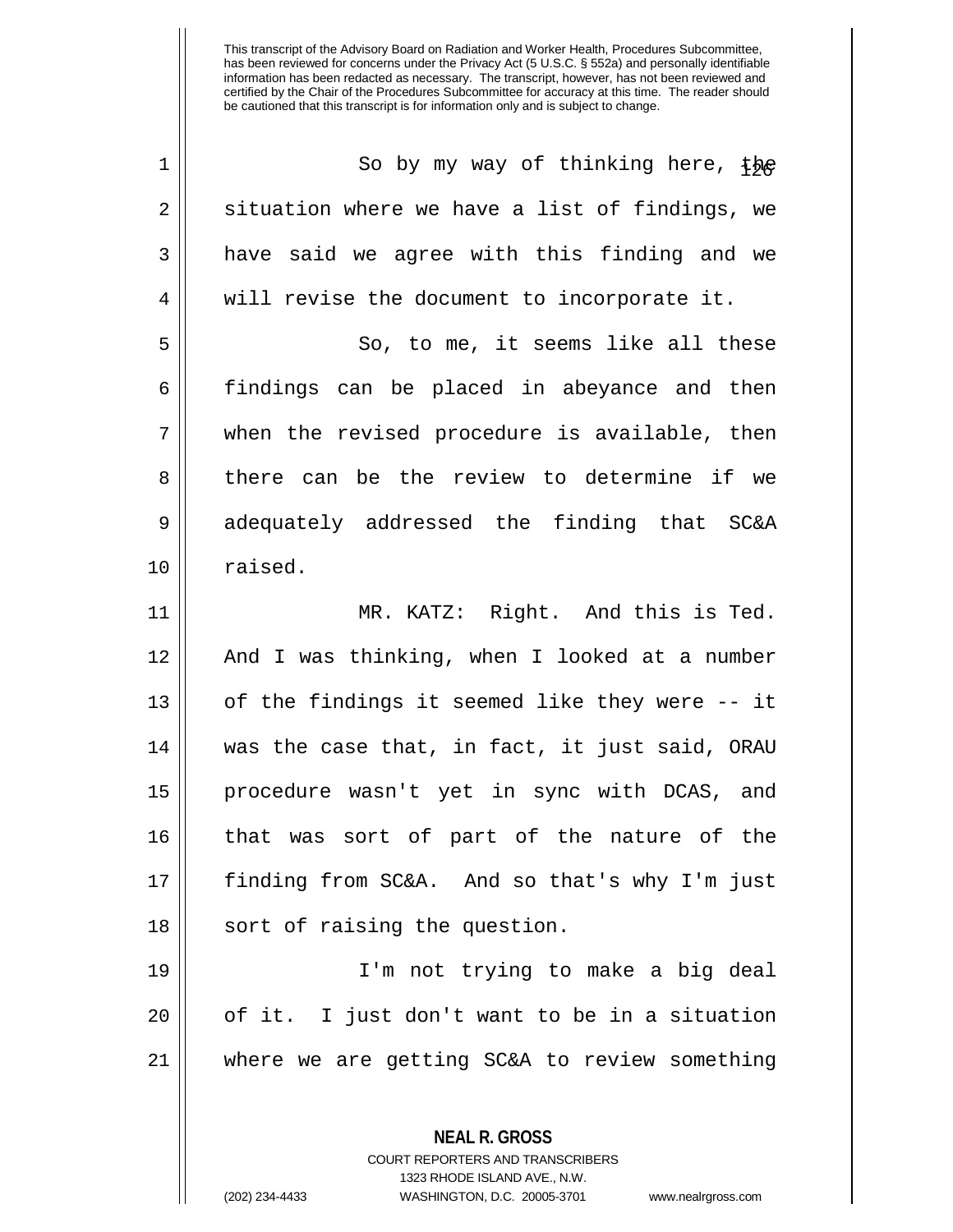| 1  | that is in process already, because really     |
|----|------------------------------------------------|
| 2  | it's more efficient then for them to wait and  |
| 3  | see what their final procedures are.           |
| 4  | I mean, I know in a way it is more             |
| 5  | efficient for you to hear input then, but when |
| 6  | they're commenting on matters that you're      |
| 7  | going to fix anyway because they are out of    |
| 8  | step with DCAS, I guess, there is some         |
| 9  | inefficiency in that.                          |
| 10 | MR. HINNEFELD: Understood.                     |
| 11 | MR. KUBIAK: This is Mike Kubiak                |
| 12 | again. I do want to support what Stu said      |
| 13 | also. There were a lot of very good comments.  |
| 14 | There were three or four of them on subjects   |
| 15 | which would have remained, you know, less      |
| 16 | thoroughly addressed in my previous revision.  |
| 17 | So there is definitely some improvements made  |
| 18 | either way.                                    |
| 19 | MR. KATZ: Right. Thanks.<br>And I              |
| 20 | understand there is some value<br>added        |
| 21 | nonetheless. Thanks, Mike.                     |
|    |                                                |
|    | <b>NEAL R. GROSS</b>                           |

COURT REPORTERS AND TRANSCRIBERS 1323 RHODE ISLAND AVE., N.W.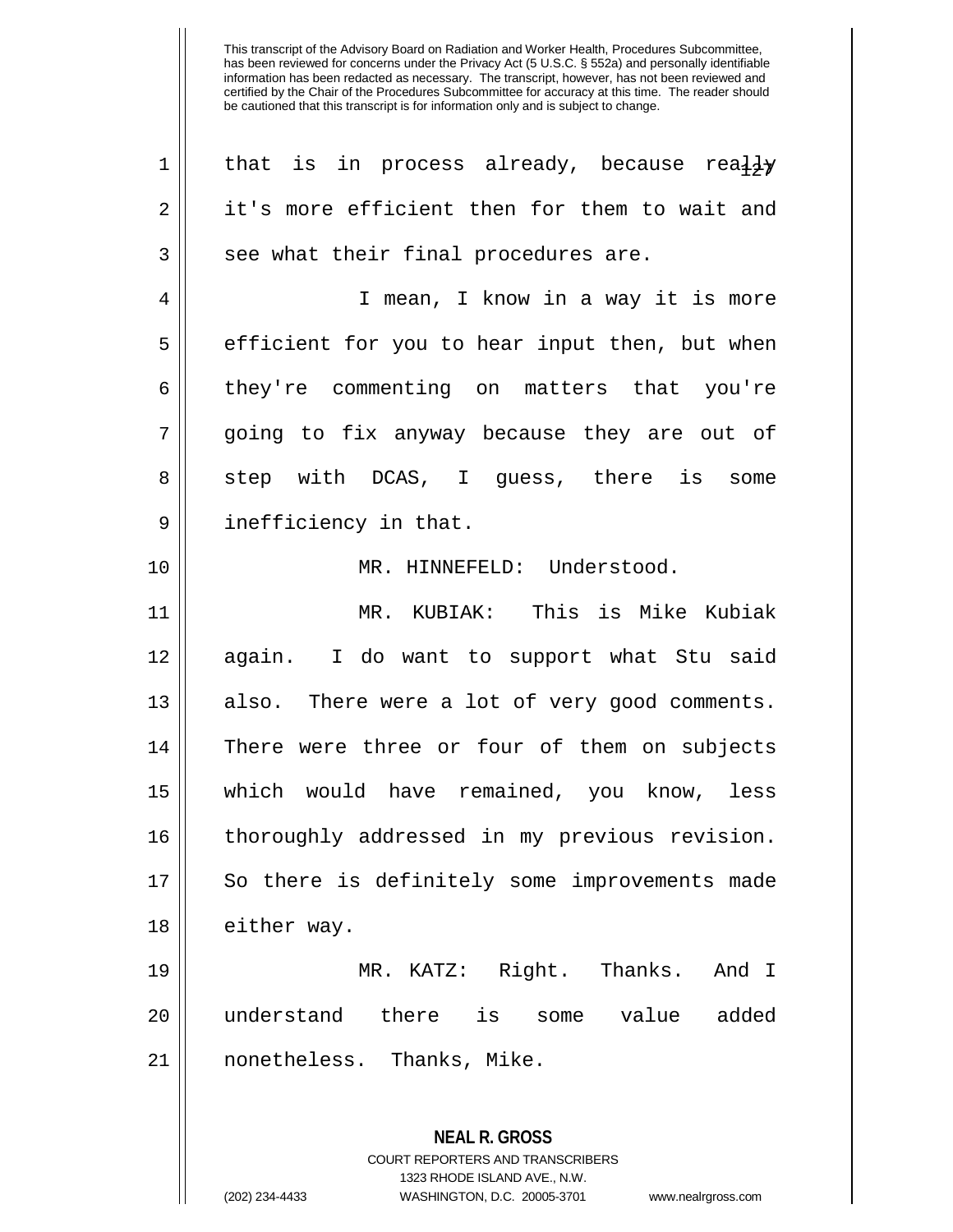| $\mathbf 1$ | CHAIR MUNN: Mike, we have not                                                                   |
|-------------|-------------------------------------------------------------------------------------------------|
| 2           | received any information from you. We, being                                                    |
| 3           | the Board Members, have no information from                                                     |
| 4           | you, correct? I'm just seeing for the first                                                     |
| 5           | time what you have submitted. Am I correct in                                                   |
| 6           | that?                                                                                           |
| 7           | MR. KUBIAK: Well, yes, I believe                                                                |
| 8           | that was uploaded to your tracking system.                                                      |
| 9           | CHAIR MUNN: Right, right. It's on                                                               |
| 10          | the tracking system.                                                                            |
| 11          | MR. KUBIAK: Yes.                                                                                |
| 12          | CHAIR MUNN: But we have not                                                                     |
| 13          | received any -- I didn't have an email notice                                                   |
| 14          | that it had been or anything of that sort,                                                      |
| 15          | right?                                                                                          |
| 16          | MR. KUBIAK: Quite honestly, I'm                                                                 |
| 17          | not the one on our site that handles that, so                                                   |
| 18          | I'm probably not prepared to answer whether                                                     |
| 19          | there was or was not.                                                                           |
| 20          | CHAIR MUNN: All right. I guess my                                                               |
| 21          | concern, again from a procedural point of                                                       |
|             | <b>NEAL R. GROSS</b><br><b>COURT REPORTERS AND TRANSCRIBERS</b><br>1323 RHODE ISLAND AVE., N.W. |

 $\mathbf{\mathcal{H}}$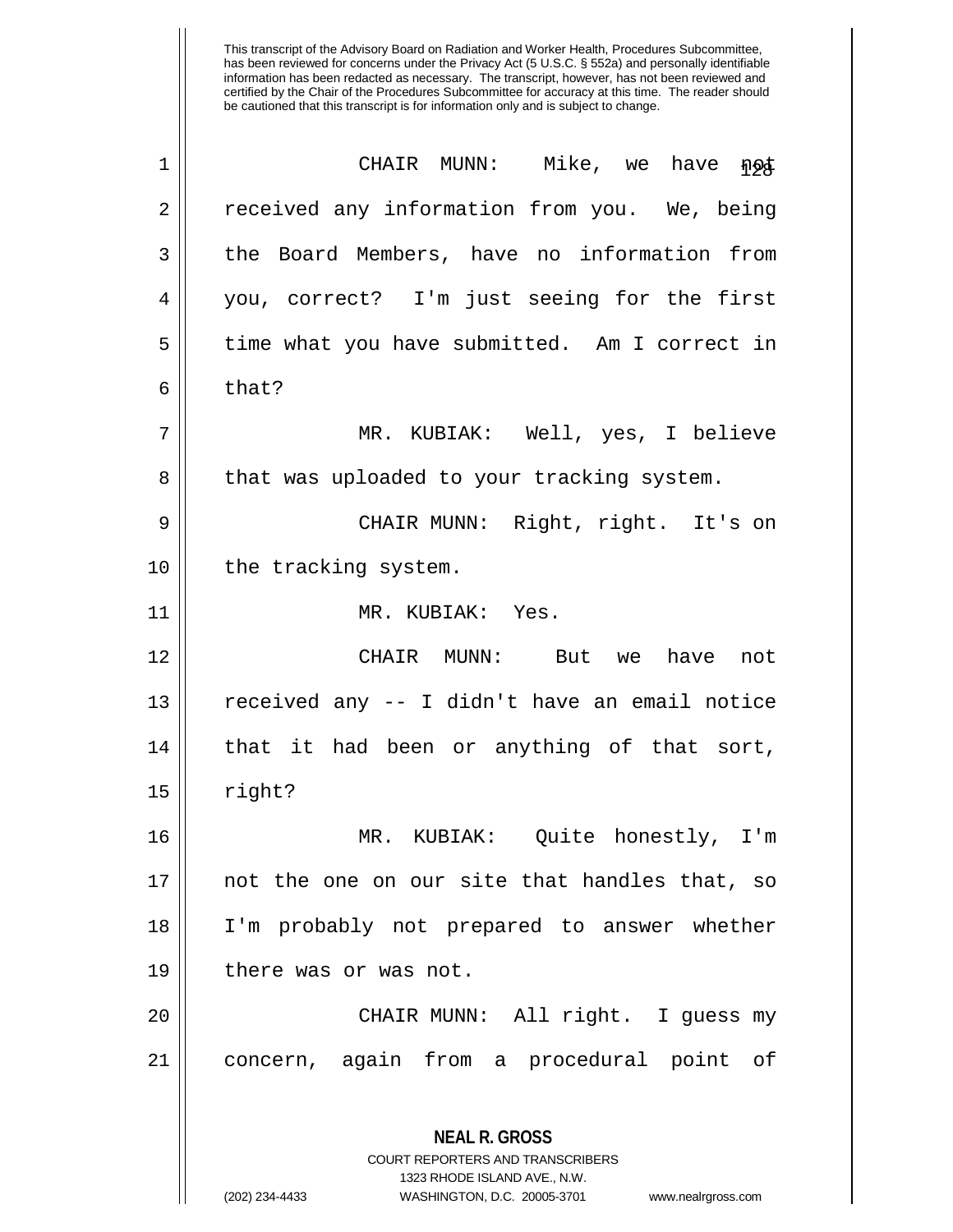| $\mathbf 1$ | view, is I suspect that what has already been                                                                                                                          |
|-------------|------------------------------------------------------------------------------------------------------------------------------------------------------------------------|
| 2           | said is accurate, that it is incorrect for us                                                                                                                          |
| 3           | to continue to carry this as an open item,                                                                                                                             |
| 4           | that we ought to be carrying it as either in                                                                                                                           |
| 5           | abeyance or -- but in order to do that, we                                                                                                                             |
| 6           | need to insert some kind of a statement.                                                                                                                               |
| 7           | And your statements are fine, but                                                                                                                                      |
| 8           | we need to say as a Subcommittee, yes, we see                                                                                                                          |
| 9           | that those are good statements and, yes, we                                                                                                                            |
| 10          | accept that and make our judgment as to                                                                                                                                |
| 11          | whether it's in abeyance.                                                                                                                                              |
| 12          | MR. KUBIAK: Well, to answer your                                                                                                                                       |
| 13          | question though, Lori did send out notice                                                                                                                              |
| 14          | about the changes, about the responses.                                                                                                                                |
| 15          | CHAIR MUNN: Okay. I thought I saw                                                                                                                                      |
| 16          | Lori's email.                                                                                                                                                          |
| 17          | MR. KUBIAK: Yes.                                                                                                                                                       |
| 18          | CHAIR MUNN: But somehow I missed                                                                                                                                       |
| 19          | $PROC-44$ .                                                                                                                                                            |
| 20          | MR. KUBIAK: Okay. It's in there.                                                                                                                                       |
| 21          | CHAIR MUNN: Yes. Then am I the                                                                                                                                         |
|             | <b>NEAL R. GROSS</b><br><b>COURT REPORTERS AND TRANSCRIBERS</b><br>1323 RHODE ISLAND AVE., N.W.<br>(202) 234-4433<br>WASHINGTON, D.C. 20005-3701<br>www.nealrgross.com |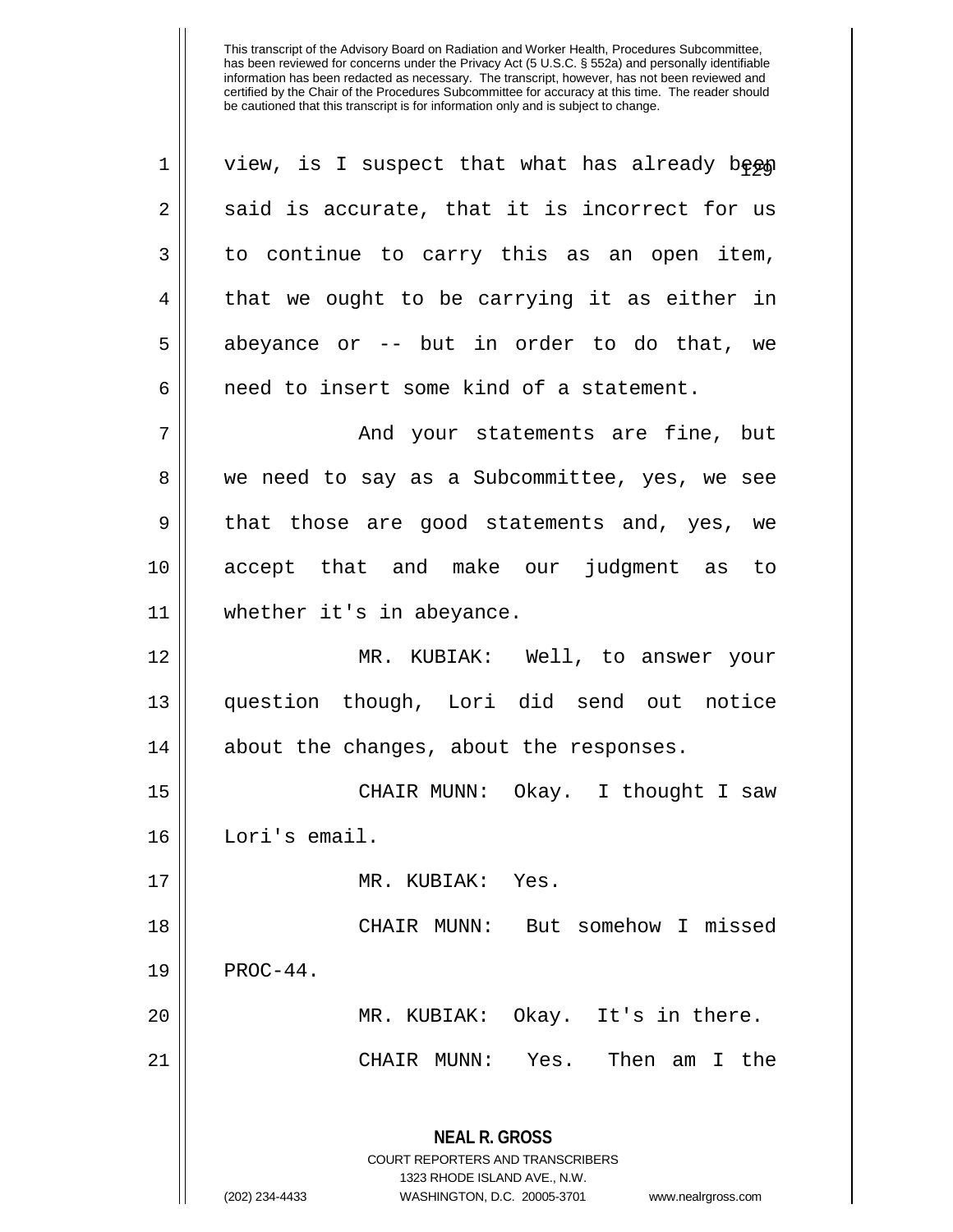| 1  | only one who has not read those documents $_{1}$ og |
|----|-----------------------------------------------------|
| 2  | is this Subcommittee, like me, wanting to wait      |
| 3  | until our next meeting so that I have an            |
| 4  | opportunity to at least look at these and make      |
| 5  | some judgment as to what our statement should       |
| 6  | be and what its status should be?                   |
| 7  | MEMBER ZIEMER: This is Ziemer. I                    |
| 8  | did look at these. I think they were on             |
| 9  | yesterday, at least I looked at them. And it        |
| 10 | looks to me like NIOSH has accepted all of the      |
| 11 | issues.                                             |
| 12 | And I mean, basically, they are all                 |
| 13 | saying we are revising this and we are going        |
| 14 | to take these issues into consideration.            |
| 15 | CHAIR MUNN: Where they are                          |
| 16 | revising them might be an issue when we             |
| 17 | identify them in our data and how we identify       |
| 18 | them in our data.                                   |
| 19 | MEMBER BEACH: Yes. Wanda, this is                   |
| 20 | I did review them also a couple of<br>Josie.        |
| 21 | days ago and I think Paul is correct, they did      |
|    | <b>NEAL R. GROSS</b>                                |

COURT REPORTERS AND TRANSCRIBERS 1323 RHODE ISLAND AVE., N.W.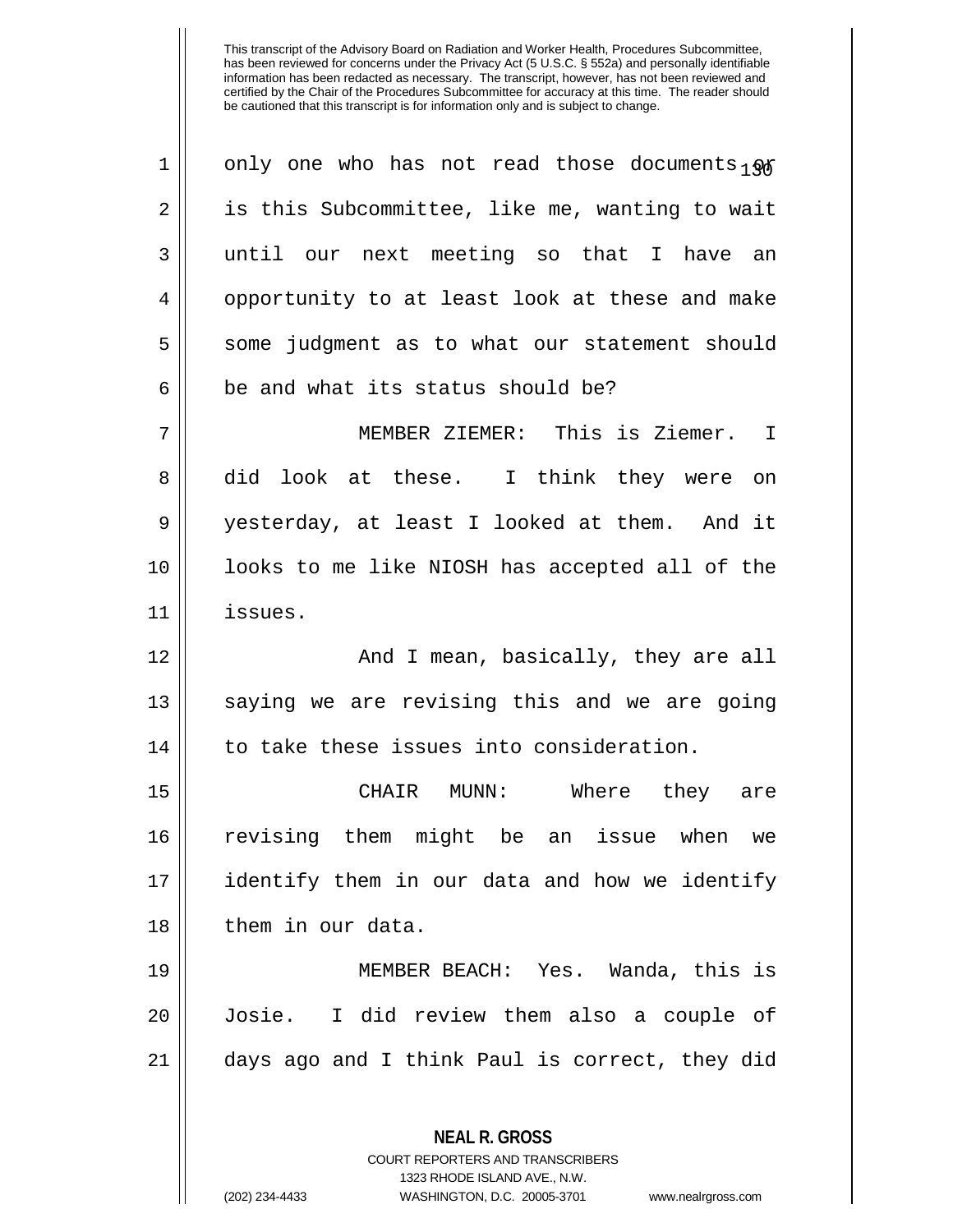This transcript of the Advisory Board on Radiation and Worker Health, Procedures Subcommittee, has been reviewed for concerns under the Privacy Act (5 U.S.C. § 552a) and personally identifiable information has been redacted as necessary. The transcript, however, has not been reviewed and certified by the Chair of the Procedures Subcommittee for accuracy at this time. The reader should be cautioned that this transcript is for information only and is subject to change. **NEAL R. GROSS** COURT REPORTERS AND TRANSCRIBERS 1323 RHODE ISLAND AVE., N.W. (202) 234-4433 WASHINGTON, D.C. 20005-3701 www.nealrgross.com 1 || show that they were going to revise the 2 || current procedure. 3 There was a couple of them that had 4 more information on them and I would have to 5 go back and look at them. I wonder if NIOSH 6  $\vert$  or ORAU needs any clarification from SC&A? 7 CHAIR MUNN: Well, my guess is they 8 | --9 MEMBER BEACH: And I believe -- 10 CHAIR MUNN: -- probably don't 11 simply because they have their process under 12 way, but our question that is before us right 13 now is do we carry this over to next time or 14 do we try to make some definitive judgment 15 || about each of these findings right now? 16 MEMBER BEACH: I believe we should 17 | carry them over. 18 MEMBER ZIEMER: Yeah, I would carry 19 them over. 20 CHAIR MUNN: Thank you. 21 MEMBER ZIEMER: I don't see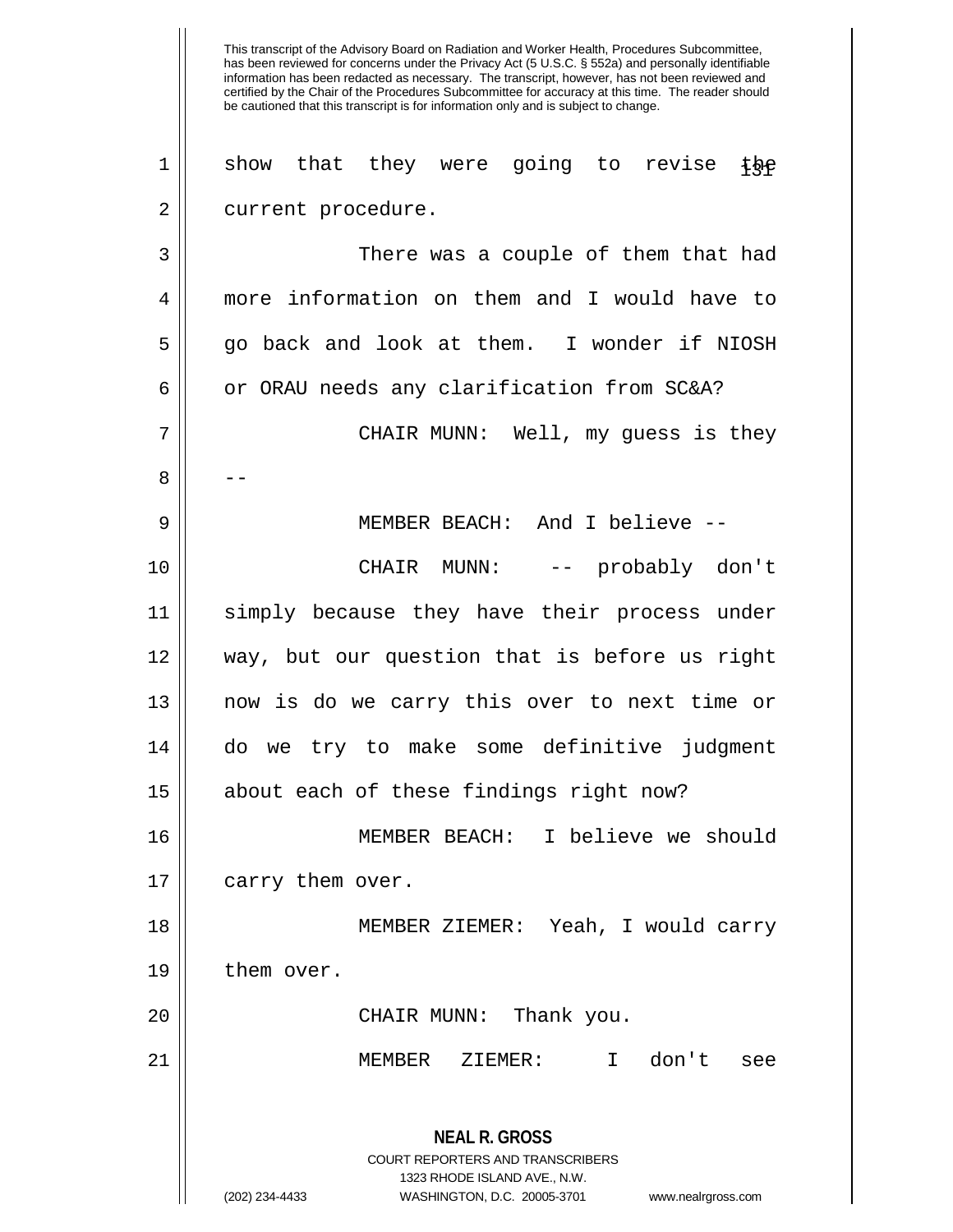This transcript of the Advisory Board on Radiation and Worker Health, Procedures Subcommittee, has been reviewed for concerns under the Privacy Act (5 U.S.C. § 552a) and personally identifiable information has been redacted as necessary. The transcript, however, has not been reviewed and certified by the Chair of the Procedures Subcommittee for accuracy at this time. The reader should be cautioned that this transcript is for information only and is subject to change. **NEAL R. GROSS** COURT REPORTERS AND TRANSCRIBERS 1323 RHODE ISLAND AVE., N.W. (202) 234-4433 WASHINGTON, D.C. 20005-3701 www.nealrgross.com  $1$  anywhere where NIOSH has disputed the finding 2 and that something needs to be resolved before  $3 \parallel$  they proceed. 4 CHAIR MUNN: I don't -- 5 MEMBER ZIEMER: I don't think  $6 \parallel$  anyone disputes the findings. 7 || CHAIR MUNN: No. 8 || MEMBER ZIEMER: Was that your 9 impression? 10 CHAIR MUNN: That -- my impression 11 is that that is not a dispute, that our 12 problem now is tracking where these 13 corrections are going to be made and the 14 || timing that they are going to occur and how we 15 || should be carrying our item on the BRS. I  $16$  || don't want to  $-$ 17 MEMBER BEACH: It feels like it  $18$   $\parallel$  should  $-$ 19 CHAIR MUNN: -- call these open any  $20$  || longer than we need to, if they are, in fact, 21 || all being resolved. But unless we address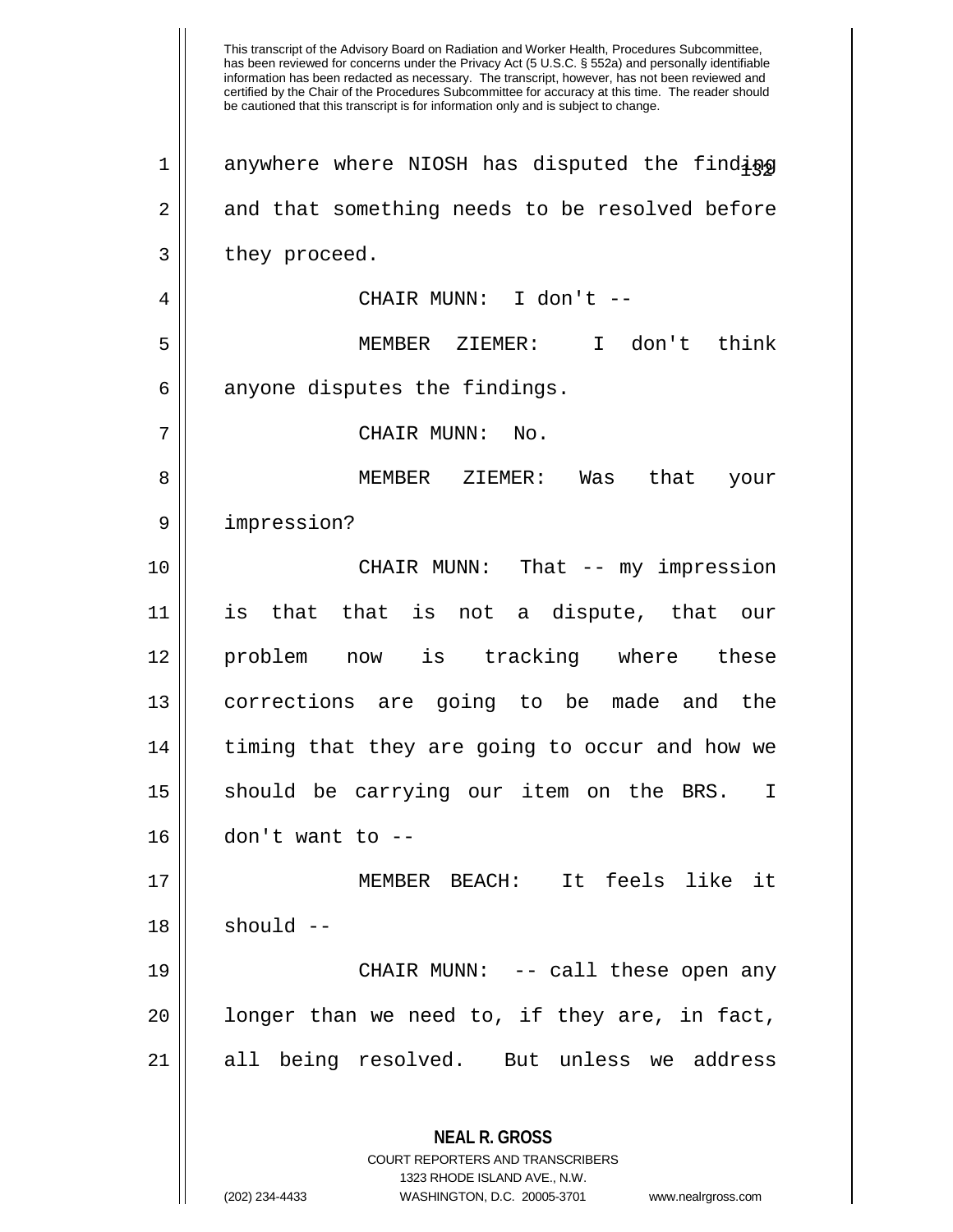1 | them individually, I don't think we can  $\frac{1}{30}$ 2 || that. And my preference would be that we 3 || address them individually at our next meeting  $4 \parallel$  and not at this one. 5 MR. MARSCHKE: Wanda, this is 6 Steve. 7 MEMBER BEACH: I believe -- oh, go 8 ahead. 9 MR. MARSCHKE: Wanda, this is 10 Steve. I just want to -- you know, I spoke, 11 as John mentioned, with John earlier this 12 morning and I, you know, was anticipating that 13 he would be on the call, so I wasn't paying a 14 || lot of good attention, but I do know he had 15 || some reservations about the degree with which 16 NIOSH is going to address some of these 17 comments. 18 || So I think, you know, in general 19 what you say, yes, NIOSH has agreed with the 20 || comments and they are going to make some 21 changes to the document to reflect the

> COURT REPORTERS AND TRANSCRIBERS 1323 RHODE ISLAND AVE., N.W.

**NEAL R. GROSS**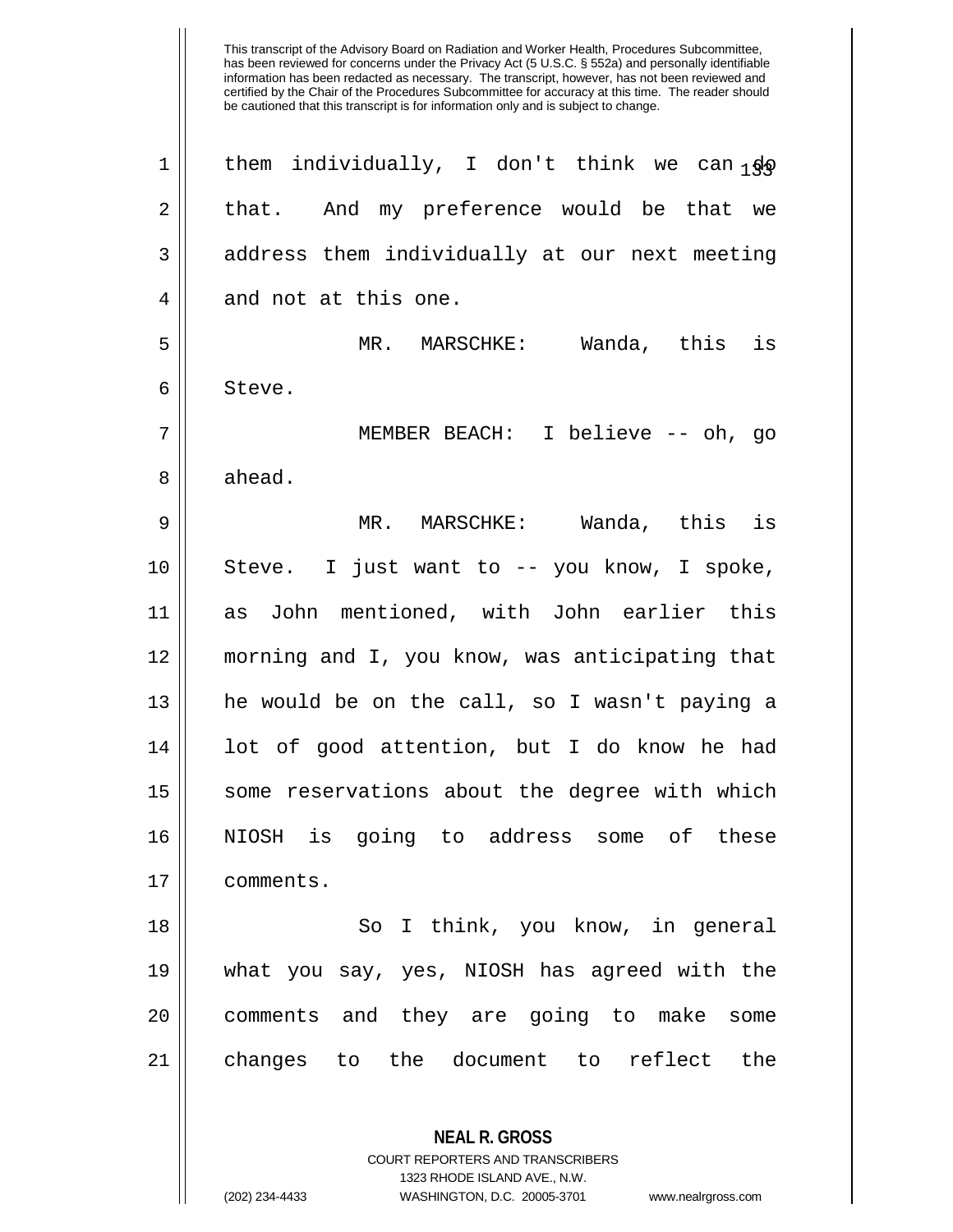| comments or the findings, but I'm not sure    |
|-----------------------------------------------|
| that -- you know, we get the impression from  |
| the statements that are made here that they   |
| are going the -- as far as we had anticipated |
| or hoped that they would go.                  |
| So I would like -- you know, I                |
| would vote for putting it off until the next  |
| meeting where we can have John Mauro's, you   |
| know, direct input into the, you know,        |
| changes. Whether they are going to be changed |
|                                               |
| CHAIR MUNN: I think that's the                |
| wise thing to do.                             |
| MR. STIVER: This is John Stiver               |
| and I have also spoken with John and Bob      |
| Barton and also Steve Ostrow about this. Yes, |
| it becomes a question of the degree to which, |
| you know, the intent of the finding to        |
| actually be incorporated into the new         |
| revision. And, you know, until we see that,   |
| they really don't have any basis for passing  |
|                                               |

**NEAL R. GROSS** COURT REPORTERS AND TRANSCRIBERS 1323 RHODE ISLAND AVE., N.W.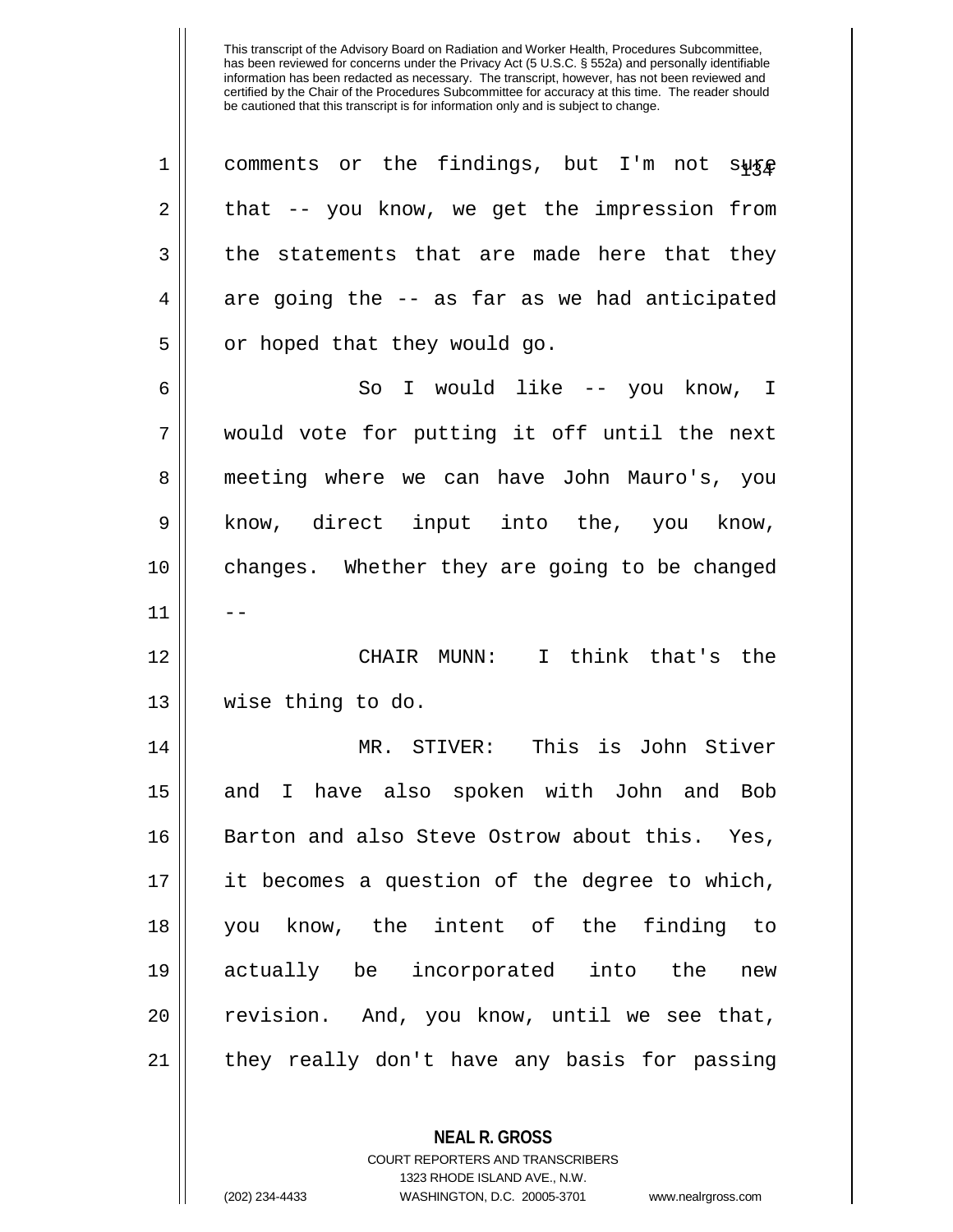This transcript of the Advisory Board on Radiation and Worker Health, Procedures Subcommittee, has been reviewed for concerns under the Privacy Act (5 U.S.C. § 552a) and personally identifiable information has been redacted as necessary. The transcript, however, has not been reviewed and certified by the Chair of the Procedures Subcommittee for accuracy at this time. The reader should be cautioned that this transcript is for information only and is subject to change. **NEAL R. GROSS** COURT REPORTERS AND TRANSCRIBERS 1323 RHODE ISLAND AVE., N.W. (202) 234-4433 WASHINGTON, D.C. 20005-3701 www.nealrgross.com 1 || judgment. 135 2 || You know, we say that based on  $3 \parallel$  these statements that are in the BRS, it does 4 || look like there may be not quite what we 5 really expected, but we can't tell the final 6 product. 7 CHAIR MUNN: All right. 8 MEMBER BEACH: Well, Wanda, this is 9 Josie. I was going to say that this needs to 10 go in abeyance until SC&A has the -- is able 11 to re-review the latest document that ORAU 12 | releases. 13 CHAIR MUNN: Well, there is no 14 document. 15 MR. HINNEFELD: Do you want to put 16 it in abeyance or in progress? 17 CHAIR MUNN: Well, we wanted to -- 18 MEMBER ZIEMER: Can I comment on  $19 \parallel$  that? 20 CHAIR MUNN: Yes, please. 21 MEMBER ZIEMER: Yes. I think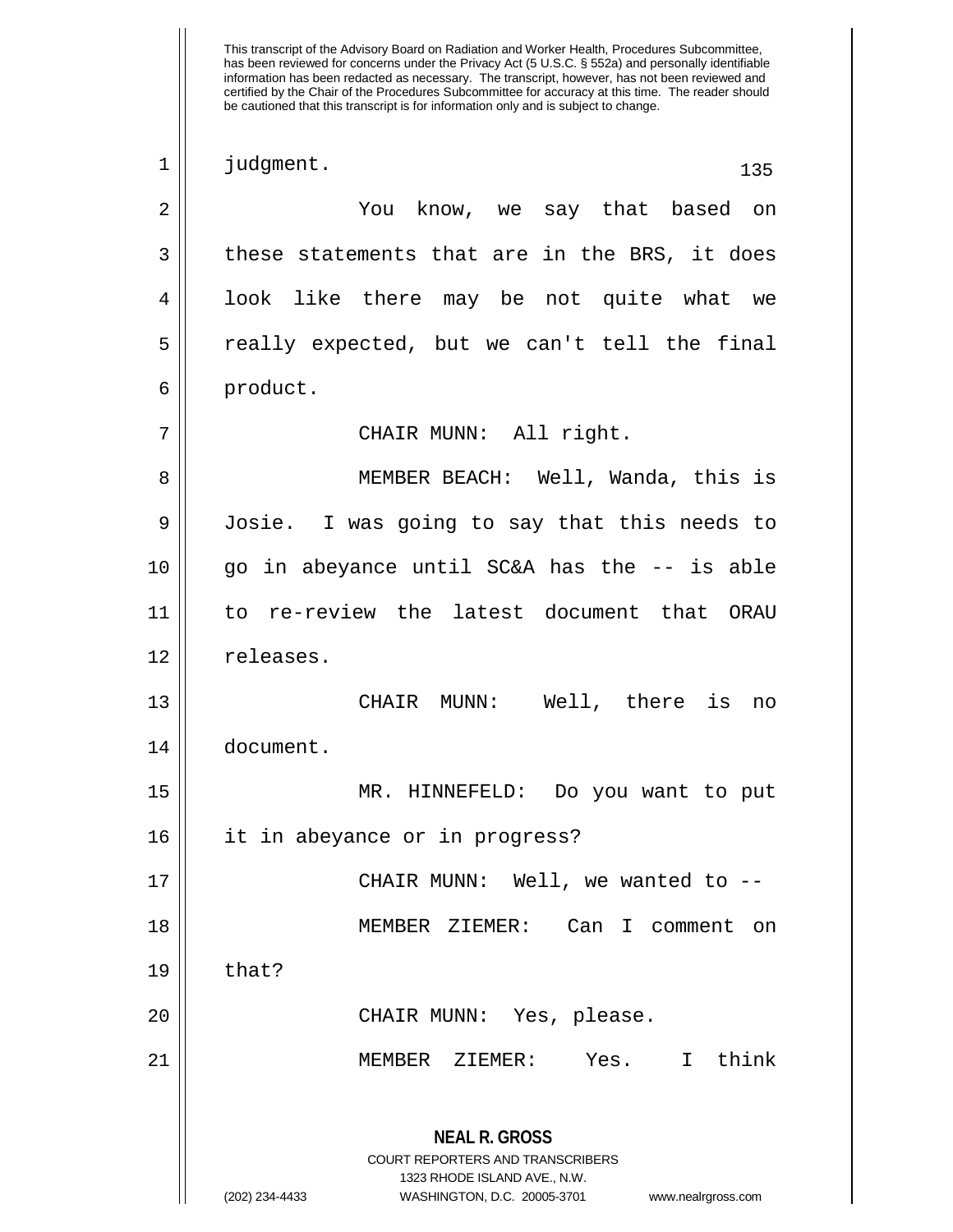| 1  | usually when we go in abeyance, we have agreed |
|----|------------------------------------------------|
| 2  | to what the final thing is going to look like  |
| 3  | and it just has to be incorporated.            |
| 4  | CHAIR MUNN: Oh.                                |
| 5  | MEMBER ZIEMER: I don't think we                |
| 6  | know, at this point, what the final thing is   |
| 7  | going to look like. So I would keep it in      |
| 8  | progress.                                      |
| 9  | CHAIR MUNN: We do not even know                |
| 10 | yet unless we group -- unless we make the      |
| 11 | decision right now to do that, we don't even   |
| 12 | know that each of these needs to be in         |
| 13 | progress. And that's what I -- that's why I'm  |
| 14 | requesting a possibility to --                 |
| 15 | MR. STIVER: Oh, keep them open.                |
| 16 | CHAIR MUNN: -- postpone it until               |
| 17 | next time, with a minimum of 30 minutes        |
| 18 | applied to it next time, probably more than    |
| 19 | that, so that we can look at each of these and |
| 20 | make the assessment. I anticipate they will    |
| 21 | all be in progress, but we don't know that     |
|    |                                                |

1323 RHODE ISLAND AVE., N.W.

**NEAL R. GROSS** COURT REPORTERS AND TRANSCRIBERS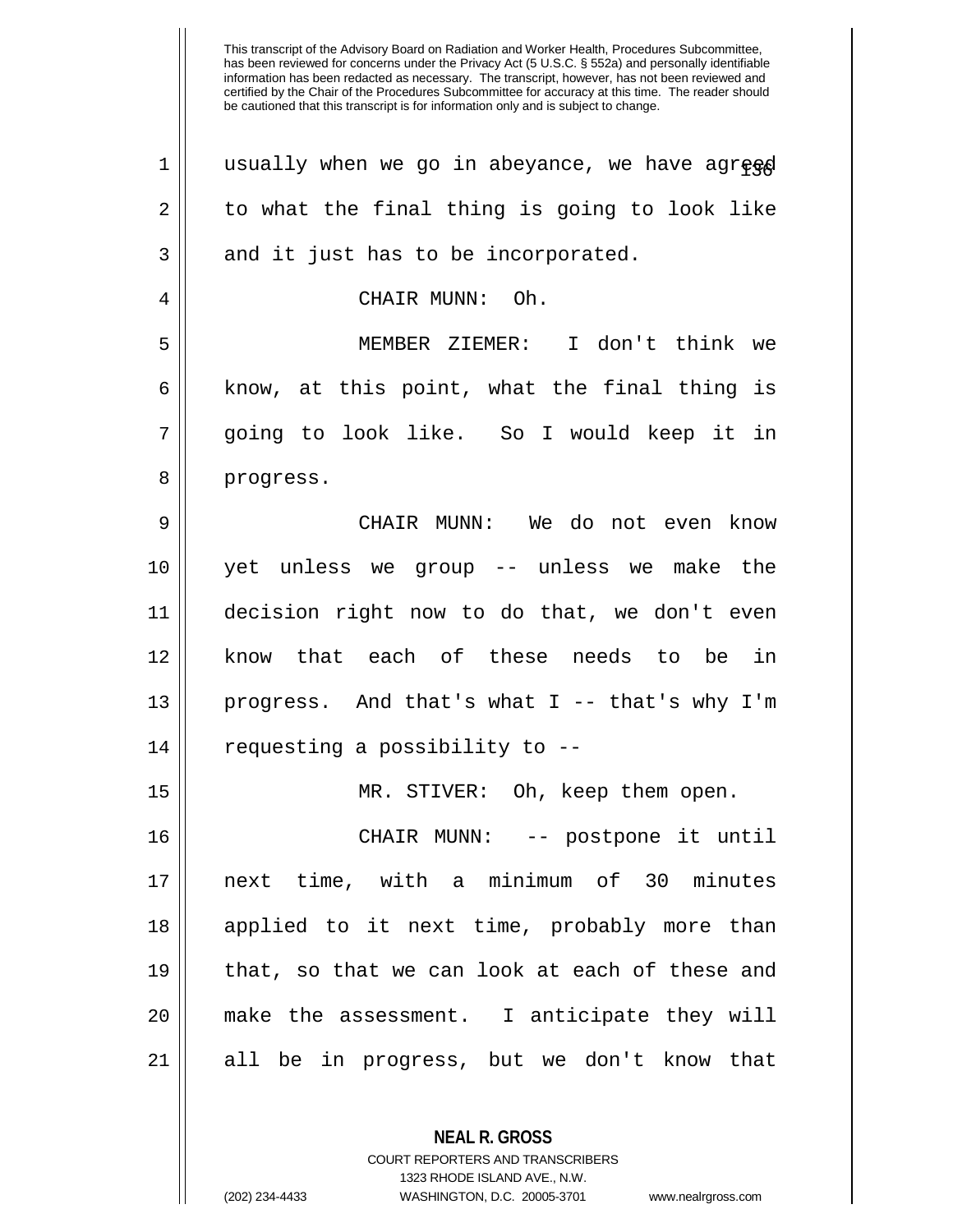This transcript of the Advisory Board on Radiation and Worker Health, Procedures Subcommittee, has been reviewed for concerns under the Privacy Act (5 U.S.C. § 552a) and personally identifiable information has been redacted as necessary. The transcript, however, has not been reviewed and certified by the Chair of the Procedures Subcommittee for accuracy at this time. The reader should be cautioned that this transcript is for information only and is subject to change. **NEAL R. GROSS** COURT REPORTERS AND TRANSCRIBERS  $1 \parallel$  unless we make the decision now.  $137$ 2 MEMBER ZIEMER: I'm okay with that. 3 || This is Ziemer. 4 MEMBER BEACH: I'm okay with that  $5 \parallel$  also. 6 CHAIR MUNN: Yes. Someone was 7 | trying to say something? 8 MR. KATZ: Oh, this is Ted. I'm  $9 \parallel$  just a little bit baffled by this conversation 10 just because we have Mike on the phone, and 11 John who has indicated that he brief John 12 Stiver and others about his issue and 13 concerns, and they are in the process of 14 revising the document. And rather than come 15 || out then with a document where you would see 16 whether they addressed the concerns fully or 17 not, why not now have a discussion of those 18 issues that John indicated to John Stiver he 19 has some concern about the depth to which the 20 | response is going? 21 || Why not have that discussion now,

1323 RHODE ISLAND AVE., N.W.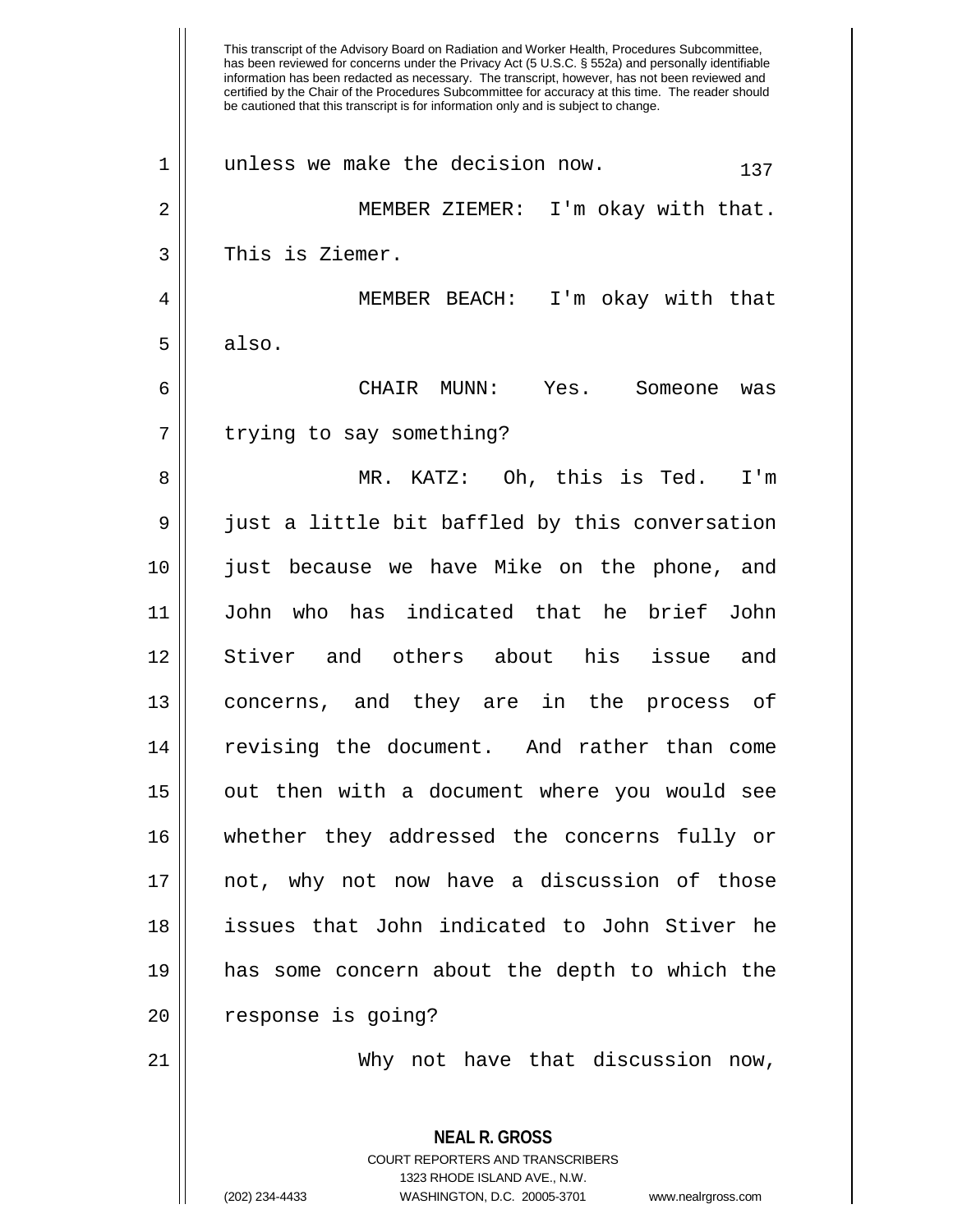**NEAL R. GROSS** COURT REPORTERS AND TRANSCRIBERS  $1 \parallel$  so that Mike and his team can do a complete 2 || job on the revision, rather than having them 3 || produce something that maybe doesn't address 4 all the points to the depth that SC&A's 5 concerns reach? 6 CHAIR MUNN: Excellent point, Ted. 7 || Does anyone have any objection to undertaking  $8 \parallel$  PROC-44 today? 9 MR. STIVER: This is John Stiver. 10 || CHAIR MUNN: I would have preferred 11 to postpone it until next time, but that's all 12 right. It's not necessary. If we need to do  $13$  | that, we can do that. 14 MR. STIVER: Well, this is John 15 || Stiver and, you know, I've got to tell you, 16 like Steve, I have talked to John and I don't 17 feel like I'm in a position to be able to 18 || speak for him. He had some fairly detailed 19 things that he wanted to talk about. And so I 20 || would prefer to wait on this. 21 MR. MARSCHKE: Maybe we could --

1323 RHODE ISLAND AVE., N.W.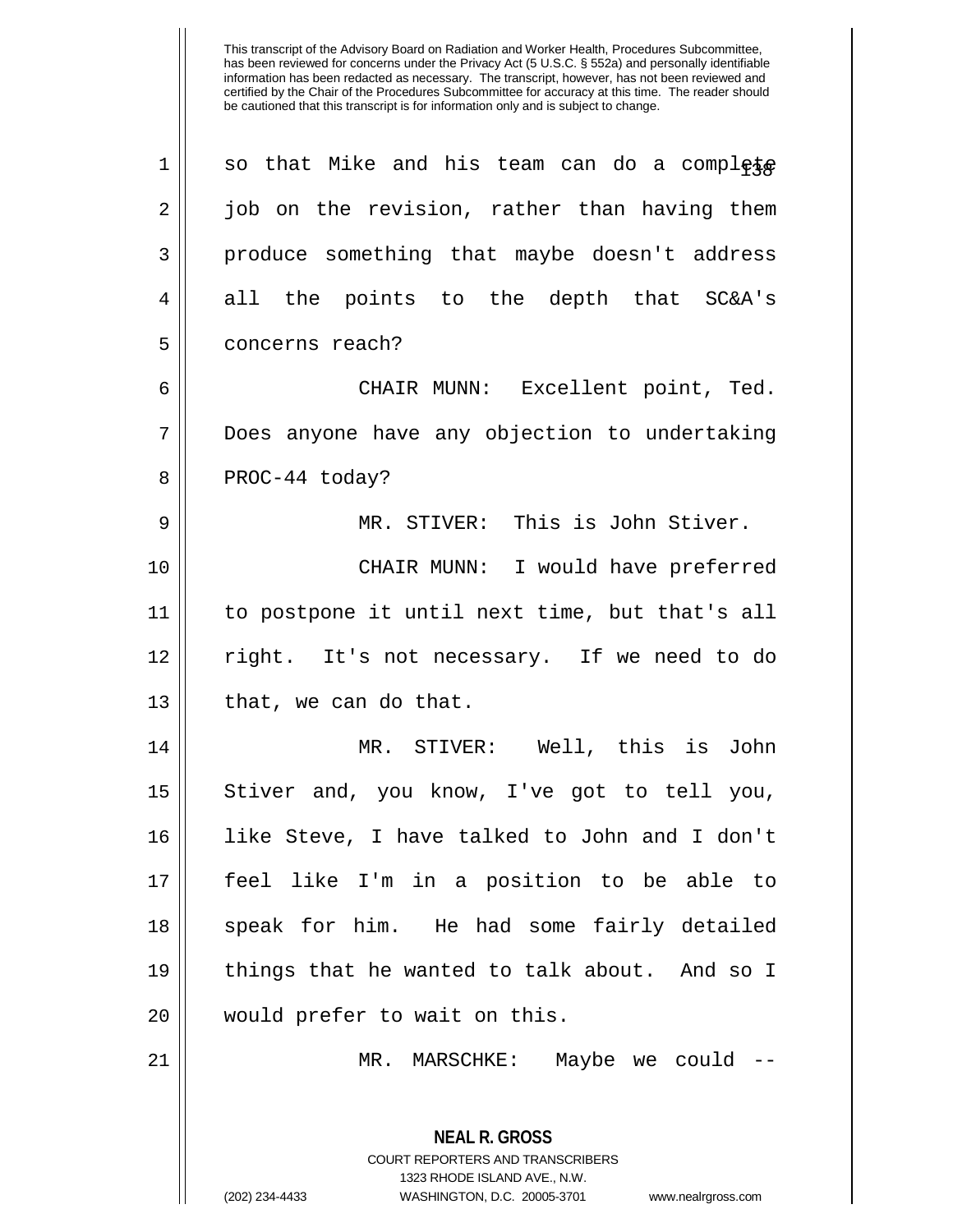this is Steve again. Sorry for interrupting 2 || you, John, but maybe we can get John to write down his concerns and we can get them to NIOSH 4 and get them to Mike, not waiting until we || have the next meeting, but  $-$  MR. STIVER: Right. We could -- MR. MARSCHKE: -- try to get that 8 || to him in a more timely fashion. It's really unfortunate that John had this commitment that || he had to get to, but -- MR. STIVER: That would be the best 12 || way to do it, I think, would be to  $-$  I wouldn't want to go ahead and make pronouncements that were a little off base 15 | from what John had really intended. MR. KATZ: And that's fine. This is Ted. And I don't mean to be too tart about this, but, I mean, we do schedule these well in advance and John Mauro knows when they are || and he knows the agenda item, so, I mean, I'm || not that tolerant of the idea of just putting

> **NEAL R. GROSS** COURT REPORTERS AND TRANSCRIBERS

> > 1323 RHODE ISLAND AVE., N.W.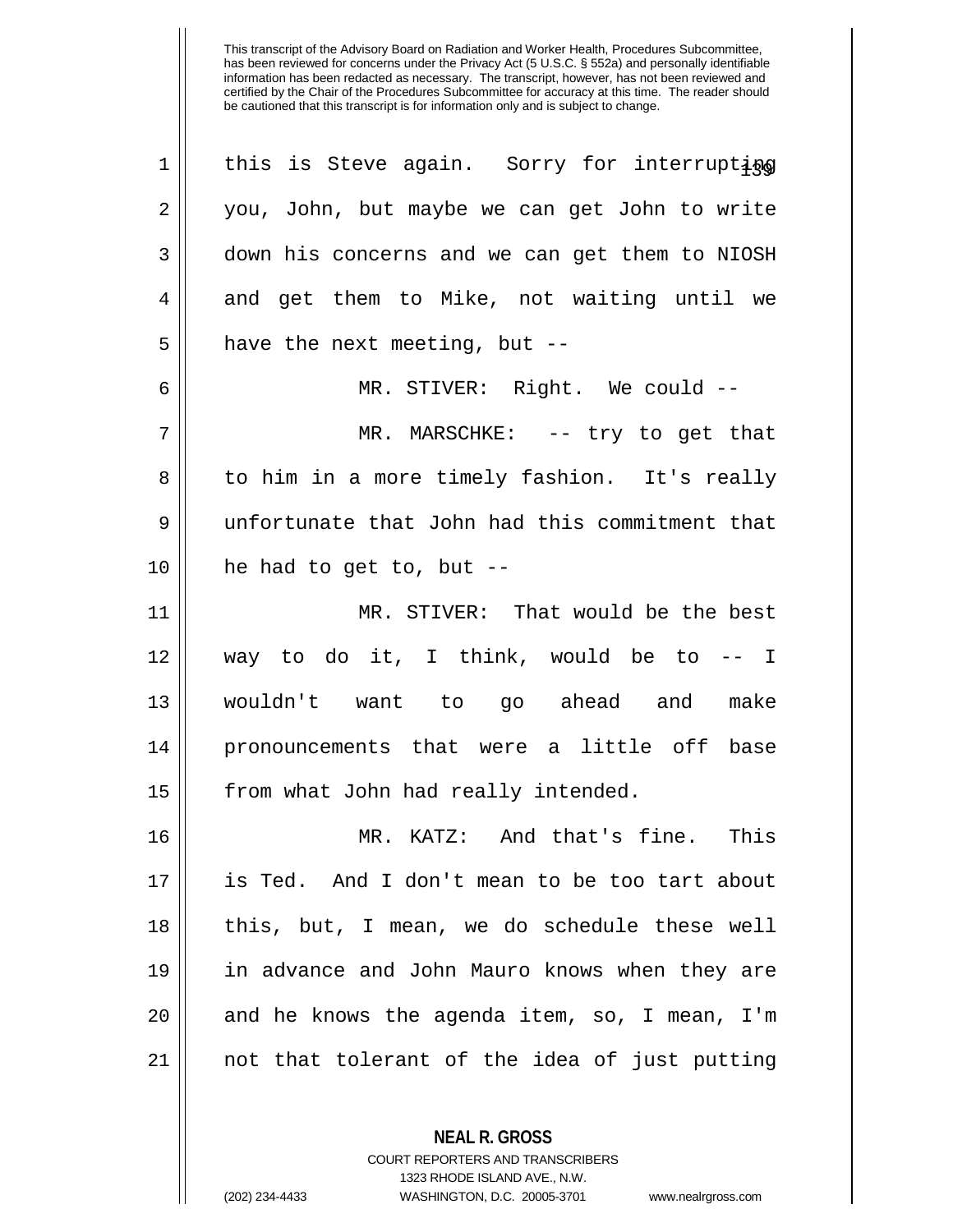| $\mathbf 1$ | it off for another two months.<br>140                    |
|-------------|----------------------------------------------------------|
| 2           | So I think that is a good idea to                        |
| 3           | have John send, if he has more elaborate                 |
| 4           | concerns that are captured in the actual                 |
| 5           | review, by all means send those to DCAS, so              |
| 6           | that they can, you know, do their revisions,             |
| 7           | you know, fully in one piece, rather than                |
| 8           | having to sort of wait and be delayed like               |
| $\mathsf 9$ | this.                                                    |
| 10          | CHAIR MUNN: Can we agree we will                         |
| 11          | have off-line communications and that we will            |
| 12          | address this entire issue of PROC-44, each               |
| 13          | individual one, next time we meet? Is this a             |
| 14          | major inconvenience to you, Mike?                        |
| 15          | MR. KUBIAK: No, ma'am, not at all.                       |
| 16          | No. I would be $-$ by that time, I think, we             |
| 17          | would have draft text that would have been run           |
| 18          | by $DCAS$ --                                             |
| 19          | CHAIR MUNN: And you could have had                       |
| 20          | communication with our contractor with<br>some           |
| 21          | regard to some specific concerns that they               |
|             | <b>NEAL R. GROSS</b><br>COURT REPORTERS AND TRANSCRIBERS |

1323 RHODE ISLAND AVE., N.W.

 $\mathop{\text{||}}$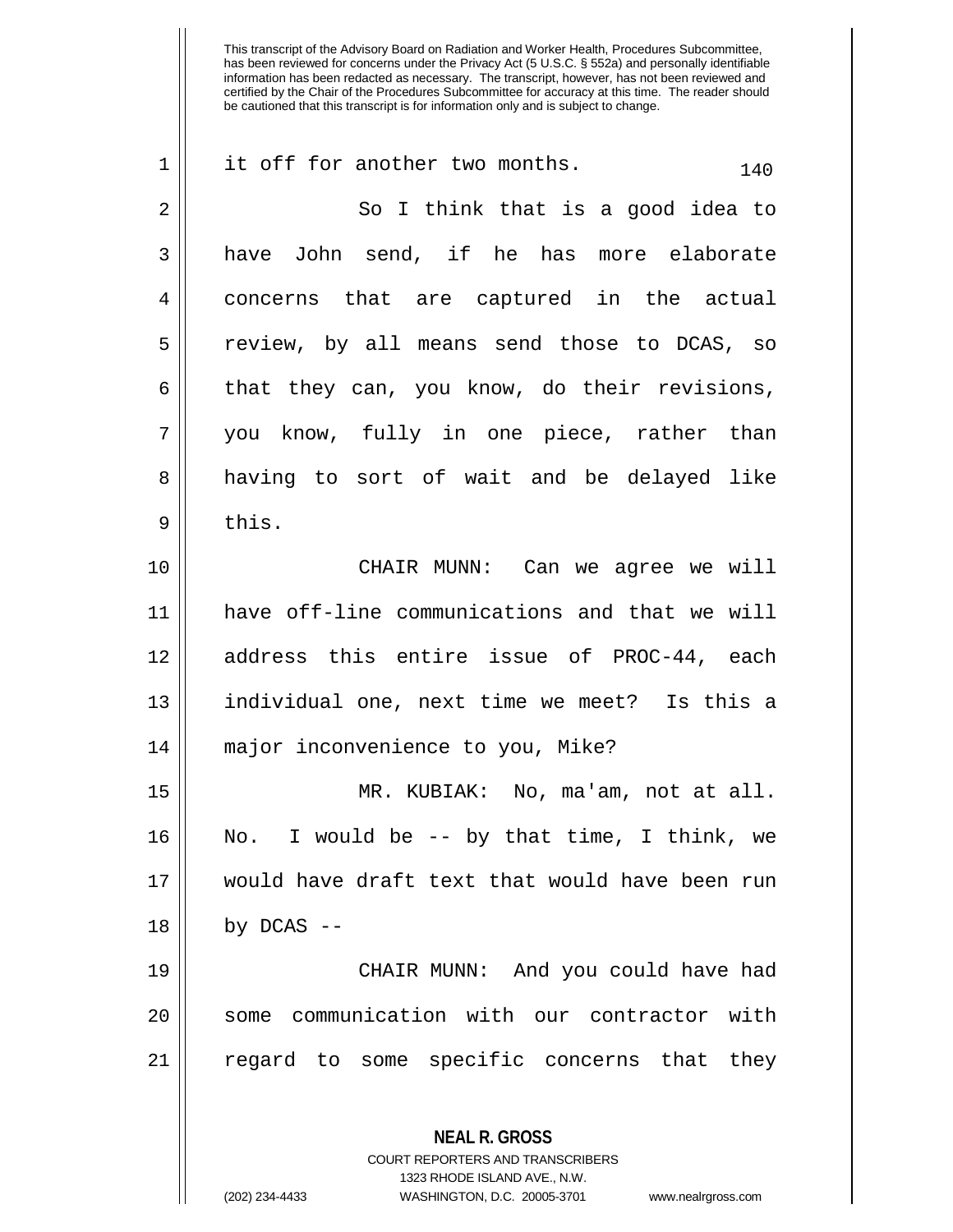This transcript of the Advisory Board on Radiation and Worker Health, Procedures Subcommittee, has been reviewed for concerns under the Privacy Act (5 U.S.C. § 552a) and personally identifiable information has been redacted as necessary. The transcript, however, has not been reviewed and certified by the Chair of the Procedures Subcommittee for accuracy at this time. The reader should be cautioned that this transcript is for information only and is subject to change. **NEAL R. GROSS** COURT REPORTERS AND TRANSCRIBERS 1323 RHODE ISLAND AVE., N.W. (202) 234-4433 WASHINGTON, D.C. 20005-3701 www.nealrgross.com  $1$  have regarding your current responses.  $141$ 2 MR. KUBIAK: Right. I suspect that 3 || is the most efficient use of your time, for 4 | sure. 5 || MS. MARION-MOSS: Wanda, this is 6 Lori. Let me ask this. Will John be putting  $7 \parallel$  his concerns in the BRS, or all this will take 8 || place off-line? 9 CHAIR MUNN: It was my expectation  $10$  | that it would take place off-line. 11 || MS. MARION-MOSS: Okay. 12 CHAIR MUNN: All right? 13 MR. KATZ: Yes, well, actually, let 14 me just -- I think it could be in a memo from 15 || SC&A. I mean, we do these written content and 16 when we have review concerns, so it definitely 17 doesn't need to be in a teleconference or 18 whatever. It can just be an email from John 19 with whatever elaboration he didn't make in 20 || the review itself. 21 MR. KUBIAK: Okay. I'll get off-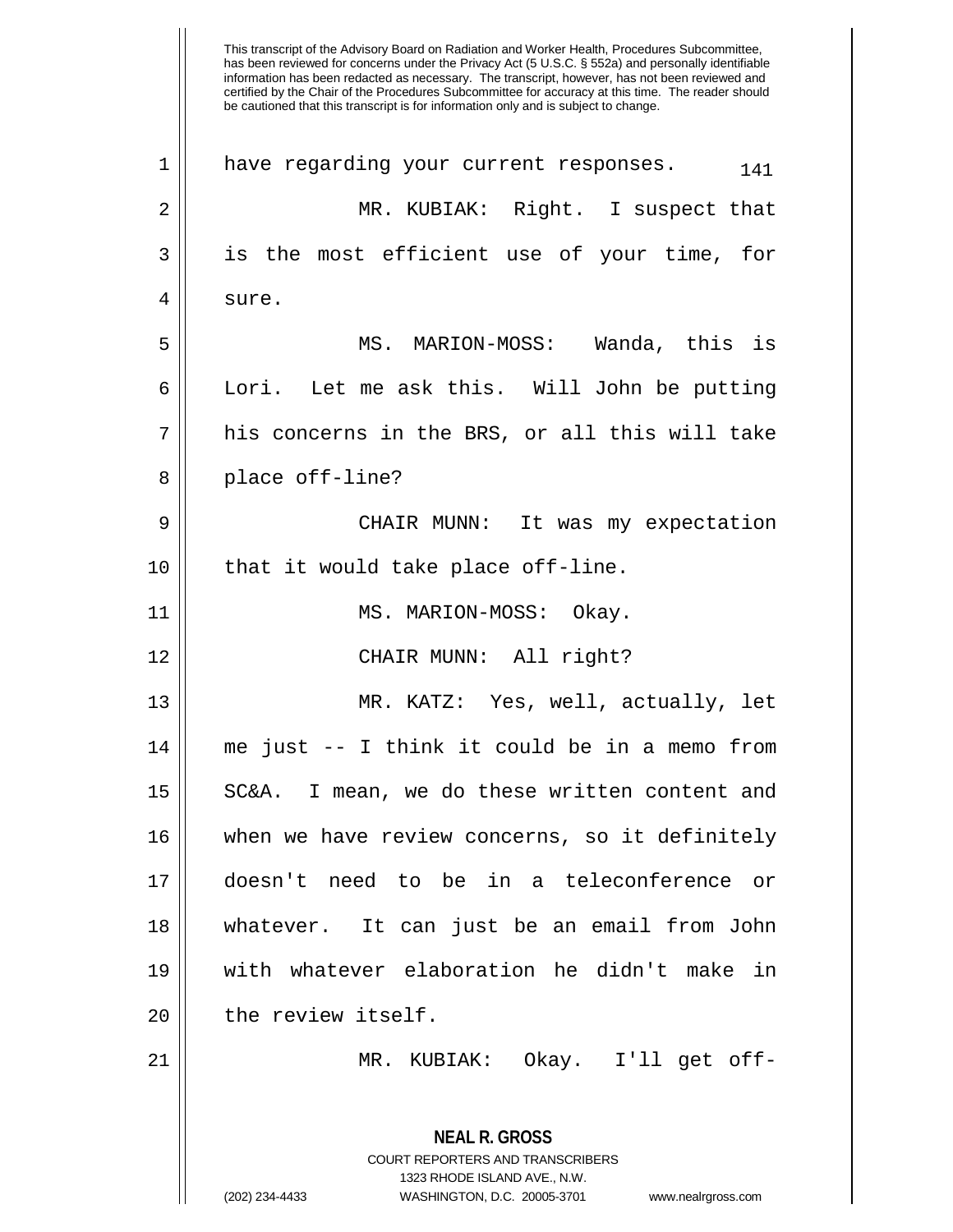This transcript of the Advisory Board on Radiation and Worker Health, Procedures Subcommittee, has been reviewed for concerns under the Privacy Act (5 U.S.C. § 552a) and personally identifiable information has been redacted as necessary. The transcript, however, has not been reviewed and certified by the Chair of the Procedures Subcommittee for accuracy at this time. The reader should be cautioned that this transcript is for information only and is subject to change. **NEAL R. GROSS** 1 || line with John and indicate what he needs  $\frac{1}{4}$  $2 \parallel$  do and he will put together  $-$ -3 MR. KATZ: Okay. 4 MR. KUBIAK: -- a memo with 5 || particular detailed items highlighted. 6 CHAIR MUNN: We will anticipate a 7 || significant time block at our next meeting for  $8 \parallel$  PROC-44. 9 The next question is PER-20, a 10 status update. And, Kathy, are you on-line 11 || and are you up for this? 12 MS. BEHLING: Yes, I'm on-line. 13 This will be brief because PER-20 is the 14 Blockson TBD review. And we were assigned two 15 || cases that we are going to evaluate under Sub-16 task 4, the one case that was assigned -- 17 actually was not revised and so I requested  $18$  || that we get another case, which we did. 19 I have just really started on that 20 || review, but I will certainly have it ready for  $21$  | the next meeting.

> COURT REPORTERS AND TRANSCRIBERS 1323 RHODE ISLAND AVE., N.W.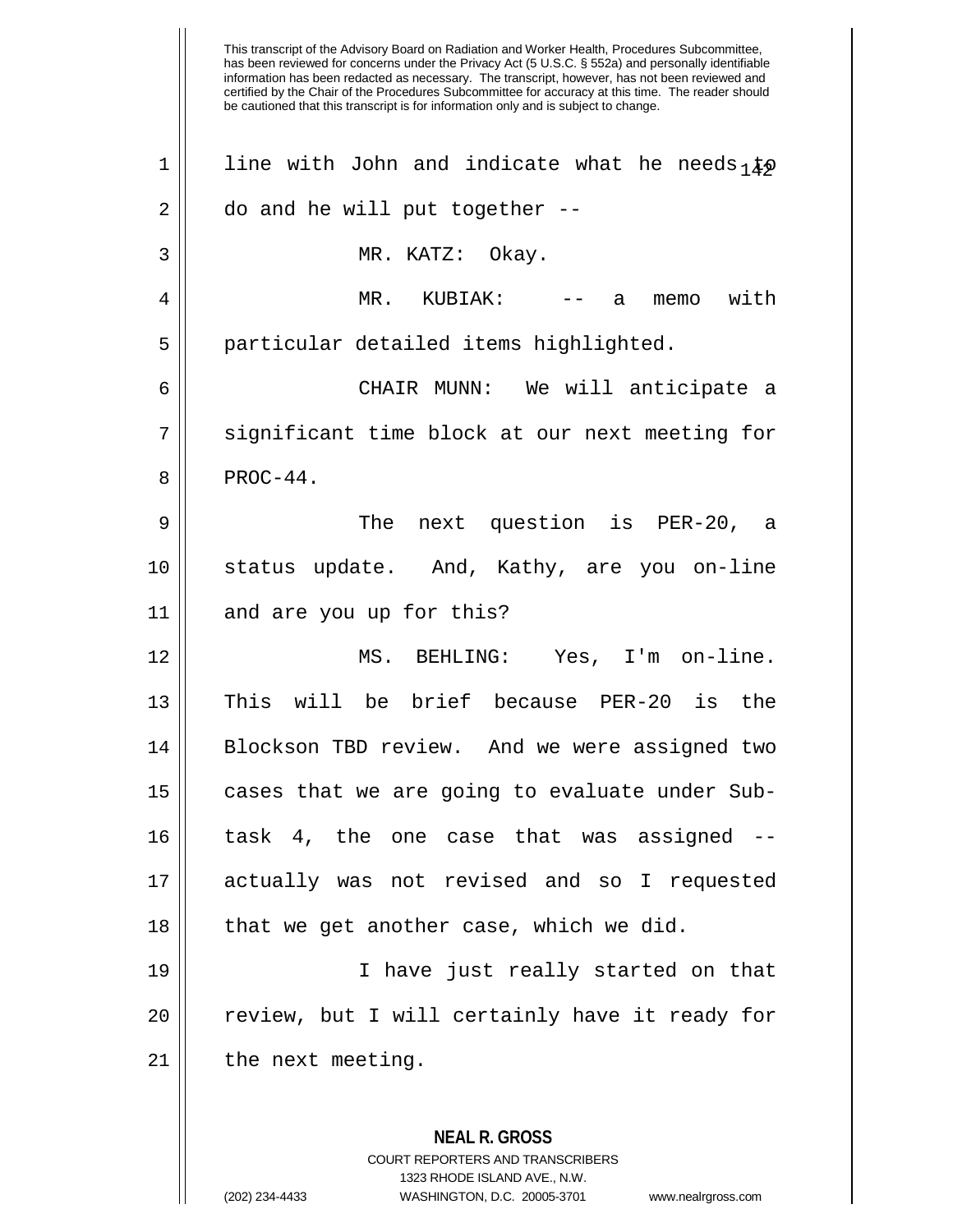| $\mathbf 1$ | CHAIR MUNN: Very good. That $4$                |
|-------------|------------------------------------------------|
| 2           | great. And that brings us to PER-11 and that   |
| 3           | should be an extensive review, as I understand |
| 4           | it. And are we ready for that, John?           |
| 5           | MR. STIVER: Yes, we are. Kathy, I              |
| 6           | believe is going to lead the show on that.     |
| 7           | CHAIR MUNN: Okay.                              |
| 8           | MS. BEHLING: Yes. I'll try.                    |
| 9           | Again, PER-11 was just sent to you yesterday.  |
| 10          | We worked to try to get this out. We were      |
| 11          | still going through some peer review process.  |
| 12          | And again, Rose did the initial review and,    |
| 13          | Rose, are you still on the line?               |
| 14          | MS. GOGLIOTTI: Yes, I am.                      |
| 15          | MS. BEHLING: Okay. And John and I              |
| 16          | again did the peer review, but I'll try to go  |
| 17          | through this as, you know, best I can. We did  |
| 18          | have five findings, but let's start.           |
| 19          | If we pull it up and we look at                |
| 20          | page 8 -- let me see, did I jump ahead?<br>No, |
| 21          | page 8 is fine.                                |
|             |                                                |

COURT REPORTERS AND TRANSCRIBERS 1323 RHODE ISLAND AVE., N.W. (202) 234-4433 WASHINGTON, D.C. 20005-3701 www.nealrgross.com

**NEAL R. GROSS**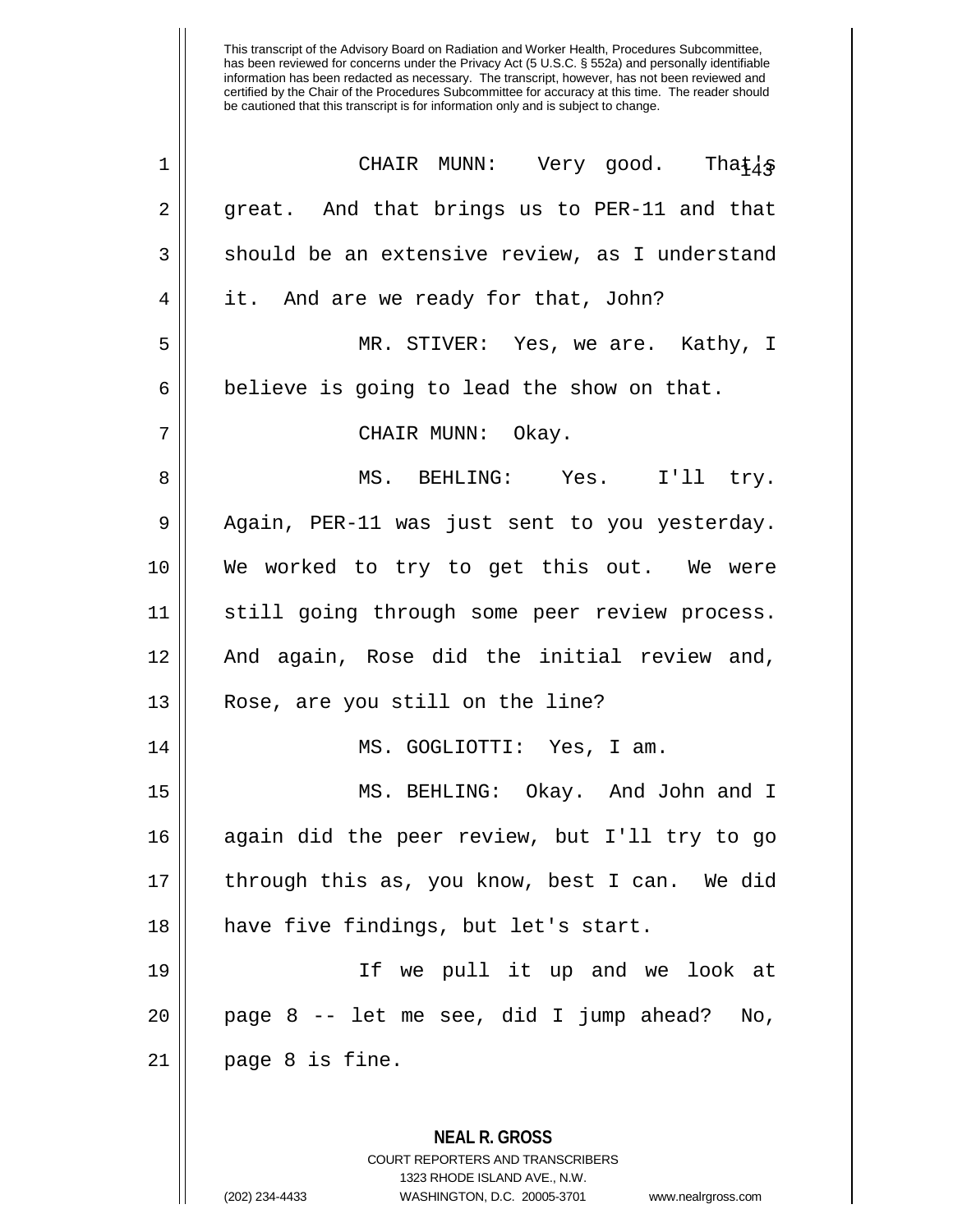| $\mathbf 1$ | PER-11 has to do with the K-25 Site                                                                                                                                    |
|-------------|------------------------------------------------------------------------------------------------------------------------------------------------------------------------|
| 2           | and the changes that had been made or                                                                                                                                  |
| 3           | introduced into the issuance, I guess, of the                                                                                                                          |
| 4           | external dose TBD, which is TKBS-0009-6.                                                                                                                               |
| 5           | There were also two OTIBs that affected this                                                                                                                           |
| 6           | particular site. And so all of those were                                                                                                                              |
| 7           | incorporated into PER-11.                                                                                                                                              |
| 8           | Some of the changes, it was                                                                                                                                            |
| 9           | written, were going to be an increase in the                                                                                                                           |
| 10          | dose and others were going to decrease the                                                                                                                             |
| 11          | dose. And so it -- let me, first of all, just                                                                                                                          |
| 12          | give you a chronology of what happened here.                                                                                                                           |
| 13          | First of all, in November 24, 2004,                                                                                                                                    |
| 14          | that was the issuance of the external dose                                                                                                                             |
| 15          | section of the K-25 TBD. There was<br>no                                                                                                                               |
| 16          | external coworker model included in the K-25,                                                                                                                          |
| 17          | in this TBD. On May 31, 2005 --                                                                                                                                        |
| 18          | MS. GOGLIOTTI: Kathy, can I stop                                                                                                                                       |
| 19          | you?                                                                                                                                                                   |
| 20          | MS. BEHLING: Okay.                                                                                                                                                     |
| 21          | There<br>MS.<br>GOGLIOTTI:<br>was<br>а                                                                                                                                 |
|             | <b>NEAL R. GROSS</b><br><b>COURT REPORTERS AND TRANSCRIBERS</b><br>1323 RHODE ISLAND AVE., N.W.<br>(202) 234-4433<br>WASHINGTON, D.C. 20005-3701<br>www.nealrgross.com |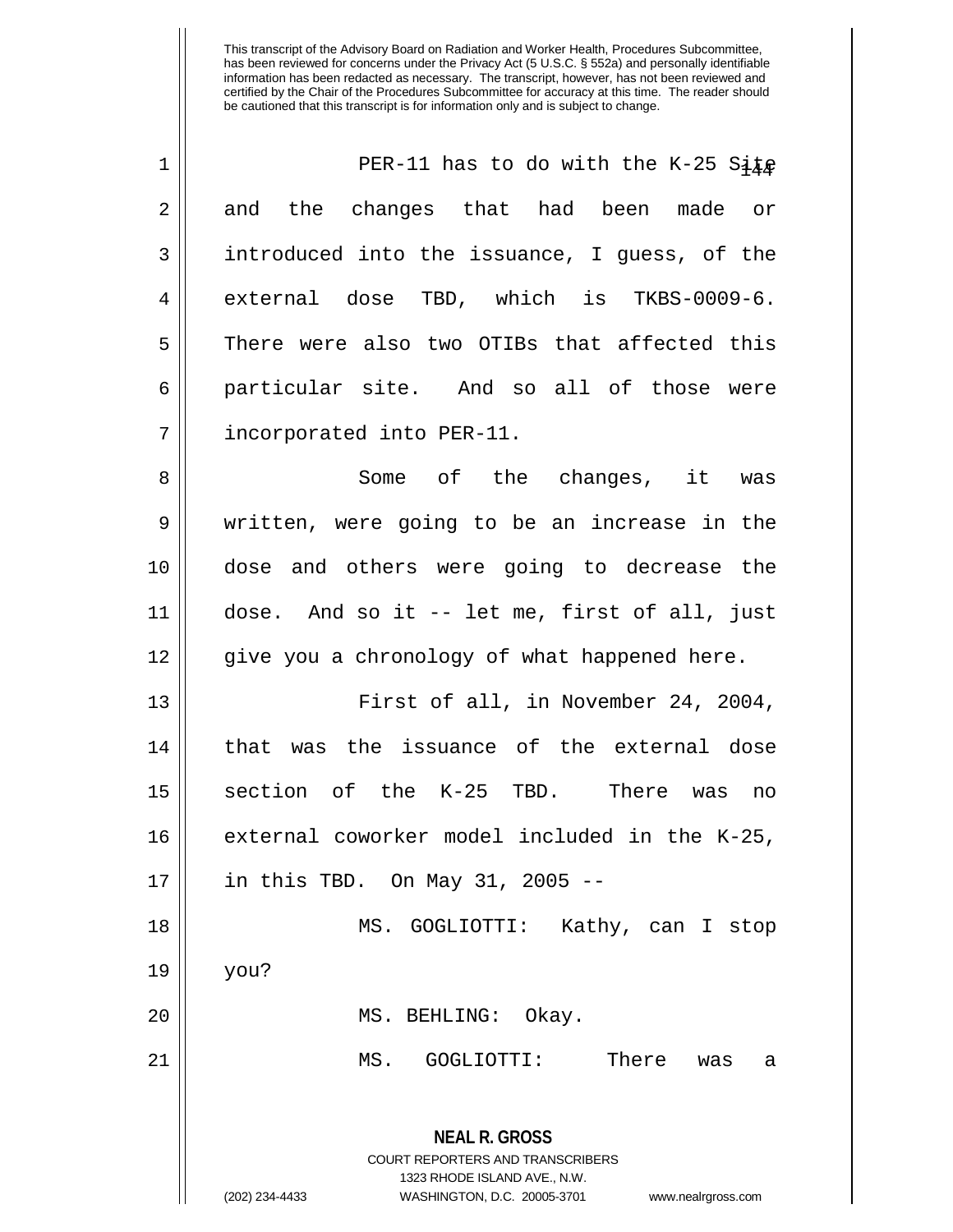This transcript of the Advisory Board on Radiation and Worker Health, Procedures Subcommittee, has been reviewed for concerns under the Privacy Act (5 U.S.C. § 552a) and personally identifiable information has been redacted as necessary. The transcript, however, has not been reviewed and certified by the Chair of the Procedures Subcommittee for accuracy at this time. The reader should be cautioned that this transcript is for information only and is subject to change. 1 || coworker model. 145 2 MS. BEHLING: There was? Okay. 3 Yes. I'm sorry. And I see that -- that we 4 have to make a change here. There was a 5 coworker model included. Okay. We have a 6 wrong word here. 7 On May 31, 2005, OTIB-26 was 8 || issued, which actually replaced the coworker 9 guidance in the external dose TBD. And it 10 added a dose to account for the missed portion 11 of the external dose. 12 And in July 29, 2005, OTIB-26 was 13 || revised and some of that missed dose was --14 || they reduced some of the missed dose that was 15 added in the original TBD-26.

 On November 15, 2006, there was 17 another change made to OTIB-26 and this change incorporated the construction trade worker guidance from OTIB-52.

20 In looking at this PER, the PER was 21 fairly vague as to what to expect, so what

> COURT REPORTERS AND TRANSCRIBERS 1323 RHODE ISLAND AVE., N.W. (202) 234-4433 WASHINGTON, D.C. 20005-3701 www.nealrgross.com

**NEAL R. GROSS**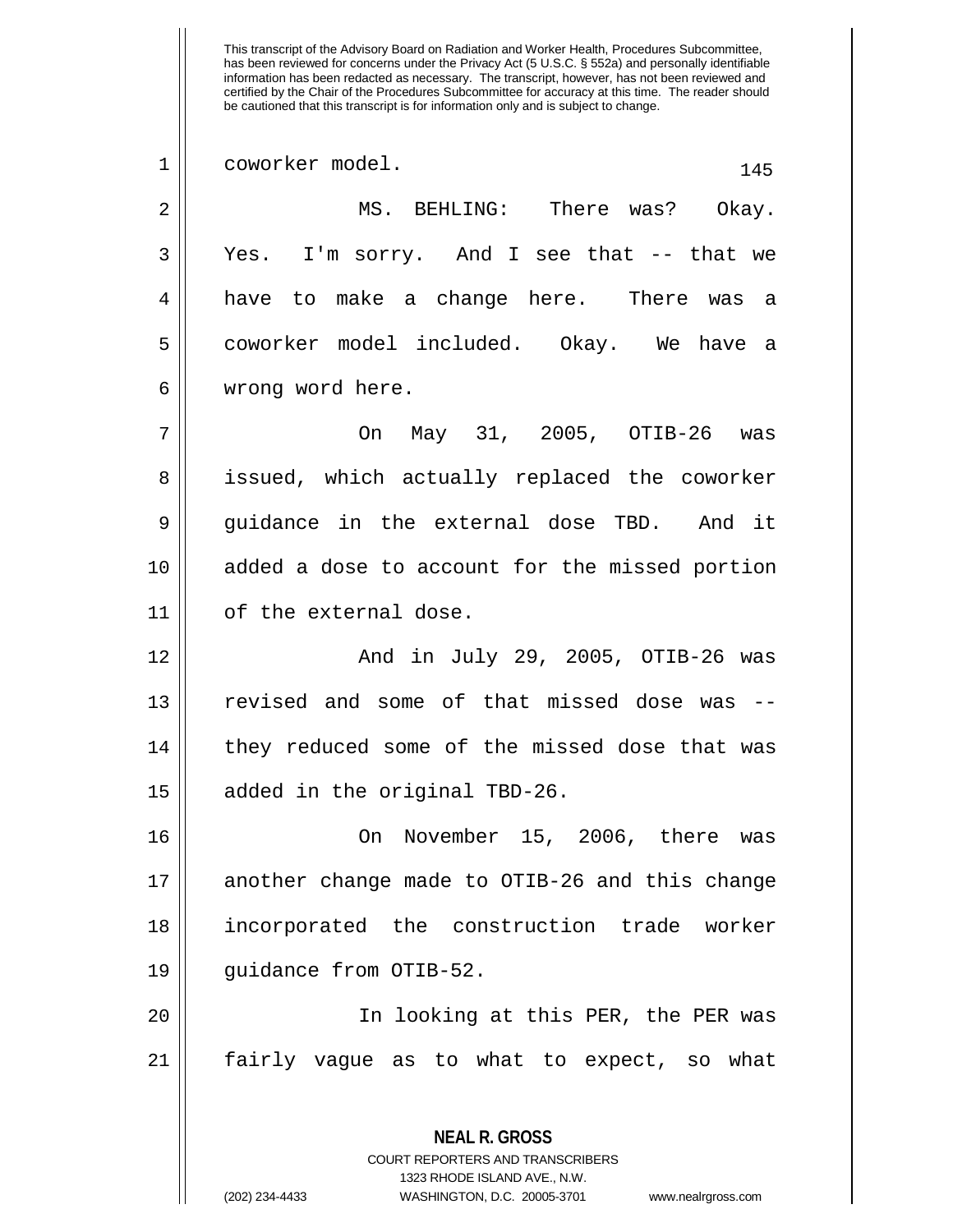| $\mathbf 1$    | did is she went in and she made <sub>14</sub> a<br>Rose     |
|----------------|-------------------------------------------------------------|
| 2              | comparison, a yearly comparison of all of the               |
| 3              | key penetrating dose models and -- for the 95 <sup>th</sup> |
| $\overline{4}$ | percentile and for the 50 <sup>th</sup> percentile. And     |
| 5              | you see those in the year 2-1 and 2-2.                      |
| 6              | is<br>Also, because coworker dose                           |
| 7              | dependent on the length of employment, the                  |
| 8              | time of employment, cancer location and job                 |
| $\mathsf 9$    | description, she looked at the annual percent               |
| 10             | change between historical and the current                   |
| 11             | coworker guidance documents. And that you can               |
| 12             | see depicted in Figure 2-3 and 2-4.                         |
| 13             | Table 2-1 also -- and all of this                           |
| 14             | data is included in Appendices A through C. A               |
| 15             | summary is provided for you in Table 2-1. And               |
| 16             | what that is showing is that on average the                 |
| 17             | coworker dose that was calculated using the                 |
| 18             | original TBD underestimates the coworker dose               |
| 19             | calculated by our most current method in OTIB-              |
| 20             | 26.                                                         |
| 21             | Historically, however, if we go on                          |
|                | <b>NEAL R. GROSS</b><br>COURT REPORTERS AND TRANSCRIBERS    |

1323 RHODE ISLAND AVE., N.W.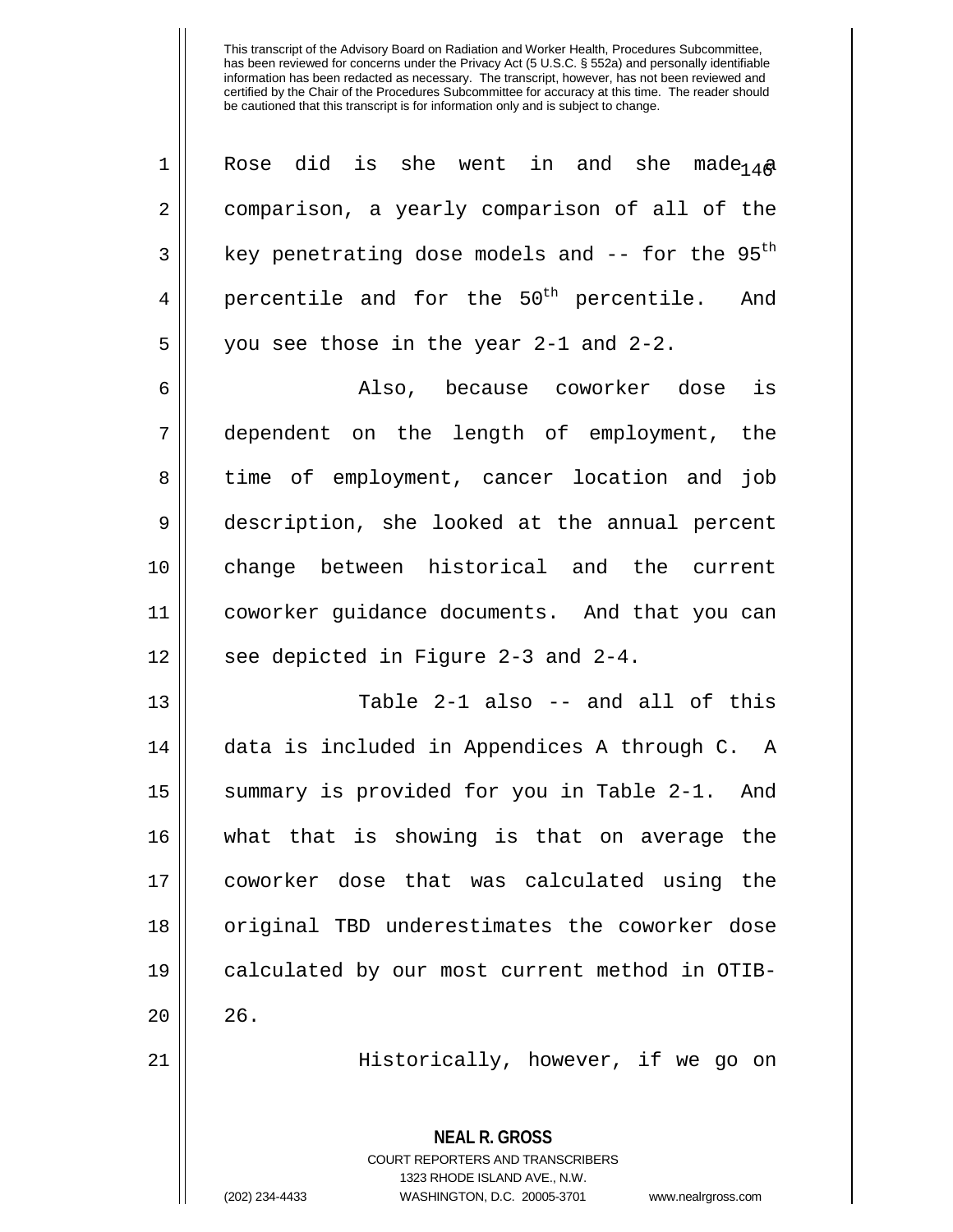| $\mathbf 1$ | to page 11, the shallow dose overestimated the            |
|-------------|-----------------------------------------------------------|
| 2           | coworker dose, except for a few years.                    |
| 3           | However, for the $50th$ percentile, for the non-          |
| 4           | penetrating. However, the 50 <sup>th</sup> percentile for |
| 5           | the penetrating dose was overestimated. So                |
| 6           | one just about cancels the other out. And so              |
| 7           | it can become an issue.                                   |
| 8           | If we move on then to Section 2.2,                        |
| 9           | we had to look at two different sets of data              |
| 10          | just for the coworker data and then the second            |
| 11          | set of data that we looked at was for the                 |
| 12          | construction trade worker.                                |
| 13          | And again, the construction trade                         |
| 14          | workers are supposed to receive 1.4 times                 |
| 15          | greater than the measured coworker dose. And              |
| 16          | Rose also went in and made a comparison                   |
| 17          | between the historic and the current                      |
| 18          | procedures and that data is included in                   |
| 19          | Appendix D and it's summarized in Table 2.2.              |
| 20          | And basically what Table 2.2 is                           |
| 21          | telling us is that the historic coworker                  |
|             |                                                           |

**NEAL R. GROSS** COURT REPORTERS AND TRANSCRIBERS 1323 RHODE ISLAND AVE., N.W.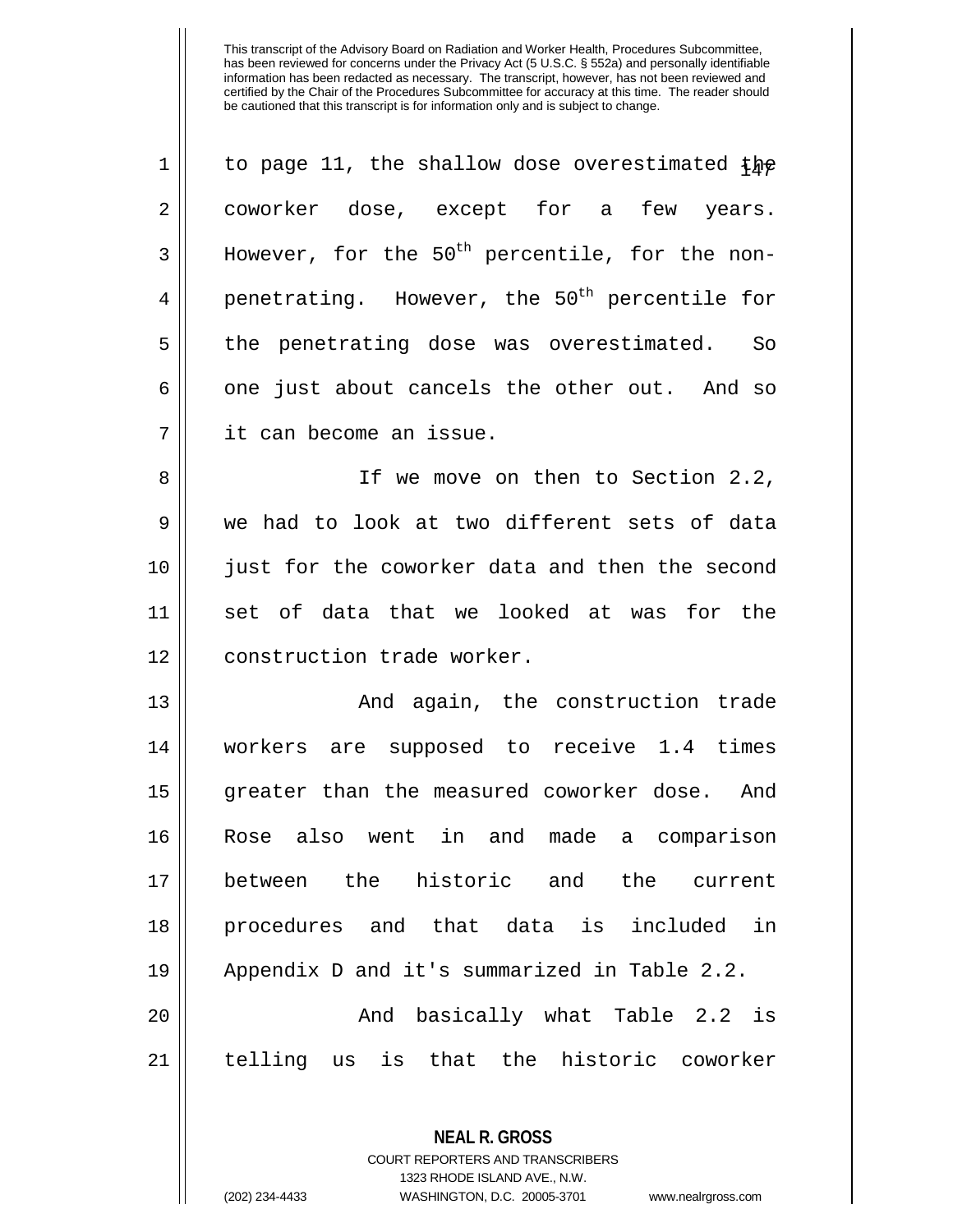| $\mathbf 1$ | models underestimate the construction trade   |
|-------------|-----------------------------------------------|
| 2           | worker/coworker dose during most -- for most  |
| 3           | of the years prior to 1975.                   |
| 4           | And if we go on to Section 3, this            |
| 5           | is Sub-task 2, which is looking at the        |
| 6           | approach and the methods to take it for       |
| 7           | corrective action. Listed there are three     |
| 8           | sets of criteria. Obviously, the claim has to |
| 9           | be from employment at the K-25 Site.          |
| 10          | The claims were completed between             |
| 11          | the date of the initial coworker model, which |
| 12          | is November 24, 2004, and the date of the     |
| 13          | issuance of the OTIB-52, which is August 31,  |
| 14          | 2006. And that the claim had a PoC of less    |
| 15          | than 50 percent.                              |
| 16          | Initially, there were 432 cases               |
| 17          | that were identified that were potentially    |
| 18          | impacted by these changes. And I guess the    |
| 19          | first question that we had is, or the first   |
| 20          | finding, and this is conditional because when |
| 21          | we started to look at the data, just a random |
|             |                                               |

**NEAL R. GROSS** COURT REPORTERS AND TRANSCRIBERS

1323 RHODE ISLAND AVE., N.W.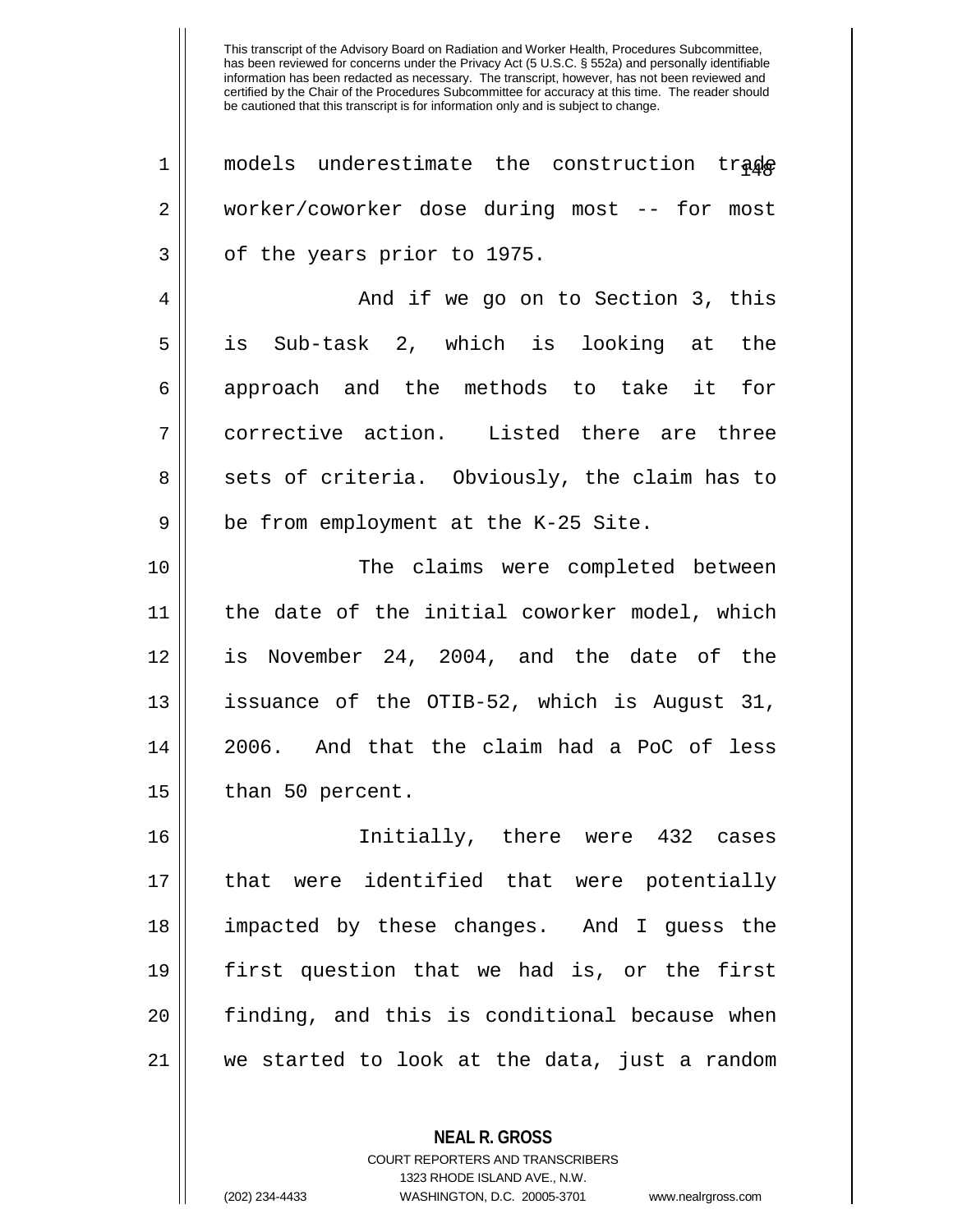1 || search, we again identified some cases that 2 were completed prior to the issuance of the 3 TBD, where there was unmonitored dose assigned 4 and in some cases where was ambient external 5 dose assigned. 6 Now, I realize that this is a 7 finding that was also identified when we did 8 the initial review of PER-11. And it was 9 closed based on NIOSH's statement that 10 unmonitored dose for claimants that they felt 11 needed to have coworker dose model, they held 12 || those cases and they were pending a coworker 13 dose model. 14 However, just at a glance, you 15 || know, randomly selecting some of these cases, 16 we just wanted to verify that, because we were 17 just questioning -- what we would really like 18 to know is what was the methods that NIOSH 19 used in calculating those monitored dose? 20 || Perhaps they are overestimates and it will 21 | satisfy our question.

> **NEAL R. GROSS** COURT REPORTERS AND TRANSCRIBERS 1323 RHODE ISLAND AVE., N.W. (202) 234-4433 WASHINGTON, D.C. 20005-3701 www.nealrgross.com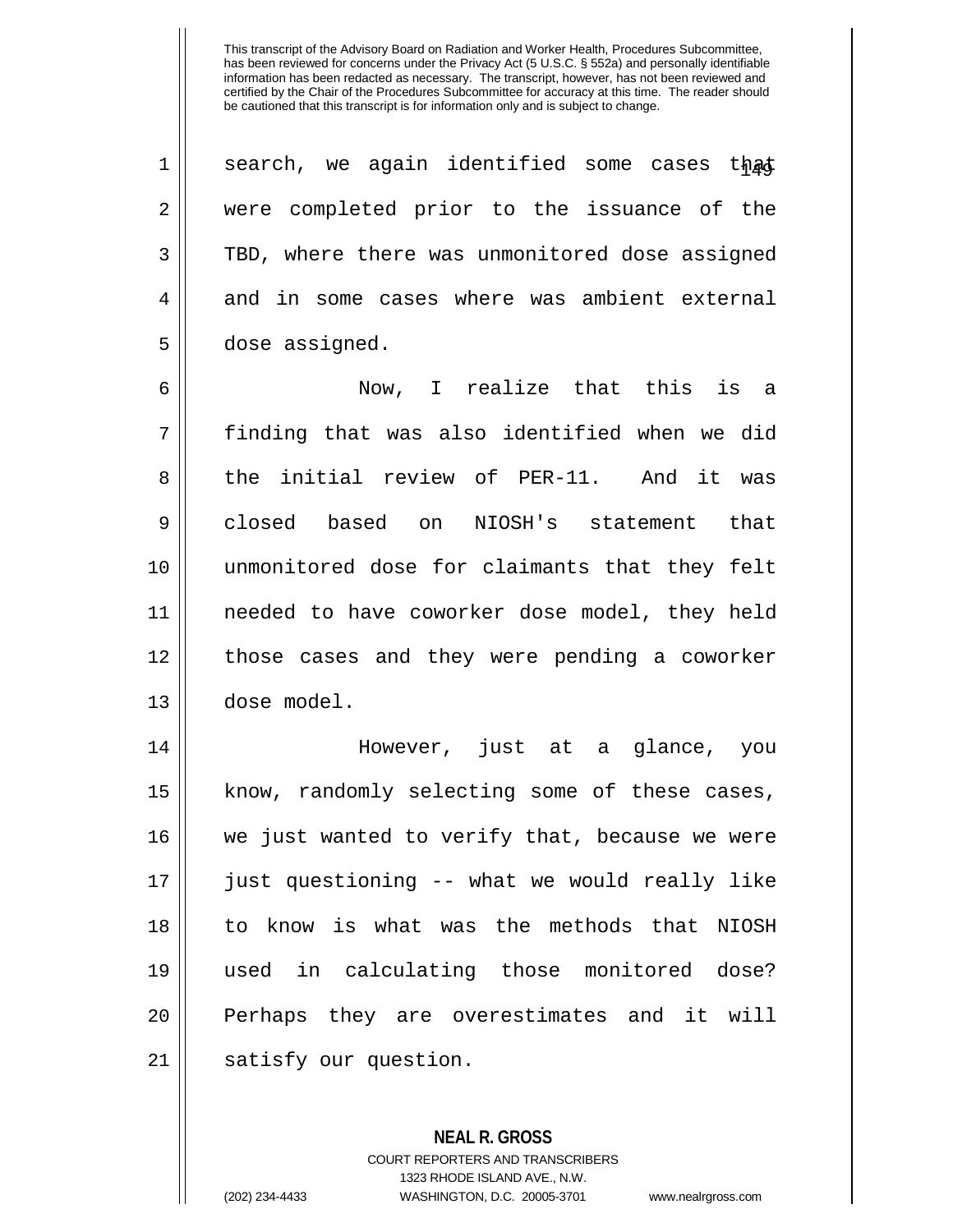| $\mathbf 1$ | Perhaps also there were<br>$\mathbf{S} \mathbf{p}$ |
|-------------|----------------------------------------------------|
| 2           | ambient dose that was identified -- that was       |
| 3           | just listed because -- that they should have       |
| 4           | been assigned a construction trade worker/         |
| 5           | coworker model.                                    |
| 6           | So we are trying to get a better                   |
| 7           | understanding of those cases that were done        |
| 8           | before the issuance of the K-25 coworker           |
| 9           | model.                                             |
| 10          | Let's see here. There was also --                  |
| 11          | let me see here, okay, that answers that.          |
| 12          | That was that particular one. We were also         |
| 13          | questioning -- oh, the end date of August 31,      |
| 14          | 2006, there is a gap between the issuance of       |
| 15          | OTIB-52 and the issuance of OTIB-26. And that      |
| 16          | gap is a several month period between August       |
| 17          | and November of 2006.                              |
| 18          | And we are just wondering if the                   |
| 19          | dose reconstructor actually did know that          |
| 20          | OTIB-52 was out there and applied the              |
| 21          | construction trade worker correction factor to     |
|             |                                                    |
|             | <b>NEAL R. GROSS</b>                               |

COURT REPORTERS AND TRANSCRIBERS 1323 RHODE ISLAND AVE., N.W.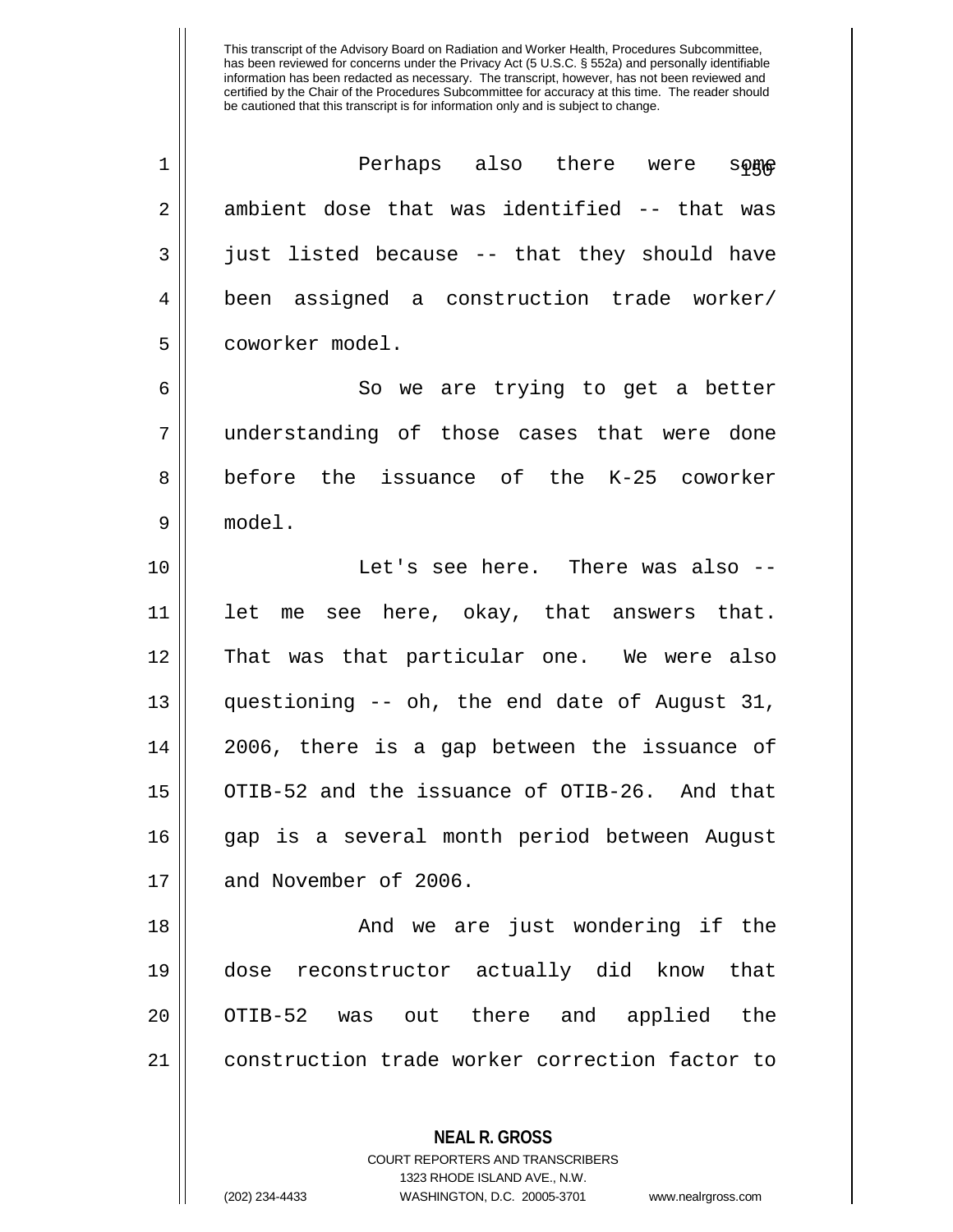1 | those particular cases. And there may not  $\phi$ 2 || many cases involved in this.

3 We did look at a few cases and we 4 || did realize that, again, the missed and 5 measured dose was combined and so for the  $6 \parallel$  cases that we looked at, although the question 7 factor was applied, it was really an 8 || overestimate of the dose because it was 9 applied to both the missed and the measured 10 || portion of the coworker dose.

 Okay. And going on to Section 4, Sub-task 3. Okay. NIOSH requested a return for the following two reasons: On page 15, 14 || claims that were completed before May 21, 2005 using an external coworker model, and claims between May 21, 2005 and August 31, 2006.

17 Our second finding here is there is 18 || some date inconsistency. There is a 10-day --19 let's see here, the selection date is 10 days 20 || prior to the issuance of OTIB-26. And maybe 21 || this was just an administrative oversight,

> **NEAL R. GROSS** COURT REPORTERS AND TRANSCRIBERS 1323 RHODE ISLAND AVE., N.W.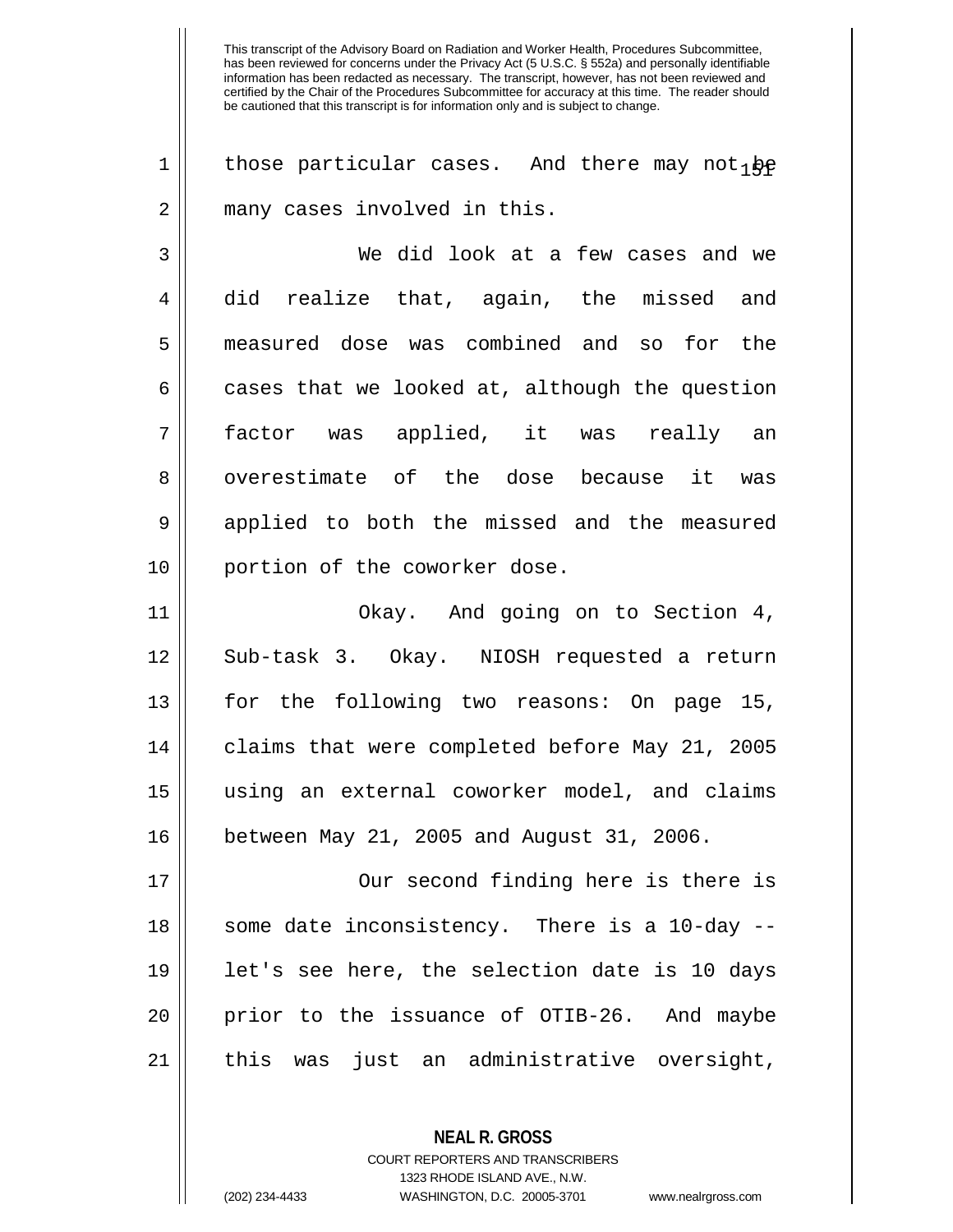|    | This transcript of the Advisory Board on Radiation and Worker Health, Procedures Subcommittee,<br>has been reviewed for concerns under the Privacy Act (5 U.S.C. § 552a) and personally identifiable<br>information has been redacted as necessary. The transcript, however, has not been reviewed and<br>certified by the Chair of the Procedures Subcommittee for accuracy at this time. The reader should<br>be cautioned that this transcript is for information only and is subject to change. |
|----|-----------------------------------------------------------------------------------------------------------------------------------------------------------------------------------------------------------------------------------------------------------------------------------------------------------------------------------------------------------------------------------------------------------------------------------------------------------------------------------------------------|
| 1  | maybe there were no cases listed, but we just                                                                                                                                                                                                                                                                                                                                                                                                                                                       |
| 2  | thought that NIOSH should further investigate                                                                                                                                                                                                                                                                                                                                                                                                                                                       |
| 3  | no cases were evaluated between<br>to be<br>sure                                                                                                                                                                                                                                                                                                                                                                                                                                                    |
| 4  | that 10-day window.                                                                                                                                                                                                                                                                                                                                                                                                                                                                                 |
| 5  | Moving on then to $-$ -                                                                                                                                                                                                                                                                                                                                                                                                                                                                             |
| 6  | MS. GOGLIOTTI: Kathy?                                                                                                                                                                                                                                                                                                                                                                                                                                                                               |
| 7  | MS. BEHLING: Yes?                                                                                                                                                                                                                                                                                                                                                                                                                                                                                   |
| 8  | GOGLIOTTI: Also<br>MS.<br>requested<br>we                                                                                                                                                                                                                                                                                                                                                                                                                                                           |
| 9  | clarification in that, because it lists the                                                                                                                                                                                                                                                                                                                                                                                                                                                         |
| 10 | completion date, but there is no -- we are not                                                                                                                                                                                                                                                                                                                                                                                                                                                      |
| 11 | sure what the completion date is in the case.                                                                                                                                                                                                                                                                                                                                                                                                                                                       |
| 12 | MS. BEHLING: That's correct.<br>Yes.                                                                                                                                                                                                                                                                                                                                                                                                                                                                |
| 13 | Yeah, when<br>we look at a dose reconstruction                                                                                                                                                                                                                                                                                                                                                                                                                                                      |
| 14 | report, the cover identifies several dates.                                                                                                                                                                                                                                                                                                                                                                                                                                                         |
| 15 | There is a dose reconstruction completion                                                                                                                                                                                                                                                                                                                                                                                                                                                           |
| 16 | date. I think, in fact, now it may be called                                                                                                                                                                                                                                                                                                                                                                                                                                                        |
| 17 | a calculation completion date. There is a                                                                                                                                                                                                                                                                                                                                                                                                                                                           |
| 18 | peer review completion date and then there is                                                                                                                                                                                                                                                                                                                                                                                                                                                       |
| 19 | a dose reconstruction approved date.                                                                                                                                                                                                                                                                                                                                                                                                                                                                |
| 20 | And so I guess this has brought to                                                                                                                                                                                                                                                                                                                                                                                                                                                                  |
| 21 | mind what does NIOSH consider the completion                                                                                                                                                                                                                                                                                                                                                                                                                                                        |
|    | <b>NEAL R. GROSS</b><br>COURT REPORTERS AND TRANSCRIBERS                                                                                                                                                                                                                                                                                                                                                                                                                                            |

1323 RHODE ISLAND AVE., N.W.

 $\prod$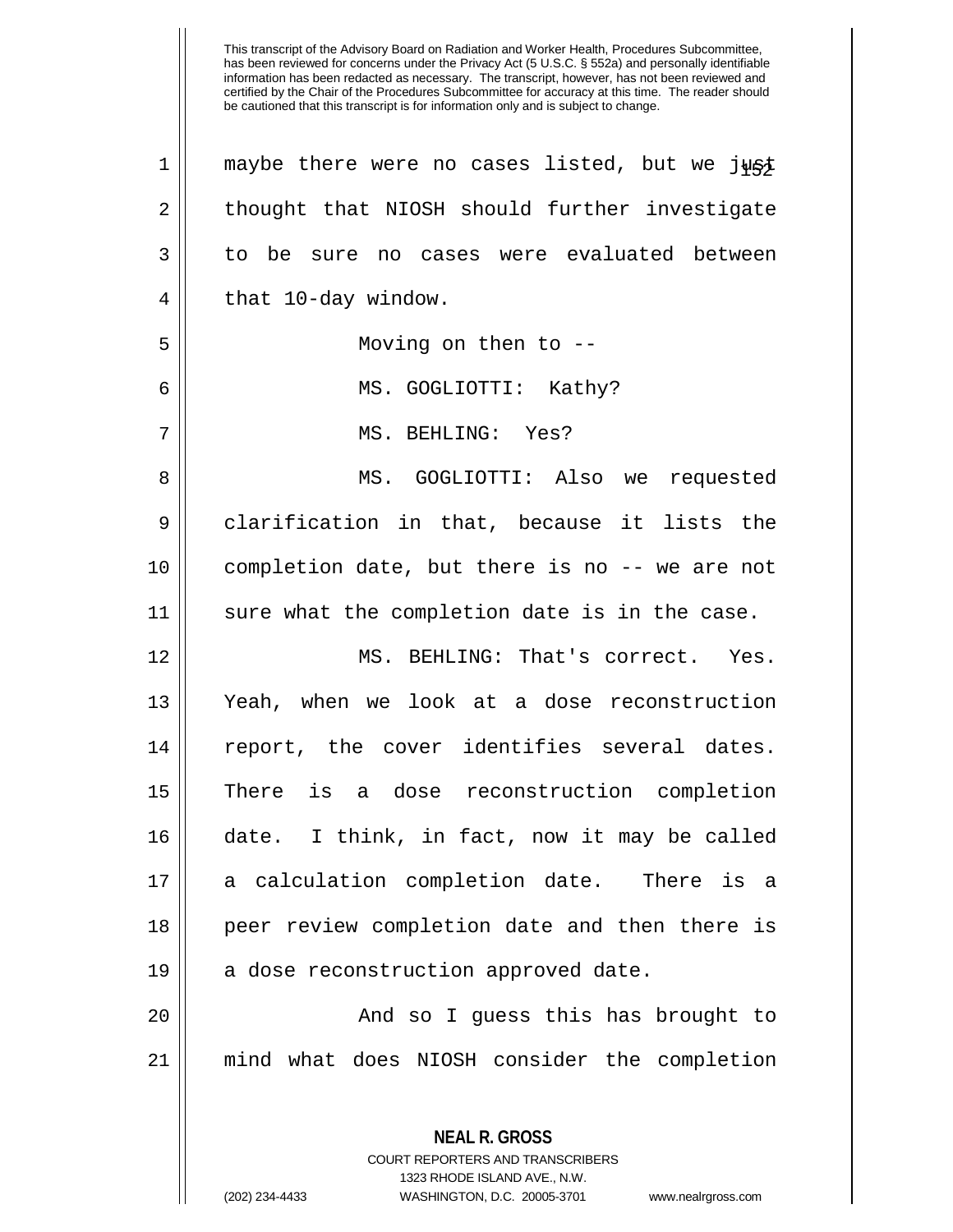| $\mathbf 1$ | date? To us, it would seem like it would $p_{\mathcal{E}}$ |
|-------------|------------------------------------------------------------|
| 2           | the calculation date, but we really need                   |
| 3           | clarification on that. Okay.                               |
| 4           | Now, if we move on to page 16,                             |
| 5           | Finding 3, we were not sure, because it wasn't             |
| 6           | specified as to what the methodology was used              |
| 7           | to identify the construction trade workers in              |
| 8           | this particular case.                                      |
| 9           | We assume that they used the same                          |
| 10          | criteria as PER-14. However, it wasn't                     |
| 11          | specified and we just wanted to verify that                |
| 12          | they did use this keyword search on 31                     |
| 13          | different job types, because it wasn't                     |
| 14          | specified in PER-11.                                       |
| 15          | Now, if we move on to Section 4.2,                         |
| 16          | you can see there were -- of the 432 claims                |
| 17          | that were potentially impacted, there were 94              |
| 18          | that were returned to NIOSH. And here, again,              |
| 19          | we are going to get into some confusion from               |
| 20          | our part as to 69 of the claims were reworked              |
| 21          | of those 94, and 25 were marked -- they were               |

**NEAL R. GROSS**

COURT REPORTERS AND TRANSCRIBERS 1323 RHODE ISLAND AVE., N.W. (202) 234-4433 WASHINGTON, D.C. 20005-3701 www.nealrgross.com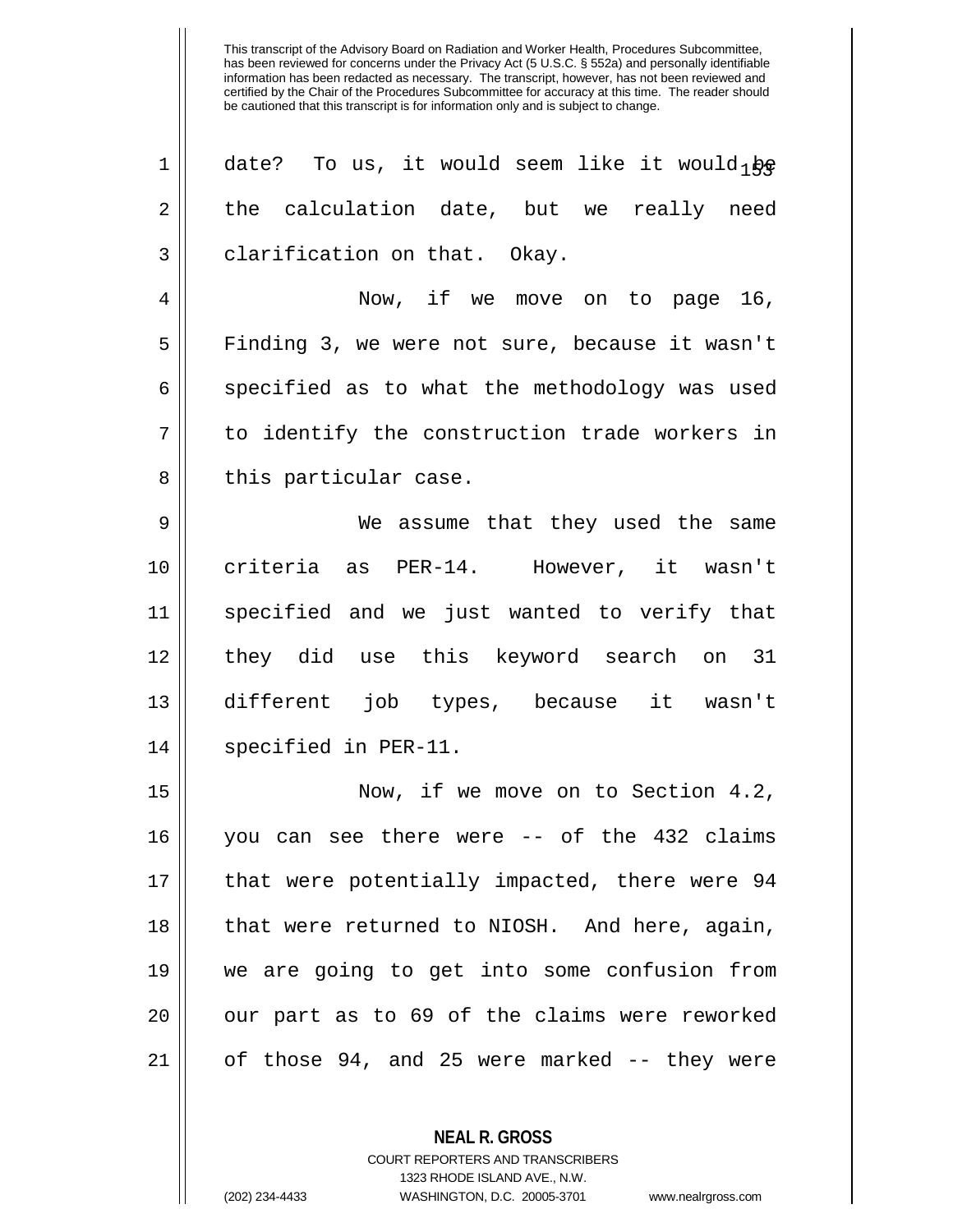| $\mathbf 1$    | not revised and there was no documentation <sub>1</sub>                                                                                                                |
|----------------|------------------------------------------------------------------------------------------------------------------------------------------------------------------------|
| $\overline{2}$ | those 25 claims indicating that they weren't                                                                                                                           |
| 3              | revised. So that was one issue.                                                                                                                                        |
| 4              | And again, we are going to go back                                                                                                                                     |
| 5              | to the same issue that we had on PER-14 where                                                                                                                          |
| 6              | we're wondering if, for the cases that were                                                                                                                            |
| 7              | returned but not reworked, there was data in                                                                                                                           |
| 8              | the file.                                                                                                                                                              |
| 9              | I have found an example again where                                                                                                                                    |
| 10             | there was an ICE memo for PERs stating that                                                                                                                            |
| 11             | the dose reconstruction was completed and it                                                                                                                           |
| 12             | was reevaluated under PER-11. And that was                                                                                                                             |
| 13             | not an accurate statement, because the dose                                                                                                                            |
| 14             | reconstruction had not, at least as of the                                                                                                                             |
| 15             | last time we looked at it, which is a few days                                                                                                                         |
| 16             | ago, been revised.                                                                                                                                                     |
| 17             | And there was also an ICE memo for                                                                                                                                     |
| 18             | PER-14 which indicated no evaluation<br>was                                                                                                                            |
| 19             | performed, because the claim was returned for                                                                                                                          |
| 20             | another request, for another PER.                                                                                                                                      |
| 21             | again, we are questioning<br>So                                                                                                                                        |
|                | <b>NEAL R. GROSS</b><br><b>COURT REPORTERS AND TRANSCRIBERS</b><br>1323 RHODE ISLAND AVE., N.W.<br>WASHINGTON, D.C. 20005-3701<br>(202) 234-4433<br>www.nealrgross.com |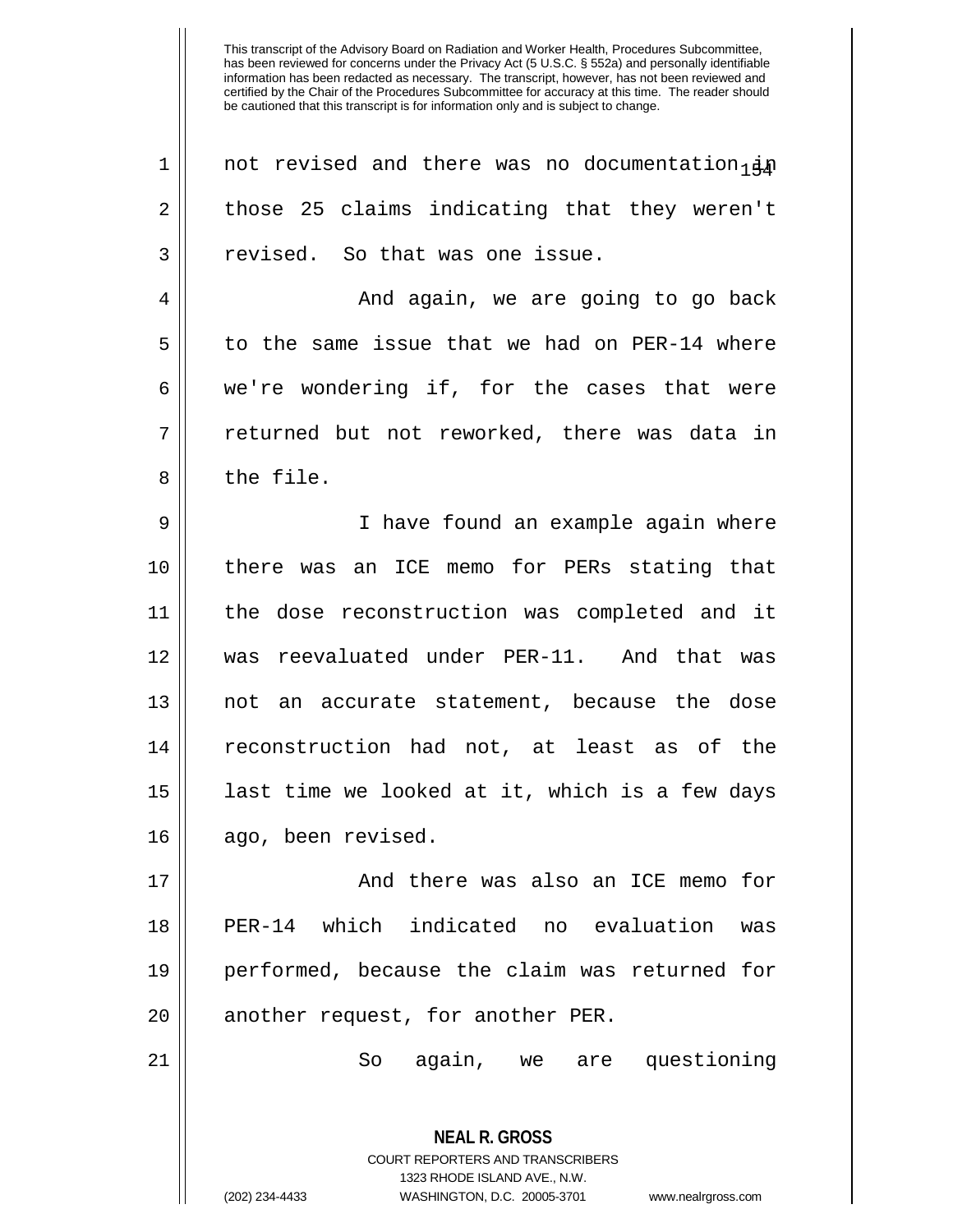| $\mathbf 1$    | whether -- since it's not being revised under |
|----------------|-----------------------------------------------|
| $\overline{2}$ | PER-11, is it not being revised under PER-14  |
| 3              | either? And there may be some cases that are  |
| 4              | falling through the cracks and not, at least, |
| 5              | being<br>revised<br>using<br>most<br>current  |
| б              | documentation. And that was the same finding  |
| 7              | as we had in PER-14.                          |

 We went on and because we thought 9 there were -- we were surprised by how few cases were actually returned. We went in and conducted our own screening and we did the keyword search and we identified 162 claims 13 || and within that subset -- or within those 162 claims, we realized that a subset of 73 15 || indicated that no return was necessary.

 We selected seven of those cases and looked at them and you can see the break- down. Two of the cases were construction trade workers were monitored and no dose was 20 || assigned. And in one case, the construction 21 | trade worker was not monitored and no coworker

> COURT REPORTERS AND TRANSCRIBERS 1323 RHODE ISLAND AVE., N.W.

**NEAL R. GROSS**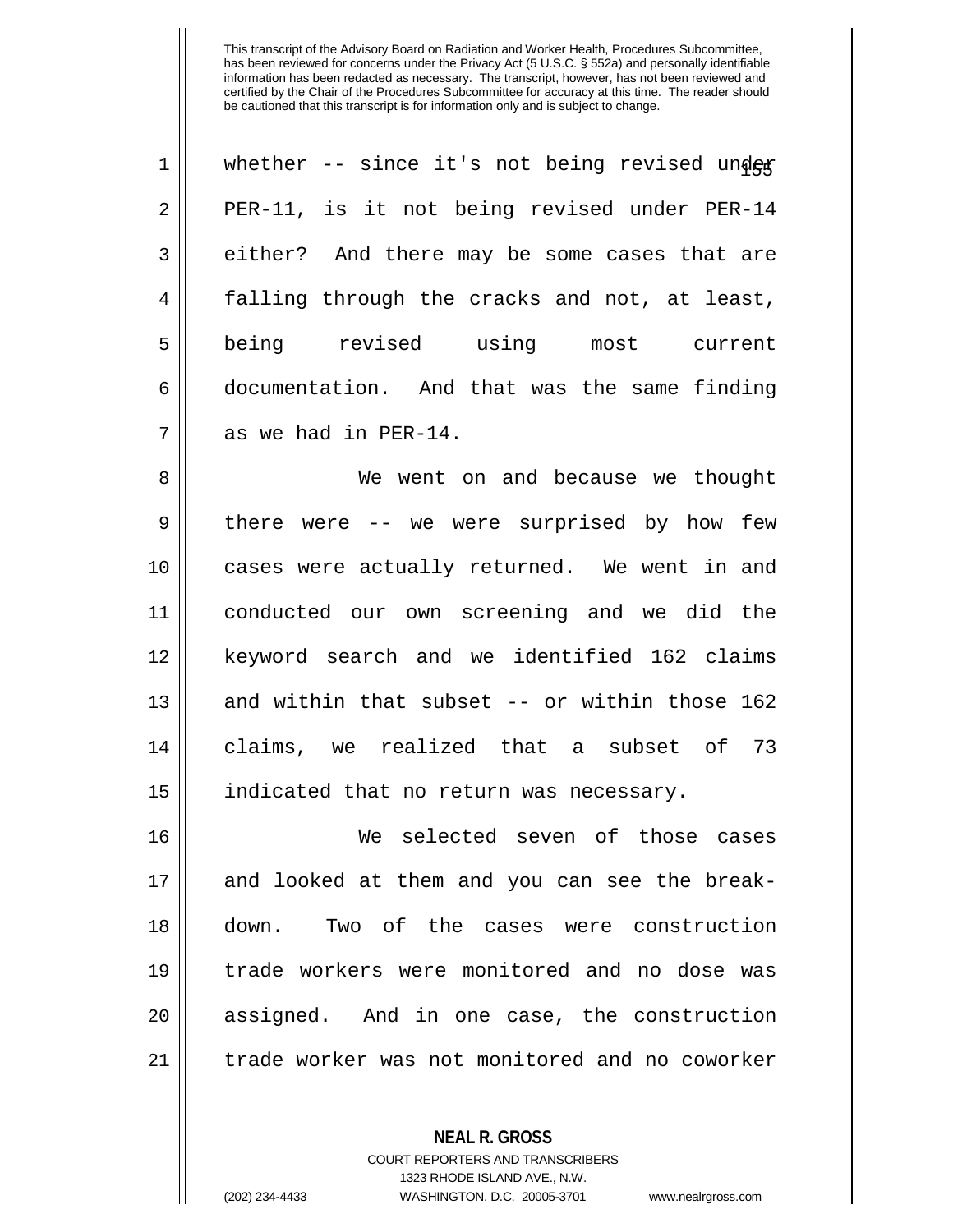| 1  | dose was assigned.<br>156                      |
|----|------------------------------------------------|
| 2  | In two cases, the construction                 |
| 3  | trade worker was unmonitored and assigned      |
| 4  | coworker dose for K-25. And in two other       |
| 5  | cases, again, they were employed at other Oak  |
| 6  | Ridge facilities and they were assigned        |
| 7  | coworker dose.                                 |
| 8  | So, from that, we thought that                 |
| 9  | those four cases should have been revised and  |
| 10 | we are questioning, again, based on that       |
| 11 | evaluation, why they were considered that they |
| 12 | didn't -- that no return was necessary.        |
| 13 | Perhaps PER-11, because it was somewhat vague, |
| 14 | maybe there was more restrictive selection     |
| 15 | criteria used that wasn't documented, but we   |
| 16 | just thought that that should be looked into   |
| 17 | further.                                       |
| 18 | And finally, as we indicated, there            |
| 19 | were 69 cases that were reworked on behalf of  |
| 20 | PER-11. However, we are recommending, at this  |
| 21 | time, that it may be premature to select any   |

**NEAL R. GROSS** COURT REPORTERS AND TRANSCRIBERS

1323 RHODE ISLAND AVE., N.W.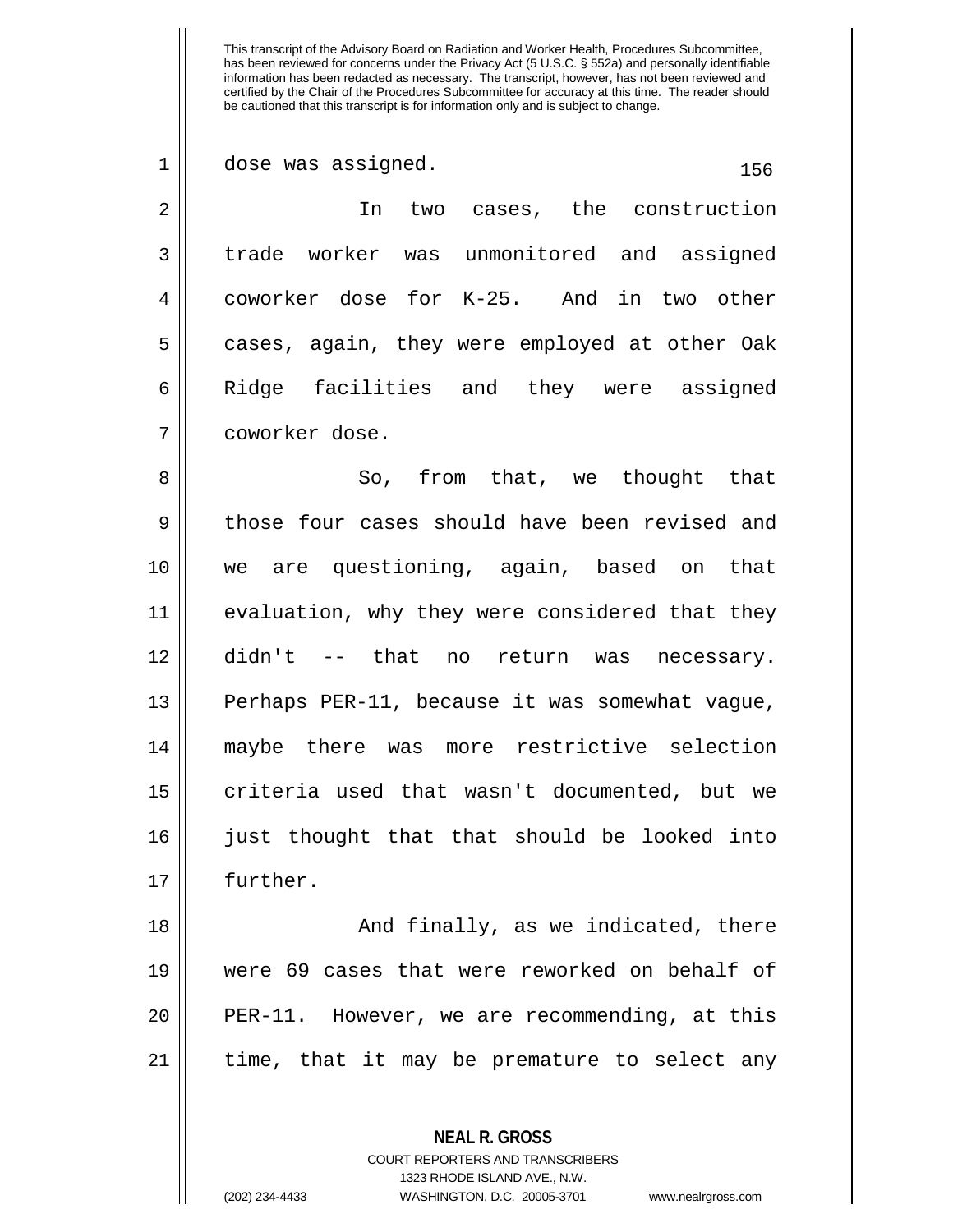| 1  | cases or to even recommend selecting any cases                                                                                                                         |
|----|------------------------------------------------------------------------------------------------------------------------------------------------------------------------|
| 2  | until we resolve these findings.                                                                                                                                       |
| 3  | Also, based on our questions, we                                                                                                                                       |
| 4  | are just wondering if there might be more than                                                                                                                         |
| 5  | 69 cases involved in the -- that needed to be                                                                                                                          |
| 6  | reworked under PER-11, and so that may change                                                                                                                          |
| 7  | our recommendation as to how many cases should                                                                                                                         |
| 8  | be reviewed under the Sub-task 4.                                                                                                                                      |
| 9  | At this point, if the 69 claims                                                                                                                                        |
| 10 | stands, we are recommending that we look at                                                                                                                            |
| 11 | maybe two claims for external coworker model                                                                                                                           |
| 12 | and two claims associated with the                                                                                                                                     |
| 13 | construction trade worker cases. And that                                                                                                                              |
| 14 | sums up $PER-11$ .                                                                                                                                                     |
| 15 | Thank you very much,<br>CHAIR MUNN:                                                                                                                                    |
| 16 | Kathy.                                                                                                                                                                 |
| 17 | MS. BEHLING: Rose, do you have                                                                                                                                         |
| 18 | anything else to add?                                                                                                                                                  |
| 19 | MS. GOGLIOTTI:<br>No.                                                                                                                                                  |
| 20 | MS. BEHLING: Okay.                                                                                                                                                     |
| 21 | CHAIR MUNN: Very good. Is there -                                                                                                                                      |
|    | <b>NEAL R. GROSS</b><br><b>COURT REPORTERS AND TRANSCRIBERS</b><br>1323 RHODE ISLAND AVE., N.W.<br>WASHINGTON, D.C. 20005-3701<br>(202) 234-4433<br>www.nealrgross.com |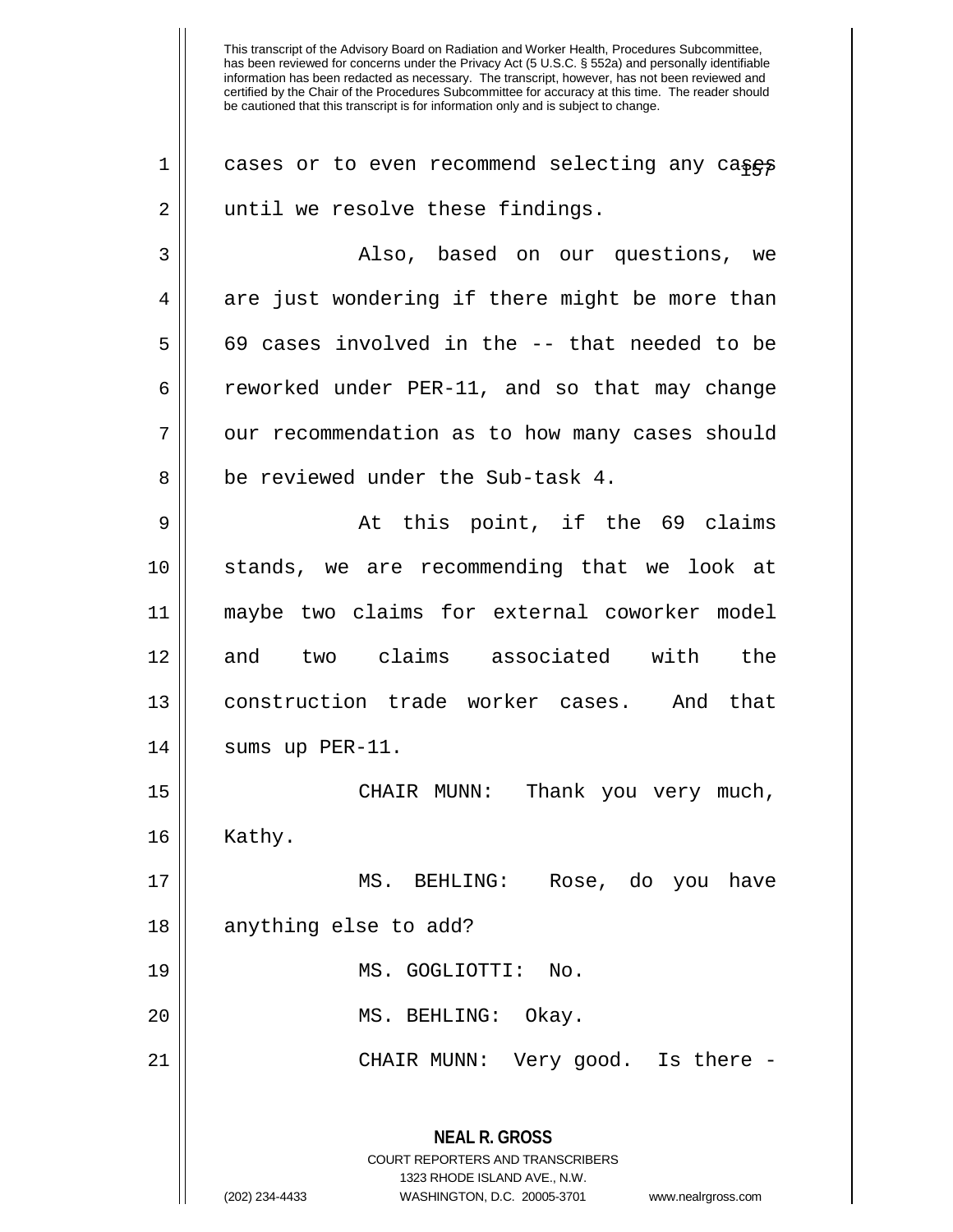| $\mathbf 1$    | - do we want to undertake discussion of thisg                                                                                                                          |
|----------------|------------------------------------------------------------------------------------------------------------------------------------------------------------------------|
| 2              | Is our discussion going to take long? Is                                                                                                                               |
| $\mathbf{3}$   | everyone there starving to death?                                                                                                                                      |
| $\overline{4}$ | MR. HINNEFELD: Wanda, this Stu. I                                                                                                                                      |
| 5              | think we would be pretty handicapped in having                                                                                                                         |
| 6              | any discussion about this. We just received                                                                                                                            |
| 7              | it yesterday --                                                                                                                                                        |
| 8              | CHAIR MUNN: I would think so. So                                                                                                                                       |
| 9              | that's one of the reasons why $-$ -                                                                                                                                    |
| 10             | MR. HINNEFELD: -- and we have                                                                                                                                          |
| 11             | nothing to offer.                                                                                                                                                      |
| 12             | CHAIR MUNN: $--$ I'm asking the                                                                                                                                        |
| 13             | question, because it doesn't seem to me that                                                                                                                           |
| 14             | discussion can go very far until you've had an                                                                                                                         |
| 15             | opportunity to absorb this.                                                                                                                                            |
| 16             | MR. HINNEFELD: Right. We have to                                                                                                                                       |
| 17             | take the findings under advisement and see                                                                                                                             |
| 18             | what we can learn about this.                                                                                                                                          |
| 19             | CHAIR MUNN:<br>It was only scanned                                                                                                                                     |
| 20             | here, I'll tell you, and not really absorbed.                                                                                                                          |
| 21             | I have to go back and do that.                                                                                                                                         |
|                | <b>NEAL R. GROSS</b><br><b>COURT REPORTERS AND TRANSCRIBERS</b><br>1323 RHODE ISLAND AVE., N.W.<br>(202) 234-4433<br>WASHINGTON, D.C. 20005-3701<br>www.nealrgross.com |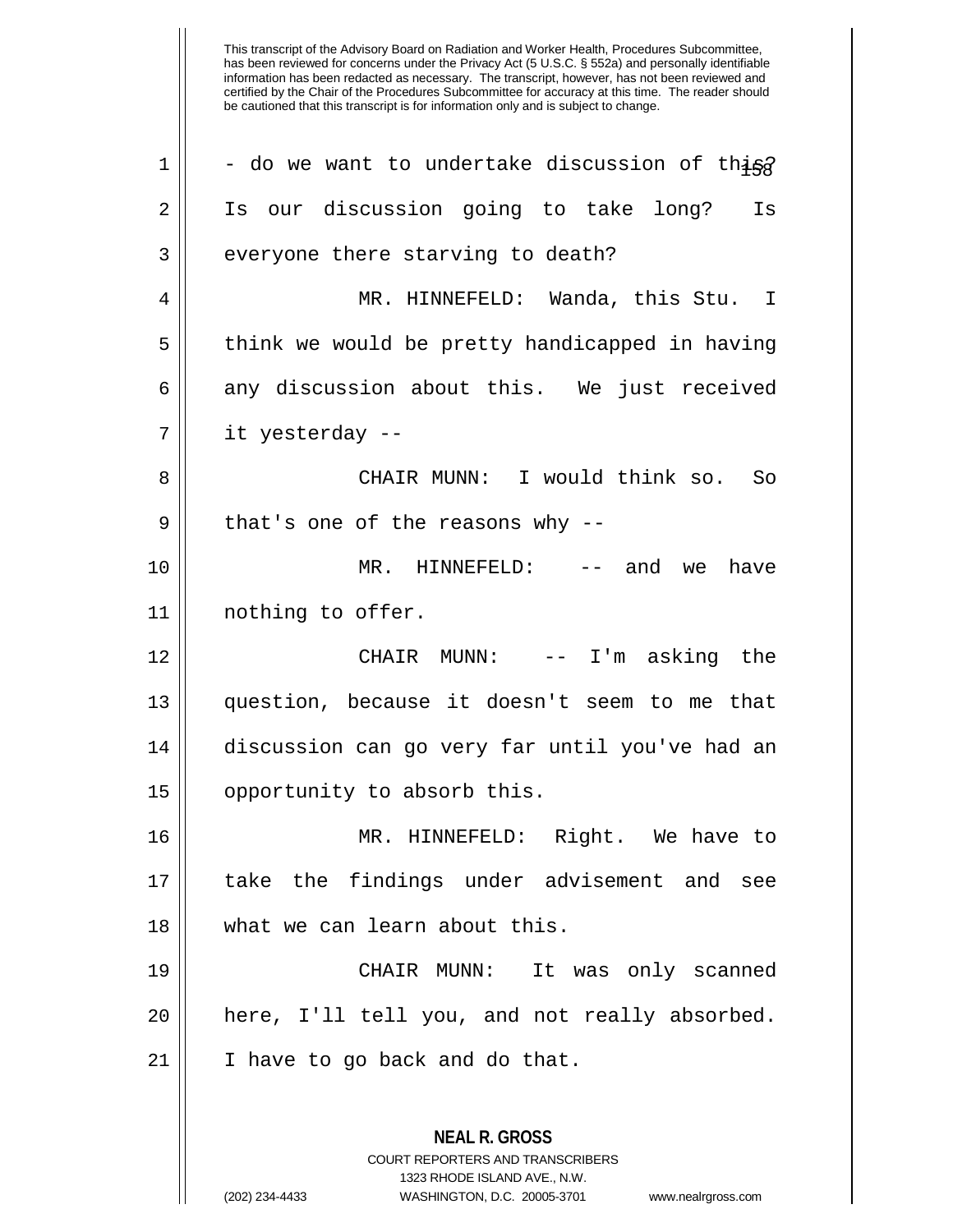| $\mathbf 1$    | MR. STIVER: Yeah, this is Johno                                                                                                                                        |
|----------------|------------------------------------------------------------------------------------------------------------------------------------------------------------------------|
| $\overline{2}$ | This was our intent, really, today, given the                                                                                                                          |
| $\mathbf{3}$   | short notice, was to give it an overall                                                                                                                                |
| $\overline{4}$ | presentation.                                                                                                                                                          |
| 5              | CHAIR MUNN: Yes.                                                                                                                                                       |
| 6              | MR. STIVER: With the understanding                                                                                                                                     |
| 7              | it would take some time for it to be absorbed.                                                                                                                         |
| 8              | CHAIR MUNN: I appreciate that. Is                                                                                                                                      |
| 9              | the Subcommittee happy with the premise that                                                                                                                           |
| 10             | we will have this on our calendar for next                                                                                                                             |
| 11             | time and that, in the interim, both NIOSH and                                                                                                                          |
| 12             | ourselves will have an opportunity to observe                                                                                                                          |
| 13             | this a little better and formulate our                                                                                                                                 |
| 14             | positions with respect to the recommendations?                                                                                                                         |
| 15             | MEMBER ZIEMER: Wanda, this is                                                                                                                                          |
| 16             | Ziemer. Definitely, NIOSH needs to look at                                                                                                                             |
| 17             | this and respond. I think there is some                                                                                                                                |
| 18             | interesting findings here that we need<br>to to                                                                                                                        |
| 19             | learn a little more about at least.                                                                                                                                    |
| 20             | MEMBER BEACH: I agree with that.                                                                                                                                       |
| 21             | CHAIR MUNN: Yes.                                                                                                                                                       |
|                | <b>NEAL R. GROSS</b><br><b>COURT REPORTERS AND TRANSCRIBERS</b><br>1323 RHODE ISLAND AVE., N.W.<br>(202) 234-4433<br>WASHINGTON, D.C. 20005-3701<br>www.nealrgross.com |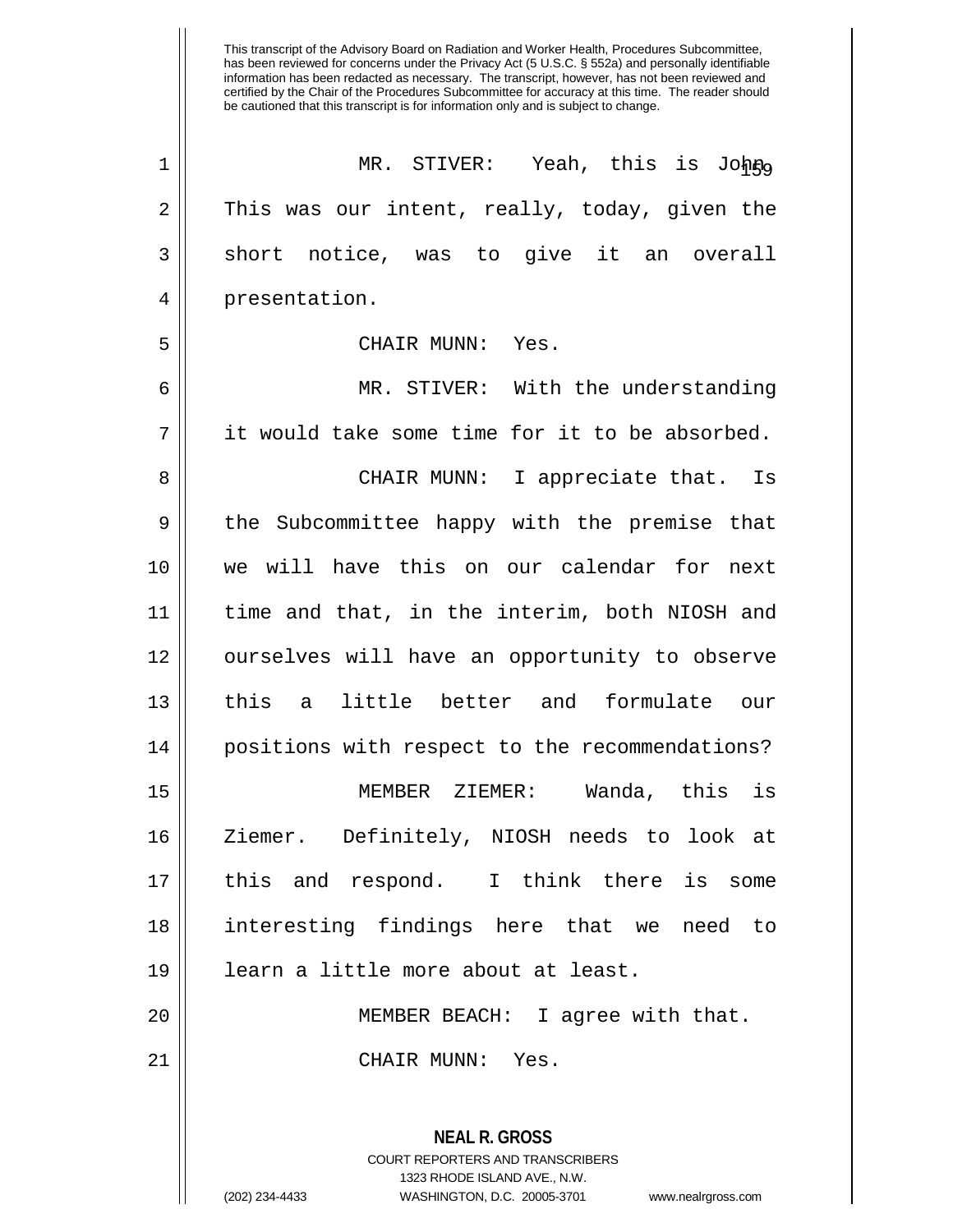has been reviewed for concerns under the Privacy Act (5 U.S.C. § 552a) and personally identifiable information has been redacted as necessary. The transcript, however, has not been reviewed and certified by the Chair of the Procedures Subcommittee for accuracy at this time. The reader should be cautioned that this transcript is for information only and is subject to change. **NEAL R. GROSS** MEMBER BEACH: This is Josie. 160 1 2 CHAIR MUNN: Good. Then that being  $3$  | the case  $-$ 4 MR. SIEBERT: Hey, Wanda, I'm 5 sorry. 6 CHAIR MUNN: Yes? 7 MR. SIEBERT: This is Scott 8 || Siebert. I just had a quick question for 9 || SC&A. When I look through this, I don't see 10 claim numbers associated with, like, those two 11 cases where a coworker was monitored and no 12 coworker was assigned, things like that. Is 13 || that available or I'm just missing it because 14 I'm going through this quickly? 15 MS. GOGLIOTTI: They are not in 16 || here, but we can provide them. 17 MR. SIEBERT: That would be key for 18 us addressing this. Thank you. 19 MEMBER ZIEMER: Well, they were  $20$  || redacted. I think they  $-$  weren't they in the 21 || original? The top one I'm looking at is

> COURT REPORTERS AND TRANSCRIBERS 1323 RHODE ISLAND AVE., N.W.

This transcript of the Advisory Board on Radiation and Worker Health, Procedures Subcommittee,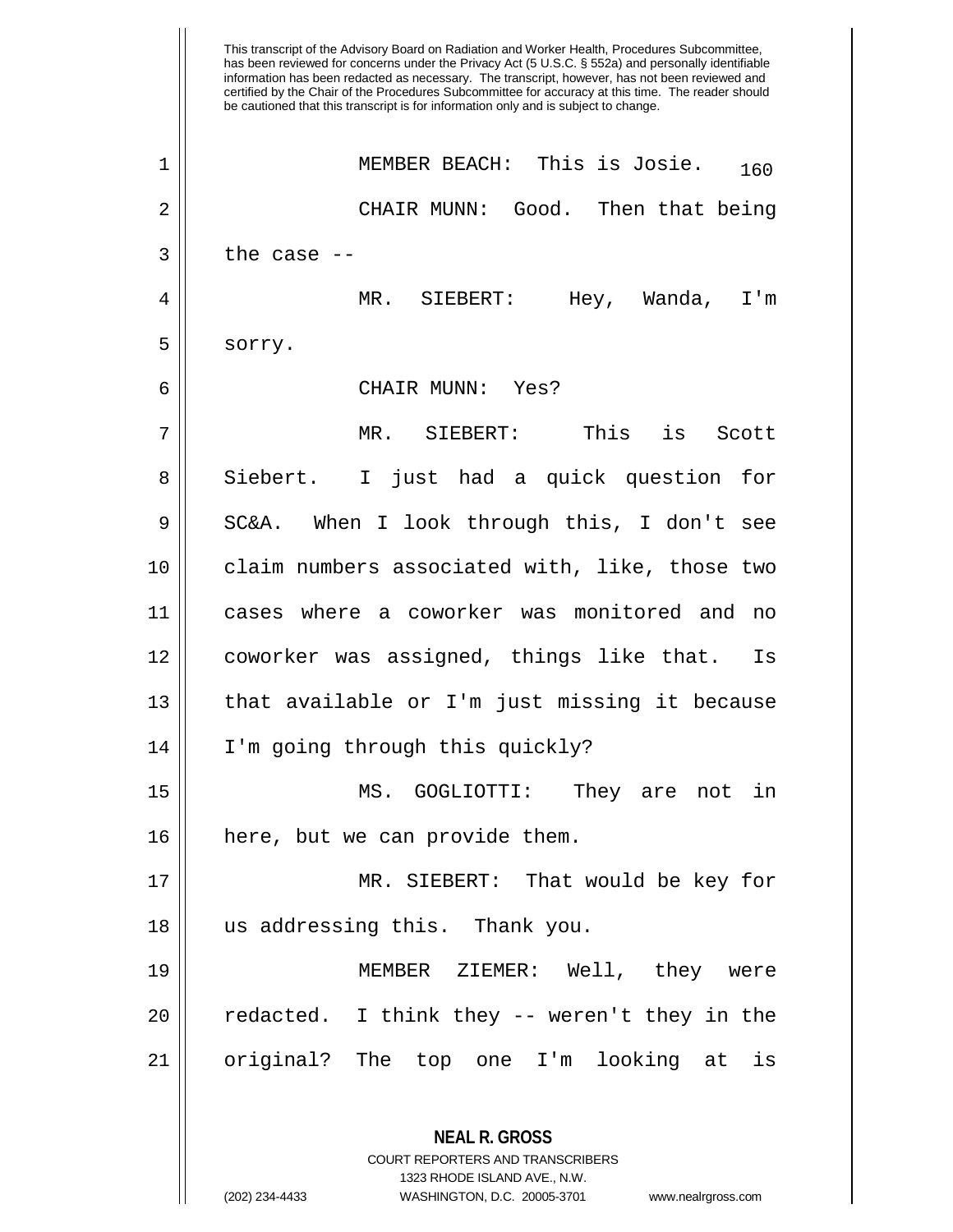This transcript of the Advisory Board on Radiation and Worker Health, Procedures Subcommittee, has been reviewed for concerns under the Privacy Act (5 U.S.C. § 552a) and personally identifiable information has been redacted as necessary. The transcript, however, has not been reviewed and certified by the Chair of the Procedures Subcommittee for accuracy at this time. The reader should be cautioned that this transcript is for information only and is subject to change.  $\begin{array}{|c|c|c|c|c|}\n1 & \text{read.} & \text{161} \end{array}$ 2 MS. GOGLIOTTI: Some were redacted 3 || and we omitted some. 4 MS. BEHLING: Yeah, so we can 5 provide those ID numbers, yes. The other 6 thing I was going to ask is would you like for  $7$  || me to resubmit this changing -- I guess we 8 || will want to change the finding numbers. And 9 I'm not sure, Steve, do you know how many 10 findings there were on the -- oh, no, no, I'm 11 sorry. I'm ahead of myself. This is not Sub- $12 \parallel$  task 4. This is the original. Never mind. 13 CHAIR MUNN: Yes. Okay. Good. So 14 || the finding numbers you have are going to be  $15$  | the finding numbers we see on the BRS. 16 || MS. BEHLING: Yes. Okay, sorry. 17 CHAIR MUNN: That's quite all 18 right. Are we good to go, then? If so, I 19 suggest you all take 45 minutes to have lunch. 20 || And we will meet back here again at 15 minutes  $21$  | after the hour, right?

> **NEAL R. GROSS** COURT REPORTERS AND TRANSCRIBERS 1323 RHODE ISLAND AVE., N.W.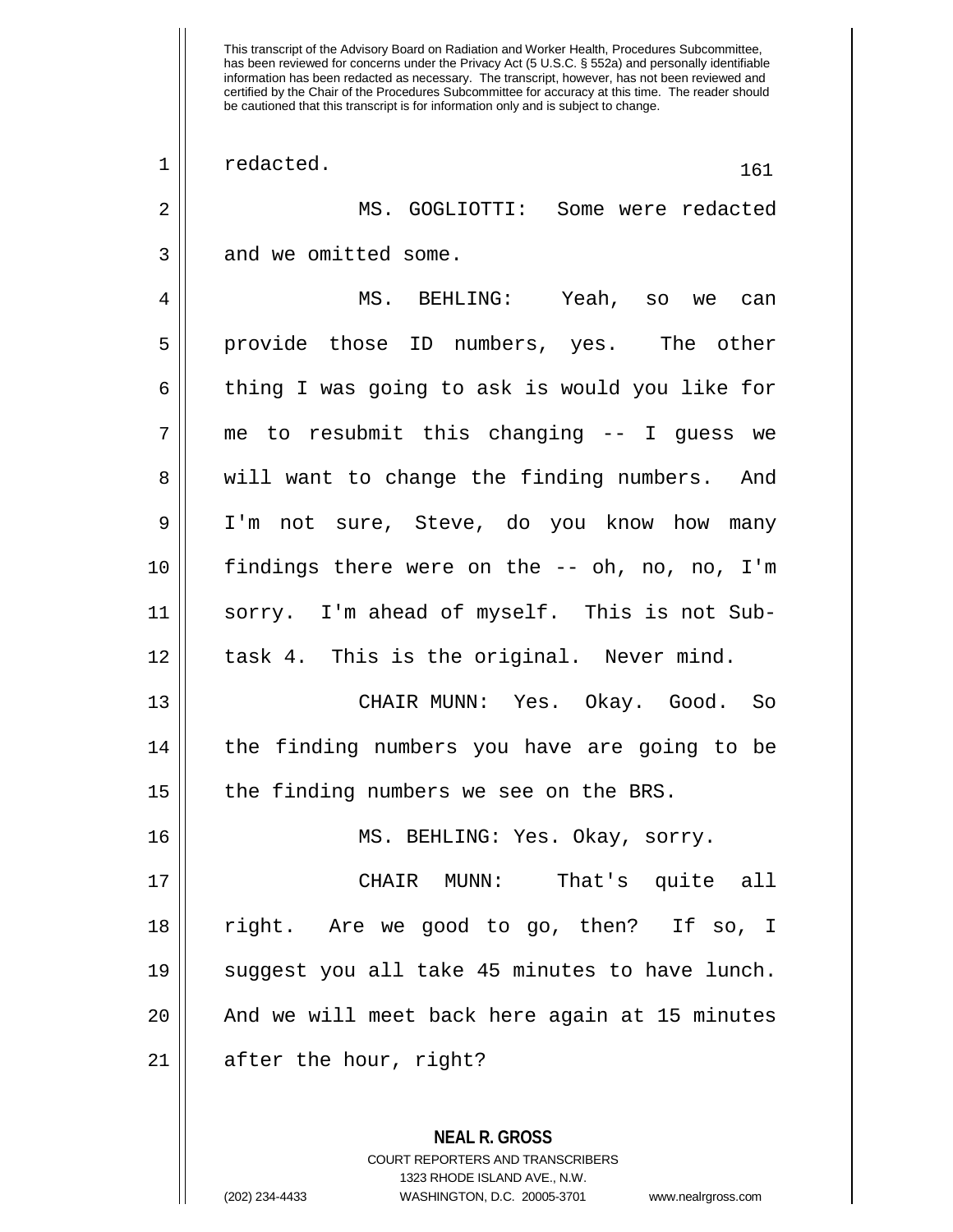|             | This transcript of the Advisory Board on Radiation and Worker Health, Procedures Subcommittee,<br>has been reviewed for concerns under the Privacy Act (5 U.S.C. § 552a) and personally identifiable<br>information has been redacted as necessary. The transcript, however, has not been reviewed and<br>certified by the Chair of the Procedures Subcommittee for accuracy at this time. The reader should<br>be cautioned that this transcript is for information only and is subject to change. |
|-------------|-----------------------------------------------------------------------------------------------------------------------------------------------------------------------------------------------------------------------------------------------------------------------------------------------------------------------------------------------------------------------------------------------------------------------------------------------------------------------------------------------------|
| $\mathbf 1$ | MR. STIVER: Sounds good.<br>162                                                                                                                                                                                                                                                                                                                                                                                                                                                                     |
| 2           | CHAIR MUNN:<br>Is that agreeable?                                                                                                                                                                                                                                                                                                                                                                                                                                                                   |
| 3           | MR. STIVER:<br>Yes.                                                                                                                                                                                                                                                                                                                                                                                                                                                                                 |
| 4           | CHAIR MUNN: Thank you. We will see                                                                                                                                                                                                                                                                                                                                                                                                                                                                  |
| 5           | you at, I guess, 1:15 your time. Right? Good.                                                                                                                                                                                                                                                                                                                                                                                                                                                       |
| 6           | All right.                                                                                                                                                                                                                                                                                                                                                                                                                                                                                          |
| 7           | (Whereupon, the<br>above-entitled                                                                                                                                                                                                                                                                                                                                                                                                                                                                   |
| 8           | matter went off the record at $1:26$ p.m.<br>and                                                                                                                                                                                                                                                                                                                                                                                                                                                    |
| 9           | resumed at $2:15$ p.m.)                                                                                                                                                                                                                                                                                                                                                                                                                                                                             |
| 10          |                                                                                                                                                                                                                                                                                                                                                                                                                                                                                                     |
|             | <b>NEAL R. GROSS</b><br><b>COURT REPORTERS AND TRANSCRIBERS</b><br>1323 RHODE ISLAND AVE., N.W.<br>WASHINGTON, D.C. 20005-3701<br>(202) 234-4433<br>www.nealrgross.com                                                                                                                                                                                                                                                                                                                              |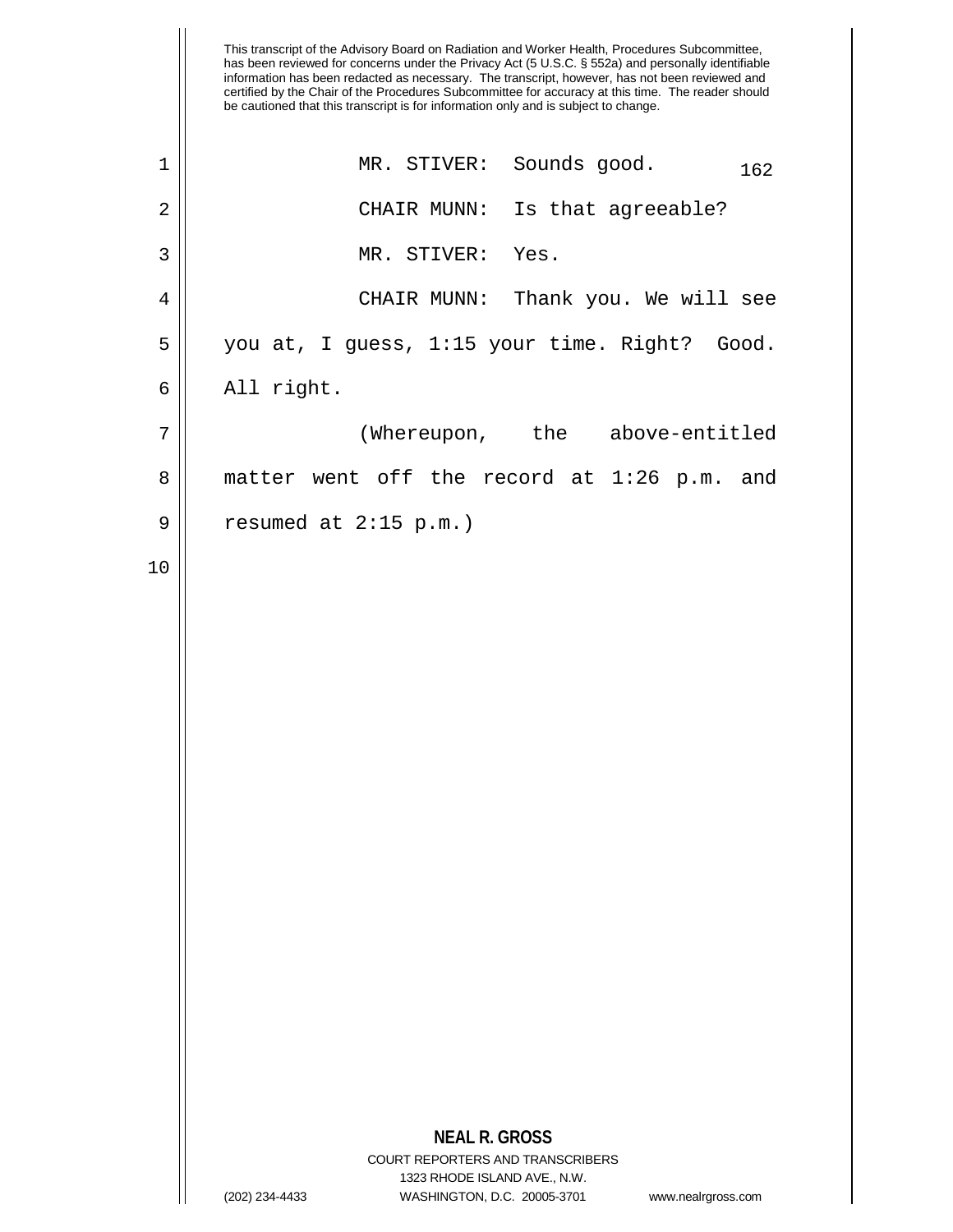| $\mathbf 1$ | A-F-T-E-R-N-O-O-N S-E-S-S-I-O-N<br>163        |
|-------------|-----------------------------------------------|
| 2           | $2:15$ p.m.                                   |
| 3           | CHAIR MUNN: Very good. Picking up             |
| 4           | with our Subcommittee Procedures agenda with  |
| 5           | our after lunch schedule. The first item      |
| 6           | being Draft Review of RPRT-0053. Who is       |
| 7           | taking the lead on this, John?                |
| 8           | MR. STIVER: Steve, do you want to             |
| 9           | qo ahead and --                               |
| 10          | MR. MARSCHKE: I'll put the thing              |
| 11          | Let's see, we just issued this draft<br>up.   |
| 12          | report. When was it? It was a couple of days  |
| 13          | ago. And it has been -- you can see by the    |
| 14          | list of authors, it has been quite a joint    |
| 15          | effort and it has been quite a while getting  |
| 16          | this thing out.                               |
| 17          | And we did have -- you know,                  |
| 18          | basically what this is, it's the -- NIOSH has |
| 19          | proposed in 053 a methodology for splitting   |
| 20          | the universe of bioassay results into<br>two  |
| 21          | strata, and only two strata.                  |
|             |                                               |

**NEAL R. GROSS** COURT REPORTERS AND TRANSCRIBERS 1323 RHODE ISLAND AVE., N.W. (202) 234-4433 WASHINGTON, D.C. 20005-3701 www.nealrgross.com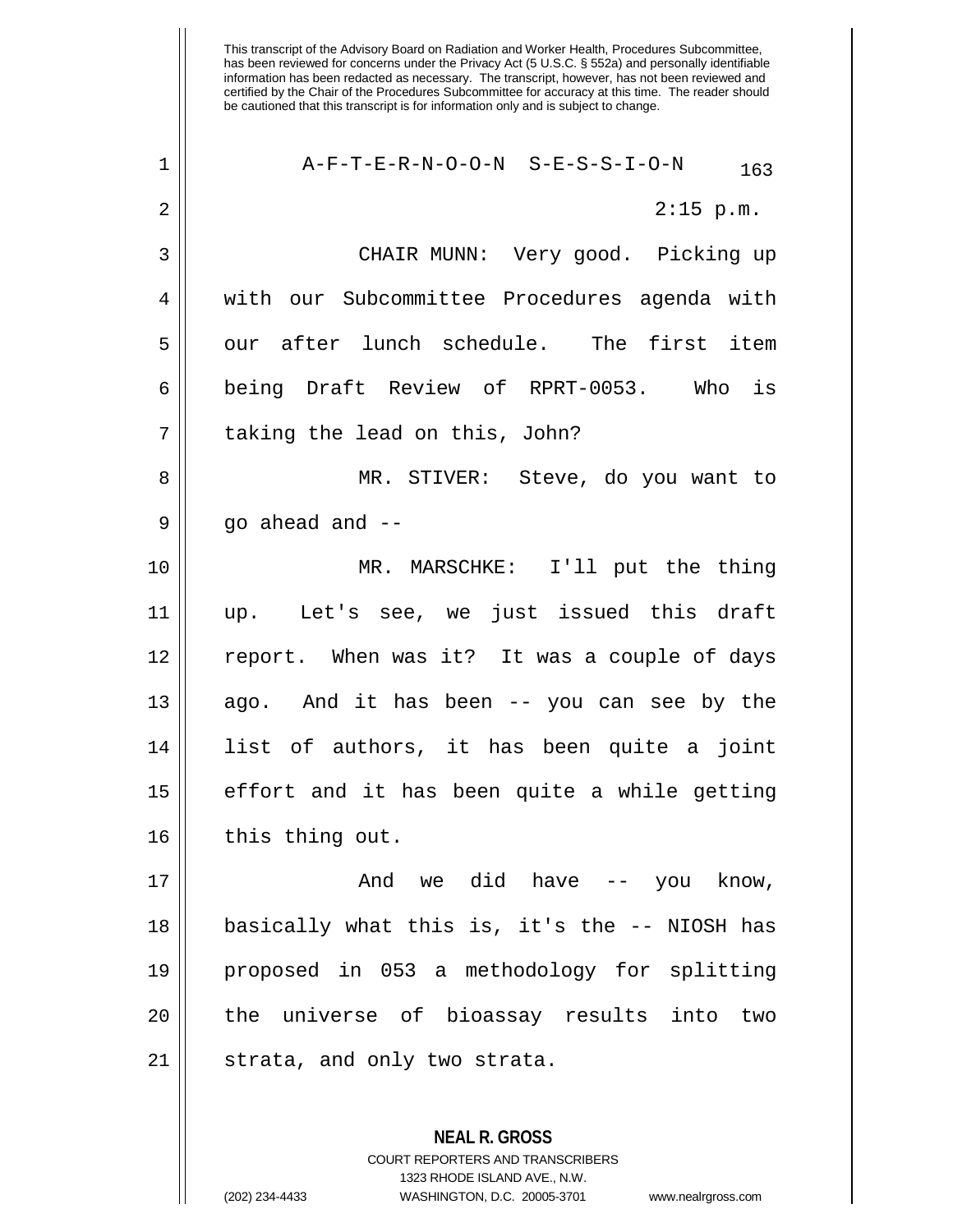| 1  | And so what we did was we did $64$             |
|----|------------------------------------------------|
| 2  | review primarily on RPRT-53, but in order to   |
| 3  | get some additional insight into, you know,    |
| 4  | how it is going to be used and its impacts, we |
| 5  | also looked at RPRT-55, -56 and -58 to see how |
| 6  | NIOSH is applying RPRT-53.                     |
| 7  | One of the significant changes from            |
| 8  | the old methodology, in addition to basically  |
| 9  | stratifying the sample into two strata,        |
| 10 | another significant change is the concept of   |
| 11 | the one-person-one-sample statistic whereas in |
| 12 | previous incorporations of this coworker       |
| 13 | model, we basically were based upon the full   |
| 14 | spectrum of bioassay results.                  |
| 15 | And what it did was<br>it took                 |
| 16 | everybody's bioassay results for that year and |
| 17 | piled them all up into one distribution, log-  |
| 18 | normal distribution. What they have, NIOSH,    |
| 19 | now has proposed to do is this concept of one- |
| 20 | person-one-sample. And so, in any one year,    |
| 21 | any one person is represented by only one      |

**NEAL R. GROSS**

COURT REPORTERS AND TRANSCRIBERS 1323 RHODE ISLAND AVE., N.W. (202) 234-4433 WASHINGTON, D.C. 20005-3701 www.nealrgross.com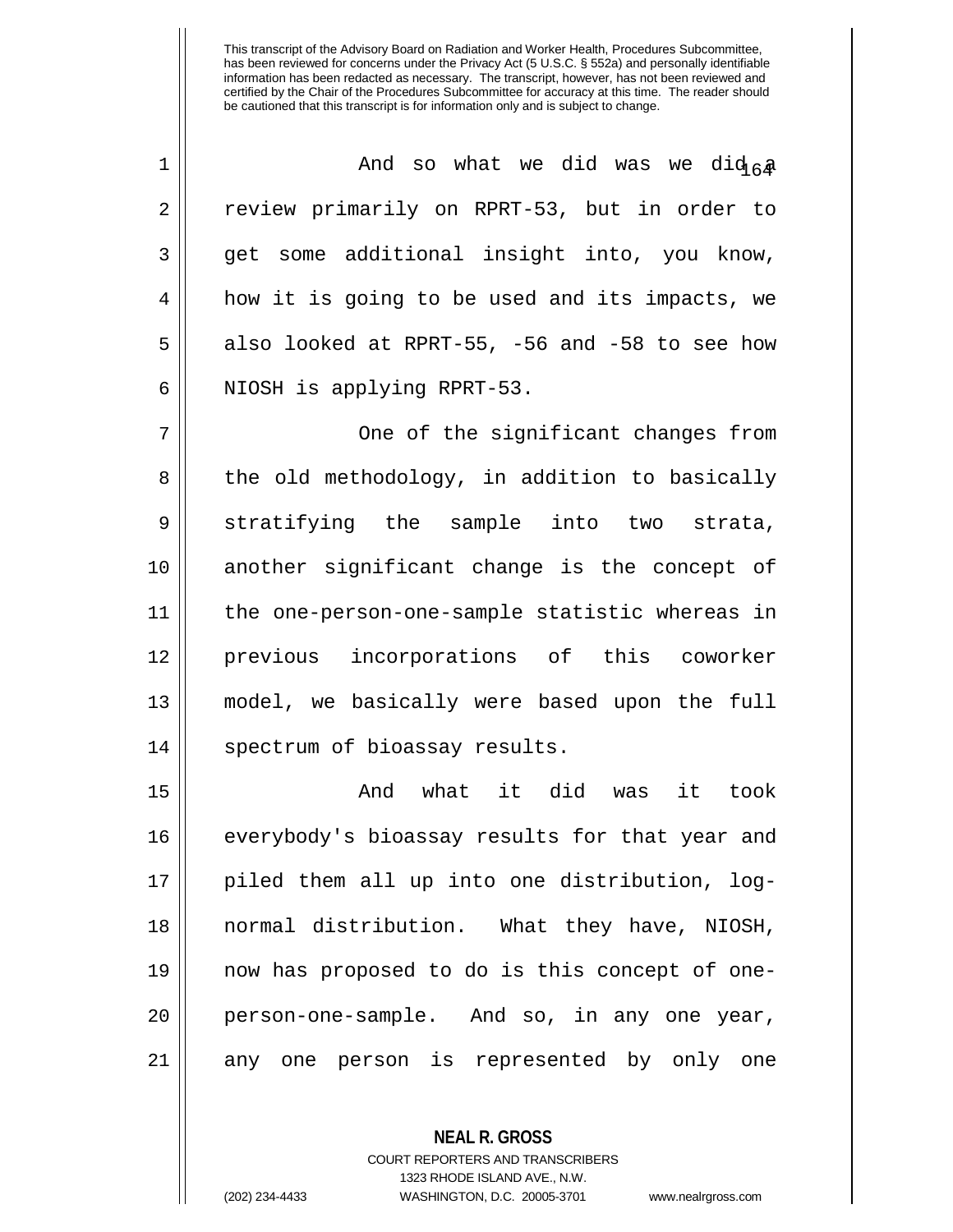| $\mathbf 1$    | sample and that way you get more of an equad                                                                                                                        |
|----------------|---------------------------------------------------------------------------------------------------------------------------------------------------------------------|
| $\mathbf 2$    | weighting between workers, I guess. I think                                                                                                                         |
| 3              | that's the concept, anyway.                                                                                                                                         |
| $\overline{4}$ | And so those are really the two                                                                                                                                     |
| 5              | significant areas of change that were, you                                                                                                                          |
| 6              | know, incorporated in this RPRT-53.                                                                                                                                 |
| 7              | And I think I'm going to pass it                                                                                                                                    |
| 8              | off. If Harry is on the phone, I think I'm                                                                                                                          |
| 9              | going to pass it, because a lot of these where                                                                                                                      |
| 10             | you're talking about the statistics are not in                                                                                                                      |
| 11             | my area of expertise. And I would feel more                                                                                                                         |
| 12             | comfortable if Harry, if you are on the phone,                                                                                                                      |
| 13             | when we get into talking about these different                                                                                                                      |
| 14             | findings, particularly Finding 1 where we talk                                                                                                                      |
| 15             | about the R-squared for the ROS does not have                                                                                                                       |
| 16             | the usual interpretation.                                                                                                                                           |
| 17             | Well, I don't $--$ I'm not the one to                                                                                                                               |
| 18             | talk about that, let's put it that way.                                                                                                                             |
| 19             | DR. CHMELYNSKI: Yes, I'm here,                                                                                                                                      |
| 20             | Steve.                                                                                                                                                              |
| 21             | MR. MARSCHKE: Could you pick up                                                                                                                                     |
|                | <b>NEAL R. GROSS</b><br><b>COURT REPORTERS AND TRANSCRIBERS</b><br>1323 RHODE ISLAND AVE., N.W.<br>(202) 234-4433<br>WASHINGTON, D.C. 20005-3701 www.nealrgross.com |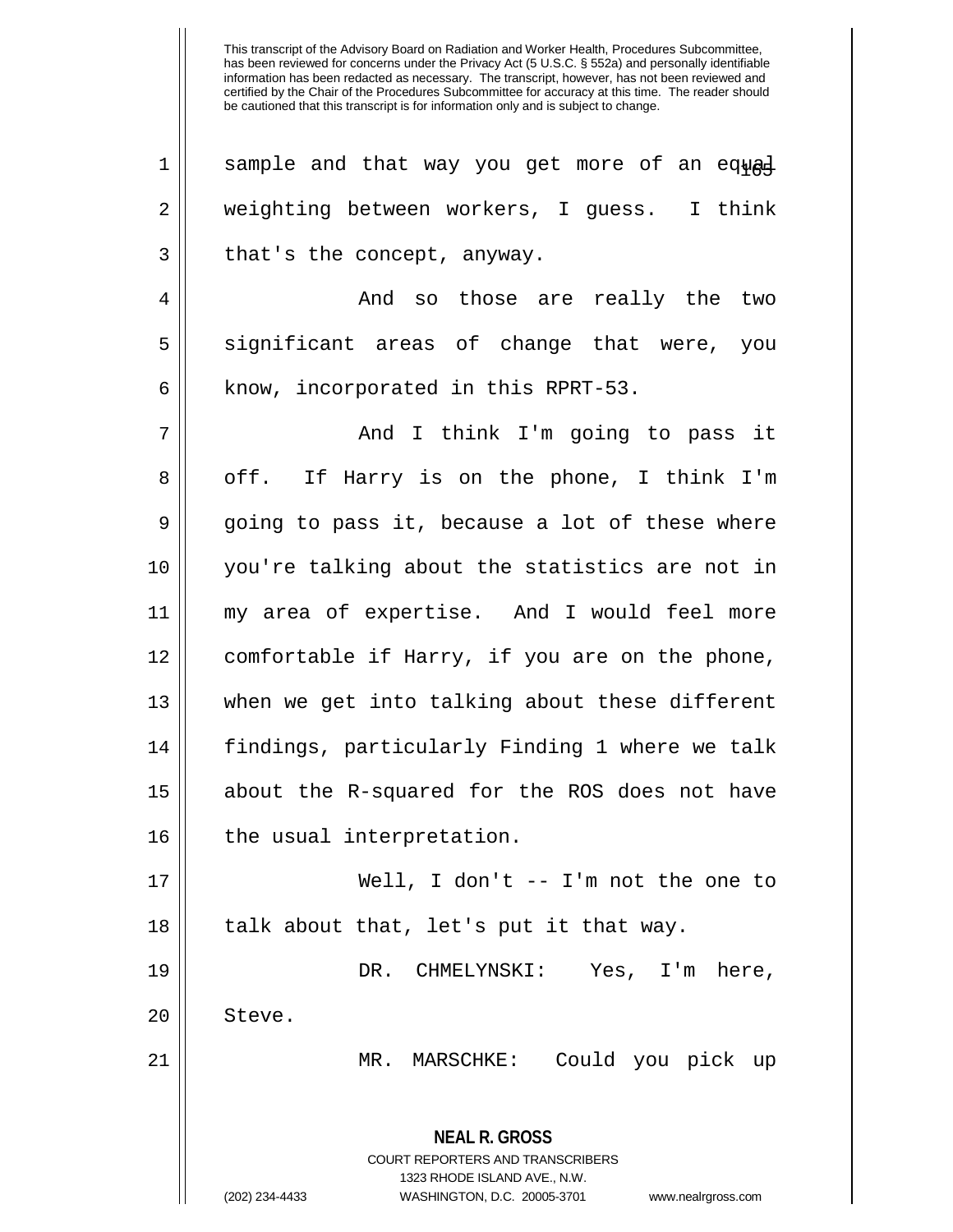**NEAL R. GROSS** COURT REPORTERS AND TRANSCRIBERS 1323 RHODE ISLAND AVE., N.W. (202) 234-4433 WASHINGTON, D.C. 20005-3701 www.nealrgross.com for me, Harry, and carry the ball here and  $2 \parallel$  correct anything that I've said wrong so far? DR. CHMELYNSKI: I don't see any problems with what you said so far. I will 5 || pick up with Finding 1. MR. MARSCHKE: Okay. DR. CHMELYNSKI: As you suggested. MR. MARSCHKE: Well, before you pick up, Harry, let me just say one other thing. Just a point for administrative detail, we have not uploaded these findings 12 || into the BRS at this point in time. Now that the document has been issued, we will do that probably in the next day or so. Okay. CHAIR MUNN: Yeah, that's good. 16 || Thanks. Thanks very much, Steve, I appreciate 17 || your populating it for us. Thanks MR. MARSCHKE: Okay. Harry, it's all yours. DR. CHMELYNSKI: Great. Thanks. The first finding has to do with regression on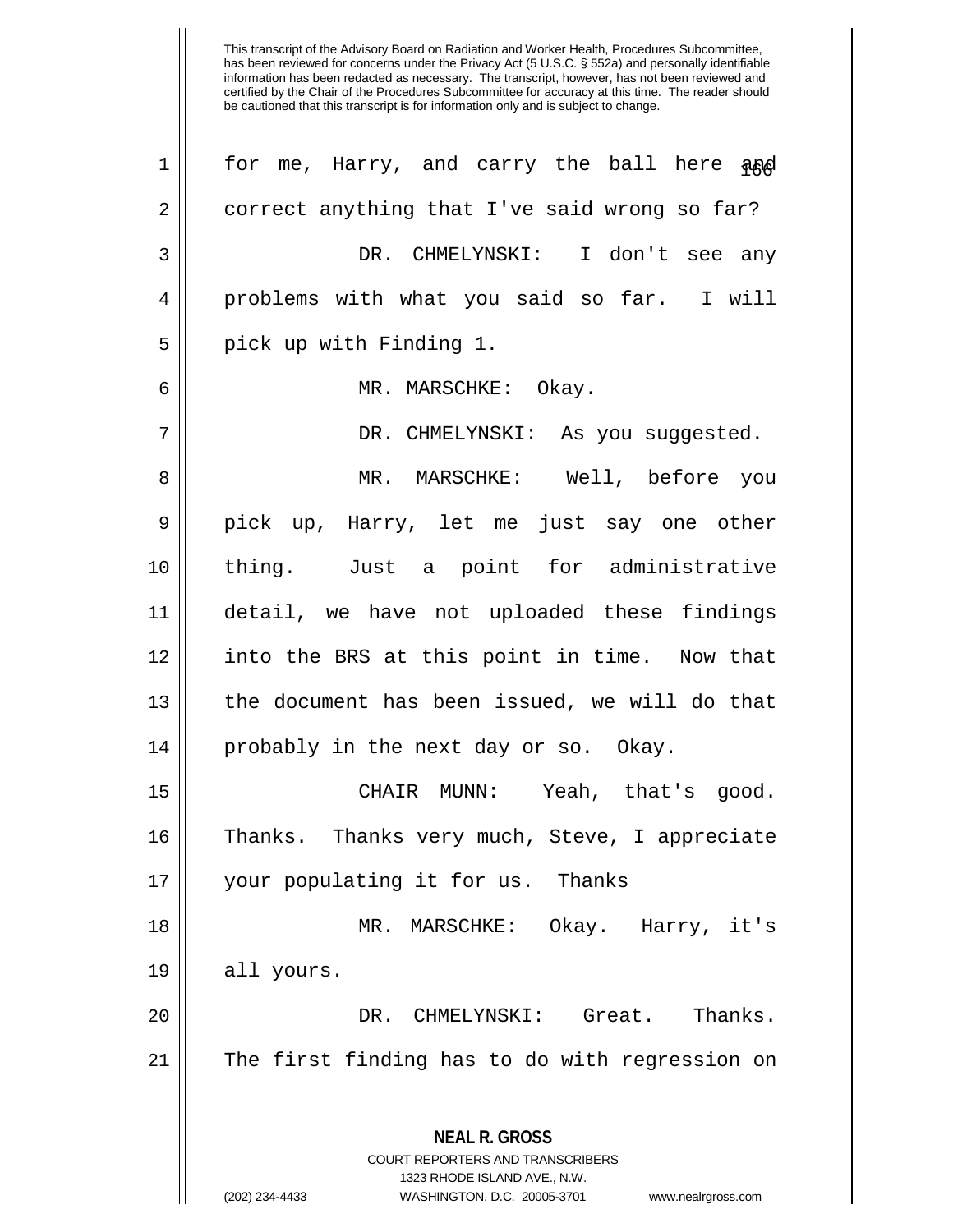1 || order statistics. And our concern there  $i\ddot{\sigma}$ 2 | basically with the words statistics. 3 These are order statistics. We 4 || take the data and we put them in order and 5 it's well-known that once you do that, these 6 || data are auto-correlated and heteroskedastic.  $7 \parallel$  In particular, the min and the max have higher 8 variances and as you go closer to the middle, 9 || the variances get lower. 10 Unfortunately, this procedure has 11 become quite popular, not just with NIOSH, but 12 || I don't think people thought much about how do 13 you decide whether ROS gives you a good fit. 14 We are told what the R-square is. R-square 15 doesn't mean anything really here because they 16 | are so auto-correlated. 17 In other words, if you go to the 18 right and you look at the next data point, 19 it's always higher than the one on the left.

20 || And we know that isn't happening in regular 21 | regression.

> **NEAL R. GROSS** COURT REPORTERS AND TRANSCRIBERS 1323 RHODE ISLAND AVE., N.W. (202) 234-4433 WASHINGTON, D.C. 20005-3701 www.nealrgross.com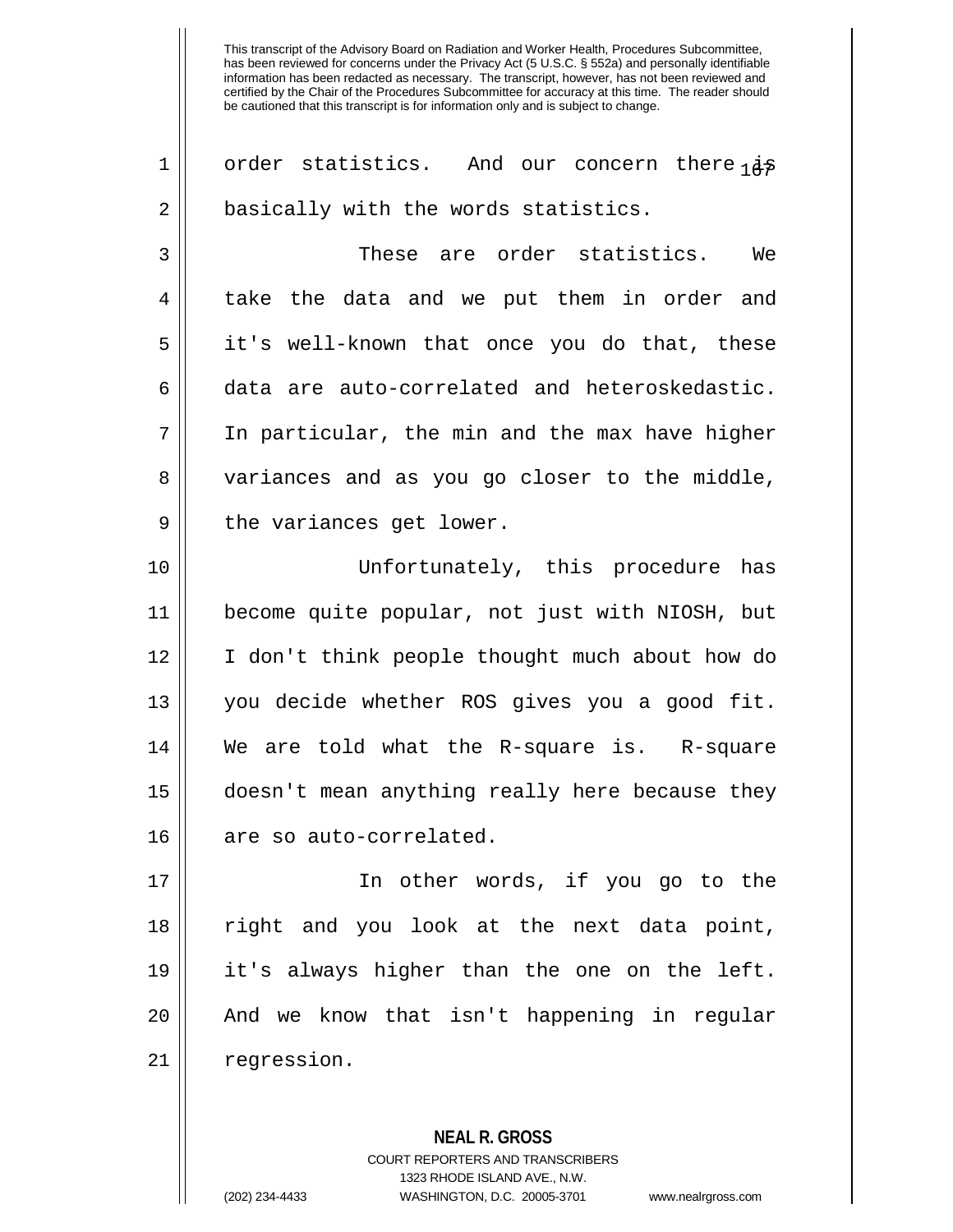| $\mathbf 1$ | We also can't use the t-statistics                       |
|-------------|----------------------------------------------------------|
| 2           | which would tell us something about how well             |
| 3           | we know the parameters. So what I'm wondering            |
| 4           | is how do we know whether we have a good fit             |
| 5           | with the ROS procedure?                                  |
| 6           | And everything I said so<br>far                          |
| 7           | doesn't even introduce the question of non-              |
| 8           | detects. As soon as you bring those in, it               |
| 9           | becomes even more complicated as to what the             |
| 10          | R-squared means and whether we have estimated            |
| 11          | the coefficient for the GM and the GSB                   |
|             |                                                          |
| 12          | properly. So that's our discussion on ROS.               |
| 13          | The second statistical problem that                      |
| 14          | we see is the use of a hypothesis test with a            |
| 15          | high confidence level of 95 percent, when                |
| 16          | testing the hypothesis that there<br>is<br>$\mathtt{no}$ |
| 17          | difference between the two groups.                       |
| 18          | In retrospective kind of analyses,                       |
| 19          | like we are doing here, just knowing that we             |
| 20          | are using a powerful test doesn't really tell            |
| 21          | us how powerful it is. The problem is that               |

**NEAL R. GROSS** COURT REPORTERS AND TRANSCRIBERS 1323 RHODE ISLAND AVE., N.W.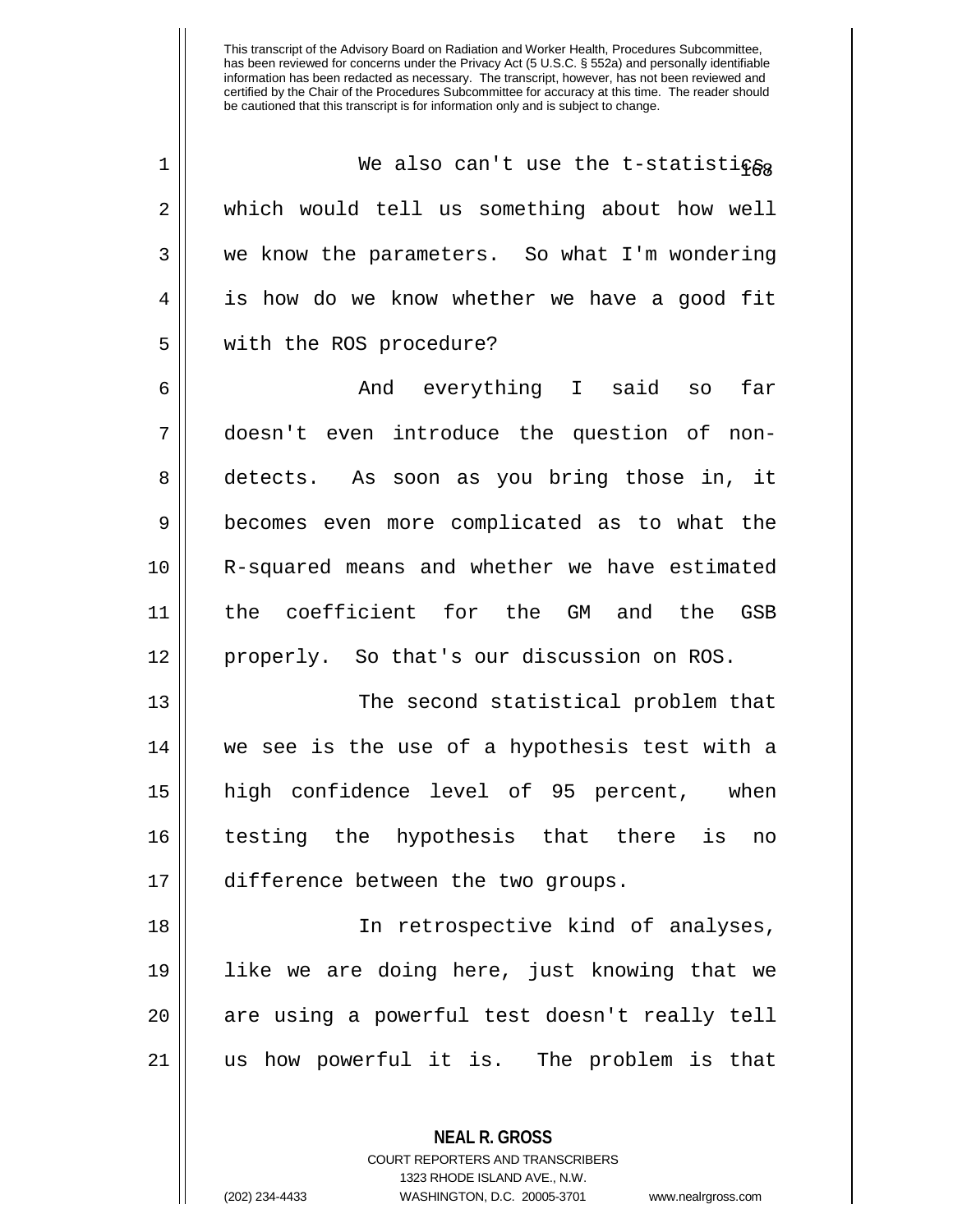| $\mathbf 1$ | the real power of the test depends on the      |
|-------------|------------------------------------------------|
| 2           | variability of the data and the sample sizes   |
| 3           | that are available.                            |
| 4           | When we looked at this question,               |
| 5           | for example, looking at the neptunium data     |
| 6           | from SRS for the coworkers and the -- I'm      |
| 7           | sorry, for the construction workers and the    |
| 8           | other workers, some of the comparisons are     |
| 9           | done with sample sizes as small as maybe a     |
| 10          | handful, 10, 15, with the construction worker  |
| 11          | data. And a lot of those sometime are non-     |
| 12          | detects.                                       |
| 13          | So what we did was<br>do<br>some               |
| 14          | simulation to see how powerful this test would |
| 15          | be and really the question here is how far     |
| 16          | apart do they have to be before the tests will |
|             |                                                |
| 17          | say they are different?                        |
| 18          | And we did some simulation work                |
| 19          | that says, well, maybe if they are a factor of |
| 20          | four apart, we might be able to see the        |
| 21          | difference. In some cases, it might require    |
|             |                                                |

**NEAL R. GROSS** COURT REPORTERS AND TRANSCRIBERS 1323 RHODE ISLAND AVE., N.W.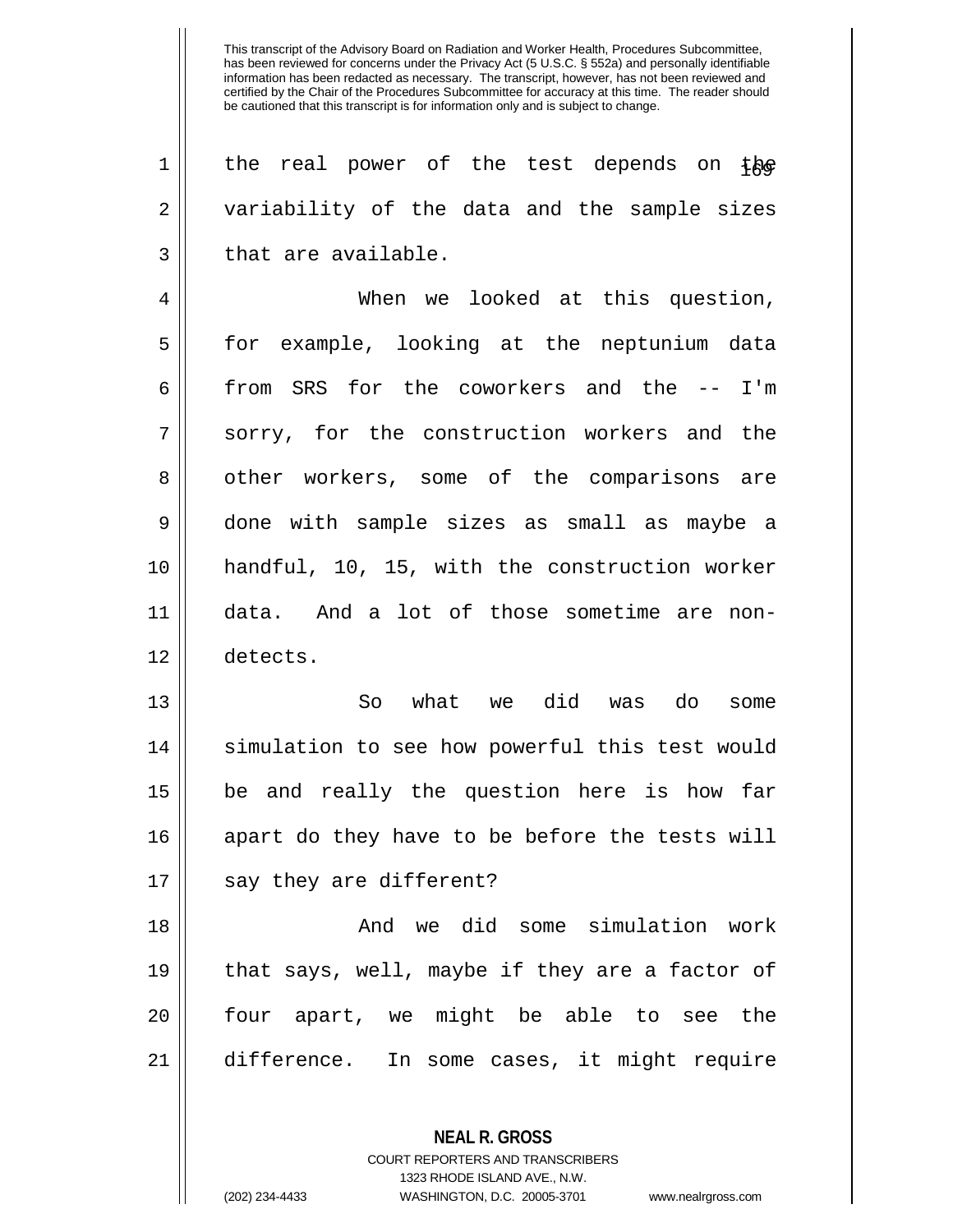| 1  | something as high as a factor of 10 before the |
|----|------------------------------------------------|
| 2  | test will show us any significant difference.  |
| 3  | Now, that doesn't seem to be a very            |
| 4  | powerful test, in our view, and we would like  |
| 5  | to see some calculations as to what is the     |
| 6  | power when this is applied. In LO-53, we are   |
| 7  | talking about the methodology, so what we      |
| 8  | would like to see on these two issues is       |
| 9  | discussion of how do we measure the goodness   |
| 10 | of fit for ROS and how do we measure the power |
| 11 | of the hypothesis test?                        |
| 12 | I would like to<br>And<br>see<br>some          |
| 13 | discussion of that in the report and some      |
| 14 | instructions for exactly how large a sample is |
| 15 | needed to detect the kind of differences we    |
| 16 | are looking for.                               |
| 17 | Now, that brings up another                    |
| 18 | question, which is how big of a difference are |
| 19 | we looking for? NIOSH has decided to, what I   |
| 20 | think, turn the cart around and put the horse  |
| 21 | in the back. They say we have to look for      |
|    |                                                |

**NEAL R. GROSS** COURT REPORTERS AND TRANSCRIBERS 1323 RHODE ISLAND AVE., N.W.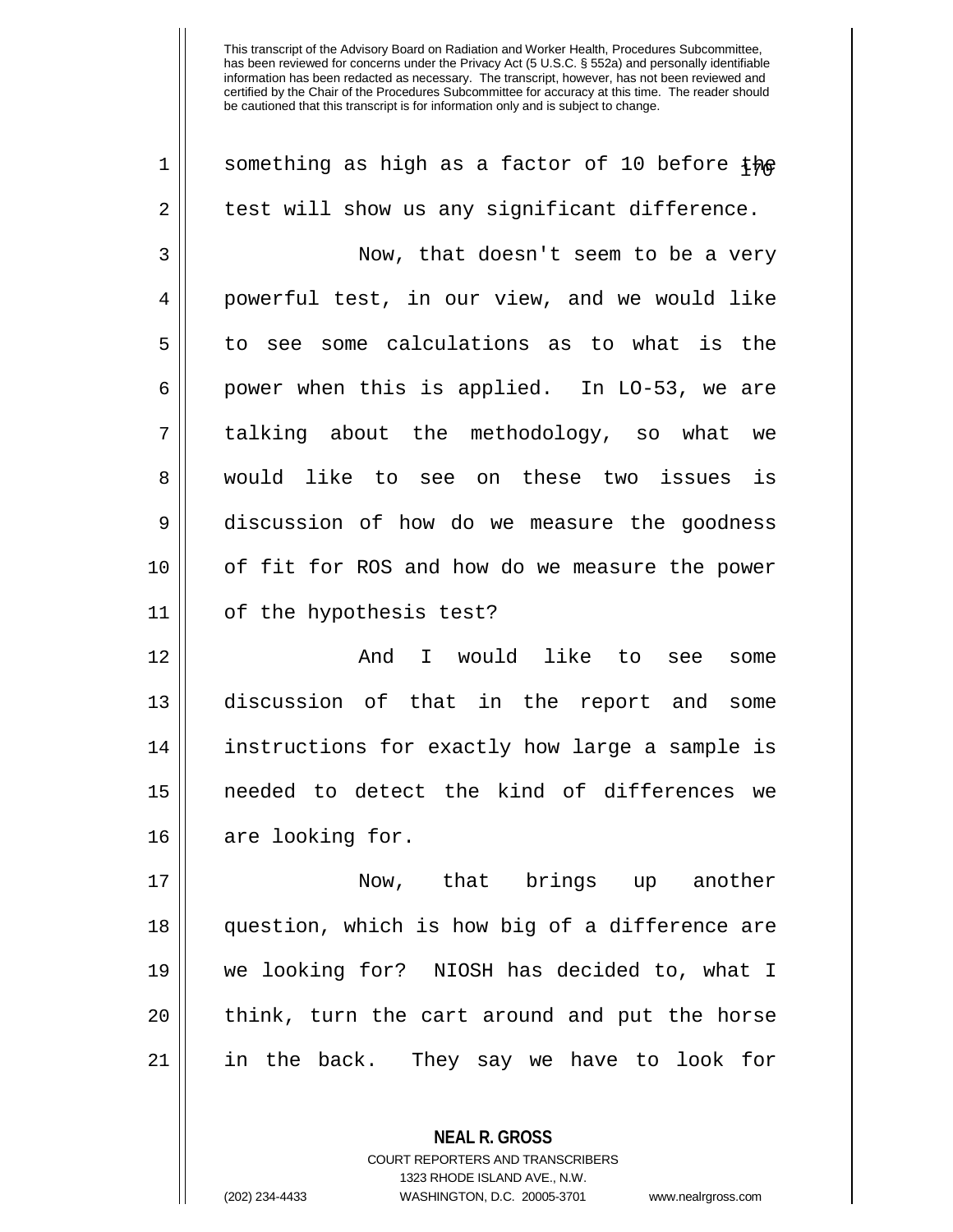significant differences and when we with 2 | decide whether they mean anything. Well, you really can't tell whether 4 you have any significant differences unless you decide what difference it is that you are 6 || trying to look for. So I think you really have to 8 design the problem from the beginning, saying 9 | I have two populations; I want to know whether they are a factor of two apart or a factor of three apart and then say, well, what sample would I need to do that? And if you do it that way, you'll probably find out you're going to need, like it says in the report, at least 30, maybe more. It depends on the variability. And I 17 quess that's it for our statistical questions. The final topic, I think, that Steve has already introduced, is the idea of || OPOS, O-P-O-S. And since I'm a statistician, | I think about the statistical aspects of OPOS,

> **NEAL R. GROSS** COURT REPORTERS AND TRANSCRIBERS 1323 RHODE ISLAND AVE., N.W.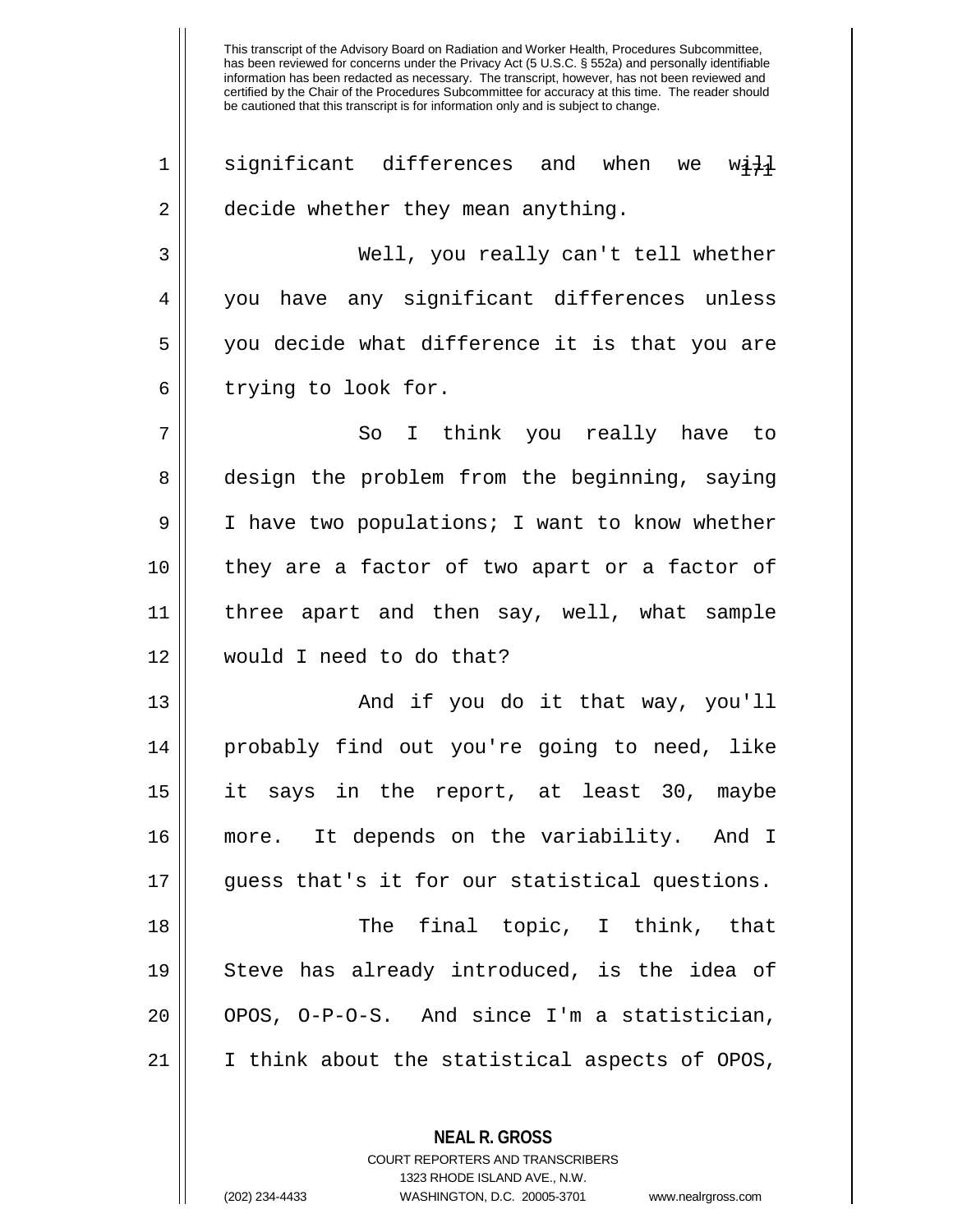$1 \parallel$  but there is a lot more thinking here in terms 2 | of the modeling and the exposures that have to 3 be considered.

4 So all I can say is, well, let's 5 || remember that the last S there doesn't really 6 mean sample. It means a sample statistic.  $7 \parallel$  And again, since it's a statistic, it has 8 || uncertainty and a lot of times what we call an  $9 \parallel$  OPOS is really just an average of a single 10 value. Other times it might be an average of  $11 \parallel 20$  values.

 Some of them are known very imprecisely. Some of them are known better. That's all ignored when we put them under regression. So we would like to see again 16 || some rules, in a sense, for exactly what is the sample size you need to get at the one- person-one-sample approach. And do those sample sizes have to be similar within the 20 || group and across groups?

 $21$  ||  $\qquad$   $\qquad$  And I guess I'll leave it there,

**NEAL R. GROSS** COURT REPORTERS AND TRANSCRIBERS 1323 RHODE ISLAND AVE., N.W. (202) 234-4433 WASHINGTON, D.C. 20005-3701 www.nealrgross.com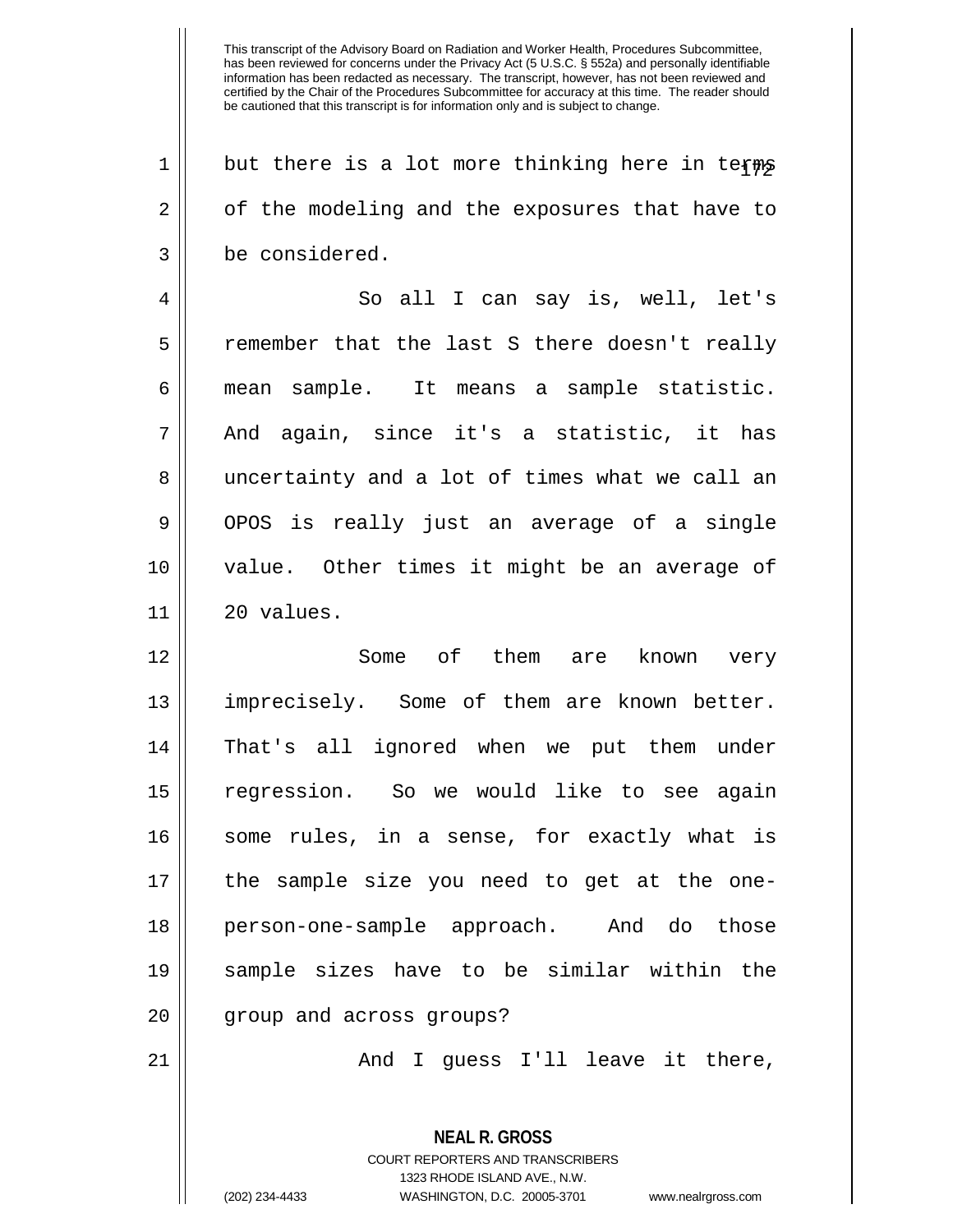This transcript of the Advisory Board on Radiation and Worker Health, Procedures Subcommittee, has been reviewed for concerns under the Privacy Act (5 U.S.C. § 552a) and personally identifiable information has been redacted as necessary. The transcript, however, has not been reviewed and certified by the Chair of the Procedures Subcommittee for accuracy at this time. The reader should be cautioned that this transcript is for information only and is subject to change. 1 | because I think OPOS is a conversation that, 2 || really, health physicists should have, rather  $3 \parallel$  than a statistician. So are there any 4 || questions? 5 CHAIR MUNN: I think we are all 6 stunned. 7 MR. MARSCHKE: We did look into 8 Some, just to pick up on what Harry said, we 9 did look into some OPOS and we did -- I think 10 we mentioned at one of the previous meetings 11 that we were going to try and run some -- make  $12$  || some IMBA runs. I-M-B-A --13 CHAIR MUNN: Yes. 14 MR. MARSCHKE: -- runs with OPOS 15 and compare some OPOS/IMBA runs to some IMBA 16 || runs that were made with actual measurements 17 for actual cases. And we did that but we 18 decided not to put that into this report, 19 because we thought it was just tangential to  $20$  || the problem and it would just, basically, 21 maybe confuse or distract people from really

> COURT REPORTERS AND TRANSCRIBERS 1323 RHODE ISLAND AVE., N.W.

**NEAL R. GROSS**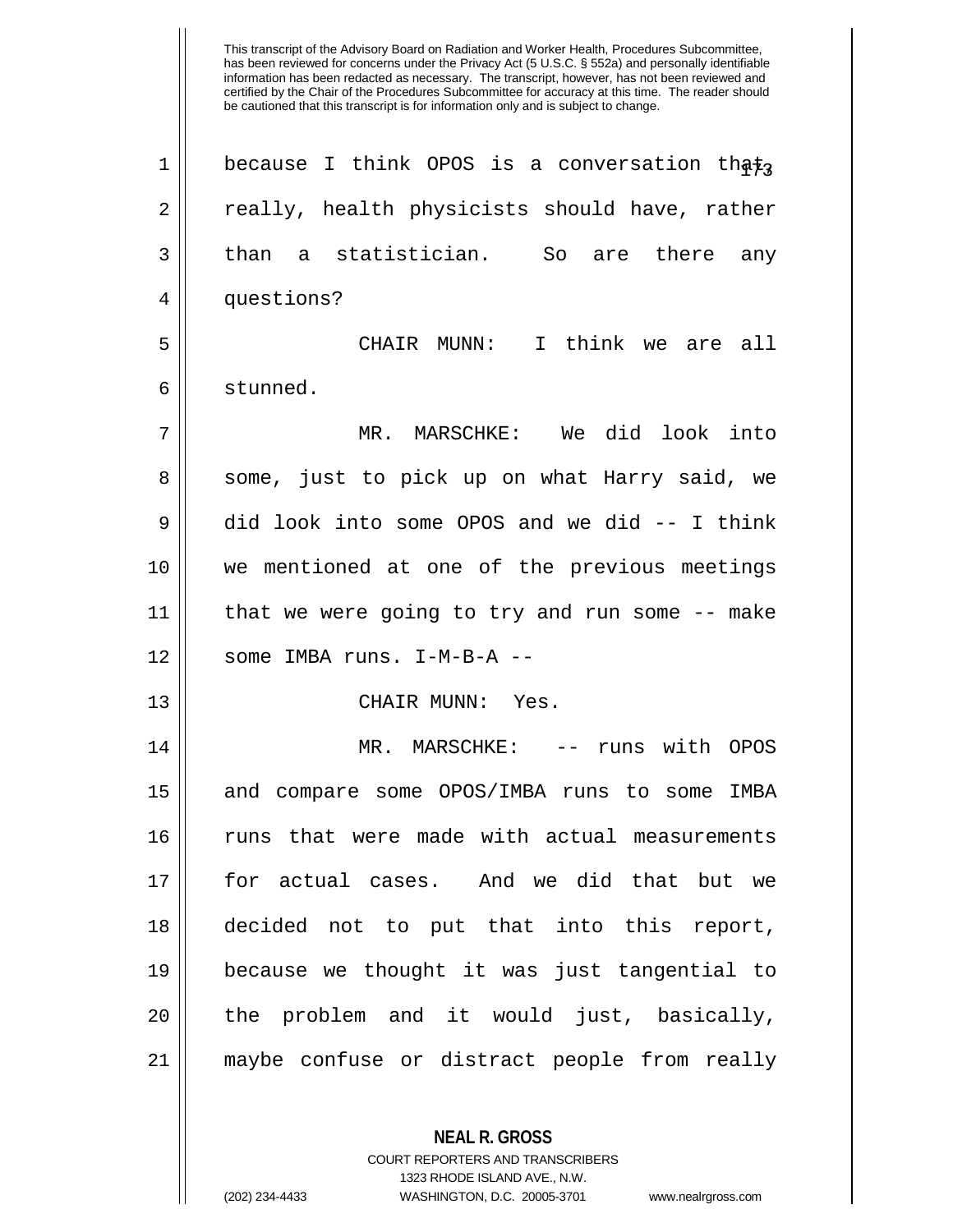| $\mathbf 1$ | the focus of RPRT-53.<br>174                                                                        |
|-------------|-----------------------------------------------------------------------------------------------------|
| 2           | So I can, you know, give you a                                                                      |
| 3           | summary of what I thought were the pertinent                                                        |
| 4           | points from that little study that we did, but                                                      |
| 5           | again, like I said, we decided that, you know,                                                      |
| 6           | it was really tangential to RPRT-53 and we                                                          |
| 7           | decided that we should not put it into this                                                         |
| 8           | report.                                                                                             |
| 9           | Well, I personally<br>CHAIR MUNN:                                                                   |
| 10          | would like to hear it. I don't know what                                                            |
| 11          | Josie and Paul feel, but I would like to hear                                                       |
| 12          | your take.                                                                                          |
| 13          | MR. MARSCHKE: My take is that, in                                                                   |
| 14          | most cases, when you average all the sample                                                         |
| 15          | data that you have, or the various samples                                                          |
| 16          | that you have, in the half or dozen or so                                                           |
| 17          | cases that we looked at, in most of those                                                           |
| 18          | cases, the OPOS resulted in larger intake.                                                          |
| 19          | Let me see, let me back up.                                                                         |
| 20          | How significantly<br>CHAIR<br>MUNN:                                                                 |
| 21          | larger?                                                                                             |
|             |                                                                                                     |
|             | <b>NEAL R. GROSS</b>                                                                                |
|             | <b>COURT REPORTERS AND TRANSCRIBERS</b>                                                             |
|             | 1323 RHODE ISLAND AVE., N.W.<br>(202) 234-4433<br>WASHINGTON, D.C. 20005-3701<br>www.nealrgross.com |
|             |                                                                                                     |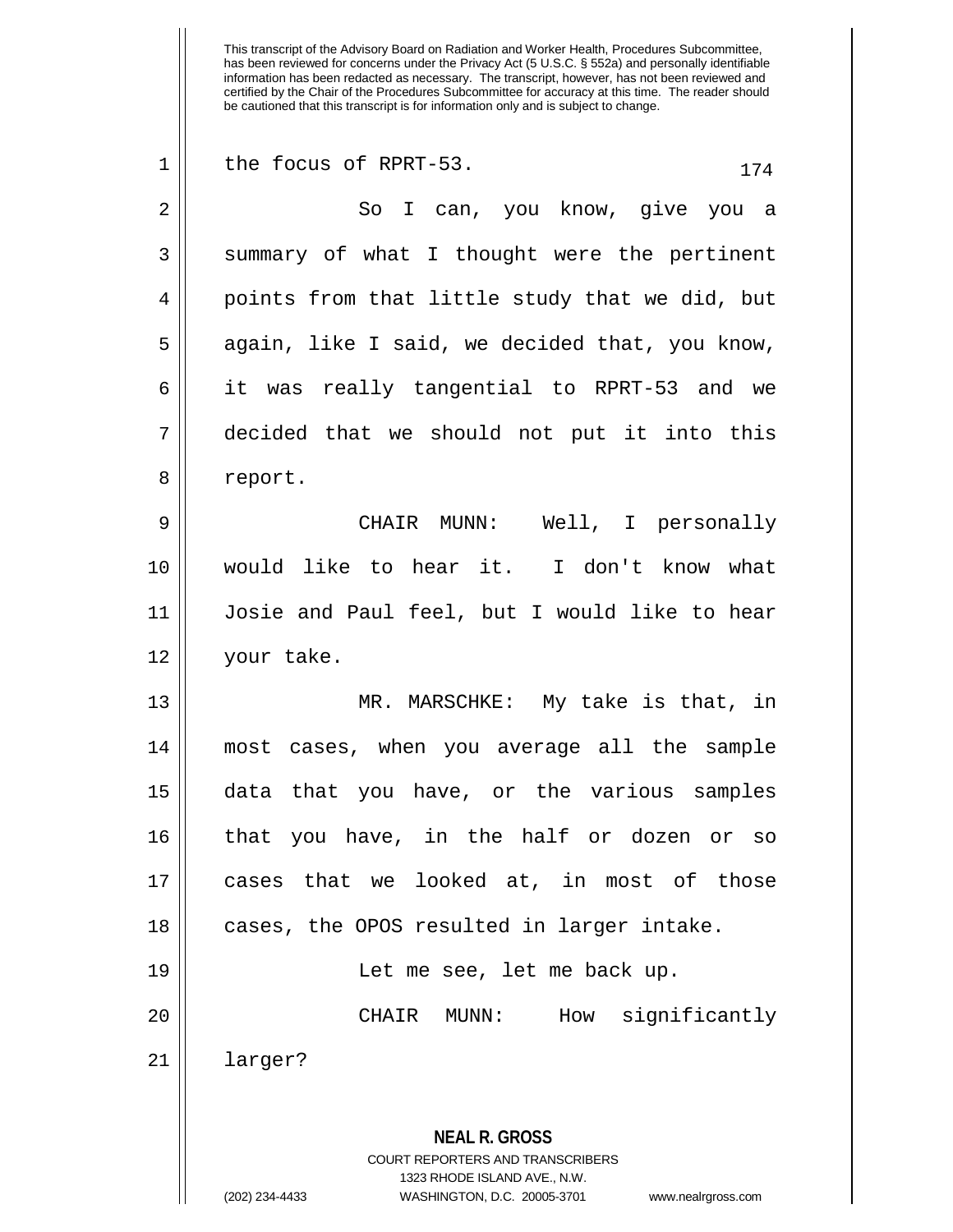| 1  | MR. MARSCHKE:<br>Not terribly                  |
|----|------------------------------------------------|
| 2  | significant. Let me back up. What we did was   |
| 3  | we looked at actual sample data and we took    |
| 4  | some cases that NIOSH had actually performed   |
| 5  | the IMBA runs on and then we calculated an     |
| 6  | equivalent OPOS for that data and re-ran IMBA  |
| 7  | and compared the continuous intake rate that   |
| 8  | was calculated from the OPOS to the continuous |
| 9  | intake rate that was calculated in the NIOSH   |
| 10 | actual claimant run.                           |
| 11 | CHAIR MUNN: And you did it on five             |
| 12 | or six?                                        |
| 13 | MR. MARSCHKE: And we had five or               |
| 14 | six of those, yes.                             |
| 15 | CHAIR MUNN: Yes, okay.                         |
| 16 | MR. MARSCHKE: And in most cases,               |
| 17 | like I say, the OPOS came up with larger       |
| 18 | continuous intake than the actual data did.    |
| 19 | And I think it has to do with the way IMBA     |
| 20 | does its curve fitting, because it actually    |
| 21 | doesn't do -- I don't know it does its curve   |
|    |                                                |

**NEAL R. GROSS** COURT REPORTERS AND TRANSCRIBERS 1323 RHODE ISLAND AVE., N.W.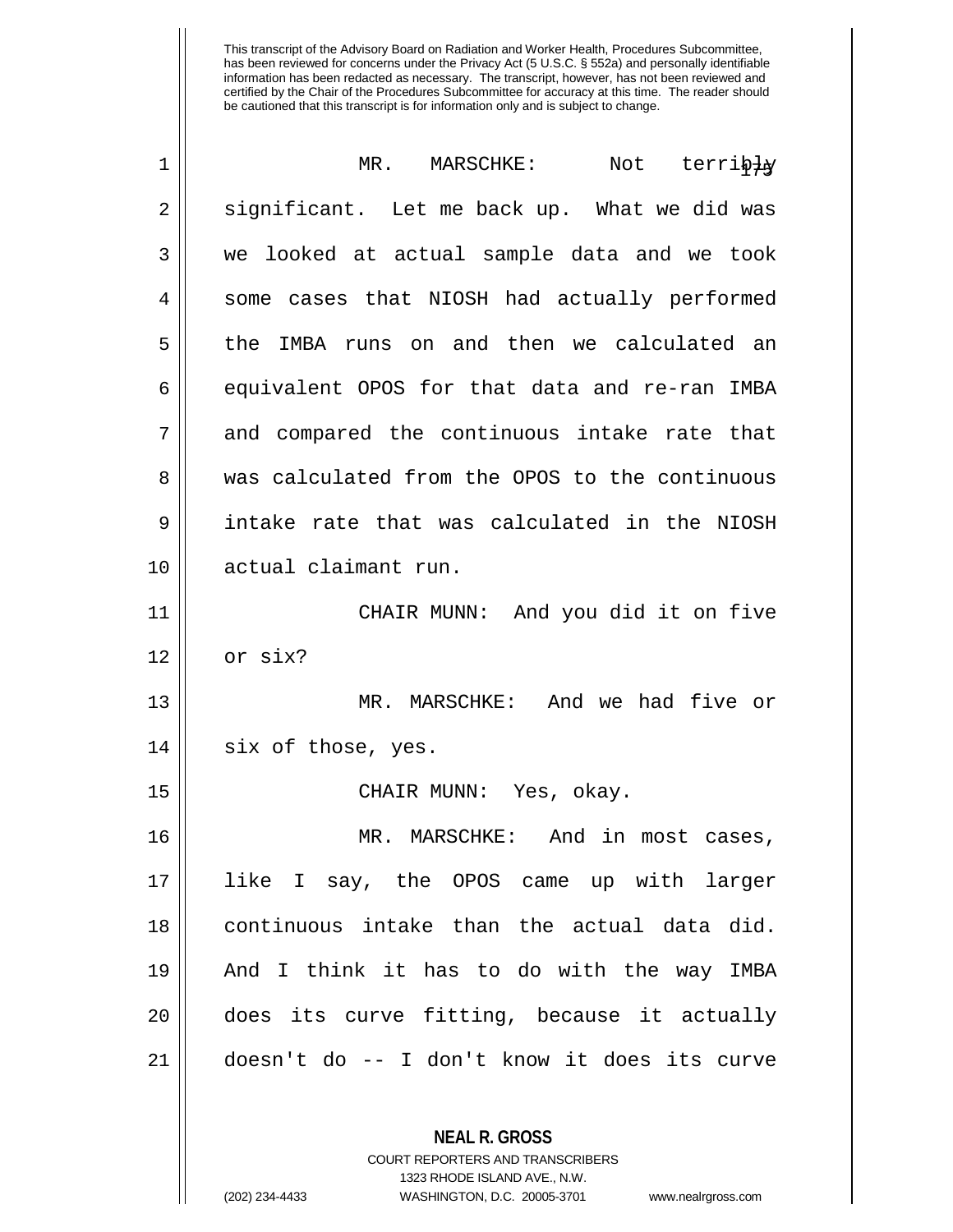**NEAL R. GROSS** COURT REPORTERS AND TRANSCRIBERS 1323 RHODE ISLAND AVE., N.W.  $\begin{array}{|c|c|c|c|c|}\n1 & \text{fitting.} & \text{176} \quad \text{176} \quad \text{177} \quad \text{188} & \text{199} \quad \text{199} \quad \text{198} \quad \text{100} \quad \text{101} \quad \text{110} \quad \text{120} \quad \text{131} \quad \text{142} \quad \text{153} \quad \text{164} \quad \text{176} \quad \text{177} \quad \text{188} \quad \text{199} \quad \text{199} \quad \text{199} \quad \text{1$ 2 I mean, I don't think it really  $3 \parallel$  tries to fit the curve because it factors in 4 biological responses as well. So the IMBA 5 results do not really -- when you compare the 6 IMBA results from an actual case, they do not  $7 \parallel$  track the actual bioassay data all that well.  $8 \parallel$  Let's put it that way, I guess. 9 MR. STIVER: Steve, I know Joyce 10 had had some concerns regarding the OPOS 11 methodology and some of the situations that 12 might arise, like when you have a radionuclide 13 || that is a relatively long-lived or retained 14 for long periods of time in the body and yet 15 may -- you may have situations where you have 16 a short-term incident-related intake as 17 || opposed to a continuous intake. 18 CHAIR MUNN: I'm sorry, I didn't 19 hear that last part of your sentence, John. 20 || Your voice is getting very soft. 21 MR. STIVER: I'm sorry. I am still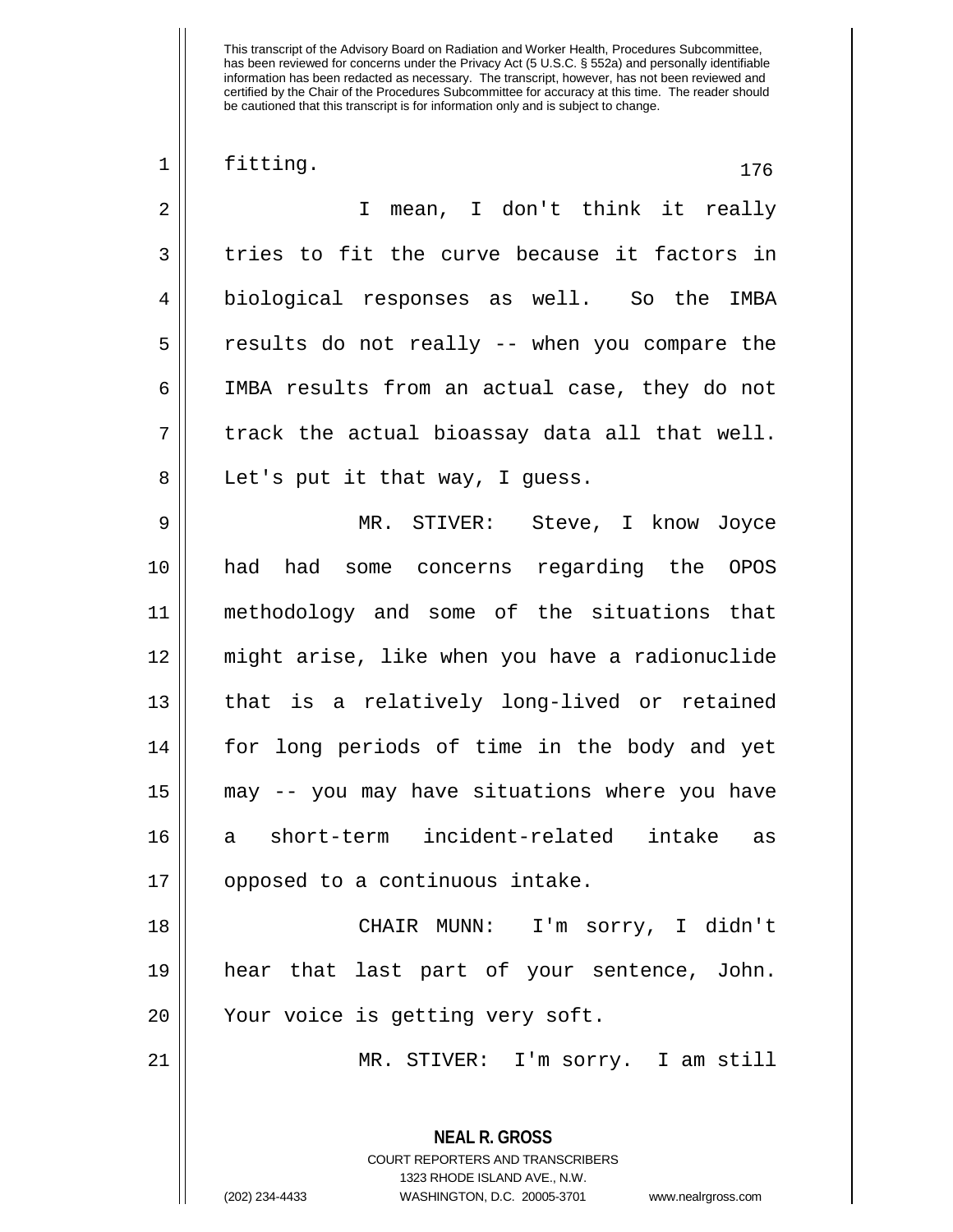| 1              | recovering from laryngitis that I had a few    |
|----------------|------------------------------------------------|
| $\overline{2}$ | months ago. I don't know if I'm going to ever  |
| 3              | get my voice all the way back.                 |
| 4              | CHAIR MUNN: I'm sorry to hear                  |
| 5              | that. We don't want to push you, but maybe     |
| 6              | just a little closer to the microphone.        |
| 7              | MR. STIVER: Yes, I'll just try to              |
| 8              | get a little bit closer to the mic. Joyce,     |
| $\mathsf 9$    | are you out there, at this point?              |
| 10             | DR. LIPSZTEIN: Yes, I am. I am.                |
| 11             | The problem with the OPOS is that there is no  |
| 12             | real definition, because the OPOS is that if a |
| 13             | worker had a lot of bioassay results, then one |
| 14             | way that NIOSH proposes to deal with it is to  |
| 15             | take all those bioassay results, probably      |
| 16             | because it was related to an accident or       |
| 17             | because there was a special procedure that     |
| 18             | they had to follow, but this worker had a lot  |
| 19             | of bioassay results and what NIOSH says is it  |
| 20             | is being put together with the data from the   |
| 21             | other workers that have just one result.       |

**NEAL R. GROSS** COURT REPORTERS AND TRANSCRIBERS

1323 RHODE ISLAND AVE., N.W.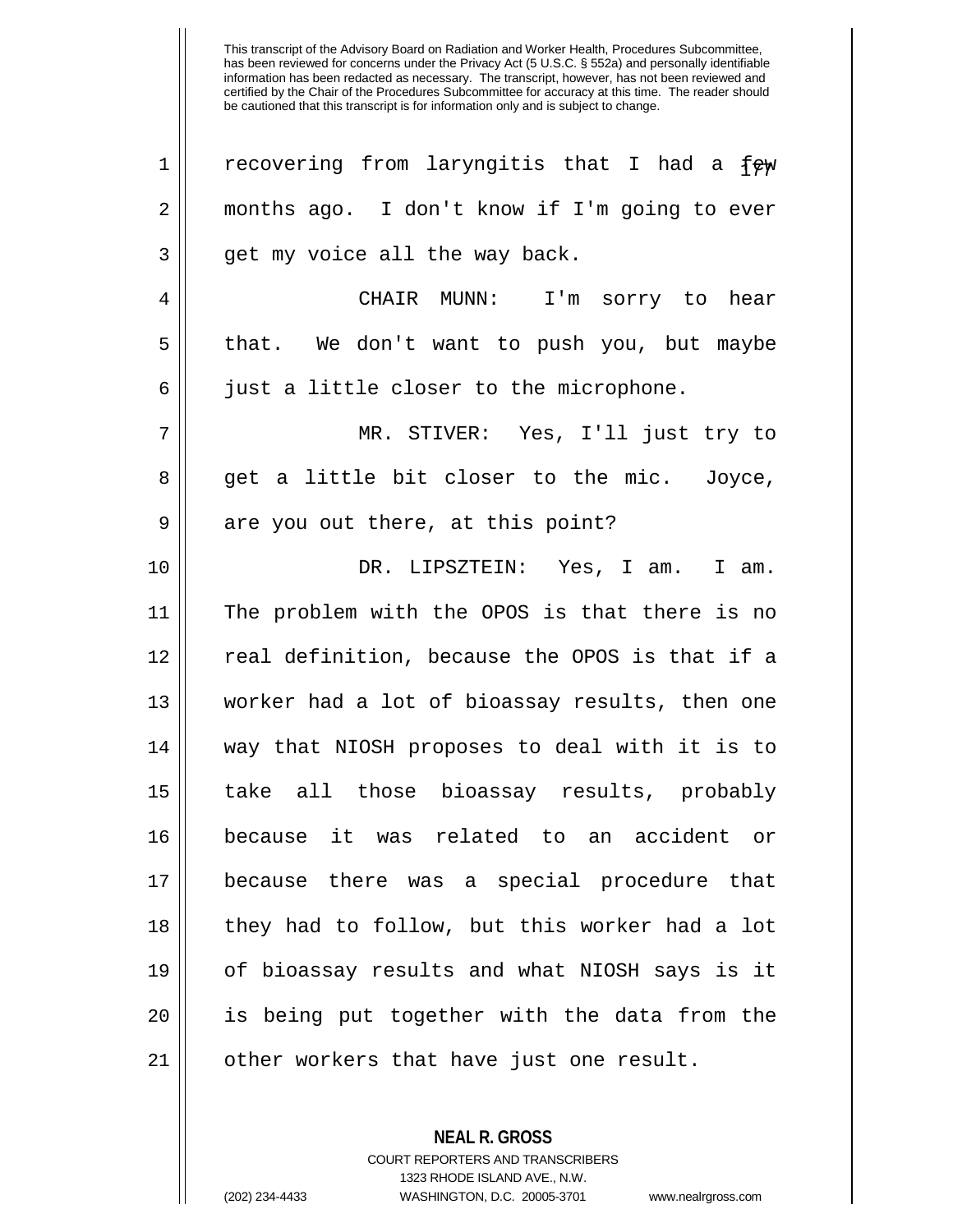| $\mathbf 1$ | There are going to be a distorti $\varphi$     |
|-------------|------------------------------------------------|
| 2           | on the coworker model because the coworker     |
| 3           | model uses the data from many workers. So if   |
| 4           | you have one worker that had an accident and   |
| 5           | has a lot of high results and the other        |
| 6           | workers don't have this problem, when you put  |
| 7           | all the results together in this same log-     |
| 8           | normal distribution, then all those results    |
| 9           | are going to distort the curve, which is true. |
| 10          | So before the idea of the OPOS and             |
| 11          | the coworker model, what NIOSH used to do      |
| 12          | there was a case of an accident, they<br>when  |
| 13          | would take all the data off and wouldn't       |
| 14          | consider it.                                   |
| 15          | So this time, we say, now we are               |
| 16          | going to take all the data from this worker,   |
| 17          | but we are going to use just one result for    |
| 18          | this worker, which would be the maximum        |
| 19          | possible result for this worker.               |
| 20          | The problem that I see with it is              |
| 21          | that you -- NIOSH doesn't really define the    |
|             |                                                |
|             | <b>NEAL R. GROSS</b>                           |

COURT REPORTERS AND TRANSCRIBERS 1323 RHODE ISLAND AVE., N.W.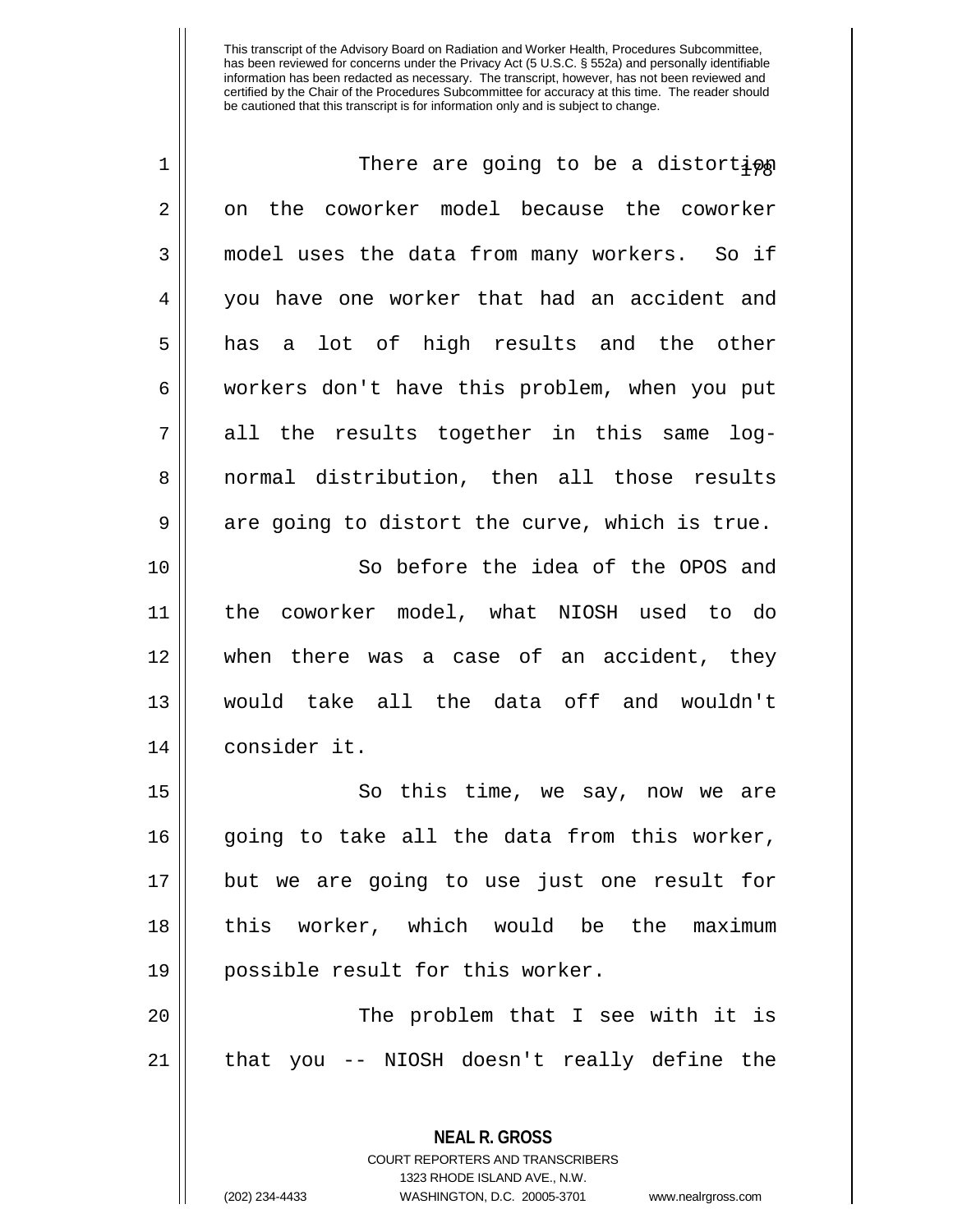| $\mathbf 1$ | interval of time they are going to apply the                                                        |
|-------------|-----------------------------------------------------------------------------------------------------|
| 2           | OPOS. Is this just for that accident, just                                                          |
| 3           | the results that are around this accident or                                                        |
| 4           | are they going to apply it for the whole year                                                       |
| 5           | or for a quarter of a year? It doesn't say                                                          |
| 6           | what is the period of time.                                                                         |
| 7           | And then there are<br>some other                                                                    |
| 8           | documents that use the 53 results, like when                                                        |
| 9           | they are applying it to $-$ -                                                                       |
| 10          | CHAIR MUNN: Are you still there,                                                                    |
| 11          | Joyce?                                                                                              |
| 12          | DR. LIPSZTEIN: Yes, yes. Can you                                                                    |
| 13          | hear me?                                                                                            |
| 14          | CHAIR MUNN: Oh, I thought you were                                                                  |
| 15          | breaking up. I heard -- after 53, I lost you.                                                       |
| 16          | I don't know whether other people did.                                                              |
| 17          | DR. LIPSZTEIN:<br>Oh, I'm sorry.                                                                    |
| 18          | Where did you lose me?                                                                              |
| 19          | CHAIR MUNN: Yes, you had just                                                                       |
| 20          | finished emphasizing that no period of time                                                         |
| 21          | had been identified and --                                                                          |
|             | <b>NEAL R. GROSS</b><br><b>COURT REPORTERS AND TRANSCRIBERS</b>                                     |
|             | 1323 RHODE ISLAND AVE., N.W.<br>(202) 234-4433<br>WASHINGTON, D.C. 20005-3701<br>www.nealrgross.com |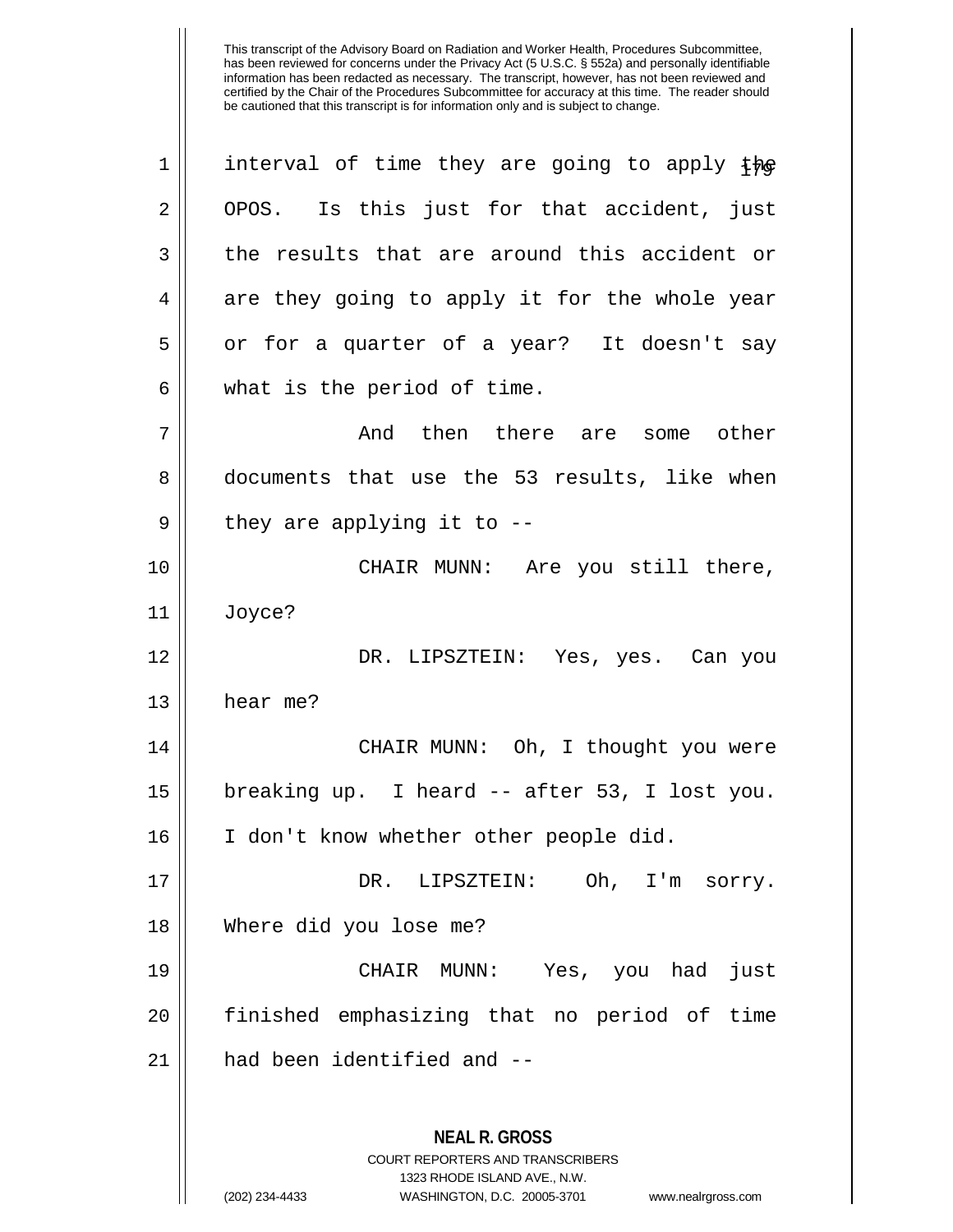This transcript of the Advisory Board on Radiation and Worker Health, Procedures Subcommittee, has been reviewed for concerns under the Privacy Act (5 U.S.C. § 552a) and personally identifiable information has been redacted as necessary. The transcript, however, has not been reviewed and certified by the Chair of the Procedures Subcommittee for accuracy at this time. The reader should be cautioned that this transcript is for information only and is subject to change. **NEAL R. GROSS** COURT REPORTERS AND TRANSCRIBERS 1323 RHODE ISLAND AVE., N.W. (202) 234-4433 WASHINGTON, D.C. 20005-3701 www.nealrgross.com  $1$  || DR. LIPSZTEIN: Exactly.  $180$ 2 CHAIR MUNN: -- you started to say 3 Something else, something further and I lost  $4 \mid$  you. 5 DR. LIPSZTEIN: Ah, oh, okay. 6 CHAIR MUNN: Did anyone else lose 7 || her? Was it her phone or was it mine? 8 MR. STIVER: I think it was her 9 || phone. This is John. I had her cut out as 10 well. 11 CHAIR MUNN: Oh, okay. Good. 12 DR. LIPSZTEIN: Oh, okay. I'm  $13 \parallel$  sorry. 14 CHAIR MUNN: That's quite all 15 right. It's not you. It's your phone. 16 DR. LIPSZTEIN: Okay. So I'm 17 | repeating it. 18 || CHAIR MUNN: That's fine. 19 DR. LIPSZTEIN: Please interrupt me  $20$  || if I'm going too fast or if you can't hear me.  $21$  So there was some applications of 53 that we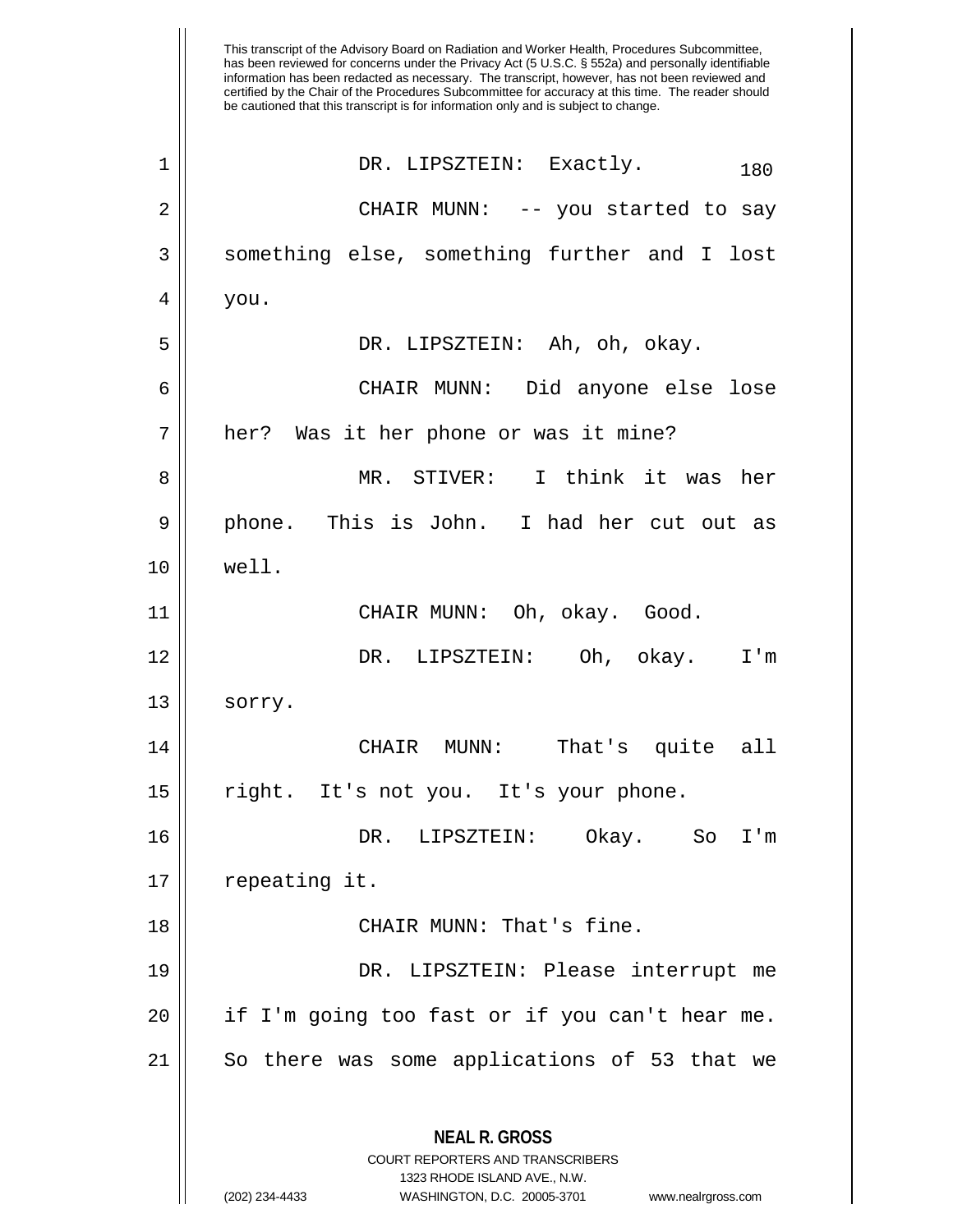| $\mathbf 1$ | For example, it was applied<br>‡ຄ≭<br>saw.     |
|-------------|------------------------------------------------|
| 2           | neptunium at Savannah River Site. And the      |
| 3           | interval that was used was one year for all    |
| 4           | the workers. So what happens?                  |
| 5           | If the idea is one result for the              |
| 6           | worker, so if you have one year, suppose you   |
| 7           | one worker that has like a routine<br>have     |
| 8           | monitoring result, but it's very low. And      |
| 9           | then he has another result two months after    |
| 10          | and it's very low. And then he has the high    |
| 11          | number of results related to some special task |
| 12          | that he was doing.                             |
| 13          | And then, again, maybe he was                  |
| 14          | monitored again and had a low result. Let's    |
| 15          | suppose that it was a nuclide that was very    |
| 16          | fast released from his body. So he will have,  |
| 17          | after those high results, he'll low results    |
| 18          | again.                                         |
| 19          | So when you take the mean for all              |
| 20          | those results, the small ones, together with   |
| 21          | this very big one to represent the accident,   |
|             | <b>NEAL R. GROSS</b>                           |
|             | COURT REPORTERS AND TRANSCRIBERS               |

1323 RHODE ISLAND AVE., N.W.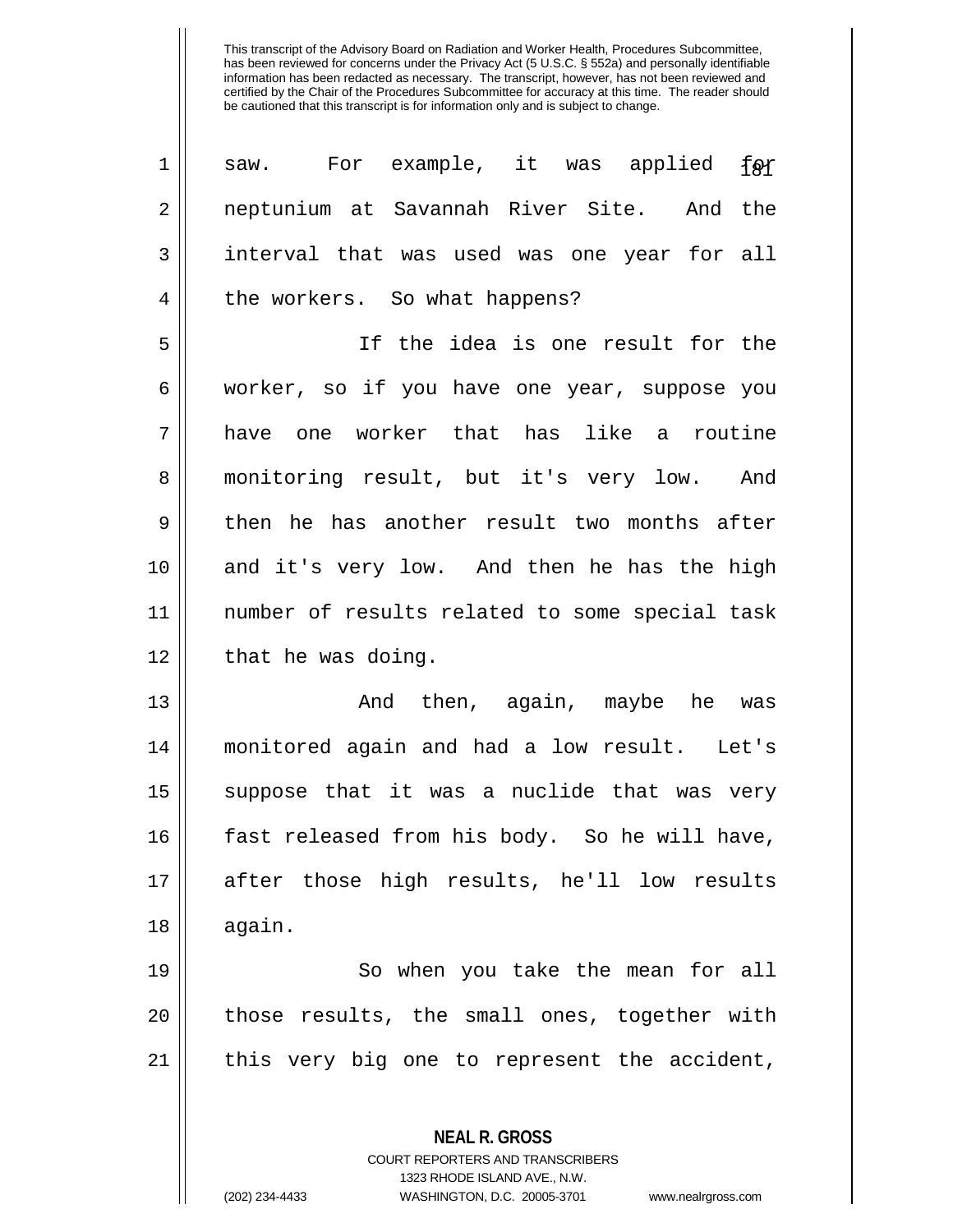1 || but when representing the intake of the 2 worker, his intake is distorted. You don't  $3 \parallel$  see the time pattern of the intake and what 4 || happened.

5 And if you had, you know, many 6 workers that had the same pattern as him,  $7$  || everyone on the same month, you don't see that 8 || when you do just one result for the whole 9 year. Essentially, you don't see that, for 10 example, in the month of -- though there was 11 something that made the intakes, there was 12 || some special work that made the workers have 13 || the high results.

 Then you were comparing one distribution of workers with another distribution of workers. And the other distribution of workers may not have had that kind of accident or may -- he just had this other group of workers that just had routine 20 || intakes and so just had routine results.

21 And then maybe when you compare the

**NEAL R. GROSS** COURT REPORTERS AND TRANSCRIBERS 1323 RHODE ISLAND AVE., N.W. (202) 234-4433 WASHINGTON, D.C. 20005-3701 www.nealrgross.com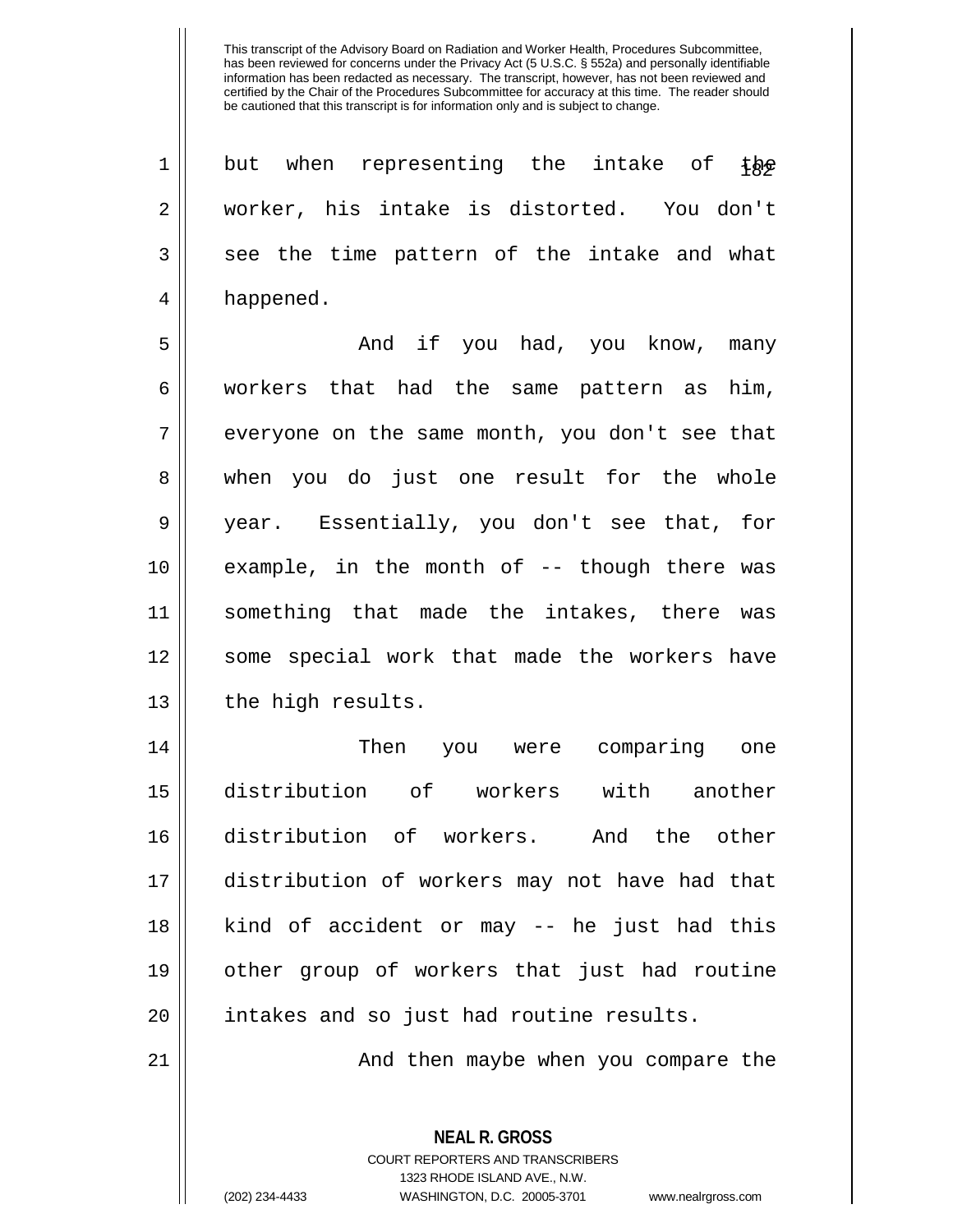| 1  | distribution because you reduce that then $1\overline{k}$ |
|----|-----------------------------------------------------------|
| 2  | just one result mixed with routine results,               |
| 3  | then when you compare the two groups, the two             |
| 4  | groups might give similar results like if                 |
| 5  | there were two identical group of workers.                |
| 6  | And in reality, it wasn't.                                |
| 7  | So the problem is that it distorts                        |
| 8  | and I think it needs more work on this.                   |
| 9  | CHAIR MUNN: Thank you, Joyce.                             |
| 10 | That, I think, captures pretty well any                   |
| 11 | concerns that one might have with this                    |
| 12 | particular type of approach.                              |
| 13 | The question that rises to mind                           |
| 14 | when thinking about this is the one that I                |
| 15 | have already broached with Steve and don't                |
| 16 | have an answer to, which is how significant do            |
| 17 | these variances turn out to be in the real                |
| 18 | world? We can imagine all kinds of things                 |
| 19 | that would make them either very small or very            |
| 20 | large. But I still don't have a feel in my                |
| 21 | own mind of how seriously affected the end                |

**NEAL R. GROSS**

COURT REPORTERS AND TRANSCRIBERS 1323 RHODE ISLAND AVE., N.W. (202) 234-4433 WASHINGTON, D.C. 20005-3701 www.nealrgross.com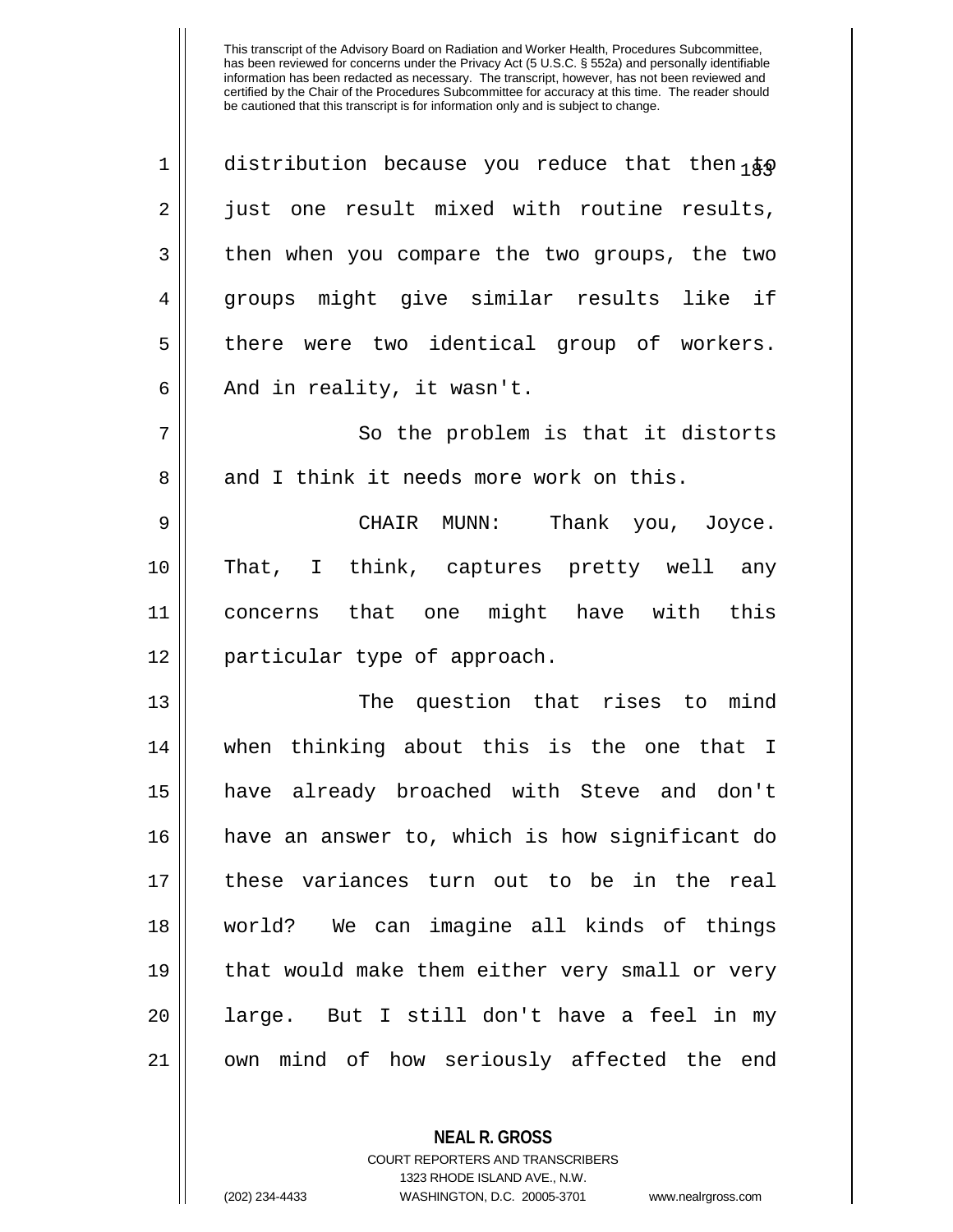has been reviewed for concerns under the Privacy Act (5 U.S.C. § 552a) and personally identifiable information has been redacted as necessary. The transcript, however, has not been reviewed and certified by the Chair of the Procedures Subcommittee for accuracy at this time. The reader should be cautioned that this transcript is for information only and is subject to change. 1 || results is by this kind of statistical 2 | analysis. 3 And, so far, I haven't heard anyone  $4 \parallel$  tell me that. 5 MR. MARSCHKE: It's a very 6 difficult question to respond to, Wanda, 7 because it's very dependent upon the 8 || radionuclide that is in question. As Joyce 9 mentioned, how long it stays in the body and 10 so on and so forth. And it also depends upon, 11 you know, the number of people that you have 12 || in your sample and how many samples they have 13 || and, like Joyce mentioned, whether or not you 14 would have people in there that have had 15 || experience with, you know, accident samples, 16 post-accident sampling. 17 || So it's very much dependent upon 18 the problem that is being looked at. And I 19 don't know whether or not -- you know, in some

This transcript of the Advisory Board on Radiation and Worker Health, Procedures Subcommittee,

 $21$  some cases it's not going to work so well.

**NEAL R. GROSS** COURT REPORTERS AND TRANSCRIBERS 1323 RHODE ISLAND AVE., N.W. (202) 234-4433 WASHINGTON, D.C. 20005-3701 www.nealrgross.com

20 || cases, I think the OPOS would work well and in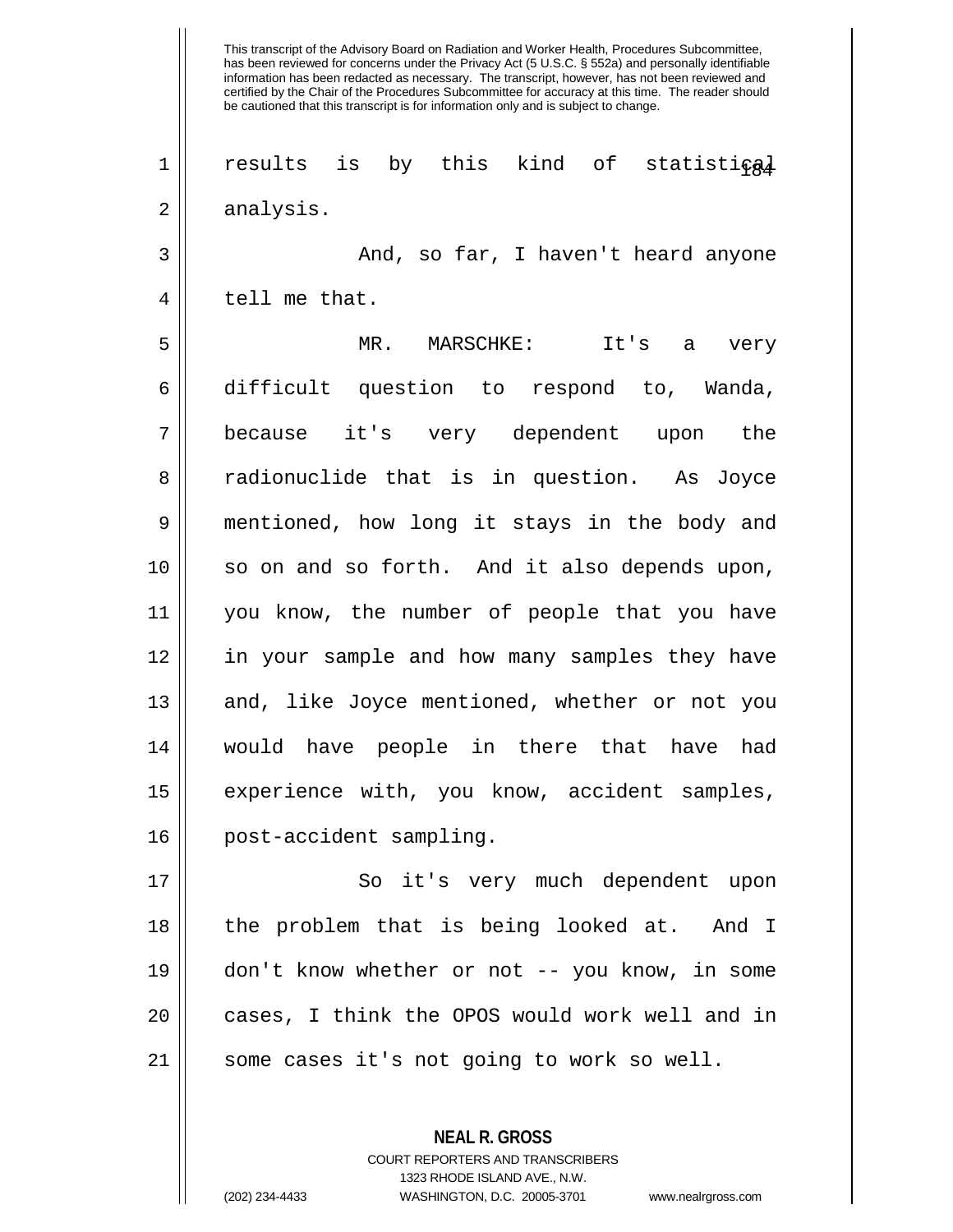| $\mathbf 1$ | Again, and the other thing is $I_8$ m          |
|-------------|------------------------------------------------|
| 2           | not exactly sure how much data editing NIOSH   |
| 3           | does when they actually make an OPOS or how    |
| 4           | much data editing they do when they, you know, |
| 5           | used to use a coworker model.                  |
| 6           | Do they hunt out the outliers on               |
| 7           | the bio-samples and try to, you know, not      |
| 8           | include them or handle them differently? And   |
| 9           | so, again, before we can answer your question, |
| 10          | there is a lot of things that need to be       |
| 11          | known.                                         |
|             |                                                |
| 12          | CHAIR MUNN: Well, one understands              |
| 13          | the number of variables is in itself variable. |
| 14          | But without having some feel, or at least some |
| 15          | range, it's difficult to think about the       |
| 16          | advantages and disadvantages to this type of   |
| 17          | approach, I would think.                       |
| 18          | DR. LIPSZTEIN: May I try to                    |
| 19          | explain a little bit more? NIOSH has used      |
| 20          | OTIB-53 to compare construction workers with   |
| 21          | workers from the -- with normal workers. And   |

**NEAL R. GROSS**

COURT REPORTERS AND TRANSCRIBERS 1323 RHODE ISLAND AVE., N.W.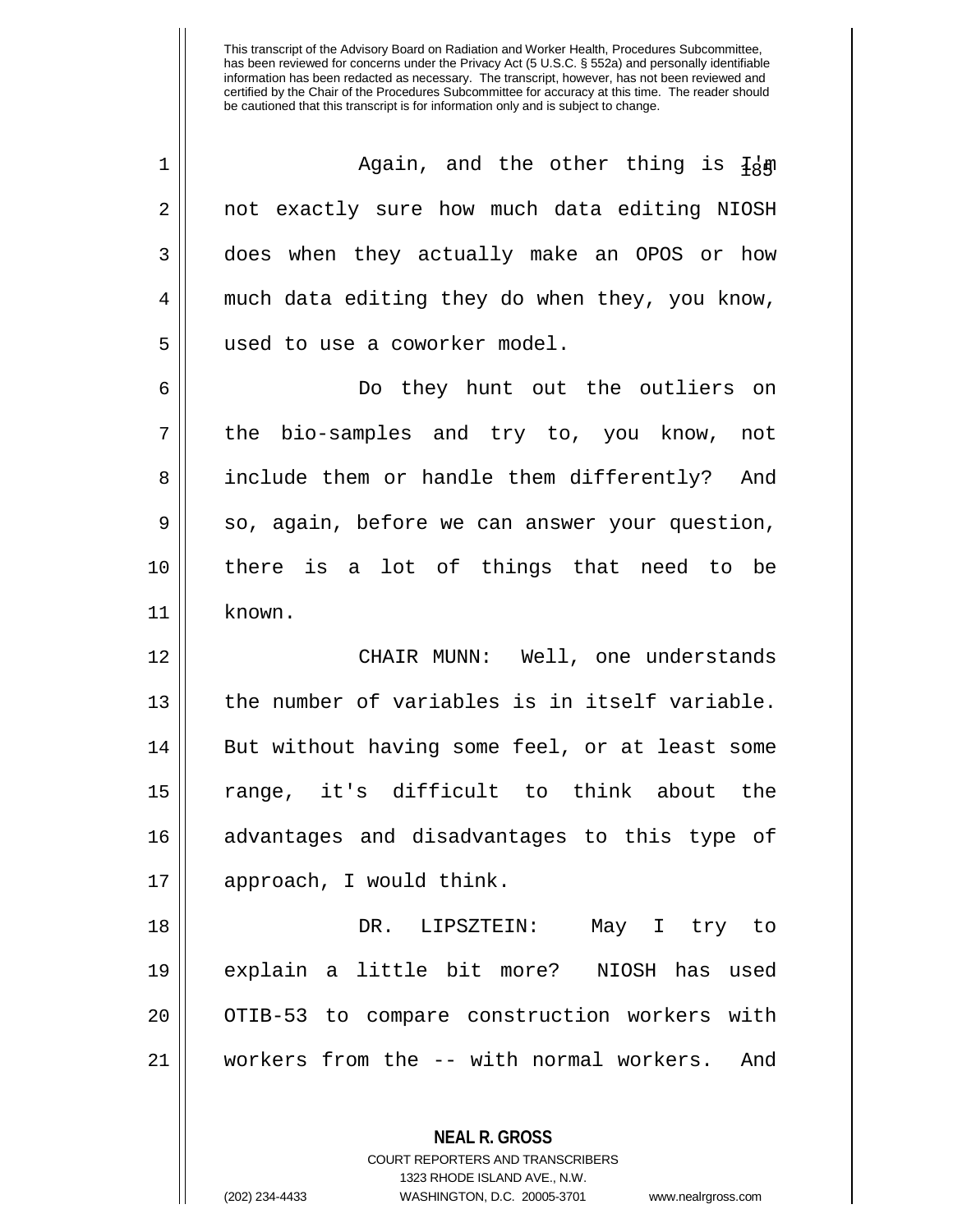| $\mathbf 1$ | in some of the documents, they say, well, the   |
|-------------|-------------------------------------------------|
| 2           | construction workers were mostly monitored      |
| 3           | when they were doing some -- when they had an   |
| 4           | accident or in special situations when they     |
| 5           | were dealing with very high radioactivity.      |
| 6           | CHAIR MUNN: Right.                              |
| 7           | DR. LIPSZTEIN: So suppose there                 |
| 8           | a construction worker, he was monitored.<br>was |
| 9           | Let's say he began working at the installation  |
| 10          | and he was monitored just before starting the   |
| 11          | work in that place, so he had the background    |
| 12          | on his urine sample.                            |
| 13          | Then he does this special work and              |
| 14          | he has a lot of the data, very high data        |
| 15          | because he was working in this special place.   |
| 16          | And the nuclide, let's suppose, didn't have a   |
| 17          | long half-life. It was very fastly excreted.    |
| 18          | So he had the peak in one month, the month      |
| 19          | that he worked very hard there. And he was      |
| 20          | monitored, let's say, two times a week, so he   |
| 21          | had eight monitoring results during that        |

**NEAL R. GROSS** COURT REPORTERS AND TRANSCRIBERS

1323 RHODE ISLAND AVE., N.W.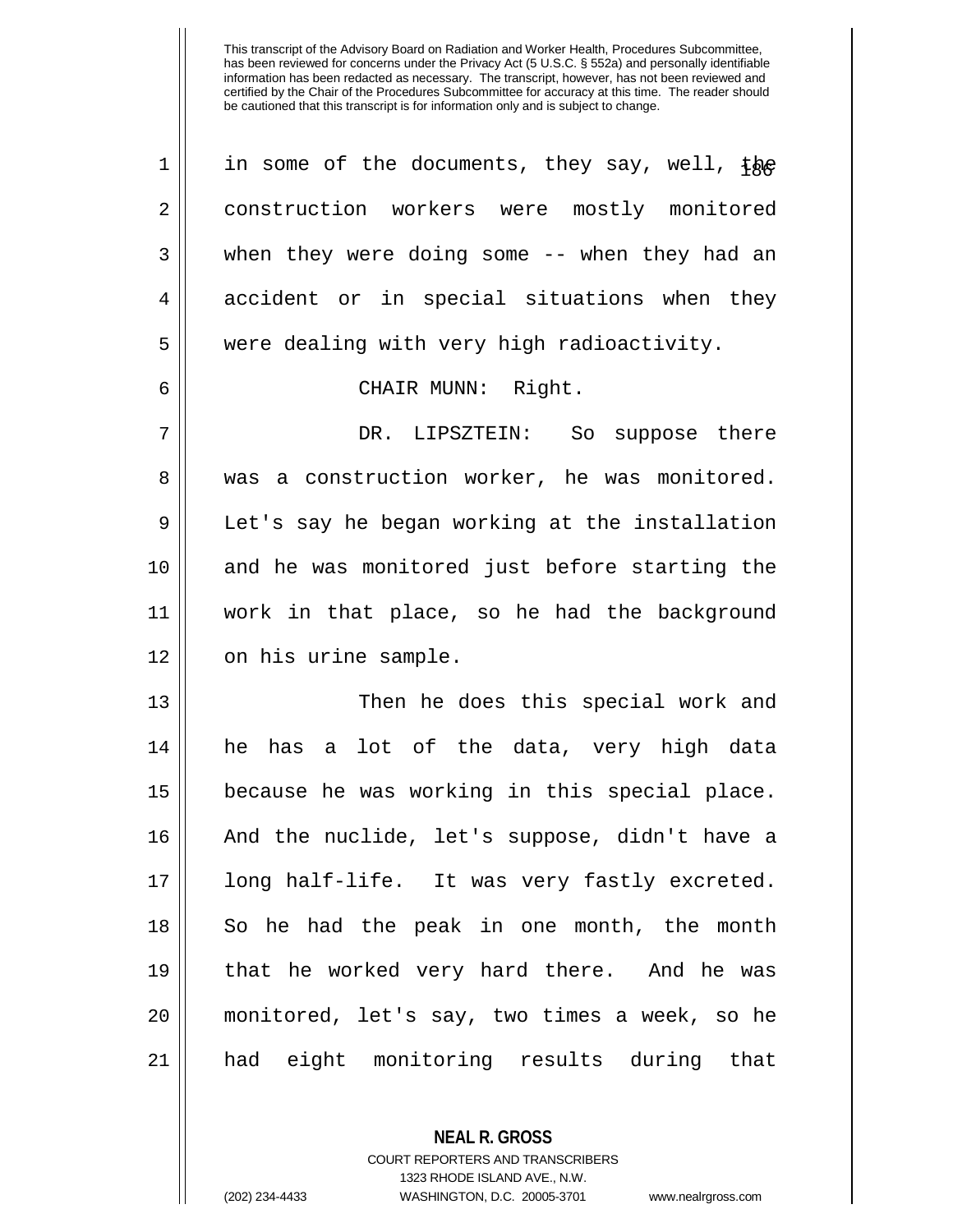| 1  | month.<br>187                                  |
|----|------------------------------------------------|
| 2  | And then he had a very high result             |
| 3  | there, very high results there. Okay. Eight    |
| 4  | very high results. And then he was monitored   |
| 5  | after that because the radionuclide had a fast |
| 6  | half-life and it was a small half-life, he     |
| 7  | decreased very rapidly to background. And he   |
| 8  | was monitored again.                           |
| 9  | So when you take all the data for              |
| 10 | the whole year together, his result is going   |
| 11 | to be relatively small because he had some     |
| 12 | results after that work that were nearly       |
| 13 | background, and before the work also nearly    |
| 14 | background, and then he had the high results   |
| 15 | during his work.                               |
| 16 | So when you take the mean, many of             |
| 17 | them, some results above the background, the   |
| 18 | final mean will be small. And then you have    |
| 19 | the normal worker that was doing routine and   |
| 20 | was routinely working. He would only have      |
| 21 | small results.                                 |
|    |                                                |

**NEAL R. GROSS** COURT REPORTERS AND TRANSCRIBERS 1323 RHODE ISLAND AVE., N.W. (202) 234-4433 WASHINGTON, D.C. 20005-3701 www.nealrgross.com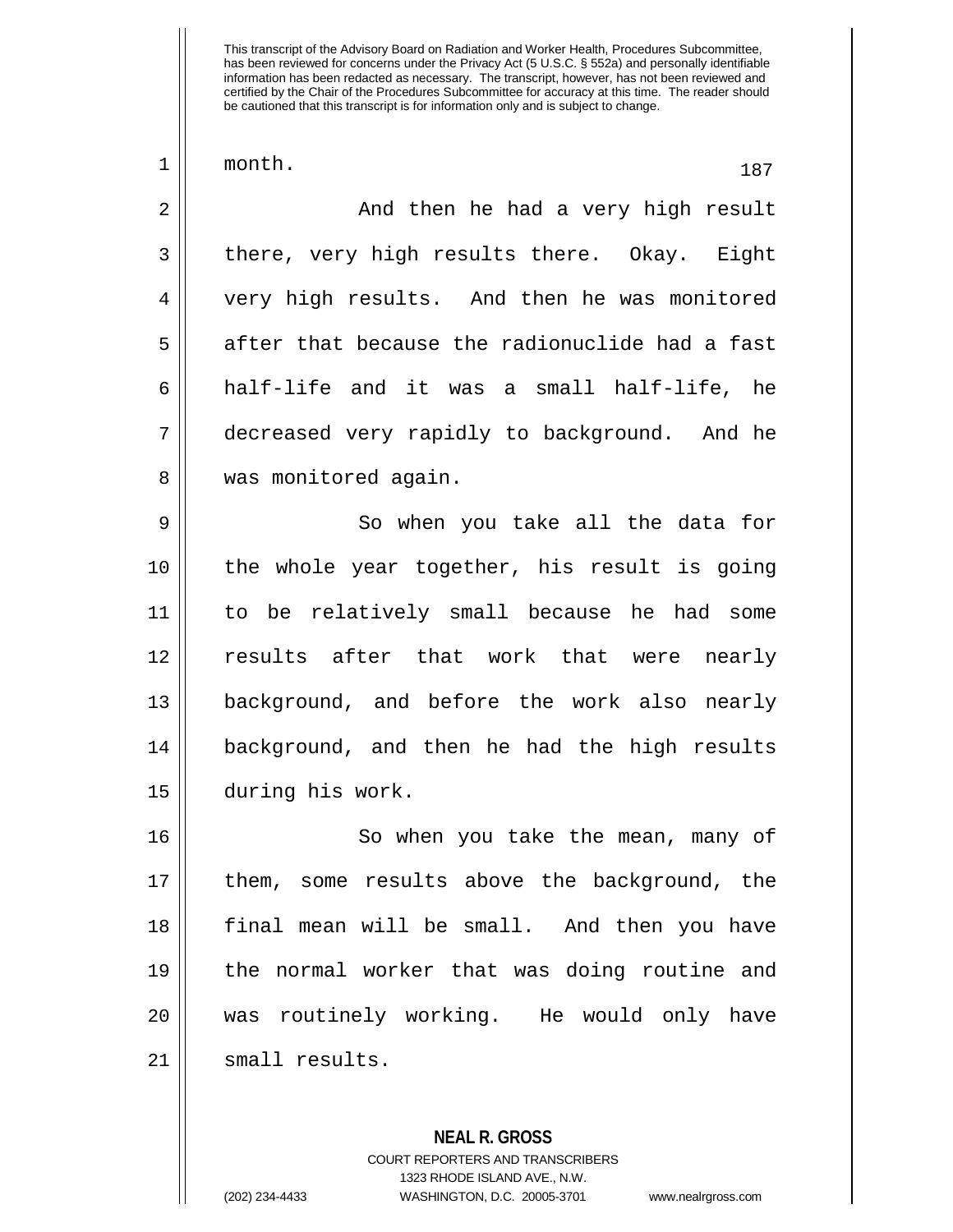| $\mathbf 1$ | So then you have -- and this $w \dot{a} d$                                                                                                                             |
|-------------|------------------------------------------------------------------------------------------------------------------------------------------------------------------------|
| 2           | take, you know, many workers like that from                                                                                                                            |
| 3           | the construction site and workers, normal                                                                                                                              |
| 4           | workers on the other site that just have the                                                                                                                           |
| 5           | routine monitoring results, small group                                                                                                                                |
| 6           | monitoring results.                                                                                                                                                    |
| 7           | When you compare the two                                                                                                                                               |
| 8           | distribution, you might end up thinking, oh,                                                                                                                           |
| 9           | the inspection workers and the non-                                                                                                                                    |
| 10          | construction workers had similar results, but                                                                                                                          |
| 11          | that's not true. That was masked by, you                                                                                                                               |
| 12          | know, the OPOS on the non-construction                                                                                                                                 |
| 13          | workers.                                                                                                                                                               |
| 14          | Do you understand what I'm saying?                                                                                                                                     |
| 15          | CHAIR MUNN: Yes, I understand.                                                                                                                                         |
| 16          | DR. LIPSZTEIN: Okay.                                                                                                                                                   |
| 17          | CHAIR MUNN: Yes, yes.                                                                                                                                                  |
| 18          | MS. BRACKETT: This is Elizabeth                                                                                                                                        |
| 19          | Brackett.                                                                                                                                                              |
| 20          | CHAIR MUNN: Oh, good.                                                                                                                                                  |
| 21          | MS. BRACKETT: I have a comment on                                                                                                                                      |
|             | <b>NEAL R. GROSS</b><br><b>COURT REPORTERS AND TRANSCRIBERS</b><br>1323 RHODE ISLAND AVE., N.W.<br>(202) 234-4433<br>WASHINGTON, D.C. 20005-3701<br>www.nealrgross.com |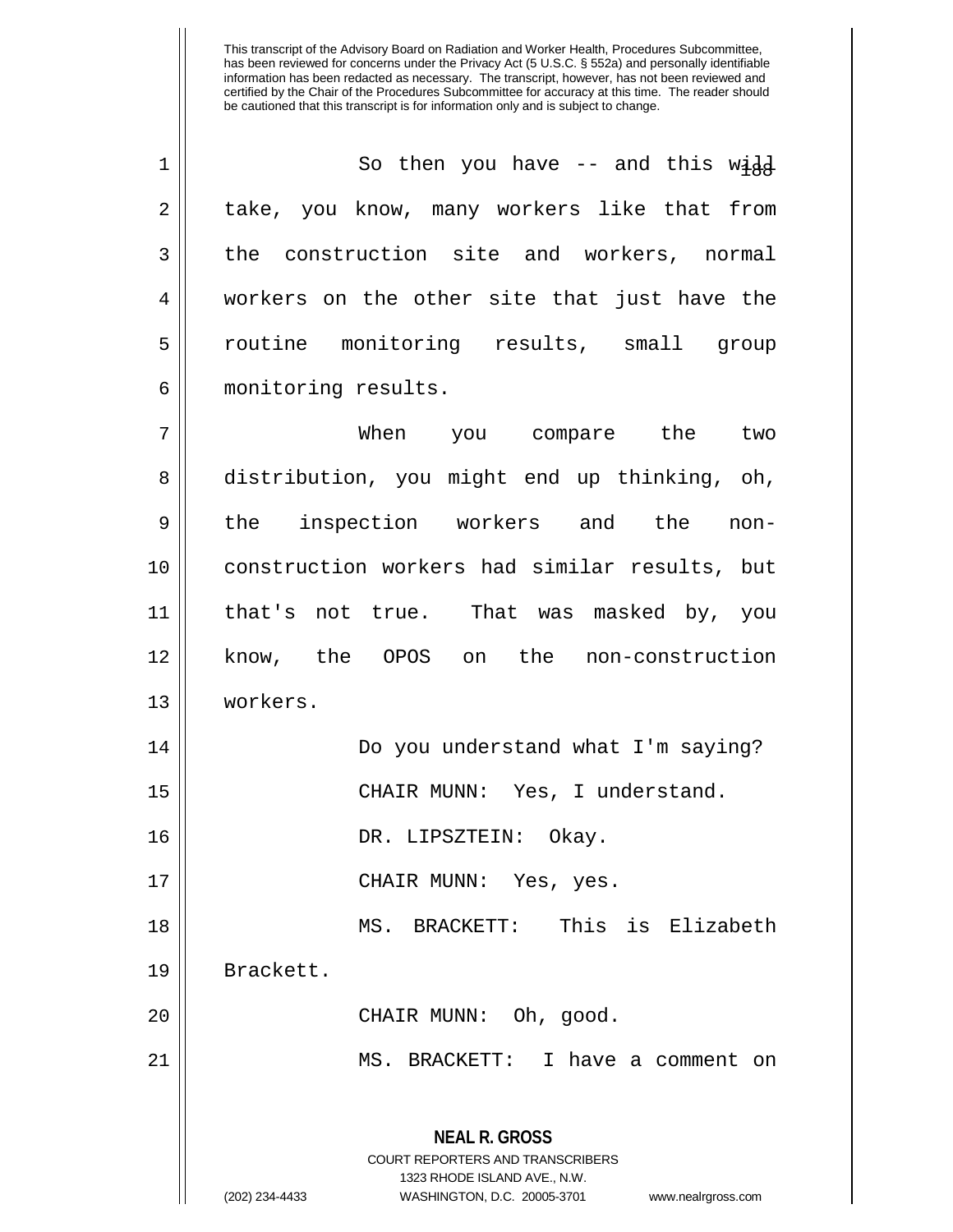| 1  | that. That's true, but we have not done apy                                                                                                                     |
|----|-----------------------------------------------------------------------------------------------------------------------------------------------------------------|
| 2  | coworker studies on anything with short half-                                                                                                                   |
| 3  | lives, other than tritium, which is not                                                                                                                         |
| 4  | handled in the same way. That we would                                                                                                                          |
| 5  | actually assess the dose if we would use all                                                                                                                    |
| 6  | of the bioassay results and do actual dose                                                                                                                      |
| 7  | assessments.                                                                                                                                                    |
| 8  | But all of the rest of the coworker                                                                                                                             |
| 9  | studies have been done only on uranium,                                                                                                                         |
| 10 | plutonium --                                                                                                                                                    |
| 11 | DR. LIPSZTEIN: But, Liz, if you                                                                                                                                 |
| 12 | have Type-F uranium, it's the same thing. It                                                                                                                    |
| 13 | doesn't matter.                                                                                                                                                 |
| 14 | MS. BRACKETT: No.                                                                                                                                               |
| 15 | DR. LIPSZTEIN: You know, it was                                                                                                                                 |
| 16 | just an example. If you have Type-F uranium                                                                                                                     |
| 17 | would happen the same thing.                                                                                                                                    |
| 18 | MS. BRACKETT: No. It still comes                                                                                                                                |
| 19 | out in the urine though. It continues to come                                                                                                                   |
| 20 | out in the urine.                                                                                                                                               |
| 21 | DR. LIPSZTEIN: Yes, but it fastly                                                                                                                               |
|    | <b>NEAL R. GROSS</b><br>COURT REPORTERS AND TRANSCRIBERS<br>1323 RHODE ISLAND AVE., N.W.<br>(202) 234-4433<br>WASHINGTON, D.C. 20005-3701<br>www.nealrgross.com |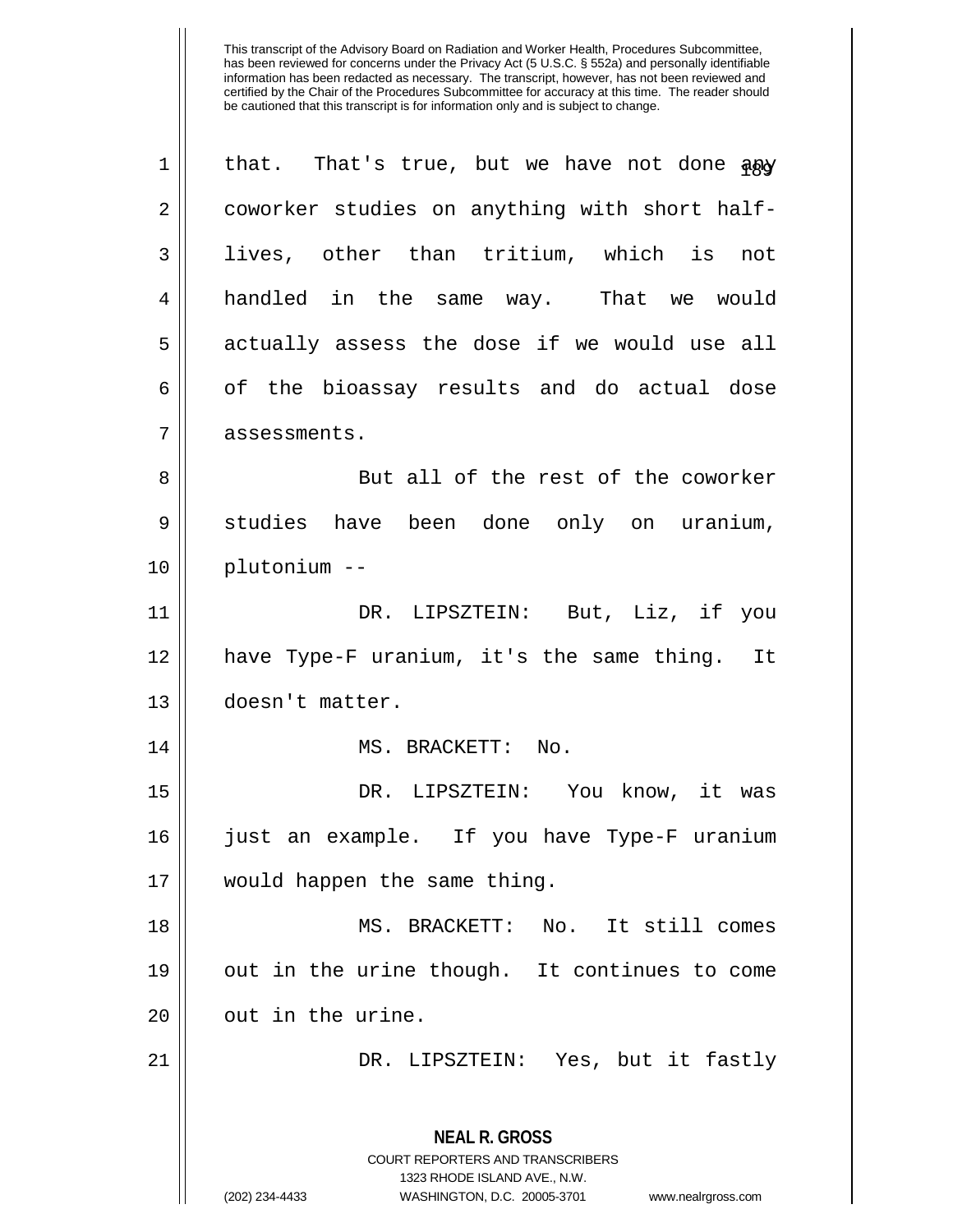| $\mathbf 1$    | goes out. It decreases a lot very fast. The    |
|----------------|------------------------------------------------|
| $\overline{2}$ | problem is, Liz, I think what we need and I    |
| 3              | couldn't find, you know, in OTIB-53, is a      |
| 4              | definition of what time period if the OPOS     |
| 5              | being applied? Is this applied just for the    |
| 6              | month of the accident or is this applied for   |
| 7              | the whole year always? I don't know.           |
| 8              | MS. BRACKETT: Well, it's normally              |
| 9              | done for a year at a time. It depends on the   |
| 10             | amount of bioassay data. But going back to     |
| 11             | your scenario, it still would not be the case, |
| 12             | because you wouldn't sample somebody weekly or |
| 13             | biweekly or even monthly for long-lived        |
| 14             | nuclides. You would have just a couple of      |
| 15             | results for the year.                          |
| 16             | So if they were in an incident, you            |
| 17             | would have those results and probably not a    |
| 18             | lot after that. And it would continue to be    |
| 19             | positive, even if it were Type-F. But you      |
| 20             | wouldn't continue to sample a person after     |
|                |                                                |

21 || their results dropped very low. Most people

**NEAL R. GROSS** COURT REPORTERS AND TRANSCRIBERS

1323 RHODE ISLAND AVE., N.W.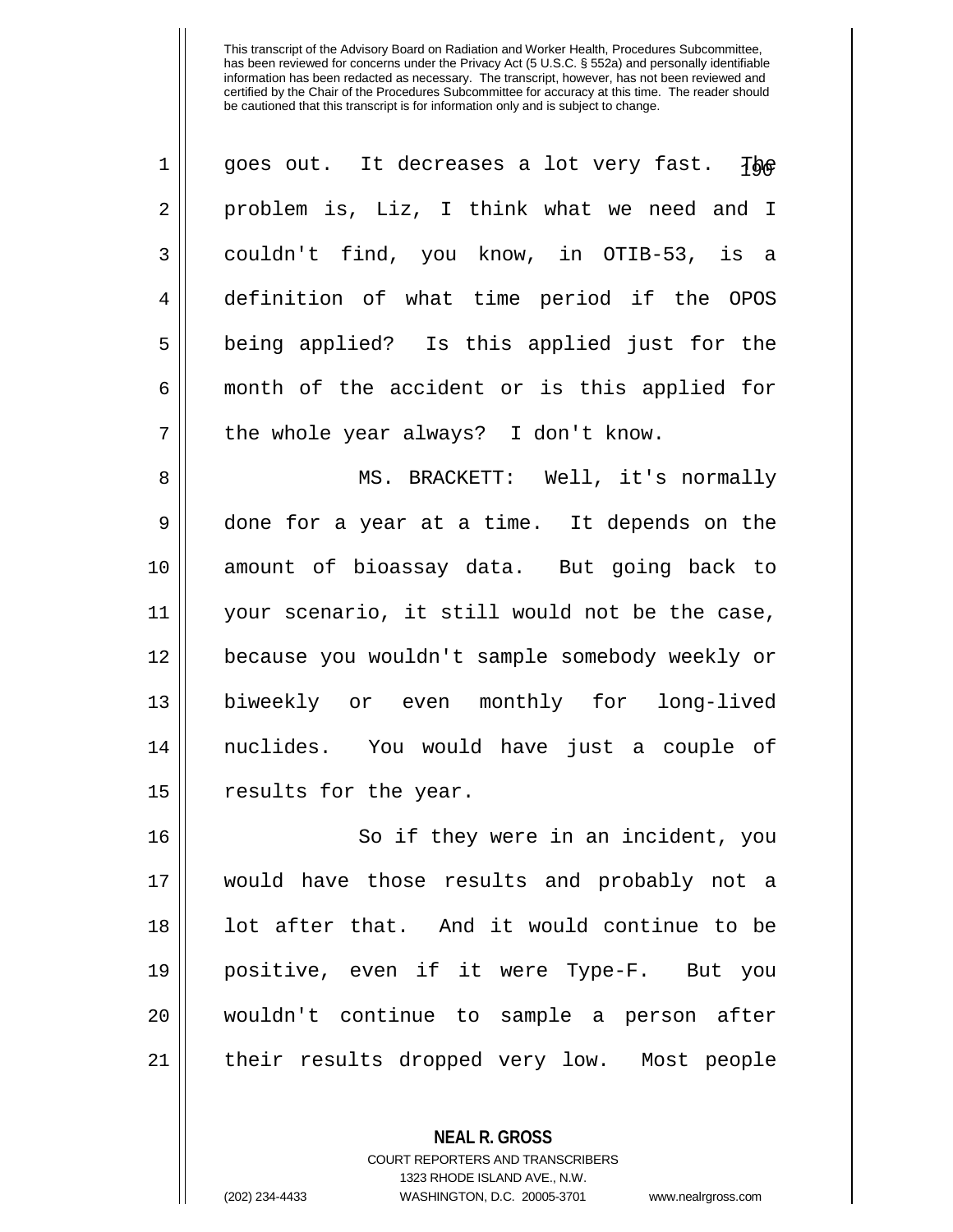has been reviewed for concerns under the Privacy Act (5 U.S.C. § 552a) and personally identifiable information has been redacted as necessary. The transcript, however, has not been reviewed and certified by the Chair of the Procedures Subcommittee for accuracy at this time. The reader should be cautioned that this transcript is for information only and is subject to change. 1 are on, say, an annual sampling period for 2 || these longer lived nuclides. 3 || So you don't get --4 DR. LIPSZTEIN: Suppose you have 5 uranium Type-F, or even Type-M is the same,  $6 \parallel$  even after the weekend it drops a lot. So you  $7$  || have a period of time that the person was not 8 working, that drops a lot. So I'm not saying 9 it goes -- you know, just if it goes to a 10 small number after, you know, a peak and the 11 other curve just has a big constant. You 12 || know, just has the small ones, it may end up 13 with two distributions that they say are the 14 || same. And they're not really are the same, so  $15$   $||$   $15$   $-$ 16 MS. BRACKETT: So I think we have 17 to look at the individual data, because I 18 don't believe your concern is a valid one. I 19 think we would have to look at the specific 20 || data and show that this is not the case, what 21 you are saying.

This transcript of the Advisory Board on Radiation and Worker Health, Procedures Subcommittee,

COURT REPORTERS AND TRANSCRIBERS 1323 RHODE ISLAND AVE., N.W. (202) 234-4433 WASHINGTON, D.C. 20005-3701 www.nealrgross.com

**NEAL R. GROSS**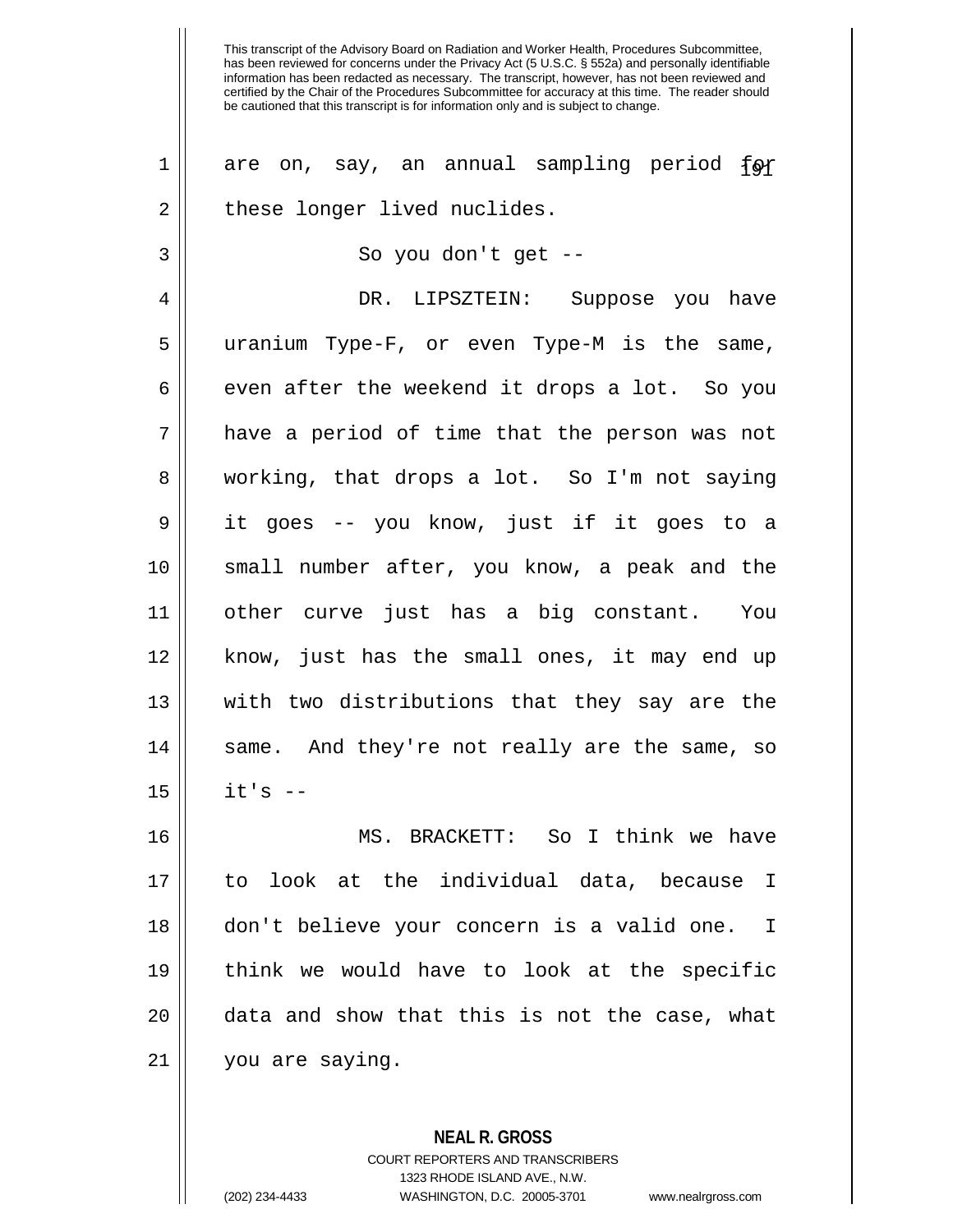| 1  | DR. LIPSZTEIN: But if you think                 |
|----|-------------------------------------------------|
| 2  | about Type-F, and even Type-M, but mostly       |
| 3  | Type-F, if take uranium, if you take a sample   |
| 4  | before the weekend and after the weekend it     |
| 5  | just drops so much. So it's --                  |
| 6  | MR. MARSCHKE: Well, I don't think               |
| 7  | that has anything to do with the OPOS. I        |
| 8  | don't think that -- I kind of agree with Liz    |
| 9  | on this.                                        |
| 10 | CHAIR MUNN: Well, I have to ask,                |
| 11 | are these concerns you feel well-captured in    |
| 12 | the findings and in the report that we have     |
| 13 | before us? Do you think there is some other     |
| 14 | aspect of the concerns, other than those that   |
| 15 | are set forth in the findings as we have them?  |
| 16 | MR. MARSCHKE: I think the findings              |
| 17 | basically -- these concerns are in<br>the       |
| 18 | findings. Maybe we are going into a little      |
| 19 | bit more detail in this discussion than what    |
| 20 | the findings -- but I think the findings can    |
| 21 | lead us to -- will lead us<br>the<br>to<br>same |

COURT REPORTERS AND TRANSCRIBERS 1323 RHODE ISLAND AVE., N.W. (202) 234-4433 WASHINGTON, D.C. 20005-3701 www.nealrgross.com

**NEAL R. GROSS**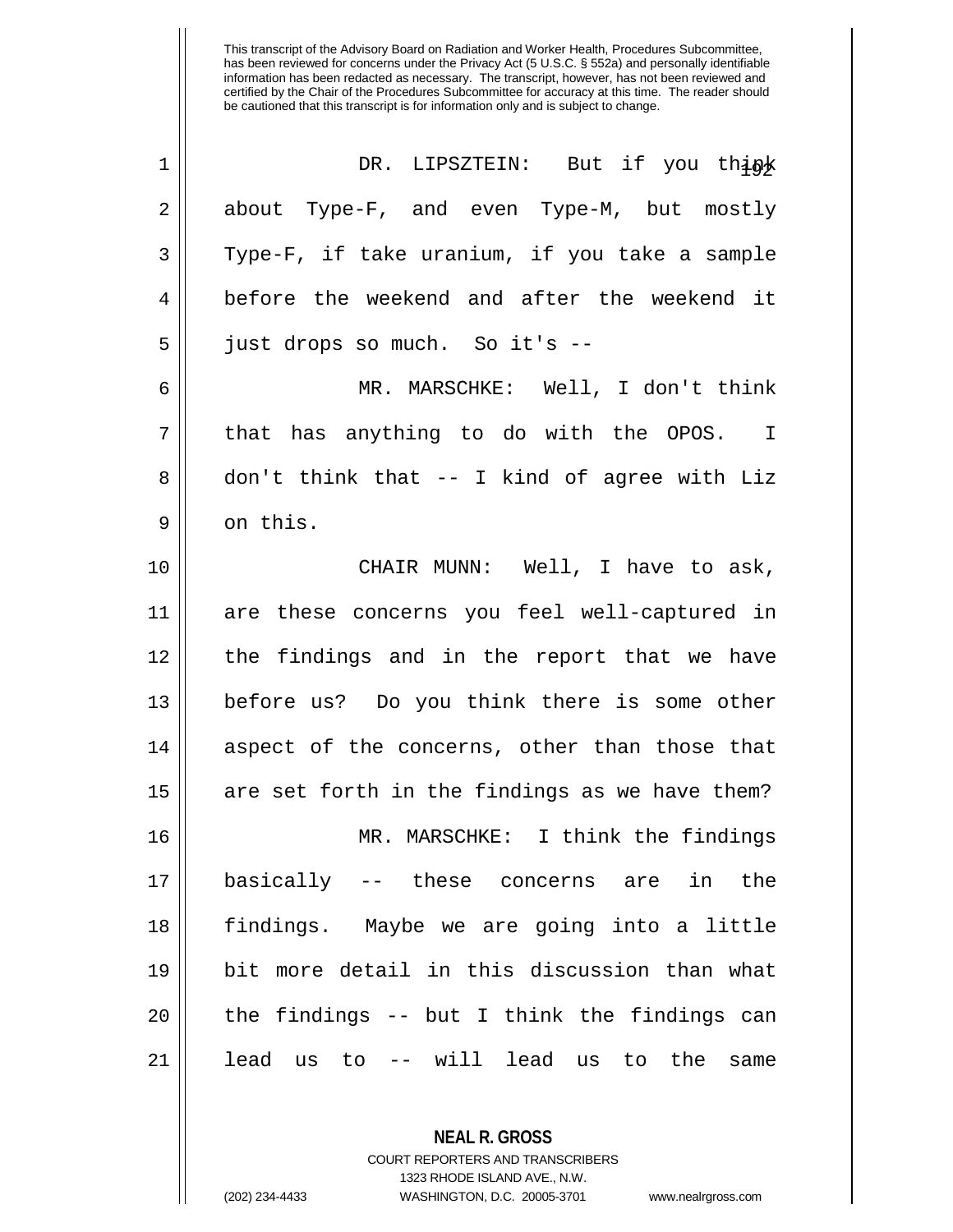This transcript of the Advisory Board on Radiation and Worker Health, Procedures Subcommittee, has been reviewed for concerns under the Privacy Act (5 U.S.C. § 552a) and personally identifiable information has been redacted as necessary. The transcript, however, has not been reviewed and certified by the Chair of the Procedures Subcommittee for accuracy at this time. The reader should be cautioned that this transcript is for information only and is subject to change. 1 | discussion if we look at the findings.  $193$ 2 CHAIR MUNN: Well, my point is that 3 until NIOSH has an opportunity to respond to  $4 \parallel$  the findings --5 MR. MARSCHKE: Right. 6 CHAIR MUNN: -- perhaps our 7 discussion here is illuminating for some of us 8 as Board Members, but it may not get us very 9 far in terms of resolving the issues 10 l themselves. 11 MR. STIVER: This is John. If I 12 | could step in for a second? 13 || CHAIR MUNN: Yes. 14 MR. STIVER: I second that. In a 15 very large way, this was a very complicated 16 review. There is a lot of statistical tests 17 who were analyzed. I followed most of it. 18 Well, I'm actually reading it. Unlike Harry, 19 I probably couldn't give you an impromptu 20 discussion of significance on a lot of it, but  $21$  || all of that is in our report.

> **NEAL R. GROSS** COURT REPORTERS AND TRANSCRIBERS 1323 RHODE ISLAND AVE., N.W. (202) 234-4433 WASHINGTON, D.C. 20005-3701 www.nealrgross.com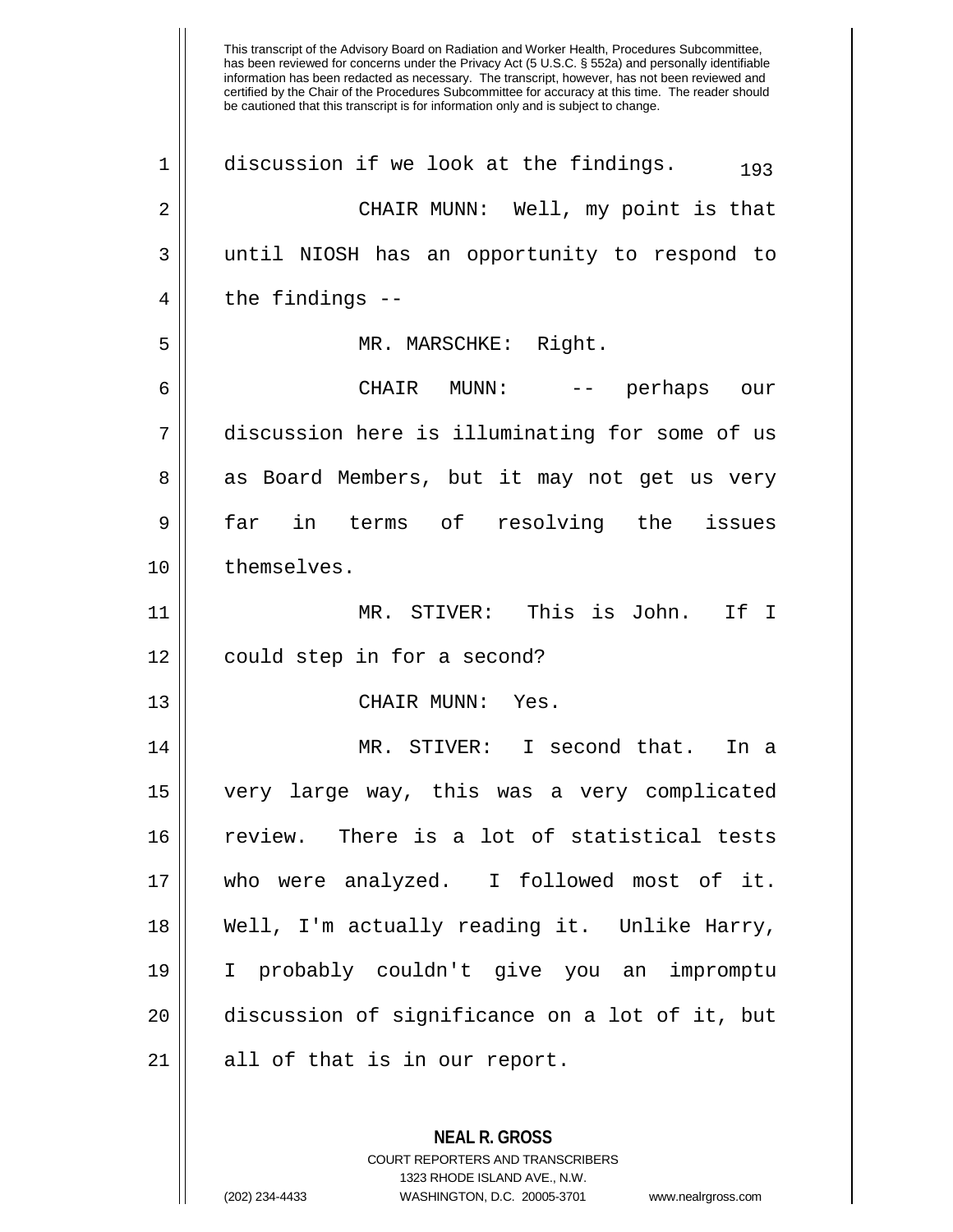| $\mathbf 1$ | And it is a lot to digest. I would             |
|-------------|------------------------------------------------|
| 2           | think that NIOSH would certainly want to take  |
| 3           | some time and read it very carefully and       |
| 4           | formulate their responses to where we could    |
| 5           | have this kind of detailed discussion where we |
| 6           | all really kind of have our positions staked   |
| 7           | out maybe a little bit more clearly than we do |
| 8           | right now.                                     |
| 9           | CHAIR MUNN: Well, I couldn't agree             |
| 10          | more, especially in light of the fact that     |
| 11          | this kind of discussion becomes very esoteric  |
| 12          | very quickly. And in any case, once it stops   |
| 13          | being particularly illuminating for those of   |
| 14          | not involved in the actual<br>who are<br>us    |
| 15          | calculations, then we have misplaced our       |
| 16          | priorities for our meeting here.               |
| 17          | So I want to make sure, that's why             |
| 18          | I asked the question are all of the concerns   |
| 19          | adequately covered in the findings themselves? |
| 20          | And if everyone here is comfortable with the   |
| 21          | that those findings are, in<br>fact<br>fact,   |

**NEAL R. GROSS** COURT REPORTERS AND TRANSCRIBERS 1323 RHODE ISLAND AVE., N.W.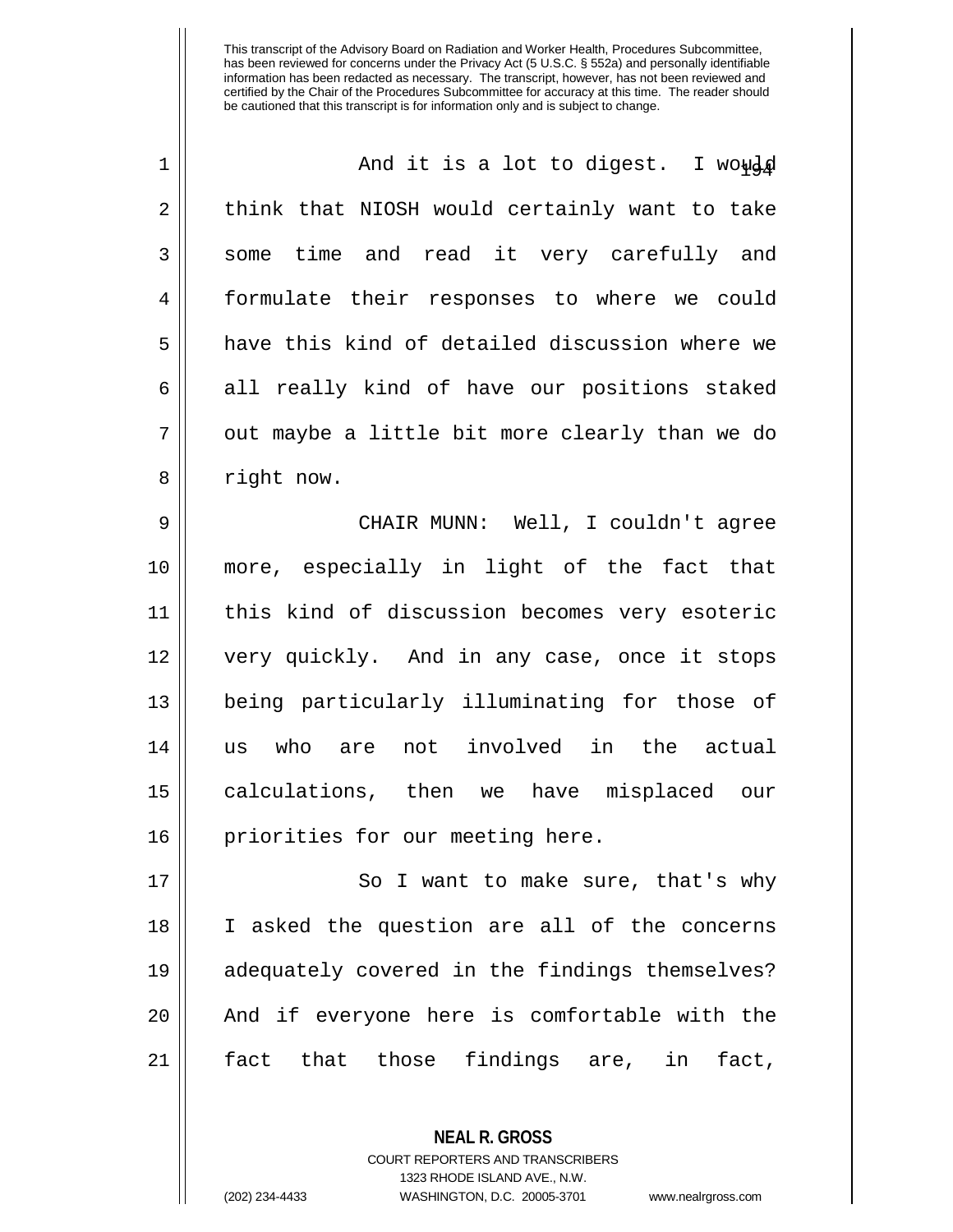| $\mathbf 1$ | illustrative of what we need to be doing, then           |
|-------------|----------------------------------------------------------|
| 2           | we will ask for your agreement that we hand              |
| 3           | this into NIOSH review for their consideration           |
| 4           | and ask them the question whether there is a             |
| 5           | possibility that we need to keep this on the             |
| 6           | agenda for next time or will<br>be<br>we                 |
| 7           | anticipating a longer period for response?               |
| 8           | MR. HINNEFELD: This is Stu and I                         |
| 9           | hate to estimate really any deliveries going             |
| 10          | forward. I think our best shot would be to,              |
| 11          | as we did this time, communicate with Ted in             |
| 12          | advance of whenever the next scheduled meeting           |
| 13          | is about what we will be able to -- whether we           |
| 14          | think we will be able to have something to               |
| 15          | talk about.                                              |
| 16          | We will hold it as a<br>CHAIR MUNN:                      |
| 17          | carryover, Stu, and expect for a status                  |
| 18          | meeting next time.                                       |
| 19          | MR. HINNEFELD: Yeah, we can either                       |
| 20          | -- you know, I would suspect that some time              |
| 21          | before the next meeting, we will know whether            |
|             | <b>NEAL R. GROSS</b><br>COURT REPORTERS AND TRANSCRIBERS |

1323 RHODE ISLAND AVE., N.W.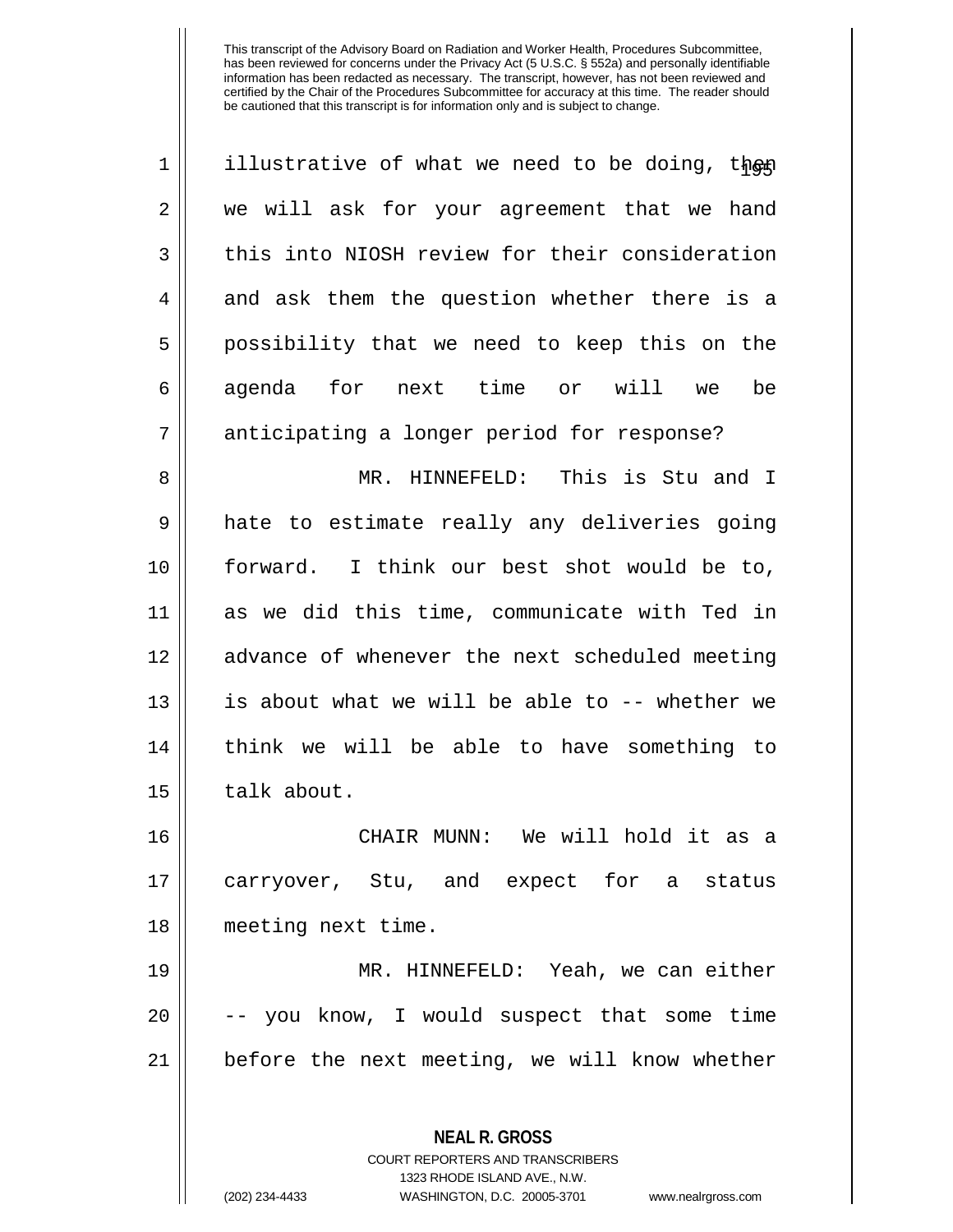This transcript of the Advisory Board on Radiation and Worker Health, Procedures Subcommittee, has been reviewed for concerns under the Privacy Act (5 U.S.C. § 552a) and personally identifiable information has been redacted as necessary. The transcript, however, has not been reviewed and certified by the Chair of the Procedures Subcommittee for accuracy at this time. The reader should be cautioned that this transcript is for information only and is subject to change. **NEAL R. GROSS** COURT REPORTERS AND TRANSCRIBERS 1 | or not we are going to have anything to  $\wp_{\alpha}$ 2 || about it at the next one. 3 CHAIR MUNN: Right, right. That's 4 good. All right. Thank you all for the 5 || presentation and for the mental stretch after 6 lunch, that's good. Does anyone have any 7 || comments or any concern with our procedure 8 || going forward here? 9 MEMBER ZIEMER: Well, this is 10 Ziemer. I don't have a concern, but I have a 11 comment or a question. 12 CHAIR MUNN: Please do. 13 MEMBER ZIEMER: I'm wondering, and 14 maybe I'll ask Liz this question, as you guys 15 review this, would it be feasible to provide 16 || some sort of a sensitivity analysis that would 17 address some of the -- I think some of the 18 things Joyce was describing were sort of 19 extremes of what might happen in special  $20$  | cases. 21 || The Mand maybe some sort of sensitivity

1323 RHODE ISLAND AVE., N.W.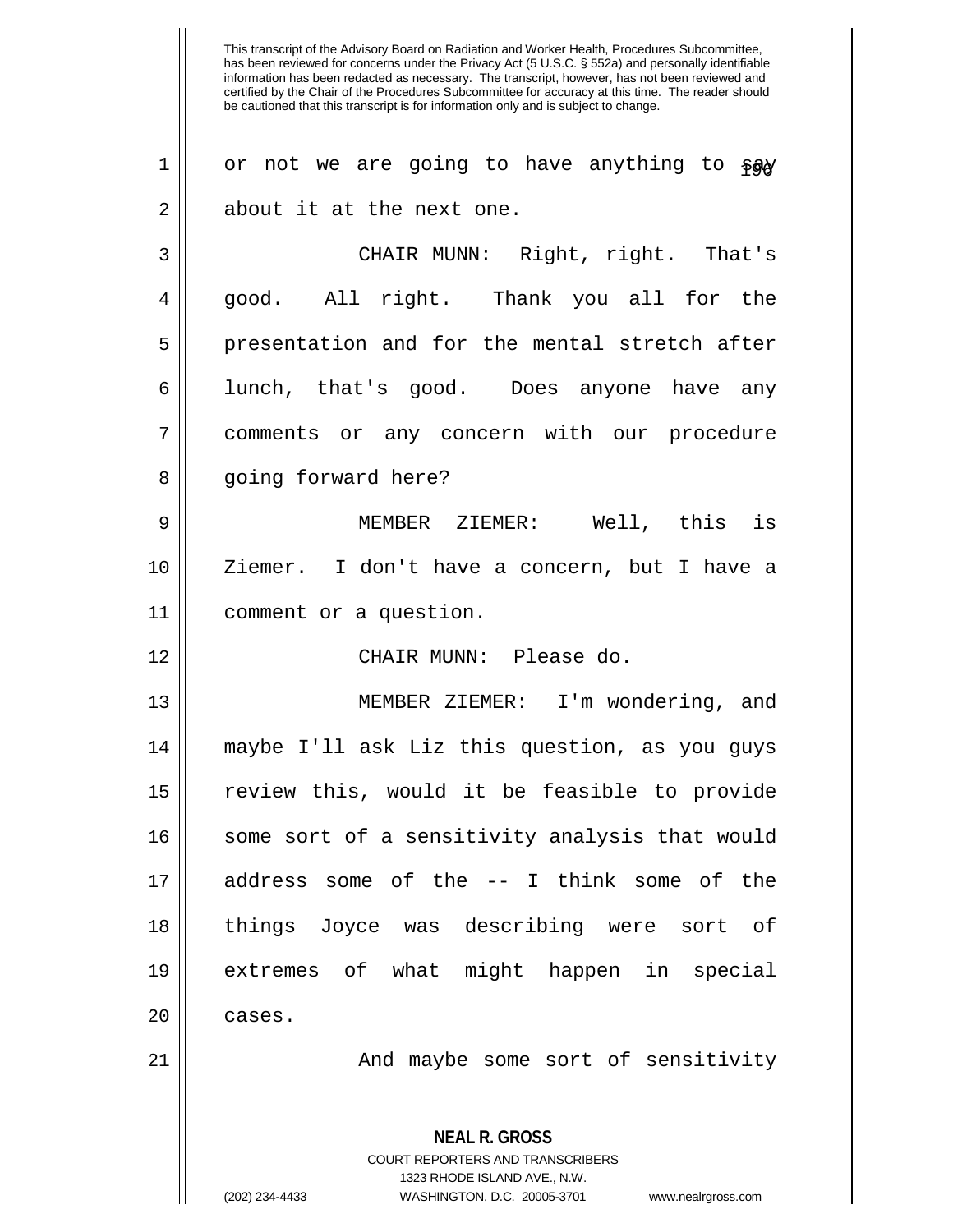**NEAL R. GROSS** 1 analysis could be included as you address the 2 || issues that are framed out, that's sort of the question or comment. CHAIR MUNN: It believe it would be 5 || helpful to some of us, Paul. MEMBER ZIEMER: The other thing was, and maybe just for clarity, when you talk 8 || about the OPOS methodology where you have one sample representing one person, or one tag representing a person, does that multiple samples for, say, a year, does that still count as one towards say, the 30 samples that would be needed, for example, to reach a 14 || statistical decision, or is it just one? MS. BRACKETT: Yes, I can -- the 16 || second question I can answer easily. Yes, the one sample just counts as one, regardless of how many results went into that. So we would need 30 people, 30 individuals in a year. MEMBER ZIEMER: Okay. I just 21 || wanted to check on that.

> COURT REPORTERS AND TRANSCRIBERS 1323 RHODE ISLAND AVE., N.W.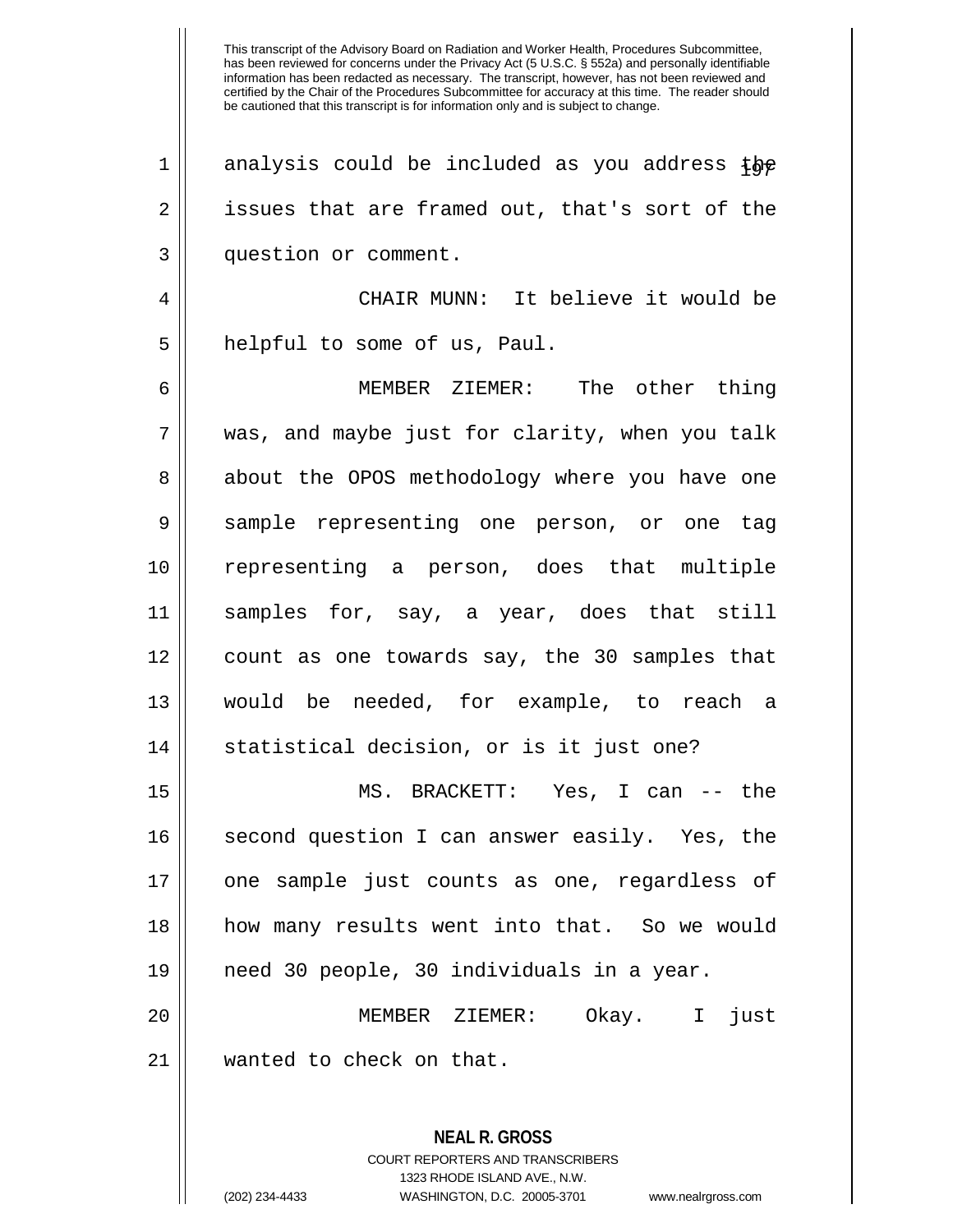| 1  | MS. BRACKETT: And as to the first                                                                                                                                      |
|----|------------------------------------------------------------------------------------------------------------------------------------------------------------------------|
| 2  | question, we have statisticians that would be                                                                                                                          |
| 3  | far better qualified to look at that. We will                                                                                                                          |
| 4  | have to have them look at -- well, Tom LaBone                                                                                                                          |
| 5  | and the statistician, they are the ones who                                                                                                                            |
| 6  | did the work on OTIB-53 and would be able to                                                                                                                           |
| 7  | address your first question.                                                                                                                                           |
| 8  | MEMBER ZIEMER: Thank you.                                                                                                                                              |
| 9  | CHAIR MUNN: Very good. Josie, you                                                                                                                                      |
| 10 | have any comments or concerns?                                                                                                                                         |
| 11 | MEMBER BEACH: No, I don't at this                                                                                                                                      |
| 12 | time. Thank you.                                                                                                                                                       |
| 13 | CHAIR MUNN: Very good. Anyone                                                                                                                                          |
| 14 | else? Not hearing anything, we will look                                                                                                                               |
| 15 | forward to a status report next time on RPRT-                                                                                                                          |
| 16 | 53. And we will move to the next agenda item,                                                                                                                          |
| 17 | reviewing the status of, to begin with, PROC-                                                                                                                          |
| 18 | 31.                                                                                                                                                                    |
| 19 | MR. MARSCHKE: Well, Wanda, these                                                                                                                                       |
| 20 | -- I believe what these were were<br>four<br>were                                                                                                                      |
| 21 | reports that we -- or four documents that we                                                                                                                           |
|    | <b>NEAL R. GROSS</b><br><b>COURT REPORTERS AND TRANSCRIBERS</b><br>1323 RHODE ISLAND AVE., N.W.<br>(202) 234-4433<br>WASHINGTON, D.C. 20005-3701<br>www.nealrgross.com |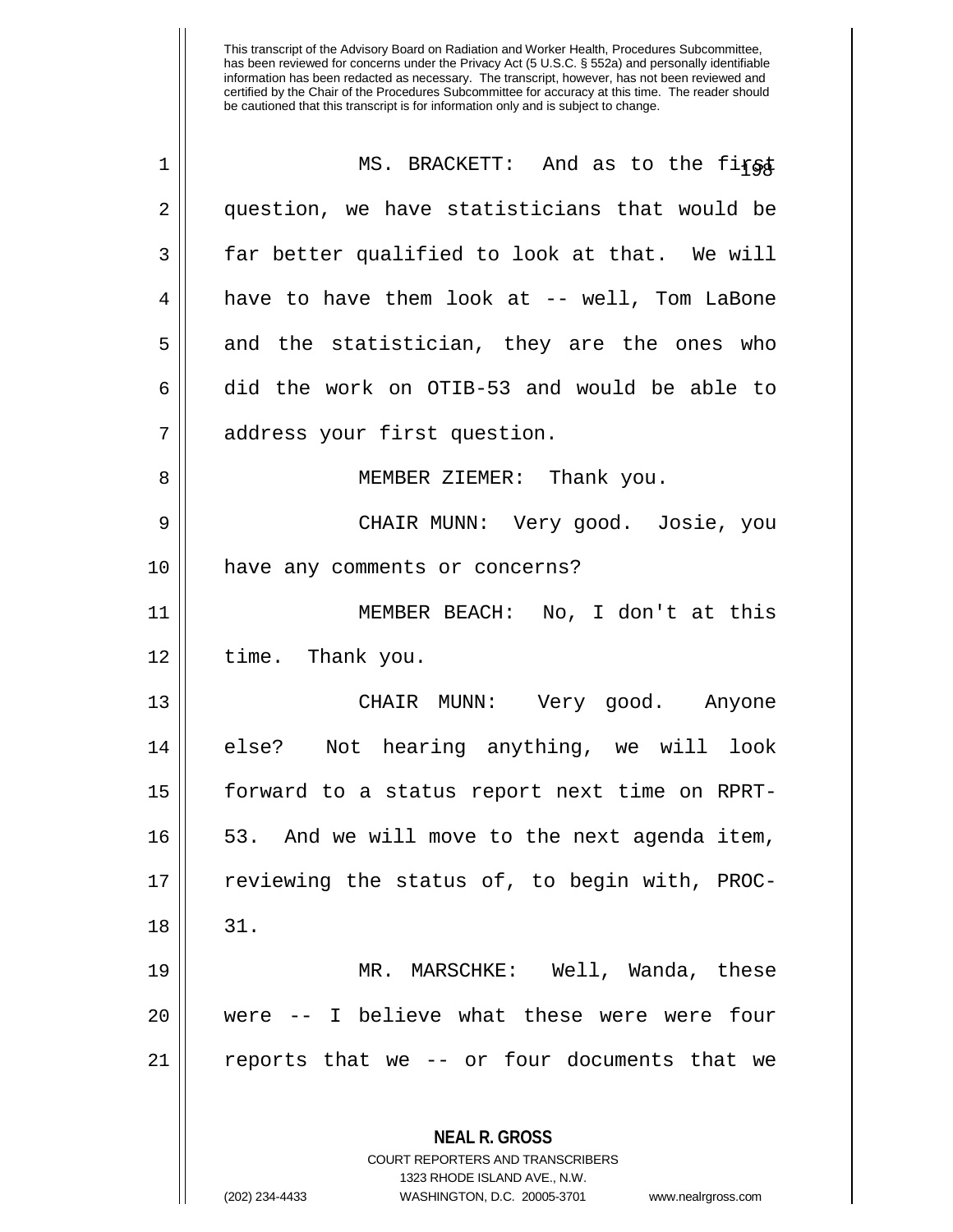1 | looked at and we did a pre-review and back  $_1$ 2 January when we sent the Subcommittee a report 3 which indicated that they found out these four 4 documents had been reviewed or revised two or 5 more times since SC&A did the review of these 6 documents. 7 And so we did a pre-review to see 8 whether or not the revisions had significant 9 technical changes to the documents that would 10 || require there being a full re-review of these 11 documents. 12 And in January of this year, we 13 || sent a report to the Subcommittee saying that 14 the results of these pre-reviews of these 15 documents do not require a full re-review. 16 And what we did, we talked about 17 || this in the February meeting, and I believe 18 || the reason these are on the agenda was that I 19 had an action item to add to each one of the 20 || four documents a finding of no finding into  $21$  the BRS.

> COURT REPORTERS AND TRANSCRIBERS 1323 RHODE ISLAND AVE., N.W. (202) 234-4433 WASHINGTON, D.C. 20005-3701 www.nealrgross.com

**NEAL R. GROSS**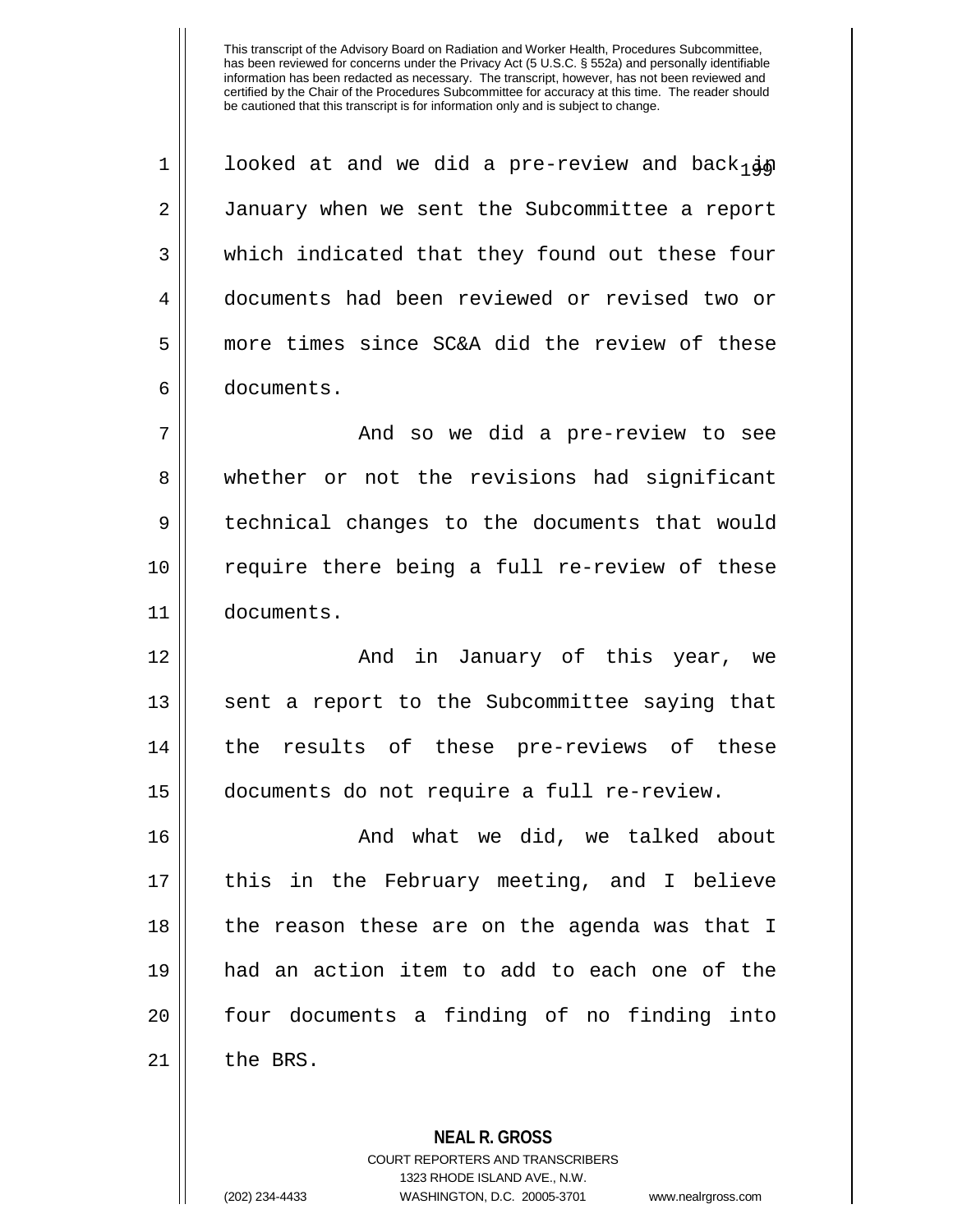| $\mathbf 1$    | And what we can see $-$ I guess $\gamma \infty$                                                 |
|----------------|-------------------------------------------------------------------------------------------------|
| $\overline{2}$ | can see it on your screen now if you are                                                        |
| 3              | looking at the shared screen?                                                                   |
| 4              | CHAIR MUNN: Yes.                                                                                |
| 5              | MR. MARSCHKE: Is this the pre-                                                                  |
| 6              | review finding that I have added, and so has                                                    |
| 7              | Steve Ostrow, I added it in Steve Ostrow's                                                      |
| 8              | name, stating that, you know, basically just                                                    |
| 9              | saying what I just said. And so I have added                                                    |
| 10             | these four or similar four statements to each                                                   |
| 11             | one of these four documents, or a similar                                                       |
| 12             | statement to each one of these four documents.                                                  |
| 13             | And the only problem that I have                                                                |
| 14             | had, and I might have to get some help from                                                     |
| 15             | Lori, is I cannot, for some reason, change the                                                  |
| 16             | status to closed.                                                                               |
| 17             | CHAIR MUNN: Oh, really? That's not                                                              |
| 18             | good.                                                                                           |
| 19             | MR. MARSCHKE: I've been trying to                                                               |
| 20             | change the status to closed and I just can't                                                    |
| 21             | do that. I was able -- I had better luck than                                                   |
|                | <b>NEAL R. GROSS</b><br><b>COURT REPORTERS AND TRANSCRIBERS</b><br>1323 RHODE ISLAND AVE., N.W. |

 $\prod_{i=1}^{n}$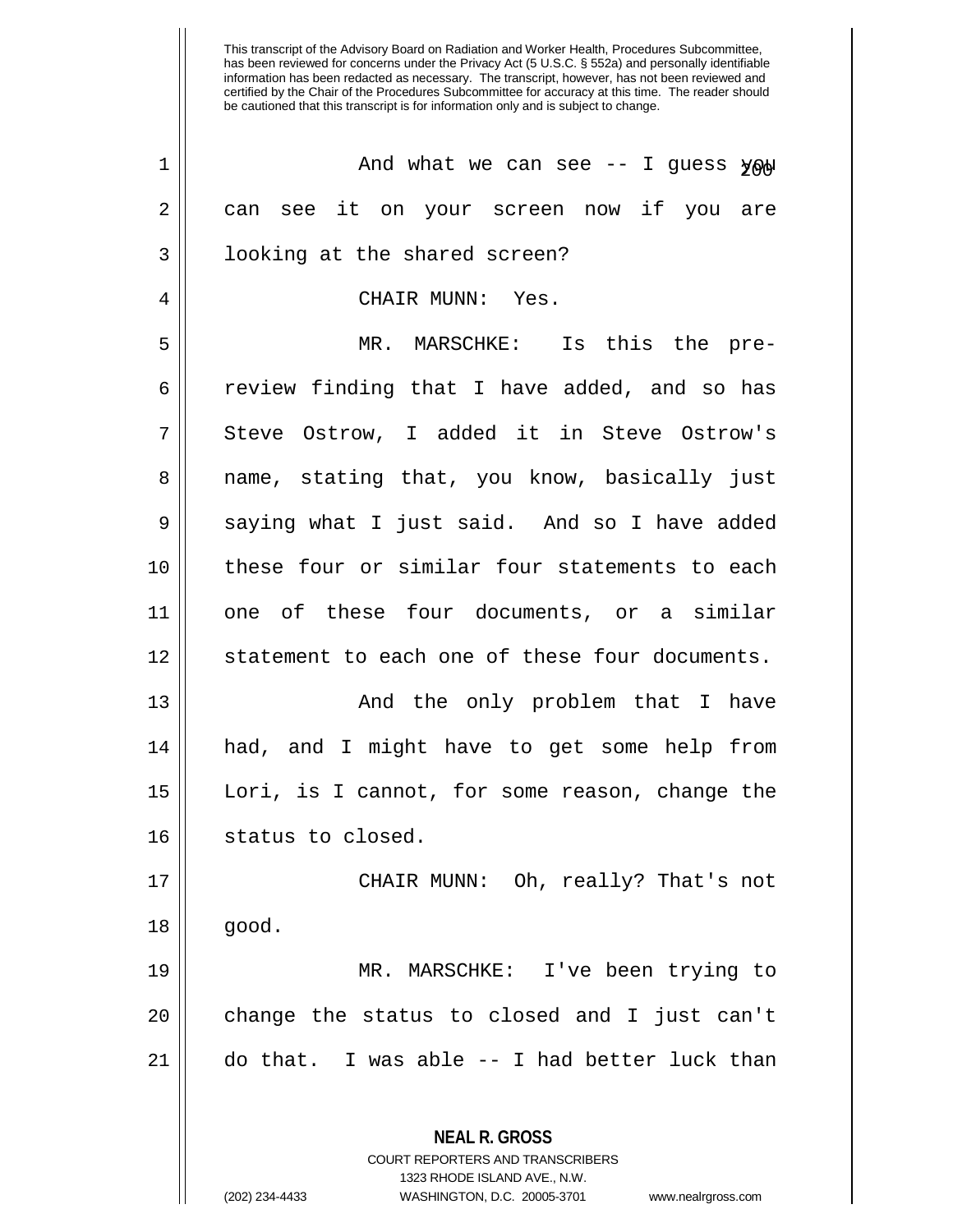| $\mathbf 1$ | Stu. I was able to add the findings, bu $\frac{1}{2}$ |
|-------------|-------------------------------------------------------|
| 2           | can't change the status on the findings. Once         |
| 3           | I add it, I can't change it. So that's --             |
| 4           | CHAIR MUNN: Have we encountered                       |
| 5           | this before, Lori?                                    |
| 6           | MS. MARION-MOSS: Not that I'm                         |
| 7           | aware of, but I'm working on it as we speak.          |
| 8           | CHAIR MUNN: This sounds like a new                    |
| 9           | glitch. It would be wonderful if Lori could           |
| 10          | close them for us from her lofty perch.               |
| 11          | MR. MARSCHKE: Yeah. So right now,                     |
| 12          | you know, each one of these four documents,           |
| 13          | PROC-31 and PROC-61, OTIB-20 and OTIB-5, I            |
| 14          | have added, you know, a finding like this and         |
| 15          | they need to be closed.                               |
| 16          | Let us just for the<br>CHAIR MUNN:                    |
| 17          | record look at each of them, and as we do, let        |
| 18          | me make sure that the Subcommittee agrees that        |
| 19          | the only action that we have left here today          |
| 20          | is to see that these are changed to closed in         |
| 21          | some way.                                             |
|             |                                                       |

**NEAL R. GROSS** COURT REPORTERS AND TRANSCRIBERS 1323 RHODE ISLAND AVE., N.W. (202) 234-4433 WASHINGTON, D.C. 20005-3701 www.nealrgross.com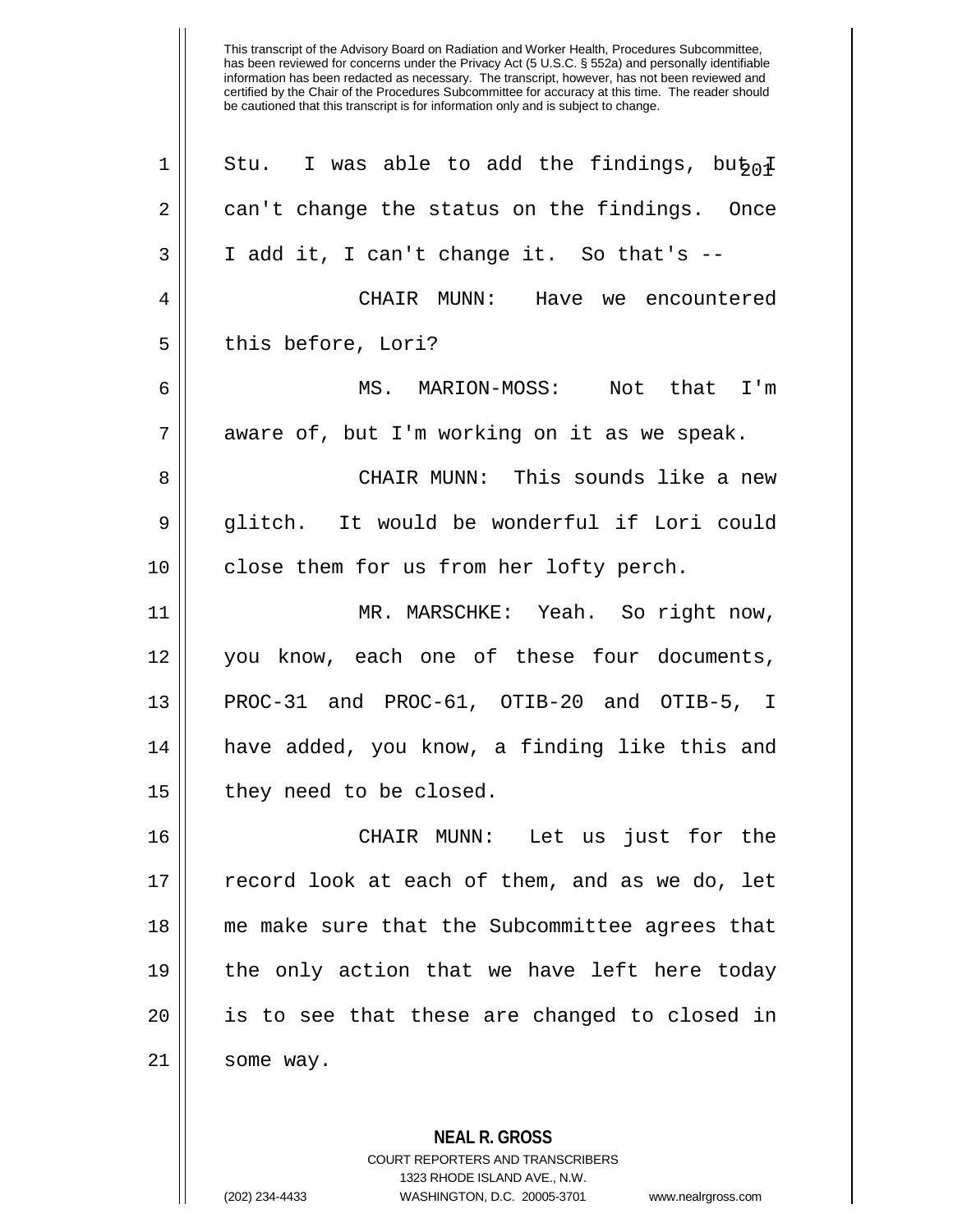| $\mathbf 1$ | MEMBER BEACH: Wanda, this $2\dot{\theta}$     |
|-------------|-----------------------------------------------|
| 2           | Josie. I do have one quick question or        |
| 3           | comment.                                      |
| 4           | CHAIR MUNN: Yes, please.                      |
| 5           | MEMBER BEACH: We talked earlier               |
| 6           | during the 014 that we would like a review of |
| 7           | OTIB-20 possibly. Is this the same document   |
| 8           | that we are discussing now?                   |
| 9           | MR. MARSCHKE: Yes.                            |
| 10          | MEMBER BEACH: Okay.                           |
| 11          | MR. MARSCHKE: Yes. This is the                |
| 12          | same OTIB-20.                                 |
| 13          | MEMBER BEACH: That might bear some            |
| 14          | discussion because Kathy was going to make    |
| 15          | that a finding that we review that document.  |
| 16          | MR. MARSCHKE: Yes. And that would             |
| 17          | be, you know, if we decide that that document |
| 18          | has to be revised or reviewed with the new    |
| 19          | light that Kathy had, I think that that's     |
| 20          | almost independent because what we looked at  |
| 21          | before was, again, it was summarized in the   |
|             |                                               |

**NEAL R. GROSS** COURT REPORTERS AND TRANSCRIBERS 1323 RHODE ISLAND AVE., N.W.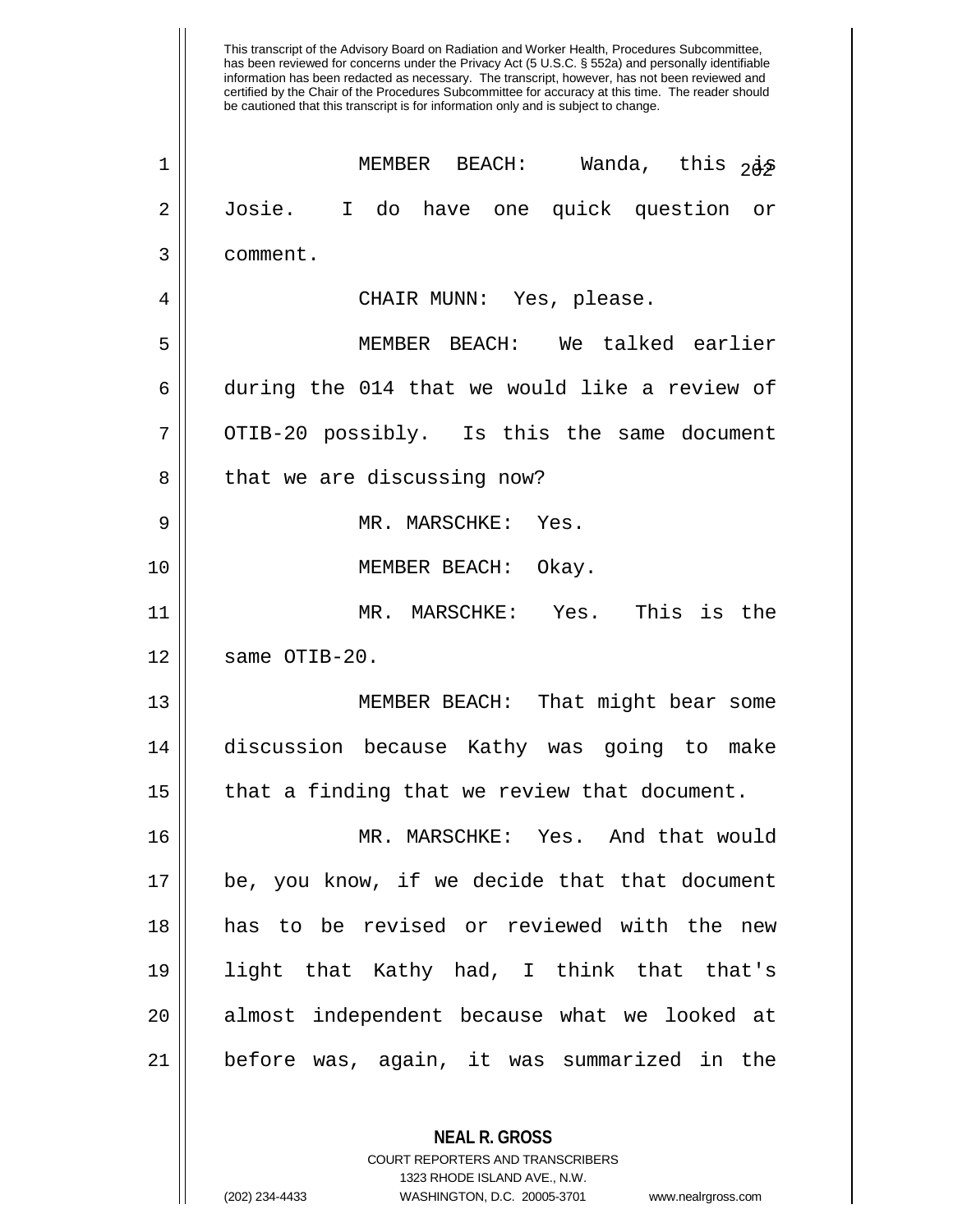This transcript of the Advisory Board on Radiation and Worker Health, Procedures Subcommittee, has been reviewed for concerns under the Privacy Act (5 U.S.C. § 552a) and personally identifiable information has been redacted as necessary. The transcript, however, has not been reviewed and certified by the Chair of the Procedures Subcommittee for accuracy at this time. The reader should be cautioned that this transcript is for information only and is subject to change. 1 January report. 203 2 CHAIR MUNN: Yeah, I see that as a 3 Separate item, personally. And we will 4 | continue to carry PER-20, definitely. 5 MR. STIVER: And I think the 6 important thing to note is that our 7 The recommendation was based on the substantive  $8$  || changes in the revision  $-$ -9 || MEMBER BEACH: Right. 10 || MR. STIVER: -- require another 11 pass on it, but what Kathy has come up with is 12 completely from another angle. So I agree 13 || with Steve, they are independent in a way. 14 MEMBER BEACH: Okay. That's all I 15 wanted to clarify. Thank you. 16 CHAIR MUNN: You betcha. Now, 61? 17 MR. MARSCHKE: I'm looking at 61 18 here now and that was -- again, I put it up in 19 Harry Pettengill's name and it is very 20 similar. It should be -- basically, I think I  $21$  have  $-$ 

> **NEAL R. GROSS** COURT REPORTERS AND TRANSCRIBERS 1323 RHODE ISLAND AVE., N.W.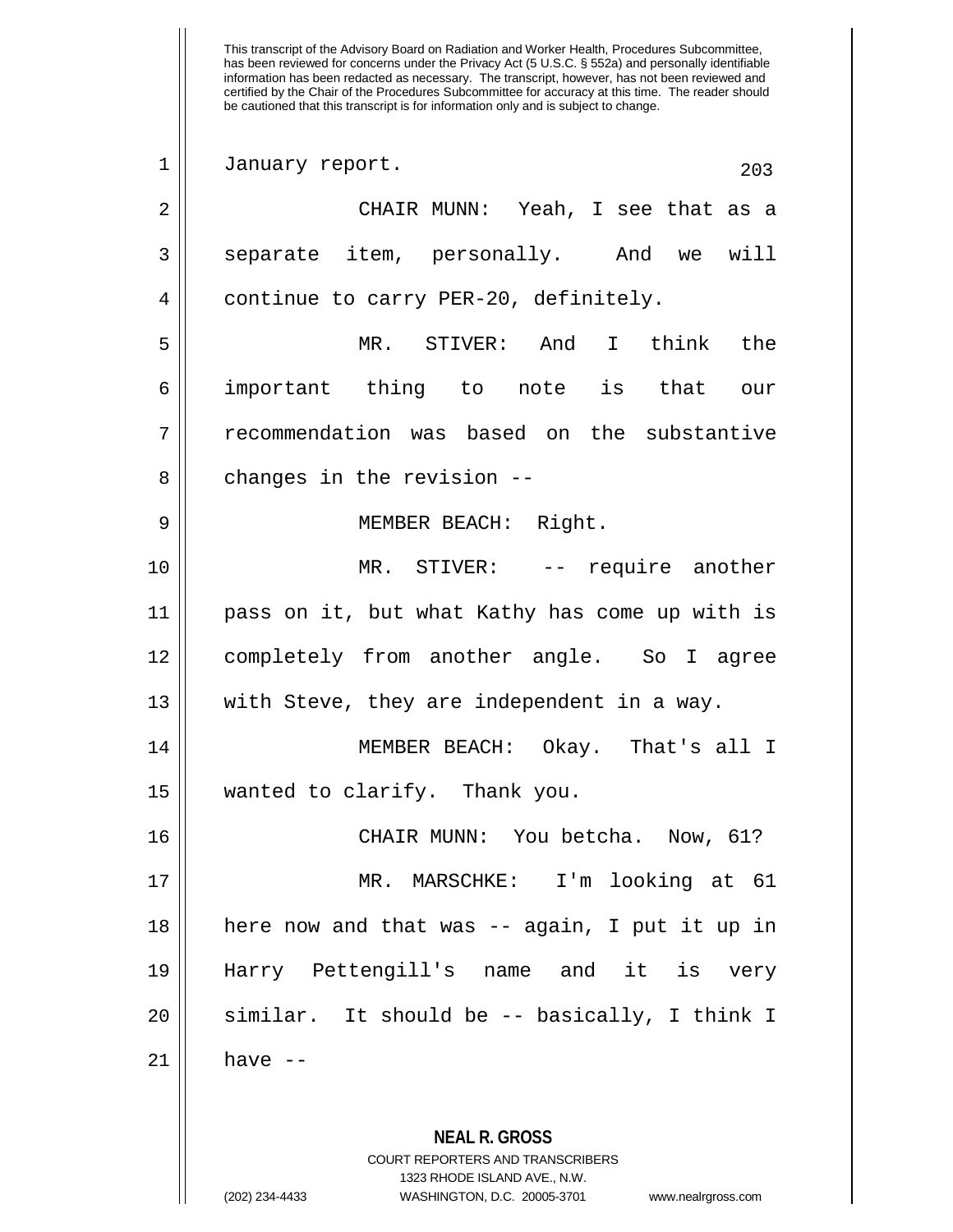| $\mathbf 1$ | CHAIR MUNN: The wording looks fine                                                                  |
|-------------|-----------------------------------------------------------------------------------------------------|
| 2           | to me. Open and change to closed. No other                                                          |
| 3           | action, from my point of view. Subcommittee?                                                        |
| 4           | MEMBER ZIEMER: Right. I agree.                                                                      |
| 5           | Actually, I'm all for these. If the wording                                                         |
| 6           | is in there, we can close them all.                                                                 |
| 7           | CHAIR MUNN: Yes, that's my intent.                                                                  |
| 8           | I just wanted to have in the record that we                                                         |
| 9           | looked at them one at a time and verified that                                                      |
| 10          | they were all of the same nature, the wording                                                       |
| 11          | is accurate, they can be closed.                                                                    |
| 12          | If we can take a look at OTIB-20,                                                                   |
| 13          | to see it?                                                                                          |
| 14          | MR. MARSCHKE: There it is. And                                                                      |
| 15          | that was the one, I think, that we did the                                                          |
| 16          | pre-review on, OTIB-20.                                                                             |
| 17          | CHAIR MUNN: All right. Very good.                                                                   |
| 18          | Change to closed. Any comments from the rest                                                        |
| 19          | of the Subcommittee?                                                                                |
| 20          | MEMBER BEACH: No, I agree.                                                                          |
| 21          | MEMBER ZIEMER: Just one question                                                                    |
|             | <b>NEAL R. GROSS</b>                                                                                |
|             | <b>COURT REPORTERS AND TRANSCRIBERS</b>                                                             |
|             | 1323 RHODE ISLAND AVE., N.W.<br>(202) 234-4433<br>WASHINGTON, D.C. 20005-3701<br>www.nealrgross.com |
|             |                                                                                                     |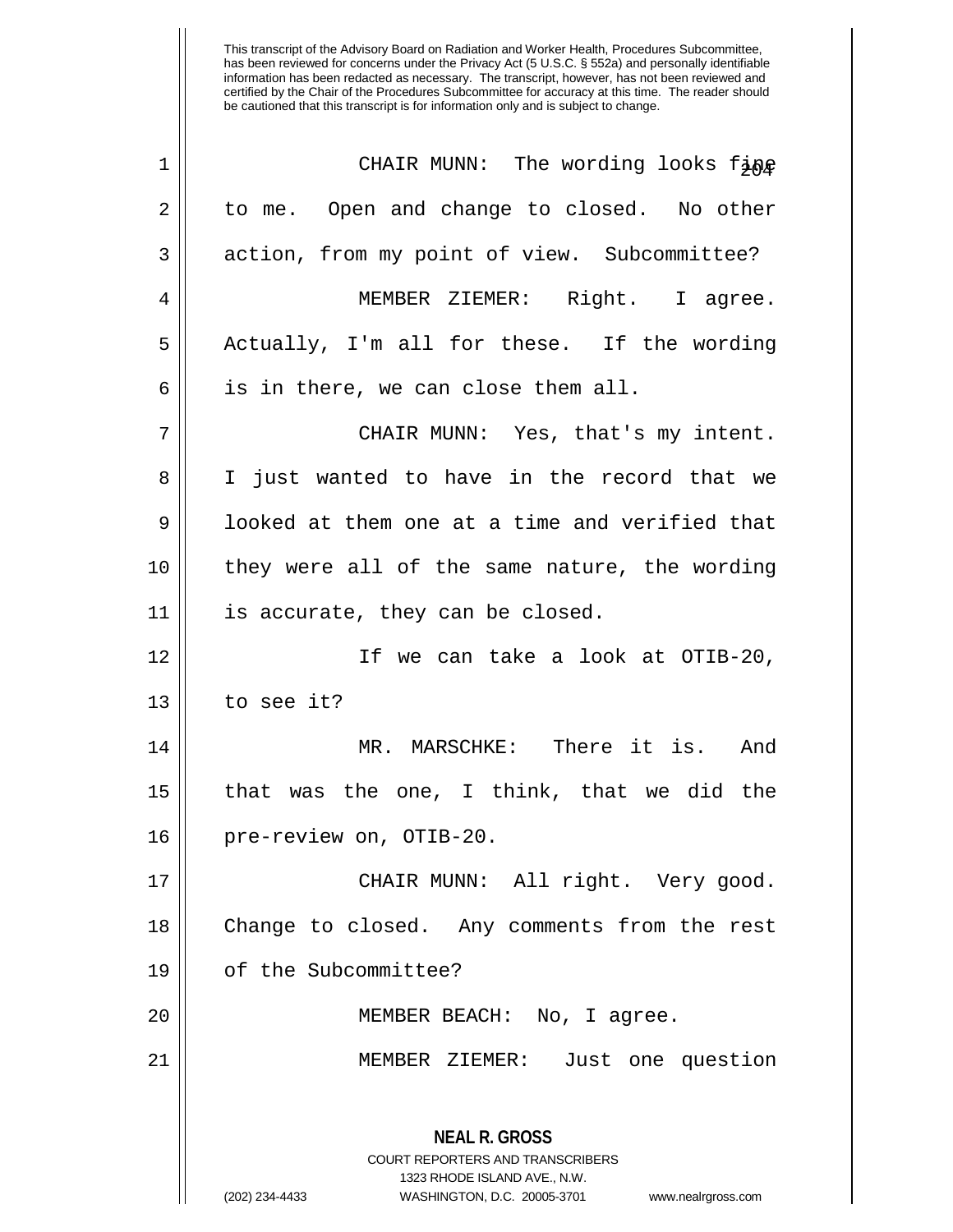This transcript of the Advisory Board on Radiation and Worker Health, Procedures Subcommittee, has been reviewed for concerns under the Privacy Act (5 U.S.C. § 552a) and personally identifiable information has been redacted as necessary. The transcript, however, has not been reviewed and certified by the Chair of the Procedures Subcommittee for accuracy at this time. The reader should be cautioned that this transcript is for information only and is subject to change. **NEAL R. GROSS** COURT REPORTERS AND TRANSCRIBERS 1323 RHODE ISLAND AVE., N.W. (202) 234-4433 WASHINGTON, D.C. 20005-3701 www.nealrgross.com  $1$  there. I see you have a January 25<sup>th</sup> date  $\frac{1}{2} \Theta \mathfrak{F}$  $2 \parallel$  the action and the meeting was actually in 3 | February. 4 MR. MARSCHKE: Well, we actually 5 responded to the Subcommittee. That's the 6 date of our report. 7 CHAIR MUNN: Yes. 8 || MEMBER ZIEMER: Got you. 9 MR. MARSCHKE: Okay. 10 MEMBER ZIEMER: The last one is 11 || supposed to be the report. I don't know where 12 || that is showing up. I thought it was being 13 || attached. I'm not so sure how the attachment  $14$  || shows up, but --15 CHAIR MUNN: Well, but that's the 16 | response date. 17 || MEMBER ZIEMER: That's right.  $18 \parallel$  Okay. 19 MR. MARSCHKE: But that's where I 20 was -- that's what I was referring to, Paul. 21 CHAIR MUNN: Yes, our action was in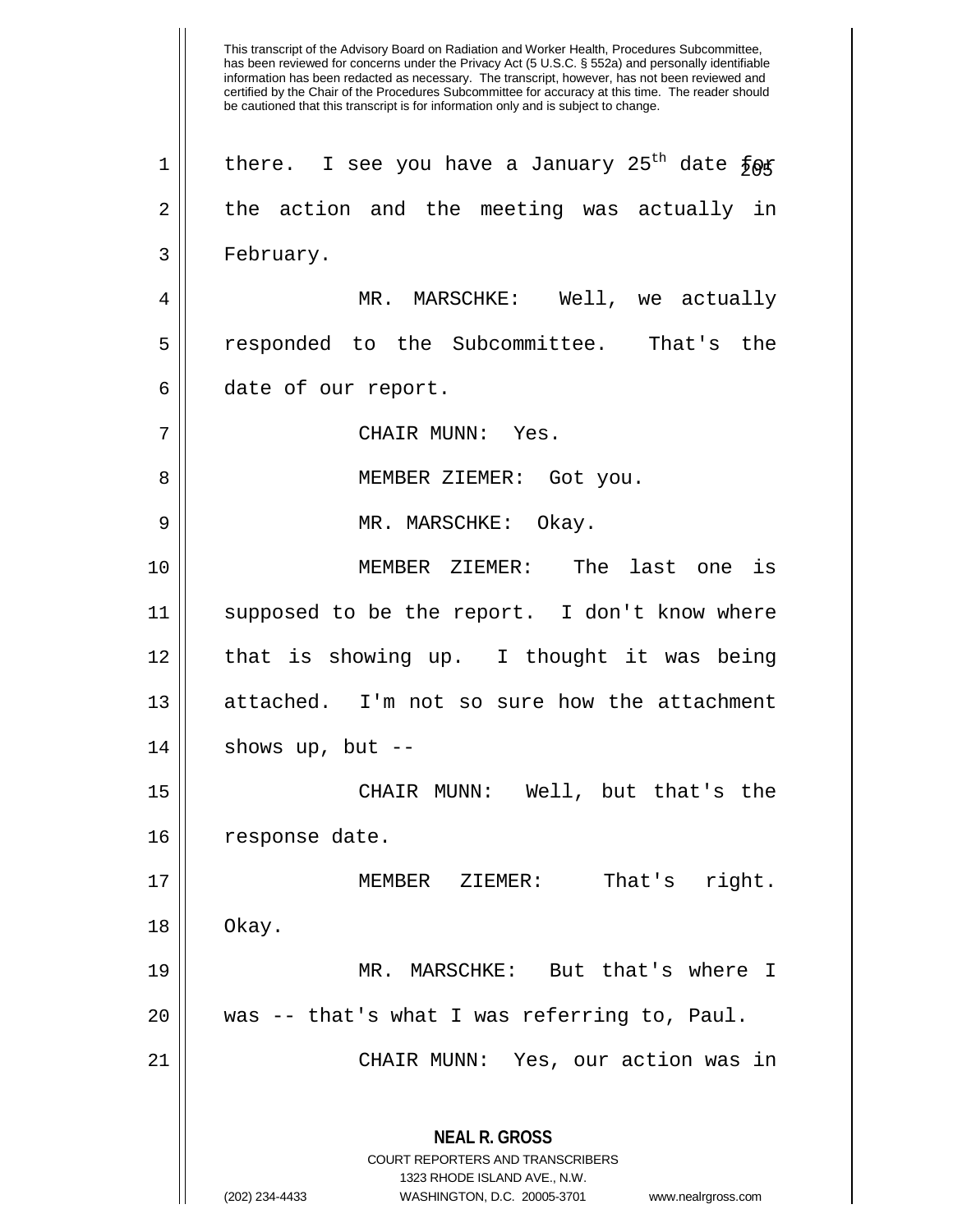This transcript of the Advisory Board on Radiation and Worker Health, Procedures Subcommittee, has been reviewed for concerns under the Privacy Act (5 U.S.C. § 552a) and personally identifiable information has been redacted as necessary. The transcript, however, has not been reviewed and certified by the Chair of the Procedures Subcommittee for accuracy at this time. The reader should be cautioned that this transcript is for information only and is subject to change. **NEAL R. GROSS** COURT REPORTERS AND TRANSCRIBERS 1323 RHODE ISLAND AVE., N.W. 1 February, but their -- we agreed to it  $2dA$ 2 || February, but --3 || MR. MARSCHKE: Right. 4 CHAIR MUNN: -- it was a response 5 date.  $6 \parallel$  and the last of them is OTIB-5. 7 MR. MARSCHKE: There it is, OTIB-5. 8 CHAIR MUNN: Very good. We'll mark 9 it closed. With no concern from the rest of 10 the Subcommittee Members, we will remove that 11 item from our agenda. Thank you very much, 12 || Steve, for seeing that it happened. It's 13 | appreciated. 14 MR. MARSCHKE: No problem. 15 MR. KATZ: In the interim, for 16 whoever just cut out, please don't do that 17 || again, whether you put us on hold or whatever. 18 | Thanks. 19 CHAIR MUNN: Thanks. Our next item 20 || then has to do with the Hanford PERs and I'm 21 || going to drop out of the conversation. This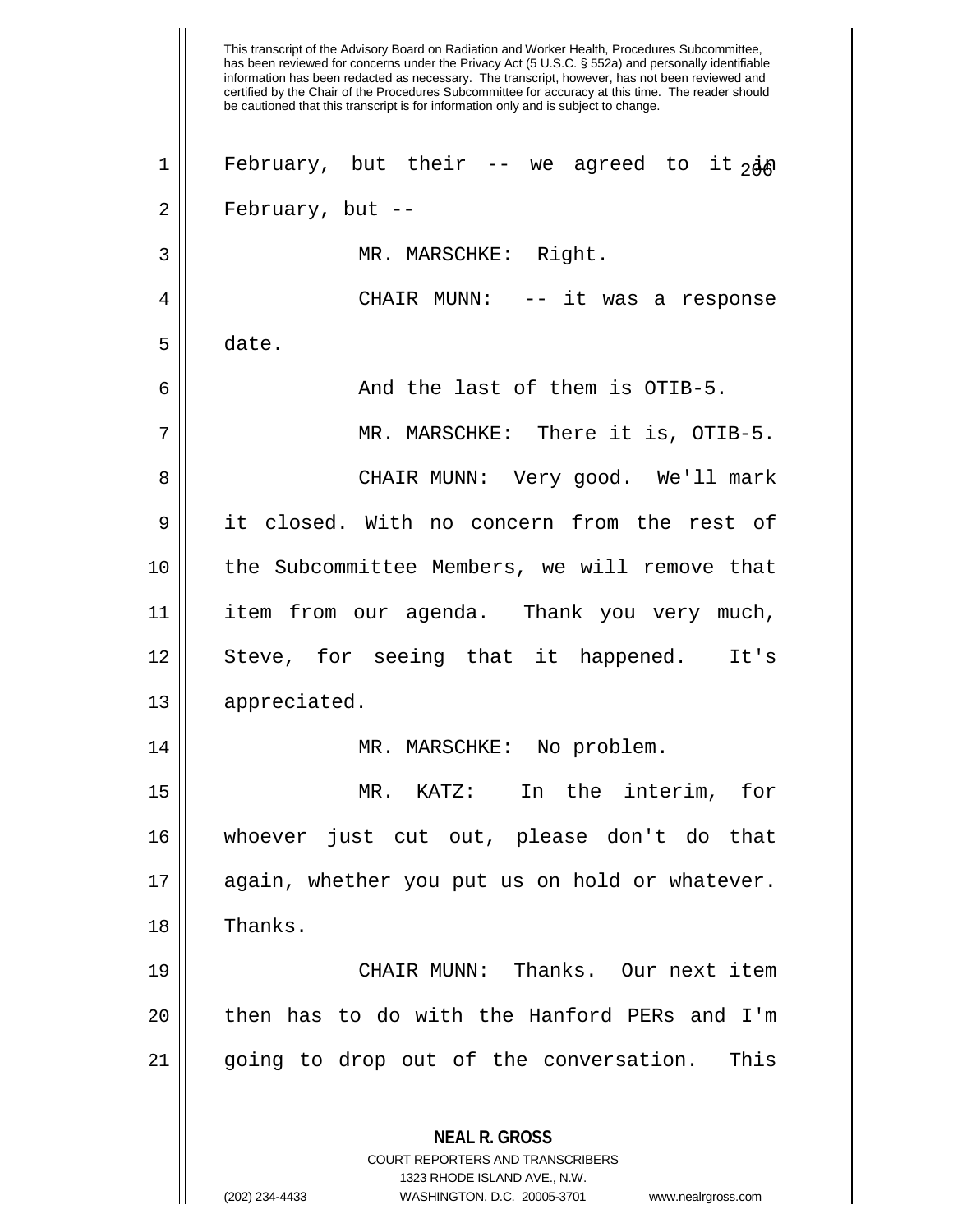| $\mathbf 1$ | portion of it will be chaired by Dr. Ziemegr,                   |
|-------------|-----------------------------------------------------------------|
| 2           | because I'm conflicted on all matters that                      |
| 3           | have to do with the Hanford Site, as is Josie,                  |
| 4           | I believe. And so we will not participate in                    |
| 5           | this brief portion of the proceedings today.                    |
| 6           | Go ahead, Paul.                                                 |
| 7           | MEMBER ZIEMER: Well, we already                                 |
| 8           | agreed, administratively I think with the --                    |
| 9           | with our Designated Federal Official that it                    |
| 10          | is appropriate to transfer these to the                         |
| 11          | Hanford Work Group, and it sounds like I can                    |
| 12          | make the motion, second it and vote                             |
| 13          | unanimously to do that.                                         |
| 14          | In any event, since we are<br>not                               |
| 15          | actually doing an action on Hanford, I'm not                    |
| 16          | sure it matters whether the other two are                       |
| 17          | involved or not, Ted. All we are doing                          |
| 18          | $is$ --                                                         |
| 19          | MR. KATZ: Right, right. I think,                                |
| 20          | Paul, we can just handle this. We don't need                    |
| 21          | to vote or do anything. I'm happy to send the                   |
|             |                                                                 |
|             | <b>NEAL R. GROSS</b><br><b>COURT REPORTERS AND TRANSCRIBERS</b> |
|             | 1323 RHODE ISLAND AVE., N.W.                                    |

 $\prod_{i=1}^{n}$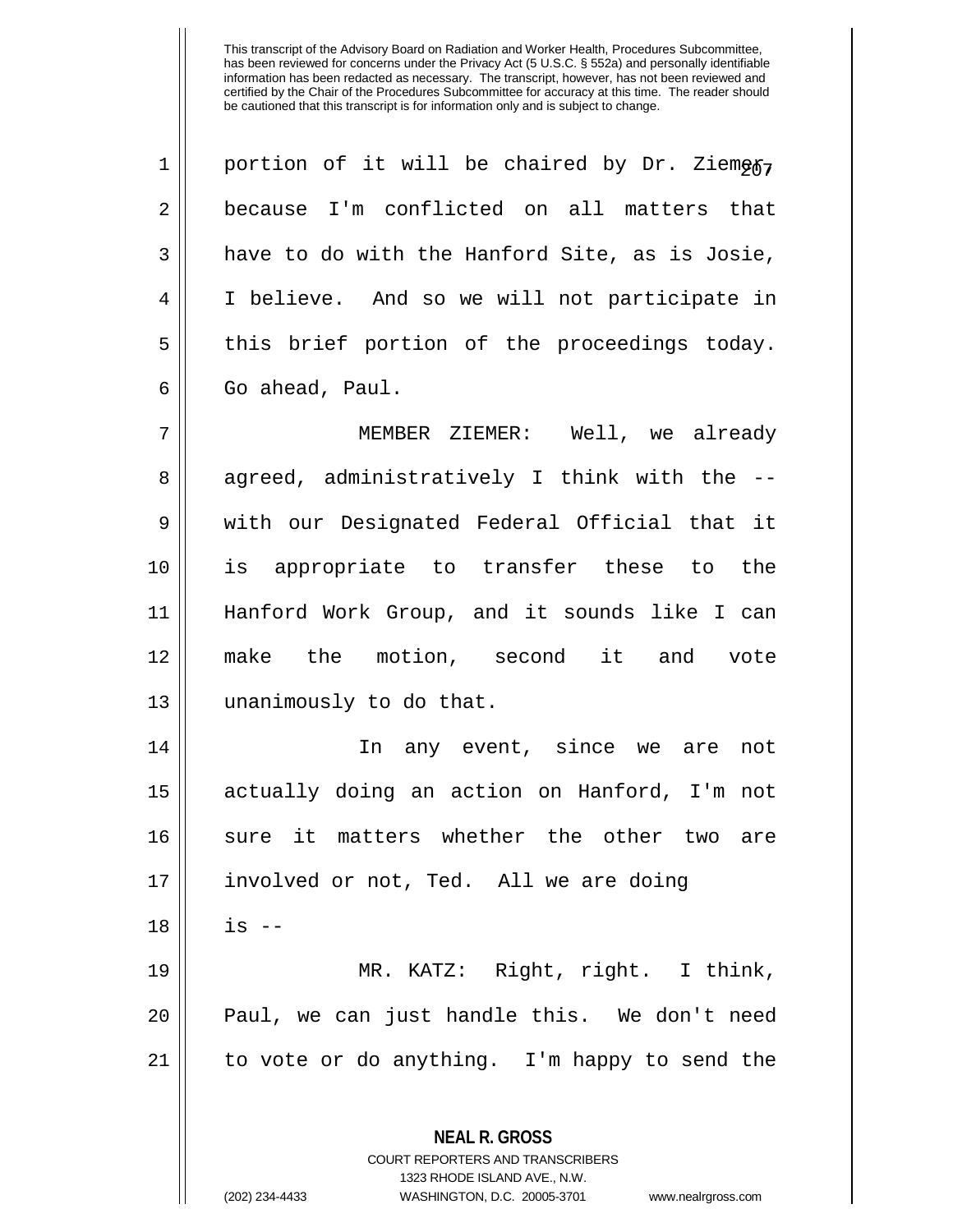| $\mathbf 1$    | Chair of the Hanford Work Group and let them                            |
|----------------|-------------------------------------------------------------------------|
| $\sqrt{2}$     | know that -- let him know, because I think                              |
| 3              | that is Dr. Melius, that we are transferring                            |
| $\overline{4}$ | these two items, these reviews for him to                               |
| 5              | handle in his Work Group.                                               |
| 6              | So I'm happy to do that, and then                                       |
| 7              | we can carry it forward with that Work Group.                           |
| 8              | I think he is planning to convene that Work                             |
| $\mathsf 9$    | Group before the July meeting, in any event.                            |
| 10             | CHAIR MUNN: Then there is no                                            |
| 11             | further action necessary for anyone in this                             |
| 12             | group, as I understand it, correct? That                                |
| 13             | being the case, that item is also dropping off                          |
| 14             | of our agenda.                                                          |
| 15             | MEMBER ZIEMER: My phone cut out                                         |
| 16             | there, so I'm back. I don't remember where we                           |
| 17             | were.                                                                   |
| 18             | MR. KATZ: Sorry, Paul. So I just                                        |
| 19             | said -- I didn't realize I had lost you, Paul.                          |
| 20             | So I'm happy to send the Chair of                                       |
| 21             | that Work Group, which is Dr. Melius,<br>a                              |
|                |                                                                         |
|                | <b>NEAL R. GROSS</b>                                                    |
|                | <b>COURT REPORTERS AND TRANSCRIBERS</b><br>1323 RHODE ISLAND AVE., N.W. |
|                | (202) 234-4433<br>WASHINGTON, D.C. 20005-3701<br>www.nealrgross.com     |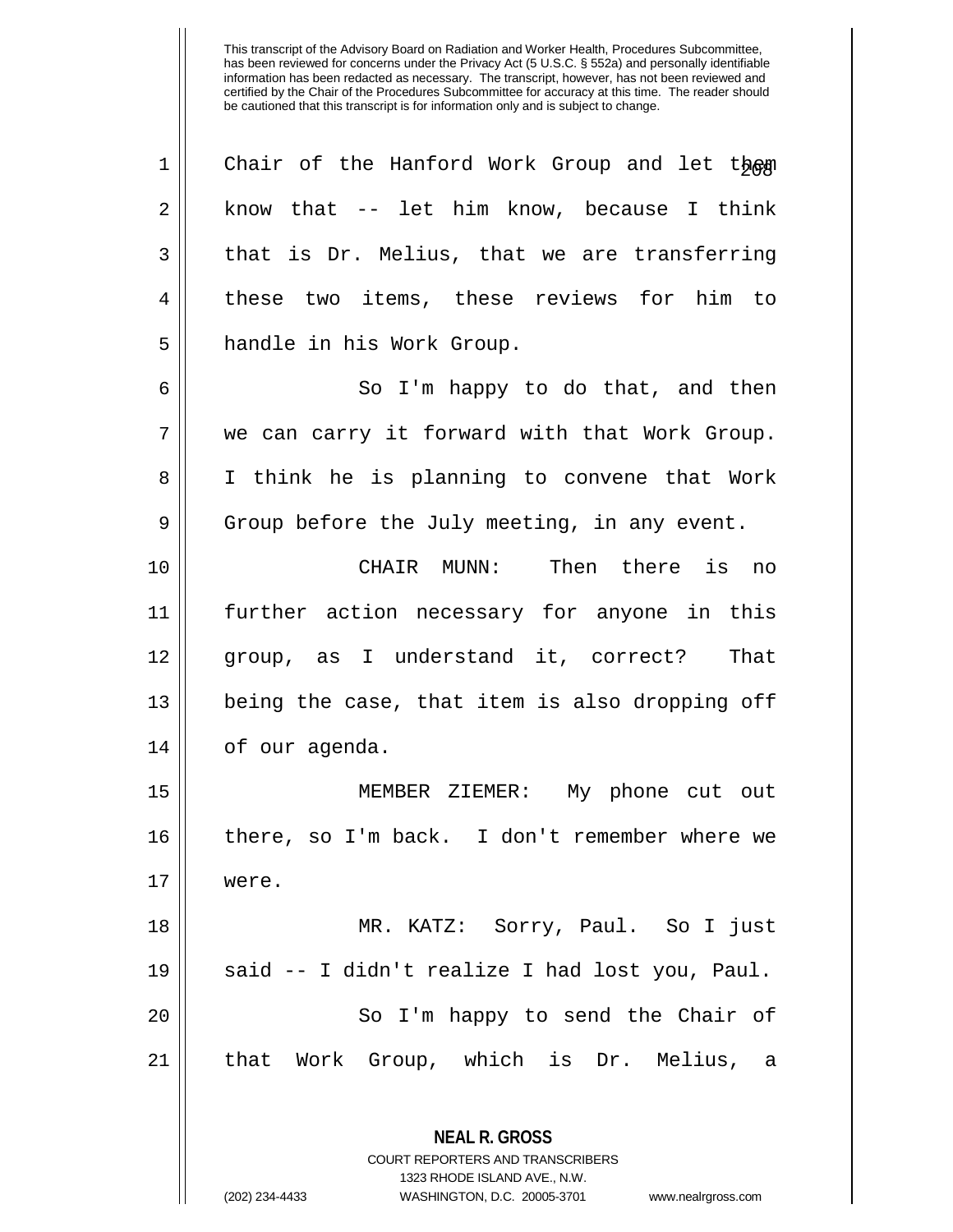| $\mathbf 1$ | missive about this and ask his Work Group <sub>2</sub> #o |
|-------------|-----------------------------------------------------------|
| 2           | take this one, these two PERs up, the reviews.            |
| 3           | MEMBER ZIEMER: Okay.                                      |
| 4           | CHAIR MUNN: Thank you much. Now,                          |
| 5           | we have the interesting OTIB-55 up for us.                |
| 6           | And we are anticipating responses from NIOSH              |
| 7           | for the multiple findings that we have had in             |
| 8           | the past on the NCRP report and this is for               |
| 9           | quality factors. Matt, do I understand                    |
| 10          | correctly you are leading this?                           |
| 11          | MR. SMITH: Yes, I sure can.                               |
| 12          | CHAIR MUNN: All right. Please do.                         |
| 13          | It's all yours.                                           |
| 14          | MR. SMITH: Okay. All right. Then                          |
| 15          | I'm not doing anything with my desktop, but I             |
| 16          | see that the response is up on the screen.                |
| 17          | The first comment was on using the                        |
| 18          | most recent ICRP recommendations for weighting            |
| 19          | factors. The response here is that<br>IREP                |
| 20          | itself uses ICRP-60 weighting factors as does             |
| 21          | the DOE complex, at this time. Around the                 |
|             |                                                           |
|             | <b>NEAL R. GROSS</b>                                      |

COURT REPORTERS AND TRANSCRIBERS 1323 RHODE ISLAND AVE., N.W.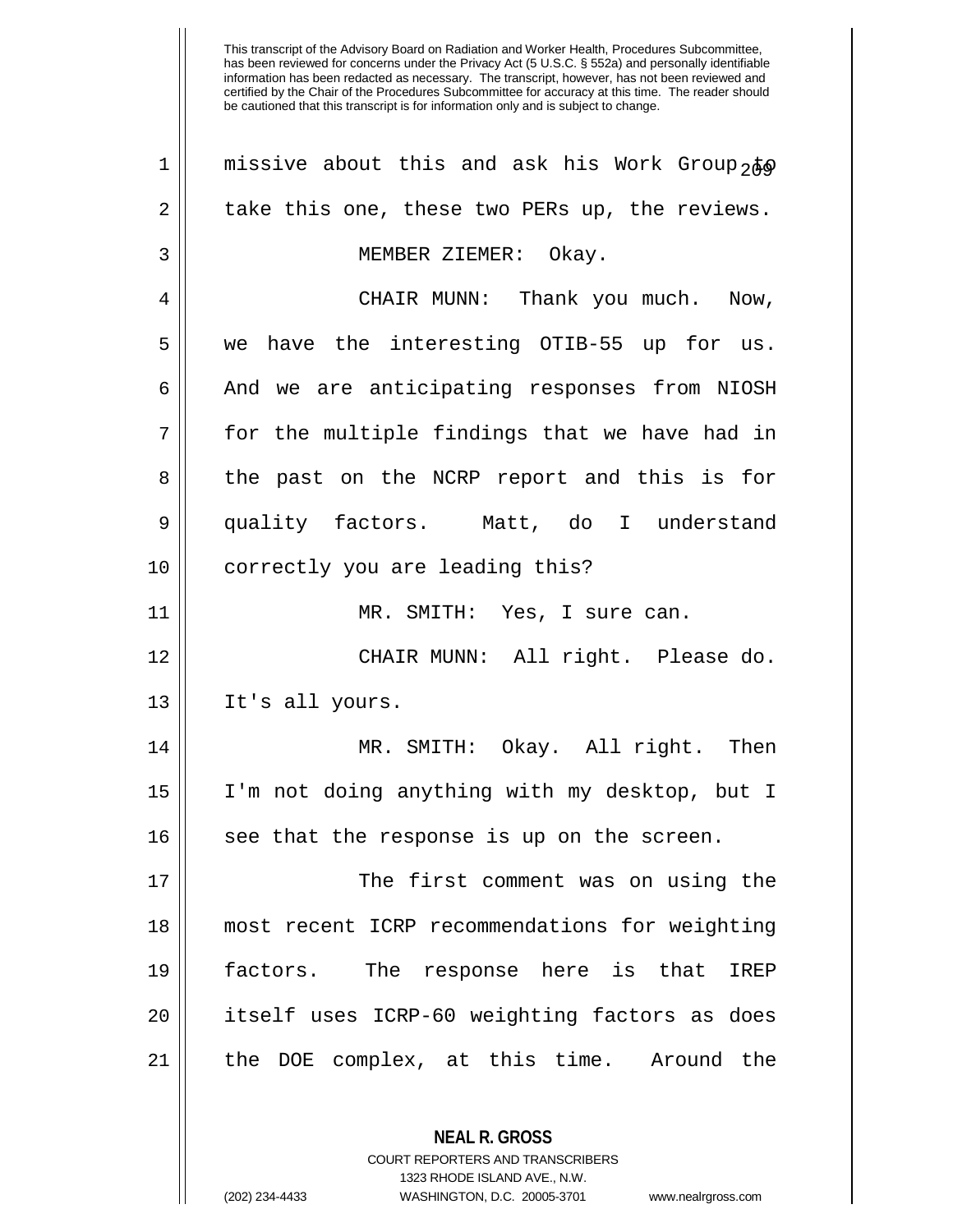1 || 2010 time frame, all the DOE sites basically  $2 \parallel$  switched over to using ICRP-60 as weighting 3 **factors** for neutrons. 4 So because IREP was using ICRP-60  $5 \parallel$  to convert the dose into rad, it really would 6 not make any sense to jump to ICRP-103 7 weighting factors. Doing so would cause us to 8 || have to -- would cause a change in IREP. And  $9 \parallel$  in addition, the reporting that we are getting 10 now from DOE is in compliance with ICRP-60. 11 | So that's the response on that one. 12 CHAIR MUNN: Does anyone have a 13 comment with respect to the NIOSH response? 14 SC&A, what's your take? 15 MR. STIVER: This is John. It 16 seems reasonable from an implementation 17 || standpoint. Steve just put that out there to, 18 I believe, to indicate that, you know, this is 19 kind of a continuing -- continually evolving 20 || process and that the concern was whether the 21 program was keeping up with the latest

> **NEAL R. GROSS** COURT REPORTERS AND TRANSCRIBERS 1323 RHODE ISLAND AVE., N.W. (202) 234-4433 WASHINGTON, D.C. 20005-3701 www.nealrgross.com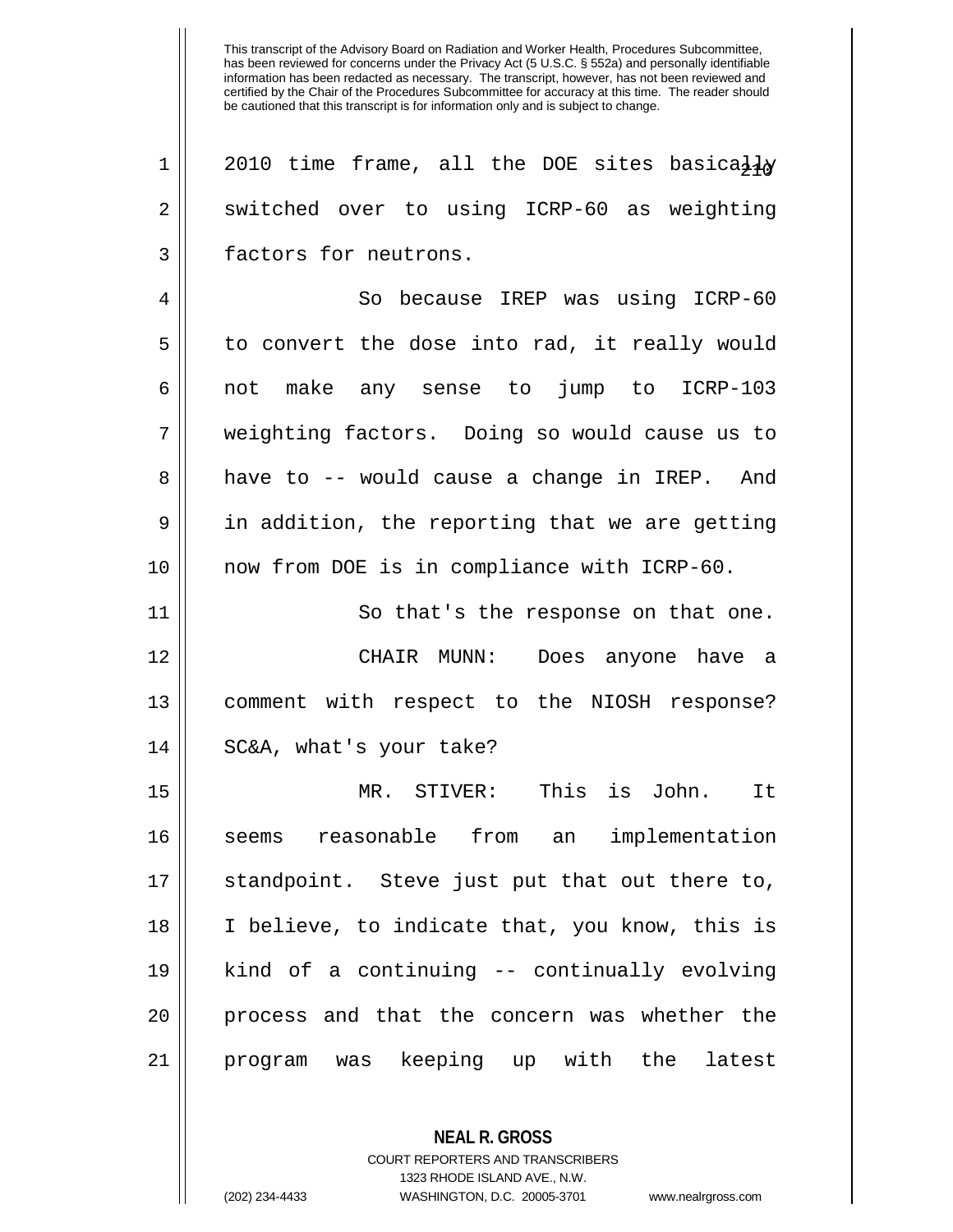This transcript of the Advisory Board on Radiation and Worker Health, Procedures Subcommittee, has been reviewed for concerns under the Privacy Act (5 U.S.C. § 552a) and personally identifiable information has been redacted as necessary. The transcript, however, has not been reviewed and certified by the Chair of the Procedures Subcommittee for accuracy at this time. The reader should be cautioned that this transcript is for information only and is subject to change. **NEAL R. GROSS** COURT REPORTERS AND TRANSCRIBERS 1323 RHODE ISLAND AVE., N.W.  $\begin{array}{c|c} 1 & \text{sci} \end{array}$  scientific guidance. 2 || But given the problems we have and 3 the lag in adoption by the various agencies 4 and the use of IREP and so forth, I would  $5 \parallel$  consider that to be a reasonable response. I  $6 \parallel$  don't know if Steve has any comments regarding  $7 \parallel$  that. 8 MR. MARSCHKE: No. I think that I 9 would agree with that. Again, it was more for 10 the sake of completeness. I put this in and 11 it was, you know -- 12 CHAIR MUNN: That's very good. 13 MR. MARSCHKE: If I recall 14 correctly, ICRP-60 factors were -- where they 15 differed from the ICRP-103, the ICRP-60 are 16 more conservative or more claimant-favorable. 17 MR. STIVER: Yes, that's my 18 recollection, too, that it's actually lower on 19 some organs for ICRP-103. 20 CHAIR MUNN: So any question or 21 | comment from Subcommittee Members?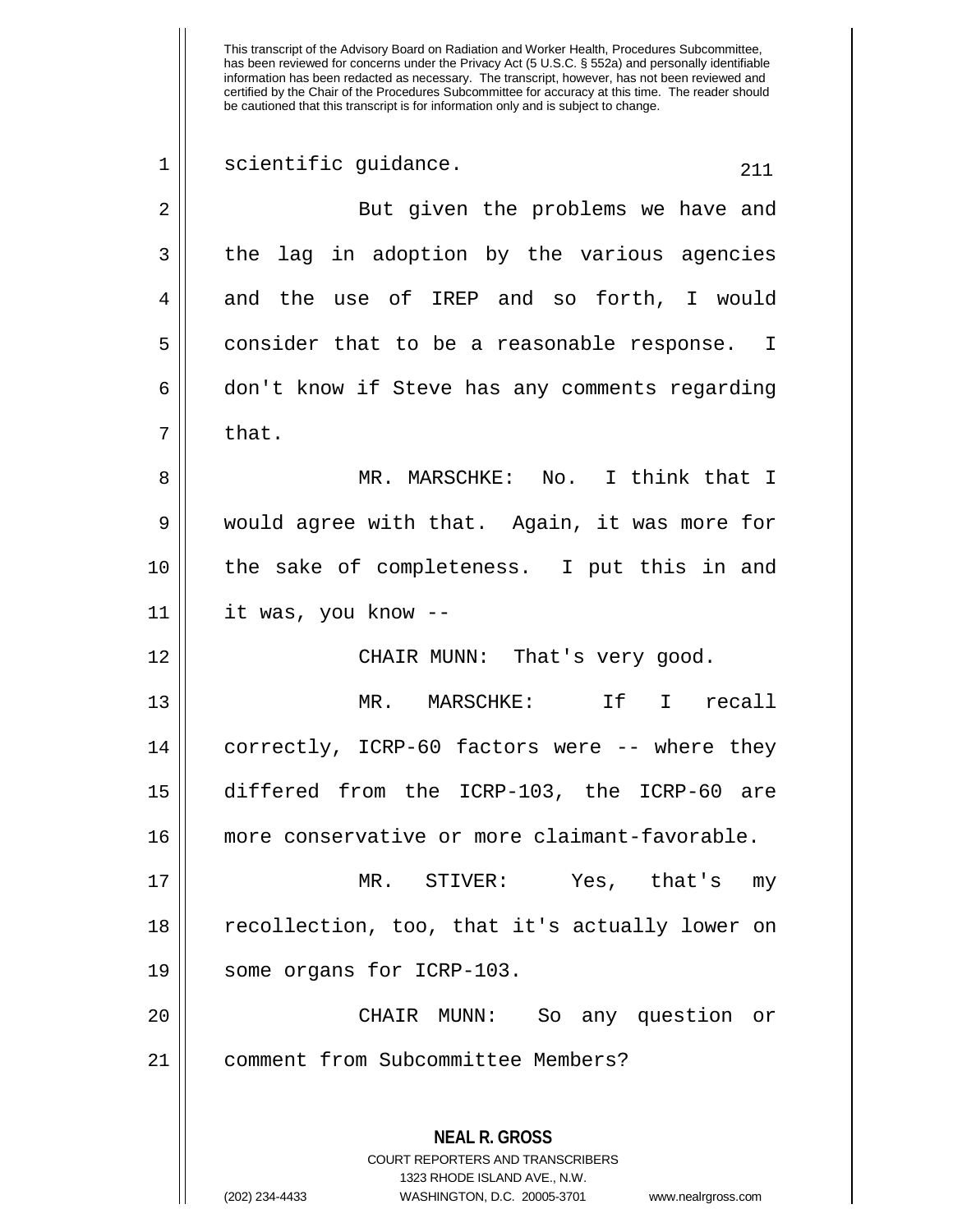This transcript of the Advisory Board on Radiation and Worker Health, Procedures Subcommittee, has been reviewed for concerns under the Privacy Act (5 U.S.C. § 552a) and personally identifiable information has been redacted as necessary. The transcript, however, has not been reviewed and certified by the Chair of the Procedures Subcommittee for accuracy at this time. The reader should be cautioned that this transcript is for information only and is subject to change. **NEAL R. GROSS** COURT REPORTERS AND TRANSCRIBERS 1323 RHODE ISLAND AVE., N.W. (202) 234-4433 WASHINGTON, D.C. 20005-3701 www.nealrgross.com 1 || MEMBER ZIEMER: No comment heye? 2 I'm satisfied with it. 3 MEMBER BEACH: This is Josie.  $4 \parallel$  Same, I'm satisfied. 5 CHAIR MUNN: Fine. SC&A accepts 6 the recommendation and the Subcommittee  $7 \parallel$  considers this item closed. Can the -- do we 8 and a have enough flexibility for you to update that 9 || now, Steve? 10 MR. MARSCHKE: Well, we can give it  $11 \parallel$  a try. 12 CHAIR MUNN: Let's see if we can do  $13$  | this on this cumbersome process. 14 MR. MARSCHKE: I wasn't able to do  $15$  || it for the other ones. I don't know if  $-$ -16 CHAIR MUNN: Perhaps Lori has 17 worked magic for us in our lag time. 18 || MS. MARION-MOSS: Not yet. 19 CHAIR MUNN: Okay. Thanks for  $20$  | trying. 21 MR. MARSCHKE: I had to put the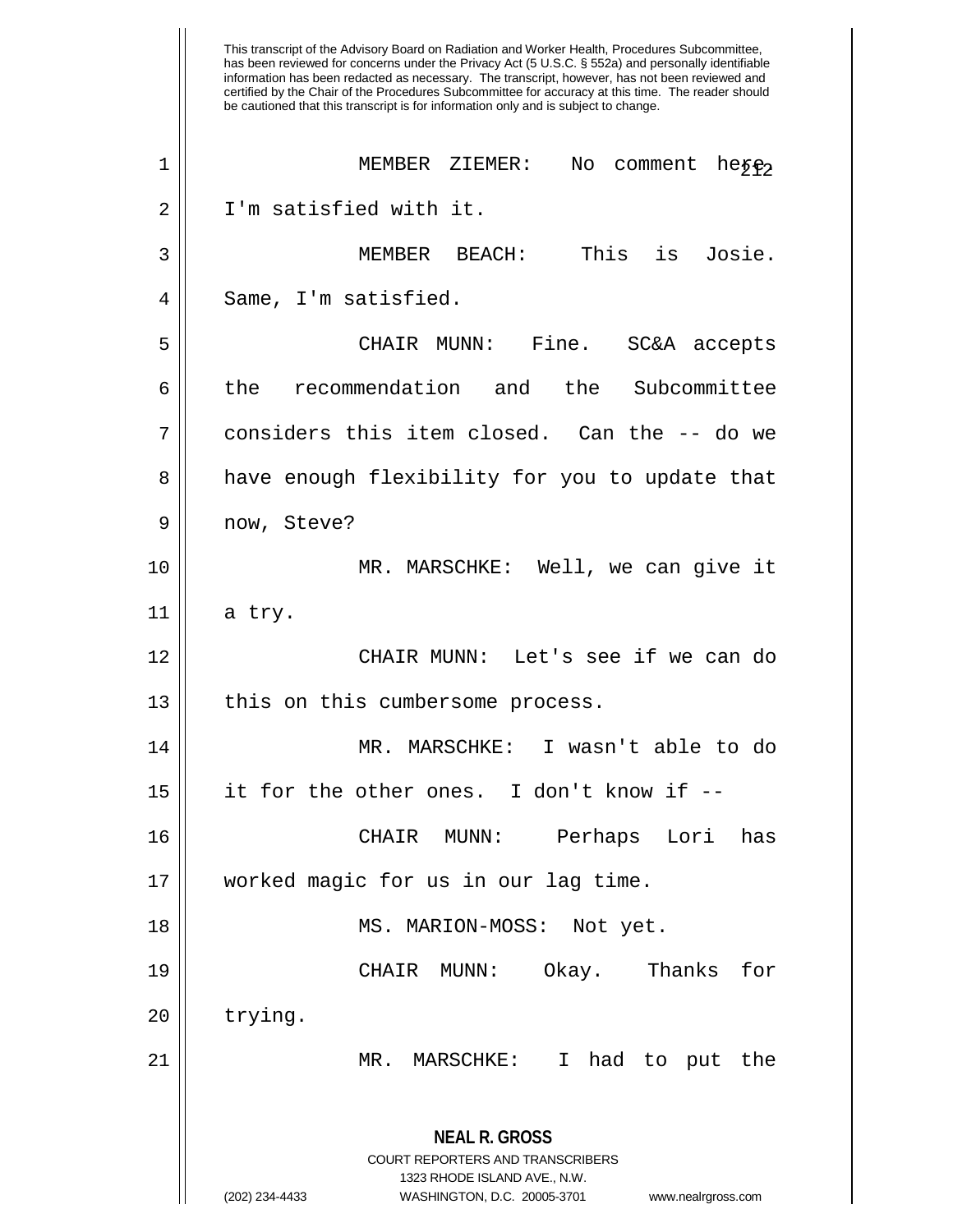This transcript of the Advisory Board on Radiation and Worker Health, Procedures Subcommittee, has been reviewed for concerns under the Privacy Act (5 U.S.C. § 552a) and personally identifiable information has been redacted as necessary. The transcript, however, has not been reviewed and certified by the Chair of the Procedures Subcommittee for accuracy at this time. The reader should be cautioned that this transcript is for information only and is subject to change. **NEAL R. GROSS** COURT REPORTERS AND TRANSCRIBERS 1323 RHODE ISLAND AVE., N.W. (202) 234-4433 WASHINGTON, D.C. 20005-3701 www.nealrgross.com  $1 \parallel$  phone down to type, so --  $213$ 2 CHAIR MUNN: That's quite all  $3 \parallel$  right. 4 MR. MARSCHKE: Let's see if it 5 works. No. That's the error message I get 6 when I try to -- Lori, if you are looking at  $7$  || the screen, when I try to change a status,  $8 \parallel$  this is the error message I get. 9 MS. MARION-MOSS: Yes, I see it. 10 CHAIR MUNN: Lori, do you have the 11 ability to close it? 12 MS. MARION-MOSS: No. It doesn't 13 work for me either. There has been a change. 14 I recognize what the change is, so I'll have 15 to get with our IT Group. 16 CHAIR MUNN: All right. I hope you 17 are making notes, so that you can go back  $18$  || after we are off the air here and close all of 19 these that we are attempting to close real- $20$  || time. 21 MR. MARSCHKE: Now, I don't know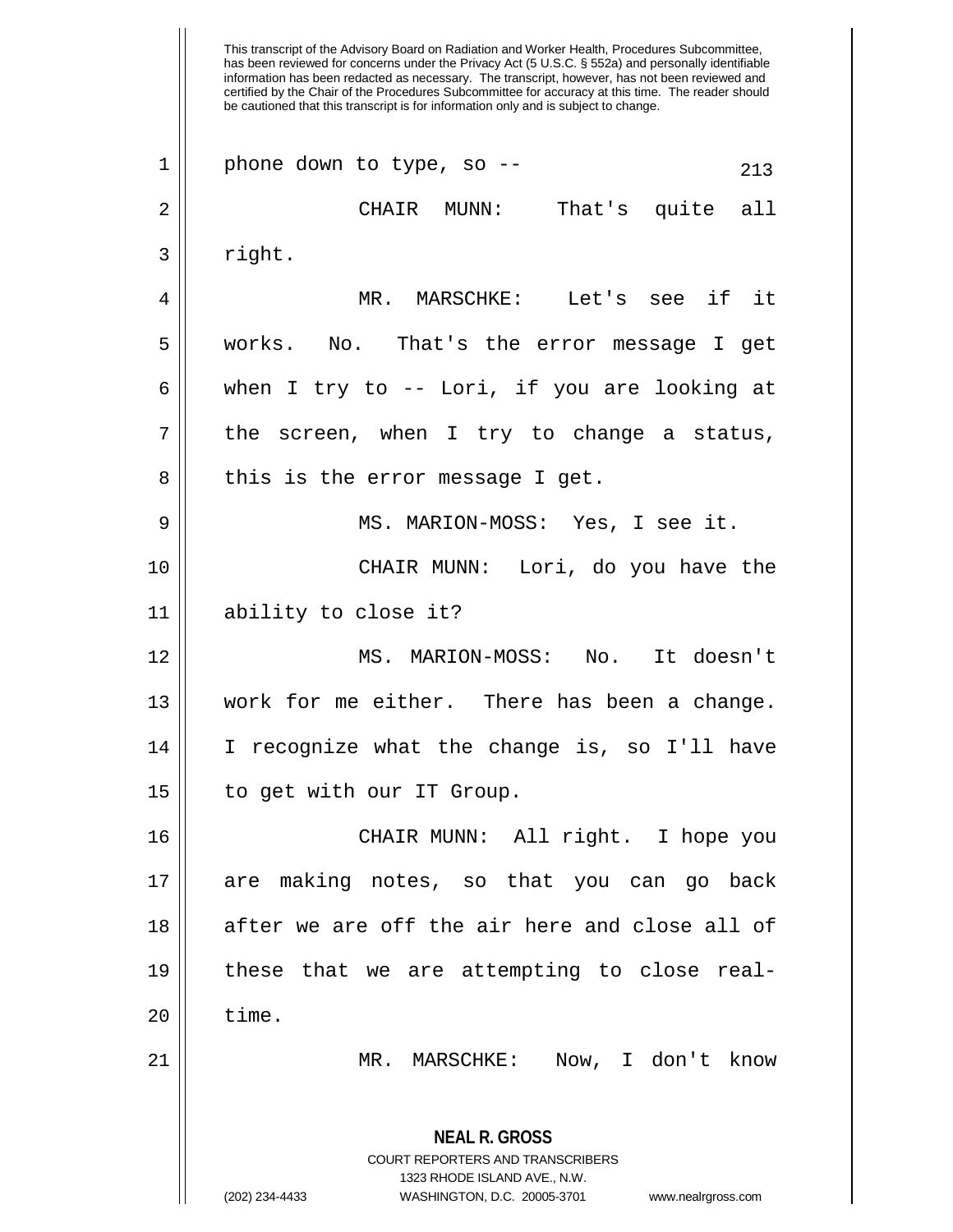This transcript of the Advisory Board on Radiation and Worker Health, Procedures Subcommittee, has been reviewed for concerns under the Privacy Act (5 U.S.C. § 552a) and personally identifiable information has been redacted as necessary. The transcript, however, has not been reviewed and certified by the Chair of the Procedures Subcommittee for accuracy at this time. The reader should be cautioned that this transcript is for information only and is subject to change. **NEAL R. GROSS** COURT REPORTERS AND TRANSCRIBERS 1323 RHODE ISLAND AVE., N.W.  $1 \parallel$  how to get back to the -- I'm lost.  $214$ 2 CHAIR MUNN: That should take you 3 back. 4 MR. MARSCHKE: Okay. 5 CHAIR MUNN: Back to OTIB-55. 6 MR. MARSCHKE: And what I'll do, 7 Wanda, is I'll just make notes here as to what 8 || status changes we decide upon and then when 9 || Lori gives me the green light, I will make the 10 || changes, if that's okay with you. 11 CHAIR MUNN: That's fine, yes. 12 || MR. MARSCHKE: Okay. 13 CHAIR MUNN: Just keep the 14 Subcommittee updated to ensure that that 15 happens. Are we ready for Finding 2? 16 MR. SMITH: Sure. Finding 2 was 17 commenting on the difference in 18 recommendations for a situation where you 19 don't necessarily know exactly what the 20 neutron spectra was for the energy employee. 21 IG-001 was written at the birth of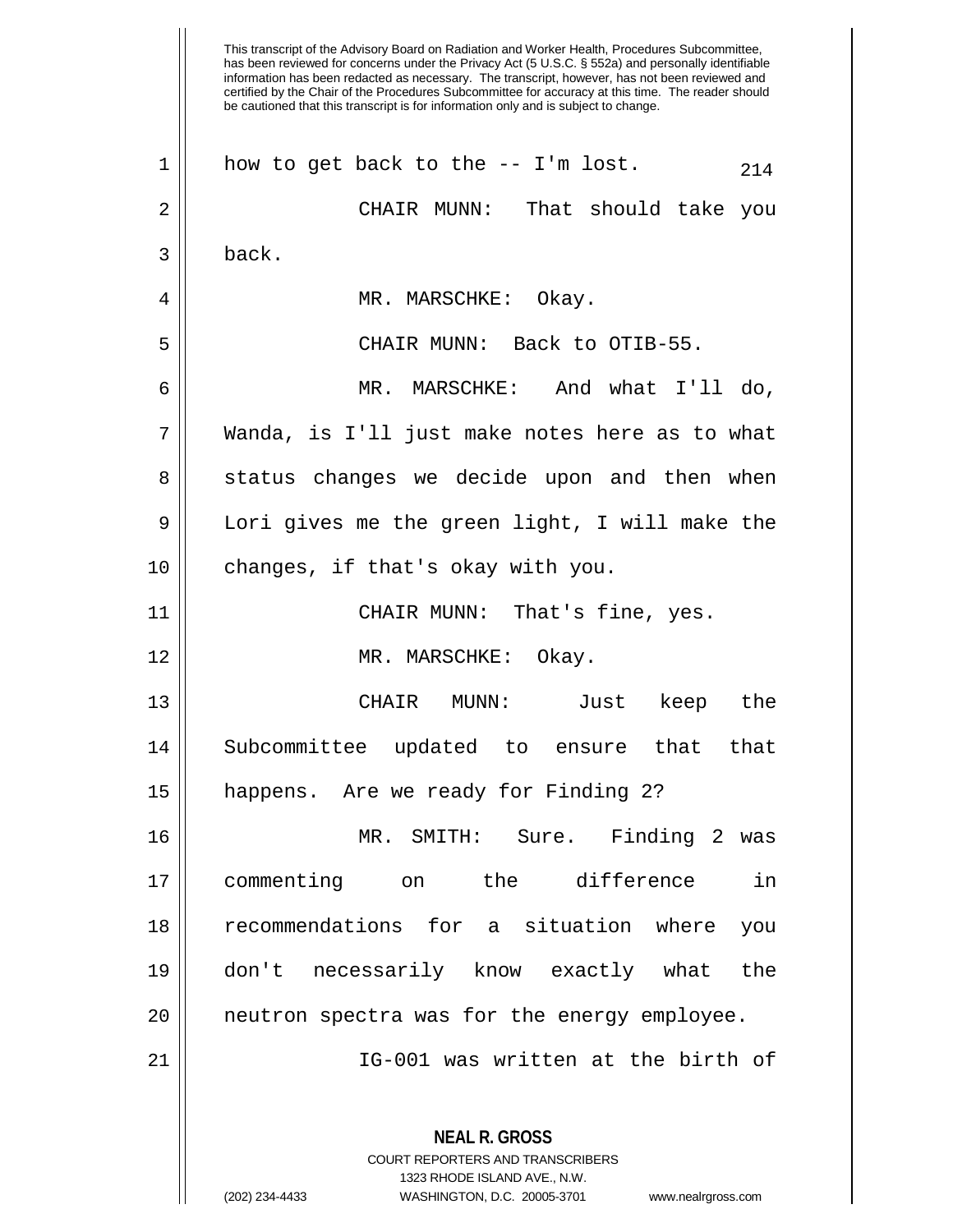| $\mathbf 1$ | the program and, of course, this TIB followed  |
|-------------|------------------------------------------------|
| 2           | that. And then after this TIB followed         |
| 3           | several TBDs, so as time was going on, we have |
| 4           | gotten more and more information about what    |
| 5           | exactly the neutron spectra is at given sites. |
| 6           | In the IG-001, though, going all               |
| 7           | the way back to that, there is no mandate in   |
| 8           | there with any language like "should" or       |
| 9           | "shall." We use the information that is in     |
| 10          | Table 2.2, there is some examples in Table 2.2 |
| 11          | of different exposure scenarios and the        |
| 12          | weighting factor that would go along with      |
| 13          | those different types of scenarios.            |
| 14          | When OTIB-55 came along, the                   |
| 15          | emphasis there was to kind of take something   |
| 16          | that would be workable for any situation and   |
| 17          | certainly the 0.1 to 2 MeV energy range turned |
| 18          | out to be the most claimant-favorable choice,  |
| 19          | in terms of the weighting factor<br>both       |
| 20          | correction and also in terms of Probability of |
| 21          | Causation that ends up being calculated by     |

**NEAL R. GROSS** COURT REPORTERS AND TRANSCRIBERS 1323 RHODE ISLAND AVE., N.W. (202) 234-4433 WASHINGTON, D.C. 20005-3701 www.nealrgross.com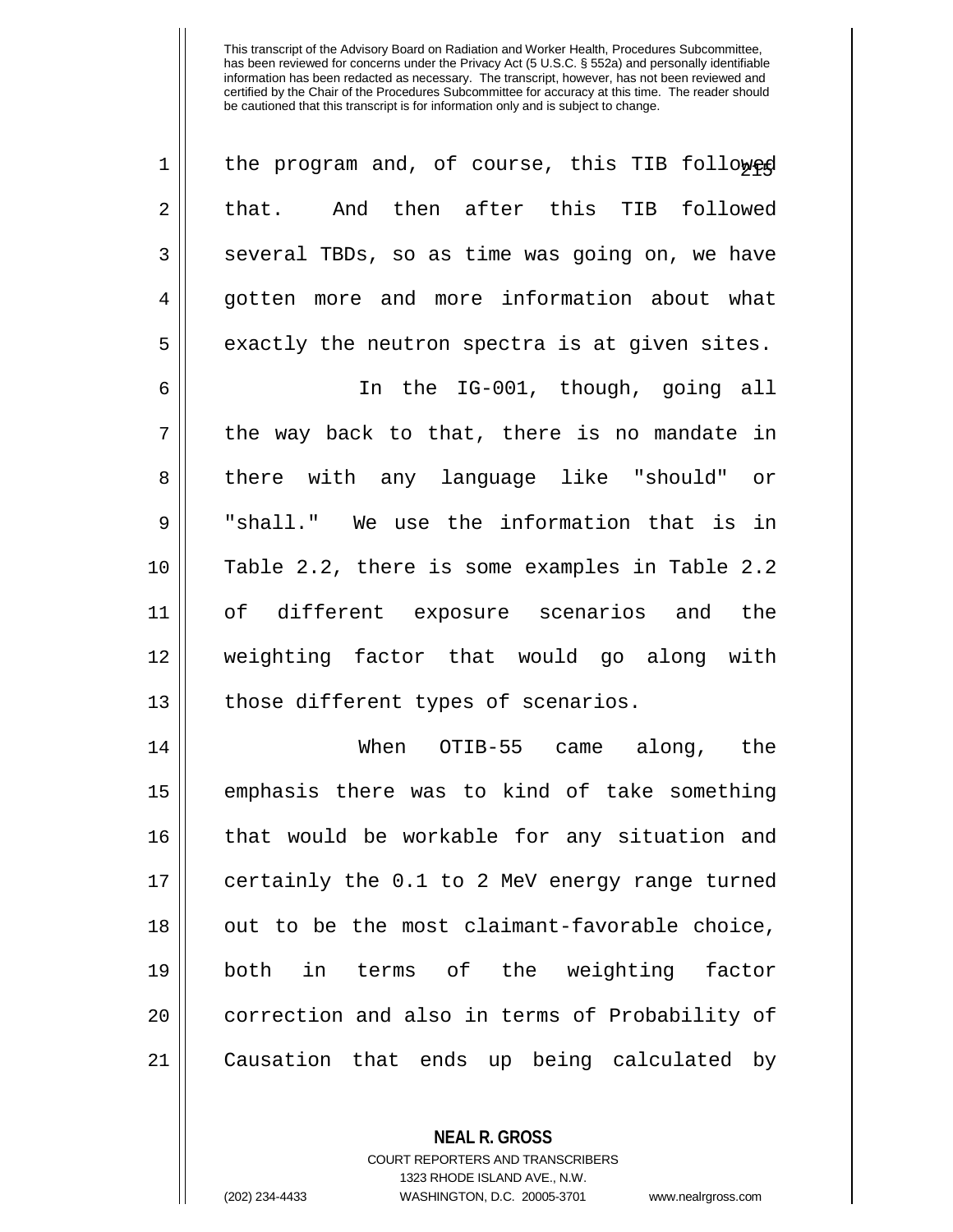| $\mathbf 1$    | IREP.<br>216                                                                                    |
|----------------|-------------------------------------------------------------------------------------------------|
| $\overline{2}$ | So that's the historical flow. You                                                              |
| 3              | know, the 0.1 to 2 MeV is kind of the                                                           |
| 4              | claimant-favorable suggestion made by the                                                       |
| 5              | OTIB. And then subsequent to that, as written                                                   |
| 6              | in the response, the TBDs, you know, fleshed                                                    |
| 7              | out the picture for each site as each site was                                                  |
| 8              | developed.                                                                                      |
| 9              | CHAIR MUNN: Thank you, Matt.                                                                    |
| 10             | John, is SC&A inclined to respond --                                                            |
| 11             | MR. STIVER: Yes, we have discussed                                                              |
| 12             | this aspect of IG-001, I believe, at the last                                                   |
| 13             | meeting. Kind of looking back in time as to,                                                    |
| 14             | you know, how it was intended and a lot of                                                      |
| 15             | these aspects were fleshed out and the TBDs                                                     |
| 16             | were detailed with specific guidance for the                                                    |
| 17             | different sites on these issues.                                                                |
| 18             | I am personally satisfied with Matt                                                             |
| 19             | Smith's response.                                                                               |
| 20             | What I would<br>MR. MARSCHKE:                                                                   |
| 21             | suggest, this is Steve, is, you know, that we                                                   |
|                | <b>NEAL R. GROSS</b><br><b>COURT REPORTERS AND TRANSCRIBERS</b><br>1323 RHODE ISLAND AVE., N.W. |
|                | (202) 234-4433<br>WASHINGTON, D.C. 20005-3701<br>www.nealrgross.com                             |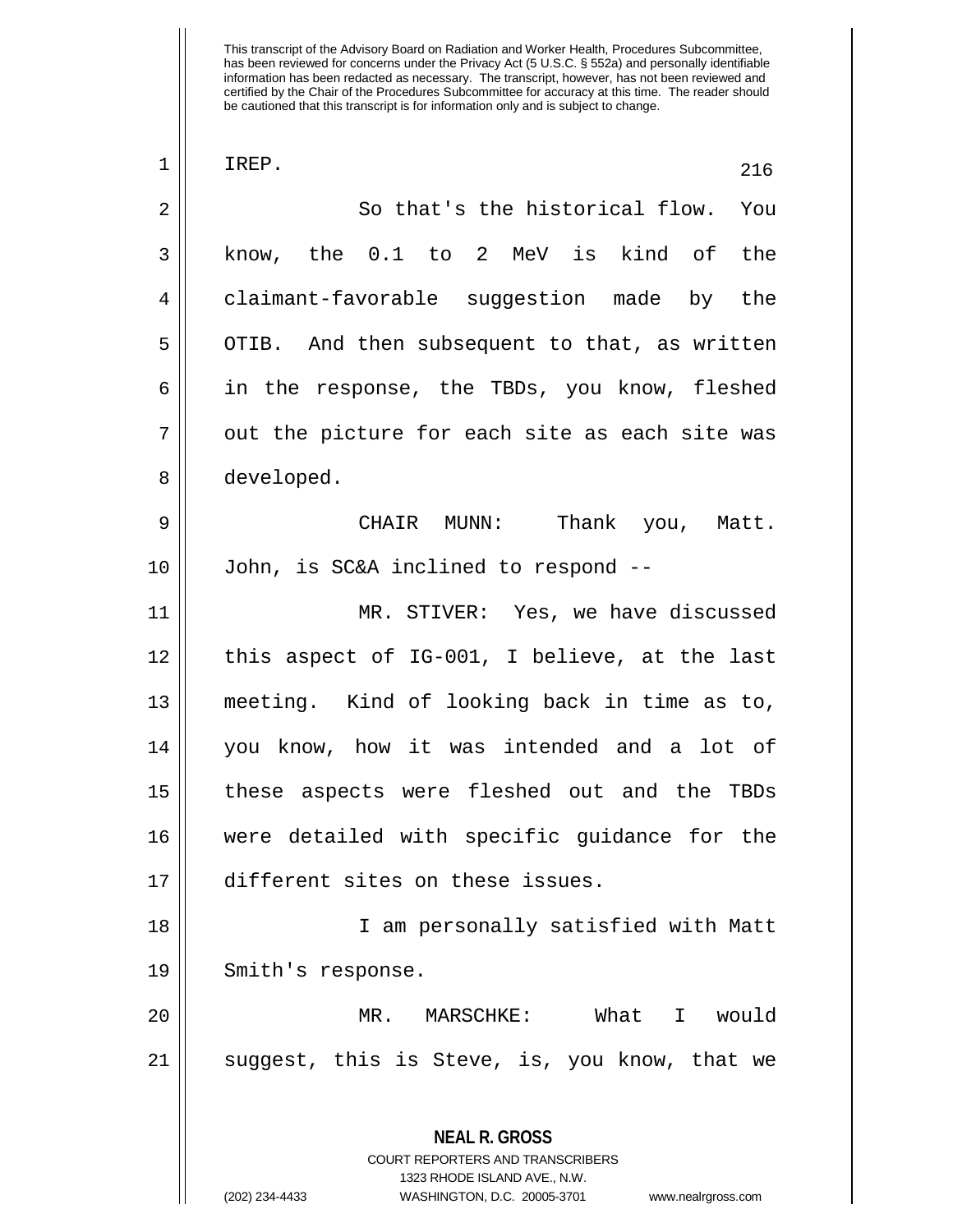1 || put as this kind of -- I mean, I would like, to 2 || get the two documents saying the same thing. 3 || Not that they are, you know, necessarily 4 contradicting each other right now, but they  $5$  || are not saying the same thing.

 And one person could go, you know, 7 || to one document and get one direction and get 8 another. So what my recommendation would be 9 || is to put this kind of like in abeyance status and just put a -- on the next time that IG-001 gets changed or if it ever gets changed, put it on the list of changes to be made, is to make sure that it is -- that this portion of it is consistent with what is in OTIB-55.

15 MEMBER ZIEMER: Hang on a second. 16 This is Ziemer. Isn't IG-001 the document 17 || that is never used in dose reconstruction? 18 || CHAIR MUNN: That's pretty much it,  $19 \parallel$  yes.

20 MEMBER ZIEMER: We went through  $21$  | this before. It's a general guidance

> **NEAL R. GROSS** COURT REPORTERS AND TRANSCRIBERS

> > 1323 RHODE ISLAND AVE., N.W.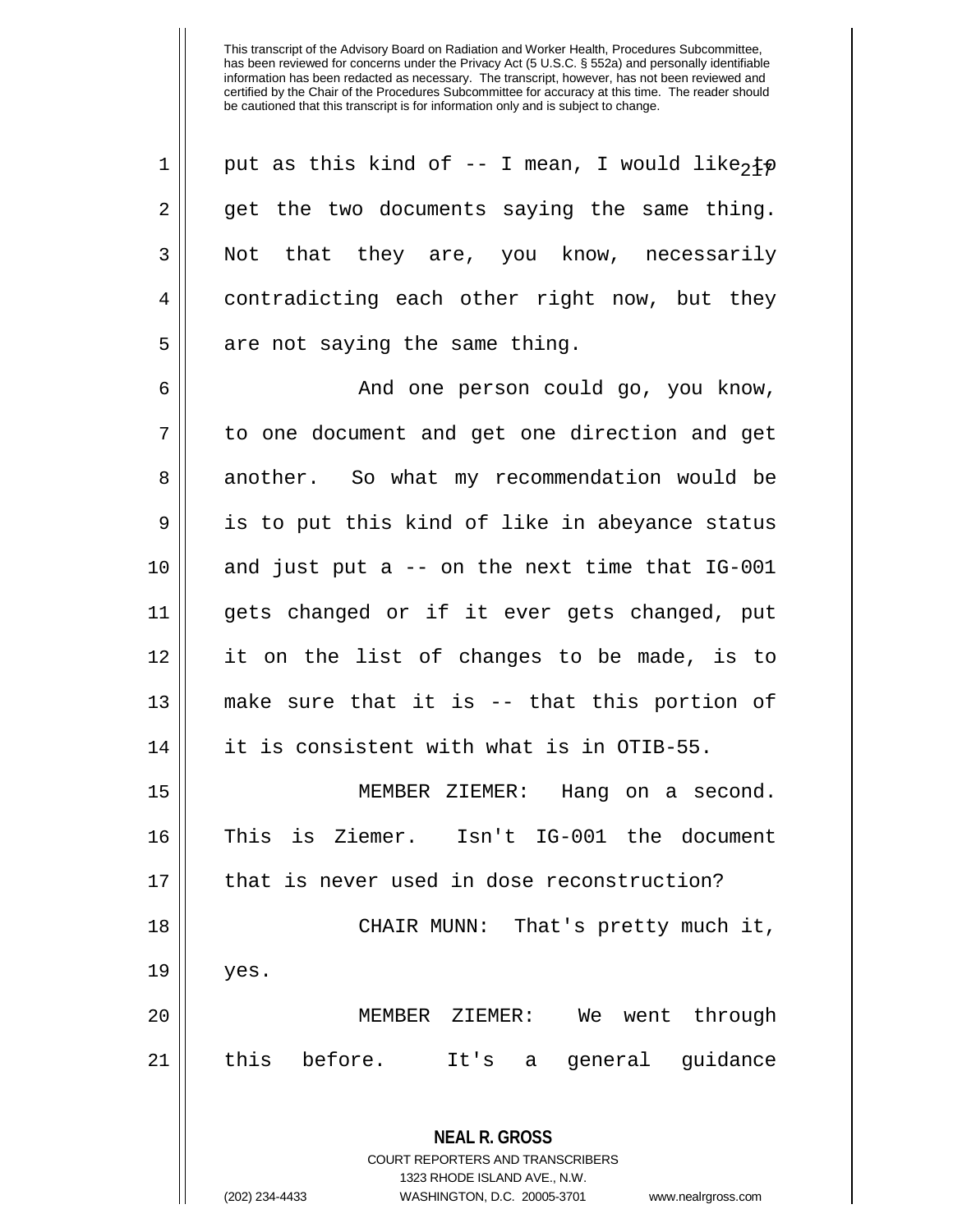has been reviewed for concerns under the Privacy Act (5 U.S.C. § 552a) and personally identifiable information has been redacted as necessary. The transcript, however, has not been reviewed and certified by the Chair of the Procedures Subcommittee for accuracy at this time. The reader should be cautioned that this transcript is for information only and is subject to change. **NEAL R. GROSS** COURT REPORTERS AND TRANSCRIBERS 1323 RHODE ISLAND AVE., N.W.  $1 \parallel$  document. It is never used in d $_2^{\circ}$ 2 | reconstruction. 3 MR. STIVER: That's my 4 understanding of it as well. And it is never 5 used in dose reconstruction. I don't know 6  $\parallel$  that we gain much by going back and  $-$ -7 MEMBER ZIEMER: It probably won't 8 | be revised either. 9 CHAIR MUNN: My concern is more 10 with -- as I interpret what Matt has said in 11 this particular finding, he is saying that the 12 || guidance in the Site Profile documents are the 13 documents of concern when they are doing this 14 || type of calculation. 15 And if that's the case, then there 16 || should be, in my mind, more concern with how 17 || OTIB-55 relates to the Site Profile document 18 instructions than it does with IG-001, because 19 we have discussed that many times and I think  $20$  || that is thoroughly understood by all of us. 21 || There is differing instruction

This transcript of the Advisory Board on Radiation and Worker Health, Procedures Subcommittee,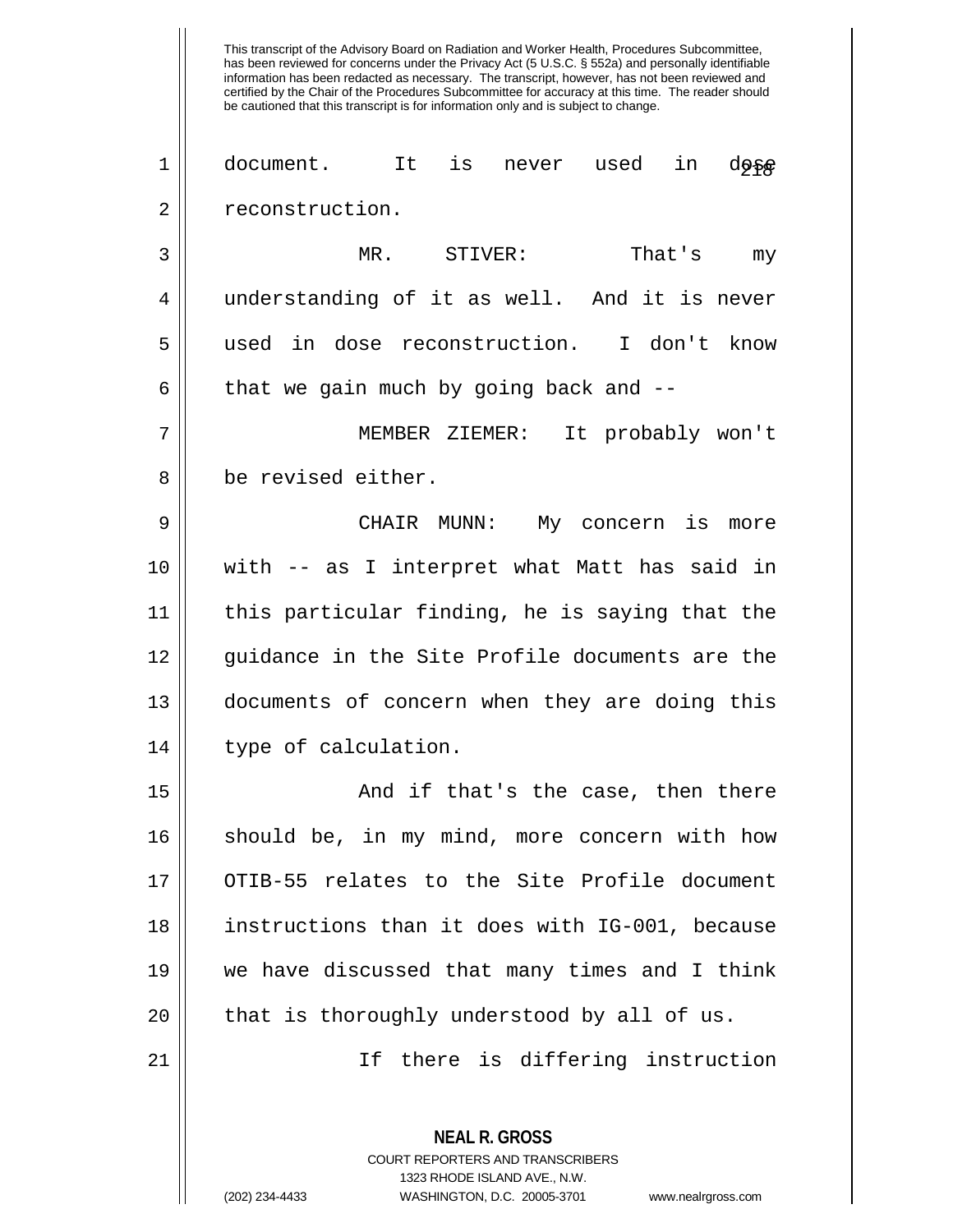| $\mathbf 1$    | that exists in the Site Profile documents than                                                  |
|----------------|-------------------------------------------------------------------------------------------------|
| $\sqrt{2}$     | in OTIB-55, then this is undoubtedly the right                                                  |
| 3              | place to address that. I don't know the                                                         |
| $\overline{4}$ | answer to that. Are there differing                                                             |
| 5              | instructions in the site documents?                                                             |
| 6              | MR. SMITH: In general, the answer                                                               |
| 7              | to that would be no. If anything, the site                                                      |
| 8              | documents will go into more detail. The site                                                    |
| 9              | documents are going to be presenting whatever                                                   |
| 10             | data can be found to show what the neutron                                                      |
| 11             | spectra was around the facilities where                                                         |
| 12             | neutron exposure was possible.                                                                  |
| 13             | CHAIR MUNN: But it would not be in                                                              |
| 14             | conflict with OTIB-55?                                                                          |
| 15             | MR. SMITH: No. It's going to be                                                                 |
| 16             | using the data from -- yes, it's going to be                                                    |
| 17             | using the data from OTIB-55.                                                                    |
| 18             | CHAIR MUNN:<br>Okay.                                                                            |
| 19             | SMITH: The TBD is built<br>MR.<br>upon                                                          |
| 20             | OTIB-55.                                                                                        |
| 21             | MR. STIVER: Yes, OTIB-55 and the                                                                |
|                | <b>NEAL R. GROSS</b><br><b>COURT REPORTERS AND TRANSCRIBERS</b><br>1323 RHODE ISLAND AVE., N.W. |
|                | (202) 234-4433<br>WASHINGTON, D.C. 20005-3701<br>www.nealrgross.com                             |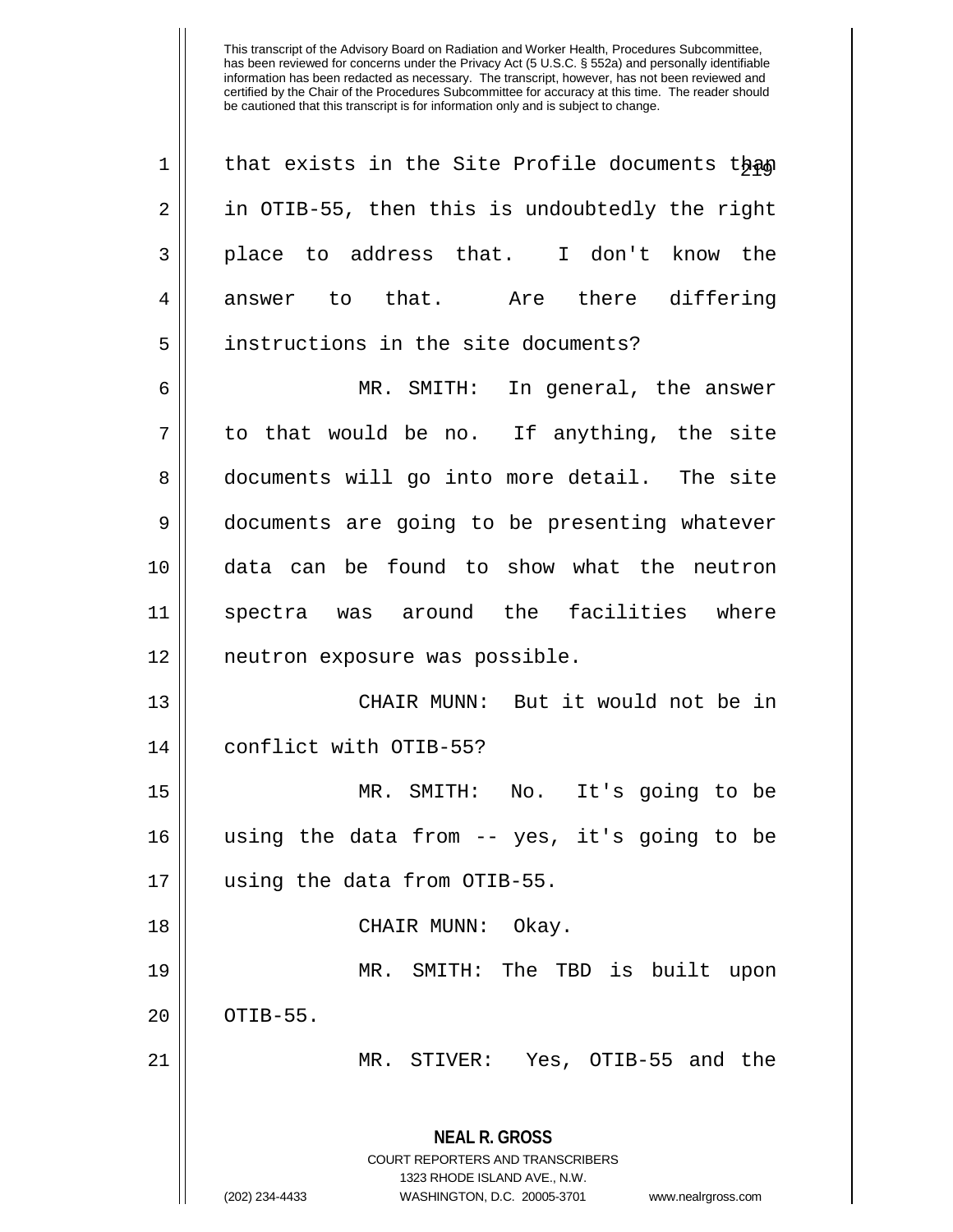**NEAL R. GROSS** 1 || ICRP-60 recommendations are actually hard 2 || wired into IREP to begin with. 3 MR. SMITH: Correct. 4 CHAIR MUNN: Then perhaps what is 5 needed here is a slight revision in the  $6 \parallel$  wording of the response here, so that it might  $7 \parallel$  say, ultimately, both documents are superseded 8 || by more detailed guidance in the Site Profile 9 documents, rather than leaving the inference  $10$  || that there is disparate ability. 11 Or in some other way clarify that.  $12$  | I think that's what I heard, that there is not 13 conflict instructions. It's just that the 14 more detailed one appears in the Site Profile 15 documents than in OTIB-55, simply because the 16 || Site Profile documents can't afford to be more  $17 \parallel$  specific. 18 MEMBER ZIEMER: Wanda, this is 19 Ziemer again. This one, though, is a 20 || Technical Basis Document as opposed to a 21 guidance document, so I don't think this is

> COURT REPORTERS AND TRANSCRIBERS 1323 RHODE ISLAND AVE., N.W.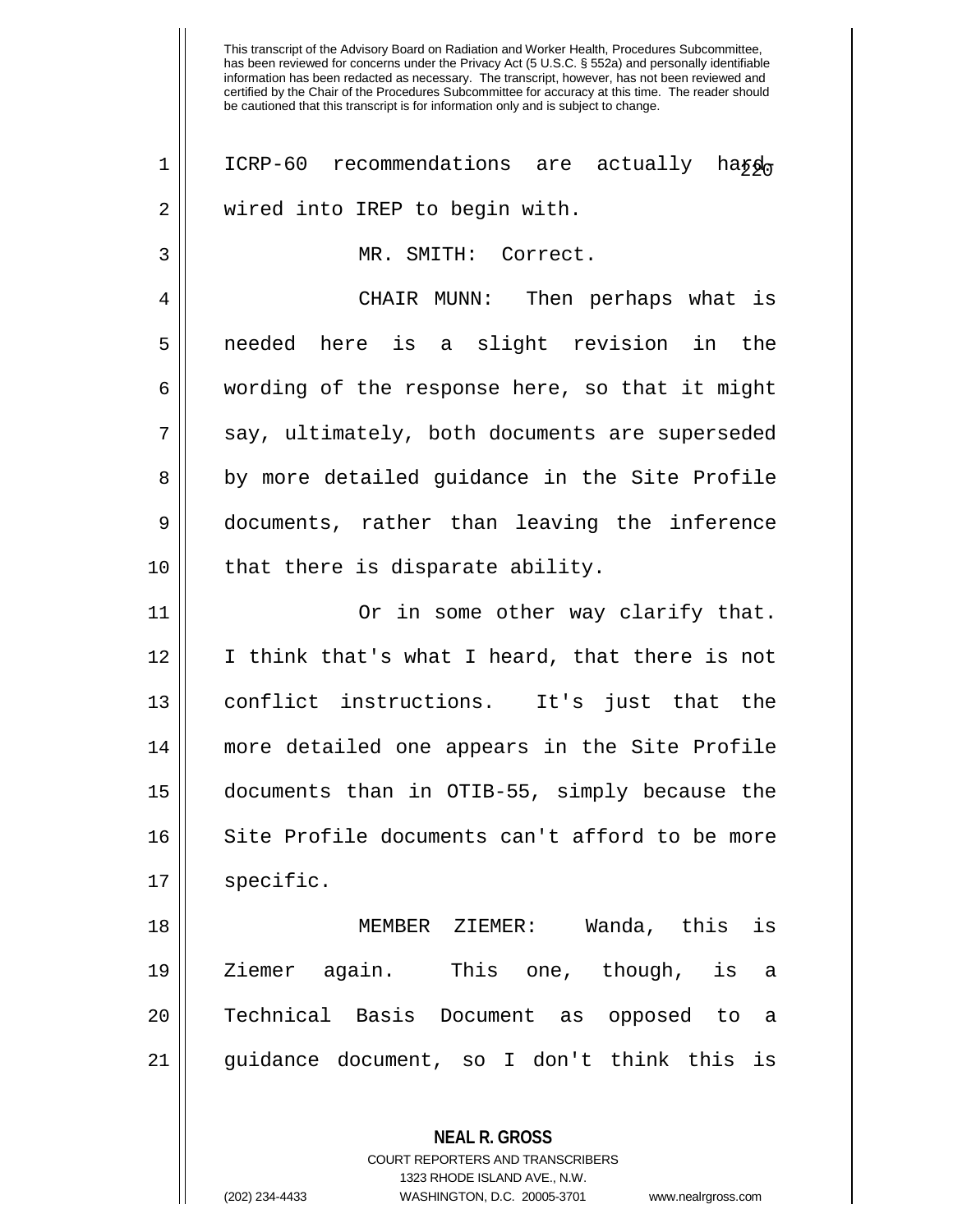| $\mathbf 1$    | superseded. The guidance isn't rea $\frac{1}{2}Y$        |
|----------------|----------------------------------------------------------|
| $\overline{2}$ | superseded either. It's just general, has                |
| 3              | nothing to do specifically with dose                     |
| 4              | reconstruction.                                          |
| 5              | This is a Technical Basis Document                       |
| 6              | which really deals with the conversion                   |
| 7              | factors. Isn't it? I'm pulling it up here.               |
| 8              | CHAIR MUNN: I think so. I'm going                        |
| $\mathsf 9$    | to let you do the work.                                  |
| 10             | MR. SMITH: Just a short statement                        |
| 11             | while that's being pulled up. That's true,               |
| 12             | that the TBDs are basically going to be citing           |
| 13             | the technical information in OTIB-55.                    |
| 14             | MEMBER ZIEMER: Right.                                    |
| 15             | MR. SMITH: For example, the                              |
| 16             | fraction of a given neutron source that falls            |
| 17             | into the 0.2 to 2 MeV range, the TBD is going            |
| 18             | to be recommending this factor of 2 to correct           |
| 19             | for the weighting factor difference.                     |
| 20             | CHAIR MUNN:<br>So the point I'm                          |
| 21             | trying to make is the only issue that we have            |
|                |                                                          |
|                | <b>NEAL R. GROSS</b><br>COURT REPORTERS AND TRANSCRIBERS |

1323 RHODE ISLAND AVE., N.W.

 $\mathop{\text{||}}$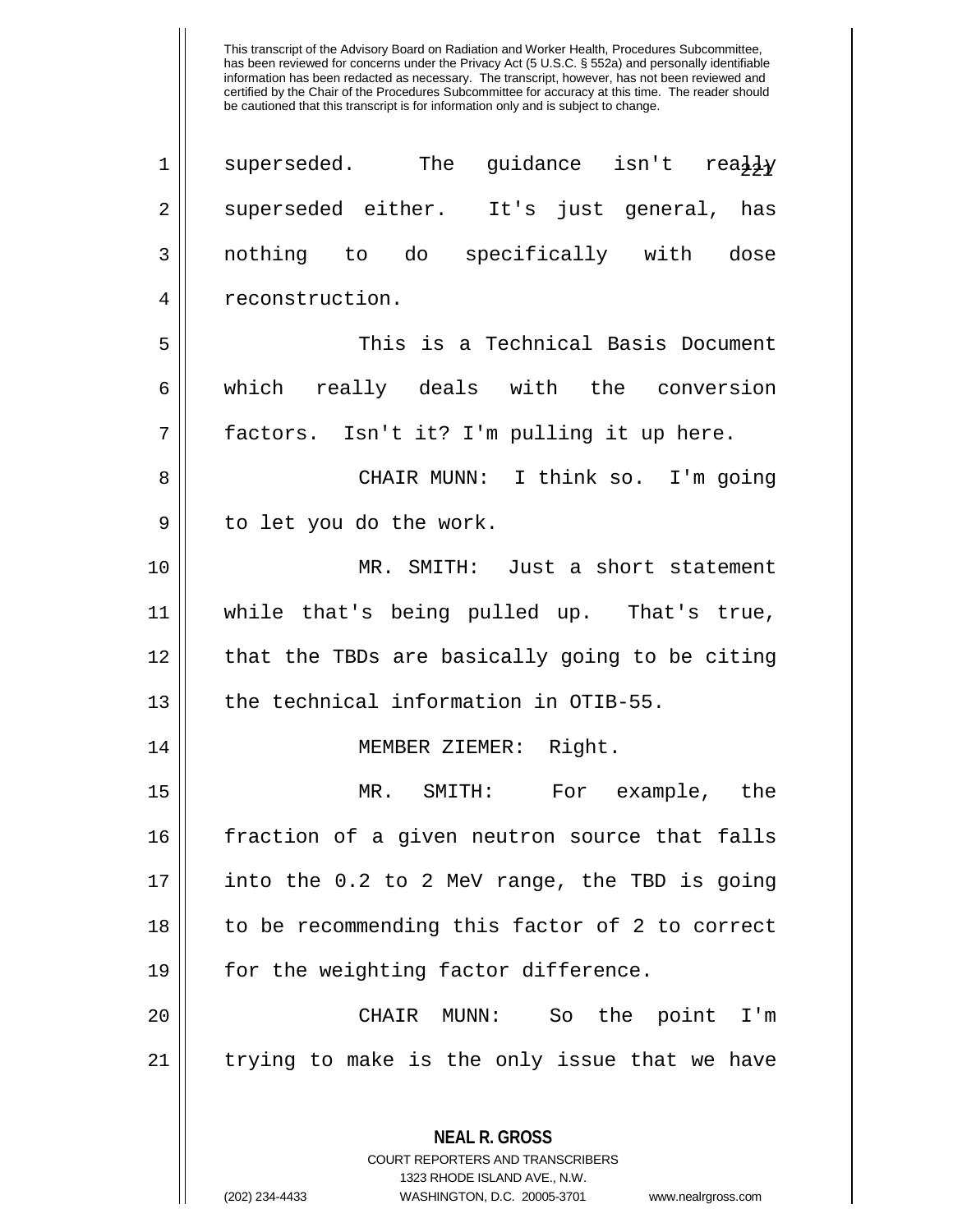This transcript of the Advisory Board on Radiation and Worker Health, Procedures Subcommittee, has been reviewed for concerns under the Privacy Act (5 U.S.C. § 552a) and personally identifiable information has been redacted as necessary. The transcript, however, has not been reviewed and certified by the Chair of the Procedures Subcommittee for accuracy at this time. The reader should be cautioned that this transcript is for information only and is subject to change. 1 || here in the Subcommittee right now is  $22\pi$ 2 || semantics issue, correct? 3 MR. SMITH: Right. The response 4 || was addressing the comment that TIB-55 was not 5 in total agreement or saying the same thing as  $6 \parallel$  IG-001. 7 CHAIR MUNN: Yes, yes, right, yes. 8 And we have already addressed the IG-001 9 issue. We are quite familiar with that and 10 understand the difference between the guidance 11 document and the directive document. The 12 issue that remains is semantic and related 13 || only to whether or not "supersede" is the 14 || appropriate word to be using here. 15 I guess, alternatively, we could  $16$  create yet another entry as we close it out, 17 if we agree that we can, in fact, close it out 18 given this information and we could address 19 exactly what our discussion has been here and  $20$  || close it. Is there any problem with that? 21 MR. MARSCHKE: If there is no

> **NEAL R. GROSS** COURT REPORTERS AND TRANSCRIBERS 1323 RHODE ISLAND AVE., N.W. (202) 234-4433 WASHINGTON, D.C. 20005-3701 www.nealrgross.com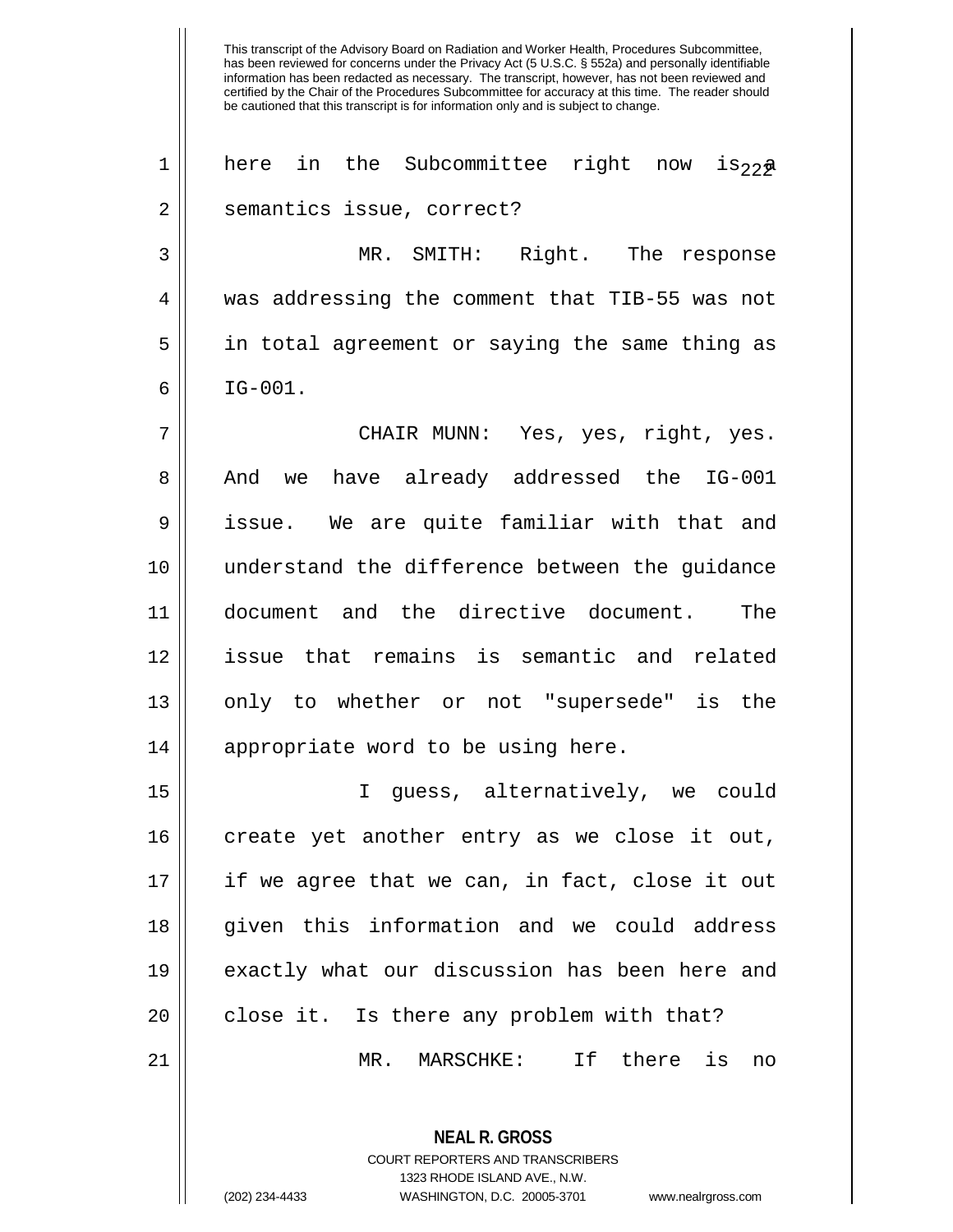| $\mathbf 1$    | changes to either the document itself, $OT\frac{7}{2}R$                                                                                                                |
|----------------|------------------------------------------------------------------------------------------------------------------------------------------------------------------------|
| $\overline{2}$ | 55, or any of the Site Profile documents, that                                                                                                                         |
| 3              | it's just a wording change in the response,                                                                                                                            |
| 4              | then I think it is -- you know, I think we                                                                                                                             |
| 5              | should -- our recommendation would be to just                                                                                                                          |
| 6              | close it.                                                                                                                                                              |
| 7              | MR. STIVER: I would tend to second                                                                                                                                     |
| 8              | I don't see any point in changing it<br>that.                                                                                                                          |
| $\mathsf 9$    | unless we are going to have a continued                                                                                                                                |
| 10             | discussion. We have all agreed that it can be                                                                                                                          |
| 11             | closed.                                                                                                                                                                |
| 12             | CHAIR MUNN: And we certainly do                                                                                                                                        |
| 13             | want to get it off the books and stop taking                                                                                                                           |
| 14             | up everybody's time with it, if we<br>have                                                                                                                             |
| 15             | reached an agreement.                                                                                                                                                  |
| 16             | Is there any problem with our                                                                                                                                          |
| 17             | saying that this is accepted and we close it                                                                                                                           |
| 18             | out?                                                                                                                                                                   |
| 19             | MEMBER ZIEMER: I'm good with that.                                                                                                                                     |
| 20             | MR. STIVER: I'm fine with it.                                                                                                                                          |
| 21             | CHAIR MUNN: Josie?                                                                                                                                                     |
|                | <b>NEAL R. GROSS</b><br><b>COURT REPORTERS AND TRANSCRIBERS</b><br>1323 RHODE ISLAND AVE., N.W.<br>(202) 234-4433<br>WASHINGTON, D.C. 20005-3701<br>www.nealrgross.com |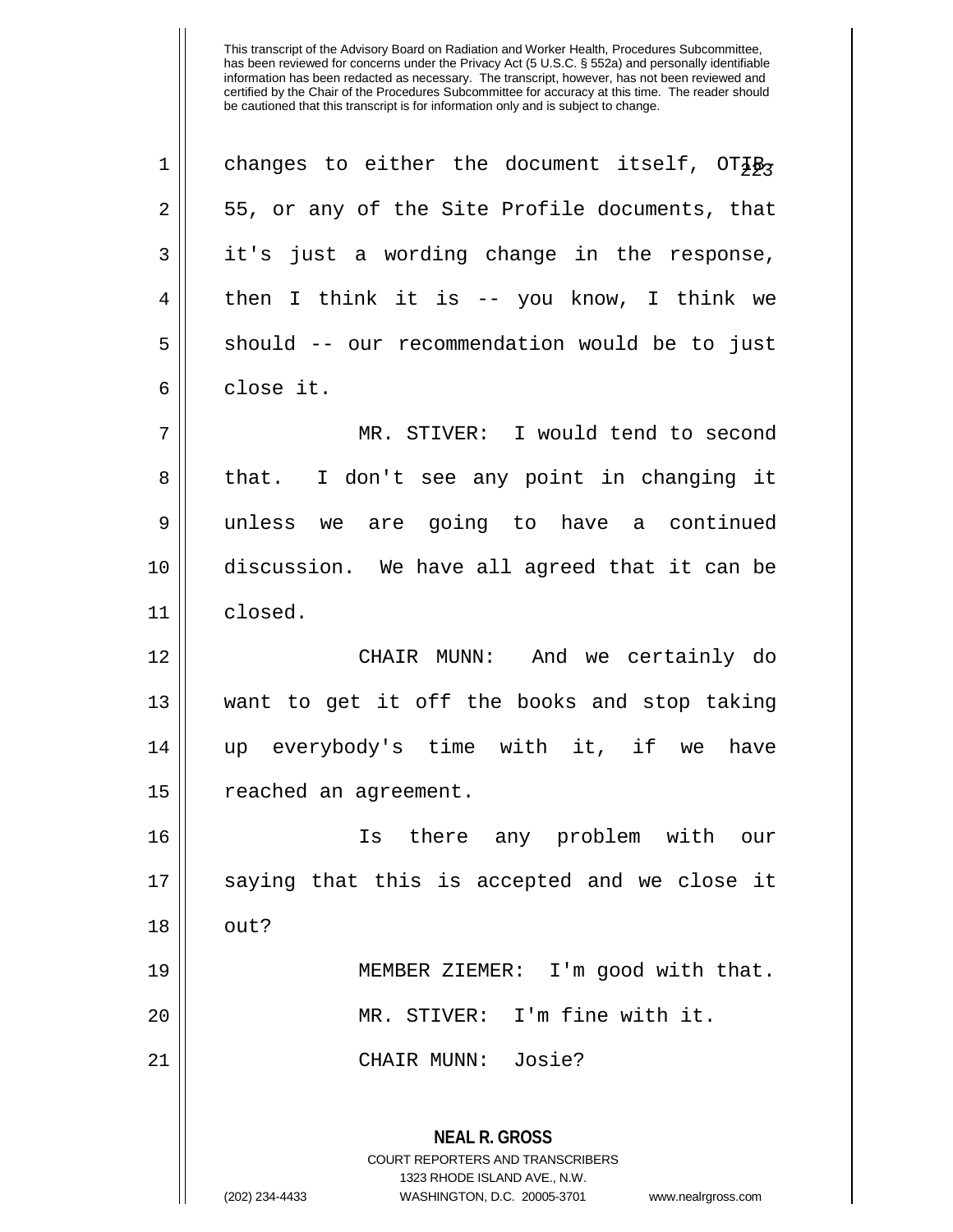This transcript of the Advisory Board on Radiation and Worker Health, Procedures Subcommittee, has been reviewed for concerns under the Privacy Act (5 U.S.C. § 552a) and personally identifiable information has been redacted as necessary. The transcript, however, has not been reviewed and certified by the Chair of the Procedures Subcommittee for accuracy at this time. The reader should be cautioned that this transcript is for information only and is subject to change. **NEAL R. GROSS** COURT REPORTERS AND TRANSCRIBERS 1323 RHODE ISLAND AVE., N.W. 1 || MEMBER BEACH: I'm good with that  $2 \parallel$  also. 3 CHAIR MUNN: All right. You have 4 your marching orders, Steve. Let's see if we 5 can do it. 6 MR. SMITH: All right. Do you want 7 | me to move on to No. 3? 8 CHAIR MUNN: Well, I was hoping 9 || that Steve could go ahead and --10 MR. SMITH: Oh. 11 CHAIR MUNN: -- close it out. 12 Well, do everything except the closed part.. 13 MR. MARSCHKE: It's not going to 14 || allow me to do anything, Wanda. 15 CHAIR MUNN: Yes, I know, but if we  $16$   $\vert$  -- if you go ahead and put the words in that 17 we have just used before, everybody agrees, 18 and it's closed. And then we will let Lori 19 close it for us after we have gone away and 20 | everybody is sleeping. 21 MR. MARSCHKE: I can't put any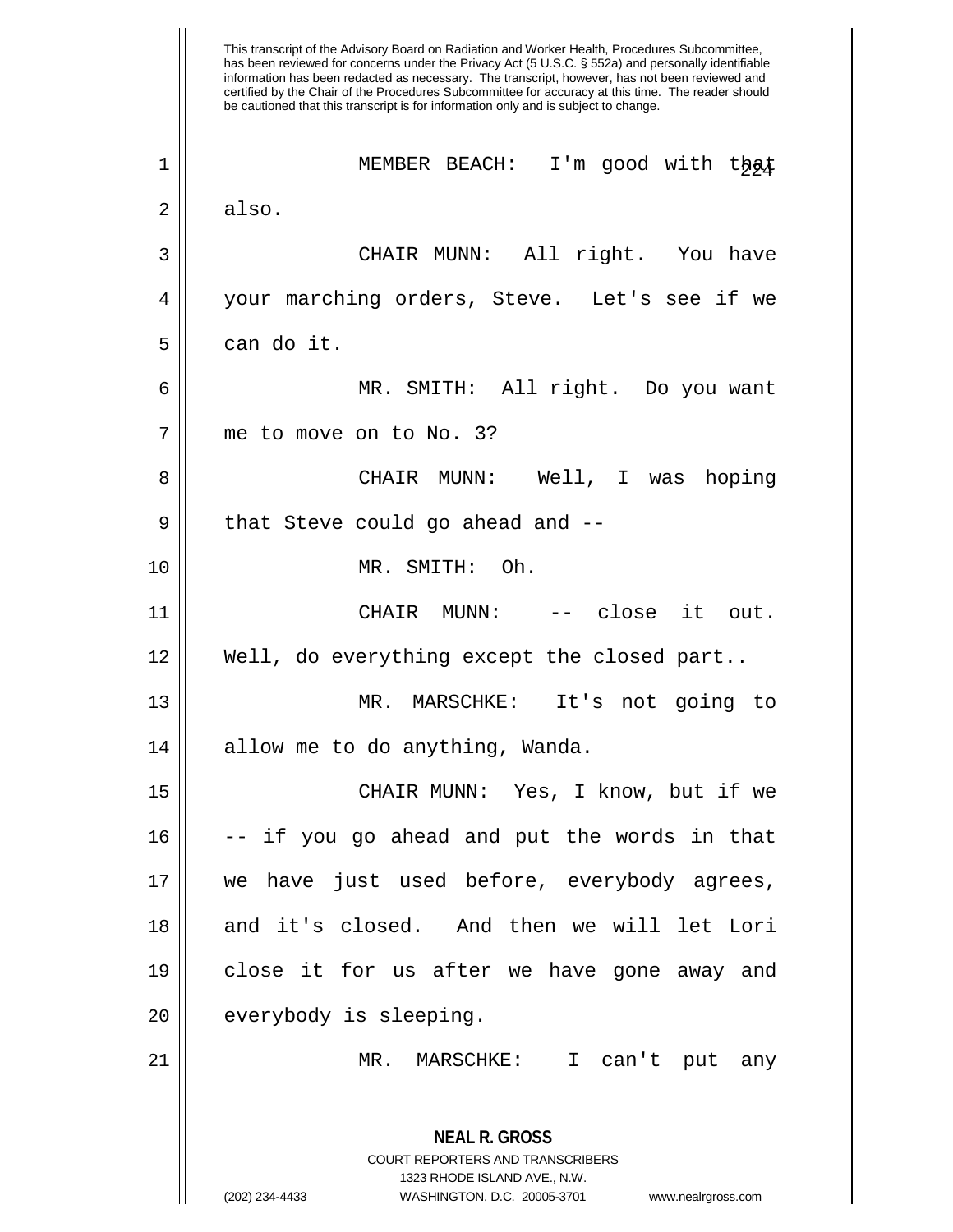This transcript of the Advisory Board on Radiation and Worker Health, Procedures Subcommittee, has been reviewed for concerns under the Privacy Act (5 U.S.C. § 552a) and personally identifiable information has been redacted as necessary. The transcript, however, has not been reviewed and certified by the Chair of the Procedures Subcommittee for accuracy at this time. The reader should be cautioned that this transcript is for information only and is subject to change. **NEAL R. GROSS** COURT REPORTERS AND TRANSCRIBERS 1323 RHODE ISLAND AVE., N.W. (202) 234-4433 WASHINGTON, D.C. 20005-3701 www.nealrgross.com 1 | words in. I can't make any modifications  $\frac{2}{5}$  $2 \parallel$  this one yet. 3 CHAIR MUNN: Oh, it won't let you in  $4 \parallel$  to do it for No. 2? 5 || MR. MARSCHKE: Oh, wait a minute. 6 Maybe I can -- oh, you want me to edit Matt's 7 | --8 CHAIR MUNN: No. 9 MR. MARSCHKE: I don't think I  $10 \parallel$  can  $-$ 11 CHAIR MUNN: No, no. I wanted you 12 to add a statement as we did in Finding 1.  $13$  || Just add --14 MR. MARSCHKE: No, we didn't add a 15 statement in Finding 1. It wouldn't let me 16 | add a statement. 17 MR. STIVER: Yes, that was the 18 problem, we couldn't get in to make changes in 19 Finding 1. 20 CHAIR MUNN: All right. All right. 21 Very good.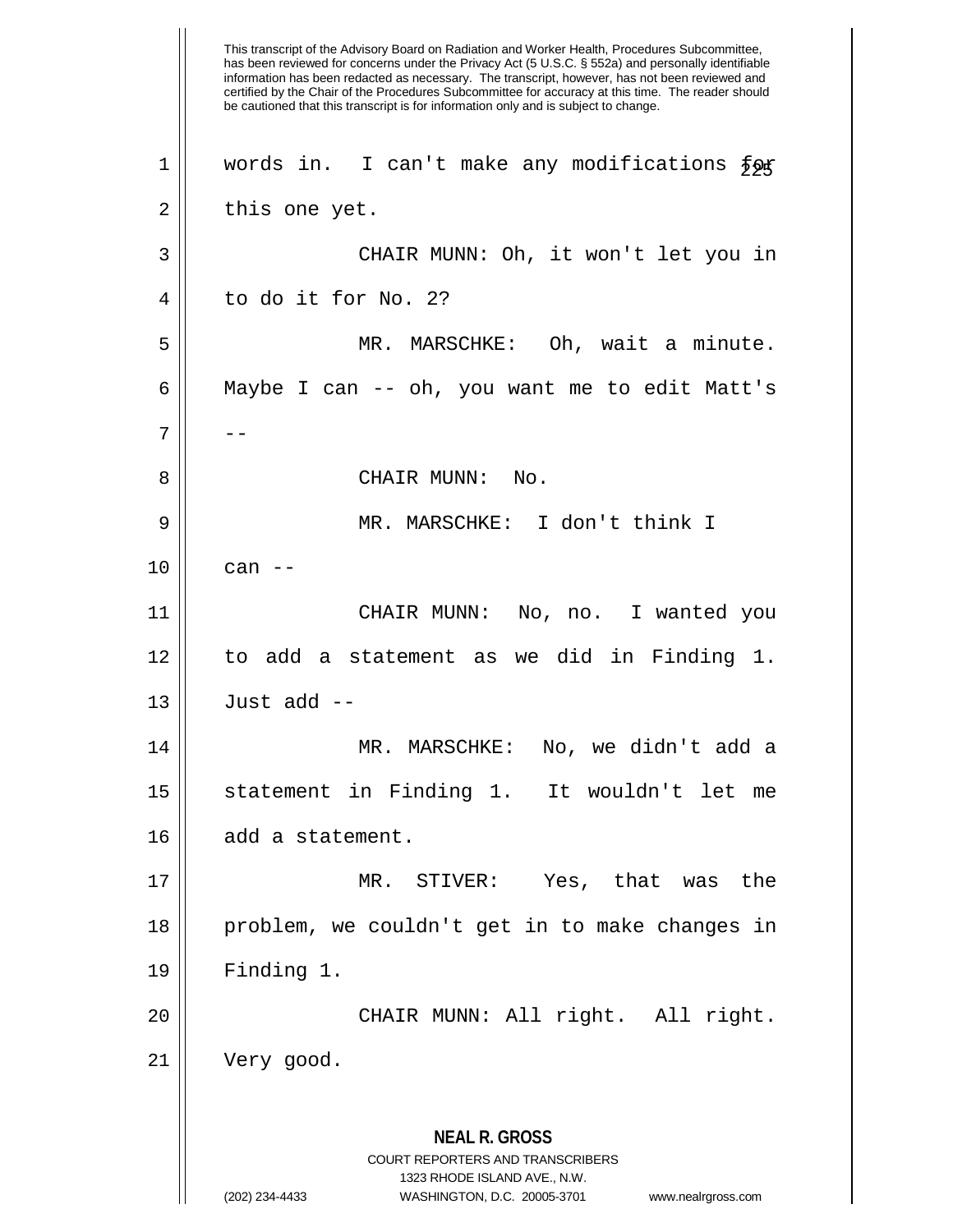This transcript of the Advisory Board on Radiation and Worker Health, Procedures Subcommittee, has been reviewed for concerns under the Privacy Act (5 U.S.C. § 552a) and personally identifiable information has been redacted as necessary. The transcript, however, has not been reviewed and certified by the Chair of the Procedures Subcommittee for accuracy at this time. The reader should be cautioned that this transcript is for information only and is subject to change. **NEAL R. GROSS** COURT REPORTERS AND TRANSCRIBERS 1323 RHODE ISLAND AVE., N.W. (202) 234-4433 WASHINGTON, D.C. 20005-3701 www.nealrgross.com MR. MARSCHKE: We tried to do it, 226 1  $2 \parallel$  it just -- yes. 3 CHAIR MUNN: Even though we saw you 4 || type it in, it wouldn't even accept that? 5 MR. MARSCHKE: Even though you saw  $6$  || me type it in, it just  $-$ 7 CHAIR MUNN: It wouldn't accept it? 8 MR. MARSCHKE: It went into the bit 9 bucket. 10 || CHAIR MUNN: All right. All right. 11 I thought the only thing it would not let you  $12 \parallel$  do is change the status. I didn't realize --13 || MR. MARSCHKE: No, no. 14 CHAIR MUNN: -- it wouldn't let you 15 | insert anything. 16 MR. MARSCHKE: It won't let me do 17 anything. 18 CHAIR MUNN: In a case like that, 19 we know what has to happen with No. 2 as well. 20 || Now, I guess we are back to you, 21 Matt, and No. 3.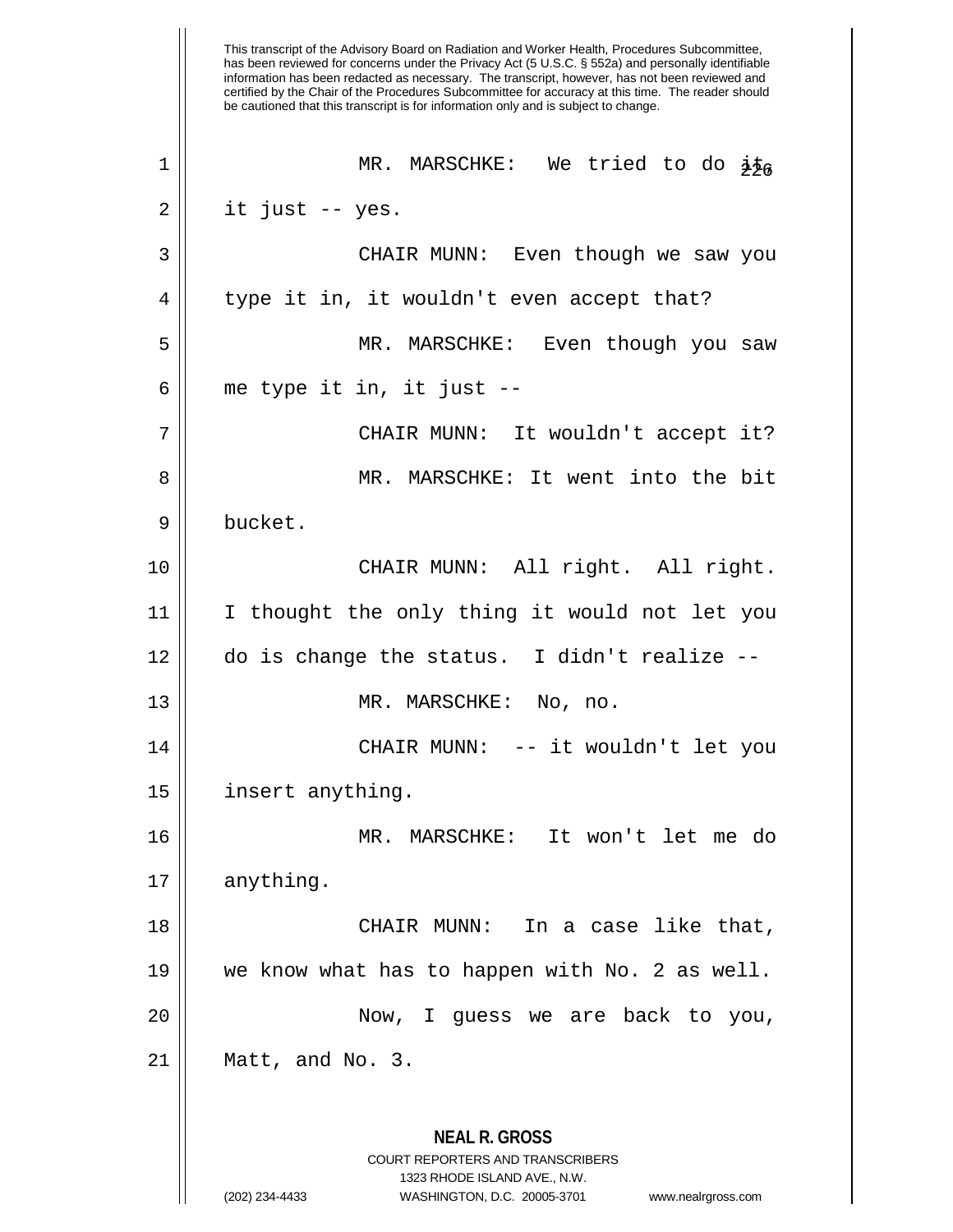| 1  | MR. SMITH: Okay. No. 3, the                    |
|----|------------------------------------------------|
| 2  | finding or comment here was that the TIB does  |
| 3  | not present the rationale for using NCRP       |
| 4  | Report 38 as a basis for adjusting pre-'73     |
| 5  | neutron measurements.                          |
| 6  | The response takes us to the end of            |
| 7  | Section 2 and I wrote there page 7. It kind    |
| 8  | of starts on the bottom of page 6. And the     |
| 9  | statement in the TIB is the following and it   |
| 10 | is referring to comparing NCRP Report 38 to    |
| 11 | NCRP Report 20.                                |
| 12 | It states that "The two sets of                |
| 13 | data for the neutron quality factor are in     |
| 14 | close agreement despite the differences in the |
| 15 | shape of the tissue-equivalent phantoms used   |
| 16 | to represent the human torso.                  |
| 17 | Figure 2-1 illustrates both data               |
| 18 | sets and how they are basically overlaying     |
| 19 | each other. The final sentence before Figure   |
| 20 | 2-1 states that the results in the following   |
| 21 | sections, meaning the following sections of    |

**NEAL R. GROSS** COURT REPORTERS AND TRANSCRIBERS 1323 RHODE ISLAND AVE., N.W.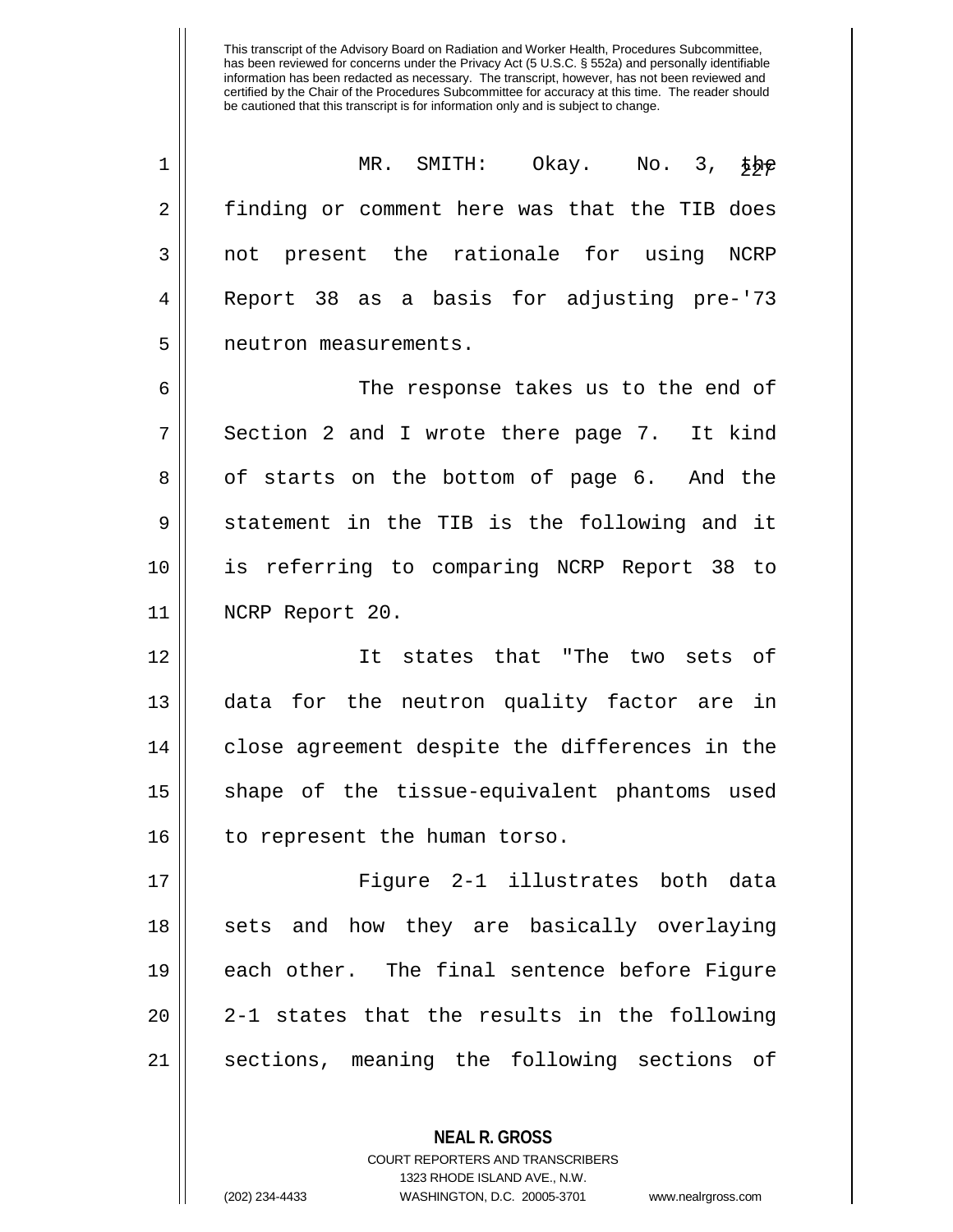| 1           | the OTIB, are based on the<br>newer<br><b>moxe</b>                                              |
|-------------|-------------------------------------------------------------------------------------------------|
| $\mathbf 2$ | extensive set of data from NCRP Report 38."                                                     |
| 3           | So that's the response on that for,                                                             |
| 4           | you know, basis of using NCRP-38.                                                               |
| 5           | MR. MARSCHKE: So you say -- I                                                                   |
| 6           | missed that at the bottom of page 7.                                                            |
| 7           | MR. SMITH: It starts at the bottom                                                              |
| 8           | and the word that is quoted starts at the very                                                  |
| 9           | bottom of page 6 and they continue on to page                                                   |
| 10          | 7 and then Figure 2-1 is also part of it.                                                       |
| 11          | CHAIR MUNN:<br>Any questions or                                                                 |
| 12          | comments? John, is this acceptable to you?                                                      |
| 13          | MR. STIVER: I was just reading the                                                              |
| 14          | differences between the two. NCRP-20 used the                                                   |
| 15          | calculations based on a slab phantom as                                                         |
| 16          | opposed to the cylindrical phantom in Report                                                    |
| 17          | 38. And I would tend to agree that Report 38                                                    |
| 18          | is a more extensive updated data set on which                                                   |
| 19          | to base these values.                                                                           |
| 20          | MR. MARSCHKE: Well, wait a minute.                                                              |
| 21          | Now, whether it is<br>MR. STIVER:                                                               |
|             | <b>NEAL R. GROSS</b><br><b>COURT REPORTERS AND TRANSCRIBERS</b><br>1323 RHODE ISLAND AVE., N.W. |
|             | (202) 234-4433<br>WASHINGTON, D.C. 20005-3701<br>www.nealrgross.com                             |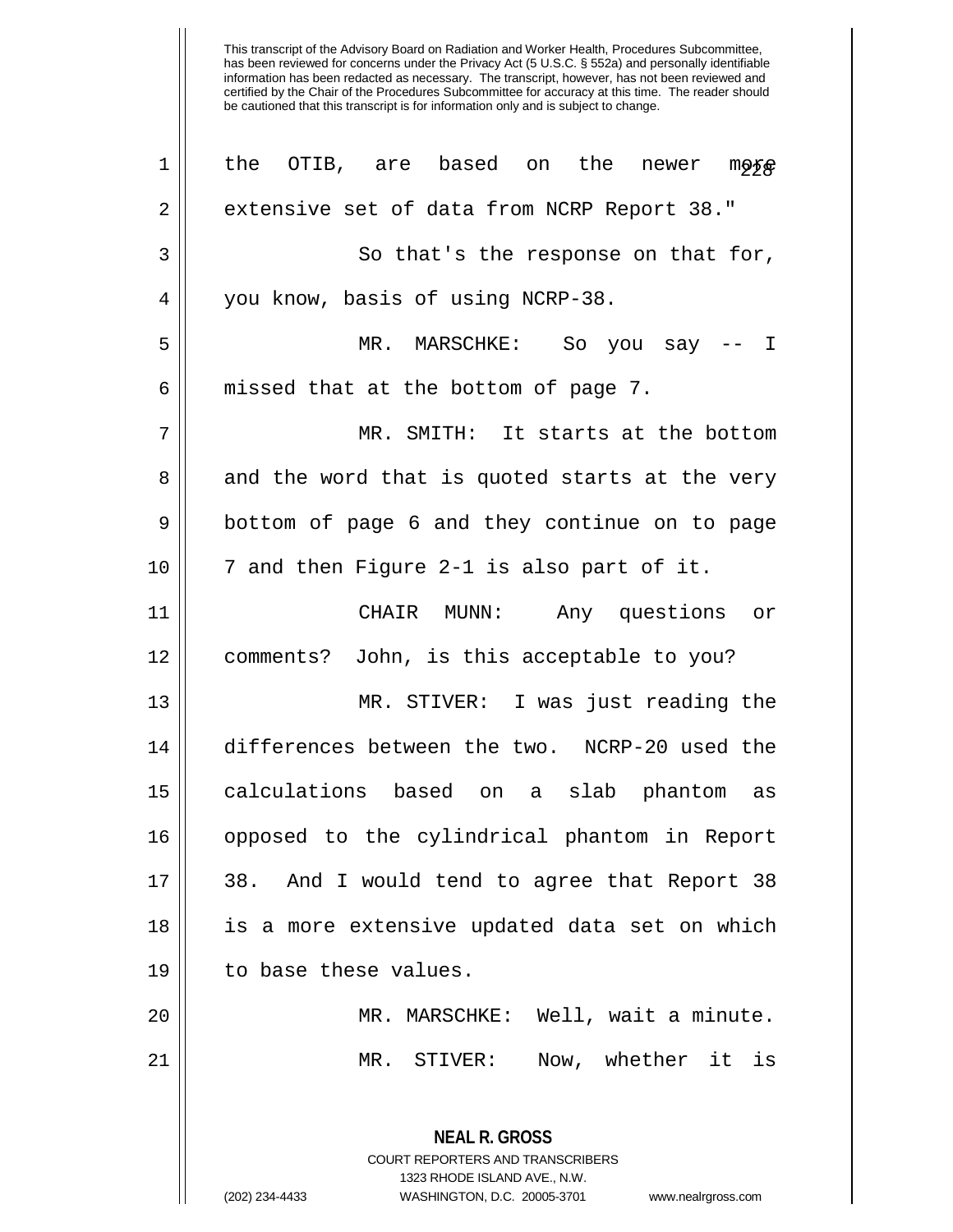This transcript of the Advisory Board on Radiation and Worker Health, Procedures Subcommittee, has been reviewed for concerns under the Privacy Act (5 U.S.C. § 552a) and personally identifiable information has been redacted as necessary. The transcript, however, has not been reviewed and certified by the Chair of the Procedures Subcommittee for accuracy at this time. The reader should be cautioned that this transcript is for information only and is subject to change. **NEAL R. GROSS** 1 | laid out well-enough in Report 55, I guess,  $2 \parallel$  Steve, that was your --3 MR. MARSCHKE: No. I think the 4 || question was: what did the -- the concern was 5 || to adjust the doses that an individual 6  $\parallel$  received in the 1950s or pre-1973 to the ICRP- $7 \parallel$  60 factors. And so what you would have to do 8 || is you would have to take out whatever quality 9 | factor was used. 10 MR. STIVER: Okay, I see what 11 you're saying. All right. 12 MR. MARSCHKE: Whatever quality 13 factor had been used back in history and then 14 multiply it by the new quality factor. 15 MR. STIVER: Now, see you have to 16 back out the old factor before you could 17 || multiply them. 18 MR. MARSCHKE: Could you multiply 19 by the new factor? And so that was really the 20 question here. So when you go before 1973, 21 obviously, nobody had the Report 38 quality

> COURT REPORTERS AND TRANSCRIBERS 1323 RHODE ISLAND AVE., N.W.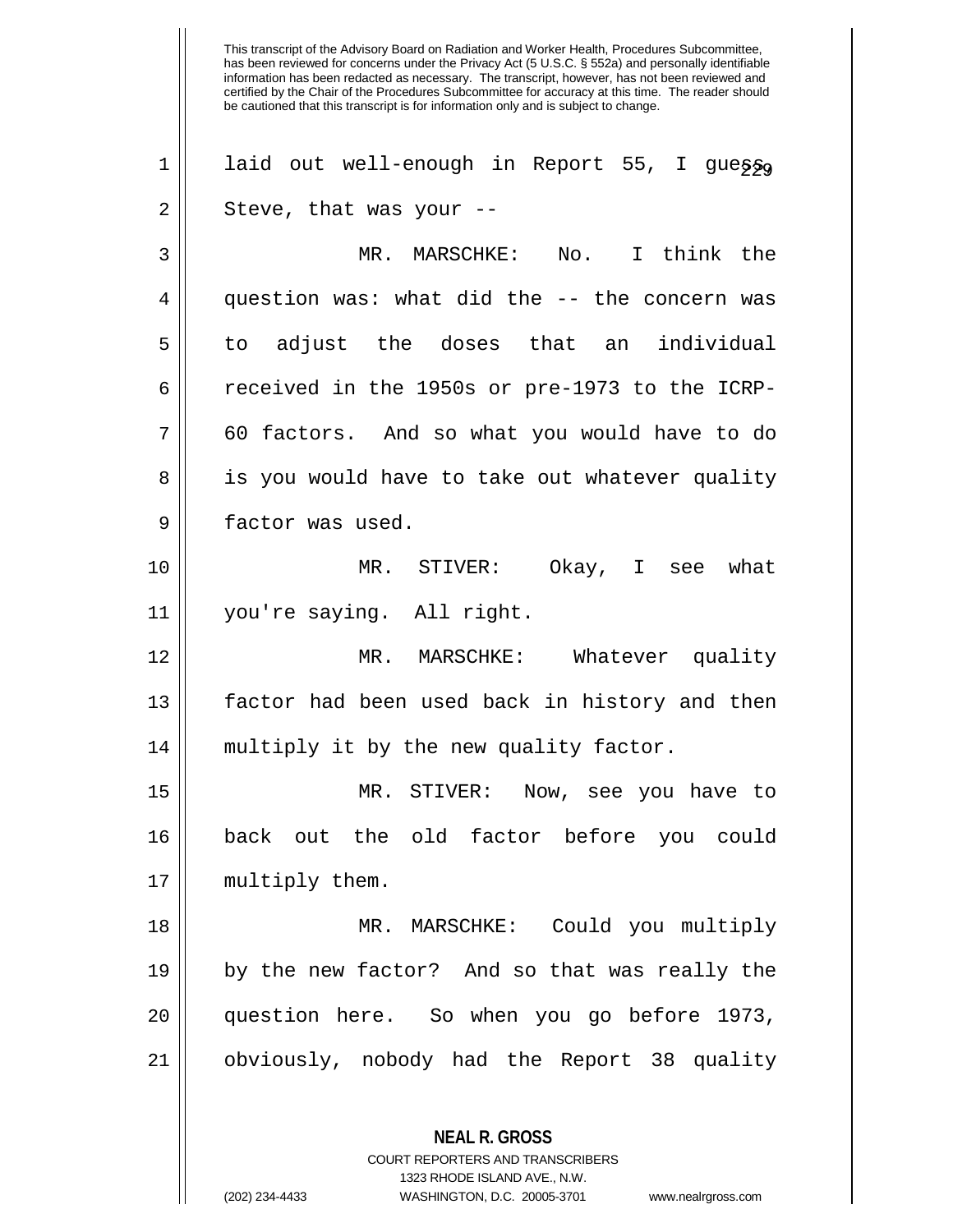**NEAL R. GROSS** COURT REPORTERS AND TRANSCRIBERS 1323 RHODE ISLAND AVE., N.W. (202) 234-4433 WASHINGTON, D.C. 20005-3701 www.nealrgross.com 1 | factors, so they must have used the Report,  $2\phi$ 2 quality factors, so those are the ones that 3 || should have been backed out. 4 MR. SMITH: Right. And the authors 5 | here are stating that, you know, they found  $6 \parallel$  that 20 and 38 essentially agreed and so they 7 used 38 as the basis to then go forward 8 **because of -- there was more extensive data.** 9 MR. STIVER: But the actual values 10 weren't significantly different to where it 11 would make any difference -- okay. Okay. I 12 get it. All right. 13 Well, if what Matt is saying is 14 || true, then essentially they are close enough. 15 I don't know what kind of differences we are 16 || talking about, a percent or two or less. But 17 then again, 38 is based on a more extensive  $18$  || set than your -- essentially, you have the 19 continuity in the values going back beyond  $20 \parallel$  that. 21 MR. MARSCHKE: Well, you can look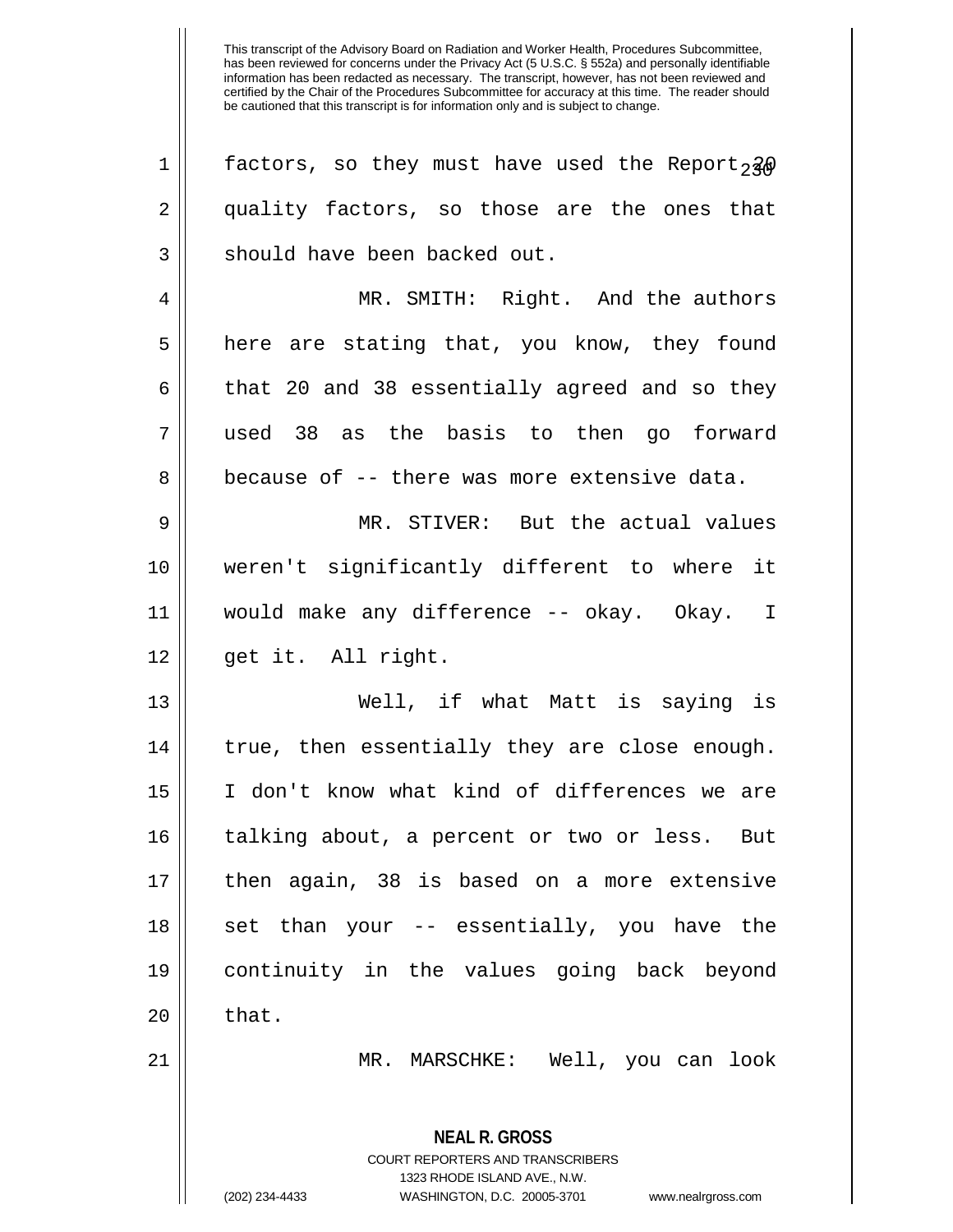| $\mathbf 1$ | at the figure there. The only one where they                                                                                                                           |
|-------------|------------------------------------------------------------------------------------------------------------------------------------------------------------------------|
| 2           | seem to be -- if you go way onto the left                                                                                                                              |
| 3           | side, that seem to be a factor of 2 versus a                                                                                                                           |
| 4           | factor of 3, but the other ones seem to be a                                                                                                                           |
| 5           | lot closer.                                                                                                                                                            |
| 6           | MR. STIVER: Yes, the others are                                                                                                                                        |
| 7           | all basically within the uncertainty.                                                                                                                                  |
| 8           | MR. MARSCHKE: Within<br>the                                                                                                                                            |
| 9           | uncertainty. So I guess, you know, I would --                                                                                                                          |
| 10          | MR. STIVER: Get down to the                                                                                                                                            |
| 11          | thermal energy levels, maybe there might be a                                                                                                                          |
| 12          | little bit of a difference.                                                                                                                                            |
| 13          | MR. MARSCHKE: Right. So I really                                                                                                                                       |
| 14          | have -- I guess I have no serious misgivings.                                                                                                                          |
| 15          | If they just wanted an explanation, then there                                                                                                                         |
| 16          | is an explanation.                                                                                                                                                     |
| 17          | MR. STIVER:<br>That's the                                                                                                                                              |
| 18          | explanation. I just need to find a way to put                                                                                                                          |
| 19          | it into the BRS.                                                                                                                                                       |
| 20          | MR. MARSCHKE: Well, again, you                                                                                                                                         |
| 21          | know, if the Subcommittee agrees with that                                                                                                                             |
|             | <b>NEAL R. GROSS</b><br><b>COURT REPORTERS AND TRANSCRIBERS</b><br>1323 RHODE ISLAND AVE., N.W.<br>(202) 234-4433<br>WASHINGTON, D.C. 20005-3701<br>www.nealrgross.com |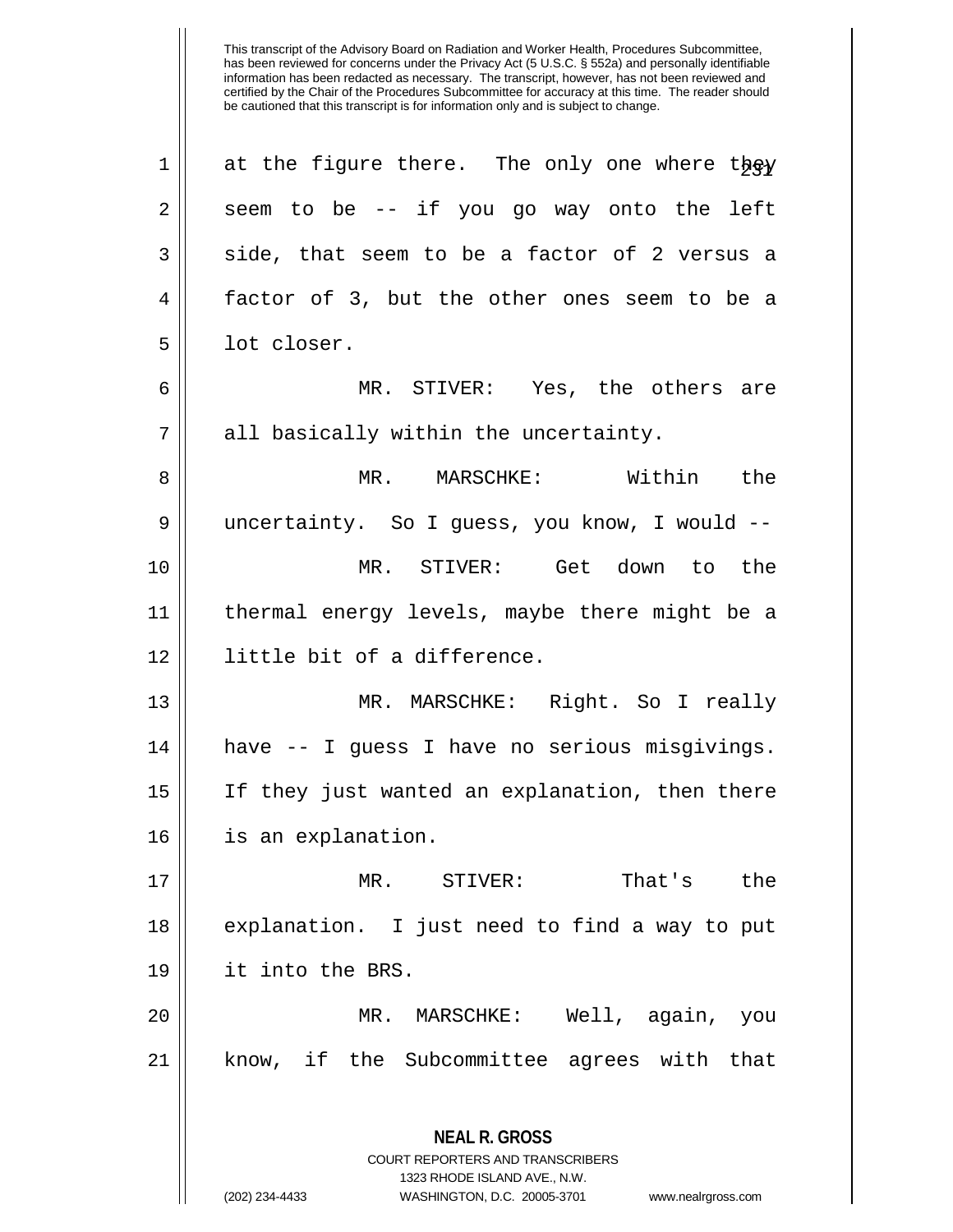This transcript of the Advisory Board on Radiation and Worker Health, Procedures Subcommittee, has been reviewed for concerns under the Privacy Act (5 U.S.C. § 552a) and personally identifiable information has been redacted as necessary. The transcript, however, has not been reviewed and certified by the Chair of the Procedures Subcommittee for accuracy at this time. The reader should be cautioned that this transcript is for information only and is subject to change. 1 explanation, I think SC&A or myself as  $\bar{\phi}$ 2 generator of this finding, I think, you know, 3 I'm satisfied with it. 4 MR. STIVER: Would you want to go in 5 at some point when you have access and put in  $6$  another response saying that we accept it 7 based on X, Y and Z? 8 MR. MARSCHKE: If the Subcommittee- $9 \parallel -$  you know, if the Subcommittee accepts this 10 now, then I don't see that there is any reason 11 for us to do that. I mean, you know, this -- 12 because the Subcommittee overrides anything  $13$  || that, you know, that we do. 14 MR. STIVER: I mean, just for the 15 || record, to have it in there. 16 MEMBER ZIEMER: Well, it's good for 17 || the record if you say that you agreed with it. 18 MR. MARSCHKE: Well, what we would 19 do is I would put it in the same statement, 20 basically saying that the Subcommittee, and  $21$  | then as I had indicated before, and SC&A agree

> **NEAL R. GROSS** COURT REPORTERS AND TRANSCRIBERS

> > 1323 RHODE ISLAND AVE., N.W.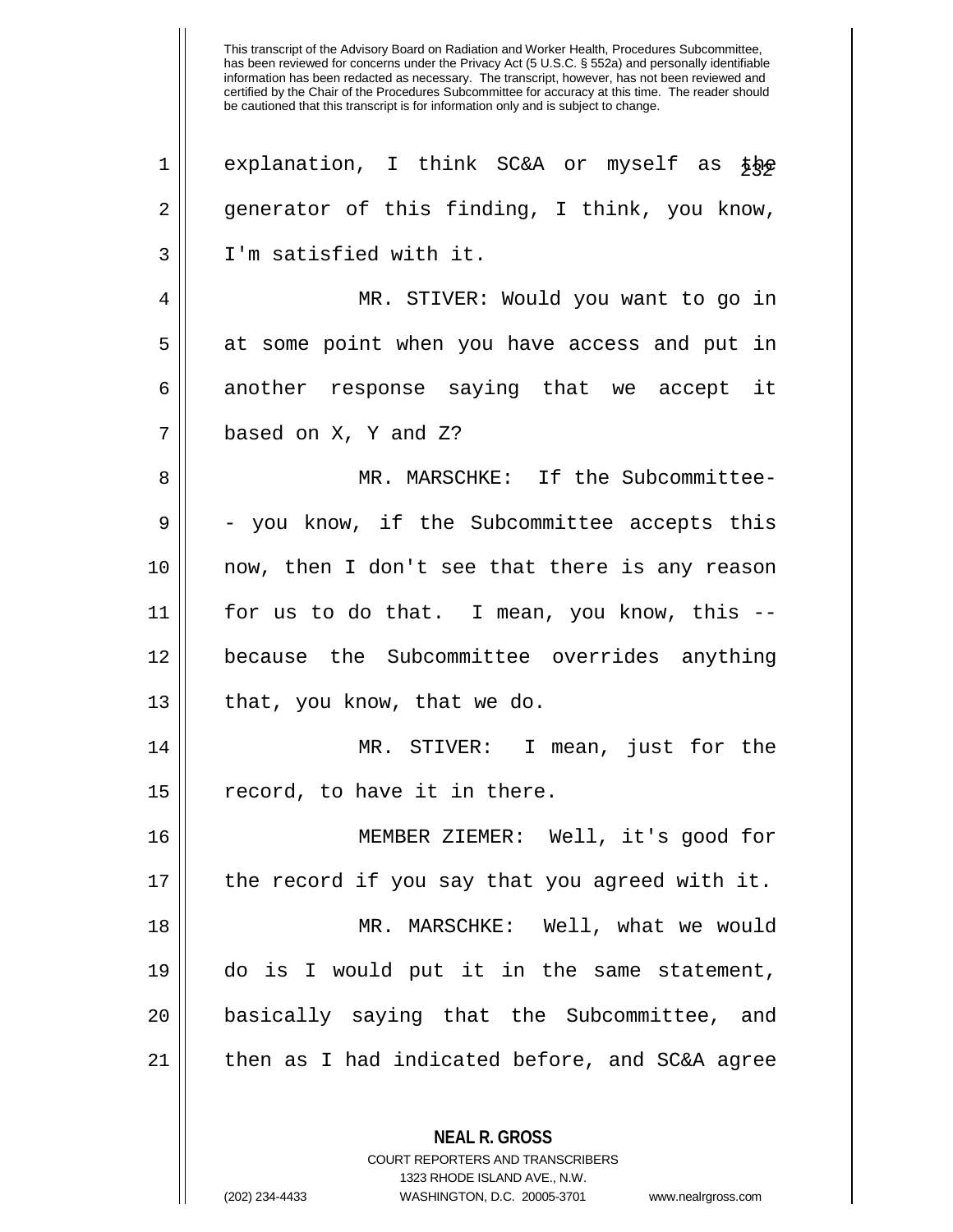This transcript of the Advisory Board on Radiation and Worker Health, Procedures Subcommittee, has been reviewed for concerns under the Privacy Act (5 U.S.C. § 552a) and personally identifiable information has been redacted as necessary. The transcript, however, has not been reviewed and certified by the Chair of the Procedures Subcommittee for accuracy at this time. The reader should be cautioned that this transcript is for information only and is subject to change. **NEAL R. GROSS** COURT REPORTERS AND TRANSCRIBERS  $1$  | with the NIOSH response and have decided  $2\overline{50}$  $2 \parallel$  close the finding. 3 MR. STIVER: Yes, that's all I was 4 || saying was something along those lines would 5 be adequate. I would say let's go ahead and 6 close it out. 7 CHAIR MUNN: Very good. We have 8 agreement on resolution. Any comments from 9 any Board Members, any concerns, any 10 questions? 11 MEMBER BEACH: Not from me. 12 || MEMBER ZIEMER: No, I'm good with  $13 \parallel$  that. 14 CHAIR MUNN: Very good. Let's put 15 that on the list of more to close. That's  $16$  great. And so doing, we can move on to No. 4. 17 Matt? 18 MR. SMITH: Okay. No. 4 was a 19 comment on the data in the table of OTIB-55 20 || pulling out Quality Factor 3 for the early 21 years versus a statement in the Chalk River

1323 RHODE ISLAND AVE., N.W.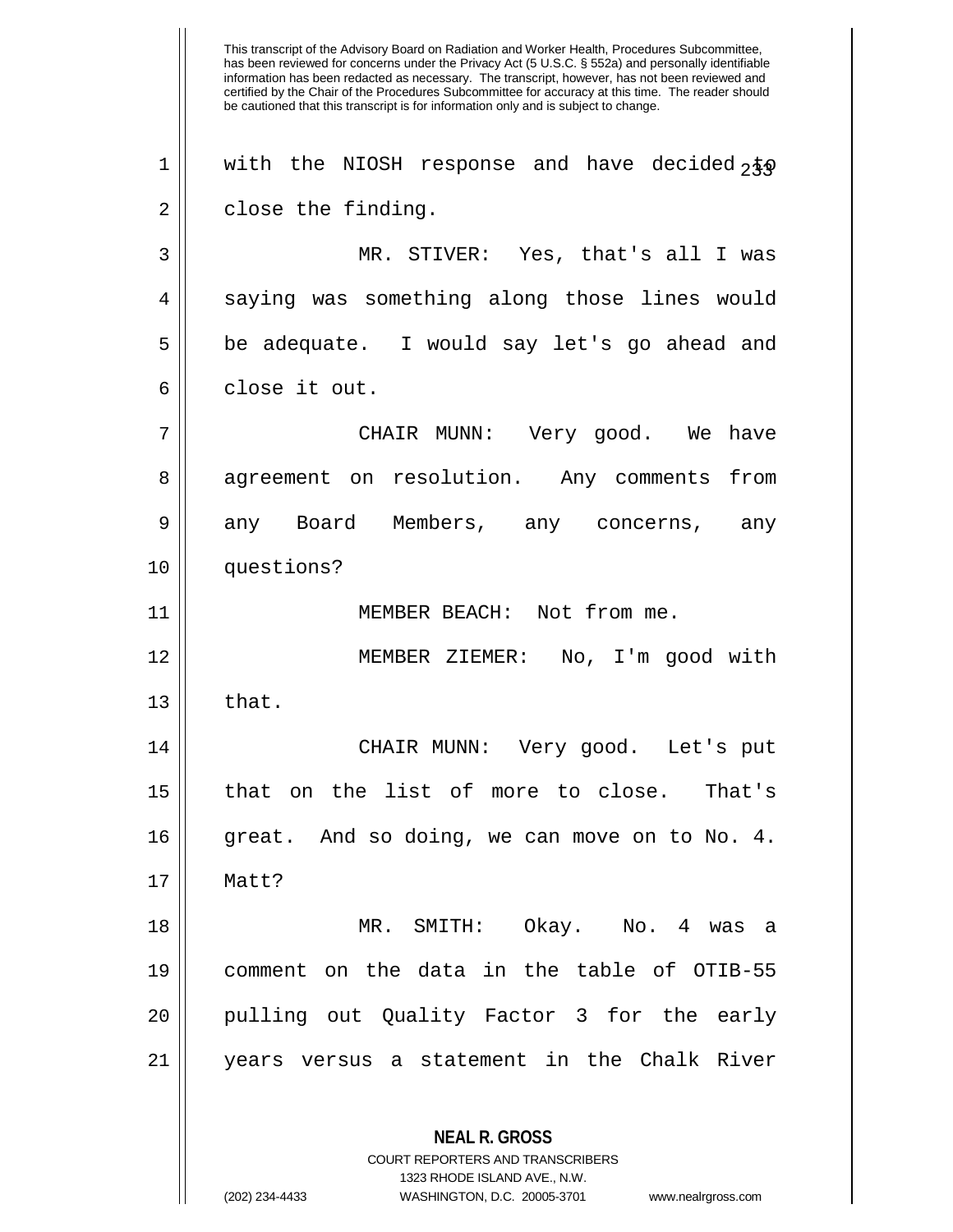**NEAL R. GROSS** COURT REPORTERS AND TRANSCRIBERS 1 | document which quotes RBE as being 5.  $234$ 2 I definitely did go back to George 3 || Kerr, one of the prime officers on this to get 4 || his take on it. And he does point out that, 5 you know, RBE is an empirical value whereas  $6 \parallel$  the weighting factor and quality factors are 7 consensus values. 8 || I will note that George came up 9 with a reference that is a little bit 10 different than the one that is footnoted on 11 these tables, but you will see in the 12 response, the reference there that he is 13 || citing a quality factor of 3 in NCRP Report 20 14 || and also in NBS Handbook 63. 15 || So the response basically here is 16 || that the early consensus quality factor was 3. 17 It probably doesn't assess updating the 18 reference that goes along with that table,  $19 \parallel$  that's Table 3-1. 20 CHAIR MUNN: Reactions, SC&A? 21 MR. MARSCHKE: It sounds like it is

1323 RHODE ISLAND AVE., N.W.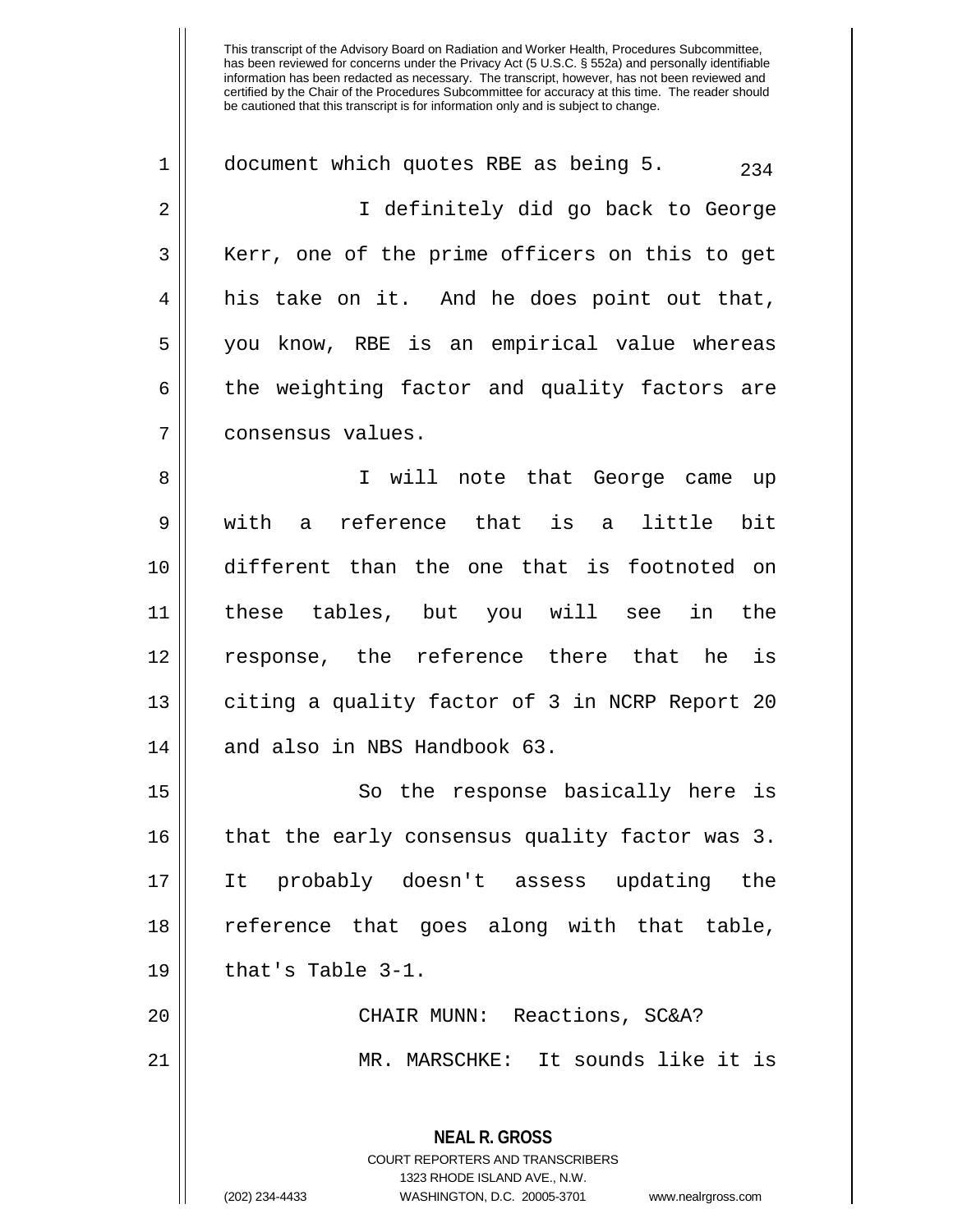This transcript of the Advisory Board on Radiation and Worker Health, Procedures Subcommittee, has been reviewed for concerns under the Privacy Act (5 U.S.C. § 552a) and personally identifiable information has been redacted as necessary. The transcript, however, has not been reviewed and certified by the Chair of the Procedures Subcommittee for accuracy at this time. The reader should be cautioned that this transcript is for information only and is subject to change. **NEAL R. GROSS** COURT REPORTERS AND TRANSCRIBERS 1323 RHODE ISLAND AVE., N.W. (202) 234-4433 WASHINGTON, D.C. 20005-3701 www.nealrgross.com  $1 \parallel$  in abeyance, if they are going to update the 2 | reference. 3 CHAIR MUNN: Any other thoughts? 4 MR. MARSCHKE: I would like to  $5 \parallel$  check again the reference that they give. 6 Matt, just -- 7 MR. STIVER: For the Dose Handbook  $8 \parallel 63?$ 9 MR. MARSCHKE: Right. I would like  $10$  || to, you know --11 MR. STIVER: I would like to check  $12$  || that, too, just to make sure that everything  $13$  || is  $-$ 14 CHAIR MUNN: All right. 15 MR. MARSCHKE: Yes. 16 CHAIR MUNN: In which case, we will 17 need it to be in progress, right? 18 MR. MARSCHKE: But I'm assuming 19 that, you know, when we check it, it will be 20 || as Matt said. And then, you know, it would be  $21$  | in abeyance.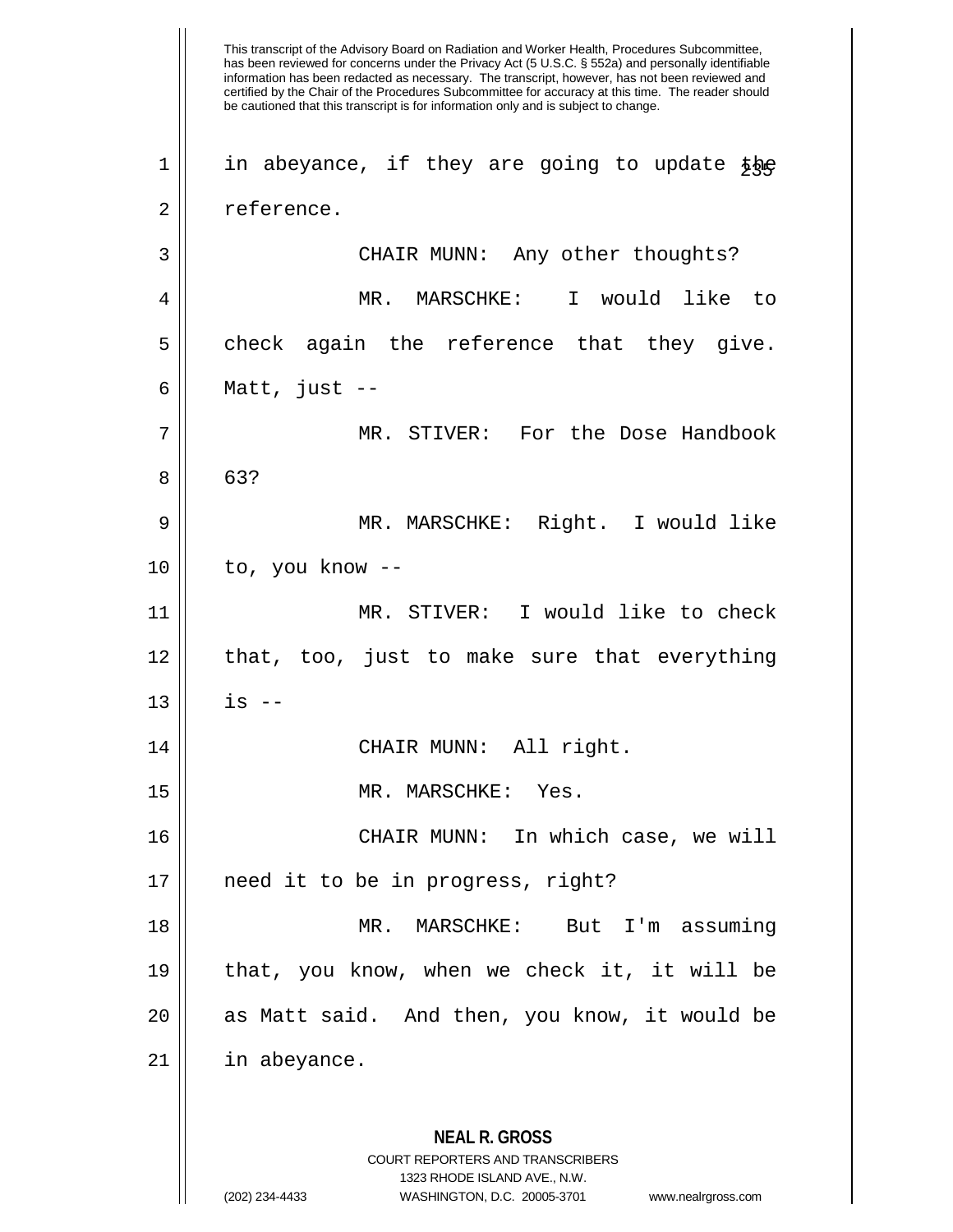This transcript of the Advisory Board on Radiation and Worker Health, Procedures Subcommittee, has been reviewed for concerns under the Privacy Act (5 U.S.C. § 552a) and personally identifiable information has been redacted as necessary. The transcript, however, has not been reviewed and certified by the Chair of the Procedures Subcommittee for accuracy at this time. The reader should be cautioned that this transcript is for information only and is subject to change. **NEAL R. GROSS** COURT REPORTERS AND TRANSCRIBERS 1323 RHODE ISLAND AVE., N.W. (202) 234-4433 WASHINGTON, D.C. 20005-3701 www.nealrgross.com 1 || MR. STIVER: Once we check it,  $i\bar{\psi}$   $\chi$ 2 || just a matter of having it incorporated into  $3 \parallel$  the document. Yes, we do the in abeyance, at  $4 \parallel$  that point. 5 CHAIR MUNN: All right. Then we 6 We will check 04 next time. We will leave it on  $7$  | the agenda for your response. 8 || MS. MARION-MOSS: Does the status 9 | of Finding 4 have to change? 10 || MR. MARSCHKE: Change to in 11 progress. 12 || CHAIR MUNN: I believe in progress,  $13 \parallel$  yes. 14 MS. MARION-MOSS: Thank you. 15 MR. MARSCHKE: Until, you know, we  $16$   $\parallel$  check the  $-$ 17 || CHAIR MUNN: Right. 18 || MR. MARSCHKE: -- Report 20 and 19 Handbook 63. 20 CHAIR MUNN: Very good. We will  $21$  | leave 4 open and we will move on. I'm relying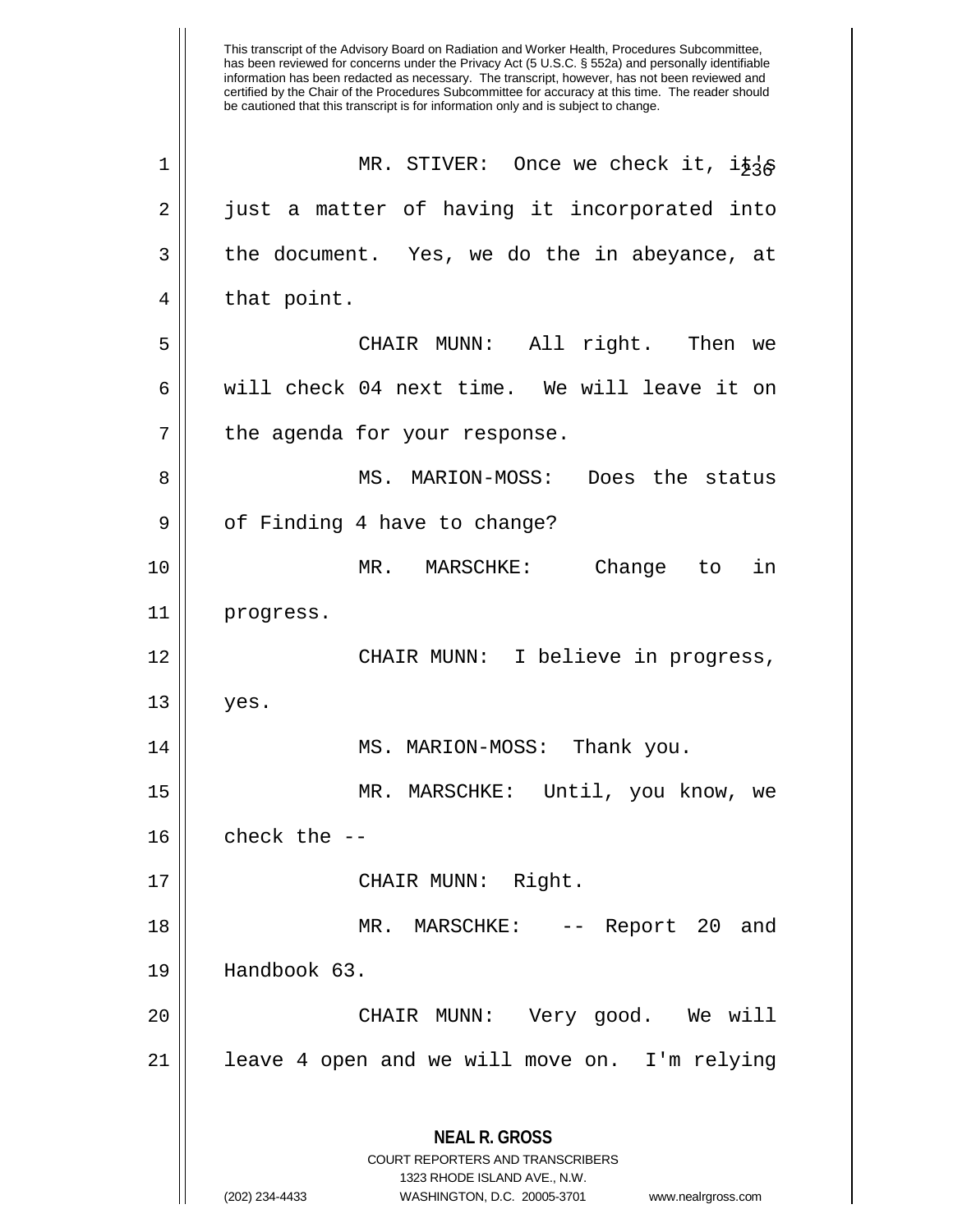This transcript of the Advisory Board on Radiation and Worker Health, Procedures Subcommittee, has been reviewed for concerns under the Privacy Act (5 U.S.C. § 552a) and personally identifiable information has been redacted as necessary. The transcript, however, has not been reviewed and certified by the Chair of the Procedures Subcommittee for accuracy at this time. The reader should be cautioned that this transcript is for information only and is subject to change. **NEAL R. GROSS** COURT REPORTERS AND TRANSCRIBERS 1323 RHODE ISLAND AVE., N.W.  $1 \parallel$  on you to shift the screen, Steve.  $237$ 2 MR. MARSCHKE: Oh, I'm sorry. 3 Where are we going? We're going to PERs? 4 CHAIR MUNN: I believe unless, I  $5 \parallel$  quess, this is the last one, then I should ask 6 whether anyone has any closing thoughts, 7 | comments or concerns, 8 MR. MARSCHKE: That is the last.  $9 \parallel$  That is the last finding under OTIB-55. 10 CHAIR MUNN: Fine. And we have 11 essentially closed three and have one that is 12 being opened one more round. Wow, references 13 are checked. Other than that, we are done 14 with that one, unless we have some other 15 || response from someone. 16 || Not hearing any --17 MR. STIVER: Interested in a 18 || comfort break at this point? 19 CHAIR MUNN: We are just about 20 || ready for one. Do you want to do that before 21 We start with the next set of PERs?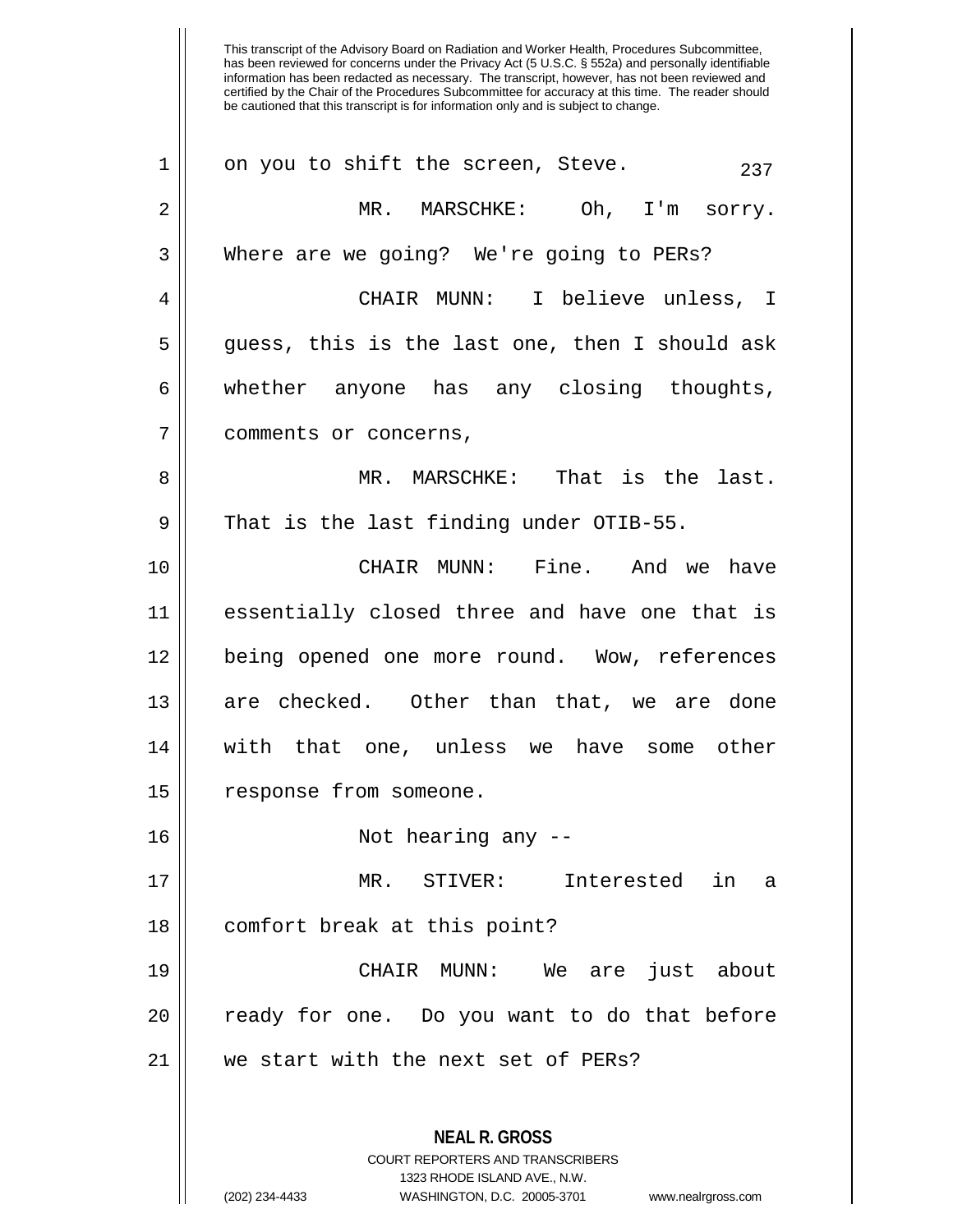| 1  | MS. MARION-MOSS: Yes.<br>238                  |
|----|-----------------------------------------------|
| 2  | CHAIR MUNN: All right. Very good.             |
| 3  | MR. STIVER: I've been overridden.             |
| 4  | CHAIR MUNN: Let's take -- do you              |
| 5  | need 15? We can take 15, if you need it. And  |
| 6  | we will be back at 3:50, right?               |
| 7  | MR. KATZ: Right.                              |
| 8  | CHAIR MUNN: Very good. We will see            |
| 9  | you back at 3:50. Bye-bye.                    |
| 10 | MR. MARSCHKE: Bye.                            |
| 11 | (Whereupon, the above-entitled                |
| 12 | matter went off the record at 3:37 p.m. and   |
| 13 | resumed at $3:50$ p.m.)                       |
| 14 | CHAIR MUNN: Let's begin with the              |
| 15 | Status Reports on the four PERs that we have  |
| 16 | listed, the first of which is 33.             |
| 17 | MR. STIVER: Okay. This is John.               |
| 18 | 33 and 25 are going to get combined. If you   |
| 19 | remember, this is the Huntington Pilot Plant  |
| 20 | PERs from different revisions. This is one of |
| 21 | the ones that we were doing an updated Site   |
|    | <b>NEAL R. GROSS</b>                          |

COURT REPORTERS AND TRANSCRIBERS 1323 RHODE ISLAND AVE., N.W.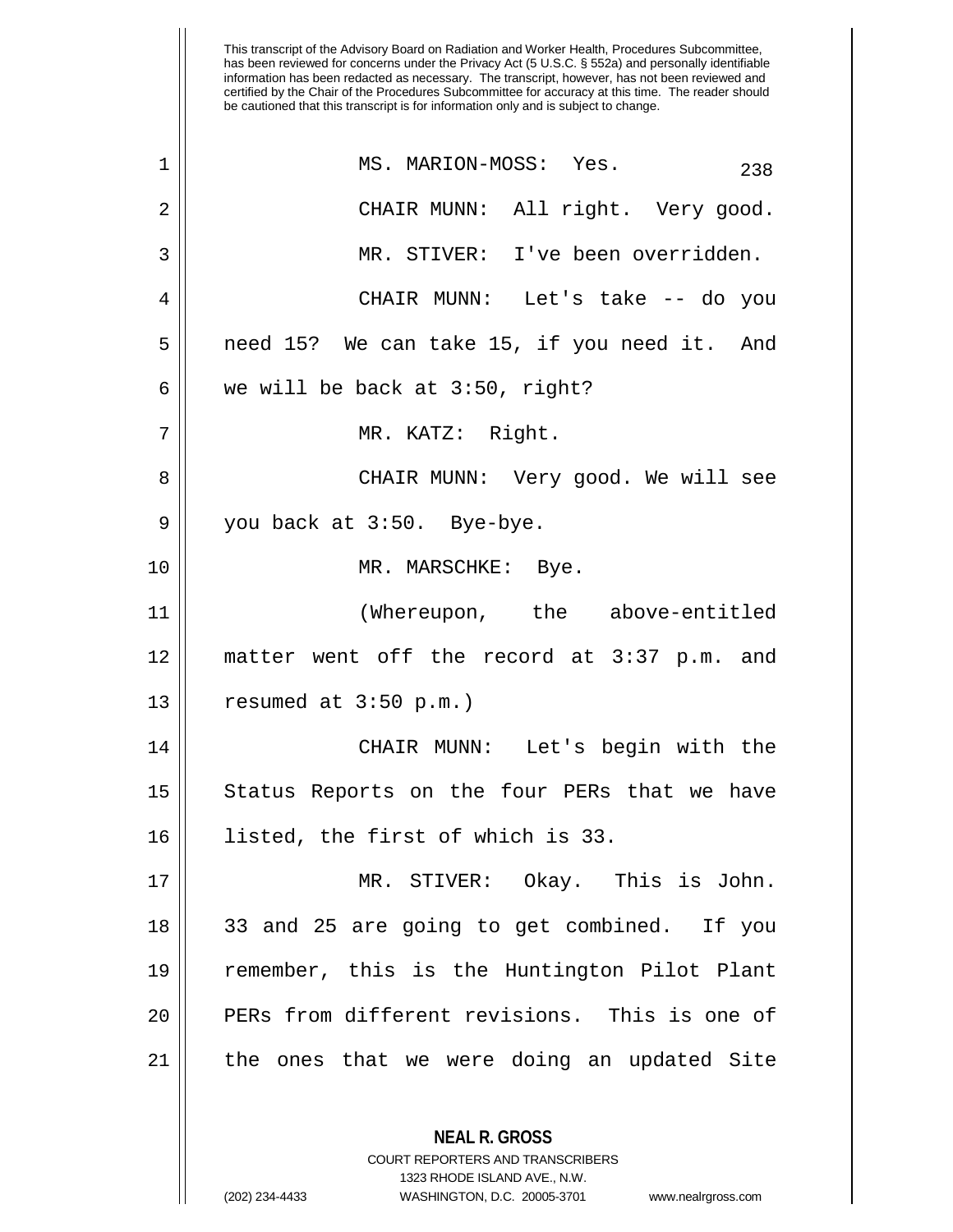**NEAL R. GROSS** COURT REPORTERS AND TRANSCRIBERS 1323 RHODE ISLAND AVE., N.W. (202) 234-4433 WASHINGTON, D.C. 20005-3701 www.nealrgross.com  $1 \parallel$  Profile Review. It was that one and PER-3 $\frac{2}{9}$ 2 which is Hooker, is another one that we were 3 || doing a Site Profile update on. 4 And so I have the analysts who are 5 doing those Site Profile Reviews also slated 6 to do the PERs for obvious reasons. And it 7 looks like we will probably have a Site 8 || Profile Review for Huntington is almost 9 || complete and so, you know, right on the heels 10 || of that will be the PER review. 11 || And I believe we will -- shouldn't 12 have any trouble having that ready for the 13 | next Board meeting. 14 CHAIR MUNN: Okay. 15 MR. STIVER: The same said for 16 Hooker, the Site Profile Review has been 17 delivered and we are in the process of getting 18 Started on the PER. That, too, should be 19 || ready by the next Board meeting. 20 || 37 was --21 || MR. KATZ: Wait, before you --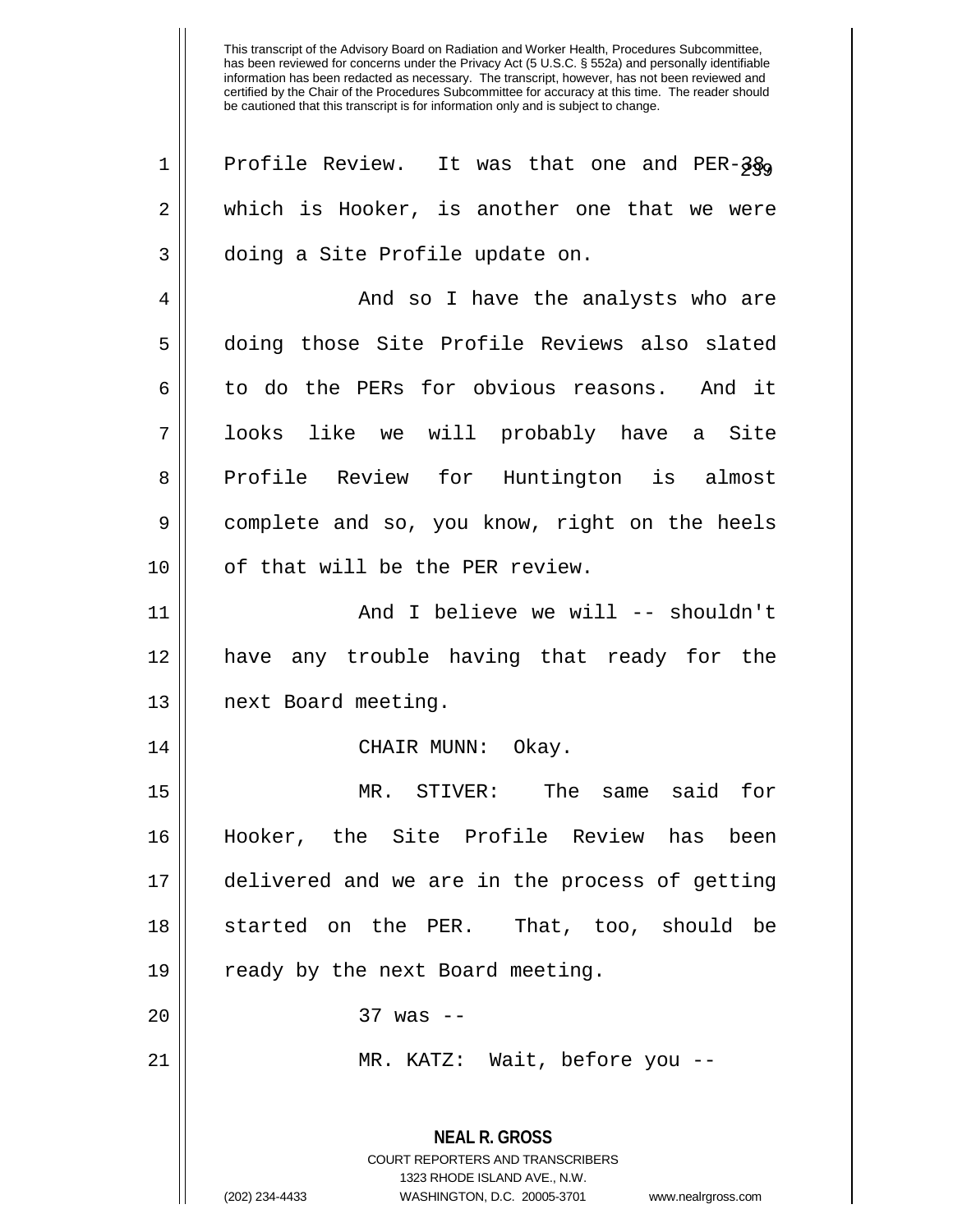| 1  | MR. STIVER: Yes?<br>240                                                                         |
|----|-------------------------------------------------------------------------------------------------|
| 2  | MR. KATZ: John, before we move on,                                                              |
| 3  | let me just get some clarification from the                                                     |
| 4  | Subcommittee on this. With Huntington there                                                     |
| 5  | is no issue. We don't have a Work Group.                                                        |
| 6  | The Hooker Site Profile was                                                                     |
| 7  | actually done before the Uranium Refining AWE                                                   |
| 8  | Work Group.                                                                                     |
| 9  | MR. STIVER: Right. That will be -                                                               |
| 10 | - yes, we have the same issue with quorum,                                                      |
| 11 | whether it will have to be transferred.                                                         |
| 12 | MR. KATZ: It's not a quorum issue                                                               |
| 13 | with Hooker, but Hooker I just wanted to                                                        |
| 14 | confirm since we have, again, a Work Group                                                      |
| 15 | that has dealt with the Site Profile, I think                                                   |
| 16 | they should be dealing with the PER review as                                                   |
| 17 | well except for this, right?                                                                    |
| 18 | MR. STIVER: I would assume so.                                                                  |
| 19 | MR. KATZ: Yes. I'm asking that of                                                               |
| 20 | the Subcommittee really, because they have to                                                   |
| 21 | -- you would refer that to the<br>look                                                          |
|    | <b>NEAL R. GROSS</b><br><b>COURT REPORTERS AND TRANSCRIBERS</b><br>1323 RHODE ISLAND AVE., N.W. |

 $\parallel$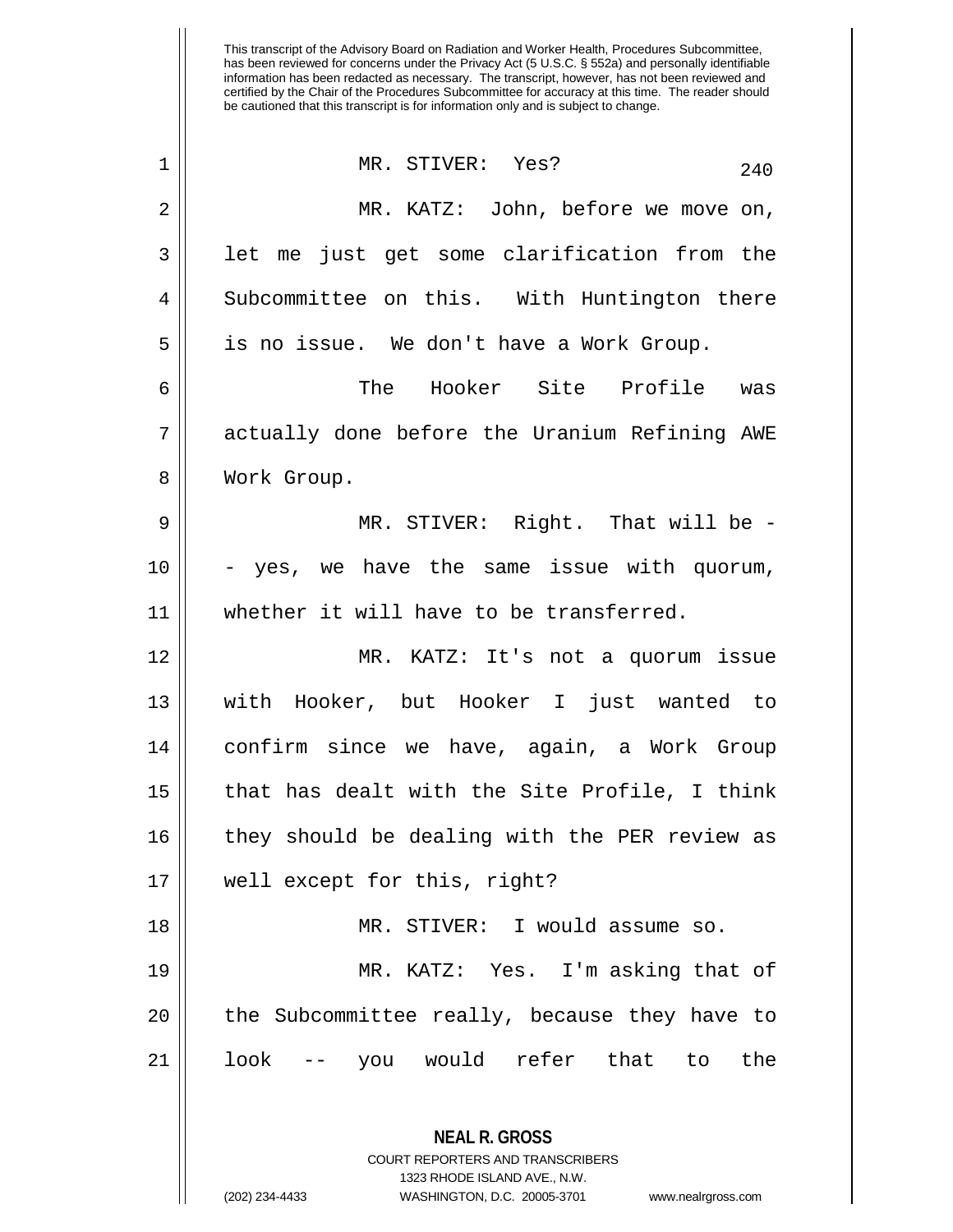This transcript of the Advisory Board on Radiation and Worker Health, Procedures Subcommittee, has been reviewed for concerns under the Privacy Act (5 U.S.C. § 552a) and personally identifiable information has been redacted as necessary. The transcript, however, has not been reviewed and certified by the Chair of the Procedures Subcommittee for accuracy at this time. The reader should be cautioned that this transcript is for information only and is subject to change. **NEAL R. GROSS** COURT REPORTERS AND TRANSCRIBERS 1323 RHODE ISLAND AVE., N.W. 1 || Subcommittee -- to the Work Group, the Uranium 2 || Refining AWE Work Group. 3 CHAIR MUNN: Yes. I think we have  $4 \parallel$  agreed we're going to do that routinely,  $5 \parallel$  right? 6 MR. KATZ: Okay. Good. 7 CHAIR MUNN: I think. Although 8 from my perspective, we still need to track 9 these things until they go and we need to 10 identify here in this Subcommittee on the 11 record that that responsibility has gone, 12 | because we still have the BRS to see to. 13 MR. KATZ: Right. And we are 14 || actually going to try to get other Work Groups 15 to review the BRS. I mean, John's folks at 16 || SC&A will be putting stuff into the BRS for 17 Work Groups. I think we can make that all 18 happen. 19 CHAIR MUNN: Hopefully. But for  $20$  || the time being, we will continue to track 21 || these four PERs until ultimately they are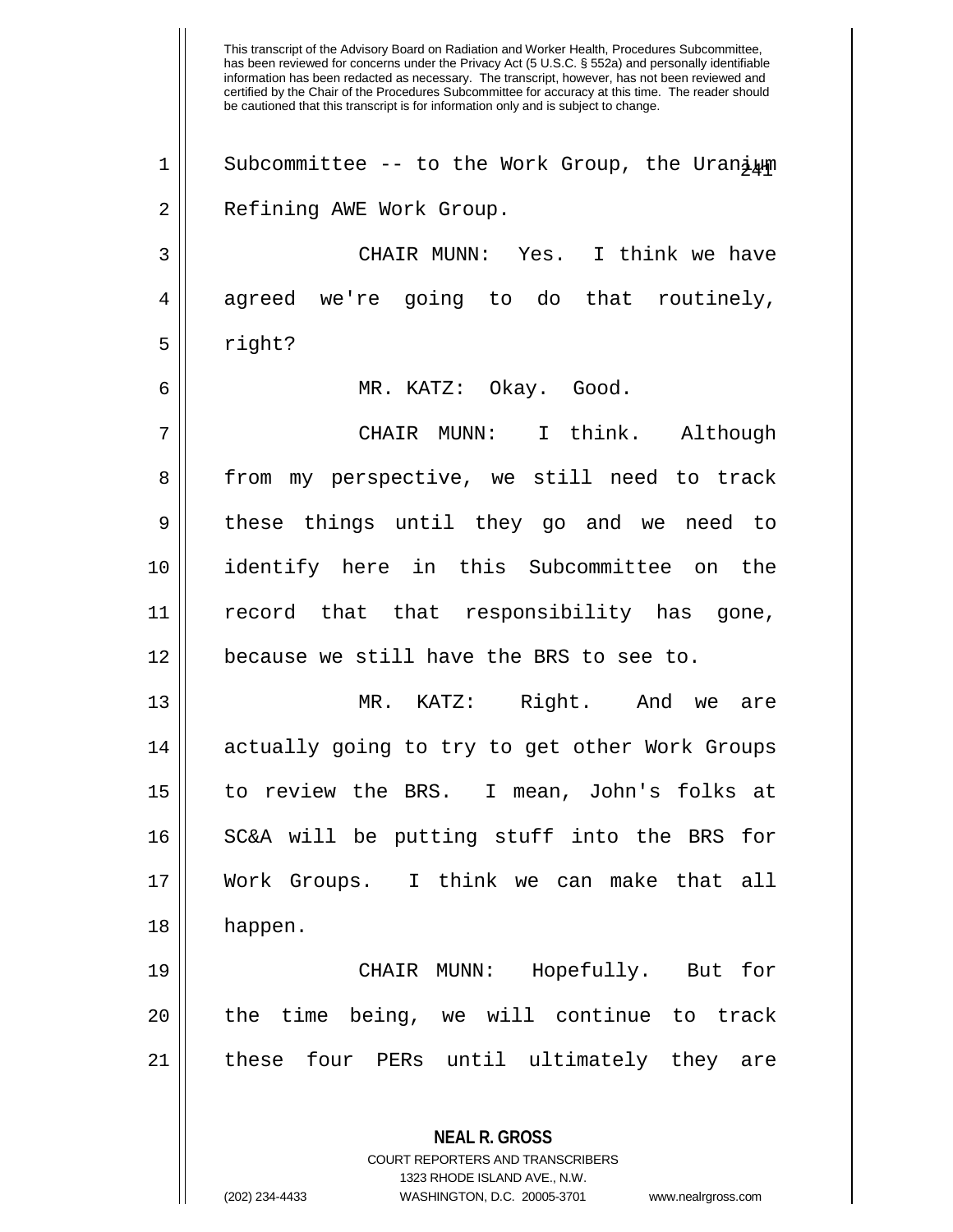| $\mathbf 1$    | closed, but for the time being, we will                                                             |
|----------------|-----------------------------------------------------------------------------------------------------|
| $\overline{2}$ | anticipate seeing Huntington next time and                                                          |
| $\mathfrak{Z}$ | Hooker next time. We will see and then send                                                         |
| $\overline{4}$ | to the Work Group and go on from there.                                                             |
| 5              | MR. STIVER: And Ames is -- we are                                                                   |
| 6              | still getting the Site Profile Review finished                                                      |
| 7              | up. That should be in hand within a couple of                                                       |
| 8              | weeks and then following on that, then will be                                                      |
| 9              | the PER review.                                                                                     |
| 10             | I'm kind of hesitant to commit to                                                                   |
| 11             | having that in time for the next meeting,                                                           |
| 12             | although I'll certainly work with Ted and                                                           |
| 13             | Wanda to keep you apprised of the progress.                                                         |
| 14             | And if it does look like we are going to have                                                       |
| 15             | it in time, then we could go ahead and slate                                                        |
| 16             | it for a discussion.                                                                                |
| 17             | CHAIR MUNN: We will call it a big                                                                   |
| 18             | maybe.                                                                                              |
| 19             | MR. STIVER: Big maybe.                                                                              |
| 20             | John, this is Kathy<br>MS. BEHLING:                                                                 |
| 21             | Behling. And Hans and I are working on the                                                          |
|                | <b>NEAL R. GROSS</b><br><b>COURT REPORTERS AND TRANSCRIBERS</b>                                     |
|                | 1323 RHODE ISLAND AVE., N.W.<br>(202) 234-4433<br>WASHINGTON, D.C. 20005-3701<br>www.nealrgross.com |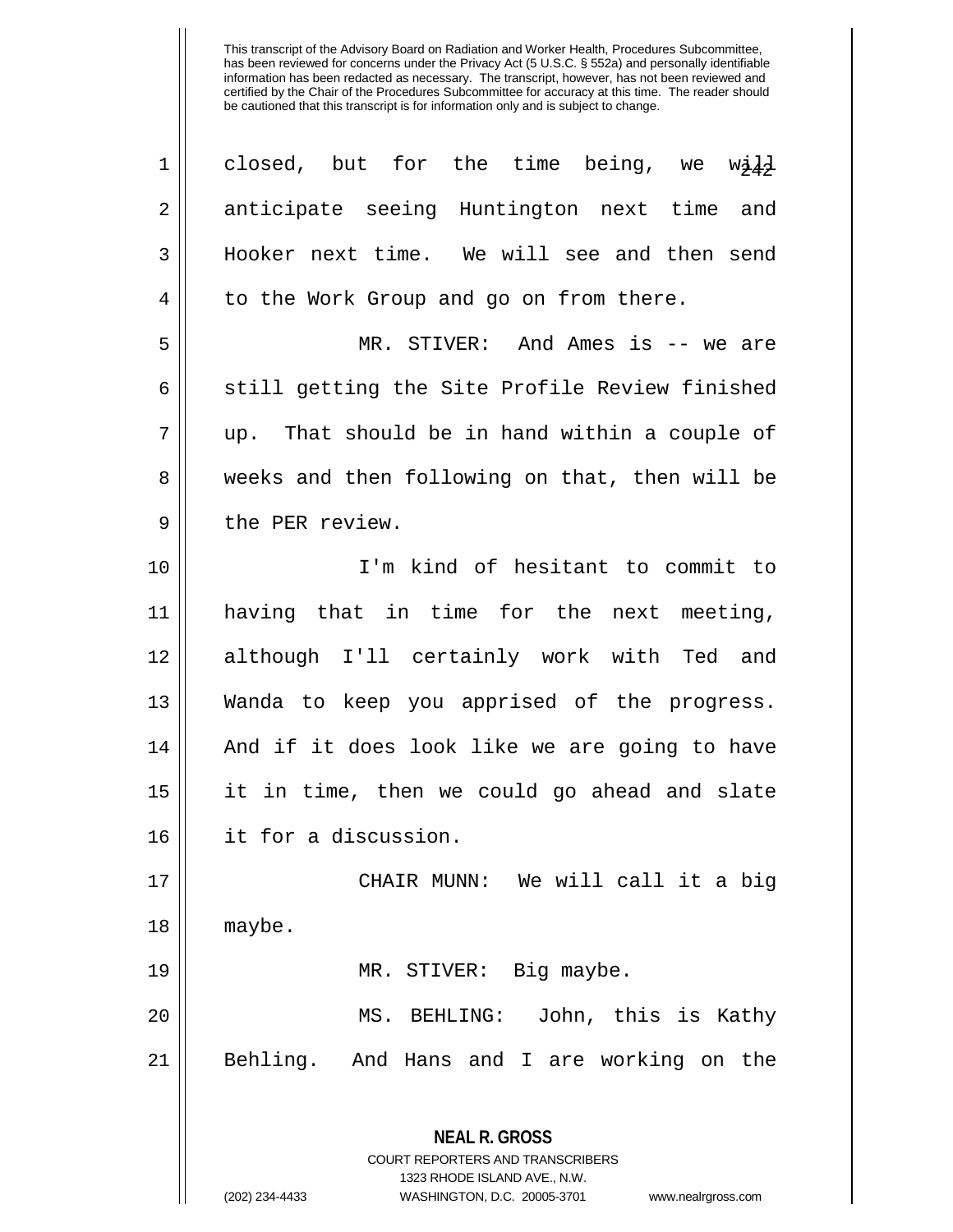This transcript of the Advisory Board on Radiation and Worker Health, Procedures Subcommittee, has been reviewed for concerns under the Privacy Act (5 U.S.C. § 552a) and personally identifiable information has been redacted as necessary. The transcript, however, has not been reviewed and certified by the Chair of the Procedures Subcommittee for accuracy at this time. The reader should be cautioned that this transcript is for information only and is subject to change. **NEAL R. GROSS** COURT REPORTERS AND TRANSCRIBERS 1323 RHODE ISLAND AVE., N.W. 1 || Ames, you know, Site Profile work and TBD.  $24\bar{4}$ 2 | believe we should certainly be ready by the 3 || next meeting, I'm hoping. 4 CHAIR MUNN: All right. 5 MR. STIVER: And just to kind of 6 || backtrack a little bit, 31, which we 7 || substituted 11 for, will also be ready for 8 discussion at that meeting. 9 CHAIR MUNN: 31 will be ready. 10 MR. STIVER: And possibly 30 as 11 well, Savannah River Site. We should have 12 || something in hand there within -- probably by  $13$  | mid-May. 14 CHAIR MUNN: Okay. 15 MR. STIVER: So we will have a lot 16 | of PERs to discuss next time around. 17 MR. KATZ: John, can you remind me 18 to -- one of these -- I'm thinking it was 19 Hooker, but I could be wrong. We discussed 20 || the Site Profile Review at the last Board 21 meeting and it was decided in the Board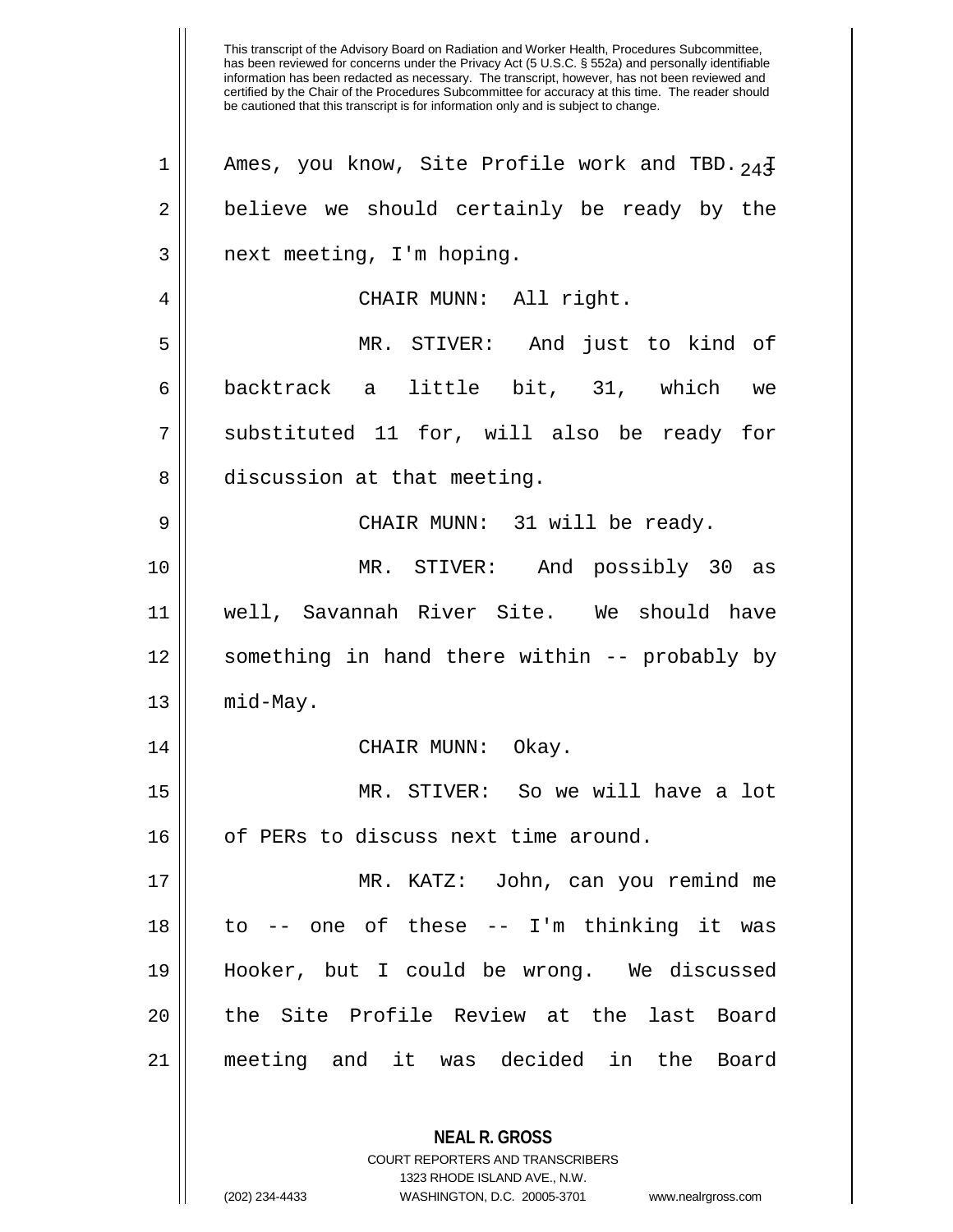| $\mathbf 1$ | meeting we wouldn't go on with a PER review                                                     |
|-------------|-------------------------------------------------------------------------------------------------|
| 2           | until that Site Profile Review had been                                                         |
| 3           | reviewed by the Board and a decision was made.                                                  |
| 4           | MR. STIVER: That was Ames,                                                                      |
| 5           | actually. That was not Hooker.                                                                  |
| 6           | MR. KATZ: Okay. I just wanted to                                                                |
| 7           | make sure that was clear. So we're not                                                          |
| 8           | proceeding with a PER on that until we have                                                     |
| 9           | the Site Profile Review in hand and considered                                                  |
| 10          | by the Board.                                                                                   |
| 11          | MEMBER BEACH: Ted, this is Josie.                                                               |
| 12          | I believe they were going to put a Work Group                                                   |
| 13          | together for that one, if I'm not mistaken.                                                     |
| 14          | MR. KATZ: Yes.                                                                                  |
| 15          | MEMBER BEACH: For Ames.                                                                         |
| 16          | MR. KATZ: You're right. You're                                                                  |
| 17          | exactly right, Josie.                                                                           |
| 18          | MR. STIVER: That's right.<br>$\mathbf I$                                                        |
| 19          | recall that now. That should be a Work Group                                                    |
| 20          | established. Dr. Melius had sent out<br>a                                                       |
| 21          | notification asking for volunteers,<br>I<br>as                                                  |
|             | <b>NEAL R. GROSS</b><br><b>COURT REPORTERS AND TRANSCRIBERS</b><br>1323 RHODE ISLAND AVE., N.W. |

 $\mathbf{\mathcal{H}}$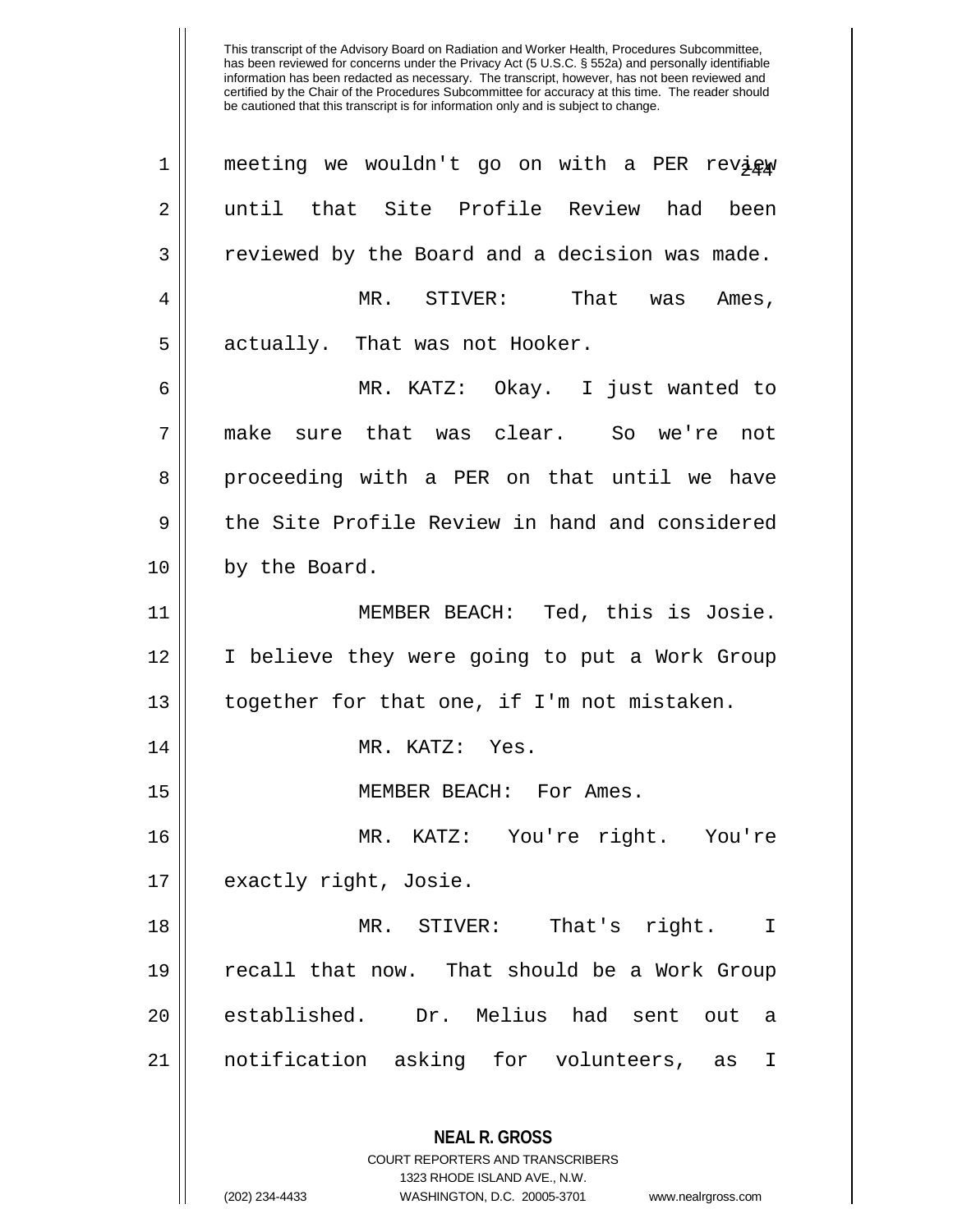| 1              | recall.<br>245                                                          |
|----------------|-------------------------------------------------------------------------|
| 2              | MR. KATZ: That's right.                                                 |
| 3              | MR. STIVER: So, you know,                                               |
| $\overline{4}$ | committing to a PER review on that would be                             |
| 5              | premature then, at this point.                                          |
| 6              | CHAIR MUNN: But for the time                                            |
| 7              | being, we will continue, for our purposes, to                           |
| 8              | follow 33, 25, 37 and 38. All right. Any                                |
| 9              | other thoughts, comments? We will hope for                              |
| 10             | all of those, plus 31 and 30, next time. We                             |
| 11             | will see how that goes.                                                 |
| 12             | MR. STIVER: Like I said, I'll try                                       |
| 13             | to keep you apprised if there is any changes                            |
| 14             | in the plans.                                                           |
| 15             | CHAIR MUNN: Good. Thank you much,                                       |
| 16             | John, appreciate it.                                                    |
| 17             | The next item that we have is OTIB-                                     |
| 18             | 37. We had three open findings and we were                              |
| 19             | going to get feedback from NIOSH today.                                 |
| 20             | Wanda, this is<br>MS. MARION-MOSS:                                      |
| 21             | Lori.                                                                   |
|                |                                                                         |
|                | <b>NEAL R. GROSS</b>                                                    |
|                | <b>COURT REPORTERS AND TRANSCRIBERS</b><br>1323 RHODE ISLAND AVE., N.W. |
|                | (202) 234-4433<br>WASHINGTON, D.C. 20005-3701<br>www.nealrgross.com     |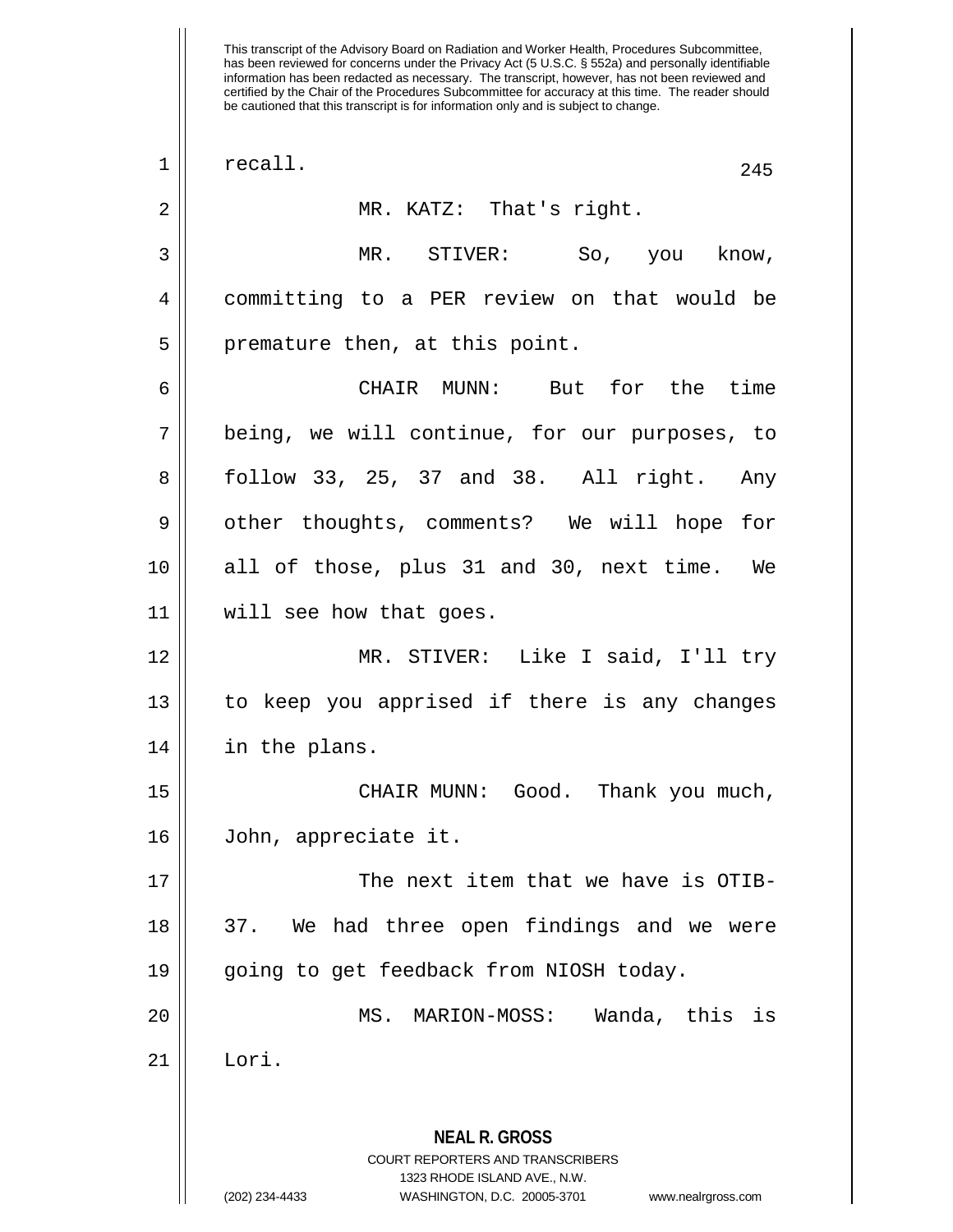has been reviewed for concerns under the Privacy Act (5 U.S.C. § 552a) and personally identifiable information has been redacted as necessary. The transcript, however, has not been reviewed and certified by the Chair of the Procedures Subcommittee for accuracy at this time. The reader should be cautioned that this transcript is for information only and is subject to change. **NEAL R. GROSS** COURT REPORTERS AND TRANSCRIBERS 1323 RHODE ISLAND AVE., N.W. CHAIR MUNN: Good. 246 1 2 MS. MARION-MOSS: It's my 3 understanding that SC&A was waiting for the 4 reissue of the TBD for these particular 5 | findings. 6 CHAIR MUNN: I think that's 7 correct. 8 MS. MARION-MOSS: And the TBD has 9 been issued, and I'm just wondering if SC&A 10 || had an opportunity to look at it? 11 MR. MARSCHKE: That was the August  $12$  |  $24$ <sup>th</sup> issue, Lori? 13 MS. MARION-MOSS: Yes, it was. 14 MR. MARSCHKE: Okay. Yes, I don't 15 || think we looked at it yet. 16 MR. STIVER: Actually, I did get an 17 email from Joyce and she had looked at it and 18 felt as though it had met her concerns. She 19 hasn't written any formal responses yet, so we 20 || would have to put those into the BRS. 21 CHAIR MUNN: So --

This transcript of the Advisory Board on Radiation and Worker Health, Procedures Subcommittee,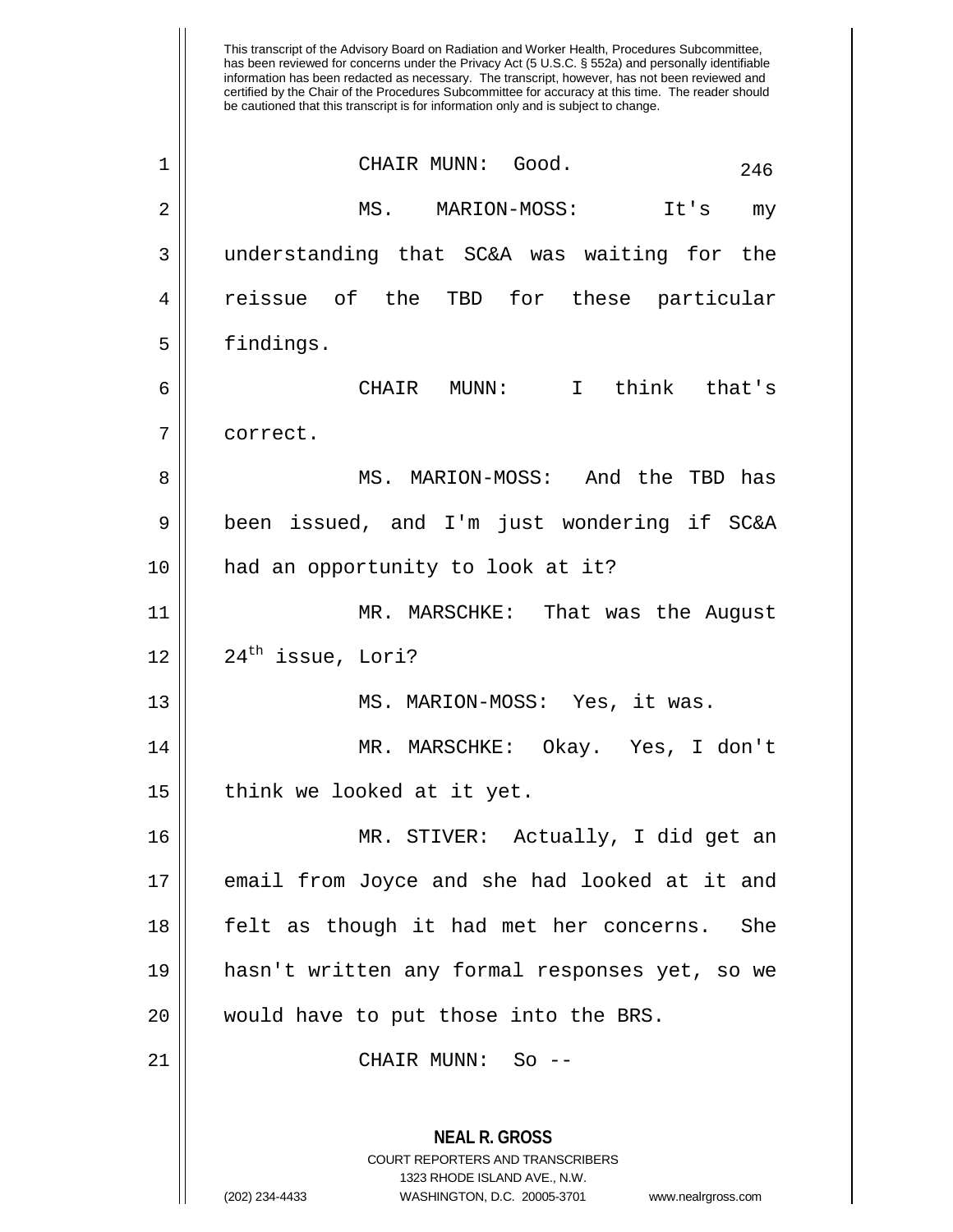| $\mathbf 1$ | MR. STIVER: She wasn't able $24\phi$                                                                                                                                   |
|-------------|------------------------------------------------------------------------------------------------------------------------------------------------------------------------|
| 2           | stay on for this part of the discussion, so                                                                                                                            |
| 3           | I'll have to get back in touch with her after,                                                                                                                         |
| 4           | off-line, and then Steve and I can go ahead                                                                                                                            |
| 5           | and upload responses.                                                                                                                                                  |
| 6           | CHAIR MUNN: So we don't have                                                                                                                                           |
| 7           | anything in writing yet on any one of the                                                                                                                              |
| 8           | three?                                                                                                                                                                 |
| 9           | MR. STIVER: We have a verbal                                                                                                                                           |
| 10          | commitment, but nothing in writing, at this                                                                                                                            |
| 11          | point.                                                                                                                                                                 |
| 12          | CHAIR MUNN: Okay. We have three                                                                                                                                        |
| 13          | outstanding. We will just carry them over.                                                                                                                             |
| 14          | MR. MARSCHKE: Yes, but now it's an                                                                                                                                     |
| 15          | $SC&A$ --                                                                                                                                                              |
| 16          | CHAIR MUNN: Yes, it is.                                                                                                                                                |
| 17          | MR. MARSCHKE: -- action as opposed                                                                                                                                     |
| 18          | to a NIOSH action.                                                                                                                                                     |
| 19          | CHAIR MUNN: Got it.                                                                                                                                                    |
| 20          | MR. STIVER: All right. So it's in                                                                                                                                      |
| 21          | our court now.                                                                                                                                                         |
|             | <b>NEAL R. GROSS</b><br><b>COURT REPORTERS AND TRANSCRIBERS</b><br>1323 RHODE ISLAND AVE., N.W.<br>(202) 234-4433<br>WASHINGTON, D.C. 20005-3701<br>www.nealrgross.com |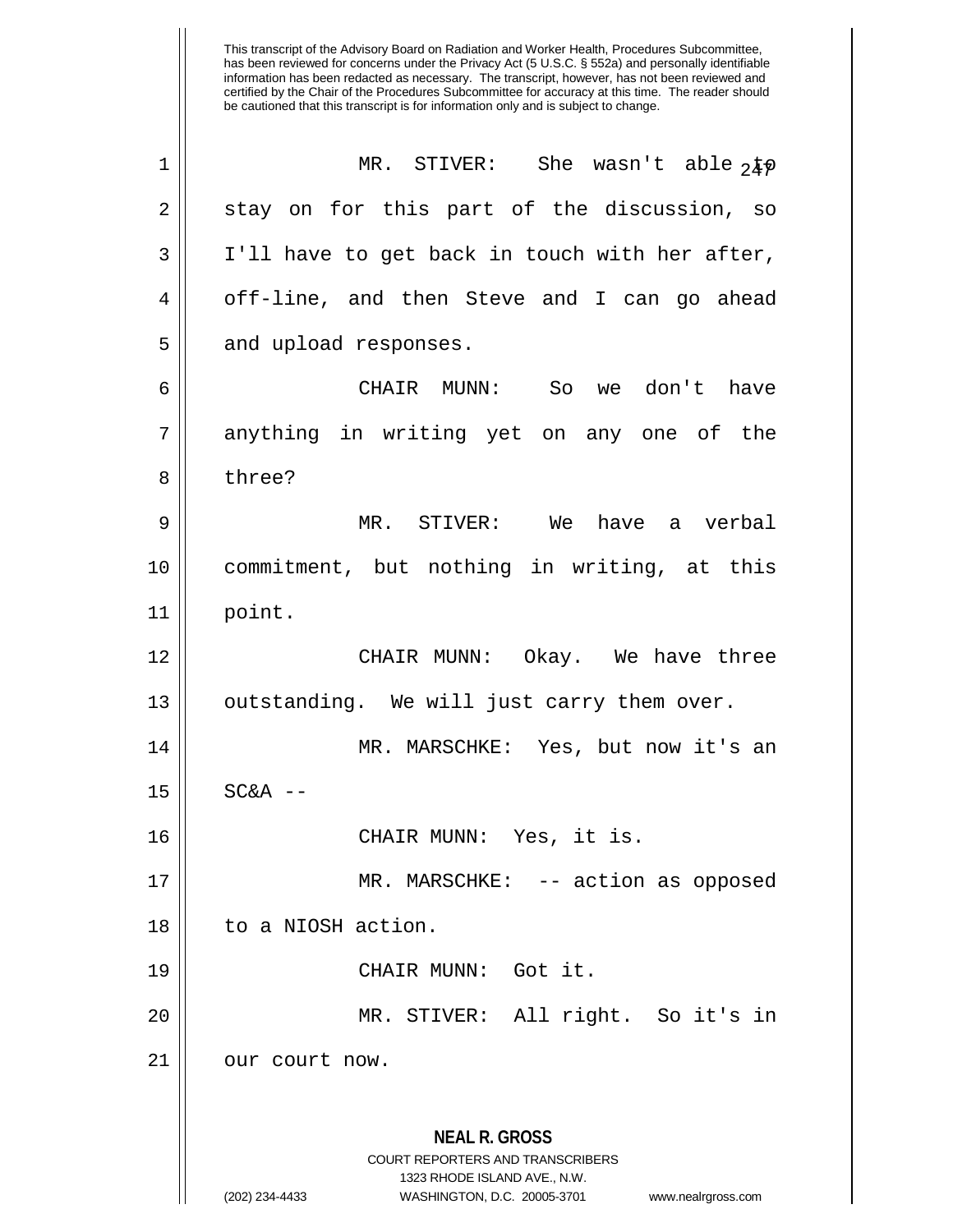This transcript of the Advisory Board on Radiation and Worker Health, Procedures Subcommittee, has been reviewed for concerns under the Privacy Act (5 U.S.C. § 552a) and personally identifiable information has been redacted as necessary. The transcript, however, has not been reviewed and certified by the Chair of the Procedures Subcommittee for accuracy at this time. The reader should be cautioned that this transcript is for information only and is subject to change. **NEAL R. GROSS** COURT REPORTERS AND TRANSCRIBERS 1323 RHODE ISLAND AVE., N.W.  $1 \parallel$  CHAIR MUNN: Yes. And --  $248$ 2 MEMBER ZIEMER: Same status we had  $3 \parallel$  last time, because at our last meeting the TBD 4 had already been issued and SC&A needed to 5 l review it. 6 CHAIR MUNN: Yes. I think that was  $7 \parallel$  the case and  $-$ 8 MEMBER ZIEMER: Sounds like the 9 || review was pretty well done, but not written 10 up yet. 11 || CHAIR MUNN: Yes, that's what it 12 sounds like. That's what I hope I'm hearing  $13$  anyway. 14 MR. STIVER: That is correct. 15 CHAIR MUNN: And the next item then 16 is OTIB-54. A report on the revision that is 17 | coming out, we hope. 18 MS. MARION-MOSS: Well, this is 19 Lori again. OTIB-54 is still within the 20 || review cycle. During the review cycle, we 21 || encountered some technical issues, some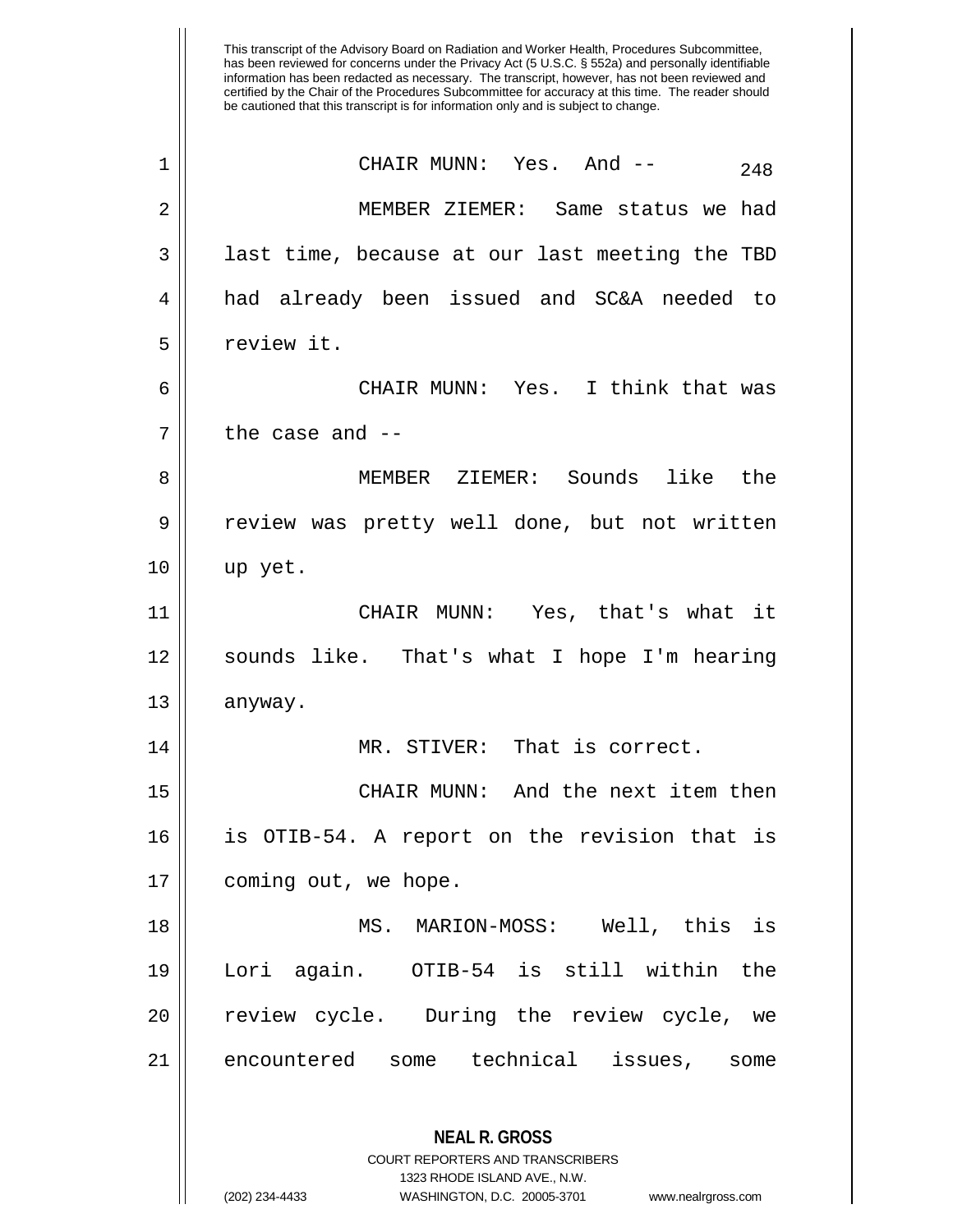1 || additional issues, so we are currently doing 2 || some additional research, so that particular 3 document will possibly have to be carried over  $4 \parallel$  as well. 5 Right now, we are -- we have a  $6$  | completion date of the end of May. 7 CHAIR MUNN: Okay. That bodes well 8 for our next meeting, then. We will expect to 9 hear from you on that. Any comments, 10 questions? 11 If not, we are sweeping through the 12 || last hour and a half of our meeting very 13 quickly. The next item that we have is IG-14 003. I am still continuing to search for any 15 indication of where that came from. I have 16 struck out so far every time I have looked, 17 but I'm continuing. 18 I'm not going to take that off yet, 19 because I want to make sure that we have a 20 || correct answer. If it's there, I will find 21 || it. It's not easy because it is not easy to

> **NEAL R. GROSS** COURT REPORTERS AND TRANSCRIBERS 1323 RHODE ISLAND AVE., N.W.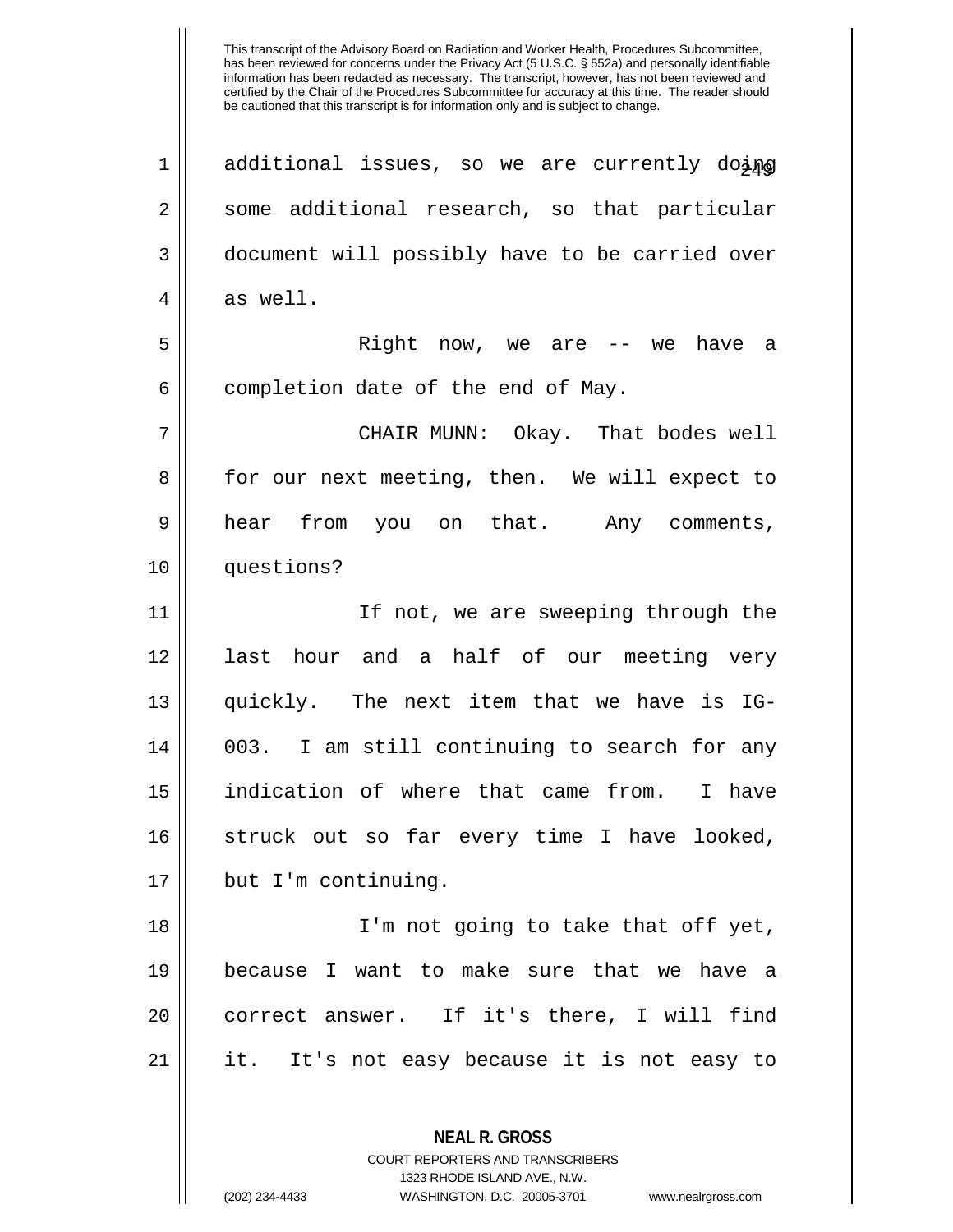$1 \parallel$  search by category always, but I'm looking.  $250$ 2 As far as PER-27, I think Brad 3 knows about that. I think that has been 4 || transferred and that will drop off, which  $5$  || brings us up to administrative detail.

6 And that means our next meeting 7 when we are going to have it. Now, we had 8 || some discussion earlier this year about going 9 || back to our original process in former years 10 of combining some of our meetings with full 11 | Board meetings.

12 I expressed some concern, at that 13 time, because we have had difficulty with 14 || spreading our staff between our demand and the 15 demands of a Board meeting, but as was pointed 16 || out to me, and it's true, we have done it in 17 the past and, apparently, we have managed to 18 || succeed and live through it.

19 || So the question that is before us 20 || is: when is our next meeting? We clearly have  $21$  | things that are going to be done in May and in

> **NEAL R. GROSS** COURT REPORTERS AND TRANSCRIBERS

> > 1323 RHODE ISLAND AVE., N.W.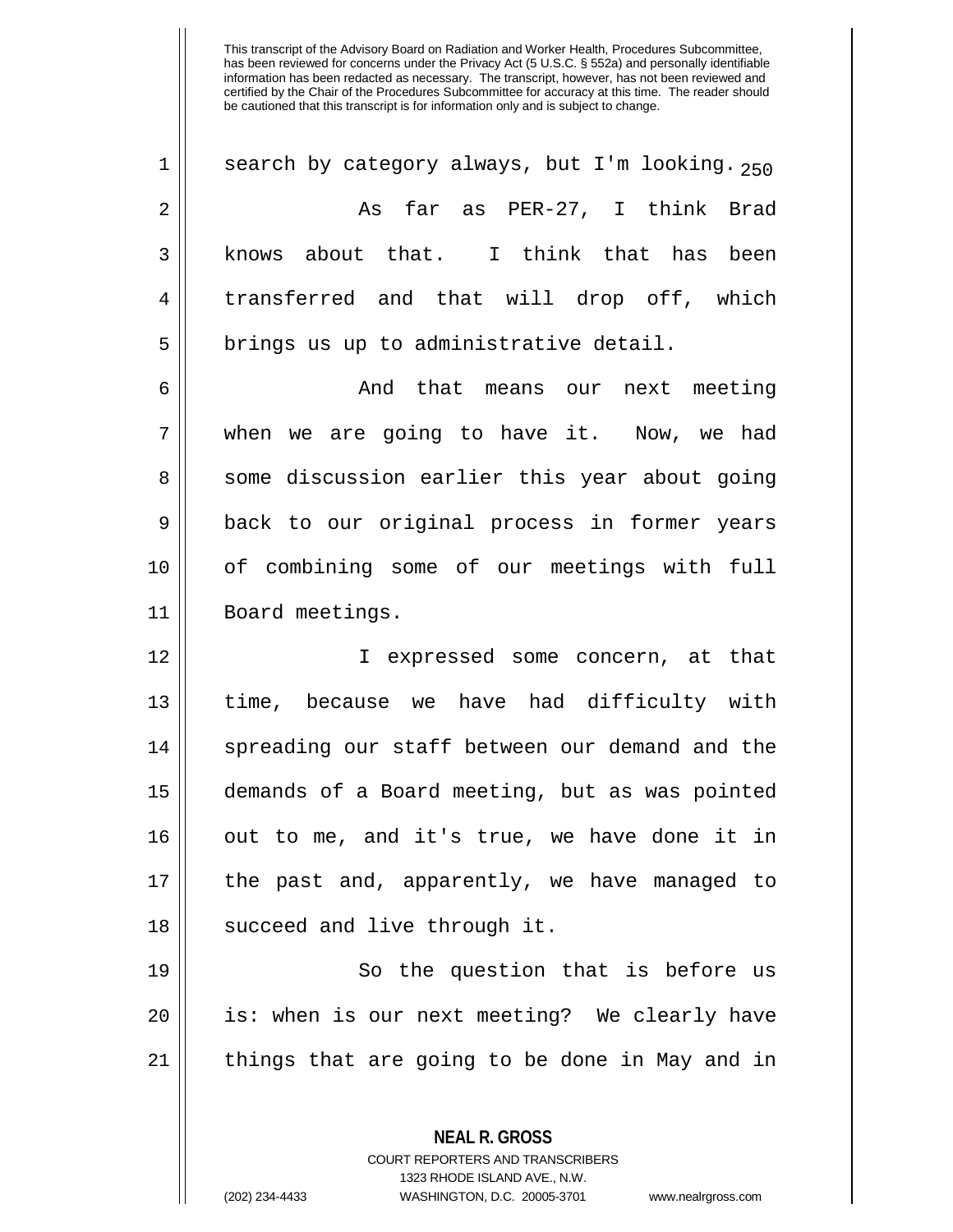| $\mathbf 1$ | June. I would think that we would not want2 $\notin \rho$ |
|-------------|-----------------------------------------------------------|
| $\sqrt{2}$  | schedule anything before, at the very                     |
| 3           | earliest, the last week in June and if we are             |
| 4           | going to go that late, then should we consider            |
| 5           | meeting with the Idaho Falls meeting in July              |
| 6           | or not? I think someone is trying to --                   |
| 7           | needs to comment on that.                                 |
| 8           | MR. HINNEFELD: Wanda, who did you                         |
| $\mathsf 9$ | say should comment on that?                               |
| 10          | CHAIR MUNN: Yes, please.                                  |
| 11          | MR. HINNEFELD: From<br>our                                |
| 12          | standpoint, you know, we have largely                     |
| 13          | telephone participation anyway from ORAU and              |
| 14          | so I don't see a whole lot of issue with                  |
| 15          | combining it with the Idaho Board meeting. Of             |
| 16          | course, we won't know for a while what that               |
| 17          | Board meeting's agenda is and how full it is              |
| 18          | and how late the Board meeting will go, so it             |
| 19          | could be sort of a fluid situation in terms of            |
| 20          | what day would we actually have the --                    |
| 21          | CHAIR MUNN: Well, I think we would                        |
|             | <b>NEAL R. GROSS</b><br>COURT REPORTERS AND TRANSCRIBERS  |

1323 RHODE ISLAND AVE., N.W.

Ш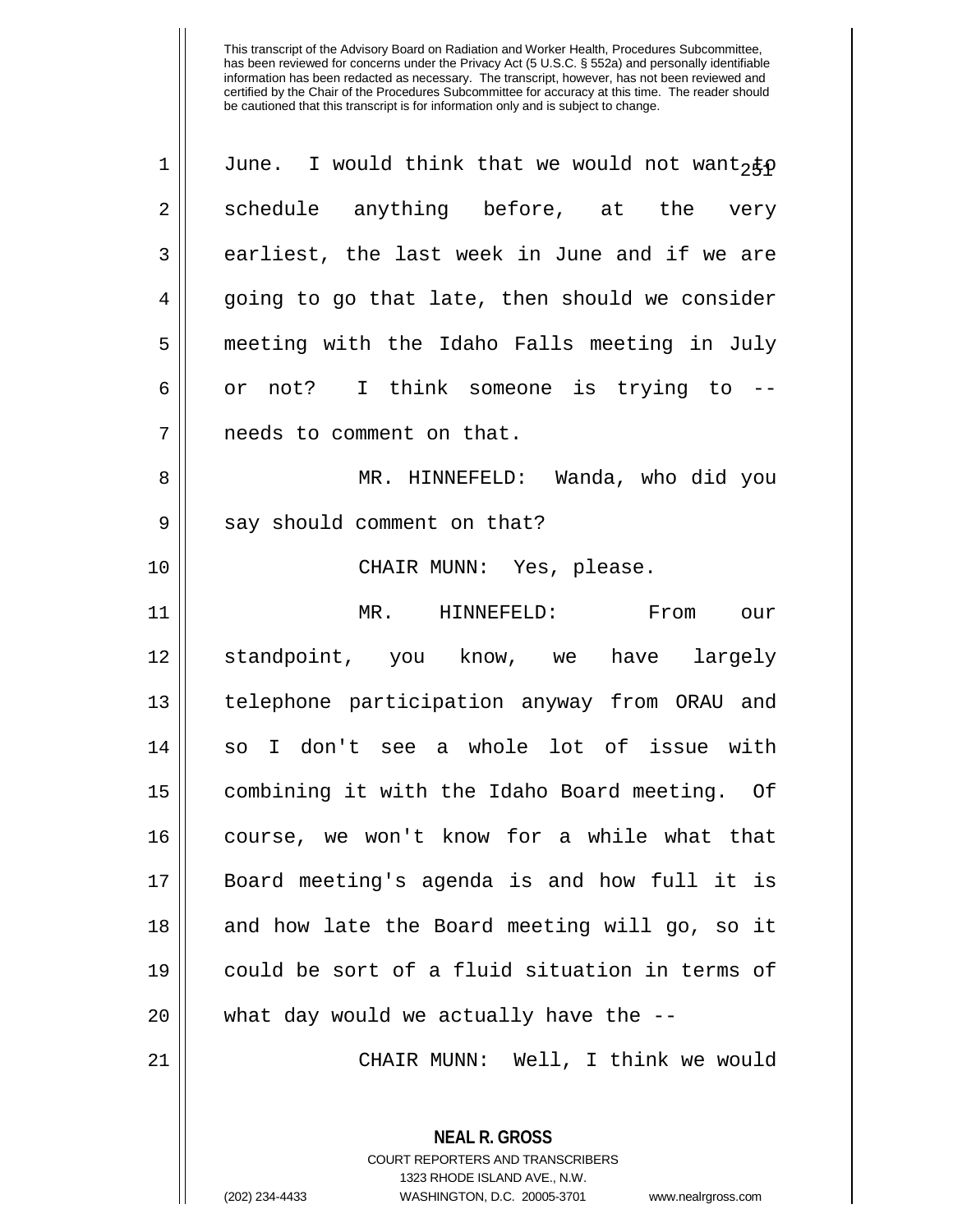This transcript of the Advisory Board on Radiation and Worker Health, Procedures Subcommittee, has been reviewed for concerns under the Privacy Act (5 U.S.C. § 552a) and personally identifiable information has been redacted as necessary. The transcript, however, has not been reviewed and certified by the Chair of the Procedures Subcommittee for accuracy at this time. The reader should be cautioned that this transcript is for information only and is subject to change. **NEAL R. GROSS** COURT REPORTERS AND TRANSCRIBERS  $1$  have to assume that we were going to meet the 2 day before, rather than the day after, because 3 we won't know whether there is a day after or  $4 \parallel$  not. 5 MR. KATZ: Well, this is Ted, hold  $6 \parallel$  on, Wanda. 7 CHAIR MUNN: Okay. 8 MR. KATZ: Can you hear me? So 9 | it's not looking to me, although, you know, I 10 don't have enough information to even do a 11 tentative schedule yet for the Board meeting, 12 but I'm not thinking it's likely at all that 13 we have a two and a half day Board meeting. 14 So actually, it doesn't hurt to 15 occur before the Board meeting, if we are 16 || going to pair it up with the Board meeting. 17 CHAIR MUNN: You are saying we 18  $\parallel$  should do it on the 18<sup>th</sup> if everybody wants to 19 || do it on the  $18^{\text{th}}$ ? 20  $\parallel$  MR. KATZ: No, or the  $17^{th}$ . I 21 mean, it just depends on -- I don't know how

1323 RHODE ISLAND AVE., N.W.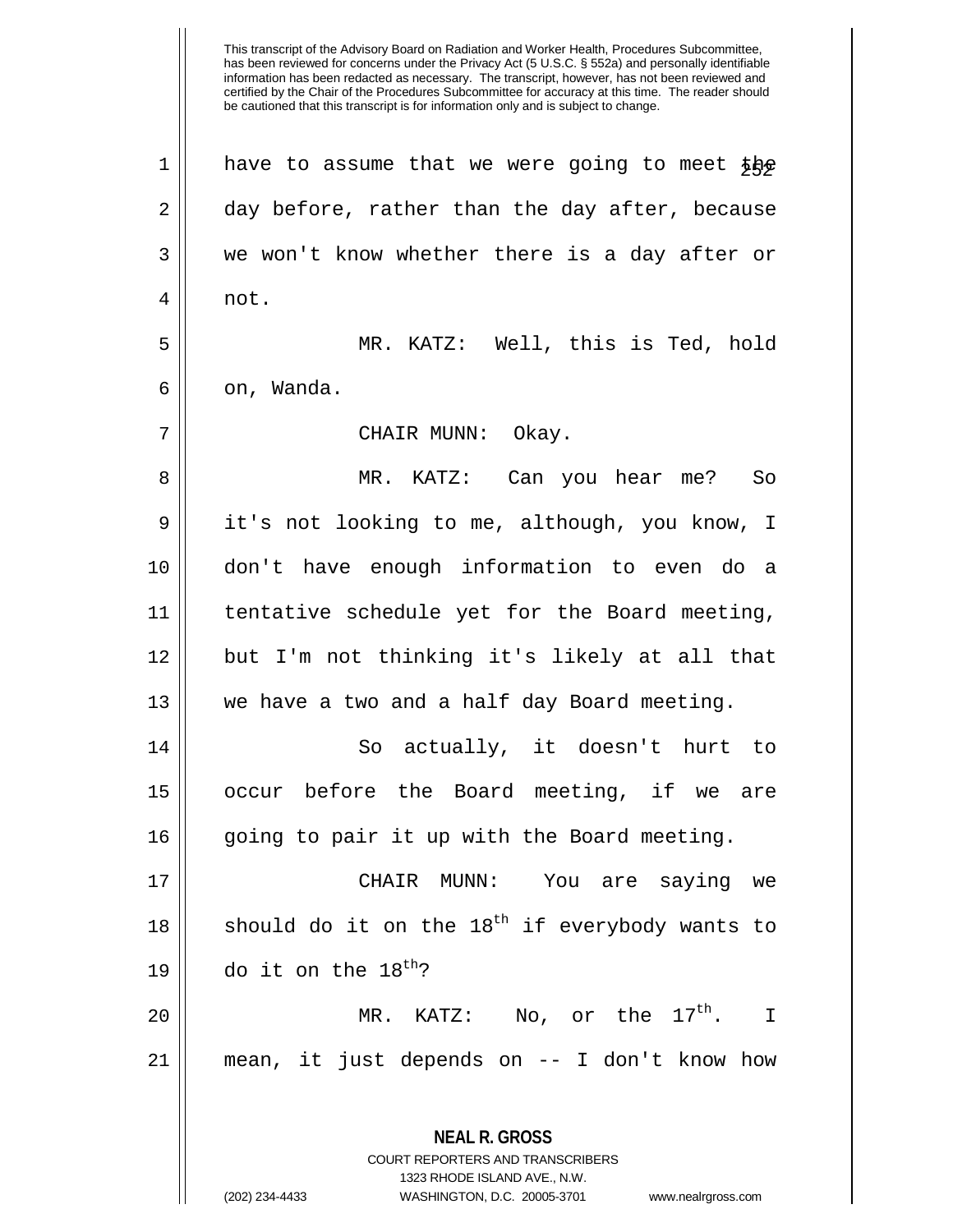| $\mathbf 1$ | long the Board meeting is going to be yet, 250           |
|-------------|----------------------------------------------------------|
| 2           | that's why I think it's kind of fluid as to              |
| 3           | what the Board meeting will be.                          |
| 4           | So I mean, that's one possibility.                       |
| 5           | I don't -- I mean, yes, that's one                       |
| 6           | possibility. I'm not sure there is a huge                |
| 7           | advantage in -- I mean, that makes it easy for           |
| 8           | the Board Members, because they are already              |
| 9           | there, if they want to attend a day at the               |
| 10          | Subcommittee meeting if they're there.                   |
| 11          | But I think this also was pretty                         |
| 12          | easy today and this can be scheduled, you                |
| 13          | know, anytime. So in other words, doing this             |
| 14          | by teleconference at Live Meeting.                       |
| 15          | CHAIR MUNN: Well, I'm pleased that                       |
| 16          | it was easy for others. It was not easy for              |
| 17          | me.                                                      |
| 18          | And I don't anticipate that magic                        |
| 19          | is going to happen in the meantime, but that's           |
| 20          | fine. My preference personally would still be            |
| 21          | to do this at some other time, but if it is              |
|             | <b>NEAL R. GROSS</b><br>COURT REPORTERS AND TRANSCRIBERS |

1323 RHODE ISLAND AVE., N.W.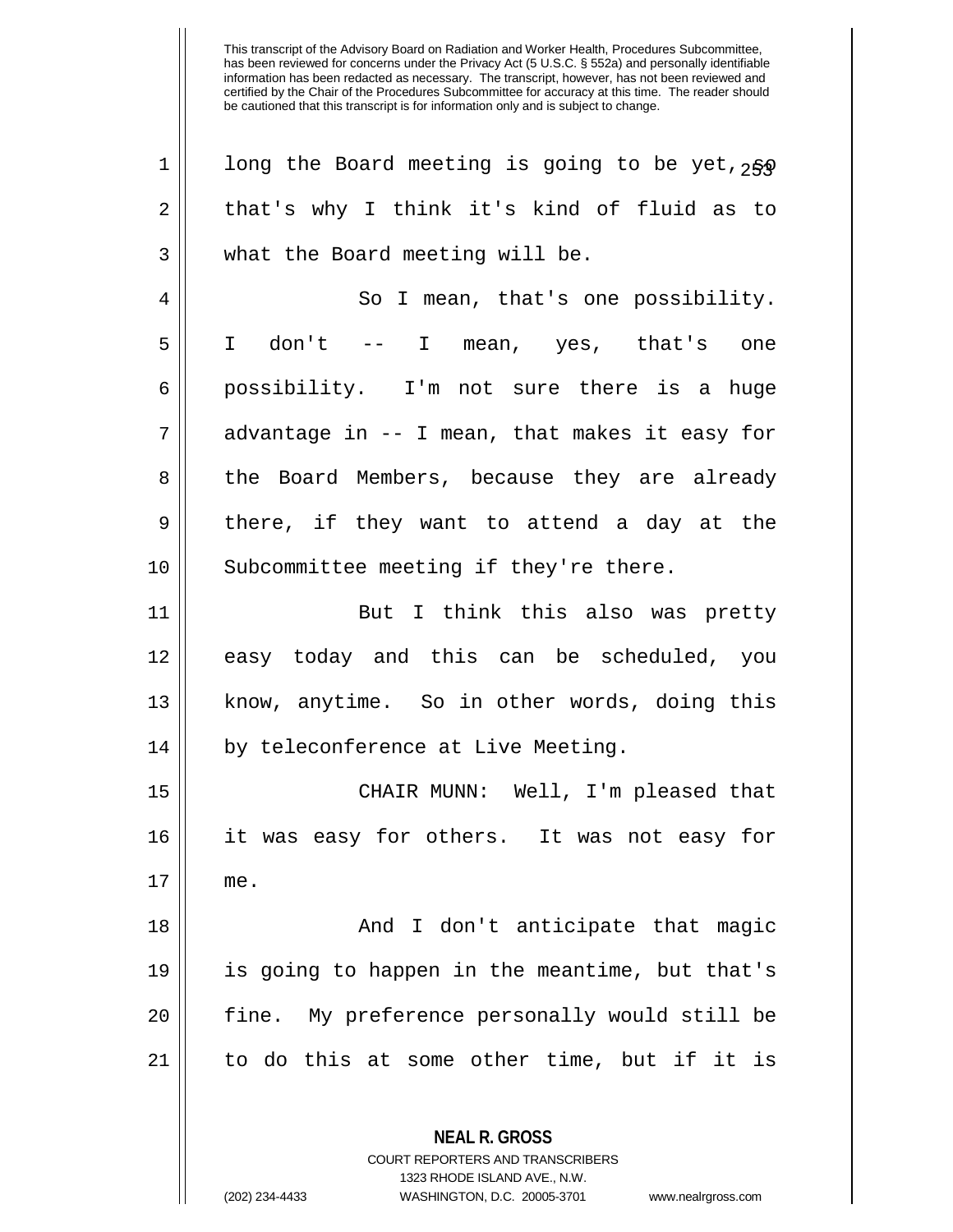**NEAL R. GROSS** 1 || the Subcommittee's desire that we do it  $\frac{1}{2}$ 2 | conjunction with the Idaho Falls meeting, then  $3 \parallel$  that or we can -- I guess I need response from someone else. Would you rather that we move decisively into this telephonic kind of meeting or would you prefer, as I would, that 8 we have face-to-face meetings in Cincinnati 9 when we have this kind of agenda to address? You know, I have expressed myself fairly frequently. What's new about that? Nothing. Okay. But I am not hearing from Josie and Paul and need to do that, I think. MEMBER ZIEMER: Okay. This is 15 || Ziemer. Either way I will only be there by phone. I won't be allowed to participate in | the meeting directly because -- CHAIR MUNN: Yes. MEMBER ZIEMER: -- of medical 20 | reasons. CHAIR MUNN: Right. Josie?

> COURT REPORTERS AND TRANSCRIBERS 1323 RHODE ISLAND AVE., N.W.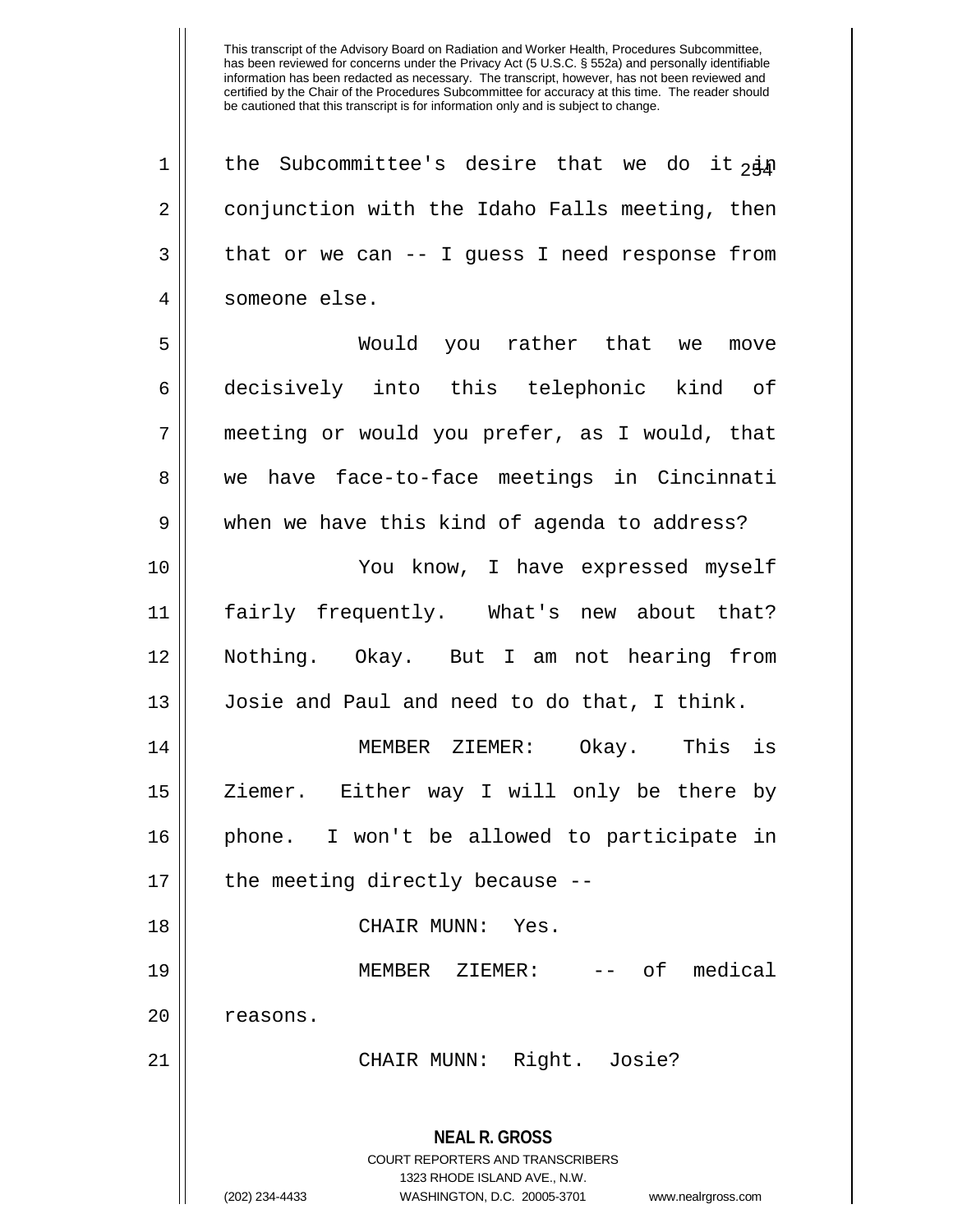| $\mathbf 1$ | MEMBER BEACH: I am fine either                |
|-------------|-----------------------------------------------|
| 2           | way. The phone works, but also face-to-face   |
| 3           | is fine, so --                                |
| 4           | MR. KATZ: And this is Ted. I                  |
| 5           | mean, I think as long as it's functional,     |
| 6           | which I think it was very functional today, I |
| 7           | mean, despite -- and again, part of your      |
| 8           | problem, Wanda, are computer problems which   |
| 9           | can be fixed actually. They are individual,   |
| 10          | but they are not a problem with the system.   |
| 11          | But the Board is having to save               |
| 12          | some money here and there and one of the main |
| 13          | ways it can do this is through cutting out    |
| 14          | travel that isn't necessary. And while there  |
| 15          | are some groups that need to meet face-to-    |
| 16          | face, I think it actually is quite practical  |
| 17          | for this group to meet, you know,             |
| 18          | telephonically with Live Meeting.             |
| 19          | I mean, the Idaho meeting is<br>So            |
| 20          | sort of a separate case. We are going to be   |
| 21          | out there already and it's another group that |
|             |                                               |
|             | <b>NEAL R. GROSS</b>                          |

COURT REPORTERS AND TRANSCRIBERS 1323 RHODE ISLAND AVE., N.W.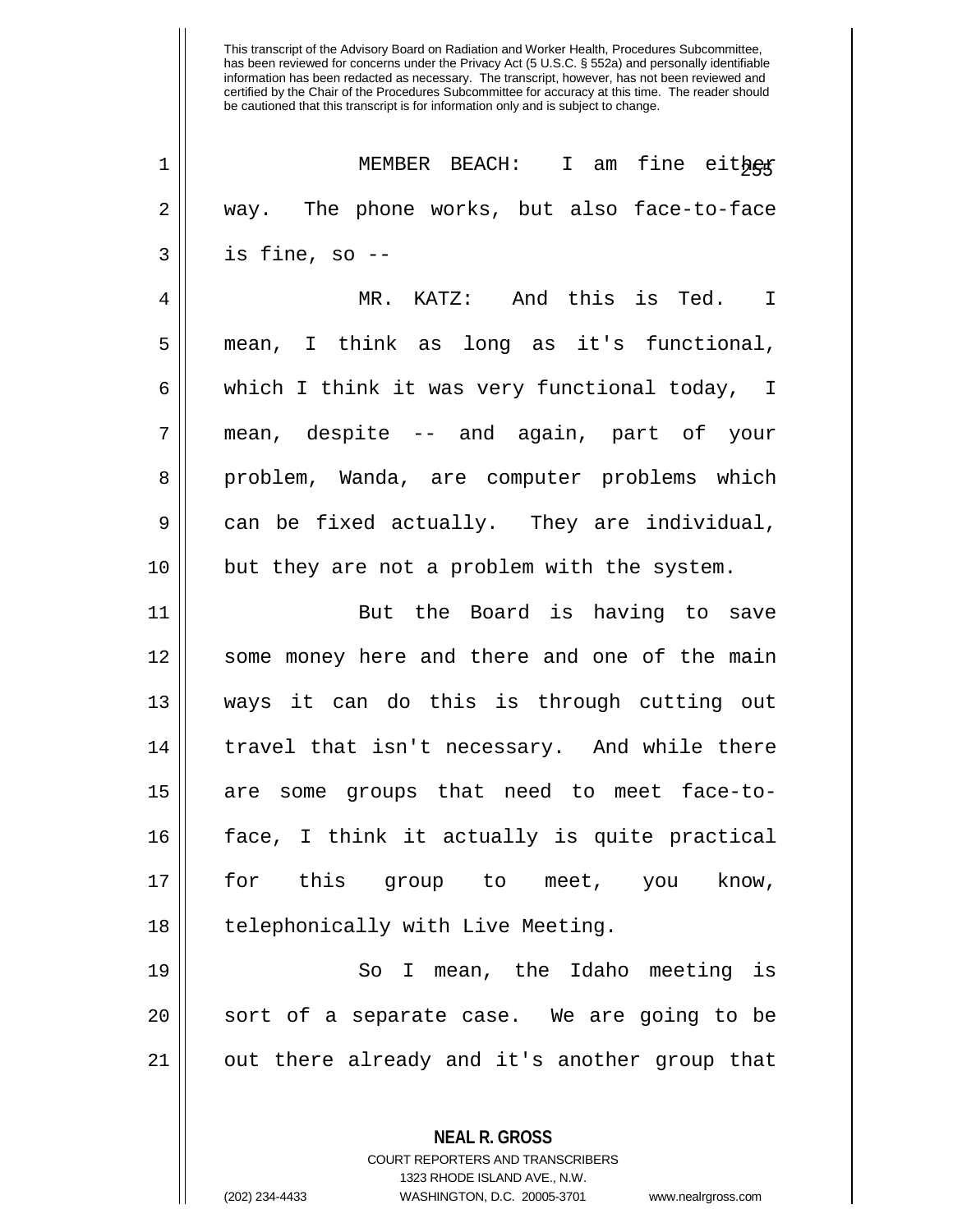| $\mathbf 1$ | is lined up for whatever. If we have a day     |
|-------------|------------------------------------------------|
| 2           | free, basically, because we don't need all     |
| 3           | that time for the Board meeting, then that     |
| 4           | might work because it's not going to -- we are |
| 5           | not going to incur any special costs from      |
| 6           | that.                                          |
| 7           | But in general, going forward, I               |
| 8           | think it makes sense for this Procedures Work  |
| 9           | Group to meet by telephone and by Live Meeting |
| 10          | at least most of the time.                     |
| 11          | MR. HINNEFELD: Yes, this is Stu.               |
| 12          | I could offer from a programmatic<br>If        |
| 13          | standpoint, we are in a situation where money  |
| 14          | we spend -- you know, it's much more severely  |
| 15          | this year than in previous years. Money we     |
| 16          | spend on things like travel is going to be     |
| 17          | subtracted from the work we can<br>do          |
| 18          | programmatically.                              |
| 19          | And from our standpoint, the remote            |
| 20          | meetings are -- it's really important for us   |
| 21          | to move as much as possible to the on-line     |
|             |                                                |

**NEAL R. GROSS** COURT REPORTERS AND TRANSCRIBERS

1323 RHODE ISLAND AVE., N.W.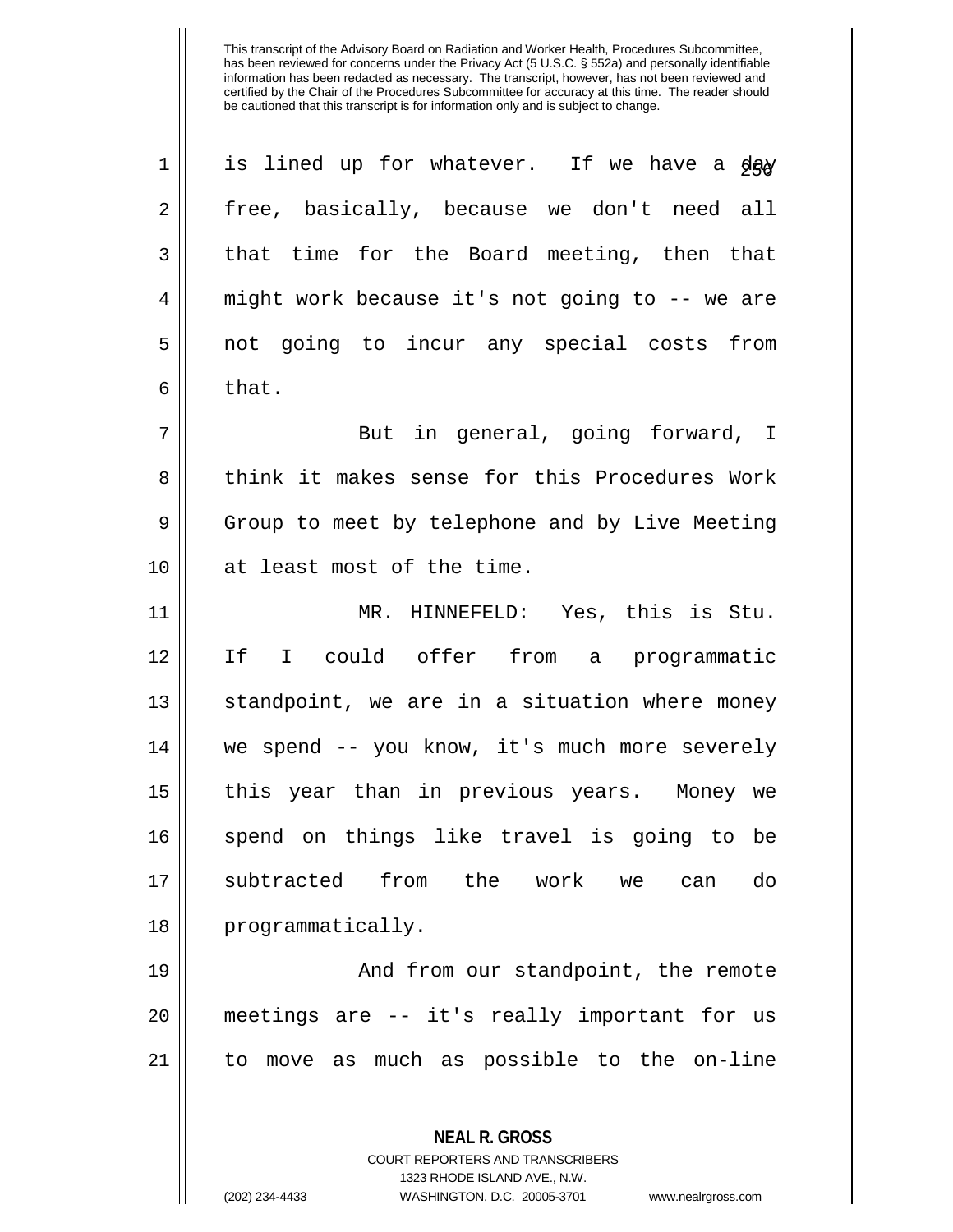$1 \parallel$  meeting format. 257 2 || Now, having said that, I think 3 Something to consider might be shorter and 4 maybe more frequent on-line meetings, because 5 it, from our standpoint also, it's less 6 disruptive to spend half a day in a meeting  $7 \parallel$  than it is all day. And when people are  $-$ 8 || when you are traveling people across the 9 || country to meet, then it makes sense, well, if 10 you are going to do that, go to that trouble 11 and that expense, let's get our day's worth  $12$  | and make a whole day meeting. 13 || But if you are meeting on-line, I  $14$  || think we can relook at the paradigm of doing, 15 you know, eight-hour meetings and maybe do 16 half day meetings, which I think fits the 17 daylight schedule, the time of day schedule 18 more readily for all of us since we are spread 19 across the country and also is somewhat less 20 || of an imposition on the daily work of us and 21 | our contractors.

> **NEAL R. GROSS** COURT REPORTERS AND TRANSCRIBERS 1323 RHODE ISLAND AVE., N.W. (202) 234-4433 WASHINGTON, D.C. 20005-3701 www.nealrgross.com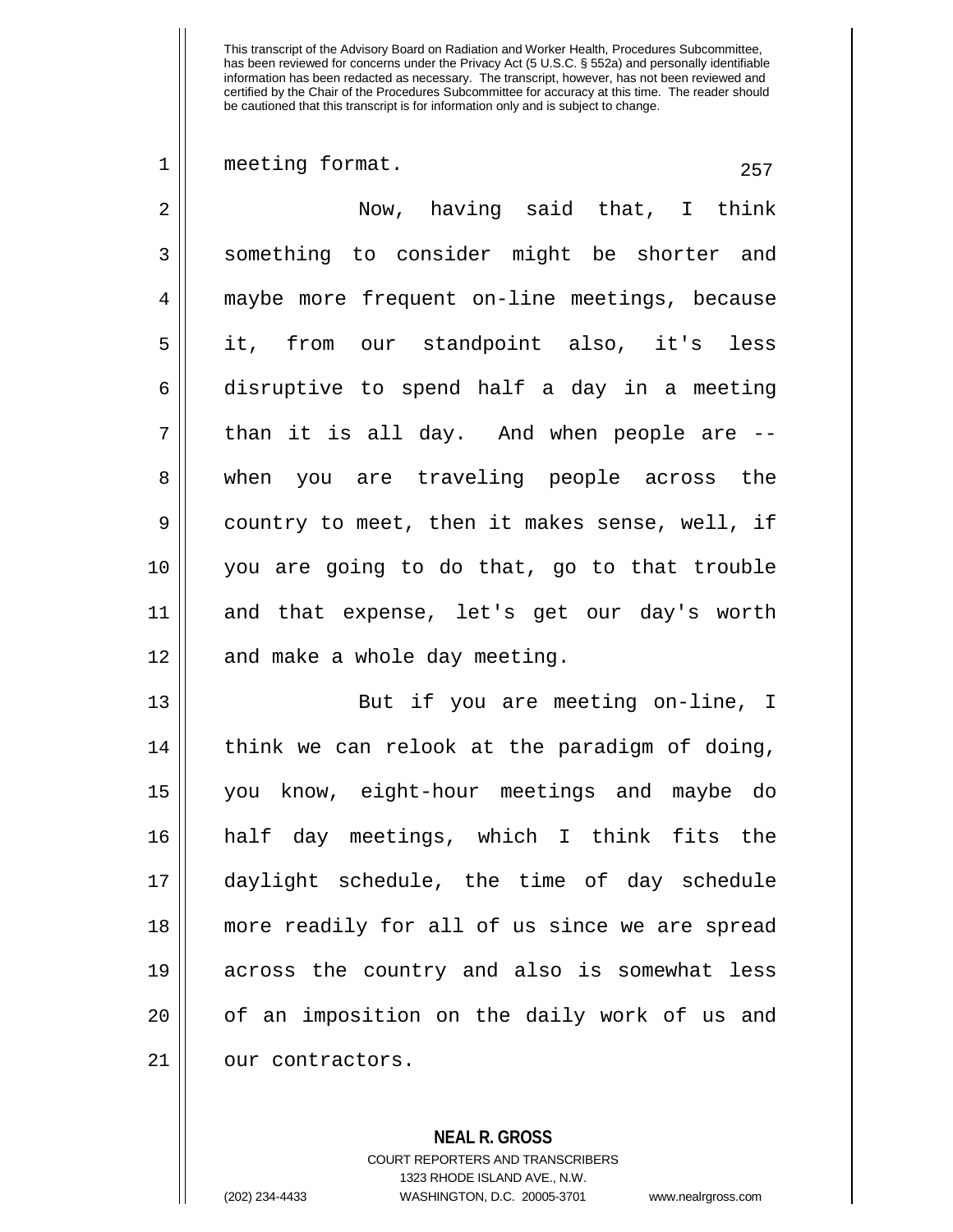| $\mathbf 1$ | MR. KATZ:<br>That's a great points                                                                                                                                     |
|-------------|------------------------------------------------------------------------------------------------------------------------------------------------------------------------|
| 2           | I think that is worth considering for<br>Stu.                                                                                                                          |
| 3           | the Subcommittee to do.                                                                                                                                                |
| 4           | CHAIR MUNN: So what do I hear as a                                                                                                                                     |
| 5           | suggestion for our next meeting? What and                                                                                                                              |
| 6           | where?                                                                                                                                                                 |
| 7           | MR. HINNEFELD: Well, as always,                                                                                                                                        |
| 8           | the Institute will do what the Board and the                                                                                                                           |
| 9           | Work Groups and the Subcommittees want to do.                                                                                                                          |
| 10          | I think the suggestion would be                                                                                                                                        |
| 11          | toward the latter part of June, the last half                                                                                                                          |
| 12          | of June sometime and a short -- maybe don't                                                                                                                            |
| 13          | plan to do eight hours, plan to do four hours,                                                                                                                         |
| 14          | because we have some things remaining from                                                                                                                             |
| 15          | today that we couldn't finish that may be                                                                                                                              |
| 16          | moved along and we will have some things to                                                                                                                            |
| 17          | work on.                                                                                                                                                               |
| 18          | Taking Stu's<br>CHAIR MUNN:                                                                                                                                            |
| 19          | $20^{\rm th}$<br>suggestion to heart, how about the<br>of                                                                                                              |
| 20          | June, Thursday?                                                                                                                                                        |
| 21          | HINNEFELD:<br>$MR$ .<br>As<br>personal<br>a                                                                                                                            |
|             | <b>NEAL R. GROSS</b><br><b>COURT REPORTERS AND TRANSCRIBERS</b><br>1323 RHODE ISLAND AVE., N.W.<br>(202) 234-4433<br>WASHINGTON, D.C. 20005-3701<br>www.nealrgross.com |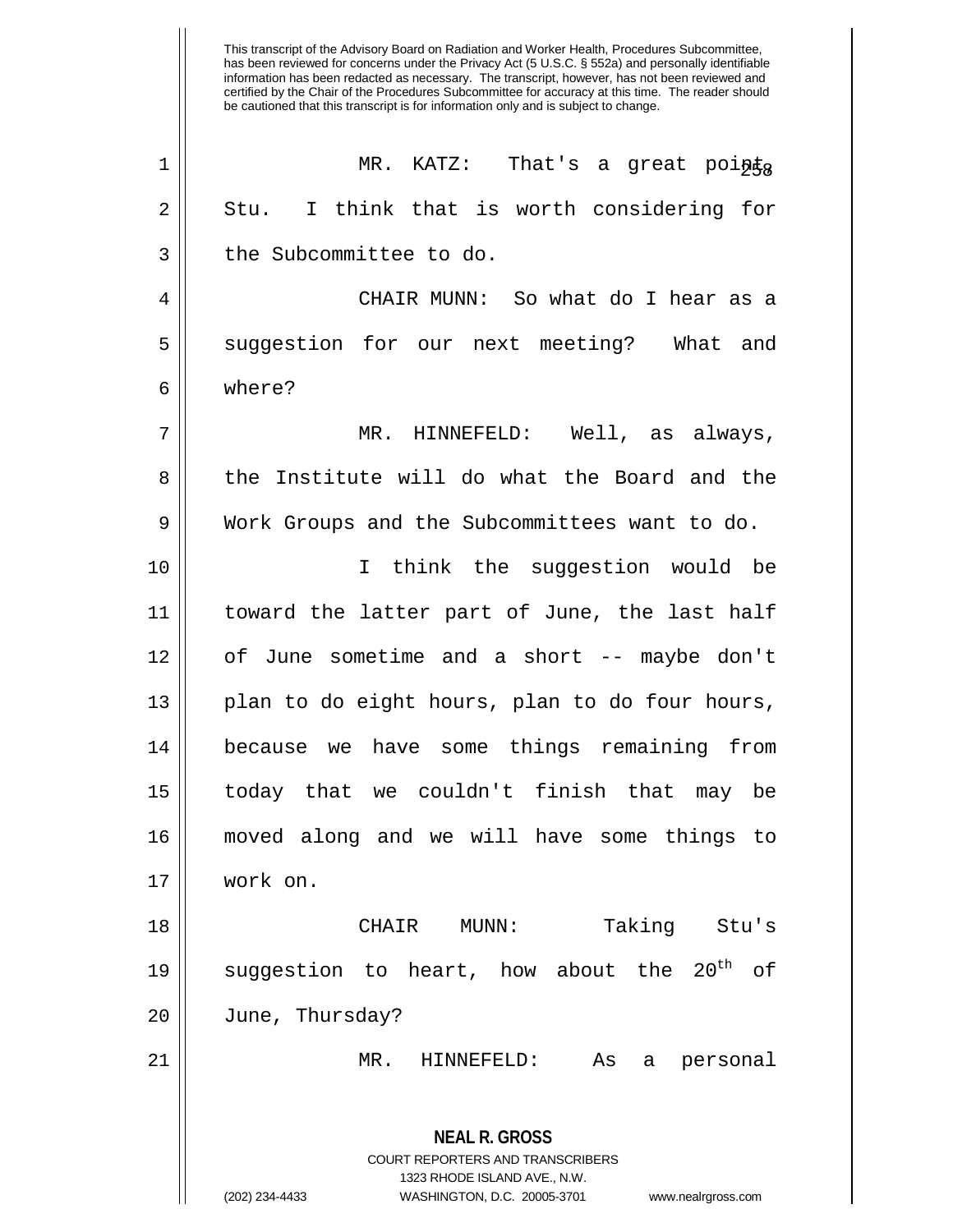This transcript of the Advisory Board on Radiation and Worker Health, Procedures Subcommittee, has been reviewed for concerns under the Privacy Act (5 U.S.C. § 552a) and personally identifiable information has been redacted as necessary. The transcript, however, has not been reviewed and certified by the Chair of the Procedures Subcommittee for accuracy at this time. The reader should be cautioned that this transcript is for information only and is subject to change. **NEAL R. GROSS** COURT REPORTERS AND TRANSCRIBERS 1323 RHODE ISLAND AVE., N.W. (202) 234-4433 WASHINGTON, D.C. 20005-3701 www.nealrgross.com  $1$  matter, I prefer not to do it on a Thursday. 2 l but I can. 3 CHAIR MUNN: Okay. What about the  $4 \parallel 18^{th}$ , Tuesday, or the 25<sup>th</sup>, Tuesday? 5 MR. KATZ: I have to schedule -- I 6 have Work Group meetings to schedule for the  $7\parallel$  17<sup>th</sup> through the 19<sup>th</sup>. I have to hold off on 8 || until I've sorted out the Work Group's date. MR. HINNEFELD: I can do the 20th 9 10 if need be. 11 MEMBER BEACH: Wanda, this is 12  $\parallel$  Josie. I am available the 20<sup>th</sup>. However, I'm 13 || not available the last week of June. 14 CHAIR MUNN: Okay. 15 MR. HINNEFELD: And if we are doing 16  $\parallel$  it on-line the 21<sup>st</sup> might work, too. 17 MR. KATZ: Yes, what about the 18  $\vert$  21st? How about the 21st? 19 MEMBER ZIEMER: I can't do the  $20 \parallel 21^{st}$ . 21 || MR. KATZ: Okay.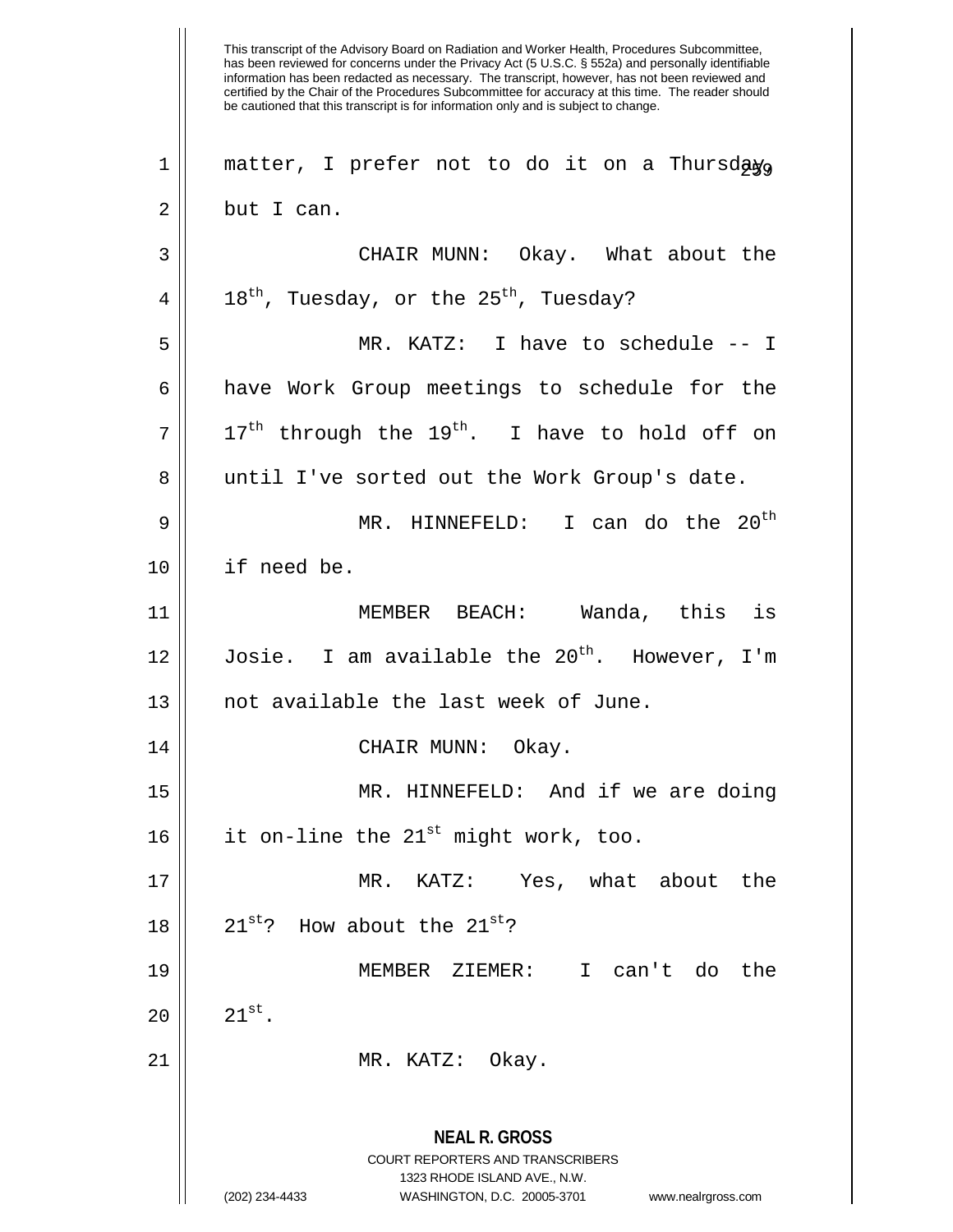This transcript of the Advisory Board on Radiation and Worker Health, Procedures Subcommittee, has been reviewed for concerns under the Privacy Act (5 U.S.C. § 552a) and personally identifiable information has been redacted as necessary. The transcript, however, has not been reviewed and certified by the Chair of the Procedures Subcommittee for accuracy at this time. The reader should be cautioned that this transcript is for information only and is subject to change. **NEAL R. GROSS** COURT REPORTERS AND TRANSCRIBERS 1323 RHODE ISLAND AVE., N.W. (202) 234-4433 WASHINGTON, D.C. 20005-3701 www.nealrgross.com 1 || MEMBER BEACH: I have a conflict, in  $2 \parallel$  the morning of the  $21^{\text{st}}$ . 3 MR. HINNEFELD: Well, okay, back to 4 the  $20^{th}$ , I guess. 5 MEMBER ZIEMER: Okay. I can do any 6 dother day in the week of the  $17<sup>th</sup>$  or the week  $7 \parallel$  of the 24<sup>th</sup>. 8 CHAIR MUNN: Okay. Well, Josie 9  $\parallel$  said she can't do the 24<sup>th</sup> and so that --10 MEMBER ZIEMER: That week? 11 CHAIR MUNN: Yes. She can't do that 12 week. 13 || MEMBER BEACH: That whole week. 14 CHAIR MUNN: So she is out. 15 MEMBER ZIEMER: I got you. 16 MR. HINNEFELD: Wait a minute. The  $17 \parallel 20^{th}$ , I would have to --18 CHAIR MUNN: Well, that's too 19 complicated already. 20  $\parallel$  MR. HINNEFELD: The 20<sup>th</sup> is going  $21$  | to be hard for me in the morning.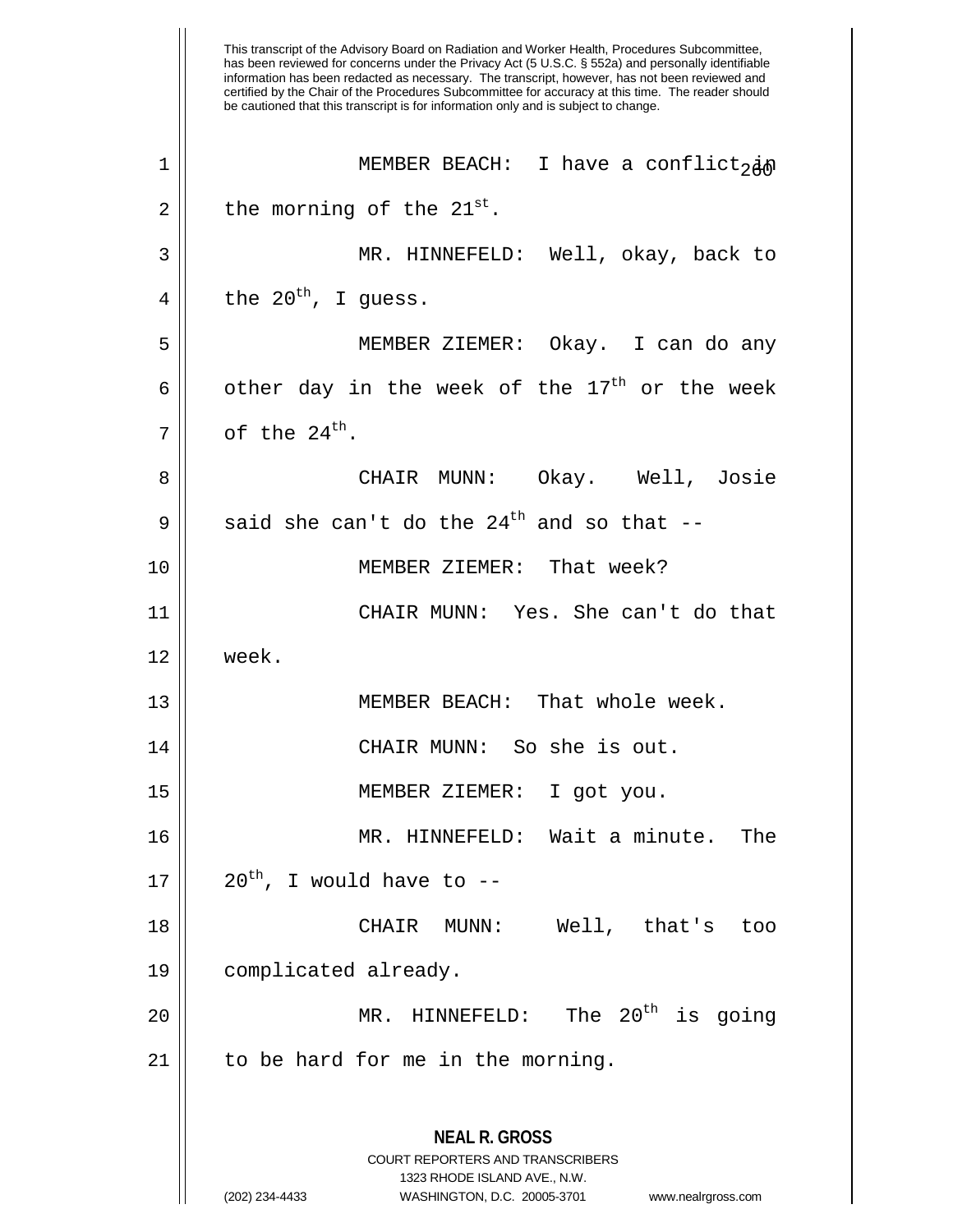| $\mathbf 1$ | CHAIR MUNN: Yes, we need to gige                                                                                                                                       |
|-------------|------------------------------------------------------------------------------------------------------------------------------------------------------------------------|
| 2           | up on the $20^{th}$ . So we have given up on the                                                                                                                       |
| 3           | $20^{\text{th}}$ and $21^{\text{st}}$ . And Ted has the $17^{\text{th}}$ and $19^{\text{th}}$                                                                          |
| 4           | tied up, which is --                                                                                                                                                   |
| 5           | MR. KATZ: Yes, that would be the                                                                                                                                       |
| 6           | $17^{\text{th}}$ , $18^{\text{th}}$ and $19^{\text{th}}$ . Let me -- I could probably                                                                                  |
| 7           | peel away the $19^{th}$ if I need to.                                                                                                                                  |
| 8           | CHAIR MUNN: That's all right.                                                                                                                                          |
| $\mathsf 9$ | MR. KATZ: But I shouldn't yet. I                                                                                                                                       |
| 10          | shouldn't yet.                                                                                                                                                         |
| 11          | CHAIR MUNN: No, don't mess yourself                                                                                                                                    |
| 12          | up. There is no point in doing that.                                                                                                                                   |
| 13          | MEMBER BEACH: What about the first                                                                                                                                     |
| 14          | week of July, Wanda? I know it's a holiday                                                                                                                             |
| 15          | week on the $4^{th}$ . What about the $1^{st}$ , $2^{nd}$ or $3^{rd}$ ?                                                                                                |
| 16          | CHAIR MUNN: Well, it doesn't                                                                                                                                           |
| 17          | matter to me. The $2^{nd}$ would be fine for me.                                                                                                                       |
| 18          | MEMBER BEACH: That's fine for me                                                                                                                                       |
| 19          | as well.                                                                                                                                                               |
| 20          | CHAIR MUNN: Paul?                                                                                                                                                      |
| 21          | That's no problem for<br>MR. KATZ:                                                                                                                                     |
|             | <b>NEAL R. GROSS</b><br><b>COURT REPORTERS AND TRANSCRIBERS</b><br>1323 RHODE ISLAND AVE., N.W.<br>(202) 234-4433<br>WASHINGTON, D.C. 20005-3701<br>www.nealrgross.com |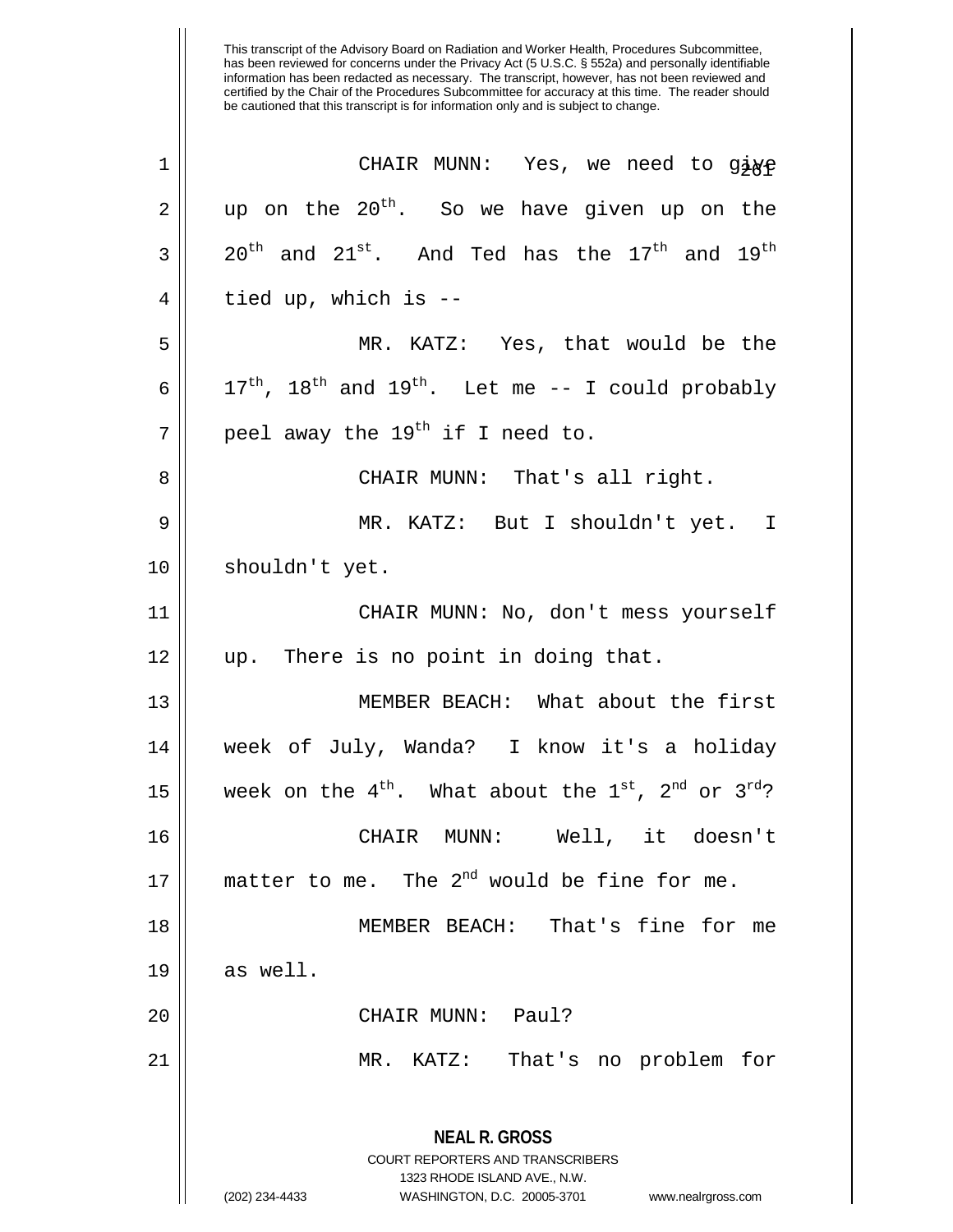This transcript of the Advisory Board on Radiation and Worker Health, Procedures Subcommittee, has been reviewed for concerns under the Privacy Act (5 U.S.C. § 552a) and personally identifiable information has been redacted as necessary. The transcript, however, has not been reviewed and certified by the Chair of the Procedures Subcommittee for accuracy at this time. The reader should be cautioned that this transcript is for information only and is subject to change. **NEAL R. GROSS** COURT REPORTERS AND TRANSCRIBERS 1323 RHODE ISLAND AVE., N.W. (202) 234-4433 WASHINGTON, D.C. 20005-3701 www.nealrgross.com  $1 \parallel$  me. How is that for Paul? 262 2 MEMBER ZIEMER: Actually, I am in  $3$  || therapy all week that week. 4 CHAIR MUNN: Okay. We don't want  $5 \parallel$  to do that. It is beginning to look to me as  $6 \parallel$  though we would be wise to schedule this 7 behind Idaho Falls, if we are going to be  $8 \parallel$  there anyway. 9 MR. KATZ: Well, we have to -- 10 || okay. But we have the week of July  $8^{th}$ , too. 11 CHAIR MUNN: Yes. But again, my 12 || concern is whether or not the staff is going 13 || to be able to devote time and energy the week 14 before a Board meeting. 15 MR. STIVER: I also just want to 16 || point out the week of July  $8^{th}$  is the HPS 17 meeting. 18 MR. KATZ: Oh, okay. 19 CHAIR MUNN: Which makes it bad for  $20$  || three-quarters of the people involved. 21 MR. STIVER: It would be bad for me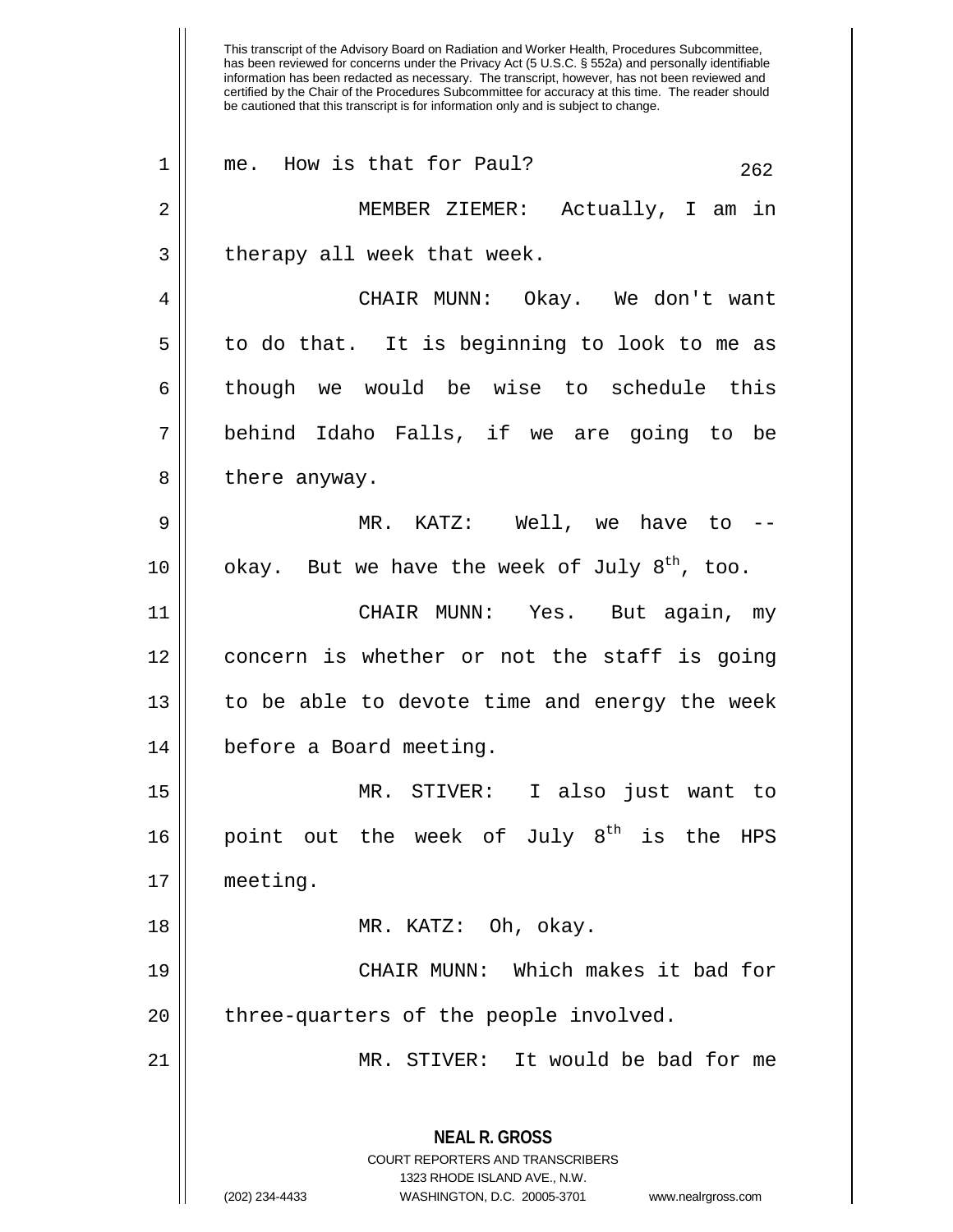This transcript of the Advisory Board on Radiation and Worker Health, Procedures Subcommittee, has been reviewed for concerns under the Privacy Act (5 U.S.C. § 552a) and personally identifiable information has been redacted as necessary. The transcript, however, has not been reviewed and certified by the Chair of the Procedures Subcommittee for accuracy at this time. The reader should be cautioned that this transcript is for information only and is subject to change. **NEAL R. GROSS** 1 || because I need to go out there. This  $2\dot{a}$ 2 || Stiver. 3 CHAIR MUNN: Yes. Can we say that 4 we are going to meet with the Idaho Falls 5 || meeting? And leave -- we are assuming that we 6 Will meet on the  $18^{\text{th}}$ ?  $7 \parallel$  MEMBER BEACH: Or the  $16^{th}$ . 8 MR. KATZ: But the Subcommittee  $9 \parallel$  won't be the 15<sup>th</sup>, because that will be the 10 | Board meeting. 11 || MR. HINNEFELD: Working on the 16<sup>th</sup> 12 would mean we'd need to -- 13  $\parallel$  CHAIR MUNN: Yes, the 16<sup>th</sup> is when 14 || the Board starts. 15 || MR. HINNEFELD: -- travel on Sunday 16  $\parallel$  to be there on the 15<sup>th</sup>. 17 CHAIR MUNN: Yes. Or we can assume 18 || that if we are going to have a one and a half 19 day meeting, that no one is going to fall 20 || apart over the fact that we get a break  $21$  | between, a few hour break between the end of

> COURT REPORTERS AND TRANSCRIBERS 1323 RHODE ISLAND AVE., N.W.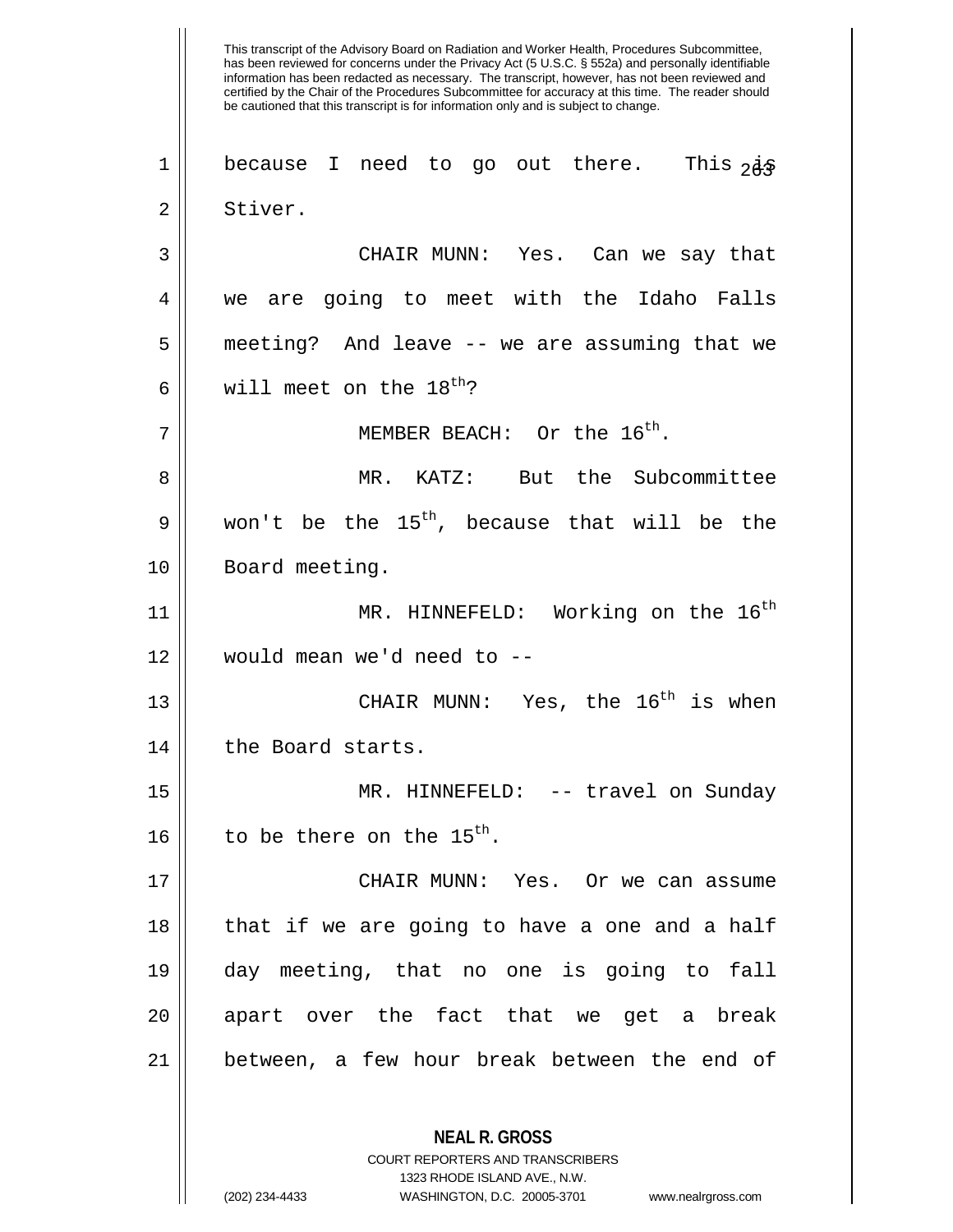This transcript of the Advisory Board on Radiation and Worker Health, Procedures Subcommittee, has been reviewed for concerns under the Privacy Act (5 U.S.C. § 552a) and personally identifiable information has been redacted as necessary. The transcript, however, has not been reviewed and certified by the Chair of the Procedures Subcommittee for accuracy at this time. The reader should be cautioned that this transcript is for information only and is subject to change. **NEAL R. GROSS** COURT REPORTERS AND TRANSCRIBERS 1323 RHODE ISLAND AVE., N.W. (202) 234-4433 WASHINGTON, D.C. 20005-3701 www.nealrgross.com 1 || the Board meeting and the beginning of  $\varphi_{\mathcal{H}}$ 2 || meeting the next day. 3 MEMBER BEACH: That would work for 4 me. 5 CHAIR MUNN: We are going to be 6 there anyway. And our key folks will be  $7 \parallel$  there. Hopefully, others can be there or be  $8 \parallel$  on the phone. Steve, can you make it on the 18th 9 ? 10 Have we lost Marschke? 11 MR. STIVER: Still out there, 12 || Steve? He's probably muted. 13 CHAIR MUNN: We have lost Steve. 14 MR. KATZ: It's okay. I mean, staff 15 can join by teleconference, so unless Steve 16 has a holiday planned for that week, but I 17 have to follow up anyway with Dick as well. 18 He is not on the call. 19 CHAIR MUNN: Yes. 20 MR. KATZ: So I can see about 21  $\parallel$  availability for the 18<sup>th</sup>. And again, I can't